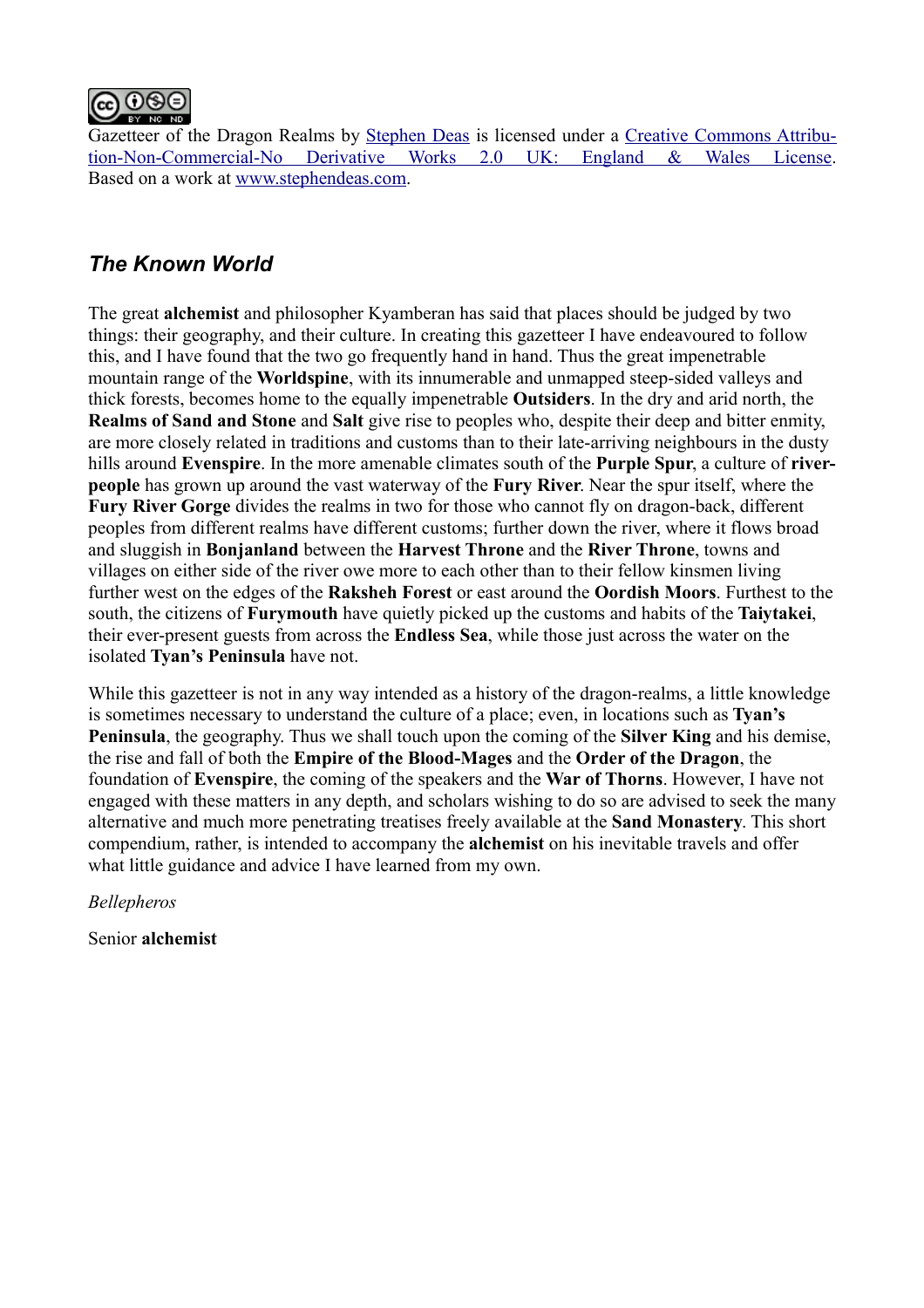### The **Aardish Caves**

The Aardish Caves are an extensive network of caves in the **Yamuna River** valley as it exits the foothills of the **Worldspine**. The caves were discovered at the same time as the **Moonlight Garden** by dragon-riders in the service of Speaker **Voranin** searching for the **Tomb of the Silver King**. Investigation into the **Moonlight Garden** was brought to an abrupt end by the **War of Thorns**; under the subsequent rule of Speaker **Vishmir,** attention turned to the caves themselves. It is said that when **Vishmir** visited the **Moonlight Garden**, he personally observed that a dark reflection of the garden structures could be clearly seen in the waters of the **Yamuna**, and in a moment of divine clarity he understood that this was the mythical **Black Mausoleum**. He remained fascinated with the caves and spent many days participating in their exploration during the early years after his victory.

In the seventh year of **Vishmir**'s reign, all exploration of the caves abruptly ceased following a disaster that claimed the lives of some two hundred souls working at the site. The cause of the disaster is not clear, as no witnesses survived. Those nearby on the bluffs overlooking the caves reported that the ground was shaking and even the dragons stabled there seemed disturbed. The most likely cause of the disaster thus appears to be a cave-in. Upon hearing the news, **Vishmir** visited the site at once; on his return, he immediately issued a decree that the caves were a forbidden place under the guardianship of the King of **Furymouth.** For a decade no one returned – and then, without any warning, **Vishmir** summoned hundreds of architects and craftsmen to the **Adamantine Palace** and had them transported to the caves, there to build him a tomb. Construction took place in great secrecy over the following years, and on **Vishmir**'s death, his body was spirited away and presumably buried there. So secret were **Vishmir**'s plans that the presence of the tomb might have remained wholly unknown if a number of misplaced scrolls had not been found by the **Order of the Scales** in the **Palace of Alchemy** during the reign of Isul Aieha. Even now, the exact location of the tomb remains a carefully guarded secret; fortunately, the Aardish Caves are extremely remote and hard to reach without a dragon, and the caves remain under the watchful guardianship of King Tyan of **Furymouth**.

No evidence exists for later claims that describe (often in horrific detail) the deaths, dismemberments and mutilations which **Vishmir** supposedly inflicted on various architects and craftsmen associated with the tomb. Some stories claim that those involved in construction signed contracts committing themselves to have no part in any similar design. Some other stories claim that all those involved in building the tomb were sold to the **Taiytakei** as slaves, and yet others that they and their families were taken to a secret city across the sea by **Vishmir**'s sons and brothers. Such stories are almost certainly fanciful and have clear parallels with similar stories surrounding the construction of **Vishmir**'s other great project, the **Veid Palace** in **Furymouth**.

No evidence has ever been recorded to indicate there has ever been any connection between the Aardish Caves and the **Silver King**.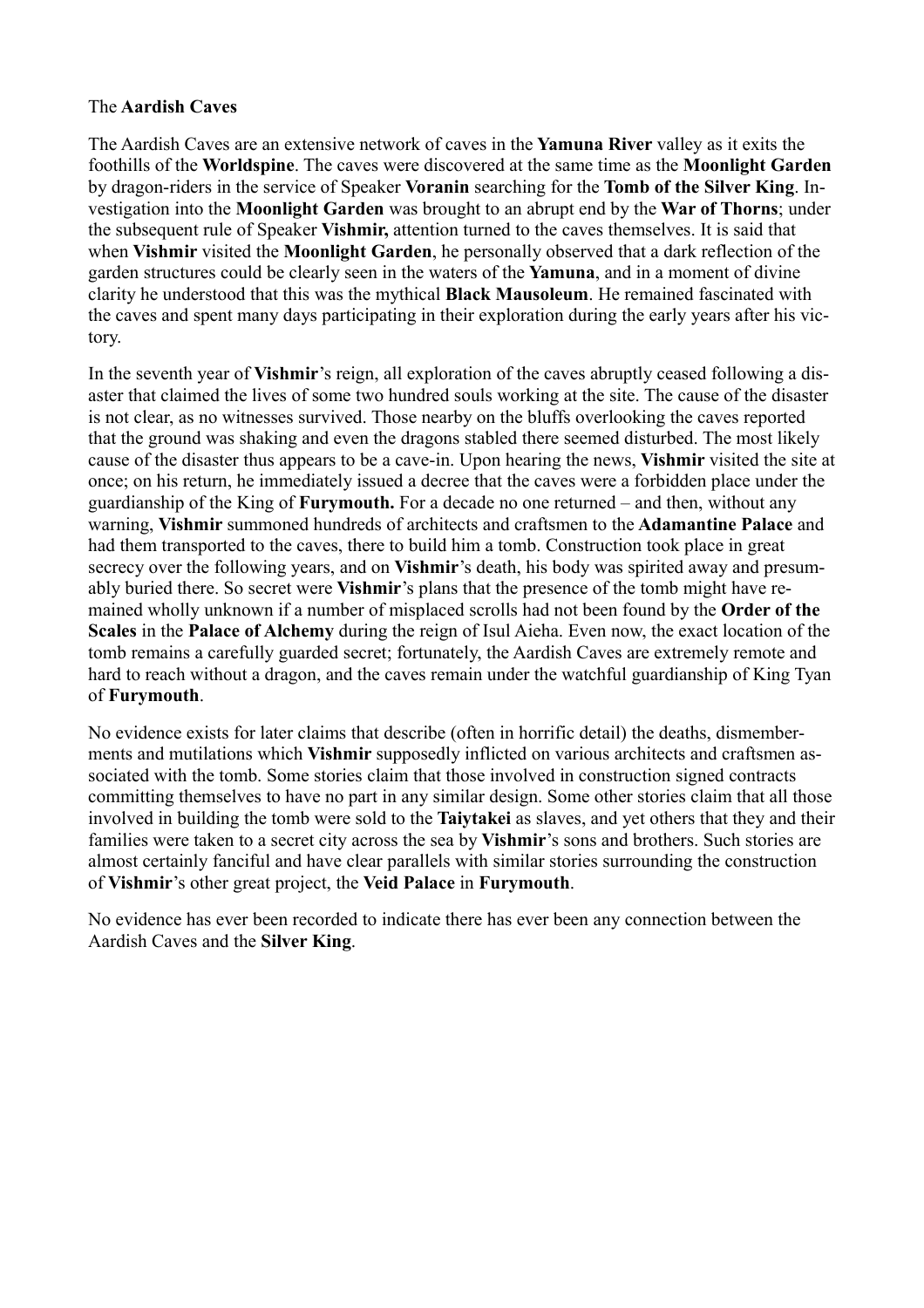#### The **Act of Narammed**

The last significant decree of **Narammed** as Speaker of the Realms was to gift his palace and his lands to the realms, on the condition that any who took his gift must be chosen from among the wise and just kings and queens of the realms; they must also forego their dragons, relinquish their gift after ten years and no more, and take upon themselves the solemn duty as adviser and arbiter across the realms. The Act of Narammed signified the coming of the speakers, and their presence is widely thought to have saved the realms from several catastrophic wars.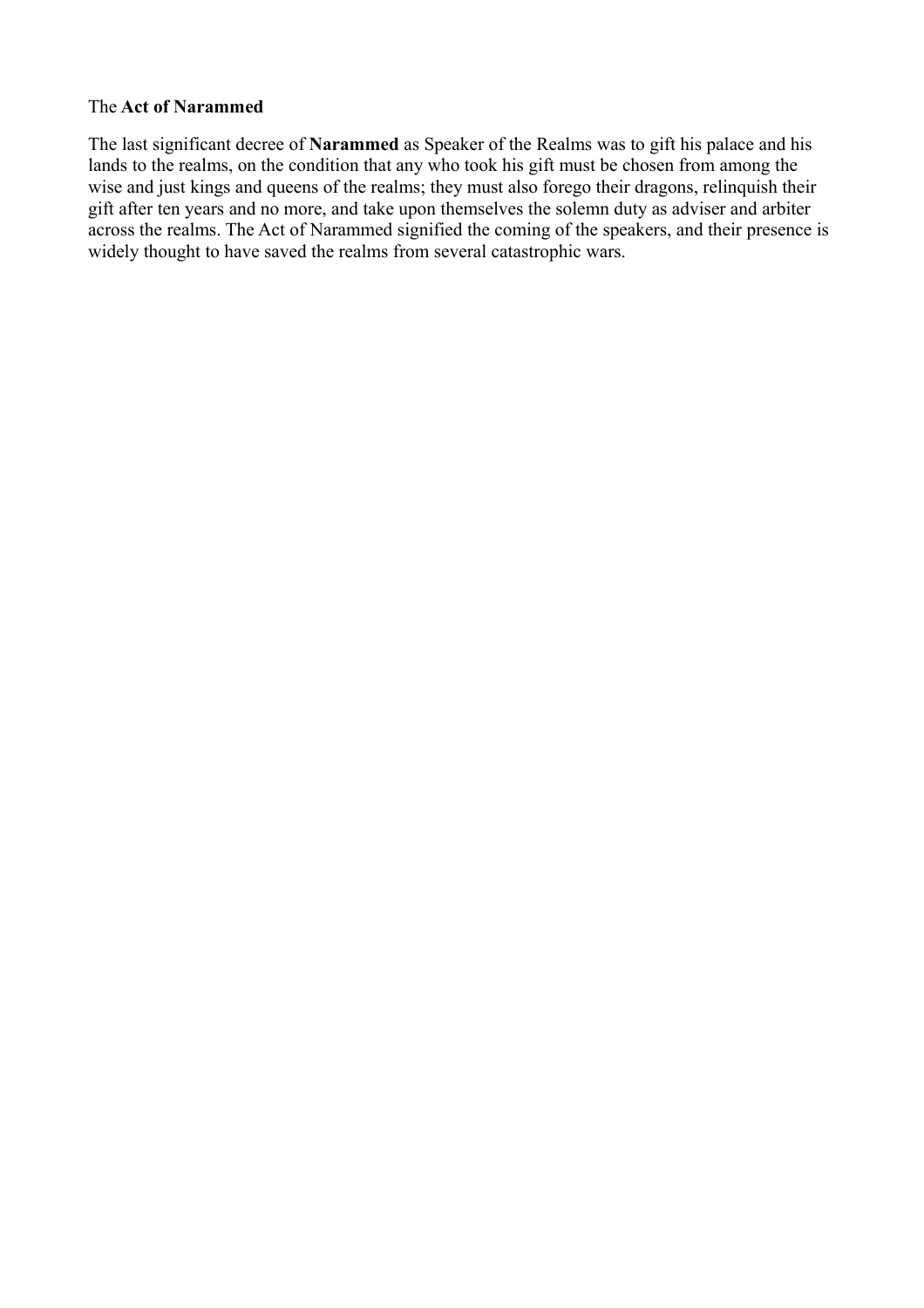### **Adamantine Eagle**

This eagle is native to **Gliding Dragon Gorge** and does not live naturally anywhere else in the realms. Although not as large as the desert condors of the northern realms, the Adamantine Eagle is the largest domesticated hunting bird, possessing a wingspan of around one and a half strides. The Adamantine Eagle is highly prized for its silver plumage and commonly seen as a pet among the dragon-lords. In truth, it is a poor and ill-disciplined hunting bird, and those hunters who depend on such things for their livelihood will never be seen with one.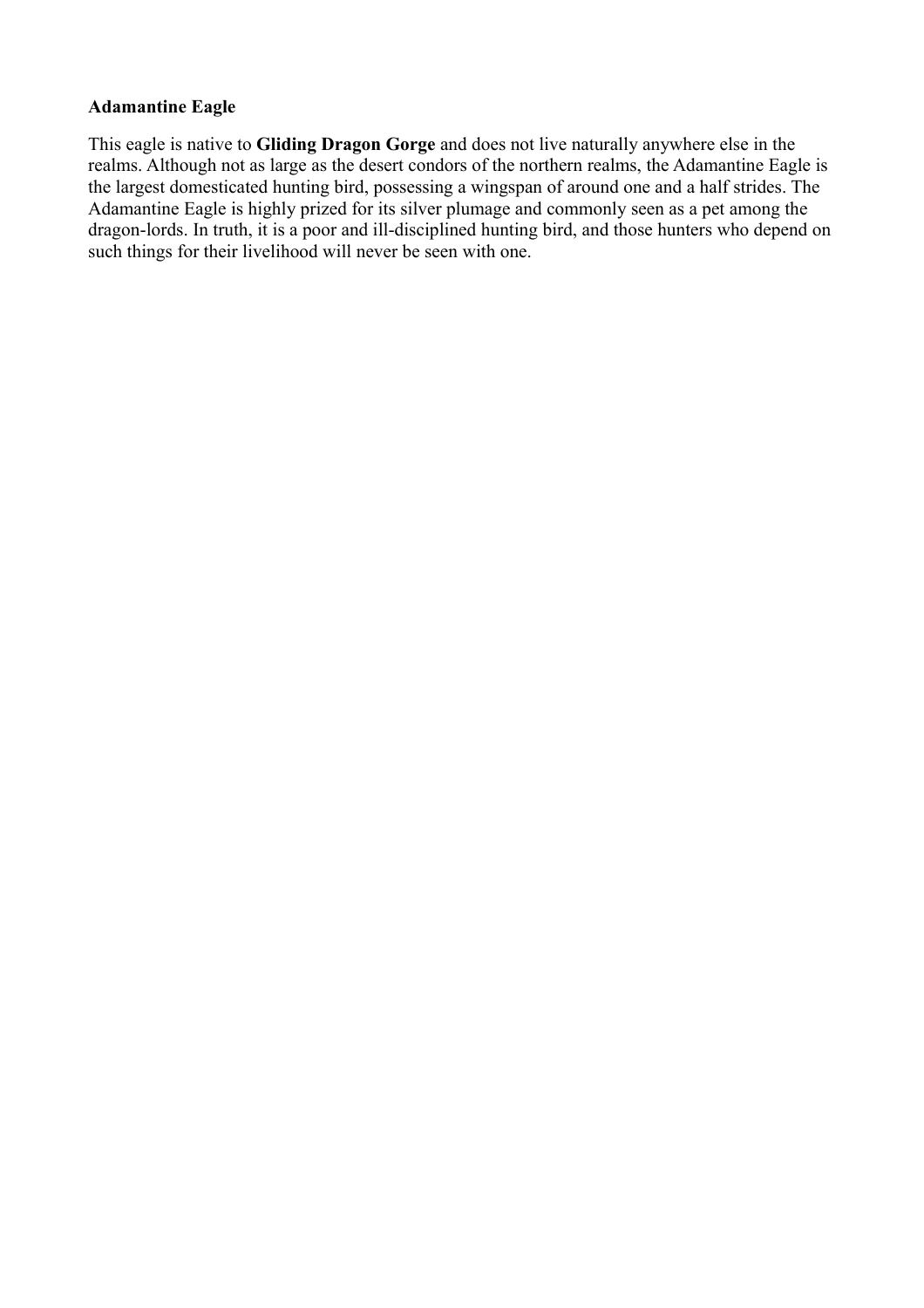### The **Adamantine Men**

As well as creating the **Order of the Scales**, **Narammed** was responsible for the creation of the Adamantine Men. During his travels across the realms, **Narammed** was followed by a growing band of fanatics who saw themselves as holy soldiers ready to fight and die in the name of the **Order of the Dragon** at a moment's notice. When **Narammed** took power as the Speaker of the Realms and began to build the **Adamantine Palace**, he took these men with him and used them to become the nucleus of what he saw as a holy guard – the Adamantine Men – who would serve and guard the office of speaker. Over the years that followed, the legions of the Adamantine Men grew, going from the handful of legions that served **Narammed** to the twenty legions and more that serve the current speaker. Initially the Adamantine Men were intended as a personal guard, but as the wealth of the **Adamantine Palace** grew and the numbers of the guard grew with it, they became a force to be reckoned with in their own right. The effectiveness of an army of trained soldiers who did nothing else was shown during the **War of Thorns** in the battles of **Watersgate** and **Samir's Crossing**, where legions of the Adamantine Guard annihilated significantly larger forces.

After the war **Vishmir** did not disband the Adamantine Men as many had expected. However, all their ties with the **Order of the Dragon** were systematically severed; the Adamantine Men were then equipped to the man with dragon-scale armour and the best weapons in the realms (bought from the **Taiytakei**, whose craft with metals remains far superior to any within the realms). Most significant of all, **Vishmir** changed the emphasis of the Adamantine Men from fighting against men to fighting against dragons. This included the arming of the guard and the palace with over a thousand scorpions designed by **Prince Lai**.

The commander of the Adamantine Men is commonly referred to as the **Night Watchman**. Rumours also persist of an even more fanatical company of soldiers within the guard known as the Embers, who protect the most secret places of the **Order of the Scales**.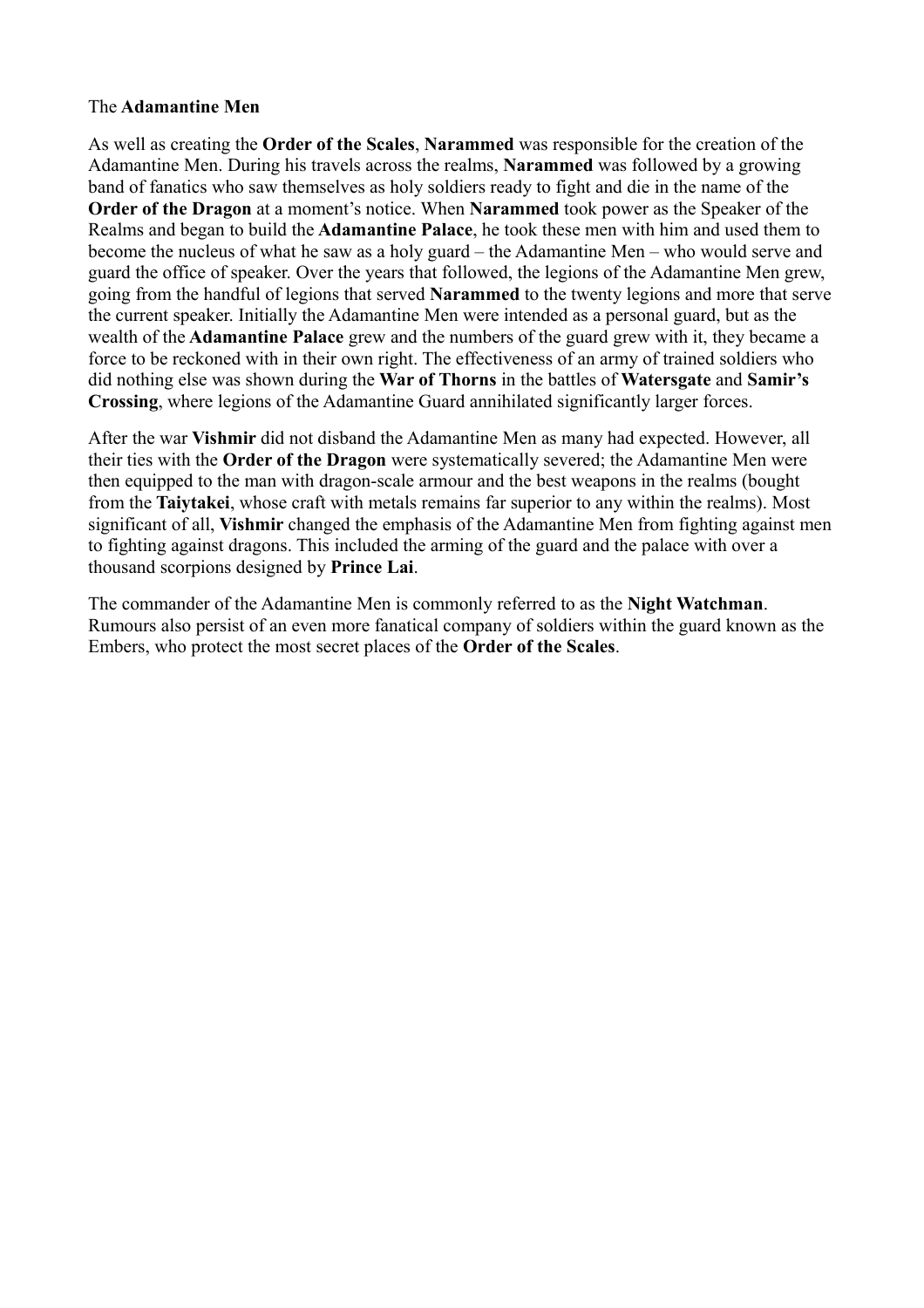# The **Adamantine Palace**

The first speaker, **Narammed the Magnificent**, took over the site of the Adamantine Palace in 124. It had previously been a property of the **Order of the Dragon**, and remains even now the site of the **Glass Cathedral** and a central focus for the remaining active **dragon-priests**. Over the following seven years, **Narammed** spent lavishly to build the Adamantine Palace into the finest palace in the known world, apparently spending more than two hundred thousand gold crowns on construction and as much again on decoration. **Narammed** rebuilt the existing **Gatehouse** almost as a fortress in its own right, and at the same time constructed the **Tower of Air** to form the nucleus of his palace. Subsequent towers, although more spacious, still do not match the height and vertiginous splendour of **Narammed**'s original vision.

Today, much of **Narammed**'s building works remain unchanged. The first courtyard – the immense Gateyard, large enough for dragons to land and launch themselves again – was his creation, as was the **Speaker's Tower**, which leads to the Fountain Court (also called the Inner Gateyard). Here, **Narammed's** seal remains visible over the entrance arch of the **Speaker's Tower** which contained his private rooms. The Inner Gateyard also contained one hundred and four lodgings reserved for visiting kings. The third and largest courtyard, the Speaker's Yard (also known as the Cathedral Court) was given over to the **Order of the Dragon**, while the fourth and final court (the Circle Court) contained the very best rooms: the state apartments of the **Tower of Air** (and subsequently the **Azure Tower** and the City Tower) which were reserved for visiting Kings and their families. King Tyan I stayed in the **Tower of Air** as **Narammed's** guest immediately after its completion in 135, and although still a work in progress, the Adamantine Palace was already more magnificent than Tyan's own palace in **Furymouth** – a fact which did not escape his notice.

In building his palace, **Narammed** was attempting to recreate the mythic moon-palaces apparently described to the first **alchemists** by the **Silver King**: tall slender towers, grand apartments and irregular shapes and curves all rendered with intricate silver detailing. It is likely that **Narammed** had been inspired by Arch-Magus **Aeos**' *De Lunari*; a manual for kings and queens that included advice on palatial architecture and was published in 110, although written more than a hundred years earlier. The simple essential nature of the palace interiors shows the essence of **Narammed**: the plain solemn churchman who made himself arbiter of the **dragon-realms** more with sad regret that such a thing was necessary than with any notion of ambition or avarice. Yet he built and furnished the Adamantine Palace to show his fellow kings that he knew how to live as graciously as any of them.

Whatever the concepts were, the palace is an excellent and rare example of a thirty-year era when architecture was in a harmonious transition from a simplistic style, strongly influenced by the curves so doted on in *De Lunari*, to a more ornamental one. This blending of styles was first realized by a small group of **Taiytakei** craftsmen working at the **Furymouth** court in the first and second decades of the second century. They specialized in the adding of ornament to otherwise straightforward buildings, and their work can still be seen throughout the palaces and civic buildings of that city. It was the apprentice of one of these, Ardin De, who was responsible for many of the details that a keen observer will see upon visiting **Narammed**'s palace.

**Narammed** was only to enjoy his palace for a few years. In 138, knowing that his enemies among the kings were engineering his downfall, he undertook the **Act of Narammed**. The palace and all **Narammed**'s works passed to the second speaker, **Mehmeth** of **Evenspire**. **Narammed** died the following year.

Within six months of coming into ownership, **Mehmeth** began his own rebuilding and expansion. Unlike the spartan **Narammed**, **Mehmeth**'s court consisted of over one thousand people, and thus one of the first of the new speaker's building works (in order to transform the Adamantine Palace to a suitable residence) was to construct the vast kitchens. These were quadrupled in size in 139. The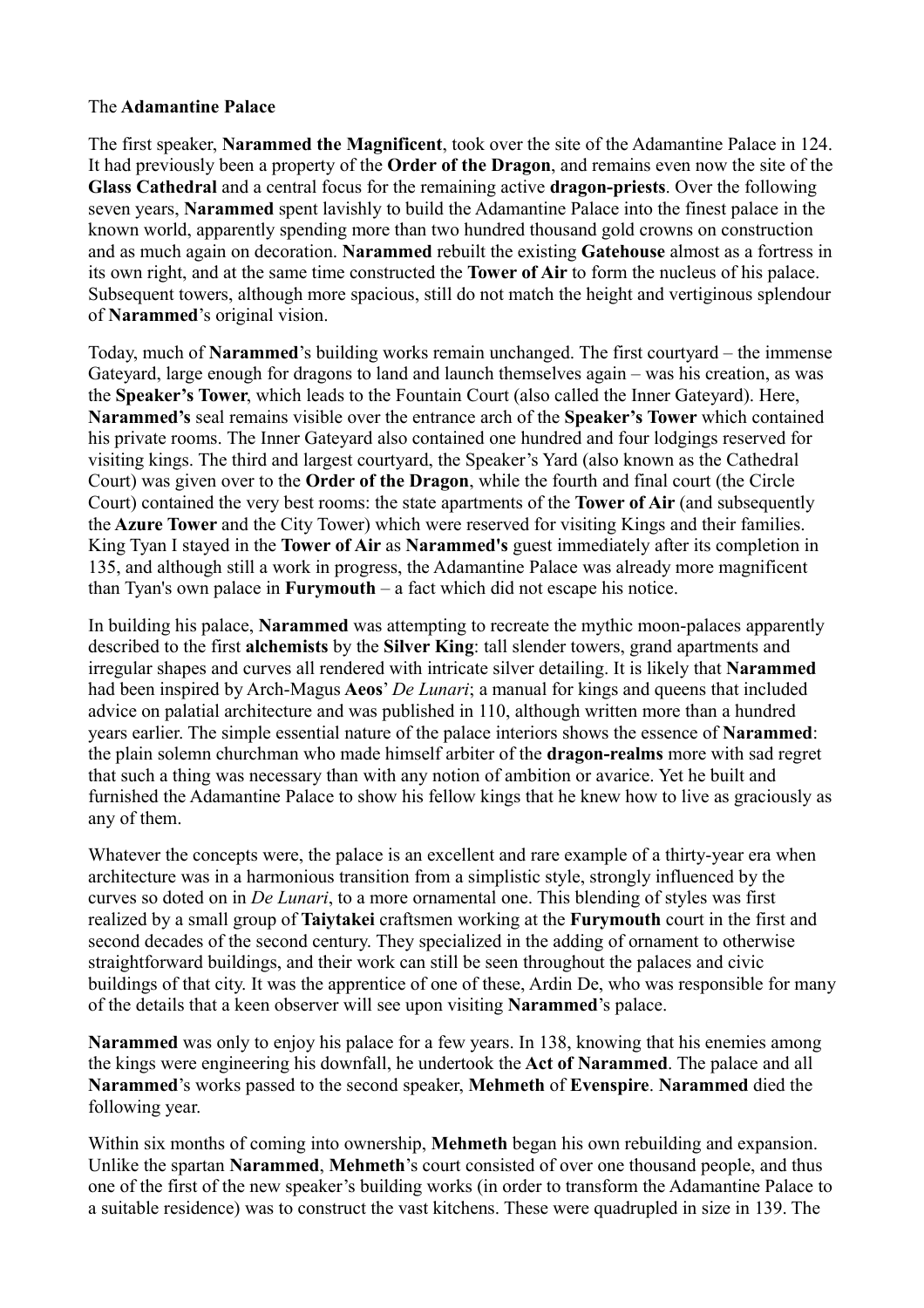architecture of **Mehmeth**'s reign followed the design precedent set by **Narammed**: perpendicular plain stone, curves, slender towers and restrained ornament. This hybrid architecture was to remain almost unchanged for nearly a century, until **Vishmir** introduced much stronger modern **Taiytakei** influences from **Furymouth** to the palaces of the central and northern realms.

Between 142 and 145 **Mehmeth** added the City Tower and the **Azure Tower** (also known as the Water Tower) and remodelled the **Speaker's Tower** to include the immense **Chamber of Audience**, which has remained the most important room of the palace throughout the two hundred years since it was built. Here, under a spectacular carved hammer-beam roof , the Speaker dines in state seated at a table upon a raised dais. The hall itself took five years to construct; so impatient was the speaker for completion that the masons were compelled to work throughout the night by candlelight. The design of the ornamentation within the Chamber of Audience has changed frequently and is usually one of the first marks a new speaker makes upon the palace. In other, less public places, the ornamentation can be traced back through many speakers, sometimes back to **Narammed** himself.

The gatehouse to the second, inner court was adorned in 150 with an early example of an astronomical clock. When the inner gatehouse was later demolished, the clock was moved to the Tower of Dawn. Still functioning, the clock shows the time of day, the phases of the moon, the month, the quarter of the year, the date, the sun and star sign, and high water in **Furymouth** Harbour. The latter information was of great importance to the early **Taiytakei** visitors to **Furymouth**, as at low water their ships were prone to grounding on sandbanks in the river estuary. Accurate charts and the deepening of the main channels of the river have largely removed this hazard, but at the time the clock was hailed as a great innovation, marking a change in the **Taiytakei** from occasional visitors to regular traders.

During the periods of the early speakers, the palace was the scene of many historic events. In 197 the future Speaker **Vishmir** was born at the palace, and the child's mother died there two weeks later. In 221, while attending a service in the **Glass Cathedral**, the devout Speaker **Voranin** was informed of the adultery of his wife, Queen **Arlan**. Dragged screaming away, she was later impaled on a spike and hung in a cage, still alive, over the **Great Gate**, where her screams kept the **City of Dragons** awake for four days. Her ghost is now said to haunt the palace, but her body vanished from the cage on the fourth night of her torture. This marked the beginning of the **War of Thorns**.

The double-height chapel in the **Azure Tower** was begun by Speaker Hiastamir and completed under Speaker **Voranin**. Its timber and plaster ceiling, a Lunari vault with pendants completed by trumpeting dragons, is considered the 'most magnificent in the realms.' The altar is framed by a massive oak rederos in an unusual style carved by the Grinling during the reign of Speaker **Vishmir**. Opposite the altar, at first floor level, is the Speakers Pew where the speaker and his family would attend services apart from the general congregation seated below. The chapel was very popular during the times of Hiastamir and his successor Speaker **Voranin**, but fell into disuse following the **War of Thorns** and the subsequent decline of the **dragon-priests**.

Speaker **Voranin** was murdered in 222. He was succeeded briefly by his son, the ill-fated Speaker Voian. For this speaker, the Adamantine Palace was to become both his palace and his prison. It was also the setting for his honeymoon with his fifteen year old bride, Hanatta of Sand, in 224. Following Speaker Voian's execution in 226, the palace became the property of the **Order of the Dragon** presided over by High Priest **Anzuine**. Unlike other royal properties that fell into the Order's hands across the realms, the Adamantine Palace escaped relatively unscathed. While the Order auctioned much of the contents, the building was ignored. The Order was eventually ousted in 227 by Speaker **Vishmir**, which marked the end of the **War of Thorns**.

# **Recent History:**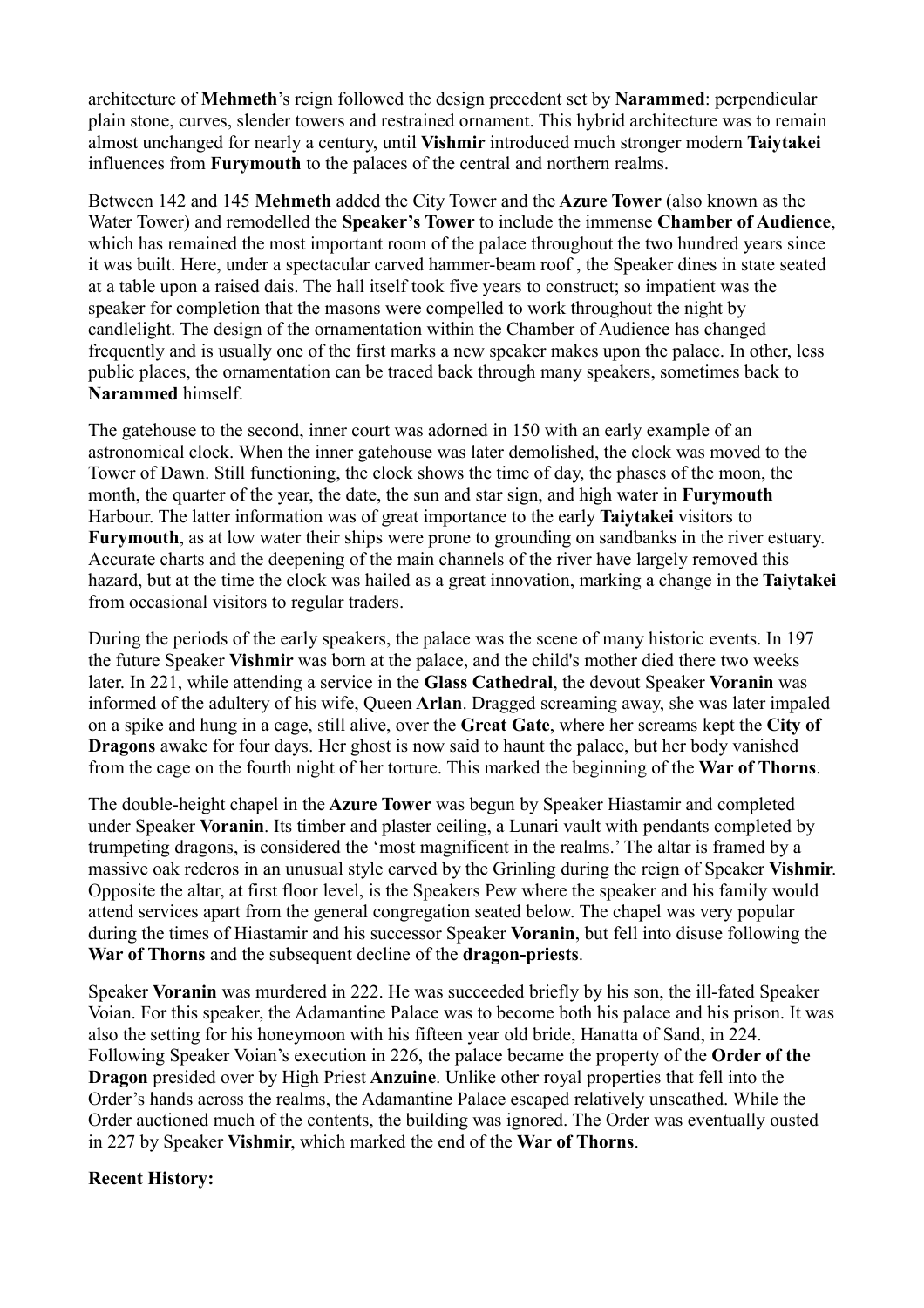On the death of Speaker **Vishmir** in 249, the **Act of Narammed** was enforced again. The speaker was succeeded by his first cousin twice removed, the River King Havans.

In 254, the palace was the site of the first meeting between a speaker and representatives of the **Taiytakei**, a meeting known as the **Emerald Cascade** Conference because most of the conversations of historical note took place at **Narammed's Bridge** near the **Emerald Cascade**. While agreement with the **Taiytakei** was not reached (they sought to trade dragon hatchlings for sorcery), it established the precedent of a **Taiytakei** ambassador at the palace for some years to come, until the purge of 287.

After the **War of Thorns**, **Vishmir** and his immediate successors visited the Adamantine Palace, but largely preferred to reside elsewhere. By this time, according to current court standards in **Furymouth** and the **Pinnacles**, the Adamantine Palace appeared old-fashioned, and it was in 279 that the palace's antiquated state was finally addressed. The new Speaker **Ayzalmir** embarked on a massive rebuilding project. The intention was to demolish the building a section at a time, while replacing it with a huge modern palace retaining only **Narammed**'s **Tower of Air**. The most eminent architects in the realms were called upon to draw the plans, while the master of works was to be a **Taiytakei**-sponsored sorcerer from across the seas. The plan was for a vast palace constructed around two immense courtyards offset from one another, and the design for the domed central palace bore resemblances to pictures of the mythic Palace of the Sunking. It has been suggested, though, that the plans were abandoned because the resemblance to the Sunking's Palace was too subtle and not strong enough; in the end, only the Towers of Dusk and Dawn were demolished and rebuilt. The resemblances are still there in the stark contrasts of coloured stones. However, The Adamantine Palace is given an extra dimension by the contrast between the dark block-work and the pale quoins, frames and banding. Further diversion is added by the circular and decorated windows of the second floor mezzanines. This theme is repeated in the inner Fountain Court, but the rhythm is faster and the windows, unpedimented on the outer façades, are given pointed pediments in the courtyard; this has led the courtyard to be nicknamed 'Startling Yard'.

During this work, the front half of the palace was replaced and **Narammed**'s state rooms in the **Speaker's Tower** were lost; the new wings around the Fountain Court contained new state apartments and private rooms, one set for each of the kings and queens of the realms. Each suite of state rooms was accessed by a state staircase. Unlike the suites in the various towers, the new royal suites were of completely equal value in order to reflect the equality of the nine realms.

The Royal Apartments face south over the Fountain Court. The suites on either side are linked by a gallery running the length of the façade, a reference to the **Palace of Paths** in **Evenspire**, where the king and queen's apartments are linked by the Gallery of Glass. However, **Ayzalmir**'s linking galleries are of more modest proportions and decoration. This ease of access between the apartments was ultimately the downfall of **Ayzalmir**'s design; while a boon in times of peace and harmony, the usual tension between the dragon-kings and queens eventually reasserted itself and the apartments were never popular. Later speakers abandoned them for use by lesser guests, returning to hosting their royal visitors in the great towers of the palace.

After the time of **Ayzalmir**, subsequent speakers have lost interest in the renovations. The current speaker-in-waiting Antros of Sand has expressed some desire for further refurbishment, with architects already employed to design new furnishings and décor, including a new grand staircase in the **Speaker's Tower**.

# **Grounds:**

Unusually, the Adamantine Palace has no formal gardens of any sort, nor any attached estate. One principle reason for this is the proximity of the **Purple Spur** and the **Diamond Cascade**, both of which offer unparalleled views over the **City of Dragons**, the **Mirror Lakes** and of course the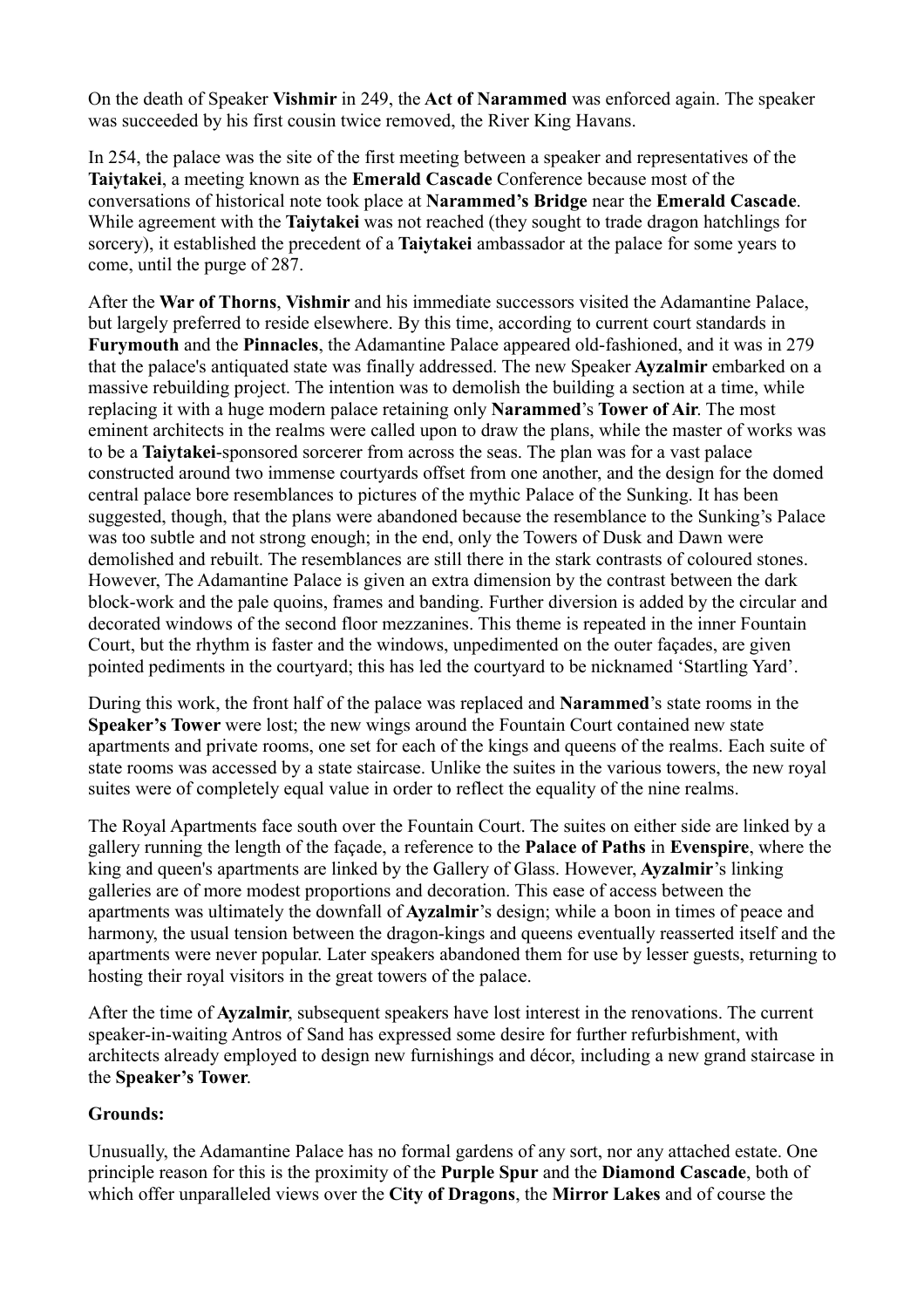palace itself, as well as over much of the southern realms as far as the **Fury River Gorge** and beyond. **Narammed** himself once claimed to have seen as far as the **Pinnacles** on a clear day, although no one else has yet reproduced this feat. Numerous follies and lodges have been built in the spur, accessible only on dragon-back (although the speaker nominally relinquishes all his or her dragons, no speaker has ever lasted long without a few 'on loan' from their former realm). Most of these constructs are abandoned by the next speaker in favour of their own, although the **Banqueting House** has been kept in good repair for some fifty years now.



The following **Calendar of Speakers** lists the occupants of the Adamantine Palace since its foundation. While this is not intended as a history of the realms, certain speakers have scattered their names across the various realms as wilfully as a dragon-rider scattering his seed across the eyrie whorehouses of the realms.

| Narammed $124-138$ |             | The first speaker.               |
|--------------------|-------------|----------------------------------|
| <b>Mehmeth</b>     | $138 - 148$ | Formerly King of Evenspire       |
| IoShita            | $148 - 158$ | Formerly Queen of Sand           |
| Malhir             | $158 - 168$ | Formerly King of Stone           |
| Draopraster        | $168 - 178$ | Formerly King of the Salt Throne |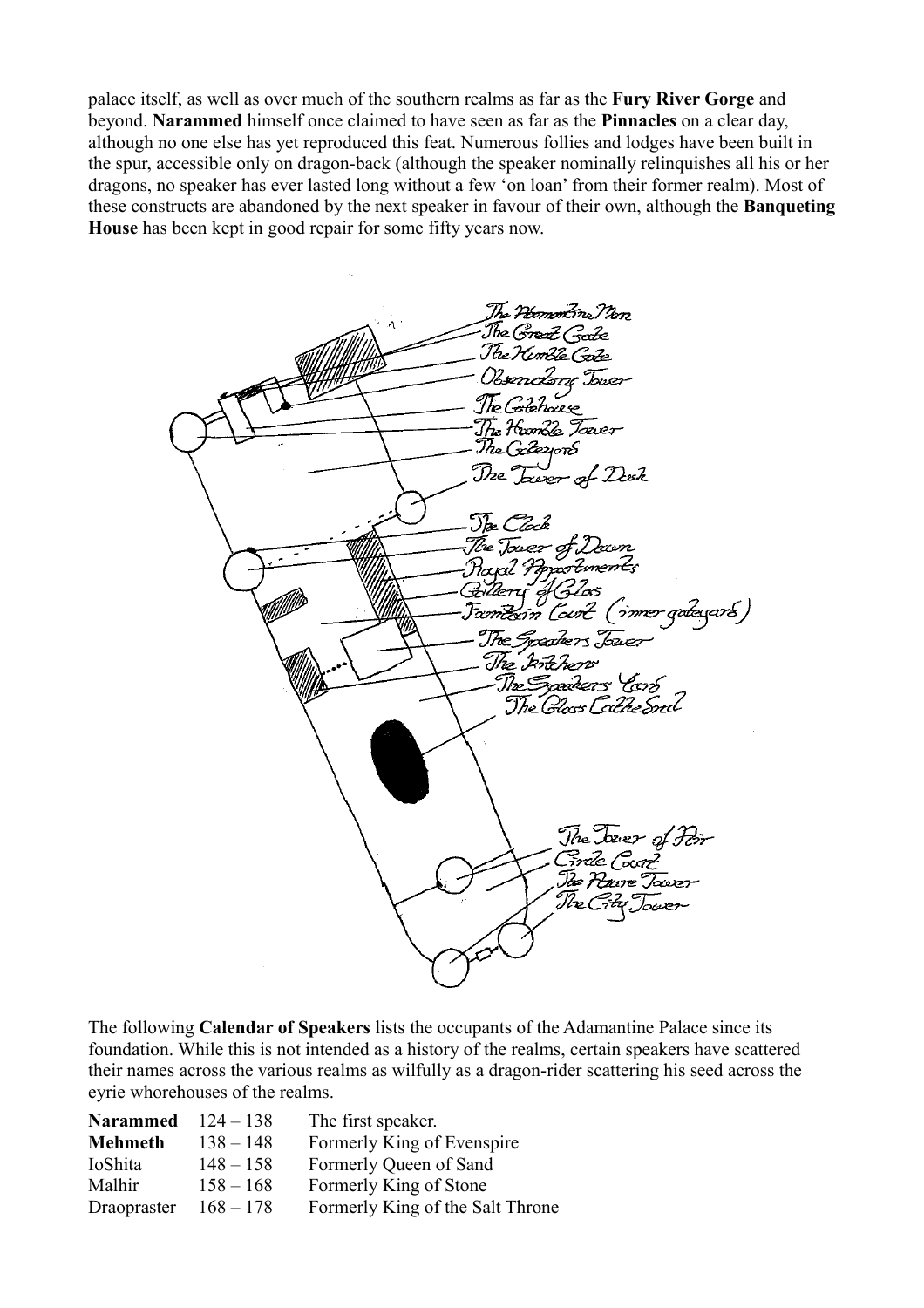| $178 - 188$ | Formerly Hill King                                                           |
|-------------|------------------------------------------------------------------------------|
| 188         | Formerly River Queen                                                         |
| $188 - 193$ | (of Furymouth)                                                               |
| $193 - 198$ | Formerly River Queen                                                         |
| $198 - 199$ | Formerly King of Furymouth                                                   |
| $199 - 201$ | (of Three Rivers)                                                            |
| $201 - 208$ | (of Furymouth)                                                               |
| $208 - 218$ | <b>Formerly Harvest King</b>                                                 |
| $218 - 222$ | Formerly King of Evenspire                                                   |
| $222 - 226$ | Formerly King of Evenspire                                                   |
| $227 - 249$ | Formerly Prince and then King of Furymouth                                   |
| $249 - 259$ | Formerly River King                                                          |
| $259 - 269$ | Formerly King of Sand                                                        |
| $269 - 271$ | Formerly King of Sand                                                        |
| $271 - 279$ | Formerly King of Stone                                                       |
| $279 - 289$ | Formerly King of the Salt Throne                                             |
| $289 - 299$ | <b>Formerly Harvest Queen</b>                                                |
| $299 - 306$ | Formerly River Queen                                                         |
| $306 - 309$ | Formerly River King                                                          |
| $309 - 319$ | Formerly Hill King                                                           |
| $319 - 329$ | Formerly King of Evenspire                                                   |
|             | Adamir<br>Aoraeo<br>Narramir<br>Hiastamir<br>Vishmir<br>Fellujan<br>Vishimir |

The next speaker, according to the pacts made among the kings and queens following the Disaster of the **Syuss**, will be:

Antros 329 – 339 King of Sand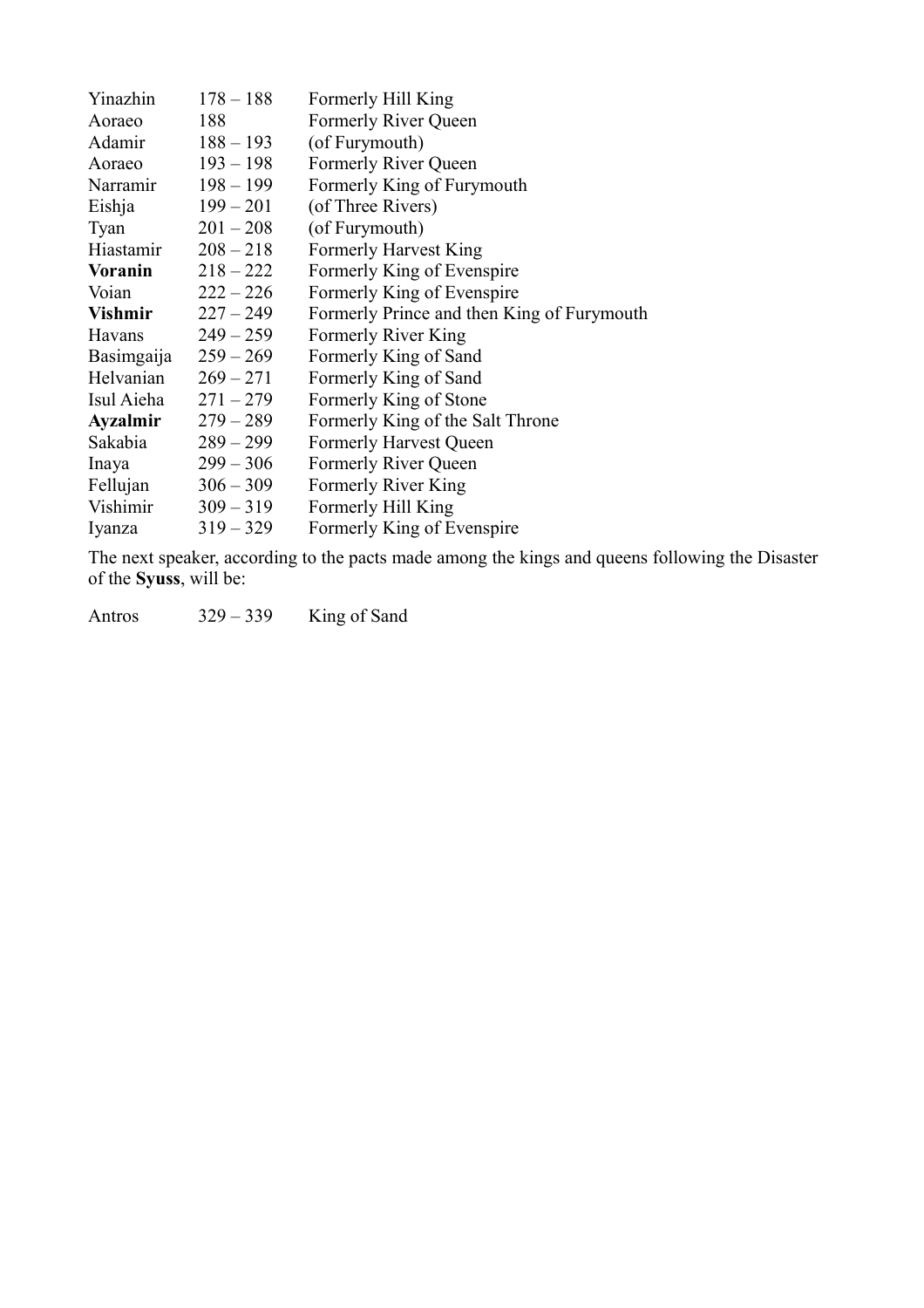#### **The Adamantine Spear**

Two symbols of office mark the speaker. The first is the Speaker's Ring. The second, and of much more historical note, is the Adamantine Spear. The spear was supposedly carried by the **Silver King** on his appearance in the **Pinnacles** and supposedly brought with it many powers; these included the power to call and command dragons, and thus the spear is revered as a holy artefact by the **Order of the Dragons**. Since the time of the **Silver King**, no such power has ever been seen from the spear, yet stories persist that such powers lie dormant and will awaken in the right hands at the realms' time of need. Another myth is that the spear can kill with a scratch; this possibly stems from the stories of **Narammed** slaying a dragon (something which almost certainly did not actually happen) in which his weapon of choice is, in many versions, the spear (while in the most popular version, the spear turns the dragon to stone, thus creating the dragon of **Dragondale**). Alternatively, one might prefer the stories in which the **Silver King** himself was killed by the spear and placed a curse on it so that anyone who carried it to battle was doomed to be defeated (although **Ayzalmir** certainly carried the spear to battle against the **Syuss**). The sad truth is that whether or not the spear carried some ancient power locked away inside it, most stories of the Adamantine Spear are ones for children, not for kings. The spear has had considerable power as a symbol, however, and continues to do so. The rise to power of the **Glass Cathedral**, the **City of Dragons**, the **Adamantine Palace** and even **Narammed** and the speakers themselves have all sat squarely upon the myths of the spear that they carried with them.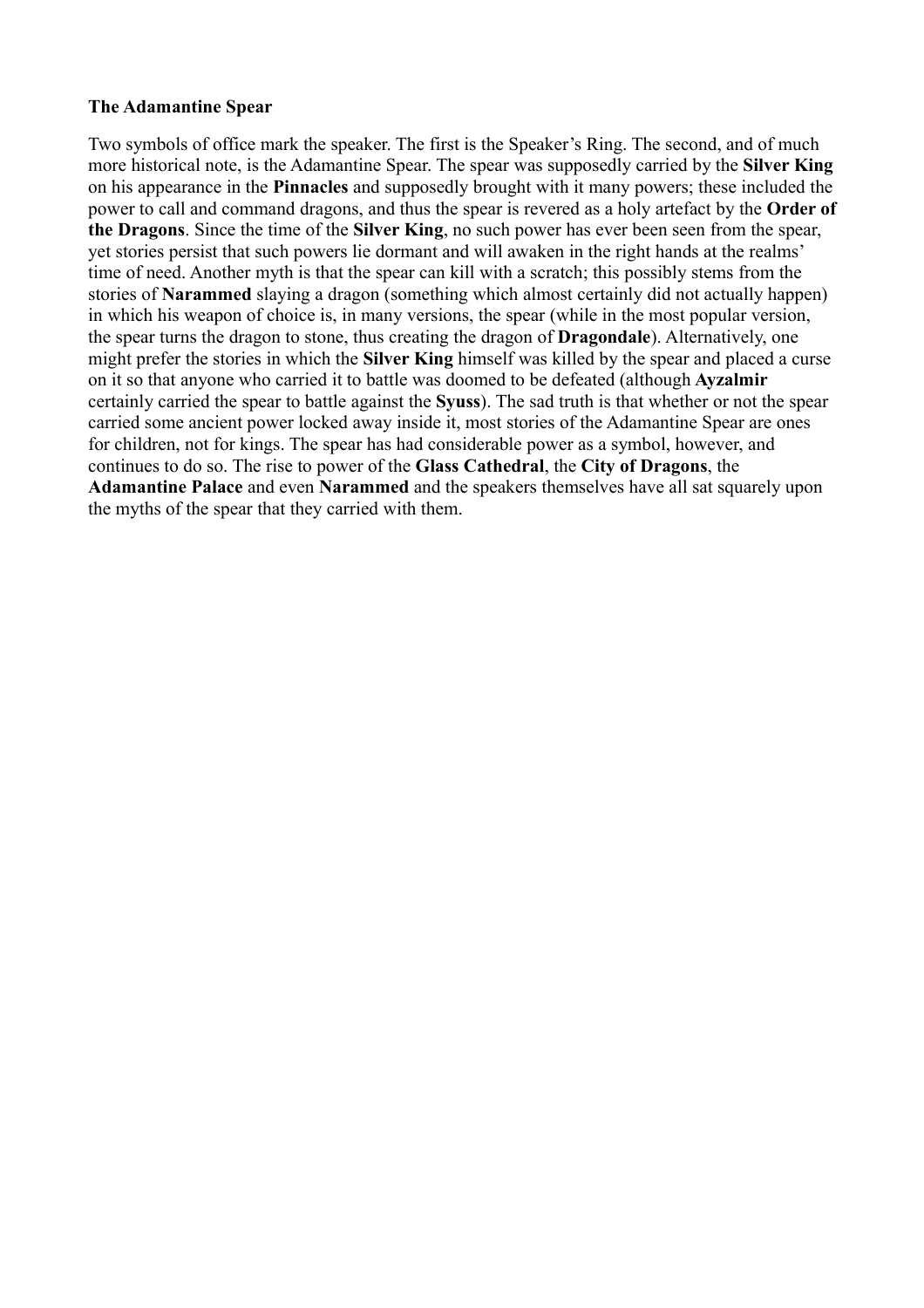#### Arch-Magus **Aeos**

The last of the **blood-mages** to rule the realms before their overthrow by the **Order of the Dragon**, Aeos escaped the coup along with a good few of his followers and defeated a pursuing force of over two hundred dragons over the **Lake of Ghosts**, only to be killed that very night in a squabble over the spoils. Aeos's name has survived primarily because of a manual for kingship, *De Lunari*, that was published under his name more than a hundred years later (causing many to speculate that he did not die at the **Lake of Ghosts** but lived on and lives on still either in **Sand** or **Bloodsalt**). *De Lunari* is still popular in some parts of the realms and numerous updated versions have been produced; nevertheless, the original remains of particular interest as it is partly based on accounts and writings from the time of the **Silver King**. In part, *De Lunari* reflects a long lost time in which the world was a different place, and this is probably an aspect of its lingering appeal.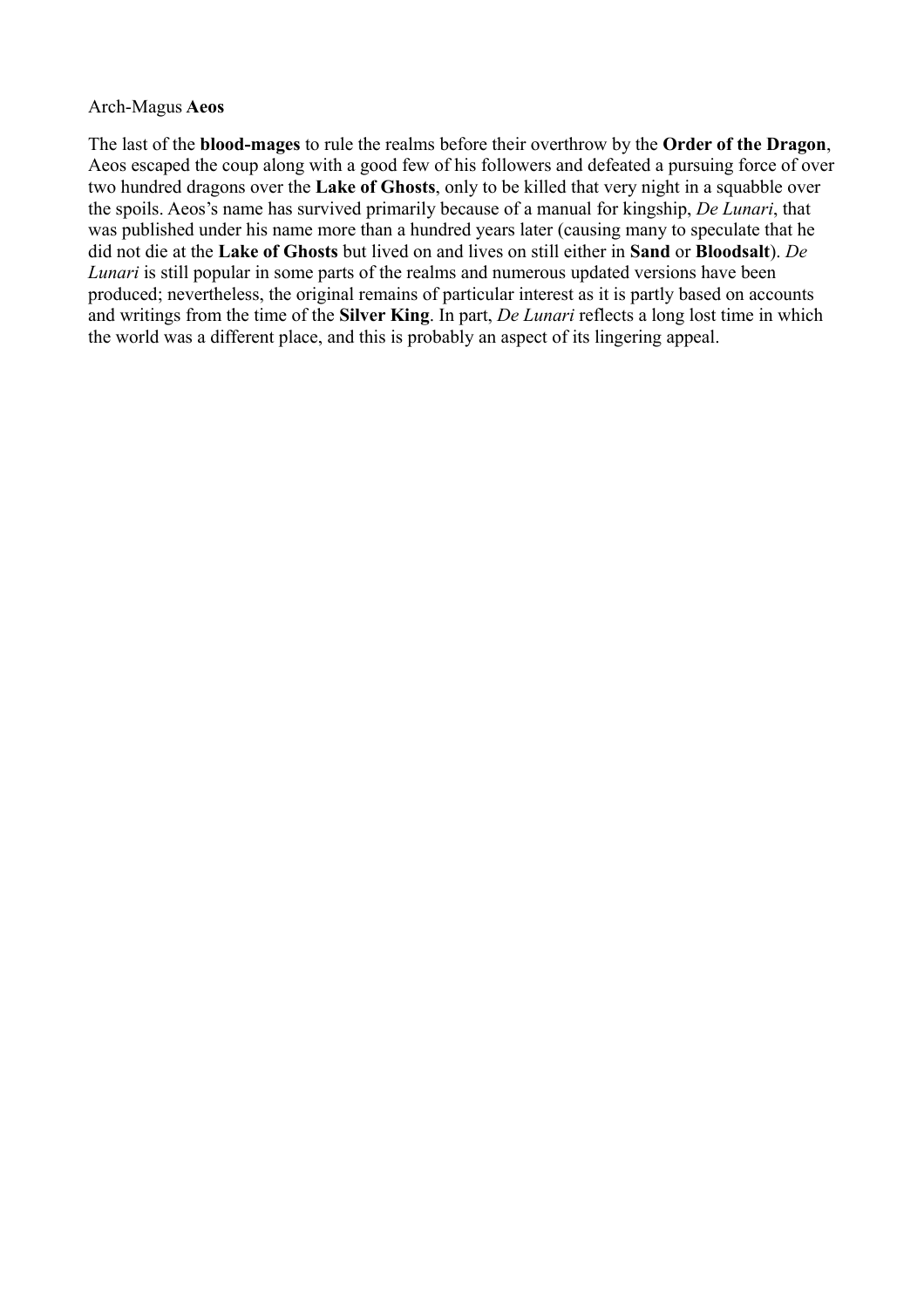#### The **Alatcazat**

Built during the **Order of the Dragon**'s rule from the **Pinnacles**, the Alatcazat is a beautifully designed and decorated monument to everything the Order somehow lost in the rise of the **Great Flame**. The priests here are genuinely dedicated to creating a better life for everyone. Although their influence rarely extends much beyond **Arys Crossing** and the small valley in which it resides, there is a noticeable calm to the region. Unfortunately, the priests do not permit anyone other than initiates of the **Order of the Dragon** to enter the temple. In rather an odd contrast, the gardens around the Alatcazat are home to the banded viper, a snake not known to be found anywhere else in the realms and whose venom is considerably more powerful than any other known type of snake. The priests guard their 'pets' with some care.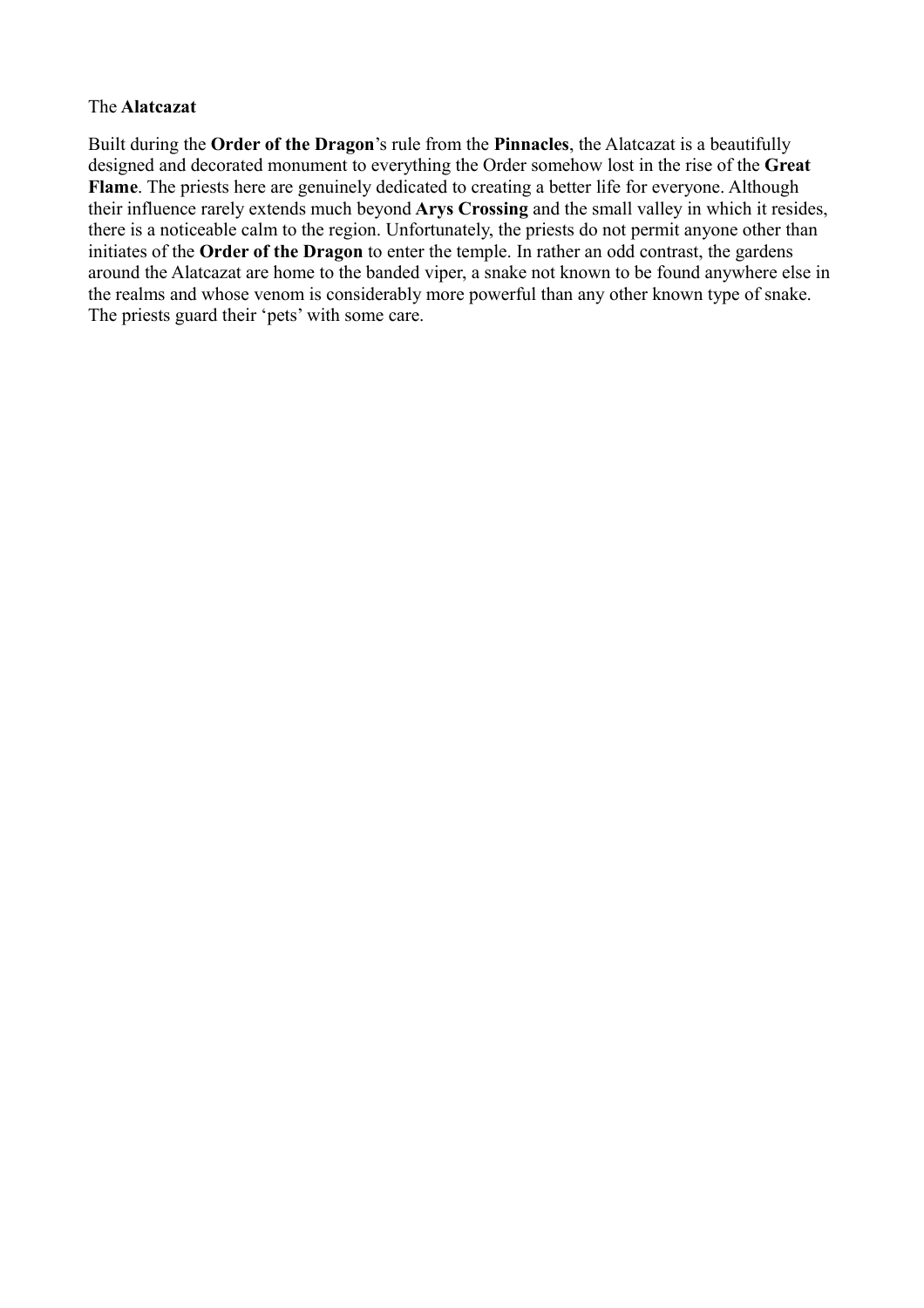#### High Priest **Anzuine** (also known as **Anzuine the Mad**)

High priest of the **Order of the Dragon** from 210 to 227. Anzuine was a follower of the fundamentalist order doctrines that revered the dragons as divine creatures, fallen and imperfect reflections of the **Great Flame**. He actively sought to undermine the powers of the dragon-kings and queens and establish a theocracy, most notably in initiating the dragon-brother uprisings in the eastern realms, and then with his alliance with Speaker **Voranin**. After **Voranin's** death in 222, **Anzuine** ruled in all but name, imprisoning **Voranin**'s son Voian, ultimately executing him in 226 and ruling openly until his overthrow by **Vishmir** in 227.

As early as 213, Anzuine started a series of unpopular reforms in an attempt to impose his authority on the Order. His initial attempts to ensure religious uniformity – dismissing non-conformist priests and closing shrines that actively proclaimed views contrary to his own – went largely unnoticed by the dragon-kings and queens. These actions, however, were actively hostile to the more liberal tendencies of many of the dragon monarchs' subjects, and did not go unnoticed by the common man. To enforce and punish those who refused to accept his reforms, Anzuine formed his own holy militia, actively echoing the crusade-like qualities of **Narammed**'s early days. Later, as funds ran short and his home-grown armies became embroiled in more and more uprisings and unrest, he began (with the active complicity of Speaker **Voranin**) to use the **Adamantine Men** to support his cause.

To lend authority to his actions, Anzuine re-established the two most feared and arbitrary courts in the realms: the Court of High Regard and the Court of Dragon Judgement. The former could compel individuals to provide self-incriminating testimony, whilst the latter could inflict any punishment whatsoever (with the sole exception of death) on any person. At the height of its powers, the lawlessness of the Court of Dragon Judgement under Anzuine far exceeded that under any of his predecessors. Defendants were regularly hauled before the Court without any process of the law and their testimonies were routinely extracted through torture performed in the tunnels under the **Glass Cathedral**. Both courts were disbanded by **Vishmir** in 227, and the priests who sat on them either fled or were put to death along with Anzuine himself, still proclaiming himself a dragon in human form to his very last breath.

In the central, southern and northern realms, Anzuine is mostly remembered and reviled for his part in the **War of Thorns**. However, in the eastern hills and moors where the **Order of the Dragon** has retained its strength, he is regarded as a saint. Many places still bear his name, and to speak ill of the 'Butcher of Thorns' in these places is an invitation to trouble.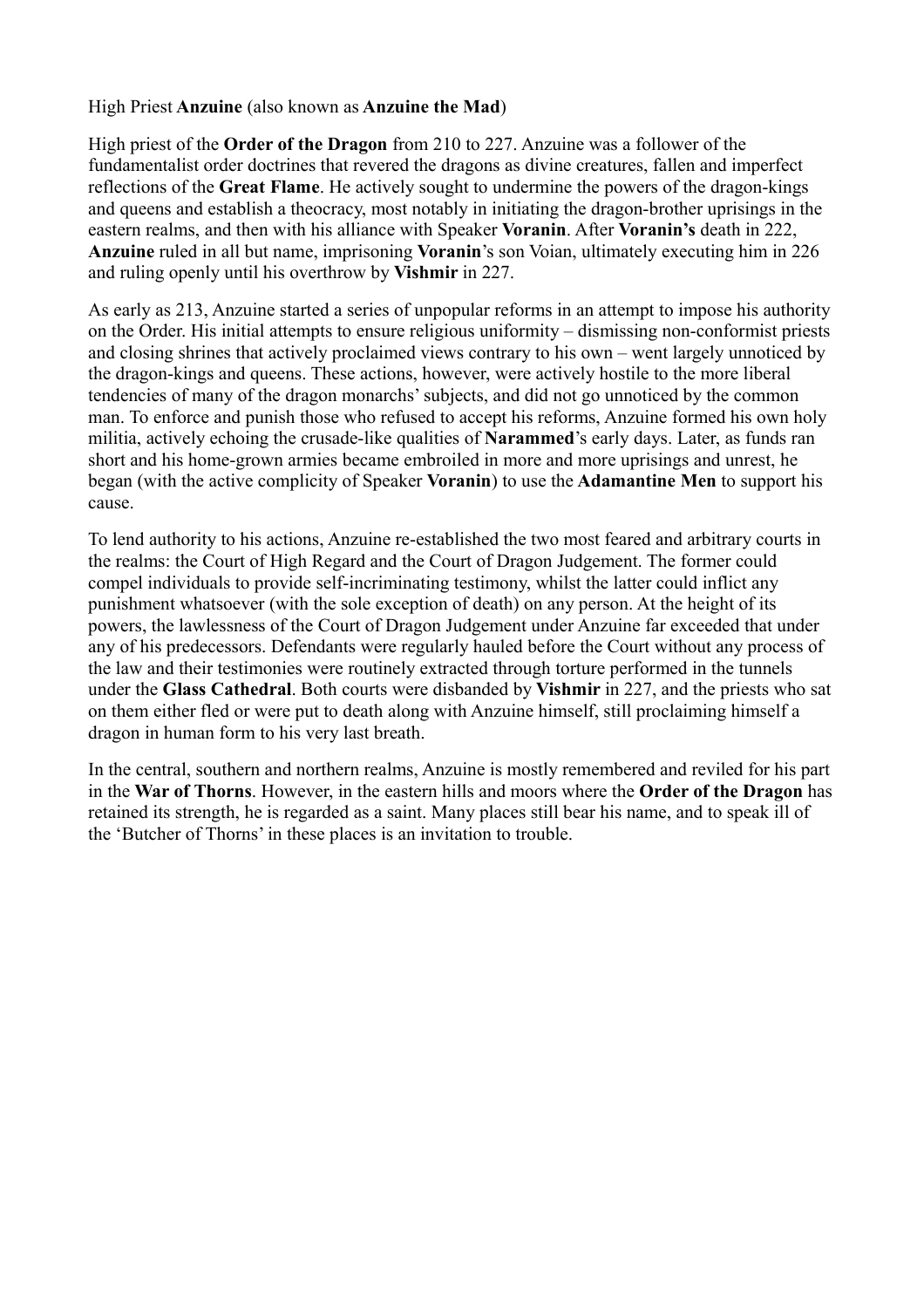#### Queen **Arlan**

Queen Arlan was a Princess of **Sand** and married to Prince (later King and then Speaker) **Voranin** of **Evenspire** as part of a grand pact of alliance that intended to unite the northern realms against the growing power of the River and Sea kings.

The match was a disaster from the start. Raised in the licentious court of **Sand**, Arlan was a lively and vivacious extrovert in a place famed for its prudish conservatism. **Evenspire** palace life did not sit well with her and she was rumoured to have taken a succession of lovers almost as soon as she arrived. It is possible that she was aided and shielded by some elements of the **Evenspire** court, but matters became steadily worse with her move to the **Adamantine Palace**. By then her infidelities were widely known and the parentage of her three sons openly questioned (Speaker **Voranin**, like most other advocates of the Dragon-Blood of Kings, regularly drank the blood of dragons, a ritual usually reserved (and rightly so) for the priests of the **Order of the Dragon**; it is likely that he had been impotent for many years before he became speaker, and possibly even before his marriage).

**Voranin** was well aware of the rumours concerning his wife and went to considerable lengths to catch her. He never did though, until in 221 a voice that he claimed was the voice of the dragon whispered in his ear while he was at prayer in the **Glass Cathedral**. He raced back to his queen's rooms and found her with a **Furymouth** prince. The lover was killed there and then, and a raging **Voranin** sentenced his queen to immediate torture and execution. Queen Arlan was dragged away, screaming. **Voranin** is reported to have personally supervised both the building of a cage to hold her and her subsequent impalement. She was hung over the **Great Gate**, caged and impaled but still alive, where her screams are said to have kept the **City of Dragons** awake for four days.

Queen Arlan's ghost is said to haunt the **Speaker's Tower**, but her body vanished from the cage on the fourth night of her agony. This marked the formal beginning of the **War of Thorns**.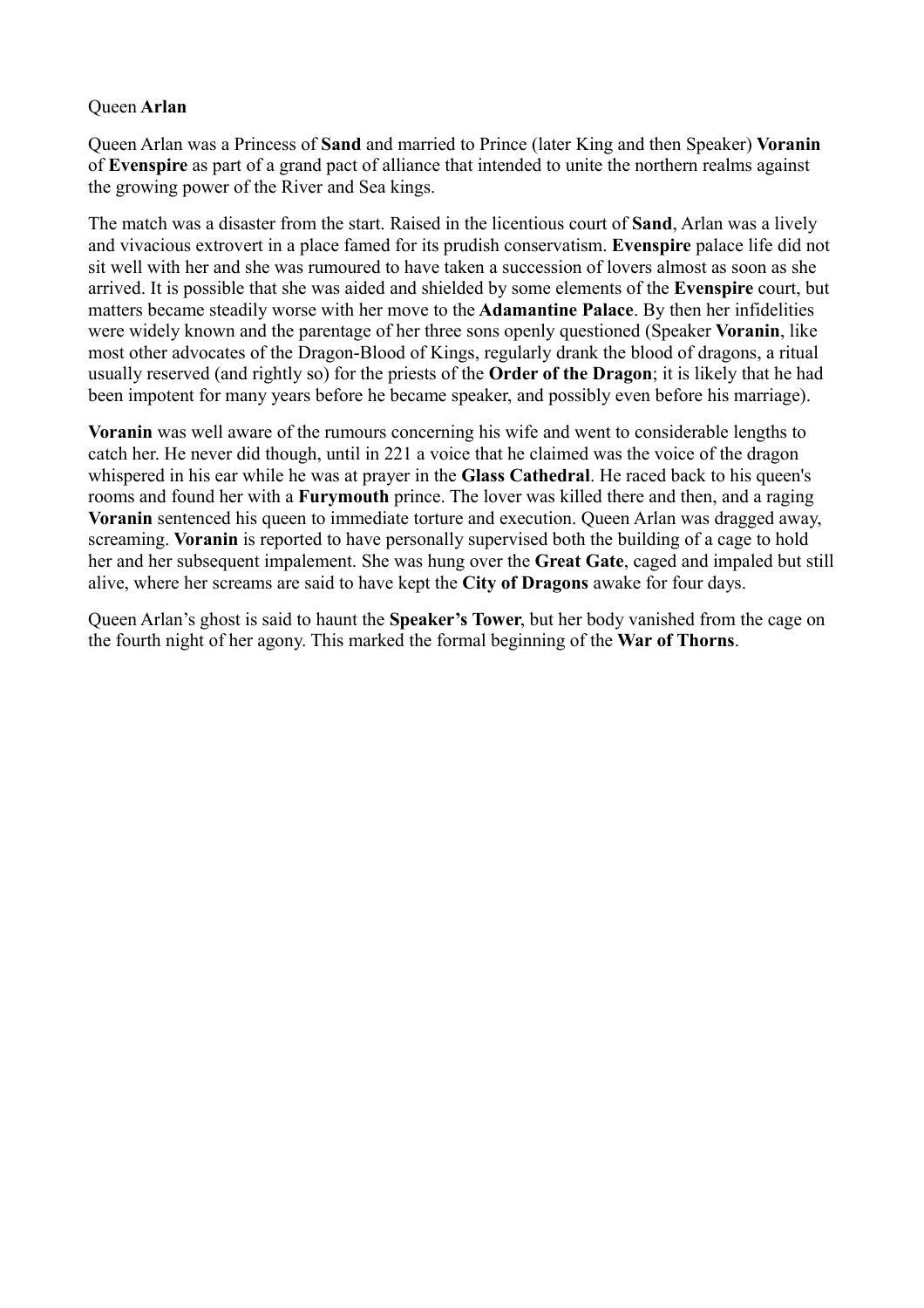# **Arys Crossing**

Of all the towns that scattered the banks of the lower reaches of the Fury, Arys Crossing is both the best known and the most magnificent. It was once a religious centre, but much of the town was destroyed in 225 by dragons from **Furymouth** (indeed the firing of Arys Crossing is often cited as the true start to the **War of Thorns**) and what has grown back is a more restrained reflection of the towns of **Hammerford** and **Valleyford** to the north; dull and rural. Nevertheless, the contrast for those coming from the south, still sloughing the **Bonjanland** mud off their boots, is nothing short of spectacular – for here in Arys Crossing stands the **Alatcazat**, the most famous monastery of the **Order of the Dragon**. Sitting peacefully in a surround of green and an almost impossibly vast sky, this quiet temple remains as it has been since before the time of the speakers. That the **Alatcazat** survived **Vishmir**'s attack is seen by those who live here as a sign of the town's luck, and it is true that the place has a certain quiet assurance to its streets that is rarely found elsewhere.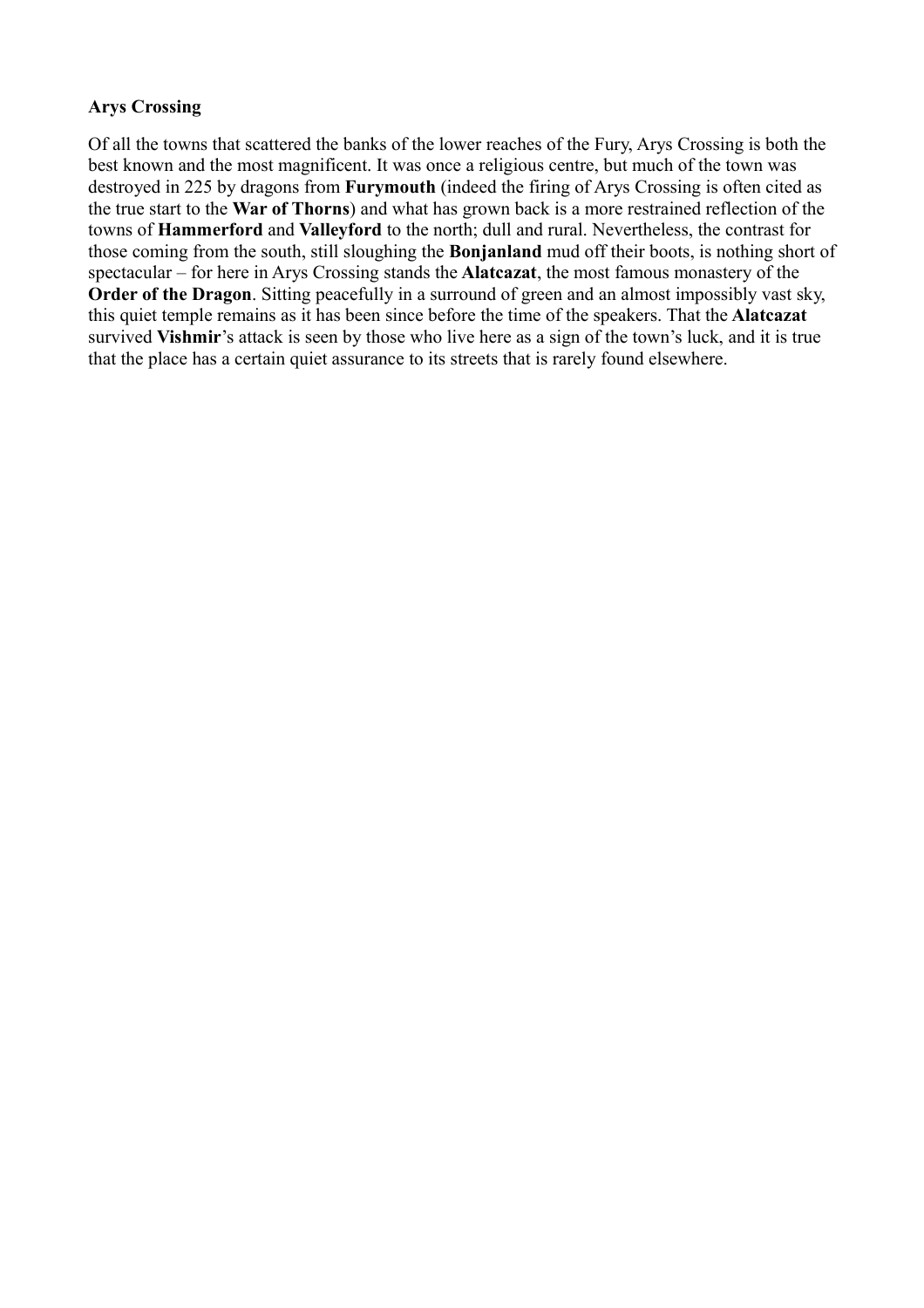# **Ashdale**

The largest settlement under the rule of the **Ash Throne** after **Evenspire**, Ashdale is a moderately sized town that sits high up on the edge of the **Worldspine** at the lip of the **Ashdale River** valley. Much of the industry of the town is concerned with hunting and trapping, and particularly with catering to the desires of the dragon-riders who come from all across the realms to hunt snapper in the valley here. There is some trade with **Outsiders** from the **Worldspine** who travel the river here; otherwise the town has little to recommend it.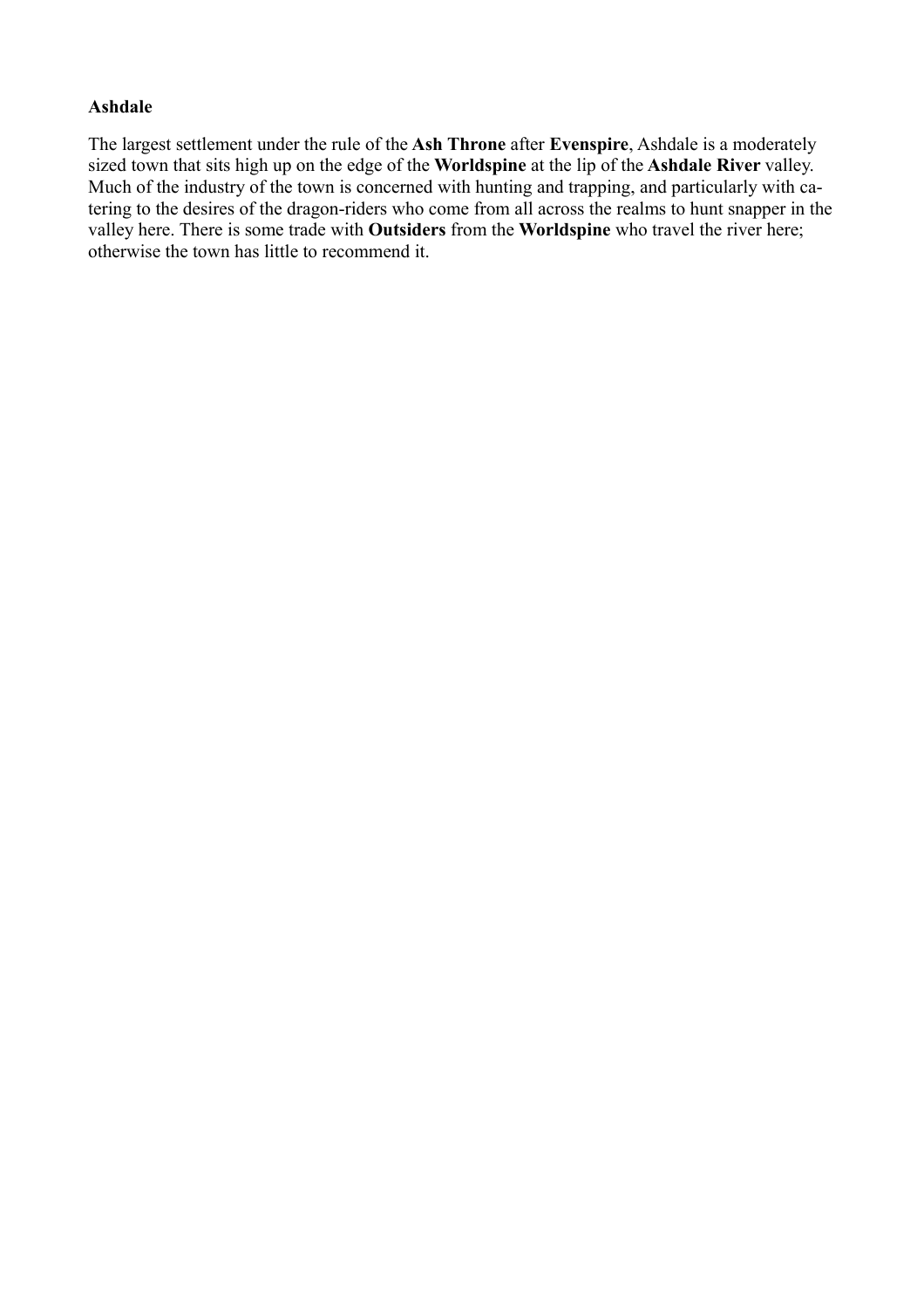#### The **Ashdale River**

The largest of the three rivers that flow through the **Blackwind Dales** is the Ashdale, and the long fertile valley carved by its waters accounts for the bulk of the settlement within the dales. At the western end, the river emerges from the **Worldspine** into a long, wide and surprisingly green valley. The climate here is noticeably cooler than further east into the hills and although the valley sees little rain, periodic floods from the river itself are enough for trees to grow. Many animals are found here and it is a favoured spot for hunters; indeed, the Ashdale valley offers the best snapper-hunting across the realms. At the entrance to this valley lies the town of **Ashdale**, the largest habitation in the **Blackwind Dales** aside from **Evenspire** itself. East of **Ashdale**, the river descends into the **Blackwind Dales** through a series of rapids into the populous **Evenspire** valley before merging with the **Dragon River**, flowing out into the **Desert of Stone** and finally emptying into **Lake Eyevan** in **Ishmar's Valley**. Unlike the **Last River**, few fish live in the Ashdale, and visitors often note that its waters have a unique and slightly unpleasant flavour.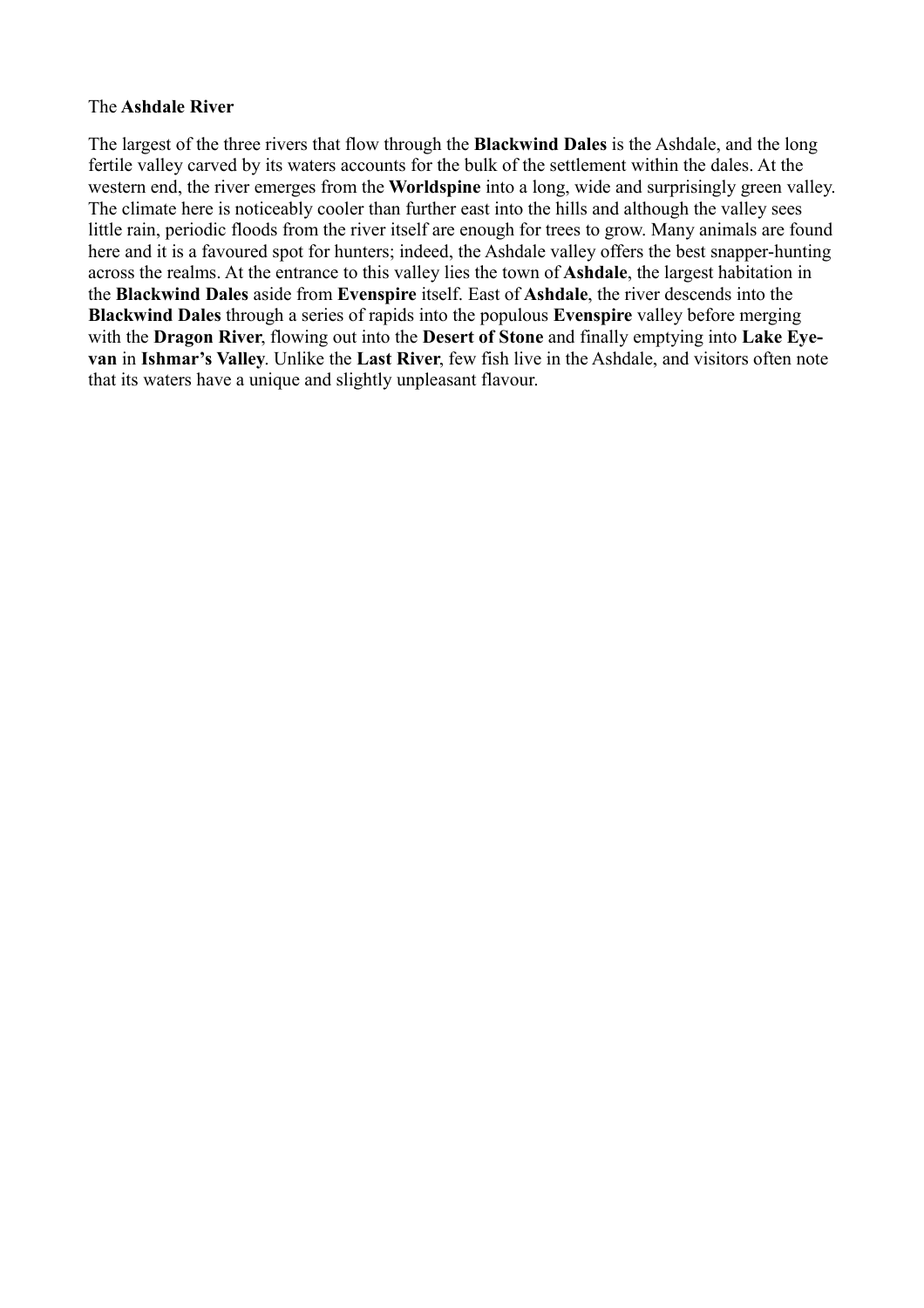#### The **Ash Throne**

The overthrow of the **blood-mage**s, their flight to the north and the defeat of the **Order of the Dragon** in battle over the **Lake of Ancestors** created a realm split in two. Although the Order had successfully driven the **blood-mage**s from most of the inhabited lands from the **Purple Spur** to the **Endless Sea** and from the **Raksheh Forest** as far east as **Three Rivers**, the **blood-mage**s had now established significant strongholds at **Sand**, **Bloodsalt**, **Bazim Crag** and **Gardin's Rock**, each with eyries of more than a hundred dragons. Although the mages were defeated and had fallen to fighting among themselves, the Order considered it a mere matter of time before they would return united and attempt to overthrow the new lords of the **Pinnacles**, thus re-establishing their reign.

While **Bazim Crag** was sufficiently close to **Three Rivers** to be watched and isolated (a largely successful strategy that separated the **blood-mage**s there from their potential allies in the north, eventually neutralizing them without a drop of blood being spilt), the Order decided that the mages in the north were too far away and that a new and fortified eyrie should be built beyond the **Purple Spur**. They chose the largely uninhabited **Blackwind Dales** for the site of this, and thus began the construction of the **Palace of Paths**, the largest fortress in the realms. Hundreds of dragons and tens of thousands of men were forcibly moved to what would become the city of **Evenspire**.

However, it was during the construction of this fortress that the Order's own unity began to fail. The lords of **Furymouth**, **Three Rivers** and the **City of Dragons** grew restless of rule from the **Pinnacles**. Feuds and fighting broke out among them. The pacified rulers of **Bazim Crag** seized their opportunity to shake themselves free of influence from the **Pinnacles** and fell to skirmishing with riders from **Bloodsalt**. Many of the dragons guarding the fledgling city of **Evenspire** were withdrawn to their home eyries, and this culminated in the overlord of **Evenspire** seizing the dragons nesting at the **Palace of Paths** and declaring his own realm, independent of the **Pinnacles**. Outraged, the Order demanded the immediate submission of **Evenspire** to its authority, but this was met by a declaration from the dragon-lords of **Sand** that they accepted the right of **Evenspire** to exist as a realm and would offer it their protection. All-out dragon-war was only averted by the coming of **Narammed** and the 'slaying' of the dragon at **Dragondale** which resulted in the Ash Throne being the first realm to accept the new rule of the speakers. Other realms of the north quickly followed, perhaps sensing a permanent end to the power of the **Order of the Dragon** (although this was never **Narammed**'s intent; in fact, he desired quite the opposite, but this is nevertheless what finally came to pass years later in the **War of Thorns**). **Narammed** was crowned in the **Adamantine Palace** as the first Speaker of the Realms, and the Ash Throne was recognized as one of the first eight realms.

The territory ruled from **Evenspire** extends to the limits of the **Blackwind Dales** by order of **Narammed** and this has never been contested. In fact, the dales are largely a barren and inhospitable place, with settlements limited to the fertile valleys of the **Blackwind**, the **Ashdale** and the **Dragon** rivers. In strict terms, **Evenspire** does not exert any power over the **Silver River** valley further south, nor over the southern reaches of the **Desert of Stone**. However, as no one else except the **Syuss** lays claim to these lands, the dragons of **Evenspire** have roamed freely over them ever since the Disaster of the **Syuss**.

**Evenspire** is currently ruled by the young King Valgar**.** The long standing close alliance with the **Throne of Sand and Stone** is likely to become even stronger when his betrothal to the youngest daughter of King Antros and Queen Shezira of **Sand**. As is the case with the other northern realms, albeit to a lesser extent, the Ash Throne draws its strength almost entirely from its dragons. It is neither populous nor rich; what little wealth is has is drawn from the copper mines of **Scarsdale**.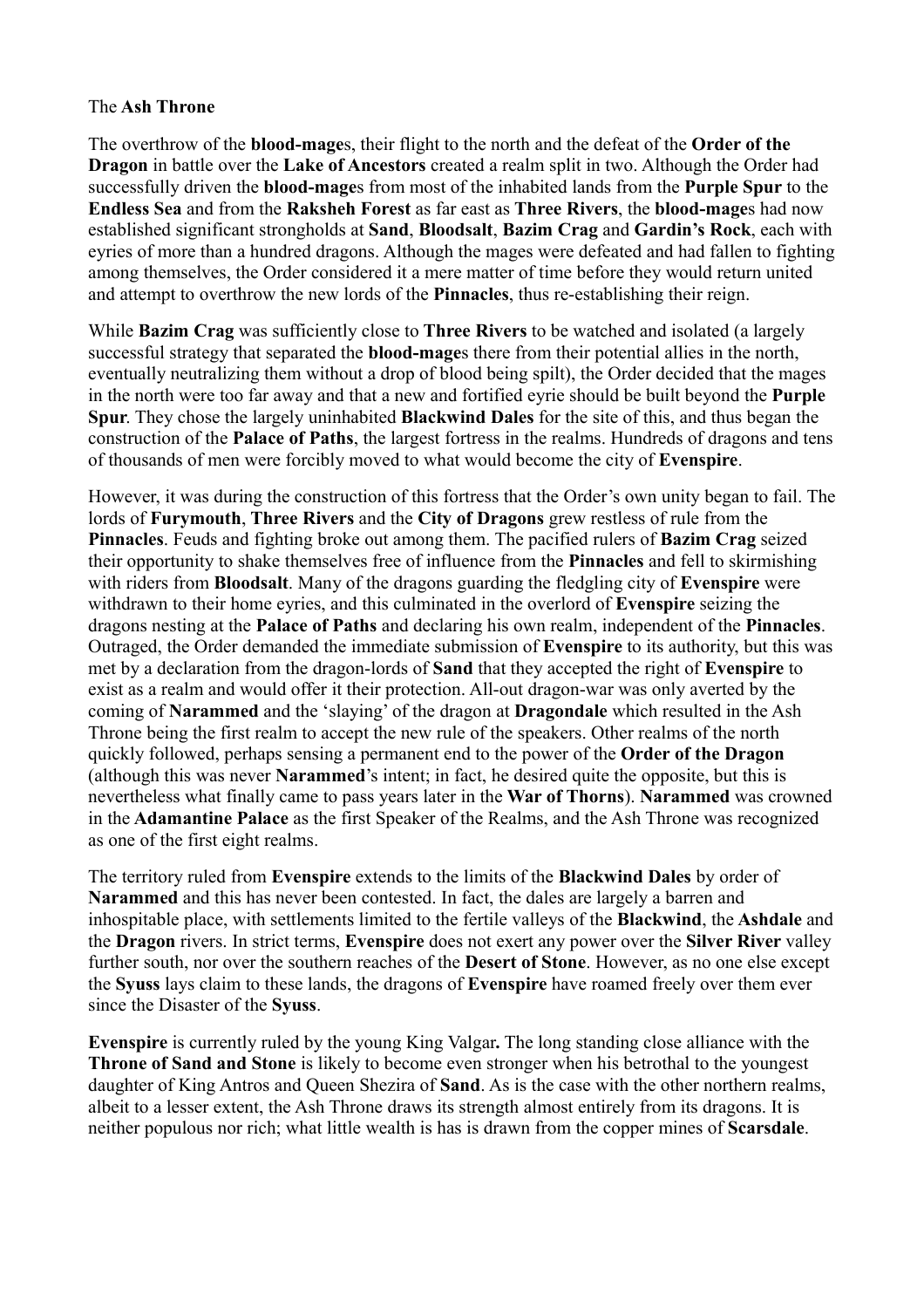# **Ayzalmir**

Speaker Ayzalmir's reign, while unremarkable in most respects, oversaw the most recent monumental events to have shaped the realms. In 282, Prince Kazan of the **Syuss** rose up in revolt against the oppressions of his uncle, King Tiernel. He rode with his dragons to attack Tiernel's palace at **Gardin's Rock** in the first and only dragon-war since the **War of Thorns**. The revolt was short-lived. Kazan and most of his riders were killed in the attack. However, King Tiernel's victory was a narrow one. Many of his riders were also killed, and the fighting set the city ablaze. As punishment for allowing dragon-warfare to break out once again, Speaker Ayzalmir decreed that the realm of the **Syuss** should be torn apart. Riders from **Sand**, **Evenspire** and the **Salt Throne** descended on the **Syuss** and largely destroyed them. Their place at the council of Kings and Queens remains but they were stripped of many of their privileges. Most of their territory, barren and useless though it is, fell under the control of the King of **Sand**; hence the Throne of Sand became the **Throne of Sand and Stone**.

Following the Disaster of the **Syuss** as it became known, the realms went through a short period of uncommon unity, reflected in Ayzalmir's construction of the Glass Gallery and the connected royal apartments in the **Adamantine Palace**.

In 285, Ayzalmir launched an effort to purge the realms of all **Taiytakei** influence. The reasons for this are not entirely clear, but it seems that Ayzalmir believed that the **Taiytakei** had somehow precipitated the Disaster of the **Syuss** and were complicit in attempts to undermine the stability of the realms. Certainly, it is no secret that they had made repeated overtures to several speakers and also to various southern kings and queens to acquire hatchling dragons, all of which had been wisely refused. Whatever Ayzalmir's reasons, the purge was remarkably successful in the northern and eastern realms, to which few **Taiytakei** venture even to this day. The brutality of his edict was sufficient to drive them away from the **City of Dragons** (and some of those that did not manage to escape were fed to the animals of the menagerie; most were simply fed to dragons), but they have since returned. The edict was less successful in the southern realms and was paid lip service only in **Furymouth**; by 288 the unity of purpose that Ayzalmir had briefly achieved was largely gone, in a large part because of the **Taiytakei** purges. His last major act was to launch a campaign against the **Order of the Finger** which he continued until his abdication a year later. Unfortunately, his campaign was not continued by subsequent speakers and the **Order of the Finger** has spread out of the **Maze** once more.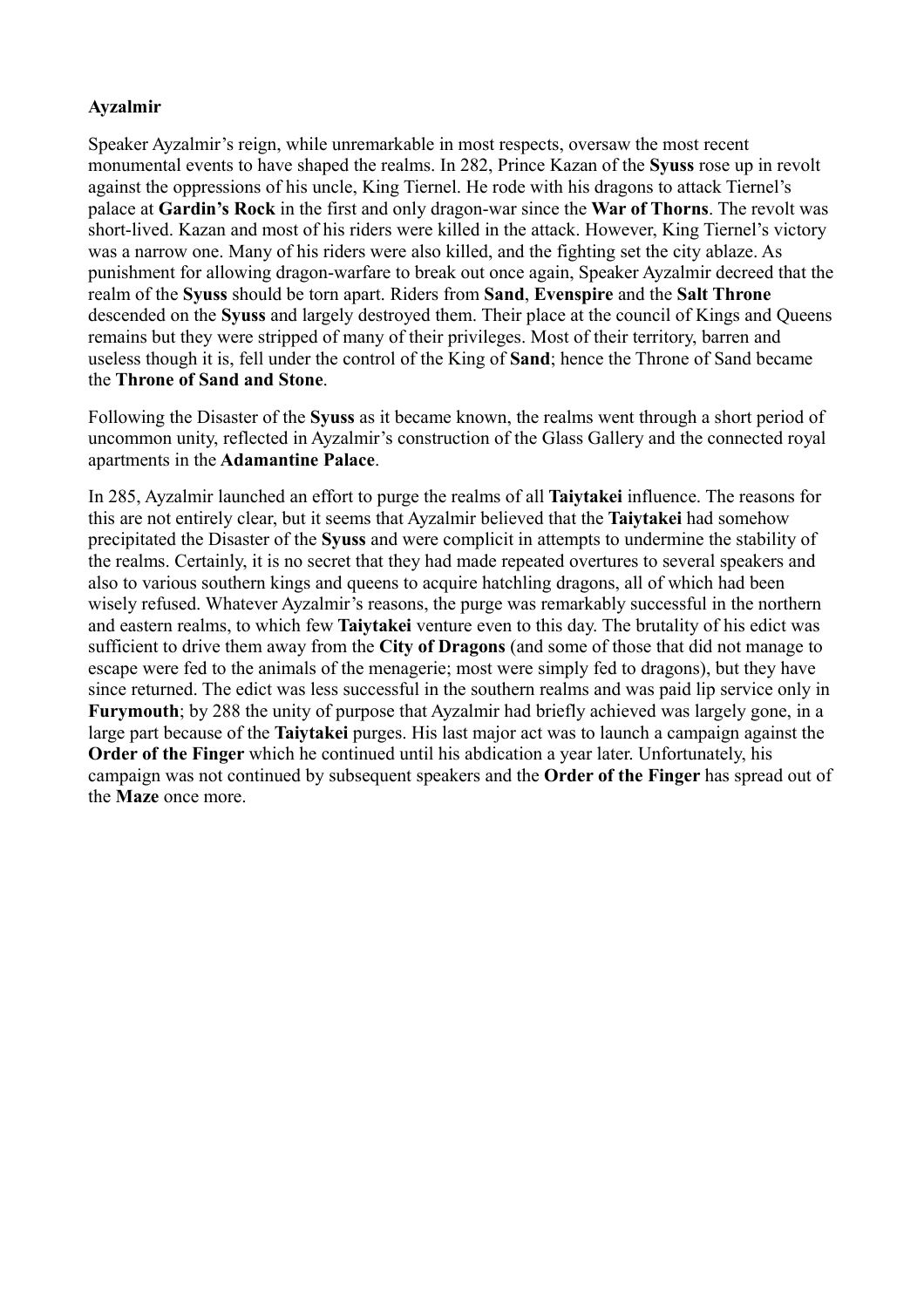#### The **Azure Tower /** The **Water Tower**

The Azure Tower (originally the Water Tower) is a work of art, performed in three stages over a period of about a hundred years. Construction of the first floor of the blue and white marble tower began in 142 under Speaker **Mehmeth**. This first floor is surrounded by a colonnade of pillars leaning against blind arches. **Mehmeth** did not entirely share the fascination of his predecessor and the northern courts for Lunari architecture, and the Azure Tower was intended to show the cosmopolitan nature of the new realms. The **Taiytakei** architects used by **Narammed** were commissioned to build something entirely new using the designs from their homeland, and the Azure Tower was the result. The tower is not particularly tall, a mere fifty strides, and consists of seven levels of apartments, none of which are particularly large. However, what the tower lacks in stature is more than made up for in beauty. The blue-veined marble of the tower is not found anywhere else in the realms; the stone was imported by the architects entrusted to build it, but how it reached the palace and where it came from remains something of a mystery. The internal décor of the tower matches the exterior in its exquisite intricacy.

In 220, Speaker **Voranin** gutted the lower floors of the tower as it was and began construction of what was intended to become a private royal chapel. Work was curtailed by the **War of Thorns**; afterwards, **Vishmir** finished the chapel but decorated it instead as a gallery.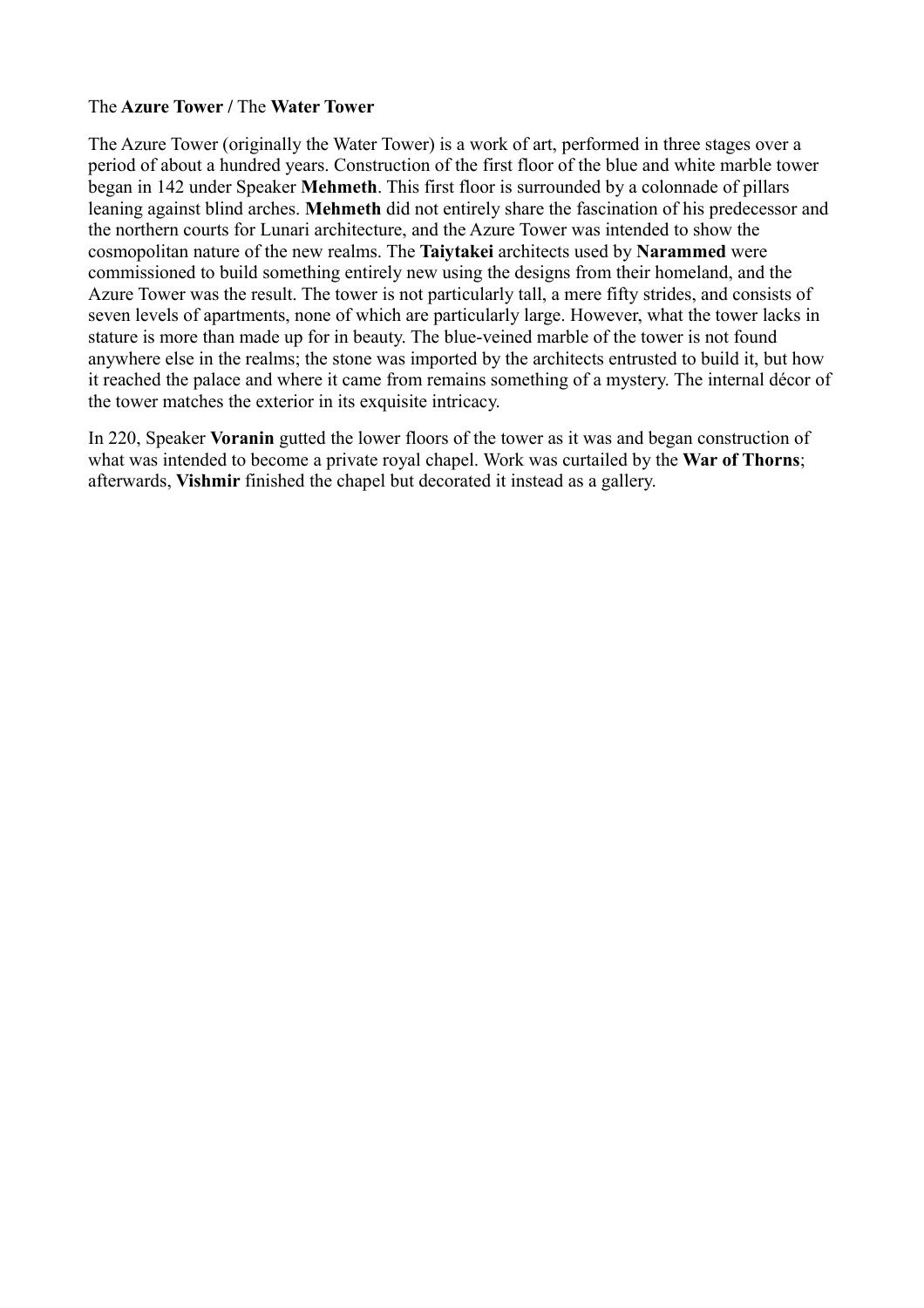#### The **Banqueting House**

On a raised site overlooking the **Diamond Cascade** valley is a small pavilion: the Banqueting House. Built circa 270, this was intended for informal picnics and entertainments in the **Purple Spur** rather than the larger state dinners which would have taken place inside the **Adamantine** Palace itself. A nearby conservatory houses the 'Great Vine', planted in 269; currently it has a trunk seventy nine inches thick and a length of one hundred and twenty feet. Wine produced from the grapes of the Great Vine carries a considerable premium, although the truth is that this attaches to the rarity of the vintages rather than any particular quality of the wine itself. A menagerie was established at the Banqueting House in 275, possibly stocked with animals from an earlier menagerie started in 225 by Prince (later King and Speaker) Basimgaija at his palace in **Sand**. The menagerie was later moved into the **City of Dragons** in 279.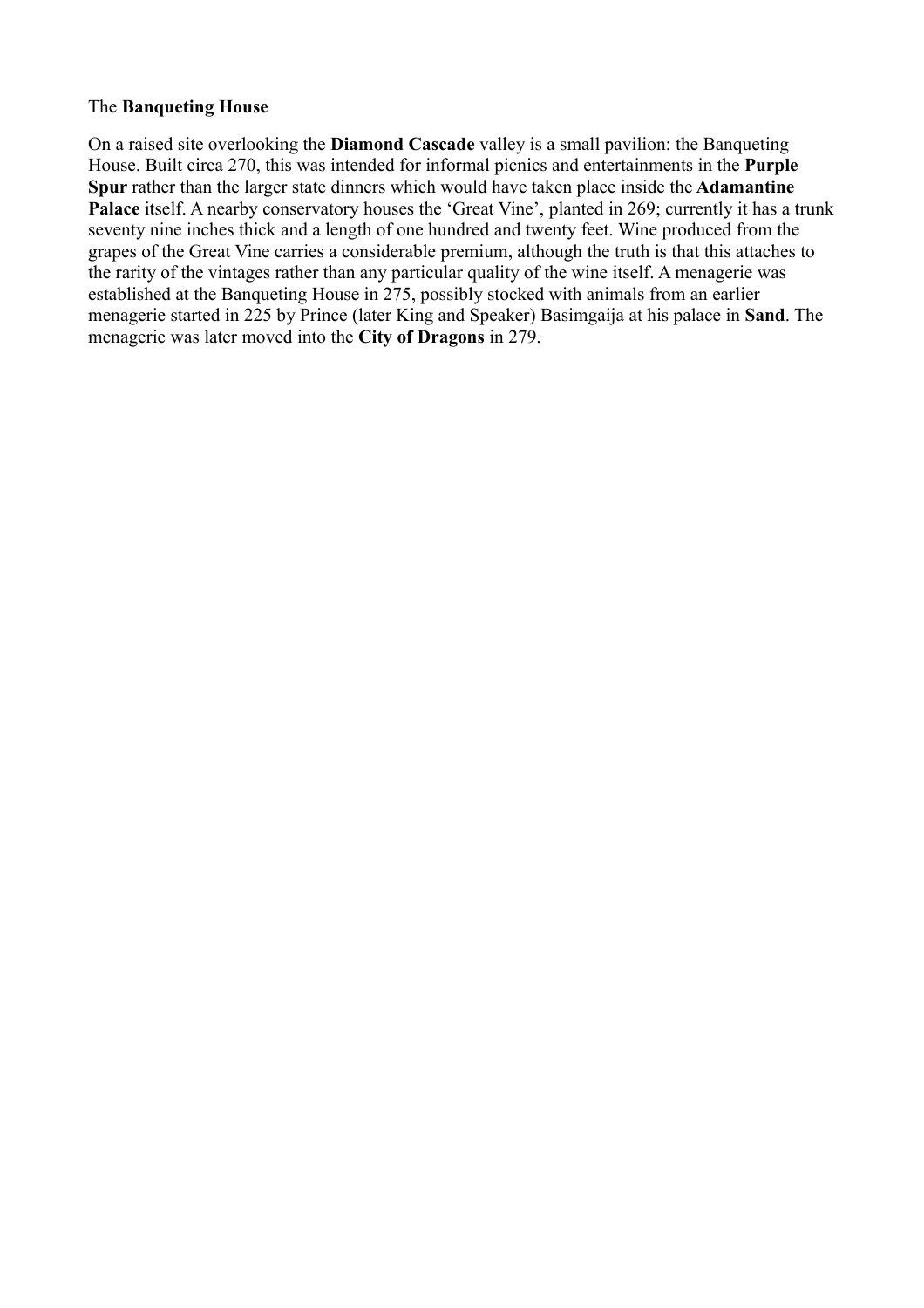# The **Bay of Still Water**

Sheltered from the **Sea of Storms** by **Tyan's Peninsula**, the Bay of Still Water is home to a small fleet of fishing boats that sail from the **Fishing Coast**. **Taiytakei** ships also often shelter here in preference to the **Fury River** estuary.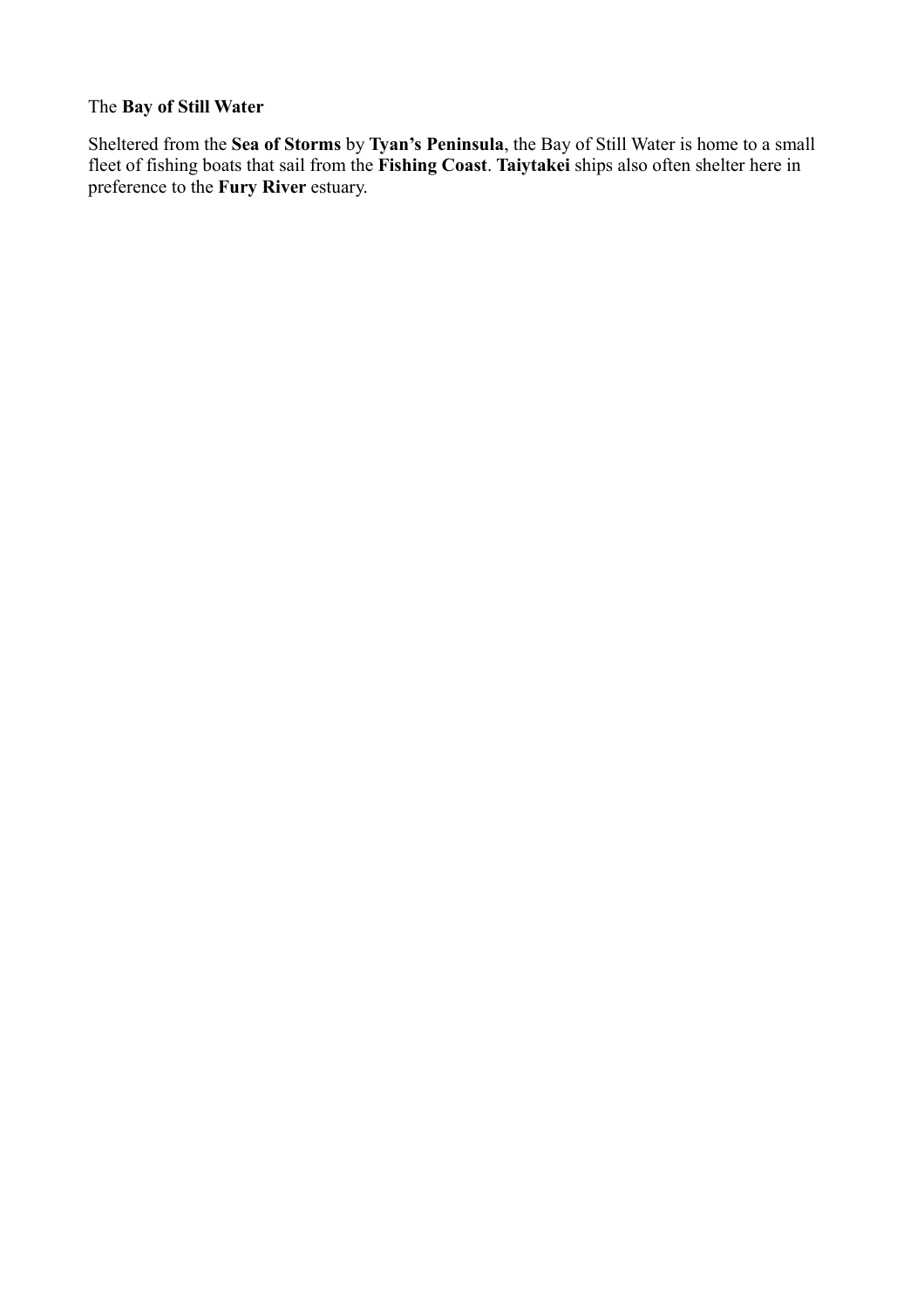# **Bazim Crag**

Also known as the City of Stone, Bazim Crag sits in a cleft in the jagged escarpment that lifts the **Oordish Moors** away from the plains around **Three Rivers**. Originally little more than a **bloodmage** outpost from the **Pinnacles**, Bazim Crag has strongly resisted the influence of the **Order of the Dragon** over the years, retaining a fiercely independent spirit that is immediately apparent in the people who live there, even if not in the political alliances of the dragon-lords who rule them. By the standards of the more civilized southern realms, Bazim Crag is little more than a glorified town and makes even **Three Rivers** seem grand by comparison. Nevertheless, the people here are hospitable, if a little bluff, and value honest and open dealings far more than fine clothes and gold; perhaps this is as well, as the city has little else to impress a visitor.

Although the city has taken the name, Bazim Crag strictly refers to the stony fortress that overlooks it, and the meandering battlements and towers can seem impressive to anyone who hasn't already viewed the **Palace of Paths** at **Evenspire**. The eyrie here is little more than a maze of rocky outcroppings where dragons roost, looking down upon the people they serve. It is a small eyrie; the bulk of the dragons serving the **Throne on the Moors** rest at **Dragon Crag** a few dozen miles to the east. Nevertheless, the sight of dozens of dragons taking to the air and feeding freely on the sheep that graze on the hills behind the city is one to make any man's blood race, and one that is rarely seen in the more cultivated eyries elsewhere in the realms.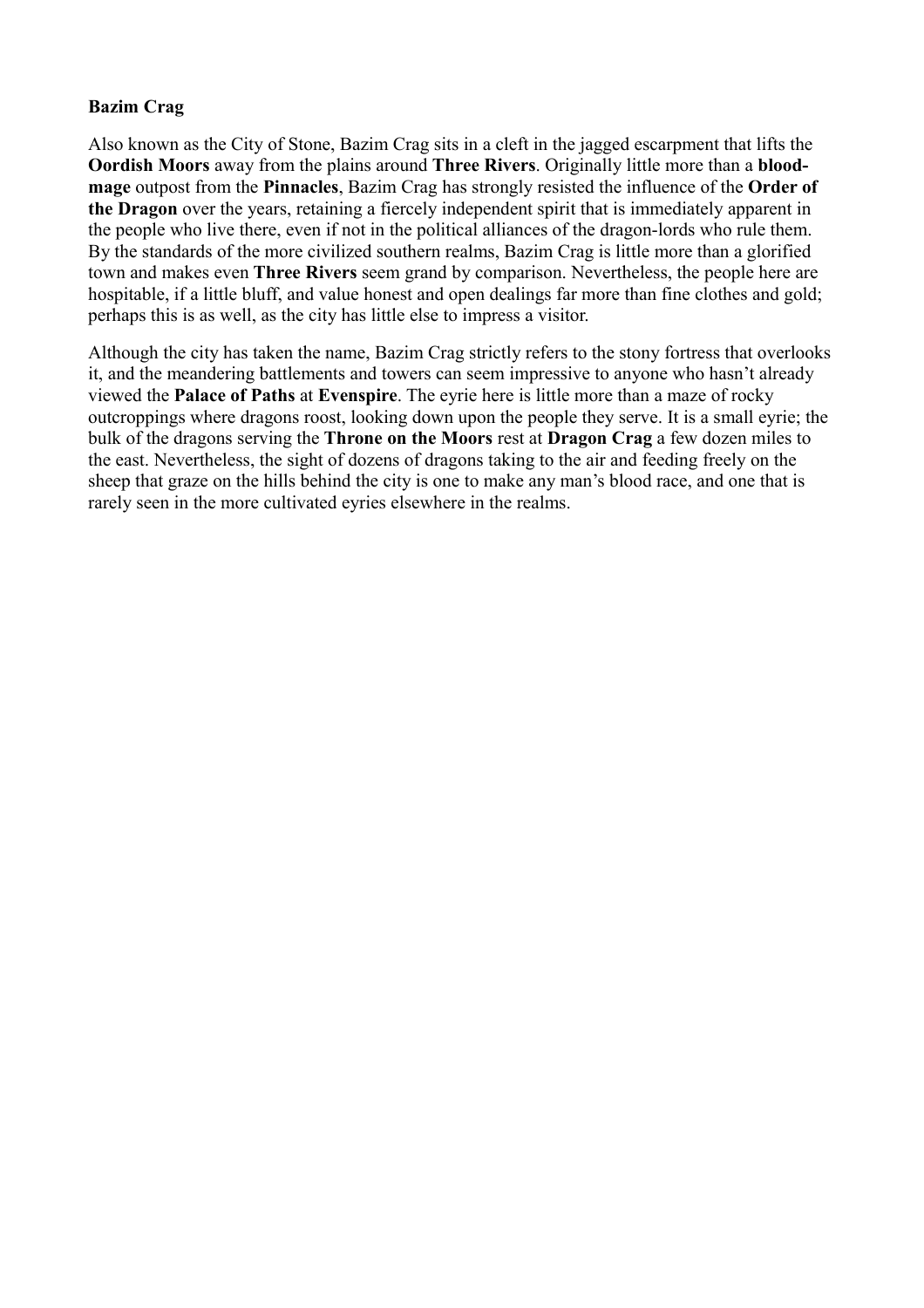# **Bittersbridge**

Although Bittersbridge lies at the foot of the **Oordish Moors**, the town is ruled from **Bazim Crag** rather than **Three Rivers** and marks the principle boundary between these two capitals – a boundary that has, in other times, been one of the most disputed among all realms. Bittersbridge is notable mostly as a crossing point for the **Bitter River** and thus for being a stage and a resting place along **Yinazhin's Way**. Partly because of its status as a border town and partly because of the infestation of outlaws among the **Bitter Falls** (mostly bandits who prey on the trade to and from **Bazim Crag**), Bittersbridge contains a constant garrison of several hundred horse-cavalry and a small temporary eyrie. Indeed, the sight of dragons circling high overheard off to the north in the area of the falls is so common as to be almost mundane. Bittersbridge is also known for its annual singing contest that draws competitors from as far afield as **Bloodsalt**, **Furymouth** and the **City of Dragons**.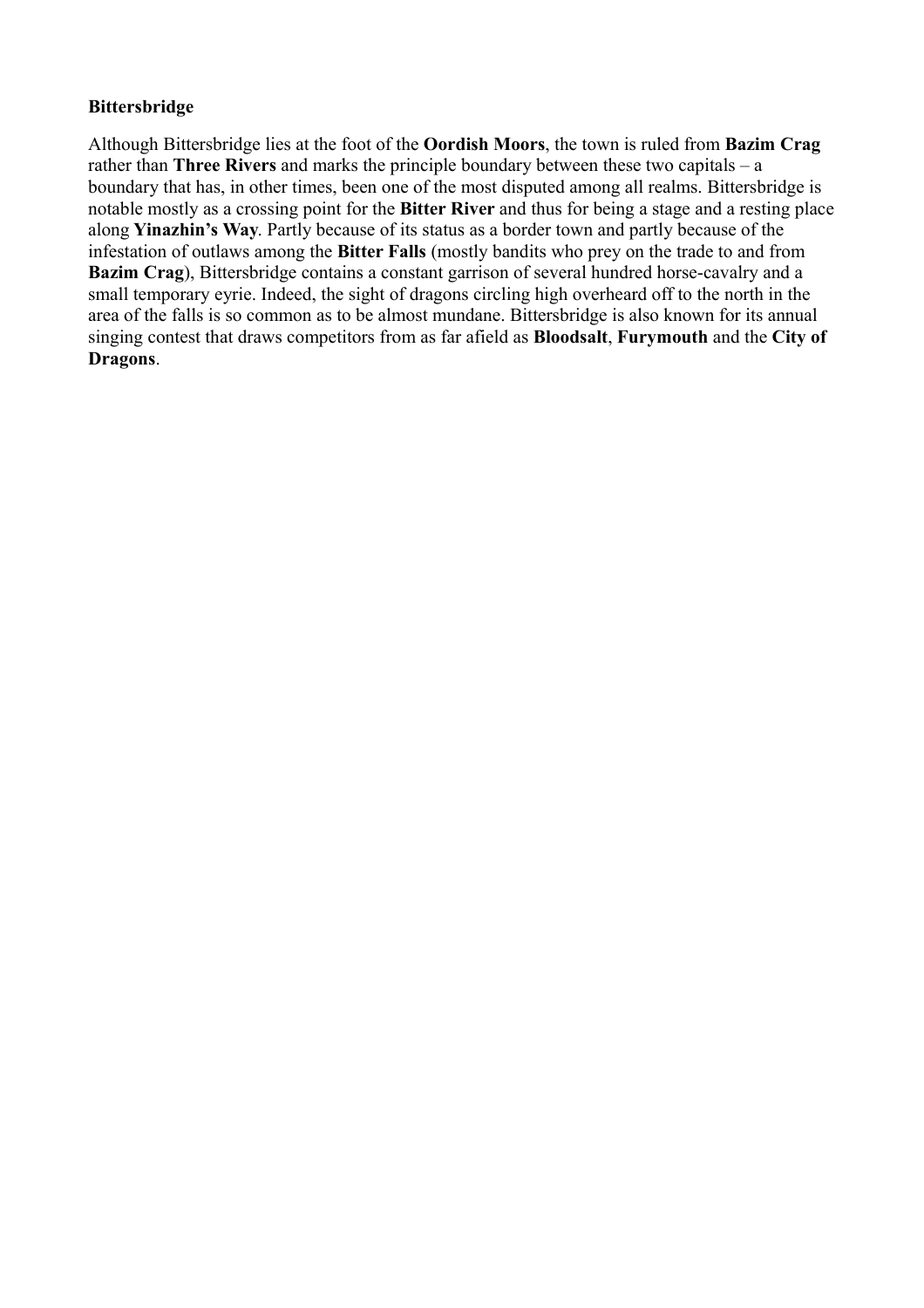#### The **Bitter Falls**

Marking the descent of the **Bitter River** from the **Oordish Moors** to the plains of the **River Throne** and the **Fury** valley, the Bitter Falls are in fact not one waterfall but a sequence of many small falls and rapids as the river descends the steep slope that marks the rise of the moors. This is a rocky place, rarely travelled and filled with jumbled boulders; a common hideout for bandits, brigands and other undesirables. Although the falls are pleasing to the eye, they are best avoided.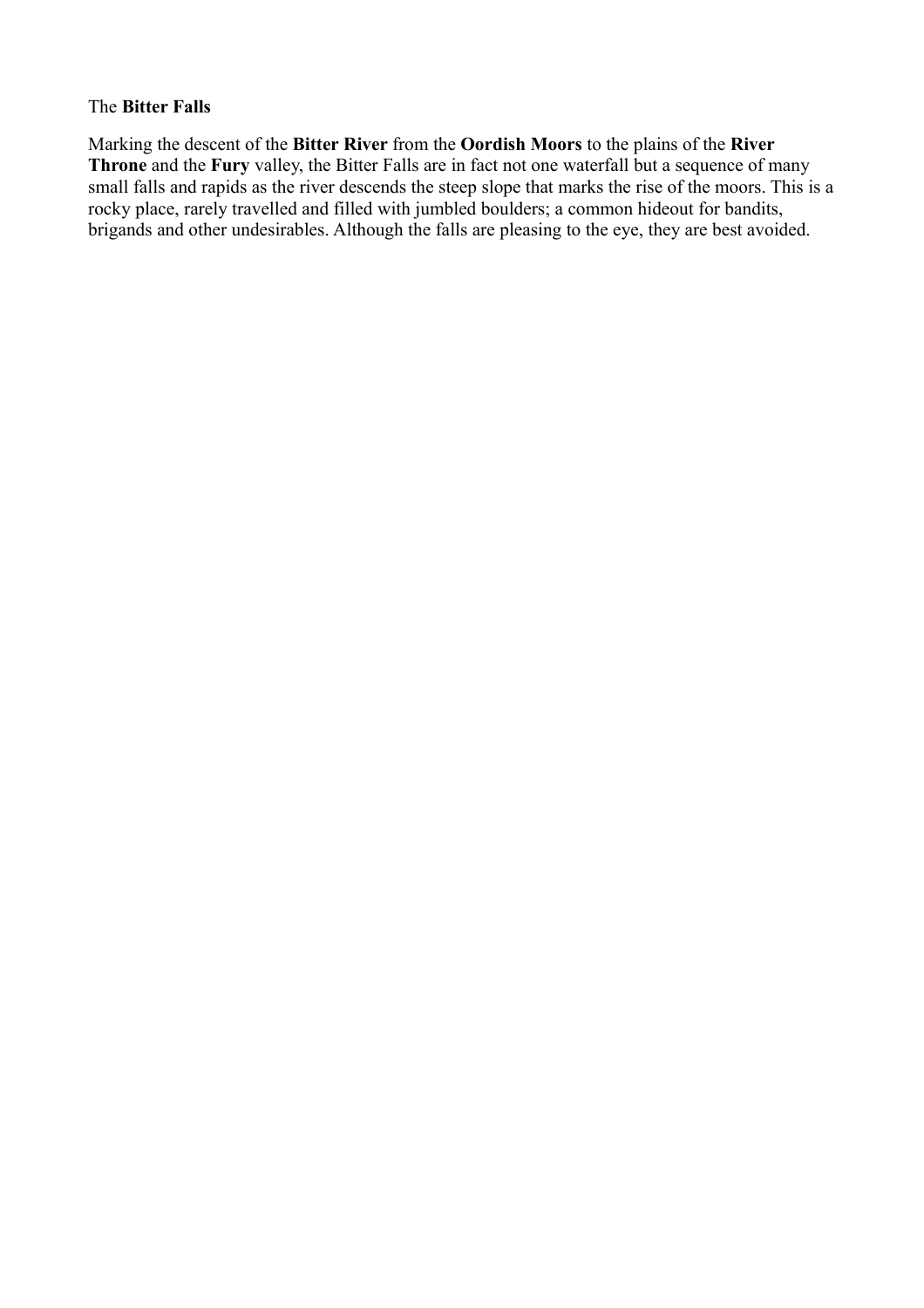#### The **Bitter River**

The Bitter River claims its origins somewhere in the eastern moors and hills beyond the reach even of the dragons from **Bazim Crag** where it splits and fractures into hundreds of tiny creeks and streams. Here in these steep rocky valleys, more than anywhere else in the realms, the boundaries between **Outsiders** and those under the protection of the dragon-lord of **Bazim Crag** are blurred. As far as the edge of the **Oordish Moors**, the Bitter River is home to hardy sheep-farming folk who are at home in the cool air and the frequent mists. Yet follow the river on, across the **Bitter Falls** to **Bittersbridge** and beyond to its end at **Three Rivers**, and the air grows warm, the land becoming fertile and flat. Fishing boats ply the now calm river, while the water meadows that reach out across the plains are filled with the sound of farming songs. Now and then it is said that treasures are found along the banks of the Bitter River – several of the dragons that fled **Bazim Crag** to found the first eyrie at **Three Rivers** are said to have fallen from the sky while following the river's course. The bones and scales of these dragons supposedly lie here still, waiting to be found.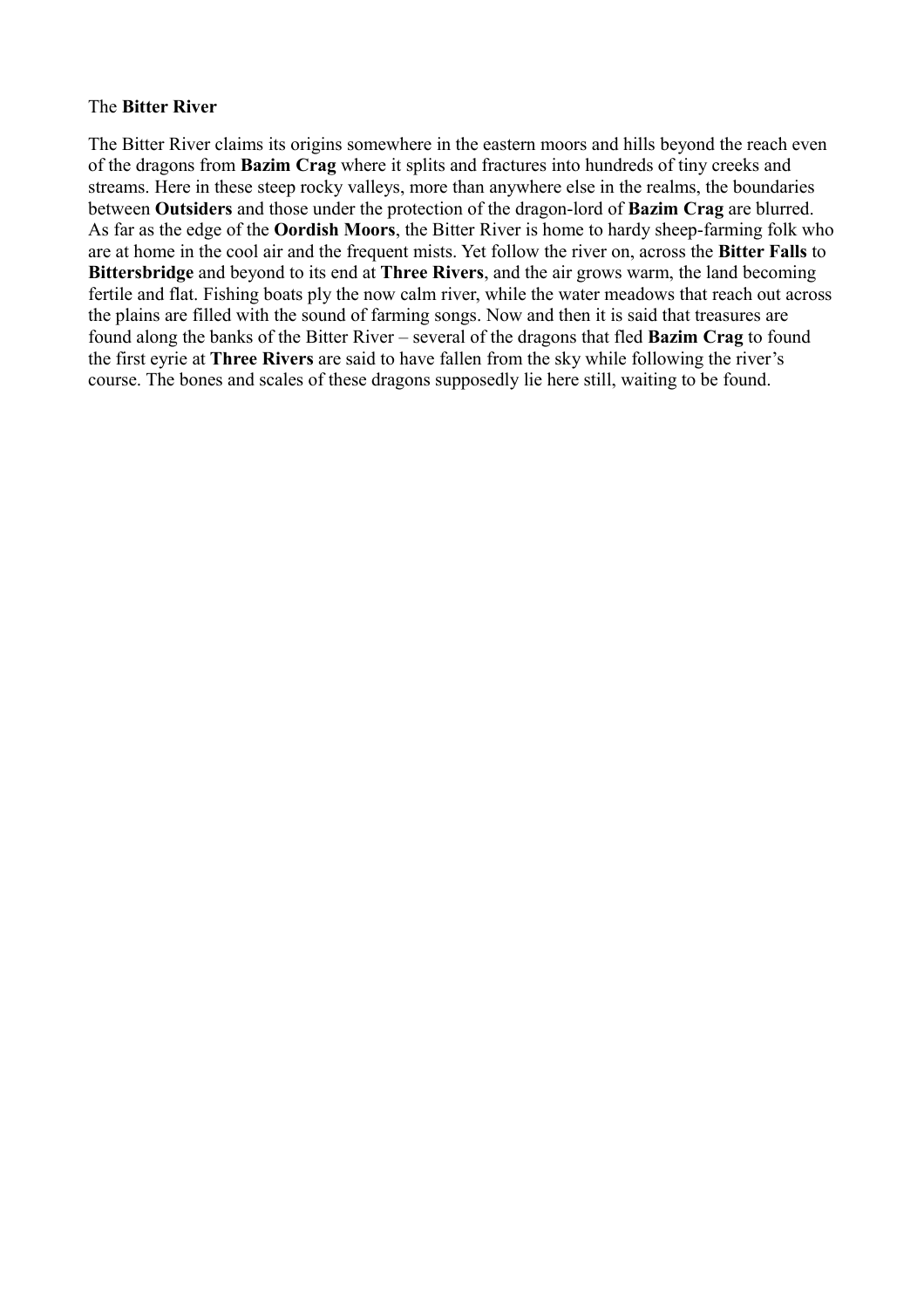#### The **Black Mausoleum**

According to legend, the **Silver King** predicted his own demise and ordered a mausoleum to be built 'in black marble across the great river from the endless caves.' The mausoleum is almost certainly a myth, but this has not stopped dragon-riders, priests, **blood-mages**, **alchemists** and speakers (most notably **Voranin** and **Vishmir**) from looking for it. The Black Mausoleum allegedly houses the **Tomb of the Silver King** and whatever treasures that entails.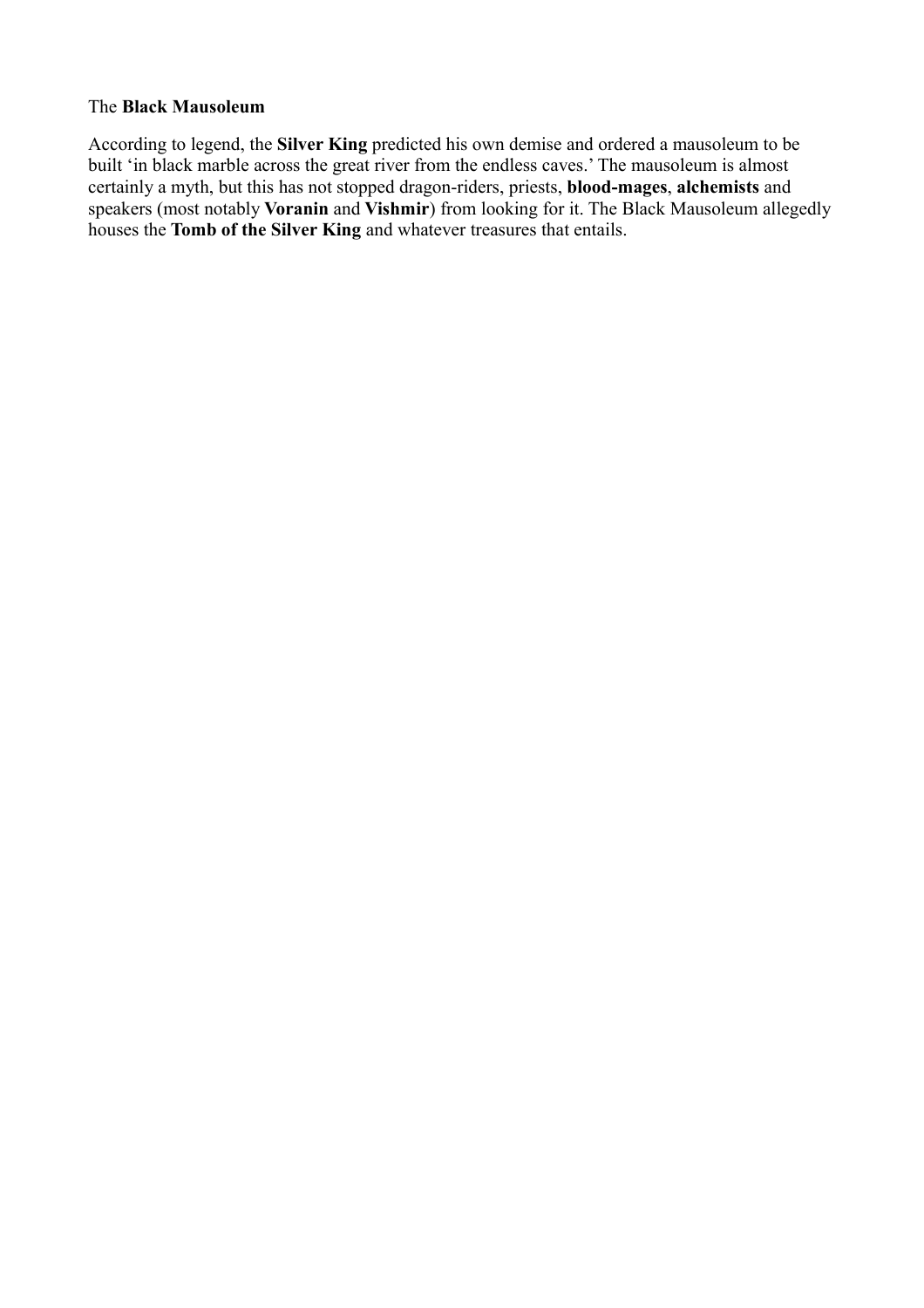### The **Blackwind Dales**

A hundred miles north of the **Purple Spur**, sitting between the **Desert of Stone** and the **Worldspine**, there lie the Blackwind Dales, a range of largely barren hills punctured by three great rivers: the **Ashdale**, the **Blackwind** and the **Dragon River**. This is the territory of the **Ash Throne**, ruled out of the city of **Evenspire**. Although most of this land is as dry and arid as the nearby desert, the soil here is unusually fertile. In the rare rains the hills blossom into furious life, the dark hills turning suddenly green and filling with colour. For most of the year, however, life within the dales is confined to the three river valleys, in particular the upper reaches of the valleys as they emerge from the **Worldspine**. There are lakes here and scattered forest, although snappers are rife in these valleys; the few people who live this far from the dragons of **Evenspire** are mostly **Outsiders** and hunters.

The Blackwind Dales were not always as empty as they are now. In the early years of the **Silver King** when the last wild dragons still flew free, the first dragon-riders from the **Pinnacles** noted an immense range of hills covered in parched forest, much of it already dead. Records found in **Sand** suggest the climate this far north was not always as dry as it is now and that perhaps the dales were indeed once covered by a great forest. However, hundreds of years later when the **blood-mage**s begin their conquest of the world following the **Silver King**'s demise, the forests of the Blackwind Dales were gone, burned away in some great conflagration, and all that remained was a thick layer of black ash that gives the hills their characteristic colour. At certain rare times, perhaps when a particular wind blows out of the **Worldspine**, clouds of this ash would be dislodged and carried through the air, and it was this that gave the hills their name. The Black Wind was still seen several times during the construction of **Evenspire**, but has not since returned for more then two hundred years.

The Blackwind Dales have little to offer and are barely able to support their scattered population on top of the modest city of **Evenspire** and its eyrie. Their main source of wealth is copper from the mines of **Scarsdale**.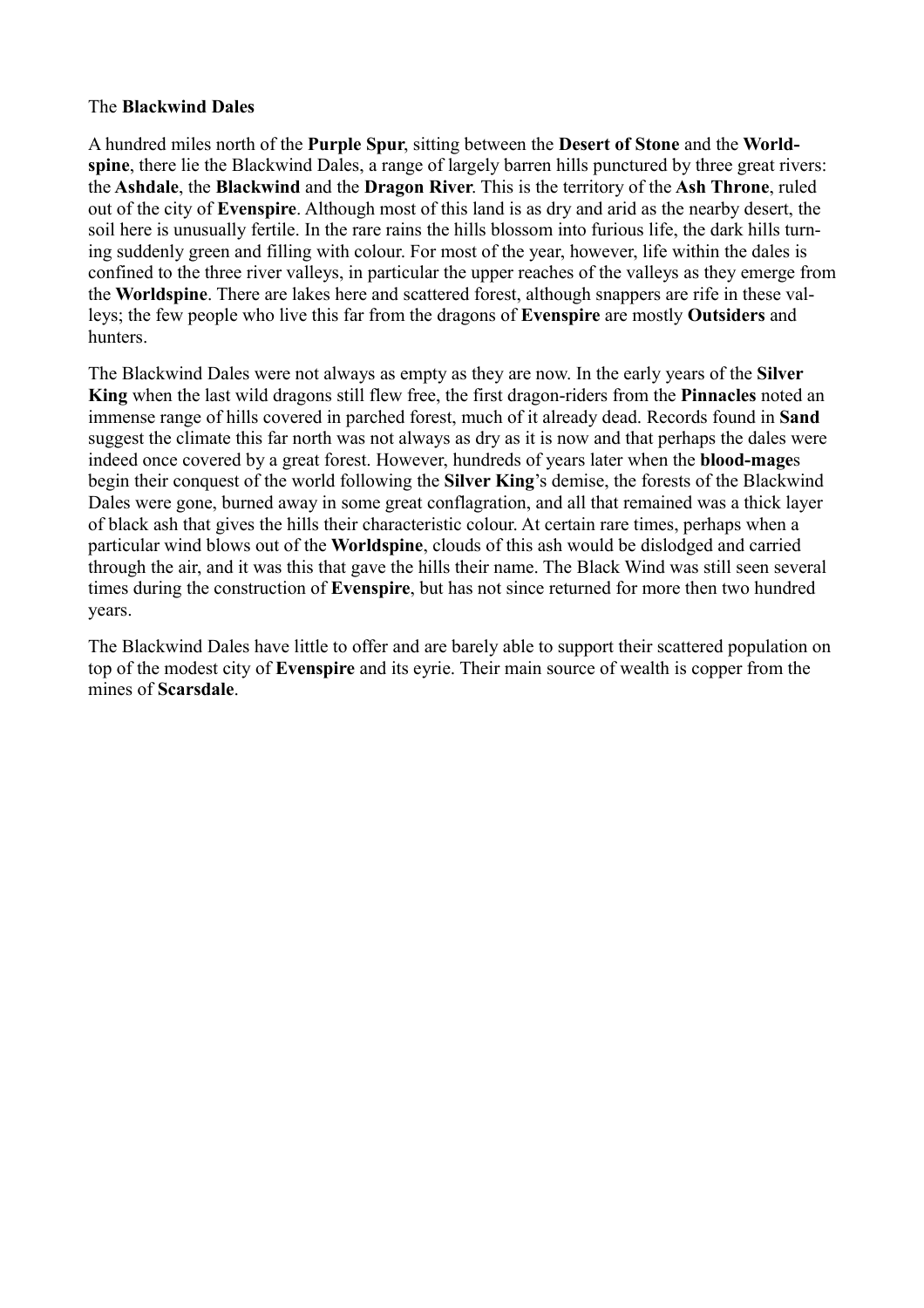# The **Blackwind River**

Least of the three great rivers that run through the **Blackwind Dales**, the Blackwind River runs for most of its course through craggy hills covered in desert grass and populated by little other than snakes and rodents and a few hardy deer. The valley is almost entirely uninhabited until it merges into the **Dragon River** as they both pass just south of **Evenspire** itself.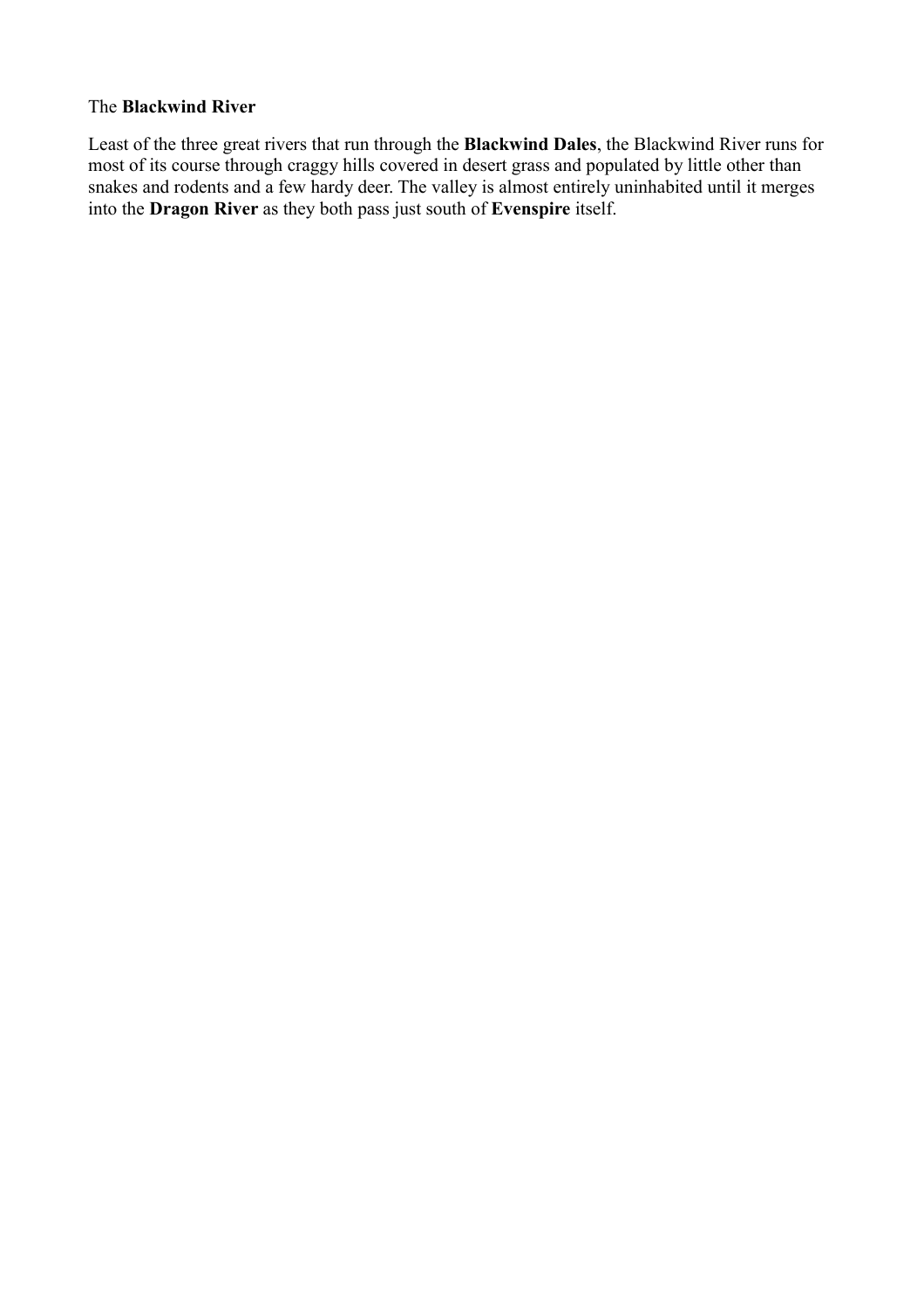#### **Blood-mages**

This term strictly refers to practitioners of any form of **blood-magic,** but it is more frequently used to describe those who use **blood-magic** of a type that involves letting blood from some party other than themselves. The practice of elementary **blood-magic** was established long before even the coming of the **Silver King**, but it was during his time and the years immediately following his demise that the art came into its own. During the **Empire of the Blood-Mages**, **blood-magic** was reputedly demonstrated to have the power to bring the dead back to life; on several occasions it was also responsible for mass slaughter, as well as a myriad of more subtle influences.

**Blood-magic** requires blood as the source of its power. Perhaps most surprisingly, the more powerful the magic, the more blood is generally required, and practitioners have not, historically, preferred to use the blood of others rather than their own. As a result, **blood-magic** is generally considered to be an act of depravity by much of the population of the realms; outside the confines of the **Order of the Dragon** and the **Order of the Scales**, its practice is punishable by death in many realms. Despite this, **blood-mage**s are probably active in all the major cities of the realms. Only **Three Rivers** and **Furymouth** are vigorous in rooting out this distasteful practice and meting out due punishment. In **Bloodsalt**, on the other hand, it frequently seems that **blood-mage**s may practice their art with impunity.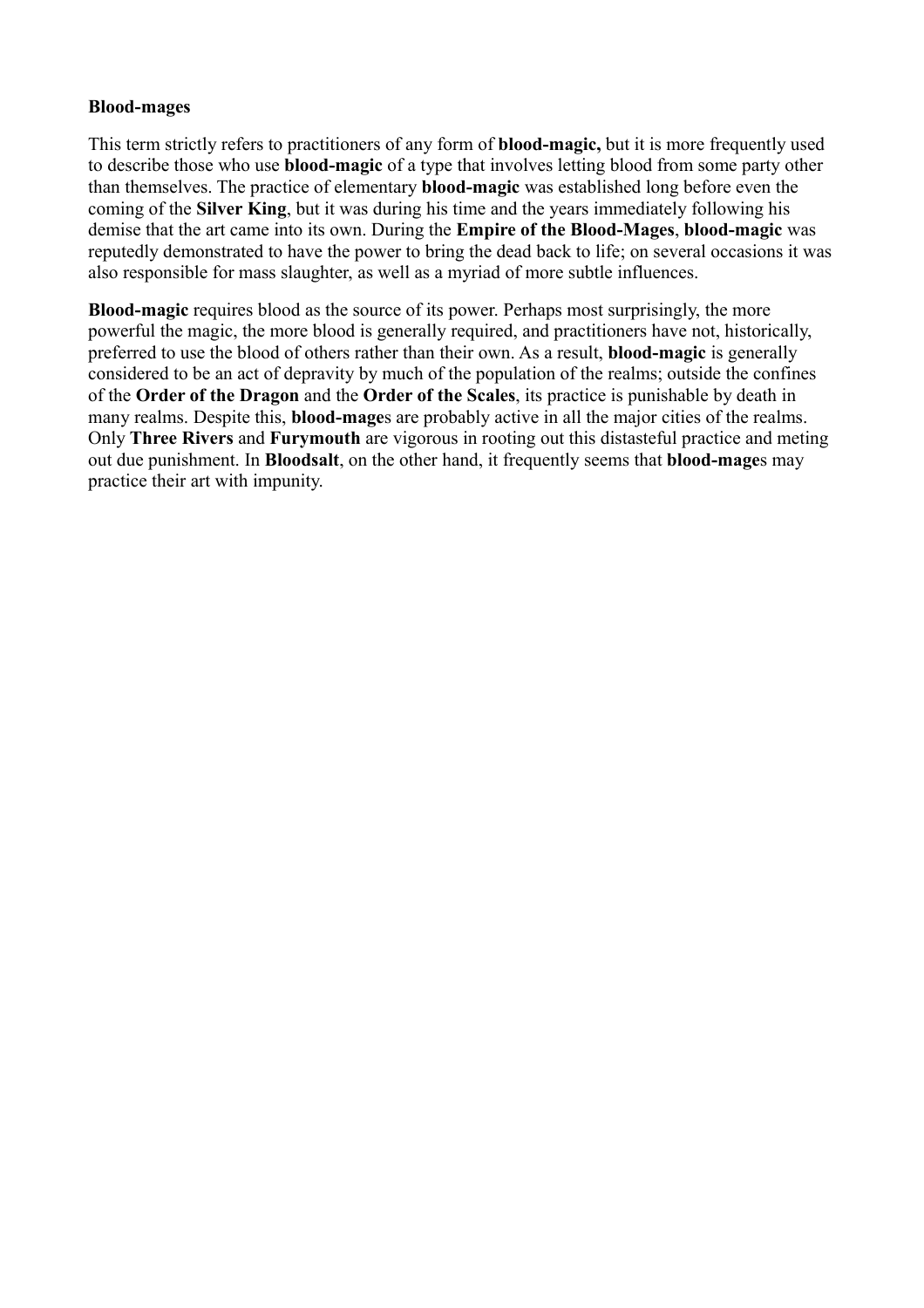### **Blood-magic**:

The practices of magic that revolve around the letting of blood as a source of arcane power. Most established principles of magic demand that a small fragment of 'divine power' must be obtained and sacrificed as a source of power; in the case of blood-magic, the 'divine power' becomes a portion of the life force of the practitioner or his victim. However, the use of blood as an arcane focus is not limited to the **blood-mages**, and so the terms blood-magic and **blood-mage** are frequently used to refer to the practice of sacrificing blood from someone other than the magician himself. Blood-magic in this form is forbidden by the law of the **Order of the Dragon**, and the speakers of the realms; how vigorously the law is enforced varies from realm to realm. Blood-magic is most commonly held to be a practice confined to the fringes of the realms (to cities such as **Sand**, **Bloodsalt** and **Bazim Crag**, who owe their origins to **blood-mages** fleeing the overthrow of their cult by the **Order of the Dragon**). It should be remembered, however, that their original centre of power was the **Silver City** itself.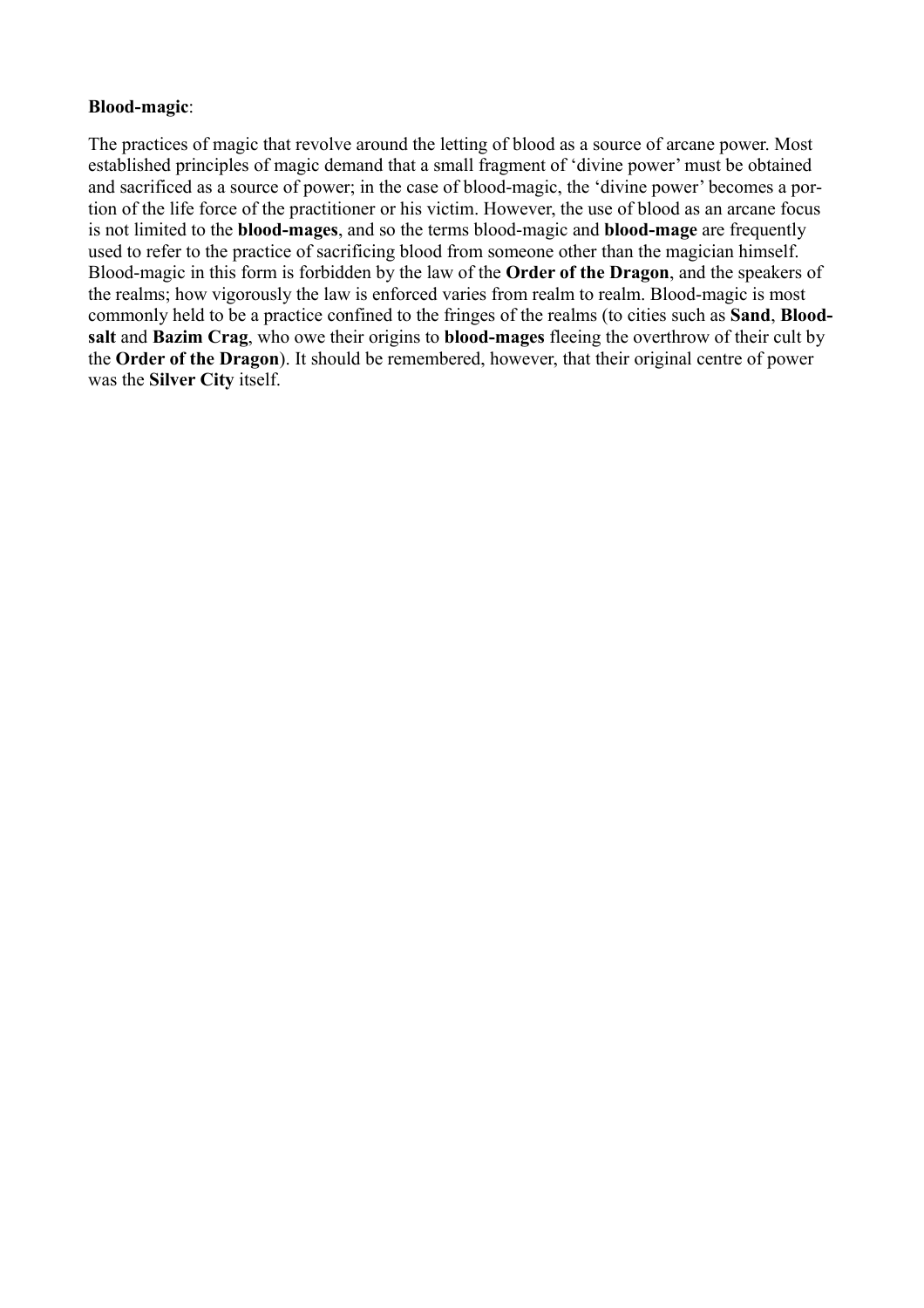## **Bloodsalt**

Bloodsalt was once a giant fortress of the local **Outsiders** known as the Ziran. Following his overthrow by the **Order of the Dragon**, the **blood-mage Aeos** fled from the **Silver City** and was murdered by his own followers after the battle above the **Lake of Ghosts**. The **blood-mage**s then fell into dispute and split into three factions; one of these factions travelled east to the **Sapphire River** and then north to what is now Bloodsalt, where they landed by the massive fortress that now serves as the heart of the **Throne of Salt**'s one great eyrie. Despite their strengths and their dragons, the ferocity of the greater numbered Ziran beat the **blood-mage**s back into retreat. A year later, the **blood-mage**s returned with an army raised from the **Outsider** tribes of the **Oordish Moors**. They pounded the fortress with dragon-fire but the defences held strong – until finally a massive hole was created in the wall, and the moorish **Outsiders** poured in among the now trapped Ziran defenders. Those who claim to descend from the Ziran say that ten thousand of their ancestors were slaughtered in the fortress, while another ten thousand warriors and civilians were massacred in the surrounding plains.

Bloodsalt has little to recommend it. Blisteringly hot even in the shade, it is a dull uniformity of low whitewashed walls. Food is viciously spiced and rarely fresh, and the only water available is the brackish liquid from the city cisterns. The truth is that the city barely survives and would not exist at all were it not for the throne that claims this land and the gold collected from the desert.

The only structures of note in Bloodsalt are the city cisterns, out of necessity the largest in the realms. Mined by dragons, each cathedral-sized cistern is an underground chamber of well over a hundred strides in each dimension, with a roof held up by a forest of more than a thousand stone columns each nine strides high. Every cistern is surrounded by a fire-brick wall with a thickness of several strides and coated with a special mortar for waterproofing. The cisterns' water is provided from the **Sapphire River** close to the mouth of **Bloodsalt Lake** via a covered canal. The city has ten such cisterns, and the bulk of the city's water needs are served by the same covered canals. In particularly hot summers, however, the river can almost run dry, and without these cisterns even a few days absence of water would mean death to most of the city inhabitants.

Despite their history, many of the population of the city are clearly of Ziran origin and many of their **Outsider** traditions have been adopted. It is a tradition here that a man, no matter how poor his family, is expected to get married wearing a costume of jewellery so heavy that he cannot stand up under its weight. This in part originates from the ready supply of gold that can be obtained from the lower reaches of the **Sapphire River**, and the other strange metals that are sometimes found out in the desert. Salt and other desert minerals are sold to trade, but it is gold that gives Bloodsalt its presence within the realms.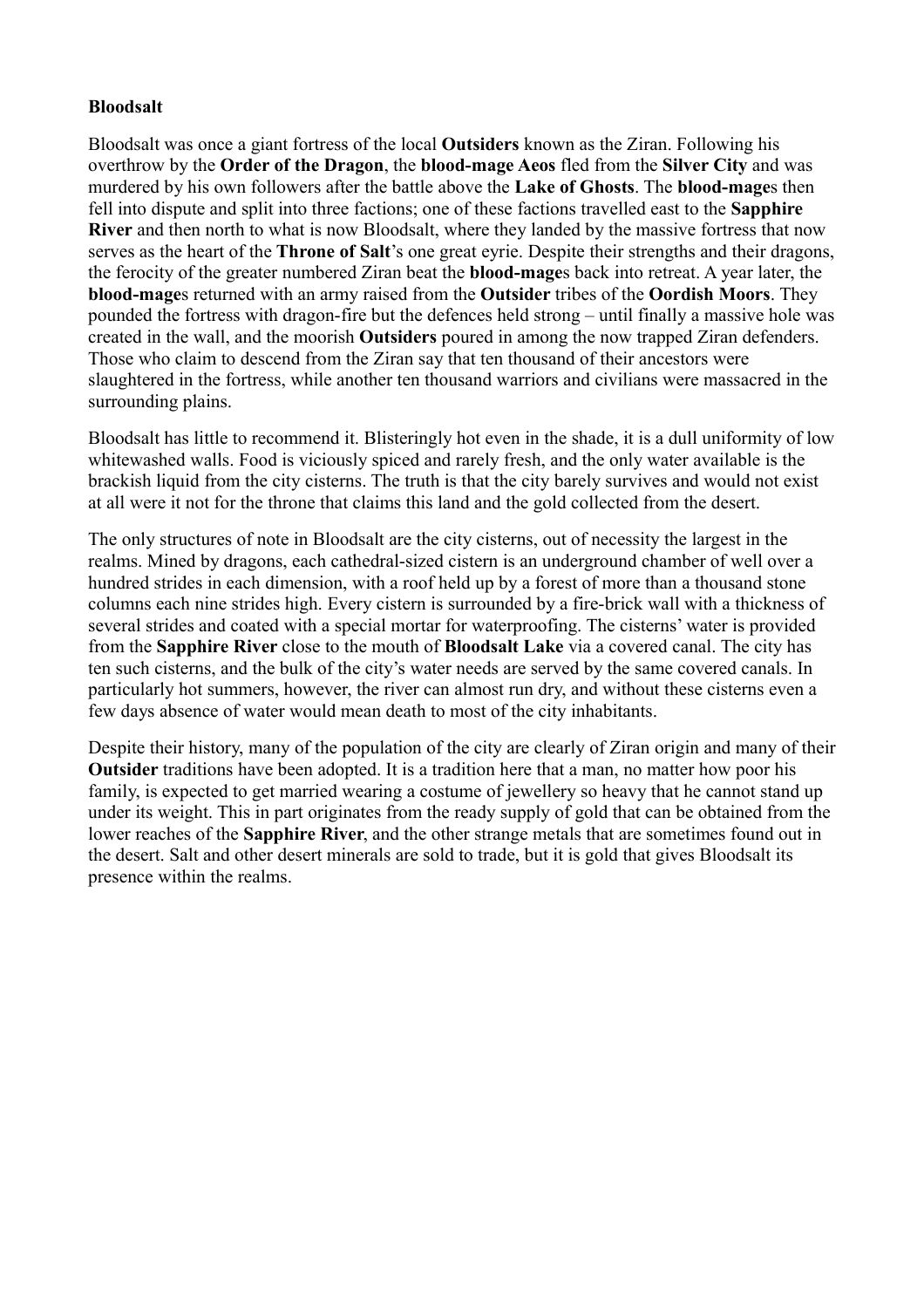#### **Bloodsalt Lake**

Follow the **Sapphire River** northwards and the rocky valleys slowly give way to the dry open spaces of the **Desert of Stone**. The river loses its strength and widens into a series of shallow lakes until finally it spends itself in the Bloodsalt Lake, on the edge of the white wasteland that is the **Desert of Salt**. The lake gets its name from the reddish deposits brought down from the **Oordish Moors** by the tributaries of the **Sapphire River** that give the mouth of the lake a slightly bloody tinge. The extent of the lake is vast, changing as the river flow changes. However, despite its size, nearly all of the lake is so shallow that a man could stand upright with his feet on the lake floor and still have his head above the surface. The lake waters are vile and cannot be drunk. No fish or plants live within them.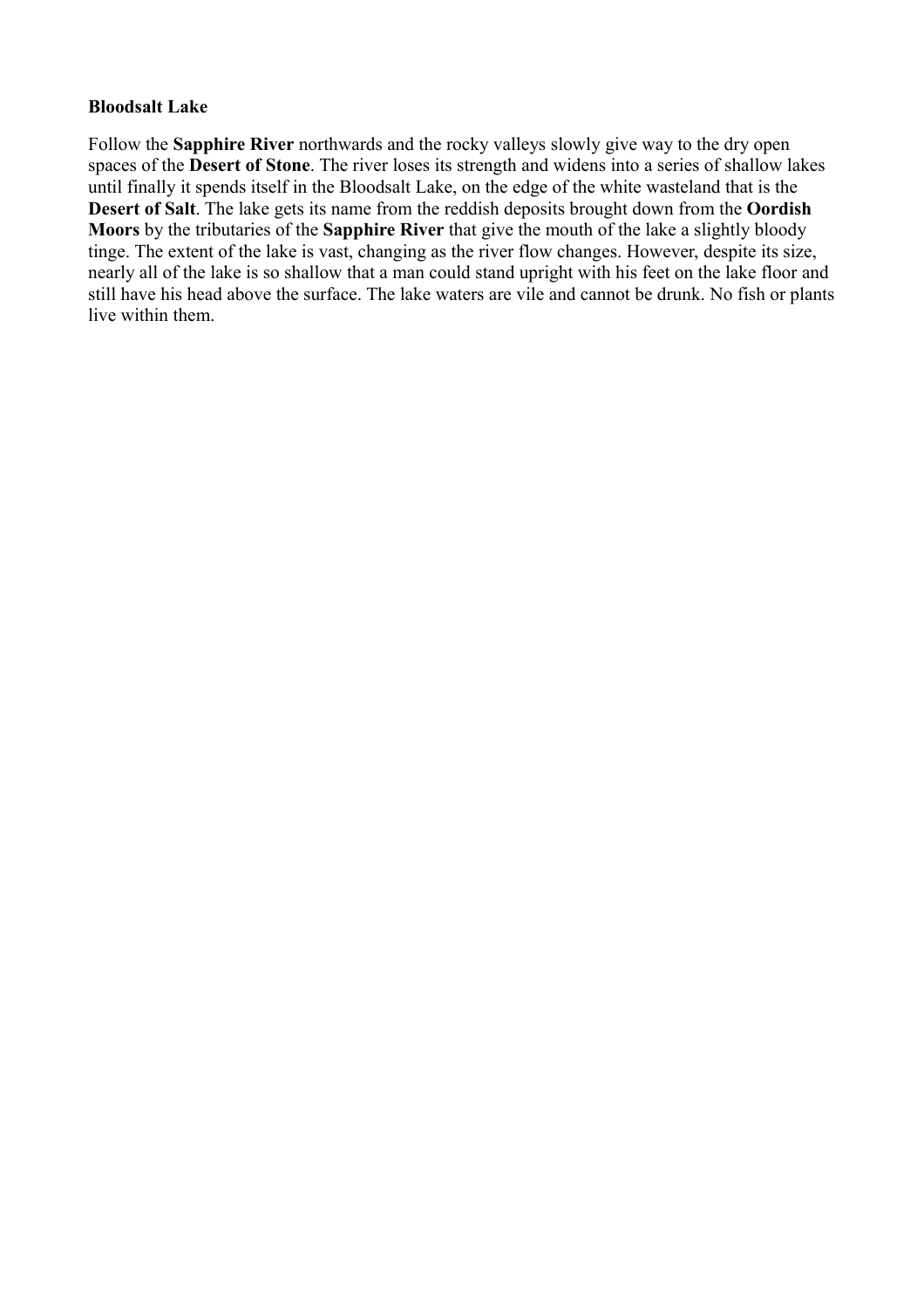# **Bonjanland**

Bonjanland refers to a somewhat nebulous region around a hundred miles in width and centred on the **Fury River** that runs from **Purkan** as far as **Tyan's Dike**; in essence, the term can be loosely given to the area of the realms that is liable to flooding when either the **Esta**, the **Fury** or the **Yamuna** burst their banks. This is usual in the spring and summer months and can last for up to half the year; indeed, life in Bonjanland is based around the certainty that floods will happen. Houses are built on stilts, while banks and ditches channel the river waters and tiny shallow-draft boats and rafts litter the countryside; the sight of a field full of little flat-bottomed boats miles away from the nearest river is a sure sign that you are entering Bonjanland.

There are few roads here and few settlements, as both tend to get washed away. Buildings are small and built on elevated platforms. The few larger buildings that do exist are built on man-made hills, although these are frequently part washed away, and many such hillocks are topped by half-tumbled ruins. Perhaps as a result of this, many of the peasant farmers who live here subscribe to a form of mysticism that ascribes a quasi-divine status to the **Fury** itself. Stories of the river's power are rife; many families even keep a vial of water from the **Fury** in their house so that if someone is dying, that person will be able to drink its sacred water and become joined to the river spirits.

Despite the lack of large settlements, Bonjanland is one of the most populous and productive regions of the realms. The land here is fertile and food is plentiful, filling bellies in **Furymouth**, **Three Rivers**, the **Pinnacles** and even as far away as the **City of Dragons**. Bonjanland is nominally divided between three realms: the **Harvest Throne,** the **Sea Throne** and the **River Throne**. However, the people of Bonjanland are largely simple folk with little notion or understanding of any borders drawn between them by distant dragon-lords. What passes for governance of the region is largely centred round its own de facto capital, the sprawling market town of **Farakkan**. As **Farakkan** lies within the domain of the **Harvest Throne** and is governed from there, it is this realm that exerts the most influence over the region.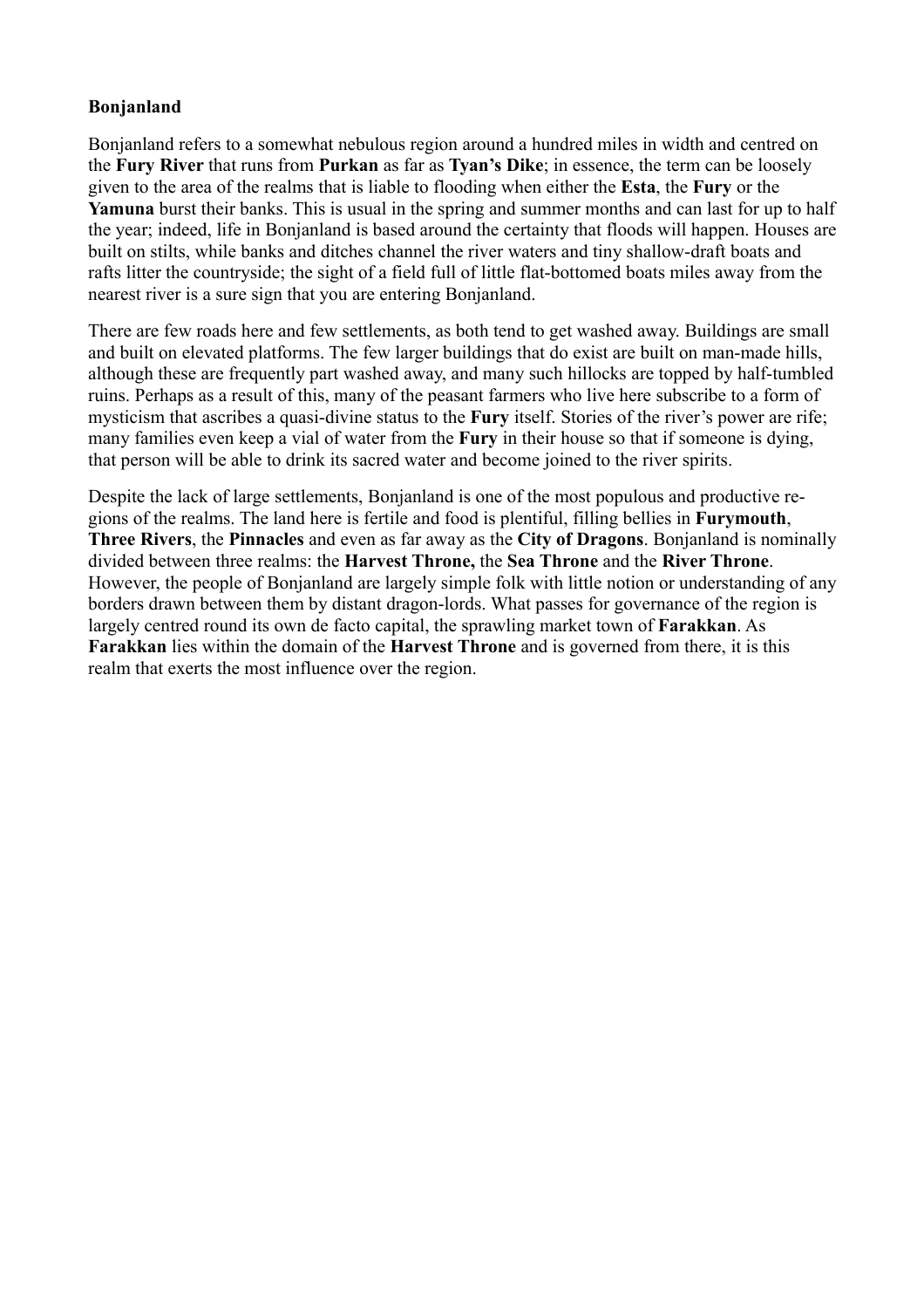# The **Cathedral of the Air**

The Cathedral of the Air sits atop the third of the three **Pinnacles** and is the upper entrance to the **Temple of Tranquillity** (although other entrances are rumoured to exist via tunnels deep beneath the stone). Despite being small and isolated, it is officially the second home of the **Order of the Dragon** after the **Glass Cathedral** in the **Adamantine Palace**. The design is unusual and possibly unique throughout the realms in its use of massive flying buttresses, to the extent that from the air, the cathedral appears rather like an enormous ten-legged spider. The cathedral was completed during the early years of the **War of Thorns** and suffered several attacks during the later years. These attacks destroyed all the adjacent buildings and left the cathedral, like the **Glass Cathedral** further north, marked by patches of glassy rock resulting from intense bursts of dragon-fire. The cathedral has one tower on the southern side, originally part of a pair; the northern tower was destroyed in the war and never rebuilt.

The exterior of the cathedral appears plain and is unadorned with any decorative motifs, in stark contrast to the **Fortress of Watchfulness**. The interior is unknown except to the priests who live there.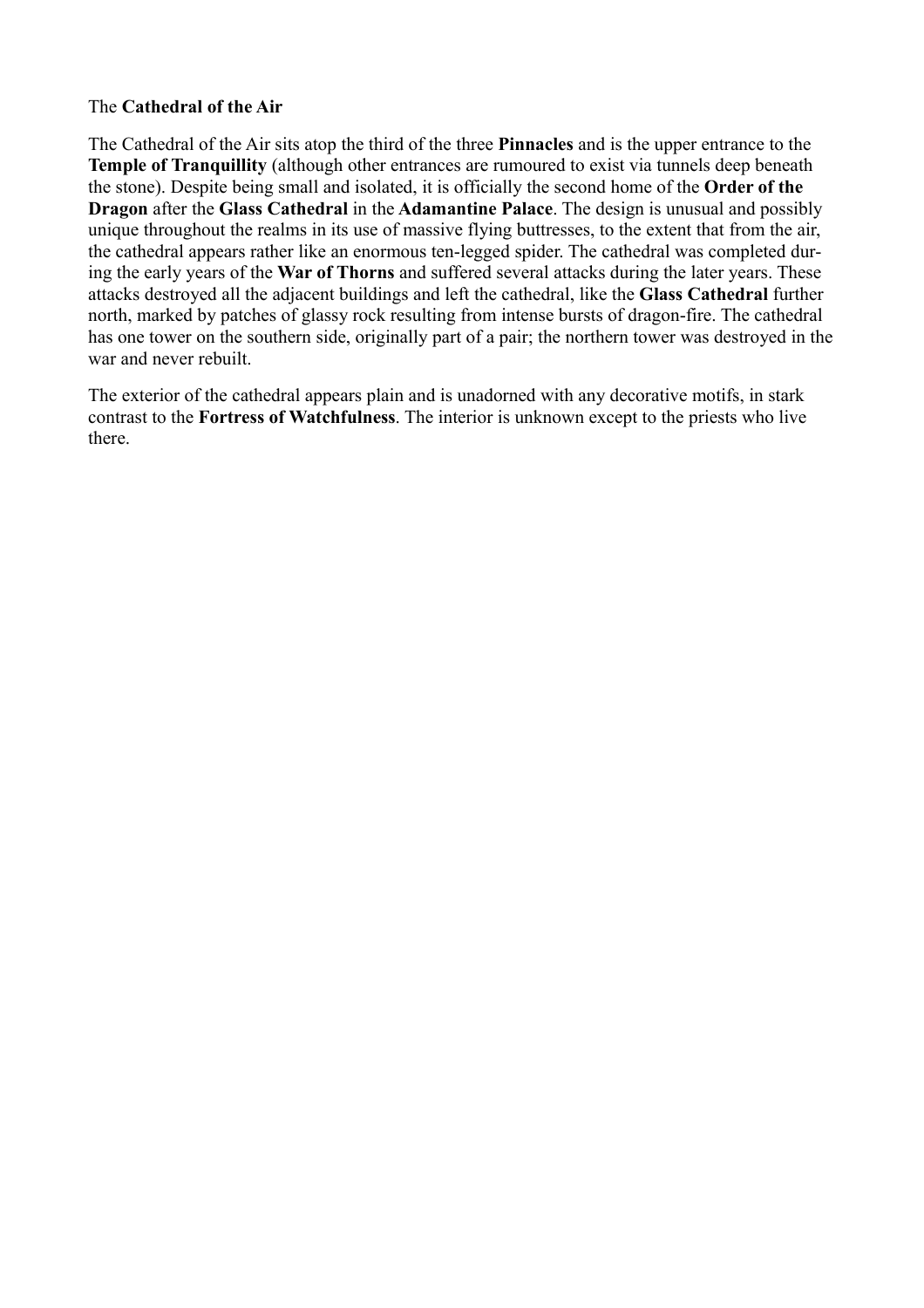# The **Circus of Dragons**

The site of the Circus of Dragons was first utilized as a local marketplace to accommodate overspill from the nearby **Glass Cathedral** market and to serve on religious days when the cathedral was closed to traders. Games were staged at the location by the local dragon-lords prior to the rise of the speakers. Somewhat later, the Circus was the site of public games and festivals on a lavish scale. The festival to mark the handing-on of power from Speaker **Narammed** to Speaker **Mehmeth** reputedly accommodated nearly thirty thousand spectators, with many more crowding and lining the adjoining hills.

The growth of the city around the Circus did not put an end to its use for festivals and games, but has reduced the size it can accommodate. In 181, Speaker Yinazhin built a triple arch honouring **Narammed** by the east end and issued a decree (which stands to this day) that no trading should take place in the Circus, in order to preserve its use as a place for public gathering. Enforcement of this rule by the city officials is lax, and the area is frequently haunted by many peddlers and tinkers. The Circus is most famous for its unusual and distinctive statue of the **Unnamed Dragonslayer**.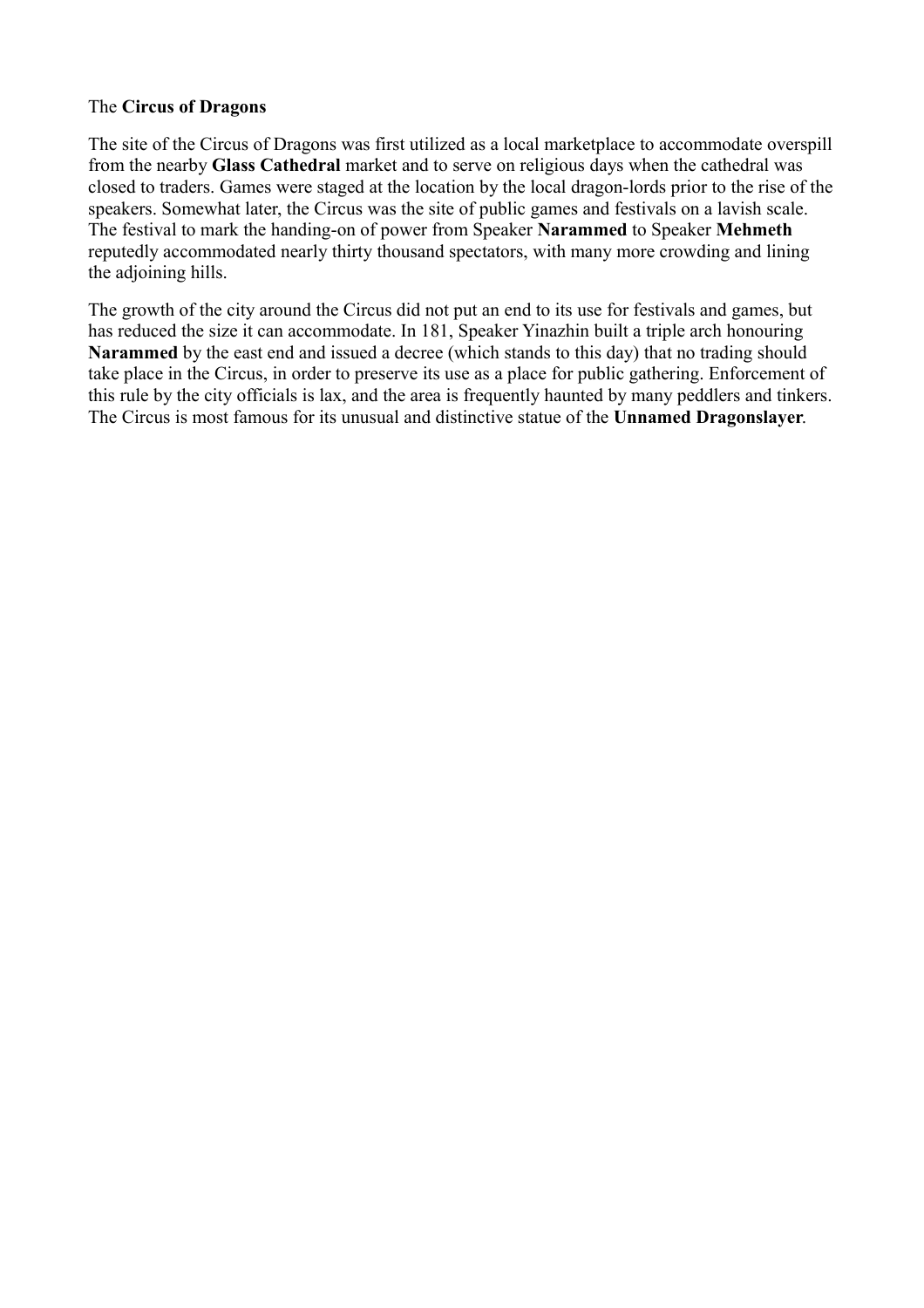#### The **City of Dragons**

The **City of Dragons** began as an adjunct to the **Glass Cathedral**. Even in the days before the **Silver King**, history hints of small settlements scattered around the edges of the **Purple Spur**; early settlements were almost always built in close proximity to any system of caves capable of providing shelter against dragon attack. Many such caves exist around the edge of the **Purple Spur**, while the tunnels and caves under the **Glass Cathedral** or hidden behind the **Diamond Cascade** are some of the most extensive in the realms.

The coming of the **Silver King** did little to change life north of the **Fury River Gorge**. Dragon attacks were probably fewer – but when they came, they were now ridden by men who could take plunder and slaves from caves as easily as from open plains. However, after the fall of the **Silver King** and the diaspora that followed, the **Glass Cathedral** somehow became the resting place for the **Adamantine Spear**. The spear attracted pilgrims and priests; in addition, the cathedral was close enough to the growing trade routes that branched off the **Fury River** at what would be **Plags Bay** that, as trade began to flourish east-west as well as north-south, it became an economic crossroads. This, and the presence of the cathedral along with the artefact it contained, led to **Narammed** building his palace beside it. **Narammed** also gave the city-in-waiting its name, and so the City of Dragons, the greatest and grandest city of the nine realms, came to be. The city is not the largest in the realms: **Evenspire**, **Three Rivers**, the **Silver City** and **Furymouth** are all demonstrably of greater extent when seen from the air. **Furymouth** may also be a richer city, but the City of Dragons is surely the most glorious, both in its architecture and design, and in its people.

A wide variety of architectural styles can be found, such as the **Taiytakei** Sea Palace (which was quite heavily damaged by fire during **Ayzalmir**'s purges, sadly, but still remains the best example of pure **Taiytakei** construction outside of **Furymouth**). The six dragon towers around the **Circus of Dragons**, by contrast, are pure Lunari in style. Most of the older surviving parts of the city were built following the rise of **Narammed**; however, the city was quite badly damaged during the **War of Thorns** and was extensively rebuilt under **Vishmir**. Much of the best city architecture, such as the **Palace of Alchemy**, dates from this time. An example of more recent yet still unique architecture are the **Watrabos Gardens**, commissioned by Speaker Sakabia after the closure of the menagerie.

Art and culture have a long tradition in the City of Dragons, including theatre, music and fine arts. The **Zar Oratorium** is the best theatre in the realms and the Josen Square Theatre also enjoys a good reputation. There is also a multitude of smaller theatres, sometimes offering quite wild entertainments from knife throwers and fire-eaters to satirical poetry. More than one theatre troupe has been executed to the last man for sedition over the years, and such places routinely become a means for the city to express its discontent with an unpopular speaker. Public music performances are currently common, with players sponsored by the various princes who have chosen to live in the city vying for recognition. Josen Square and the **Circus of Dragons** often play host to these. The City is also home to many of the best painters and sculptors in the realms, drawn by the competitive offers of patronage from the city princes. Perhaps, though, the city is most famous of all for its balls. There are over twenty significant balls per year, some lasting for as many as nine days. Balls are held in the many beautiful palaces in the city. While the Dragon-King's Ball is the best known outside the city, other balls such as the Hunter's Ball, the Sailor's Ball, the Peasant's Ball and the Night of Silver are almost as well known within the city and even better appreciated for their cordial atmosphere. City men of even the lowest class may expect to visit a number of balls in their lifetime.

The City of Dragons is perhaps best known for the variety of its food. Local specialities include a pungent steak of young snapper that is pounded flat and fried in butter. Variations of this are available from street braziers, although the meat in such places is decidedly poor and very unlikely to be snapper – in fact, it is usually horse or dog. Other local dishes include very lean boiled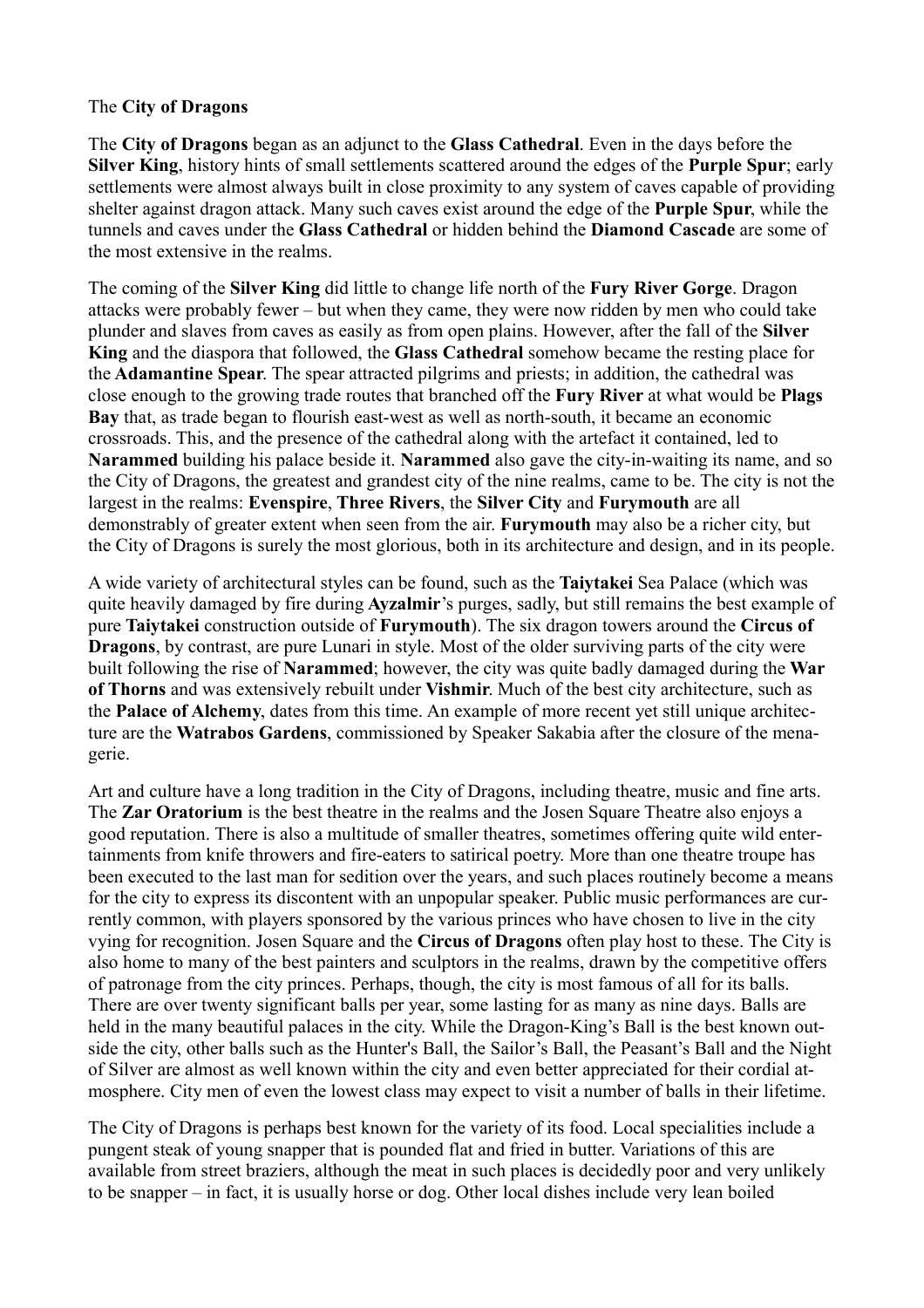chicken sliced into fine strips, which is traditionally served with vegetables boiled until soft then mashed and lightly fried. Hot fire-radish sauce is popular and is often served with these dishes, sometimes mixed with cream and apple. The **Taiytakei** tradition of cakes and sweetbreads died out with **Ayzalmir**'s purges, but sausages are extremely popular and available from street vendors throughout the day and into the night. Popular sausages are a coarse beef and pork variety, generally boiled, and a spicy pork variety with small chunks of cheese; but the city inhabitants are inventive and will offer almost any conceivable ingredient. Fire-radish is the again traditional condiment, in various strengths. Typically the cheaper the sausage, the more the sauce has to hide and the stronger it is. Travellers are advised to avoid vendors around the larger market squares and the **Circus of Dragons** and take their custom either to the smaller local markets or the excellent 'Avenue of Sausages' outside the doors of the **Palace of Alchemy**. The extra coin is usually worth it.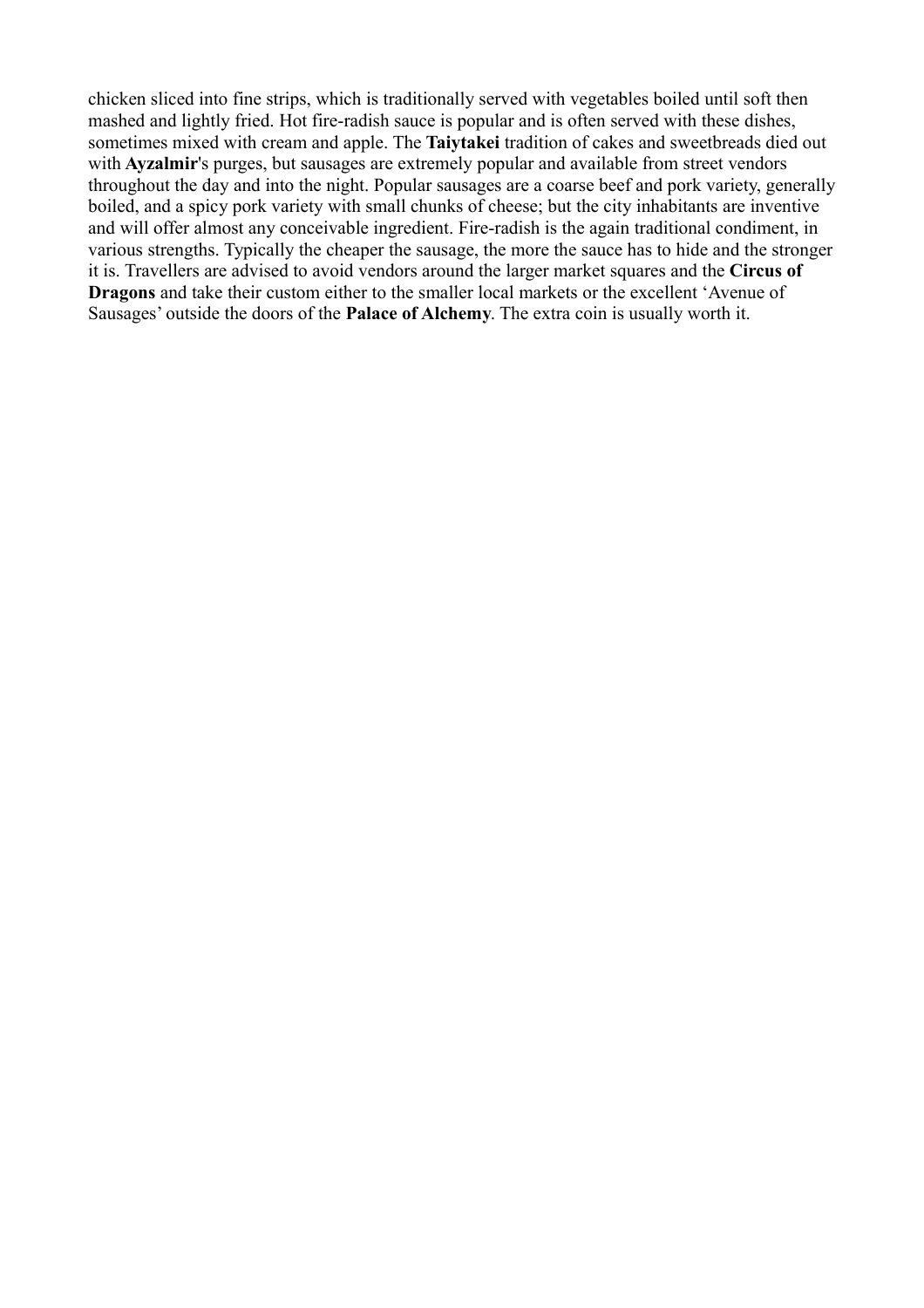# **Clifftop**

High on the cliffs overlooking the **Sea of Storms**, far away from any city and away from the prying eyes of the **Taiytakei**, there stands one of the two great eyries of the realms. Alongside **Outwatch**, Clifftop is a demonstration of just how large an eyrie can be. While other realms scatter their dragons among two or three or even four great eyries (or dozens, in the case of the **King of the Crags**), the kings of **Furymouth** have only ever needed one. A full days ride from **Furymouth** (allegedly to keep the dragons and the ever avaricious **Taiytakei** well apart), Clifftop is a secret place where few stay for long. Visitors to the **Sea Throne** either fly directly to the **Veid Palace** or stay but briefly within the eyrie before travelling on to the palace by coach and horses. It is an uneasy arrangement (few riders are content to be separated from the dragons by such a distance) that discourages visitors to the far south; those who do make the trip will find themselves guided with swift and firm care around the eyrie itself and kept well away from whatever secrets it holds.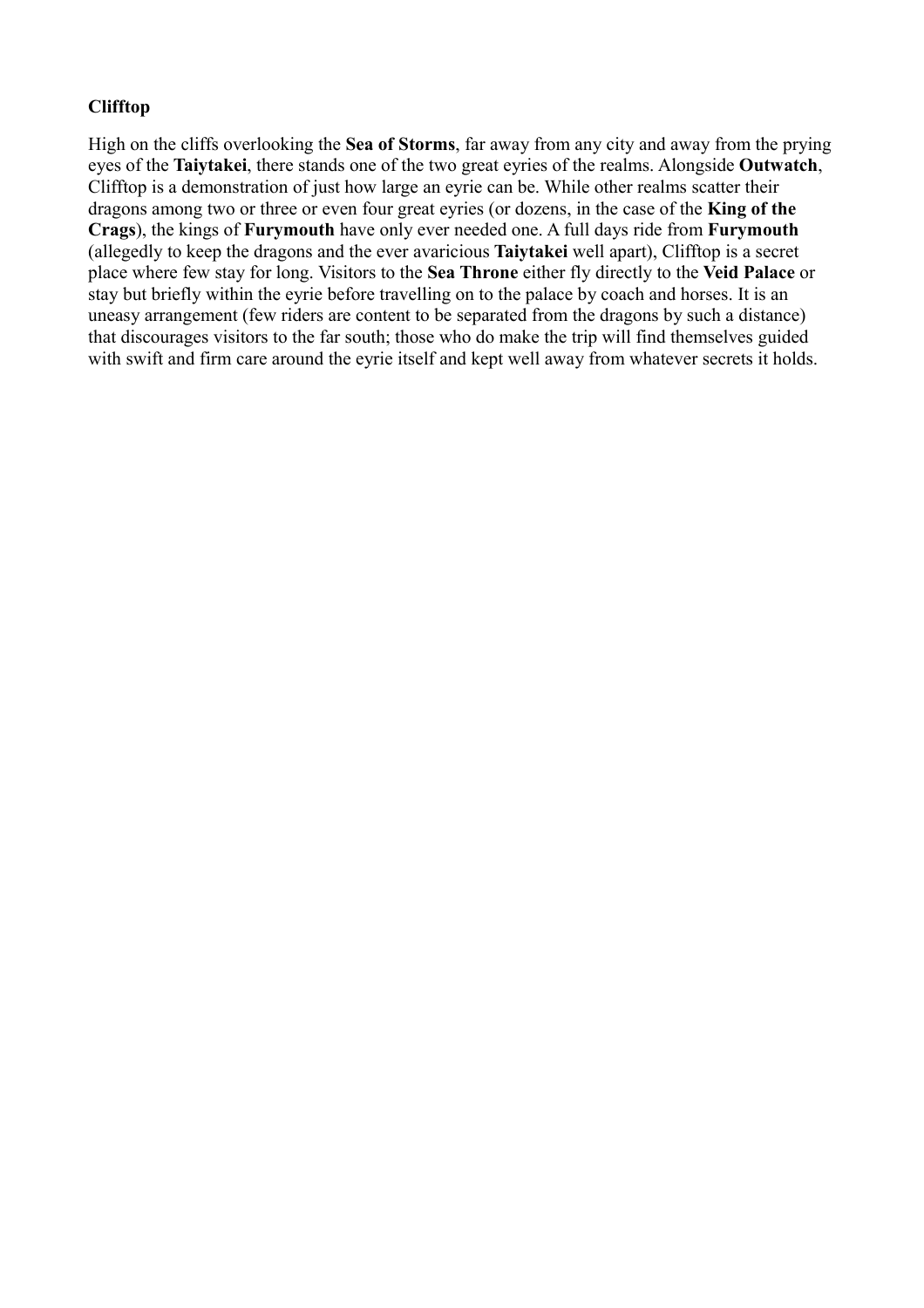#### The **Desert of Salt**

To the north and east beyond the lake of **Bloodsalt** lies the Desert of Salt, a trackless waste of salt plains. Here, the heat in the sun is death to almost any creature except a dragon. It is said that the King of **Salt** has at least one eyrie, hidden deep in the desert. There is gold in the desert too, mined by slaves in secret places that can be reached only on the back of a dragon.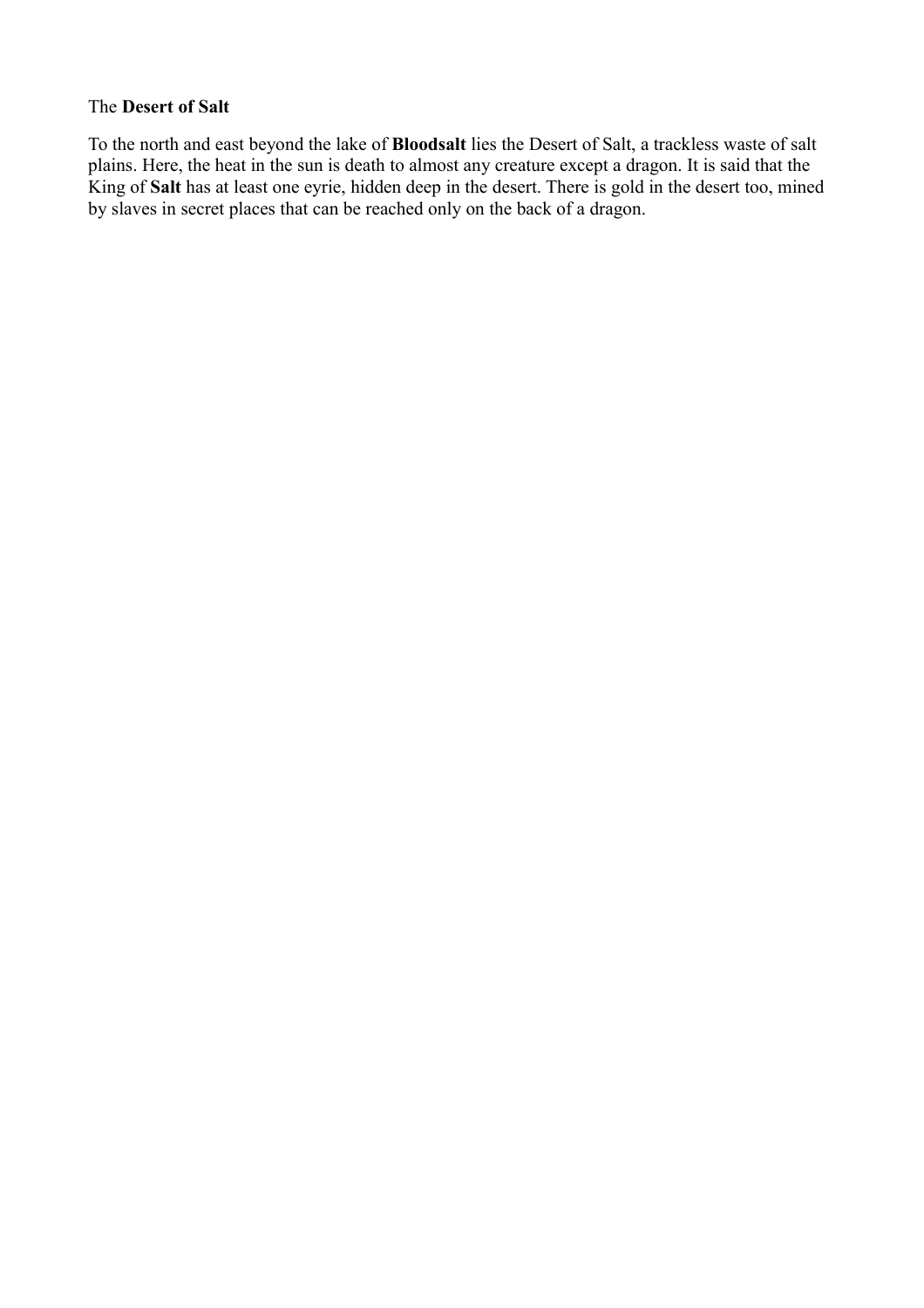#### The **Desert of Sand**

North of the **Last River**, the **Desert of Stone** sinks beneath a sea of sand that washes up against the jagged barren peaks of the northern reaches of the **Worldspine**. As with the rest of the desert, the Desert of Sand is an empty place, where even the most hardy **Outsider** tribes cannot live. There are no sheltered caverns here, no oases, no remnants of a time before the dragons came; they are all lost now beneath the sand. It is said among those who live in these parts that rain falls in the **Desert of Stone** as often as a new speaker is crowned, but that in the Desert of Sand, the rain stopped when **Narammed** came. There is nothing here for a thousand miles except the huge, bizarre and inexplicable oasis of **Outwatch**. Rumour has it that if one flies far enough across the desert there are other realms. The same, however, is said of the **Endless Sea** and the **Worldspine**. To the knowledge of this author, no dragon-rider has ever succeeded in any of these feats.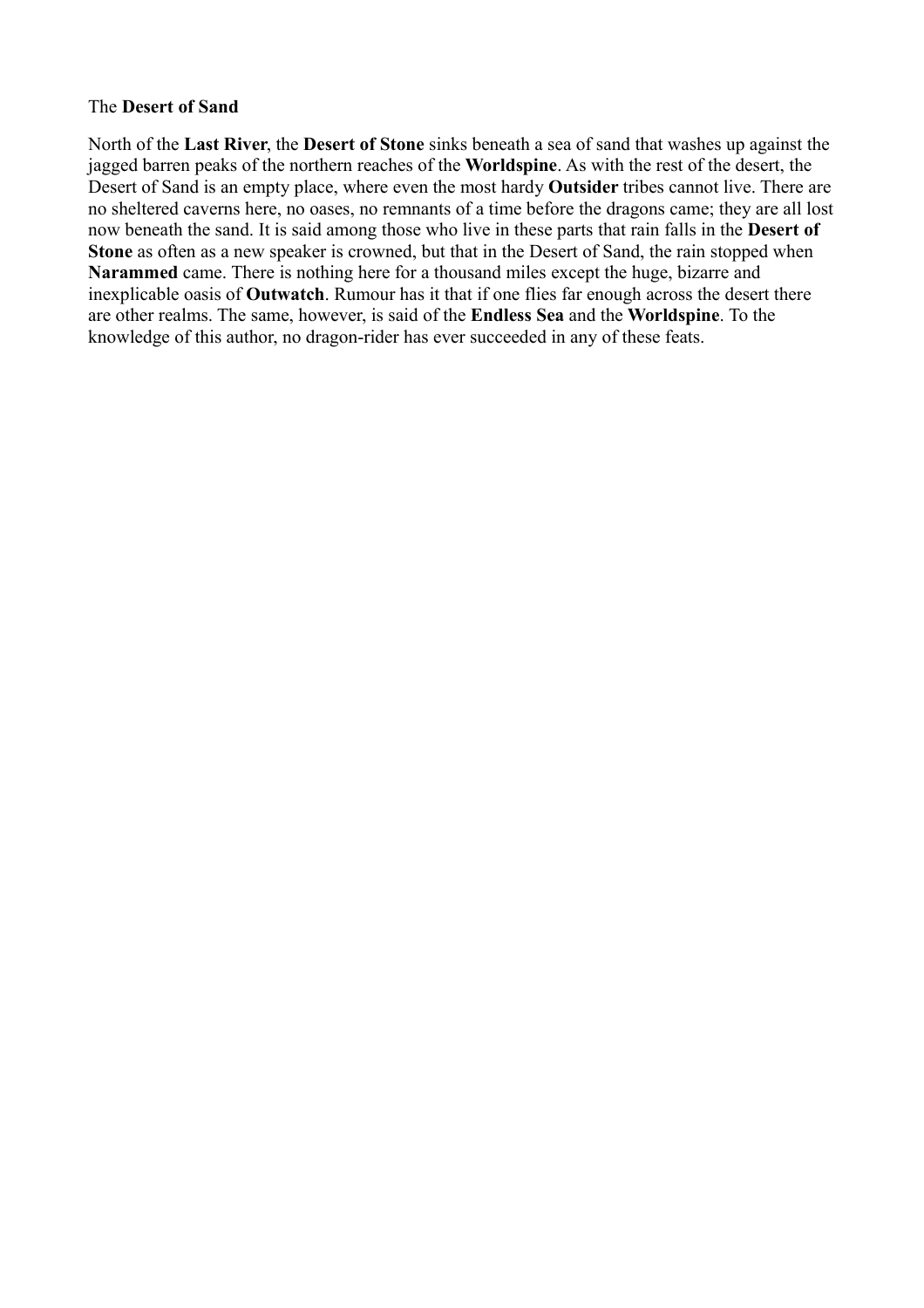#### The **Desert of Stone**

Stretching away to the north between the **Blackwind Dales** and the **Sapphire River**, the Desert of Stone is the largest and most empty stretch of land within the realms. The southern portion around the **Plains of Ancestors** and the **Lake of Ghosts** remains the domain of the elusive **Syuss** and the nomad tribes they rule. To the north, the desert falls to the **Throne of Sand and Stone** but is an empty place where even the most hardy **Outsider** tribes cannot live. It is a magnificent barrenness, full of lifeless wonder. Massive monoliths rise vertically out of the pink desert sand that separates one dark mass from another in a scenery of strange and breathtaking beauty. Towering cliffs of weathered stone have been eroded by the sand and wind into faces of men, animals, monsters and dragons.

Scattered among this alien place are the occasional remnants of some civilization that died long before the **Silver King** came to the **Pinnacles**. There are swords and spears whose craftsmanship exceeds even that of the **Taiytakei**, now brittle but carved with runes of a magic long since lost; there are symbols scratched deep into the rocks at the feet of the mountains; and then there are the larger remains such as **Hejel's Bridge**, broken and yet perfectly preserved, as though they had been ripped from some other place and cast a thousand miles into the desert. All around is emptiness and silence. In this immense space, even dragons are dwarfed to insignificance.

And yet, on the rare occasion that a spring rainstorm veers away from its usual course and somehow pierces the gap between the **Purple Spur** and the **Oordish Moors**, the desert explodes in a shower of colour. Red anemones, poppies and the striking black iris all only grow here, and only in the rare spring rains; the prices these precious blooms can fetch in the faraway markets of **Three Rivers** and **Furymouth** can literally buy a palace.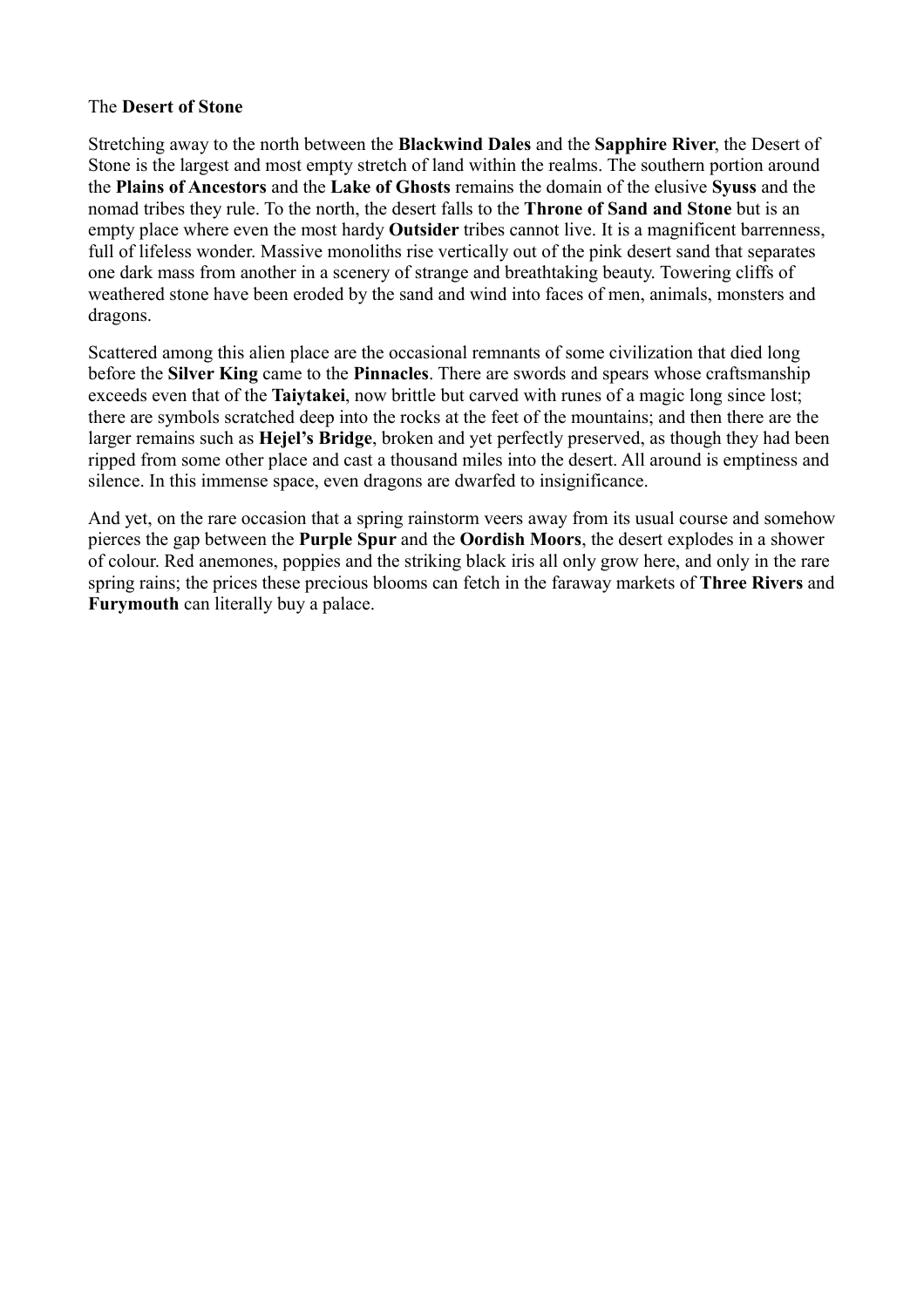# The **Diamond Cascade**

From the top of the **Purple Spur**, three great waterfalls plunge to the **Hungry Mountain Plains** below. Of these, the Diamond Cascade is the smallest, both in terms of height (the **Sapphire Cascade** has this honour) and volume of water (the **Emerald Cascade**). It is, however, by far and away the most famous, as it is situated almost directly above the **City of Dragons**. The height of the cascade (around a thousand strides) is so great that none of the water reaches the ground directly. Instead, the cascade washes both the city and, if the wind is right, the **Adamantine Palace** in a damp mist.

The Diamond Cascade is a common feature in the current fad for fictional romances around the characters of **Narammed** and his contemporaries. It is true that **Narammed** chose the site of his palace not least because of the proximity of the cascade and its 'gentle thunder, intoxicating beauty and the purifying wash of its wind.'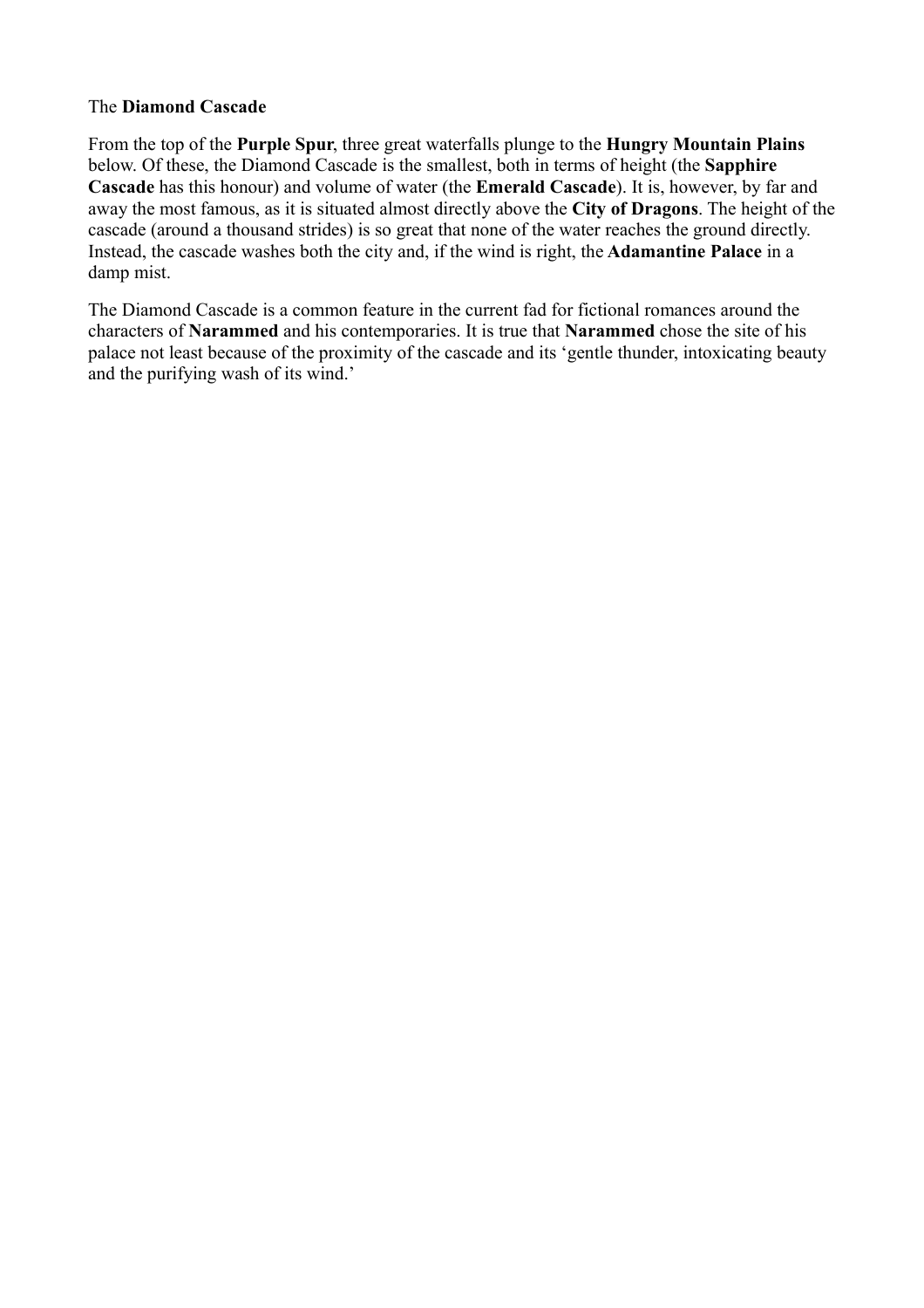# **Dragon Crag**

A few dozen miles south-east of **Bazim Crag** lies Dragon Crag, the principle eyrie for the **Throne on the Moors**. Few are permitted to visit, and it is said that access to the eyrie can only be achieved through the air; there are no roads or even paths that navigate the tumble of broken cliffs and boulders that litter this part of the moors. While this seems unlikely, it is certainly true that all visitors to Dragon Crag are required to arrive at **Bazim Crag** and are then transported by dragon. Even the **alchemists** who service the beasts there do not know of any other route.

As with the dragons of **Bazim Crag**, the beasts at Dragon Crag feed by foraging from the moors; they can often be seen in the air before vanishing away to the east towards pastures unknown.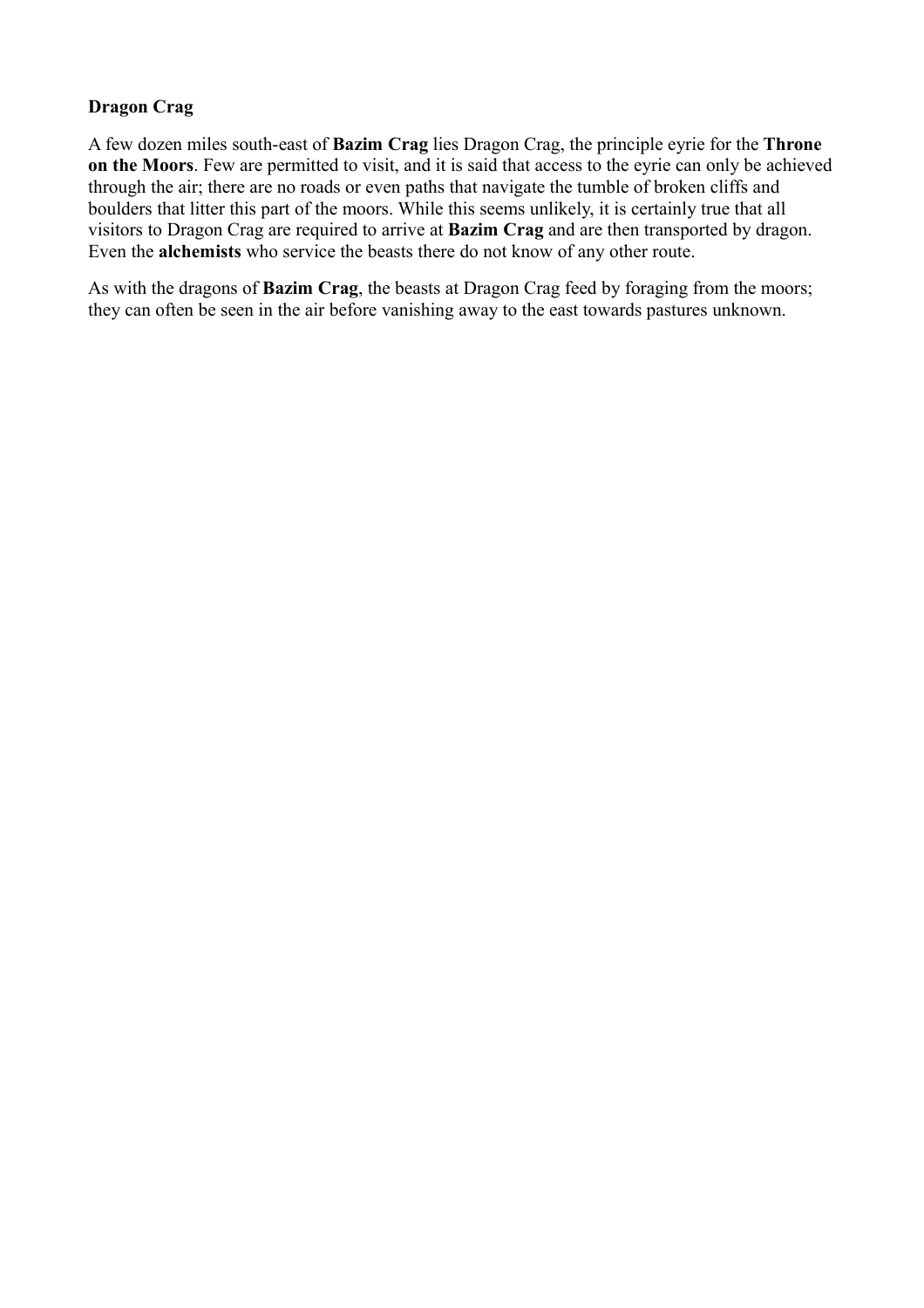# **Dragondale**

Entering the **Blackwind Dales** from the east along the **Evenspire Road**, every traveller will surely stop in awe at the immense life-sized statue of a dragon, wings outstretched and mouth agape, that guards the gate to the lands of the **Ash Throne**. Unlike the bronze **Dragon of Furymouth**, the statue at Dragondale is made of stone and is considerably older.

For such an impressive monument, the origins of the dragon at Dragondale are remarkably uncertain. The dragon appeared during the time of **Narammed**, at the start of his rise to power as the first Speaker of the Realms. The legend is that the statue is nothing less than a real dragon turned to stone by **Narammed** through the power of the **Adamantine Spear** (while other legends also cast **Narammed** as having slain a dragon). Unlikely as this may seem, it is a powerful local myth and not one to be challenged lightly by anyone seeking a warm welcome to the **Blackwind Dales**! Some suggest that the dragon was sculpted by the many stone-masons present in **Evenspire** following the completion of the **Palace of Paths**, with the story of **Narammed** and the spear added as a later convenience (noting that the new king of the **Ash Throne** was one of **Narammed**'s first and most ardent supporters). Nevertheless, it is strange that such a huge feat could be accomplished with such secrecy, and even though centuries of weather have eroded much of the detail, what remains was clearly once exquisite. Most of all, even **Taiytakei** stone-masons cannot explain how the outstretched wings have not long ago shattered under their own immense weight.

Aside from the dragon, the town of Dragondale is little more than perhaps a hundred simple wooden houses; it exists purely as a place where travellers from the **Evenspire Road** can rest and restock their supplies, safe under the watchful eyes of the **Evenspire** dragons.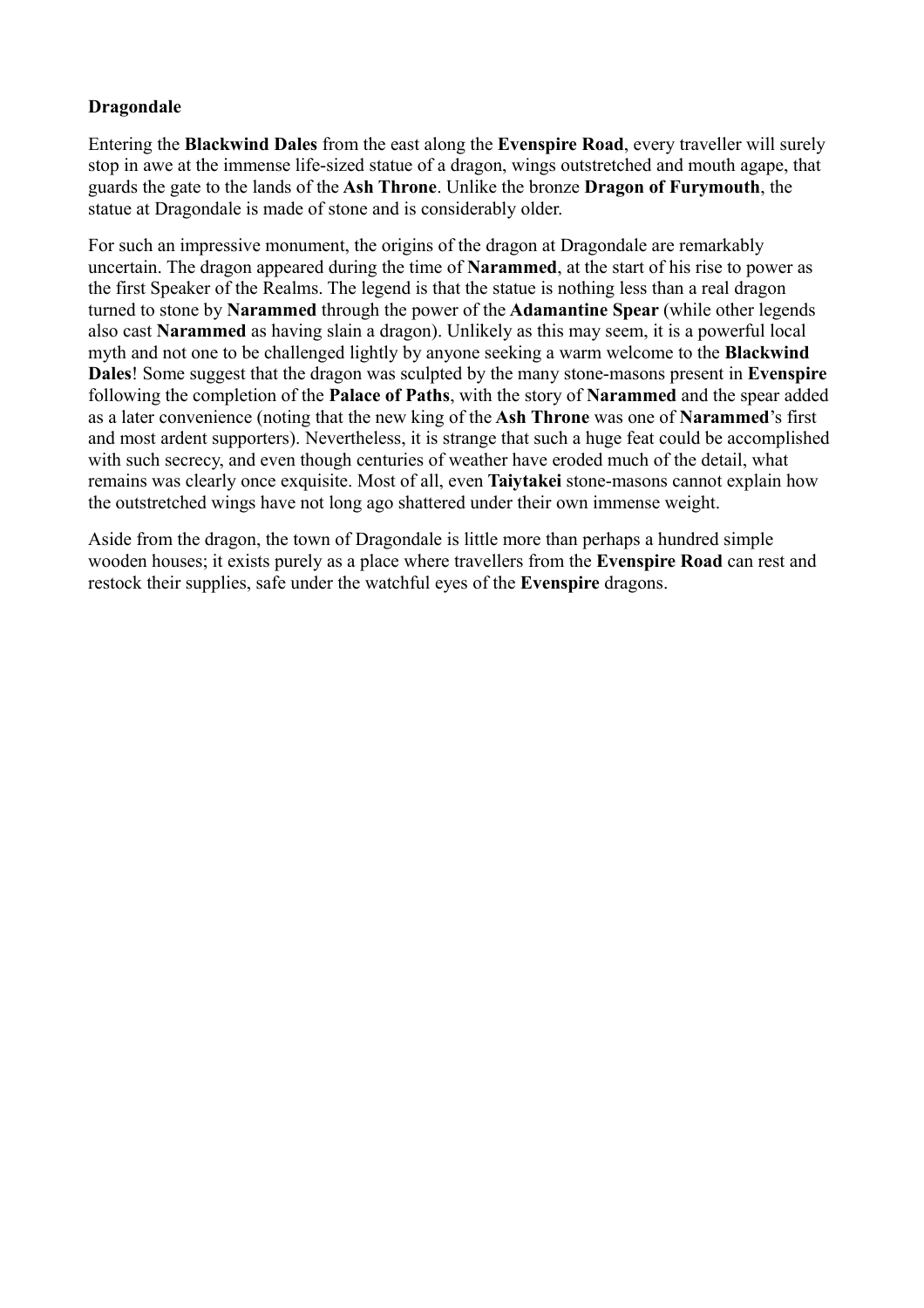# The **Dragon of Furymouth**

This is one of two life-sized dragon statues in the realms. While the other statue in **Dragondale** is of stone and rumoured to have been a real dragon frozen into place by the **Adamantine Spear**, no such rumour surrounds the Dragon of Furymouth. Instead, this second dragon statue is made of bronze and iron, and was commissioned by **Vishmir** in honour of his strategist **Prince Lai**. The statue resides in the **Field of Gorgutinnin** where it watches over the games and races held in the arena there.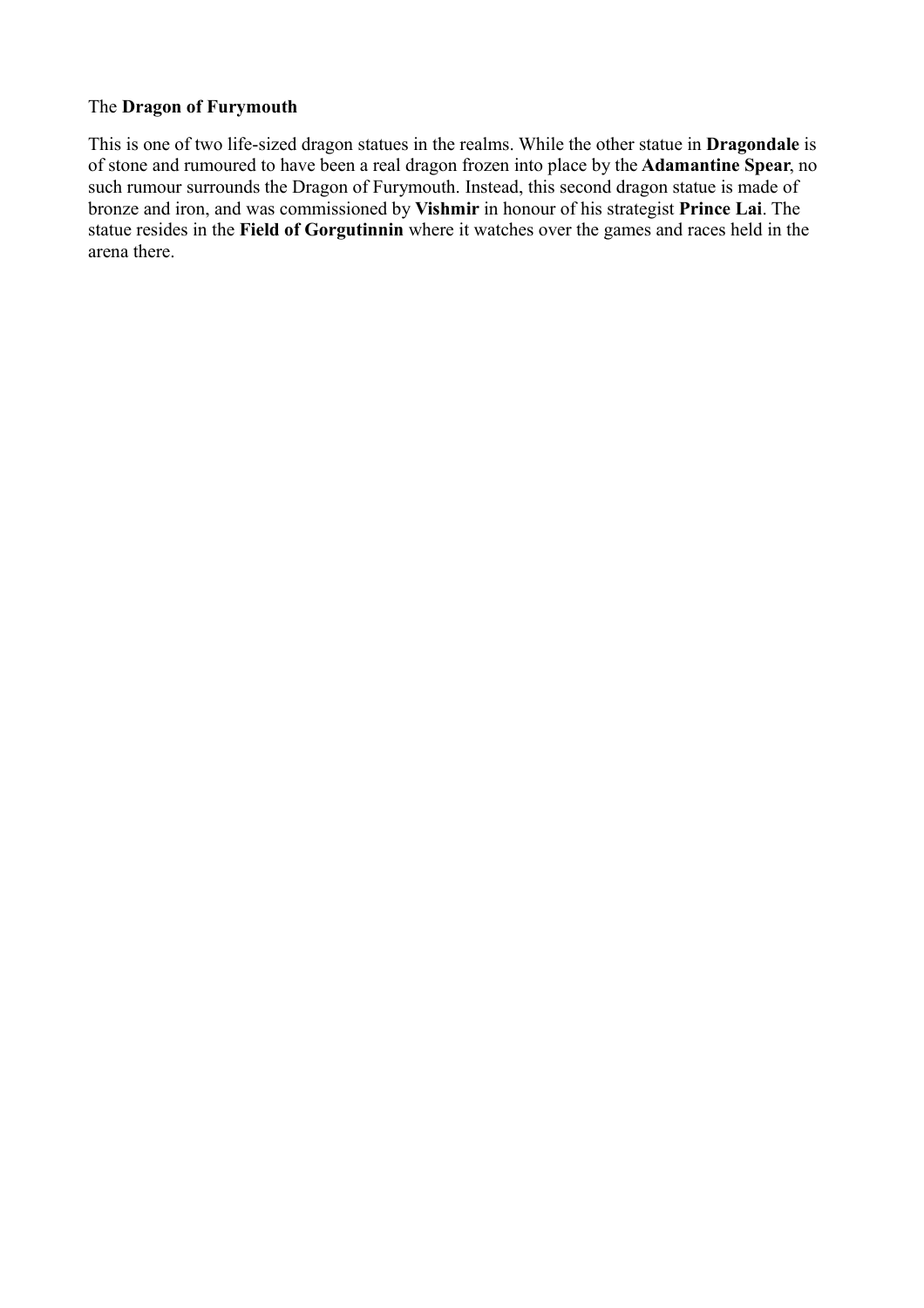# The **dragon-realms**

The nine dragon-realms, their capitals and monarchs:

| <b>The Harvest Throne</b>    | <b>The Pinnacles</b> | Queen Aliphera |
|------------------------------|----------------------|----------------|
| <b>The Sea Throne</b>        | <b>Furymouth</b>     | King Tyan      |
| <b>The River Throne</b>      | <b>Three Rivers</b>  | King Narghon   |
| The Throne on the Moors      | <b>Bazim Crag</b>    | King Vishimir  |
| The King of the Crags        | None                 | King Valmeyan  |
| <b>The Ash Throne</b>        | <b>Evenspire</b>     | King Valgar    |
| The Throne of Sand and Stone | Sand                 | King Antros    |
| <b>The Throne of Salt</b>    | <b>Bloodsalt</b>     | King Kashin    |
| <b>The Syuss</b>             | <b>Gardin's Rock</b> | None           |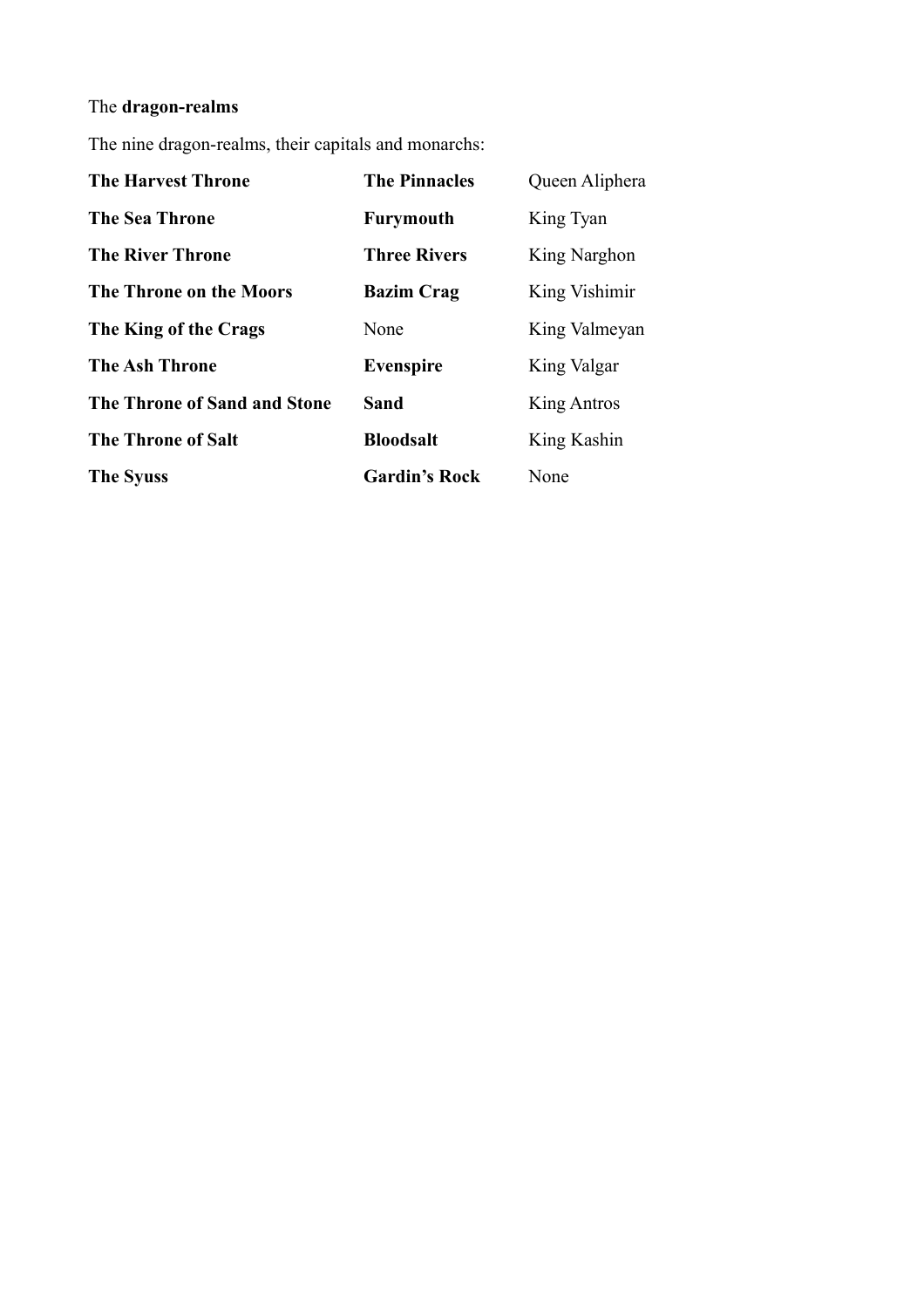#### The **Dragon River**

The second great river of the **Blackwind Dales**, the Dragon River has much in common with the **Ashdale**. Both rivers emerge from the **Worldspine** into cool, high and relatively fertile valleys kept green by regular floods from the rivers themselves. Both descend steeply into the hills and run in parallel valleys in some places (such as **Evenspire**, where the **Palace of Paths** overlooks both rivers) only a few miles apart before they finally merge on the edge of the **Desert of Stone**. As with the **Ashdale**, snappers are found in the high valleys.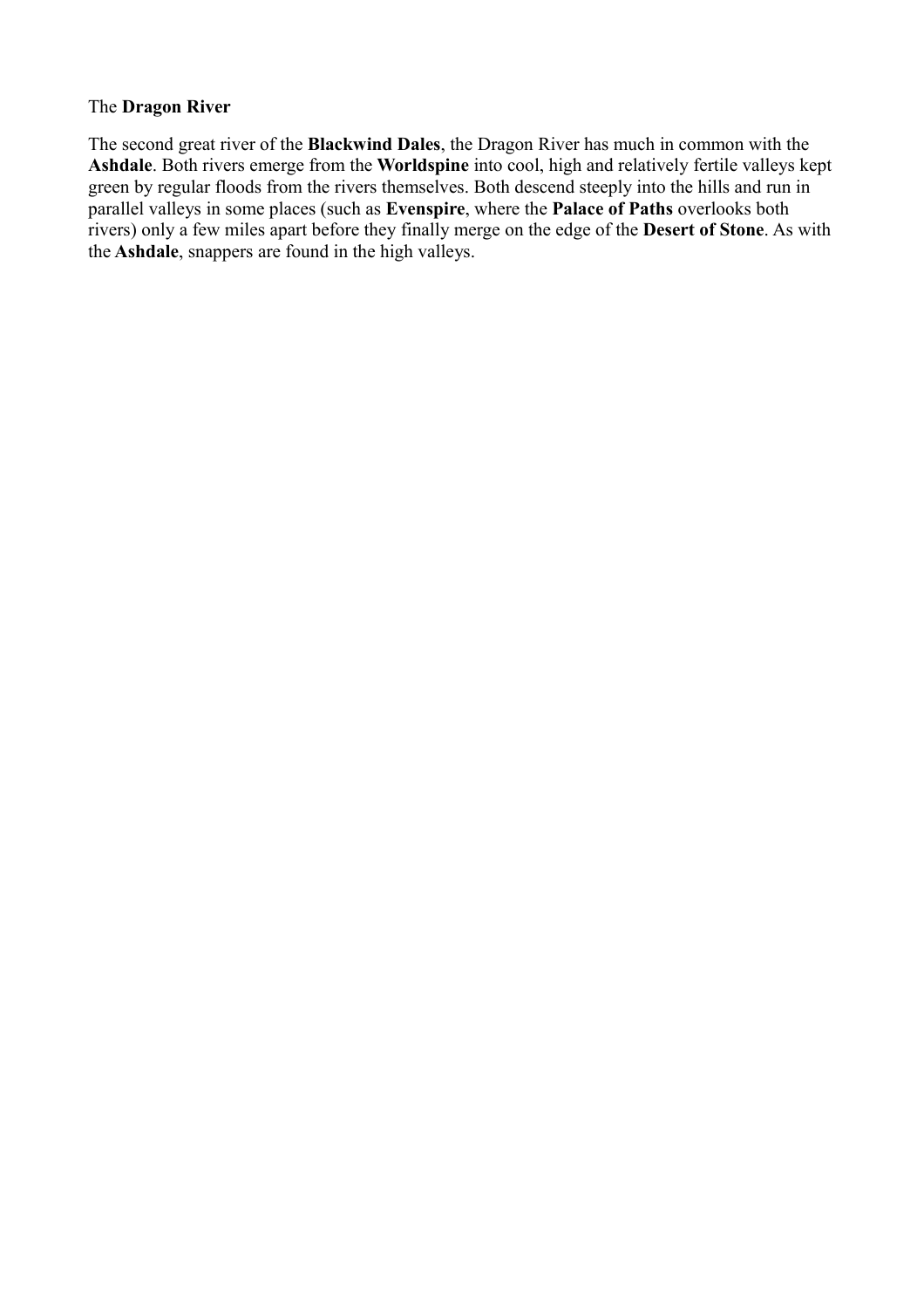# **Drotan's Top**

A few hours flight around the south side of the **Purple Spur**, Drotan's Top is a dome-shaped hill with a flat crest big enough to land a whole evrie full of dragons. Drotan's Top marks the official border of the speaker's domain. To the west lie the foothills of the **Worldspine**, domain of the **Mountain Throne**, and to the south is the **Raksheh Forest**, ruled from the **Pinnacles** by the **Harvest Throne**. North and east of the eyrie lies the **Fury River Gorge** and beyond that the **Maze**. On the south-west corner of the hill is an old fortified stone keep, usually occupied by a company of **Adamantine Men**.

There is no eyrie at Drotan's Top, but the site has become popular for hunting expeditions, offering a unique combination of deep forest, the mountains and the **Maze**. Dragon-riders frequently come to the Top to hunt snappers and also to launch sorties against the **Order of the Finger** in the **Maze**. The **Order of the Scales** has recently petitioned the speaker to build a small stronghold there with some animal pens, and to station an **alchemist** and a few **Scales** at the Top to accommodate the increasing number of hunters who wish to overnight there. It is to be hoped that this request will soon be granted.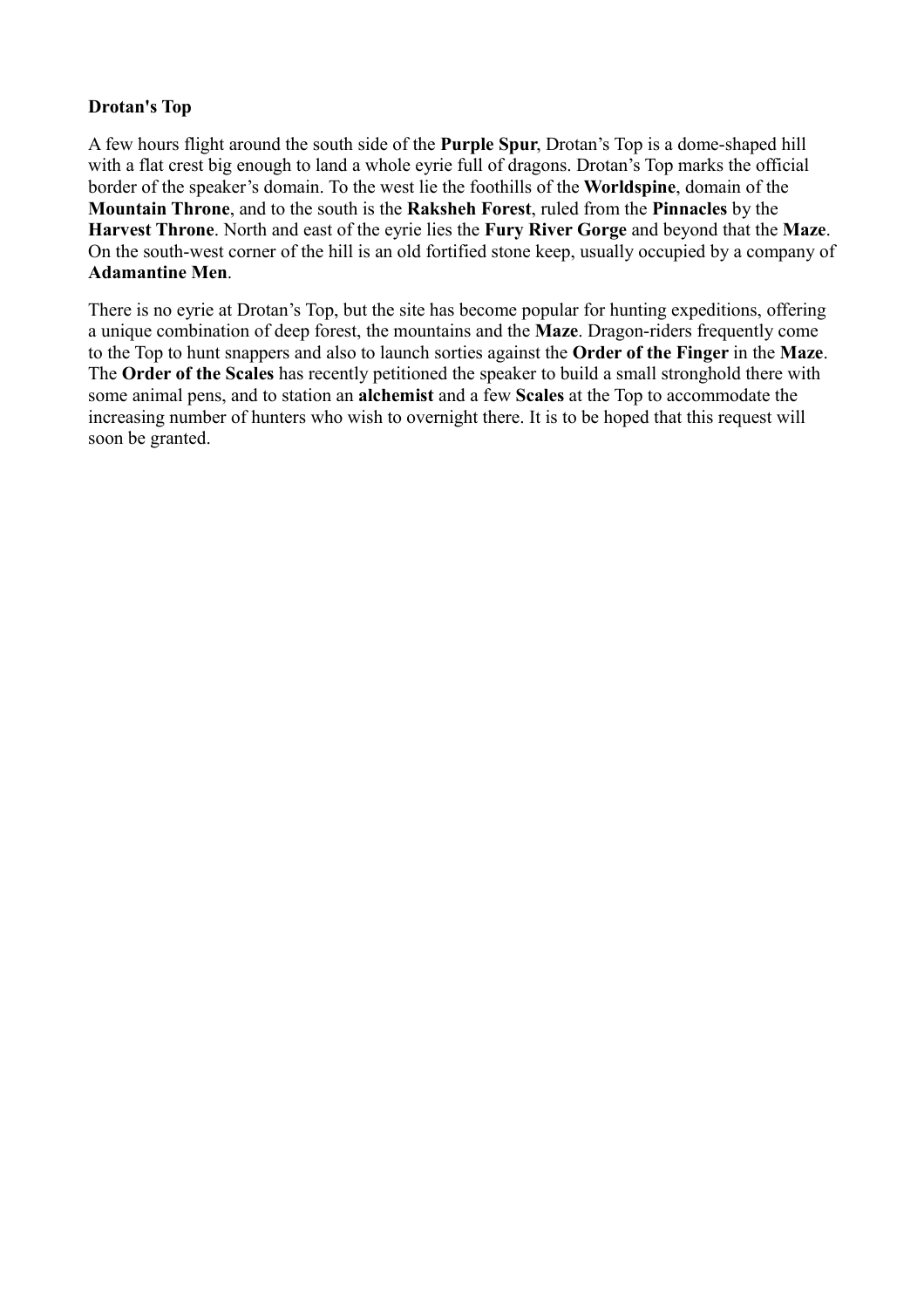# The **Emerald Cascade**

The Emerald Cascade is the tallest and the least well known of the three cascades that fall from the **Purple Spur**. The cascade falls through a notch in the **Great Cliff** and is the highest of the three. By volume of water it is also the smallest, and after a few rainless weeks can dry up altogether. The cascade is visible from the **Evenspire Road** which passes close by, but is so high and the mist it forms so dispersed that it is possible to travel past without realizing it is there. A keen observer, however, will note that the plant-life in this region of the road is notably richer, no doubt due to the refreshing effects of the water from the cascade. The Emerald Cascade gets its name from the colour of the strip of lush vegetation that runs down the slope of the **Great Cliff** where the cascade falls.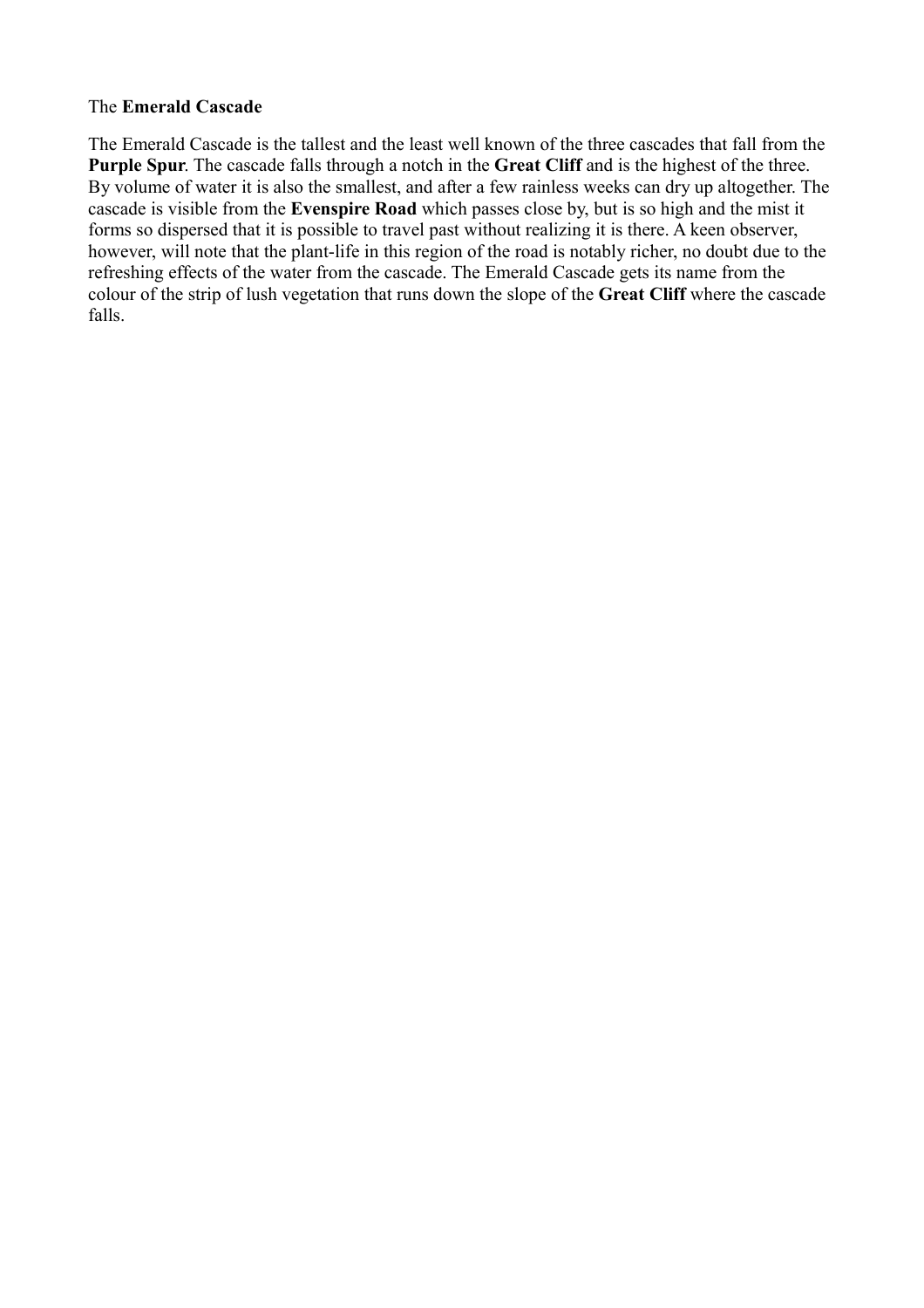#### The **Empire of the Blood-Mages**

Following the demise of the **Silver King**, the **blood-mages** assumed control of the **Pinnacles** and the dragons that had previously been commanded by the **Silver King**. It is not clear how the **bloodmage**s retained control of the dragons and kept them docile, but their method must presumably have been a variant of the method subsequently used by the **Order of the Scales**. A ruling council of mages was formed under the governance of the first Arch-Magus **Pantatyr** and the Empire of the Blood-Mages was declared. The so-called empire was intended to encompass the entire world and did, for a time, exert control over the realms as they were known at the time. The 'empire' lasted for some fifty years before the **blood-mages** were overthrown by the **Order of the Dragon**. During this time, many great and grand projects were begun, in apparent emulation of the legendary glories of the **Silver Kings**. Few of these projects were completed, and the heavily centralized empire slowly collapsed under its own weight.

Many reasons have been debated for the empire's failure: the uprising in **Bazim Crag**, the arrival of the first **Taiytakei** at **Furymouth**, the rise of the **Order of the Dragon** in the **Glass Cathedral**, the decimation of the **Silver City** by the **Statue Plague**. In truth, however, the empire's greatest weakness was at its very core and was more an issue of logistics and infrastructure. Look around the realms of today, at the great eyries of **Clifftop** and **Outwatch** and count the dragons they hold. Then look at the land around them, for miles and miles, serving one purpose and one purpose only: to feed that eyrie. The Empire of the Blood-Mages did not fail because of pressures from its borders; it failed because it tried to keep all the dragons of the realms in one place and found that it could not. It failed because people starved to keep dragon-bellies filled, and because feeding malcontents to dragons was easier than feeding bread to its citizens.

It is worth noting that the fall of the empire and the rise of the **Order of the Dragon** remedied the central problem of the empire more by accident than by design. The original intent of the Order had largely been to curb the excesses of the **blood-mage**s but otherwise to maintain the status quo (a policy that, in hindsight, would clearly have failed). However, during the fighting, several **bloodmages** escaped with well over a hundred dragons (these mages flew north and later founded the eyries of **Outwatch** and **Bloodsalt**). A contingent of two hundred dragons and riders was sent in pursuit and did not return; it appears that they engaged with the fleeing **blood-mages** somewhere over the **Plains of Ancestors** and were somehow defeated. Their dragons were taken and added to those of the **blood-mages**, who then planned a swift return to the **Pinnacles** to reverse their recent set-back. However the mages then fell to fighting among themselves over the spoils and split into three factions: one flew north-east to **Bloodsalt**, the second north-west to **Outwatch**, and the intended fiery return never came to pass. A contingent of **blood-mages** with dragons was known to garrison at **Bazim Crag**; a second force was dispatched to remove them which also failed, the **blood-mages** managing to hold off a vastly superior force. Fearing complete defeat and the loss of his dragons to the enemy, the Order commander retreated to **Three Rivers**, set up an eyrie there and never left. Meanwhile, another force of dragons was dispatched to nearby **Furymouth** to face off a feared invasion by the strangers soon to be known as the **Taiytakei**. Thus more than half the dragons of the realms left the **Pinnacles** over the space of a few months and, while each of the new eyries had problems of its own, the crucial difficulty that the empire had faced was removed at a stroke; the Order was able to assume control of the **Pinnacles** and largely achieve its ends.

Of course, the scattering of the dragons created fresh problems. New dragon-lords arose in the north and east who hankered after the old empire and did not accept the authority of the **Order of the Dragon**, while the dragon-lords of **Three Rivers** and **Furymouth** railed against rulership from the **Pinnacles**. The **Silver City** claimed to rule over all of the realms, yet only a third of the dragons were now within its direct control. The series of explosive confrontations and simmering wars typified by the secession from the **Pinnacles** of the **Ash Throne** would doubtless have finally resulted in a dragon-war that would have consumed the realms in flames, were it not for the rise of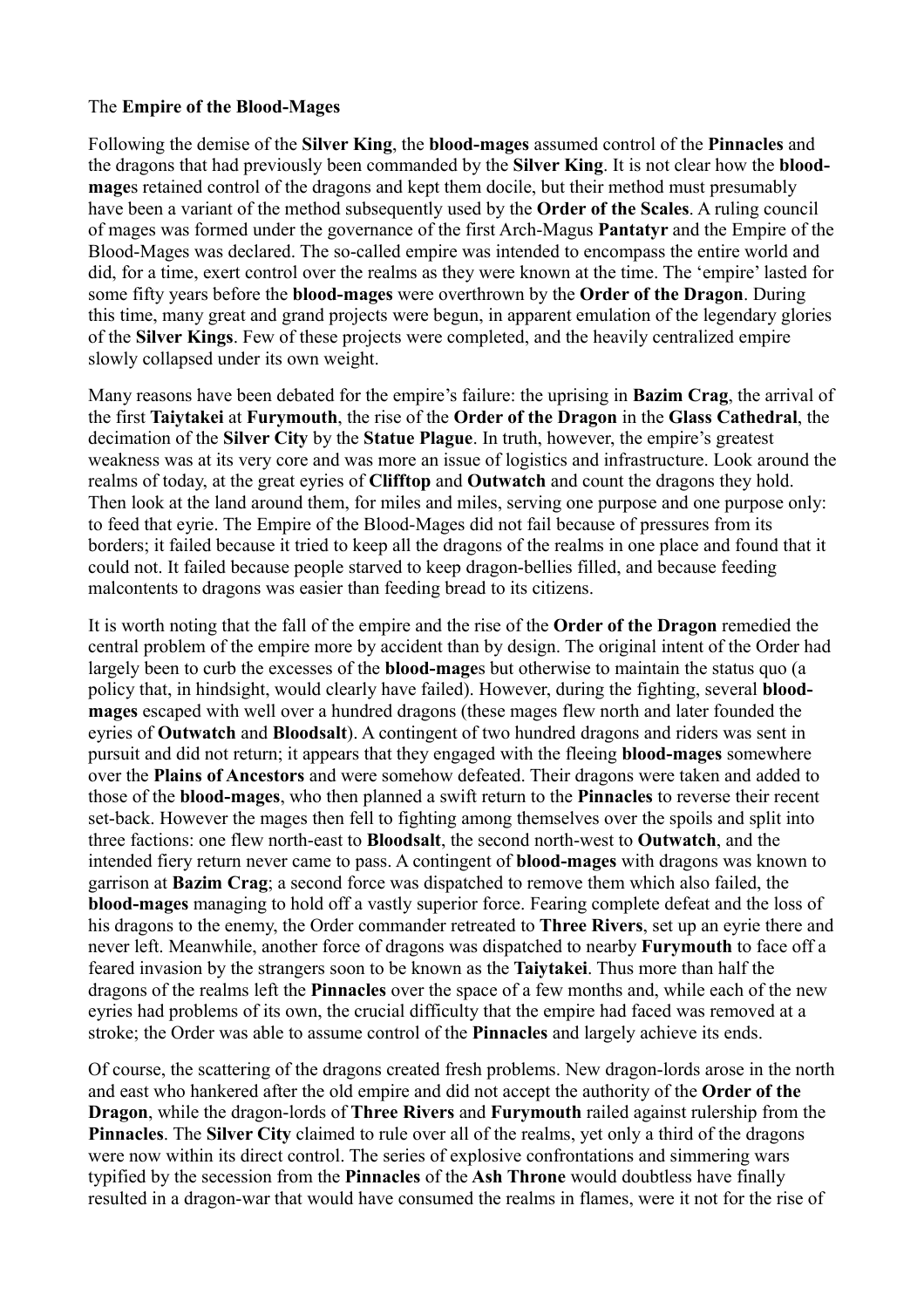**Narammed** and the time of the speakers.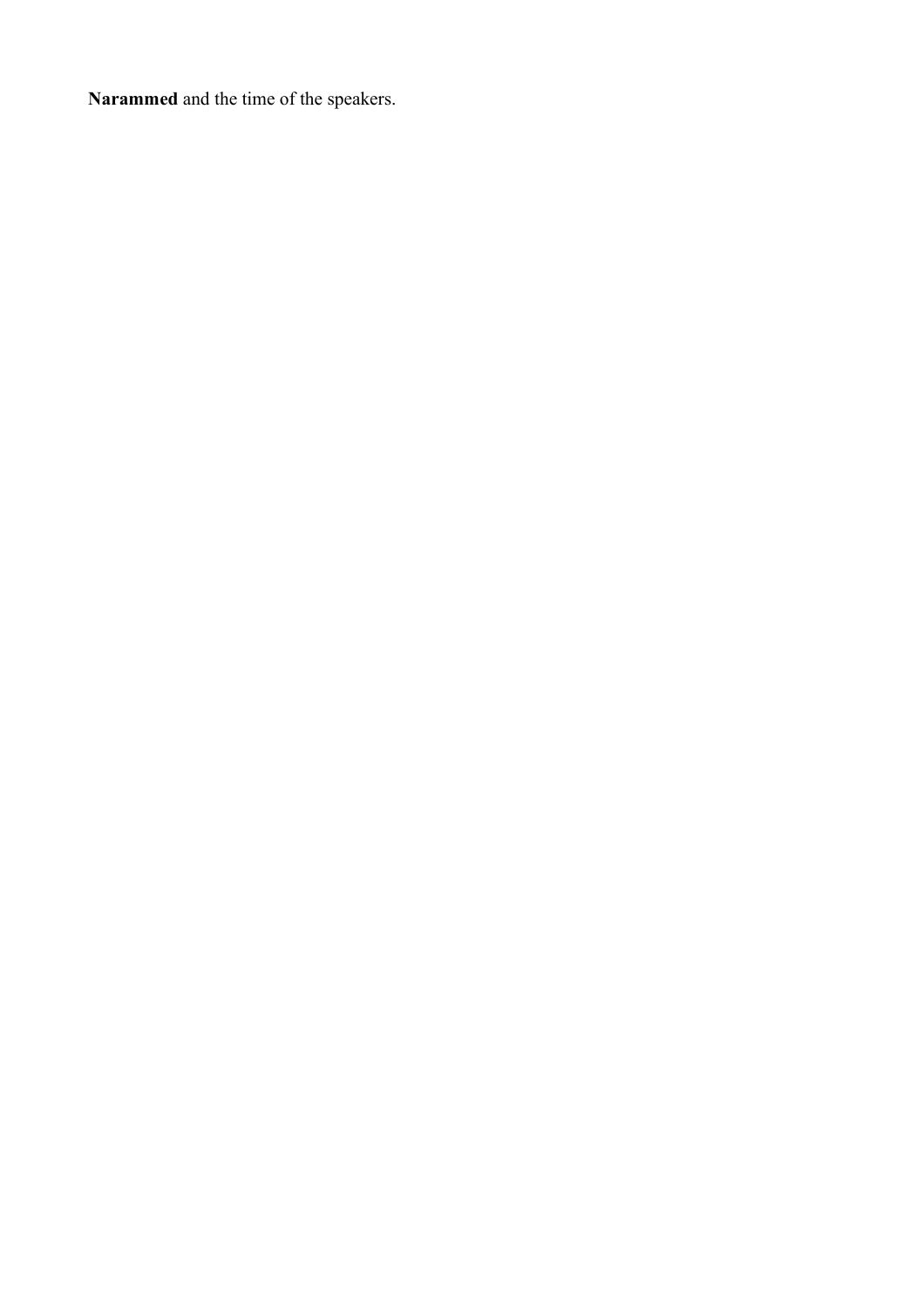#### **The Endless Sea**

South and east of the **Sea of Storms** stretches the Endless Sea, a vast ocean once thought to have no end at all. This is now known to be false, as the **Taiytakei** regularly cross the sea to our realms. However, none of the dragon-riders to attempt the crossing of this immense emptiness have ever returned, and what lies beyond is known only through the stories of the **Taiytakei**.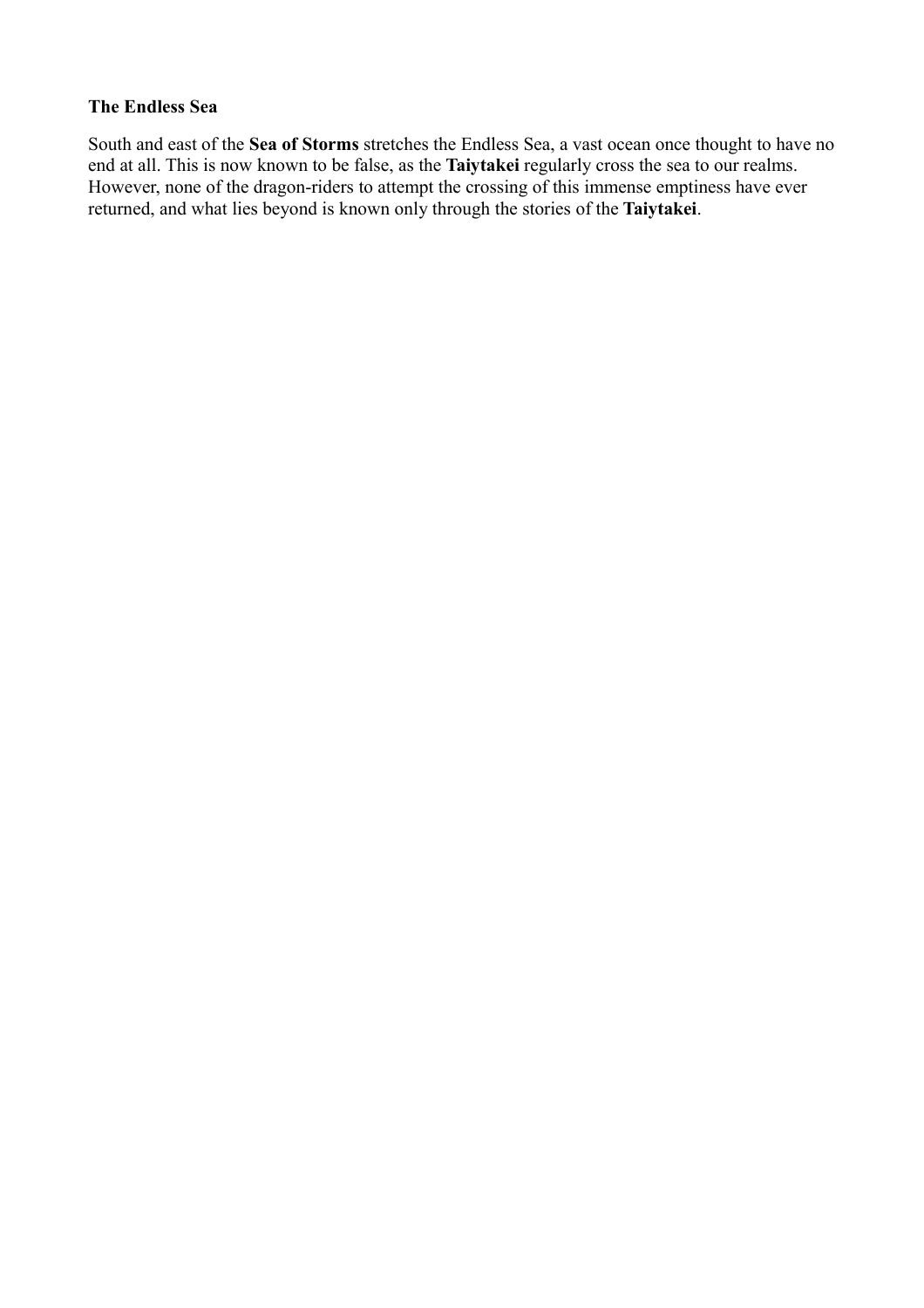#### **Esta River**

Running from east to west, the Esta River is the third largest river in the realms after the **Fury** and the **Yamuna** further to the south. Between the **Fury** and **Three Rivers**, the Esta seems tame, placid and easily navigable, surrounded by the pleasant meadows and pastures and gentle woodlands of the **River Throne**'s western lands. To the east of **Three Rivers**, however, the Esta is little travelled. Strong currents make travel up the river difficult, while a large waterfall east of **Feljanford** marks the end of the known river. Much of the landscape here is wild and unsettled, and **Outsider** tribes are known to live near the river banks.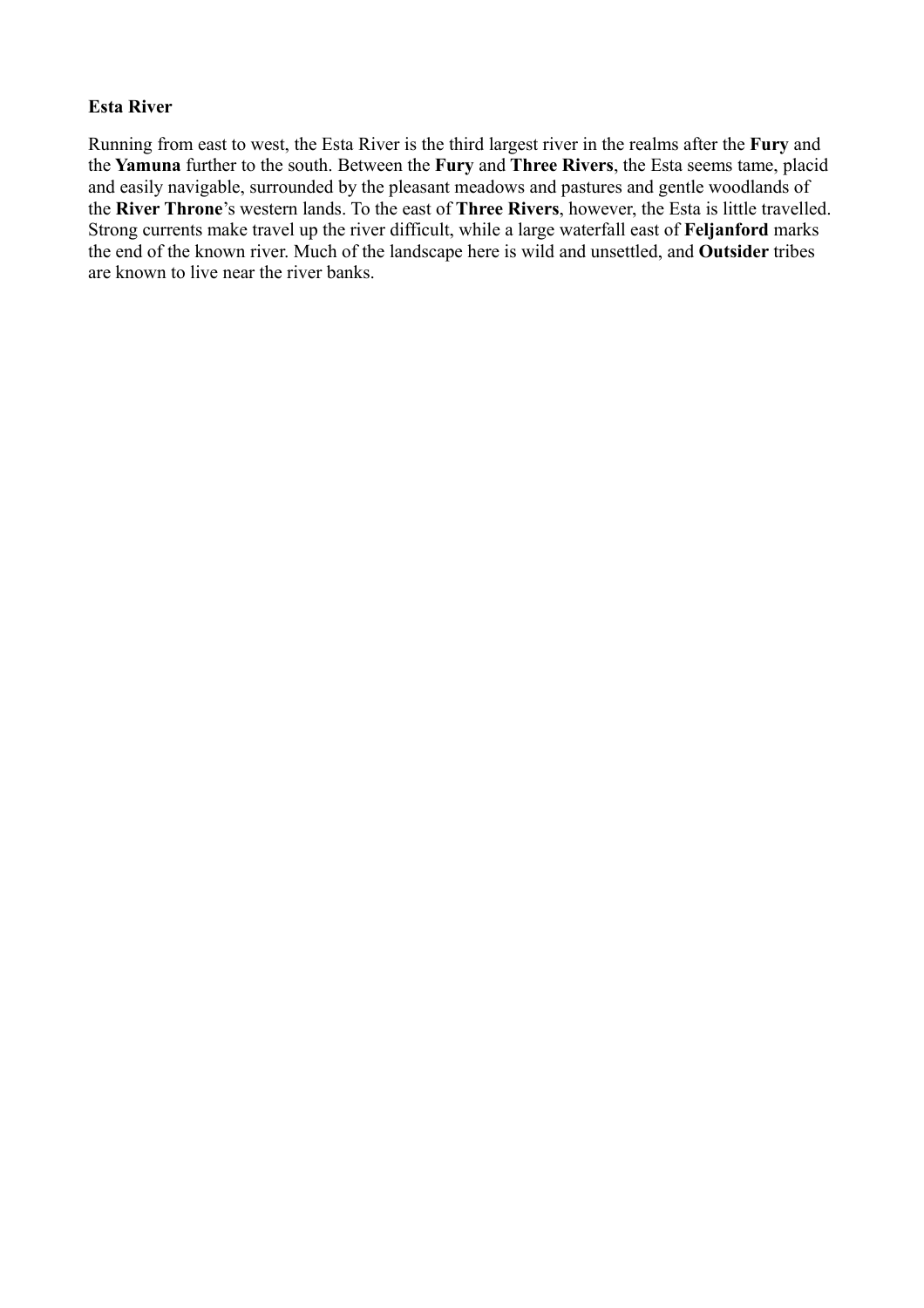# **Evenspire**

It is said that Evenspire was built in a single day. The story centres on Prince Jahan, the dragon-lord in charge of construction of the **Palace of Paths** in the years as it approached completion; according to legend, he was informed that the colossal brick scaffolds used in the building were so enormous that they would take years to dismantle (the shortage of wood in the **Blackwind Dales** meant that permanent brick scaffolds had been built). The prince's response was to decree that anyone could keep the bricks taken from the enormous scaffolds; it is said that they were then dismantled by the workmen in a single night. By the end of the next day, the city of **Evenspire** had appeared, sprawled across the slopes between the palace and the **Ashdale River**. Thus was born the legend of Evenspire, a city with aspirations to greatness matched only by its failure to achieve them.

The truth of Evenspire's founding is certainly somewhat different. At its peak, a labour force of some ten thousand workers was recruited across the southern realms to work on the **Palace of Paths**; at the time, this was as much as the population of any city in the realms except the **Silver City** itself. While it may be true that some of these workers were not engaged at the construction site itself and many were itinerant, it is surely the case that the first city of Evenspire was nothing more than an enormous worker's camp laid out on the slopes below the embryonic **Palace of Paths**.

Over more than two hundred years, the squalor and poverty of those early days has somehow clung to the city. It may be true that the building scaffolds were dismantled in only a few days, and that workers who had sheltered for months under tents took their chance to build more permanent homes for themselves. Nevertheless, here in the centre of the **Blackwind Dales** food is scarce, resources are few and poverty is rife. This is a realm with very little to offer except the copper mines of **Scarsdale**, and yet which boasts a grand fortress that it patently cannot afford. Indeed, there is a case to be argued that Evenspire is simply one large eyrie.

To hear the lords and princes of the **Ash Throne** speak, one would be forgiven for imagining Evenspire to be a great city, large and thriving and full of marvels. The truth is far removed from this. While the parts of the **Palace of Paths** that have not fallen into disrepair are indeed magnificent, the city is little more than an enormous slum. Yes, it is large, perhaps even as large as **Furymouth**, yet swathes of it are abandoned, parts are fallen to ruin and there are no great temples or monasteries or palaces; everything lies in the shadow of the vast fortress that overlooks this impoverished city. It is telling, perhaps, that the richest men in Evenspire are those who openly deal in **Soul Dust**, which is boated down the **Blackwind River** from the **Outsiders** of the **Worldspine** and smuggled away along the **Evenspire Road** to the realms of the north and south.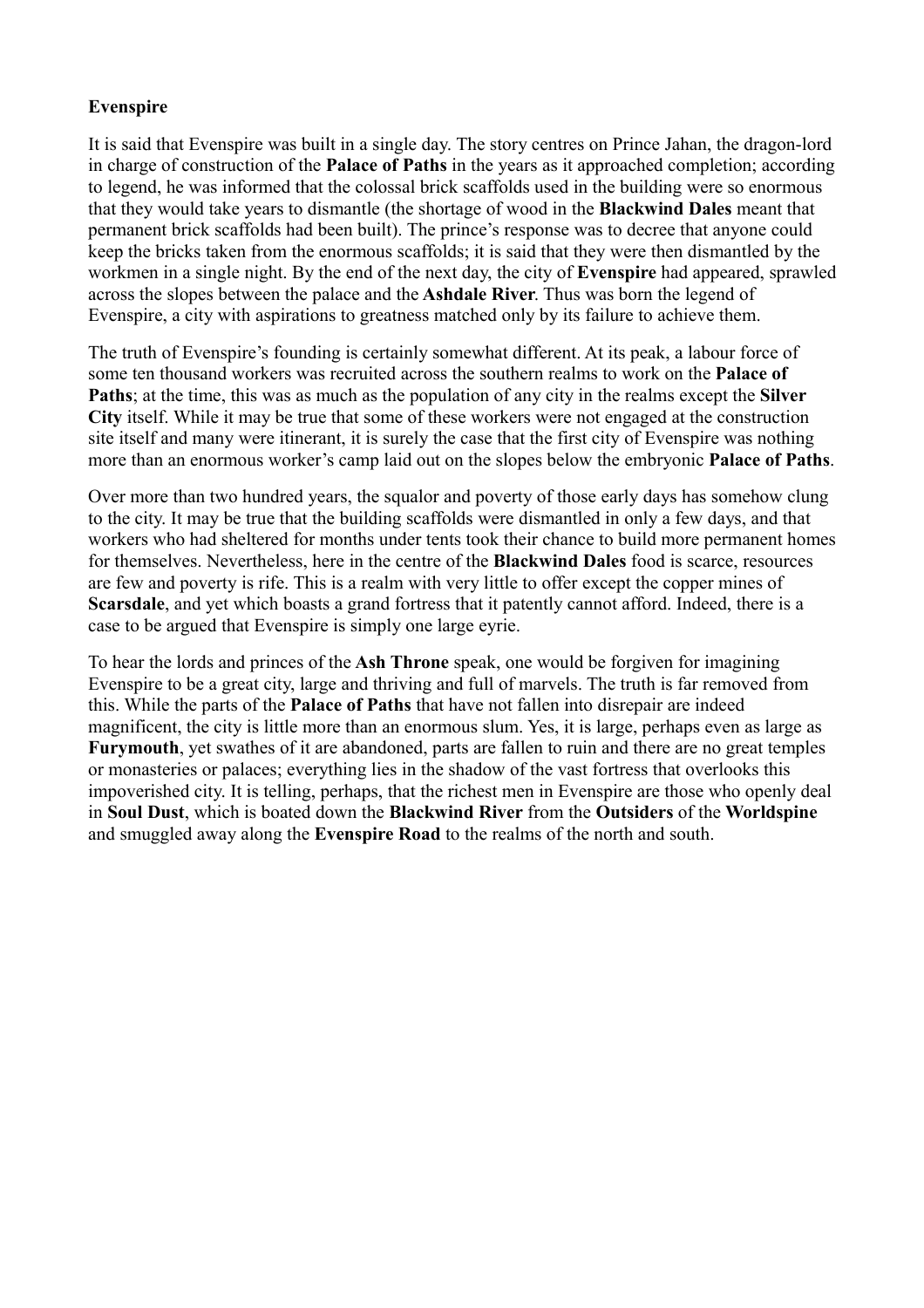# The **Evenspire Road**

This is one of the two great roads of the realms, the other being **Yinazhin's Way**. The Evenspire Road is in fact the shorter of the two, but is often mistakenly assumed to be the longer, running all the way from **Outwatch** in the north to **Furymouth** in the south. This is a misconception, as the Evenspire Road itself stops at **Watersgate**; although other roads do follow the **Fury River** all the way to the sea, they are a mish-mash of dirt tracks and highways, and the main artery of travel from **Watersgate** to the south is the river itself. One might as well claim that **Yinazhin's Way** traverses the realms as far as **Gnashing Snapper Gorge** and beyond.

Nevertheless, a trip along the **Fury** river from **Furymouth** to **Watersgate** and then on along the Evenspire Road is recommended for all journeymen **alchemists**, as it provides glimpses into almost all aspects of life in the realms. From the **Veid Palace** and the **Taiytakei** marvels of **Furymouth**, through the rural quiet of **Bonjanland**, filthy **Farakkan**, mystical **Purkan** and into the **Gliding Dragon Gorge** and the cliffs opposite **Plags Bay**, a traveller can learn much about the southern half of the nine realms.

The Evenspire Road proper starts at **Watersgate** and crosses the **Hungry Mountain Plains** to **Samir's Crossing** and the bridge over the **Sapphire River**. Here the landscape quickly changes, while the road veers west and hugs the **Great Cliff**, passing close to the **Emerald Cascade**. On the other side of the road there is nothing but wilderness, the beginnings of the great **Desert of Stone**. For several hundred miles, the Evenspire Road crosses the wasteland between **Samir's Crossing** and **Dragondale**; travellers here are well advised to journey in large groups and arm themselves against the bandits and brigands of this unclaimed land. Also be warned that there is little water and little to hunt here – you are never far from the emptiness of the **Desert of Stone.**

The line of the **Blackwind Dales** on the horizon is a welcome sight after so many days adrift. **Dragondale** welcomes you to the hills and back to more civilized realms; another day will bring you to **Evenspire.** Here, the weary traveller may be forgiven for wondering briefly if he has not returned to where he started, for on first sight the **Palace of Paths** seems remarkably like the gates of **Furymouth** – although even a moment's glance at the squalor of **Evenspire** itself will quickly dispel any such illusion. All in all, the journey from **Furymouth** to **Evenspire** is reckoned at some forty to fifty days to a man on a horse, and as many as a hundred to a man on foot; contrast this to three days on the back of a dragon!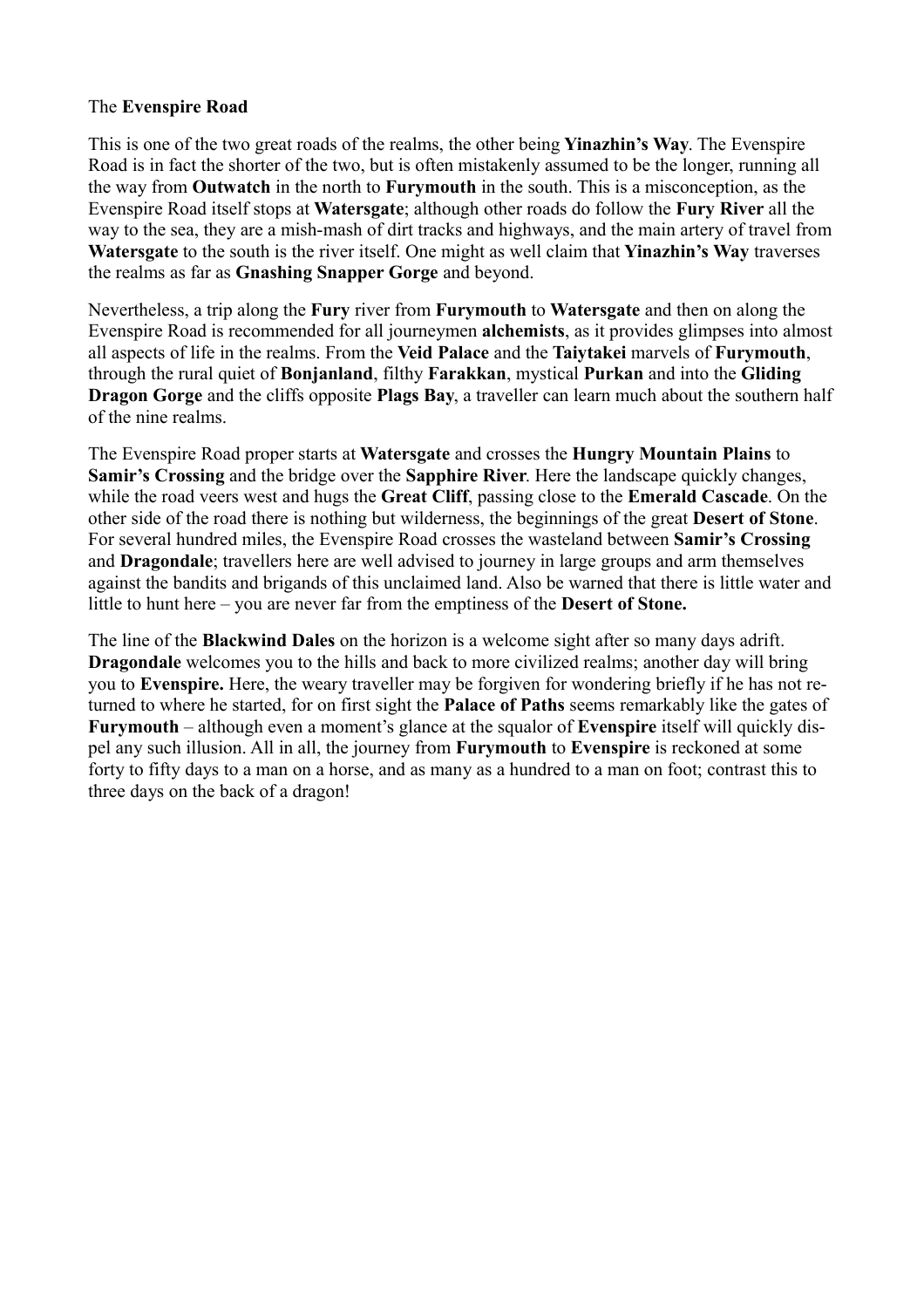#### **Excorban's Coast**

East of the **Bay of Still Water** and the **Fishing Coast**, the southern extremities of the realms grow wild and unkempt. The **River Throne** has little influence this far south and the jumbled hills of Excorban's Coast have become a haven for **Outsiders** and renegades of all descriptions. There are no towns or cities, as these would quickly succumb to the dragons of the **River Throne**; instead, small bands of raiders infest the hills. It is often suggested that tacit agreements exist between **Three Rivers** and some of these bands; that a certain degree of pillage and plunder will be tolerated in exchange for whatever dark deeds a rumour-monger may wish to lay at the River King's gates. Whatever the truth, the bandits of the coast are a regular nuisance that the dragons of **Three Rivers** and **Valin's Fields** seem unable to fully suppress.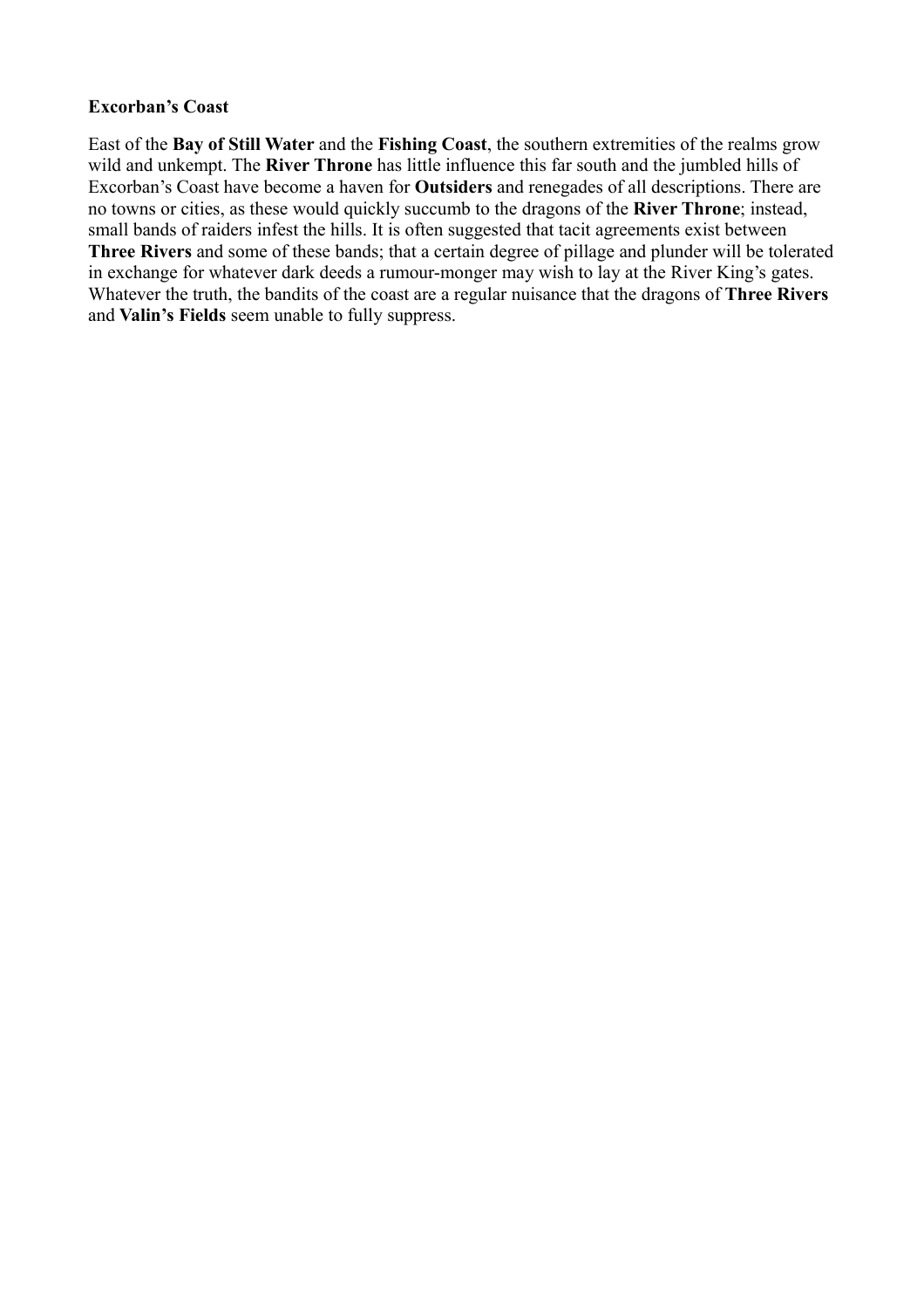# **Farakkan**

Sitting on the one and only hill in **Bonjanland** is Farakkan, capital of **Bonjanland** and the largest city in the realms not to have an eyrie. Looking down over the confluence of the **Fury** and the **Yamuna**, Farakkan is little more than a huge market on a little hill, but the fact that it rises above the floodwaters of **Bonjanland** (frequently becoming an island for most of the late spring and early summer) and is visible from a very long distance across the flat terrain makes it seem something more. The city has drawn in many of the local farmers and watermen who have become the local craftsmen; however, the city is wet, filthy and muddy and is largely viewed with disdain by the courts of the surrounding realms. Thus the quality of workmanship for most goods available in Farakkan is markedly average, with most craftsmen of any skill seeking their fortunes elsewhere.

Farakkan is governed from the **Pinnacles**, and being posted to the city is universally regarded as a punishment; thus the quality of leadership here can vary wildly from despotic tyranny through listless apathy – the most common attribute – to the occasional unexpected flash of brilliance. The people of Farakkan are used to this and continue regardless, melting back into the flood plains until the worst despots move on. The city has little to interest those whose lives are not dedicated to food, fish or livestock, and has no culture to speak of.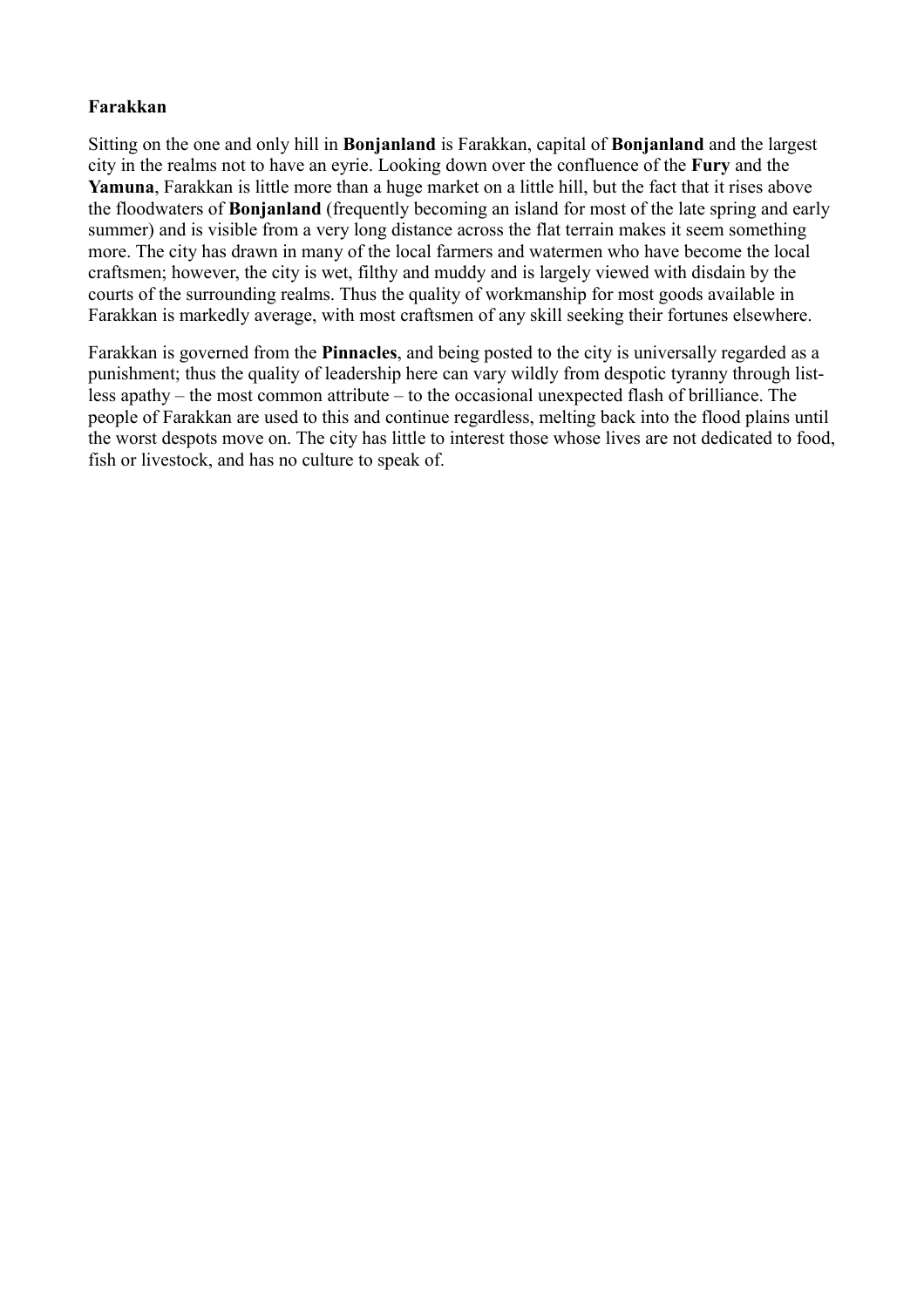# **Fardale**

Little more than a mark on the map, Fardale marks the northern extent of the **Ash Throne** and any form of civilization within the **Blackwind Dales**. Another day or two to the north, the hills and the **Evenspire Road** finally come to an end at the lush valley of the **Last River**. Here, watched over by the dragons of **Southwatch**, travellers may board boats to **Sand** and **Ishmar's Valley**.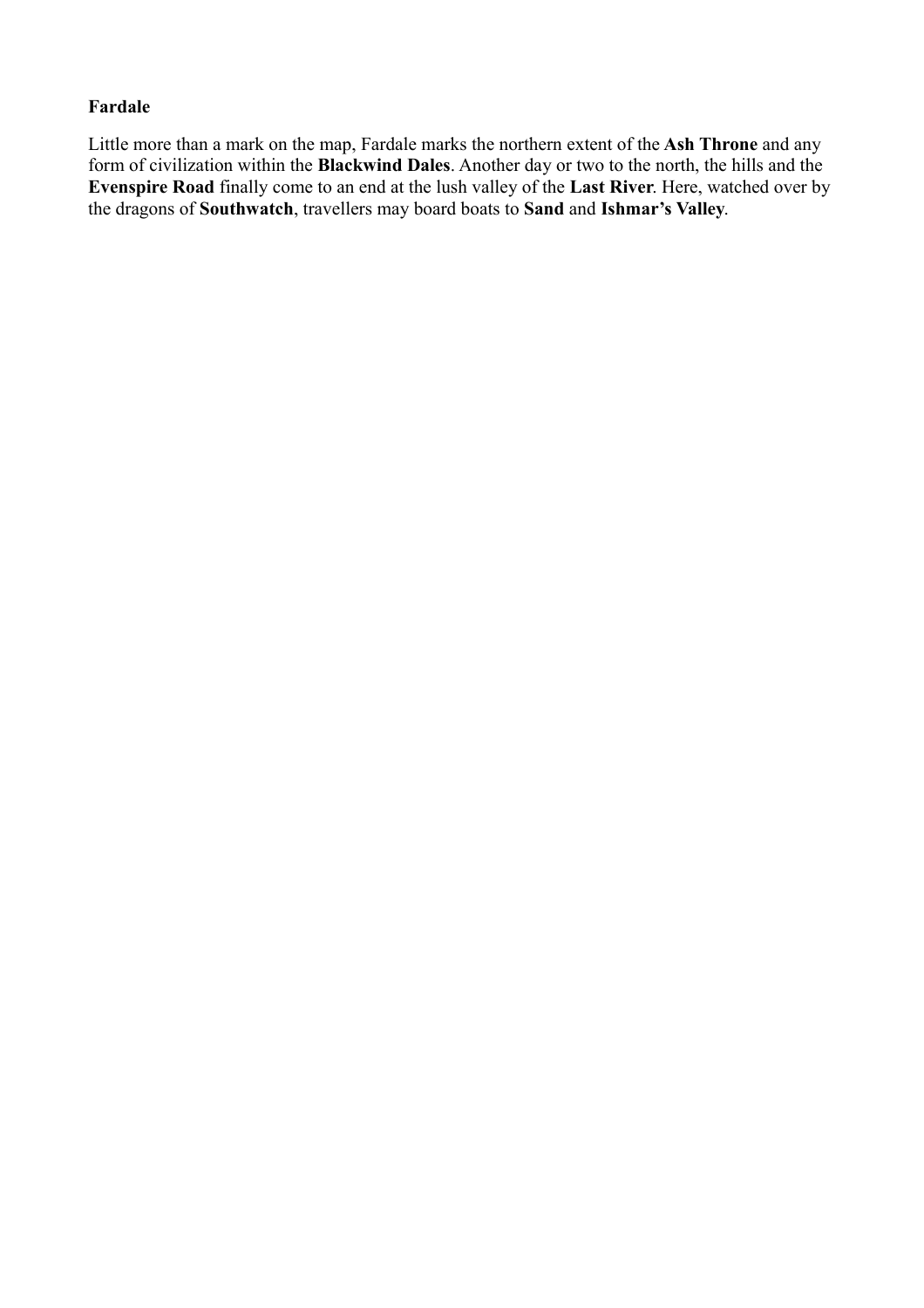# **Feljanford**

Far to the east of **Three Rivers** lies the small **Outsider** town of Feljanford, the most easterly habitation under the protection of the **River Throne**. The town is of little significance save that it marks the eastern extent of the nine realms, and that is was once home to the Tripod of Feljanford, now known as **Vishmir's Column**.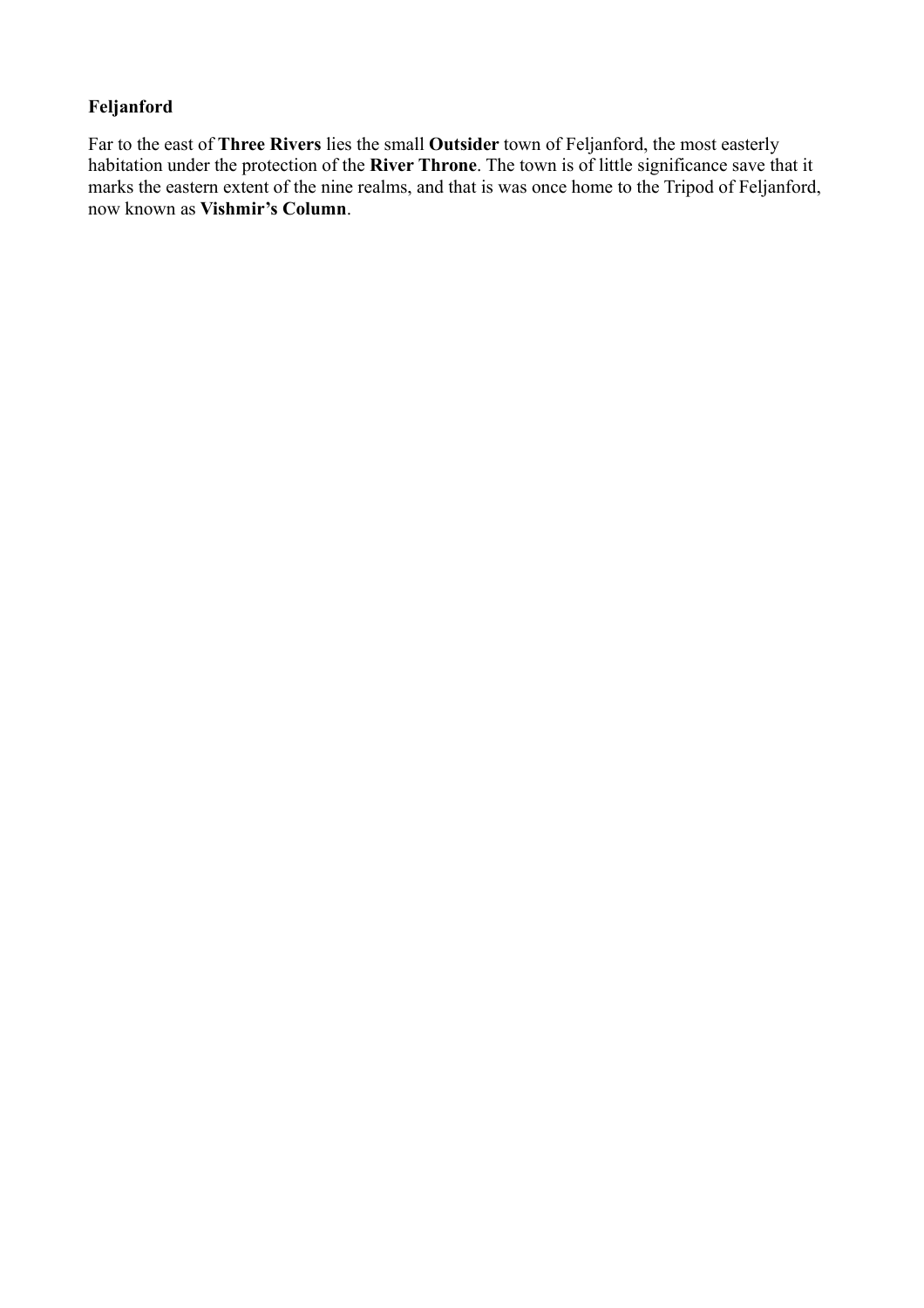# The **Field of Gorgutinnin**

Overlooking the **Fury** estuary on the slopes below the **Veid Palace**, you will find the Field of Gorgutinnin, the largest arena for games and horse-racing in the realms. Although the Field is usually associated with **Furymouth** since the reign of **Vishmir**, it actually pre-dates that era. The first racecourse was built before even the time of **Narammed,** back when the city was a provincial town of moderate importance. Then in 103, as part of the construction of the first parts of what would become the **Veid Palace**, King Tyan I began to rebuild other parts of the city and endowed the Field with an arena for chariot races and other entertainments.

In 228, though, following his victory in the **War of Thorns**, **Vishmir the Great** decided to move the seat of the government from the **Adamantine Palace** to **Furymouth**. **Vishmir** greatly enlarged the city over the years that followed, and one of his major undertakings was the renovation of the race track and surrounding arena.

This is what a visitor to the Field of Gorgutinnin will see today: a circuit around five hundred strides long and one hundred wide, surrounded by stands capable of holding fifty thousand spectators. No wonder, then, that **Furymouth** is known by the locals as the city of games. The racetrack is U-shaped, and the king's seat – located at the western end of the track – can be accessed directly from the **Veid Palace** through a passage which only the king or other members of the royal family may use. The track is lined with bronze statues of famous horses and chariot drivers, many of whose names are well known among the city populace. Statues of kings and heroes and even a few **Taiytakei** gods also dot the field; among them are some famous works, such as a study of **Narammed** by Lysikkon and a statue of the **Silver King** in pure unblemished silver, one of many gifts to the city from the **Taiytakei**. Of course, everything except the arena and the **Veid Palace** itself remains overshadowed by the monstrous **Dragon of Furymouth**.

Since its construction, the arena in the Field of Gorgutinnin has become the centre of the city's social life. Huge amounts are bet on chariot races in which four teams compete, each one financially sponsored and supported by a different political party within the **Furymouth** Senate: the Blues (bankers and money lenders), the Greens (traders and merchants), the Reds (craftsmen and commoners) and the Whites (dragon-lords and nobles). The royal family of the city traditionally remain aloof from these partisan loyalties and change their backing from season to season to whichever of these teams most needs their support. A total of up to eight chariots (two chariots per team), powered by four horses each, compete on the racing track. The rivalry between teams often becomes mingled with political or religious rivalries, and riots have been known to break out in the city as a result. The most severe of these was in 297, in which many hundreds of people were killed and many buildings destroyed. The introduction of the **Slave Pens** shortly afterwards has largely put an end to the problem, but fighting in the streets after particularly important races is still a common sight.

The races held here are not simple sporting events, but also provide some occasions in which the king and the common citizens can come together in a single venue. Political discussions are often held at the arena on non-racing days. The field is also used for various occasions such as the lavish and days-long midsummer ceremonies and other such festivities.

Aside from the **Veid Palace** and the **Dragon of Furymouth**, three other monuments mark the corners of the field. The first of these monuments is the obelisk in the **Sanquat Square**. Near this obelisk stands **Vishmir's Column**. The remaining third monument is a sculpture of four horses with gold ornamentations. Not surprisingly (even in a city such as **Furymouth**), the gold is frequently stolen, despite the permanent guards set to watch over it.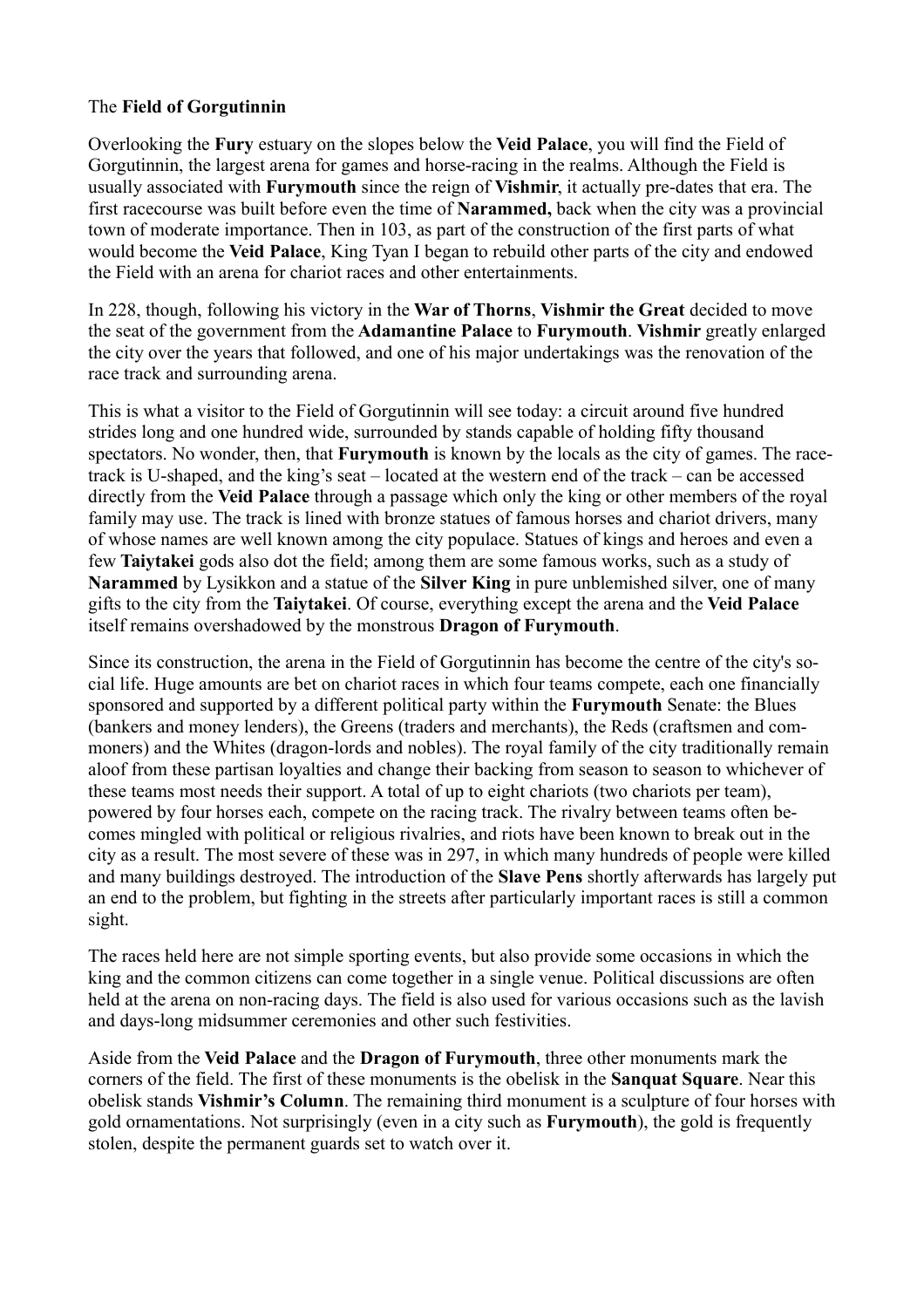# The **Fishing Coast**

The south-eastern coast of the realms between **Valin's Fields** and **Numenport** is home to many small villages for whom fishing is the primary activity. Small boats can be seen plying the **Bay of Still Water**, never more than a few miles from the shore. The coast here is a quiet place, peaceful and placid, sheltered from the **Sea of Storms** by **Tyan's Peninsula** and from the buccaneers of **Excorban's Coast** by the **River Throne**'s dragons.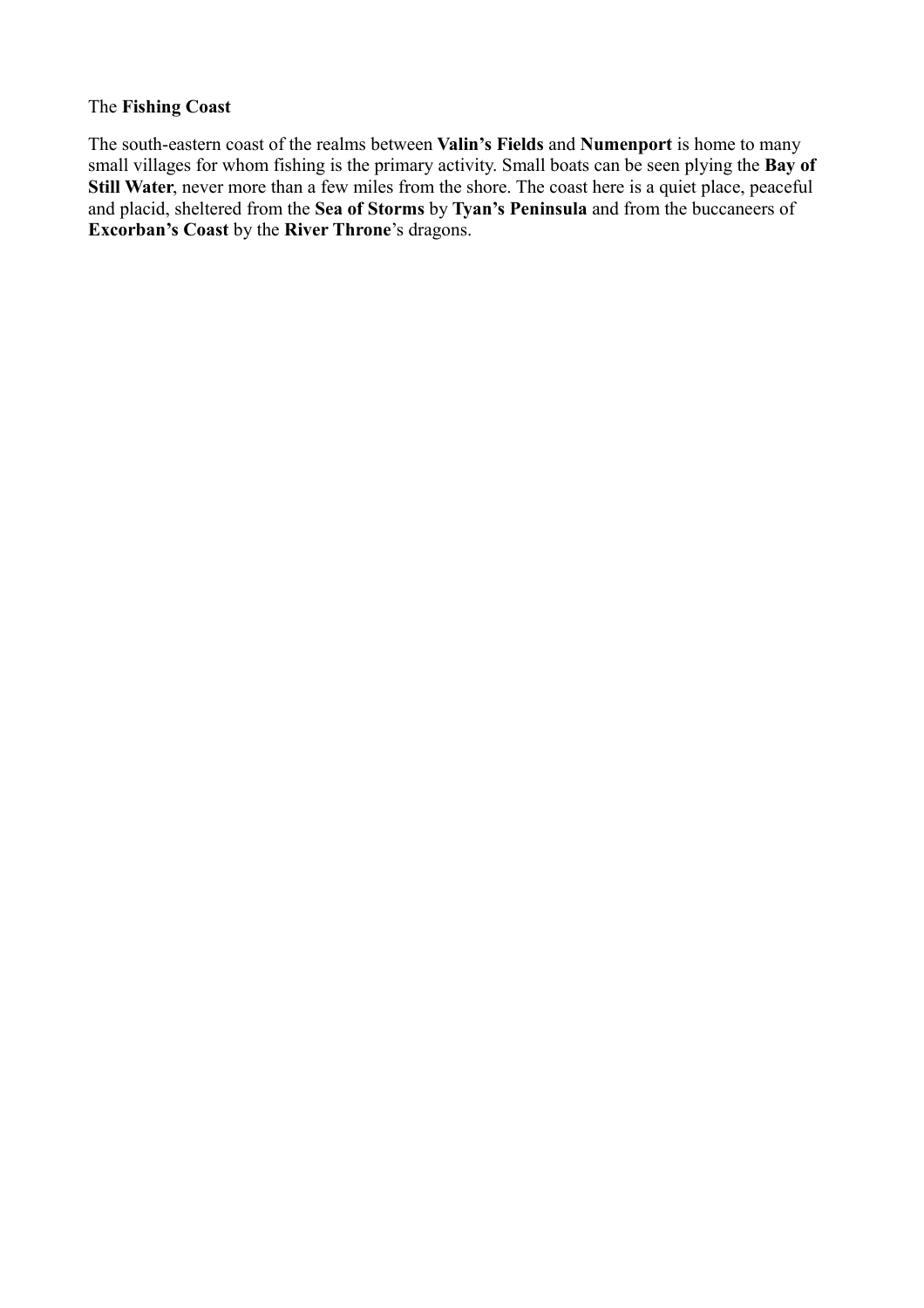# The **Fortress of Watchfulness**

'*That was the greatest of our strongholds. Encased within the stone, the dragons could not reach us. We laboured always, day and night, to find a way to tame them. For as long as we could remember, we had failed – and yet we laboured anyway, always to no avail… until the white sorcerer came to us*.'

Like the other palaces of the **Pinnacles**, the Fortress of Watchfulness is easily divided into four sections, vertically stacked on top of one another.

The uppermost structures are those protruding up into the air, those physically built onto the mountain rock as opposed to tunnelled within it. This gives the outward appearance of a fairly modest palace, with much of the available space given over to a small eyrie capable of housing a handful of dragons and their keepers. There are a series of highly decorated chambers, but beyond the eyrie and a small barracks the entire upper section is little more than a glorified anteroom to the chambers below. The marble dome that surmounts the welcome hall is the fortress's most spectacular feature. Its height of around thirty strides is about the same as the length of the base, and is accentuated as it sits on a cylindrical drum about as high as a man. Because of its shape, the dome is often called an onion dome, and the palace has, rather uncharitably, been referred to as the 'Silver Onion' by some.

The top of the dome is decorated with a long silver spike which also serves to accentuate its height, while the shape of the dome is further emphasized by four smaller domes placed at its corners, which replicate the onion shape of the main dome. Their columned bases open through the roof of the halls below and provide light to the interior. Low battlements completely surround the top of the mountain; at first glance these appear to offer little protection, but a more careful inspection reveals their sing-minded design to provide cover against dragon-fire. No place is more than a few strides from a fire hole, and huge shields as large as doors (made of dragonscale over hardened leather) lie carelessly unattended around the walls. Scorpions, however, are conspicuous by their absence. An array of tall decorative spires extend from the edges of the base walls, drawing eyes away from the battlements and providing visual emphasis to the height of the dome. These spires may appear as decorative to the untrained eye, but their purpose is far more military: under the ornate clay tilework, each spire is a solid steel spike embedded deep into the mountain, placed there to deter a dragon from landing.

At the corners of the fortress stand four large towers or minarets, each more than fifty strides tall. The minarets display the designer's penchant for symmetry. Each minaret is effectively divided into three equal parts by two working balconies that ring the tower. At the top of the tower is a final balcony surmounted by an open-roofed lookout point.

Although the fortress is relatively small, it is the oldest palace in the realms and the exterior decorations are among the finest to be found in. As the surface area changes, the decorations are refined proportionally. The decorative elements were created by applying paint, stone inlays or carvings – or in some cases, all of the above. In line with **blood-mage** superstition surrounding animalistic and anthropomorphic forms following the passing of the **Silver King**, most of the decorative elements can be grouped into either calligraphic sigils of uncertain origin (on the spires and minarets), abstract forms (the inner palace) or vegetative motifs (the outer battlements). The calligraphy is made by jasper inlaid in white marble panels, and the work found on the marble cladding of the four minarets is exquisitely detailed and delicate, far surpassing the work of much more recent sculptors. Hieroglyphs and lettering extend right up the spires and towers to the top. Higher panels are written slightly larger to reduce the skewing effect when viewing from below. Abstract forms are used for the more substantial buildings, largely dark or black inlays on the white marble. Mortared areas of the marble buildings have been stained or painted in a contrasting colour, creating complex geometric patterns over the every surface. Floors and walkways use blocks in tessellated patterns.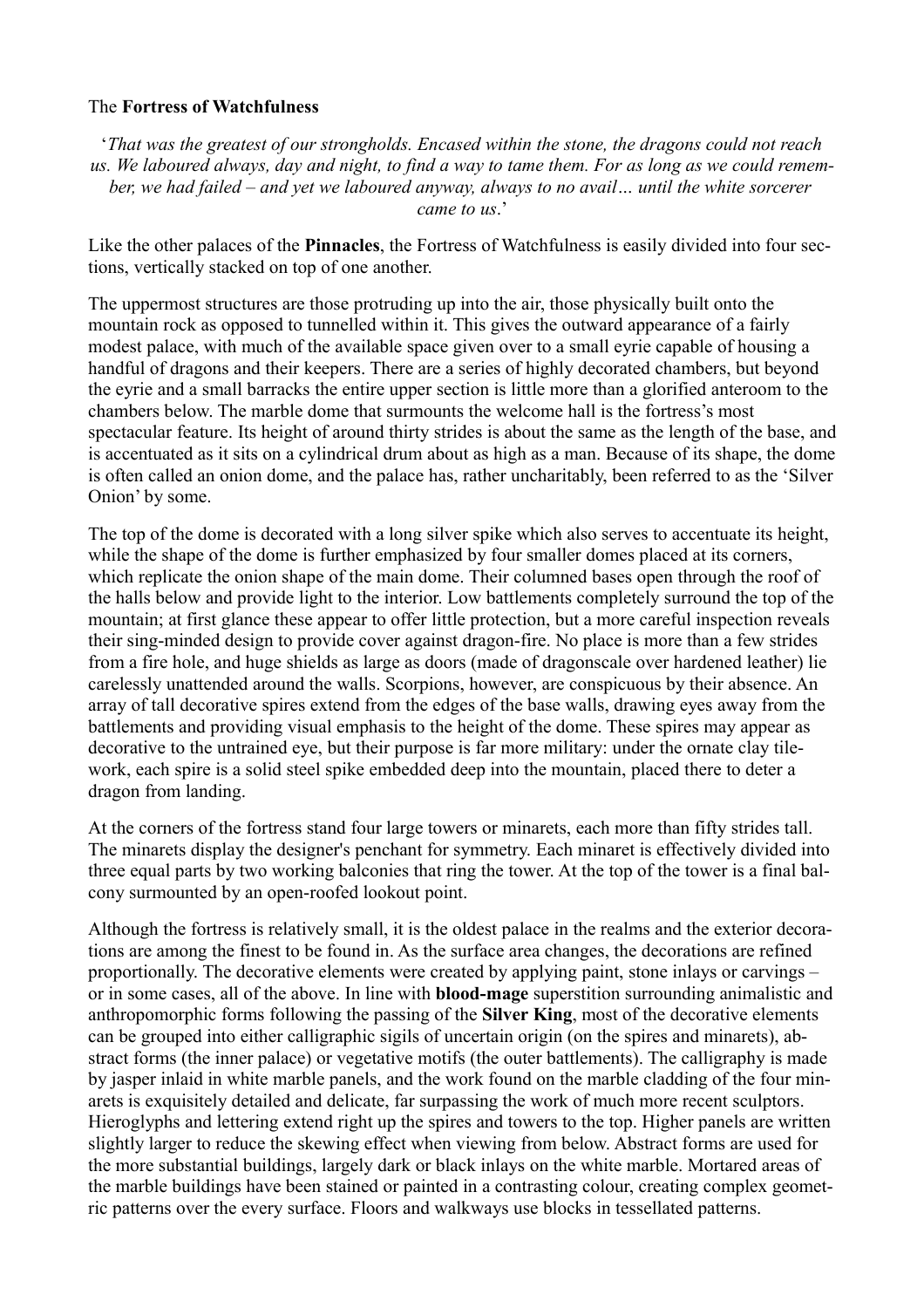On the lower walls and battlements of the fortress are white marble dados that have been sculpted with realistic depictions of flowers and vines. The marble has been polished to emphasize the exquisite detailing of the carvings, and the dado frames and archway spandrels have been decorated with inlays of highly stylized, almost geometric vines, flowers and fruits. The inlay stones are of yellow marble, jasper and jade, polished and levelled to the surface of the walls.

The records of the **blood-mage**s relate that most of the superficial elements of the palace were built by the **Silver King** with the use of his considerable power, although this is surely a misinterpretation; the truth is more likely they were built to his order. Between the battlemented eyrie and the inner building of the fortress described above, however, lies one of the great wonders of the realms – one that the Silver King is known to have created from his own power: the **Reflecting Garden**. The lower sections of the fortress (described below) are for the most part much older, although many have been enlarged and embellished over the years.

The second section of the fortress is an intermediate section. All paths and passages between the upper and central levels are funnelled into a single massive central staircase seventy strides across. The structure of the fortress in this section is intricately interleaved and designed for defence, with arrow loops, murder holes and numerous traps and deadfalls awaiting the unwary invader. Any intruders can be quickly and easily attacked, while defenders can only be reached by penetrating beyond the great staircase – an area that is surely trapped. At the very least, large blocks of stone can be dropped into place to prevent egress from the staircase, while it is noted by this author that the tank of the 'Water of Abundance' seems to lie almost directly over the staircase, although no connection has ever been admitted. Much of this area dates from the **Empire of the Blood-Mages** and later times.

By far the largest sections of the fortress are the central chambers, an area also known as the 'Enchanted Palace'. The hundreds of men, women and children who live their lives here refer to their home in terms of caves and tunnels, but the truth could not be further away. While the second section of the fortress is built for defence and to prevent entry by any invader, this section is built largely for comfort. Despite being built underground (or perhaps because), these inner chambers are among the most impressive and luxuriant rooms in the realms. It is, in fact, very easy for the new visitor to this place to forget that they are not in **Furymouth** or the **City of Dragons**. The oppressive nature of many cave and tunnel systems is conspicuously absent. Instead, the ceilings are high, the chambers spacious and well-lit, and the air fresh. It is generally understood that much of the Fortress of Watchfulness is a relic of the time of the **Silver Kings**, one of their lesser palaces that was never quite finished. The walls glow with a life of their own, mimicking the time of day outside; bright in daylight, a dim but luminous twilight in the hours of darkness. As there is no need for fire to provide light, the stink of smoke present in other underground locales is absent; indeed, the stone itself seems to absorb almost any odour.

Numerous other relics of the **Silver Kings** are known to exist within the fortress; supposedly these include underground gardens in a cavern so vast that the whole of the **Adamantine Palace** would fit within it. There are also many stories of ghosts and disappearances and strange noises, and numerous accounts of one of the countless decorative archways that line walls throughout the lower fortress suddenly opening on to some inexplicable scene, sometimes for days on end. The kings and queens of the **Harvest Throne** keep their secrets very much to themselves, however, and even the **Order of the Scales** are not permitted to see any of these mysteries. Indeed, aside from the royal family members themselves, few people gain any admittance to the inner areas of the fortress. Servants here are little better than slaves. They may never leave, and those who attempt an escape are shown no mercy; even those who succeed are ruthlessly hunted down. In the presence of visitors, they are not even permitted to speak.

For those lucky enough to gain entrance at all to this section of the fortress, access is limited to a series of chambers focused around a throne room that is essentially a large multi-chambered cube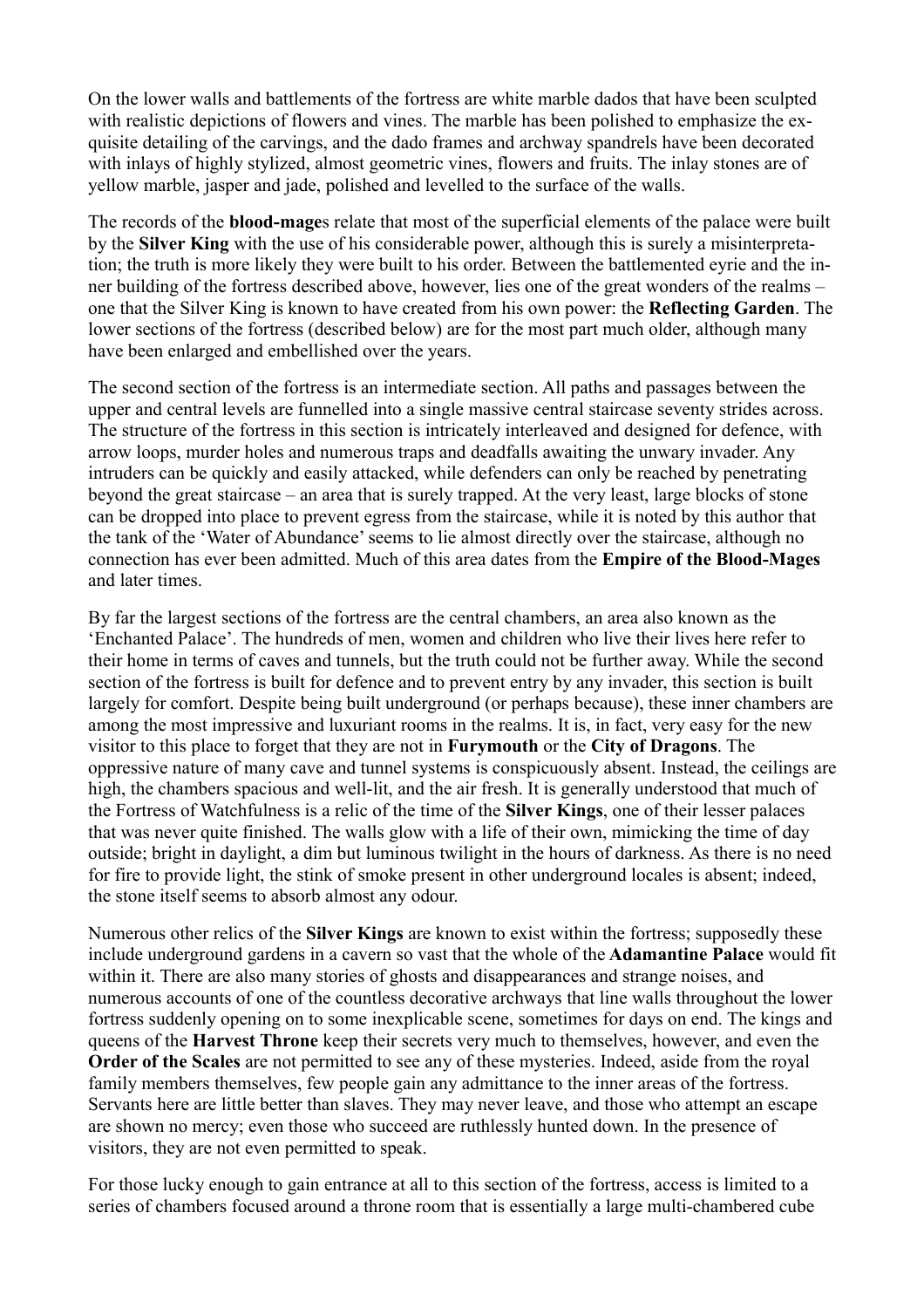with chamfered corners, forming an unequal octagon that is approximately fifty strides on each of the four long sides. On each of these sides a massive or vaulted archway frames the hall, with similar arch-shaped balconies stacked on either side of the main arch. This motif of stacked archways is replicated on the chamfered corner areas. The design is completely symmetrical on all sides of the throne room, and the archway motif is continued throughout the interior of the fortress. The throne room also houses what purports to be the sarcophagus of the **Silver King** (note that the remains of the **Silver King** are also rumoured to be in the **Tomb of the Silver King**, in the **Aardish Caves** and in the caves at the end of the hidden **Valley of Alchemists**, to name but the most famous of his reported resting places).

Even without access to what must surely be even more impressive relics of the **Silver Kings**, the interior chambers of the Fortress of Watchfulness step far beyond traditional decorative elements. In most places the walls are utterly functional and bare, yet these have not been touched by successive occupiers of the fortress because there are simply no craftsmen in the realms who could produce work to match the few places where the **Silver Kings** left their mark.

Privileged visitors are allowed into the Hall of Mirages, an octagonal chamber that appears to allow for entry from each face – although in fact whichever exit you choose, you will still find yourself in the same hall outside. The interior walls are here are about twenty strides high leading up to an interior dome decorated with a sun motif. The eight entry arches define the space at ground level and, as with the throne room, each lower arch is crowned by a second arch about midway up the wall. The upper arches form balconies, and each balcony has a false 'window' which is in fact an intricate screen cut from marble that radiates a fierce silver light when the moon is above the horizon. In addition, the sun pattern in the roof glows with a softer, more yellow light during daylight hours, tingeing to orange at sunrise and sunset. Every surface has been highly decorated with an exquisite lapidary of precious and semi-precious gemstones forming twining vines, fruits and flowers in a detail so extremely delicate that it is hard to understand what means, short of sorcery, could have made them. It is one of the hardest things for any visitor to come and see this room and then leave, knowing that what they have seen is but a tiny glimpse into the glories that surely lie deeper within this greatest relic of the **Silver Kings**.

Very little is known about the last and lowest section of the fortress. From the fragments of knowledge that have seeped out into the world at large, it seems that miles and miles of unlit tunnels run through the rock. These rough passageways are at least partly mapped, and known paths lead into the **Silver City** and the **Temple of Tranquillity**. Large chambers close to the rooms of the enchanted palace are used as storage, and the fortress likely has sufficient capacity for supplies to withstand a siege of several years. Stories abound of monsters in these lower tunnels, of men found wandering who had been thought lost in the **Aardish Caves** or even more distant places, but these are almost certainly flights of fancy with no basis in truth. The paucity of reliable records regarding this cave system means that any such reports should be treated with a sceptical eye.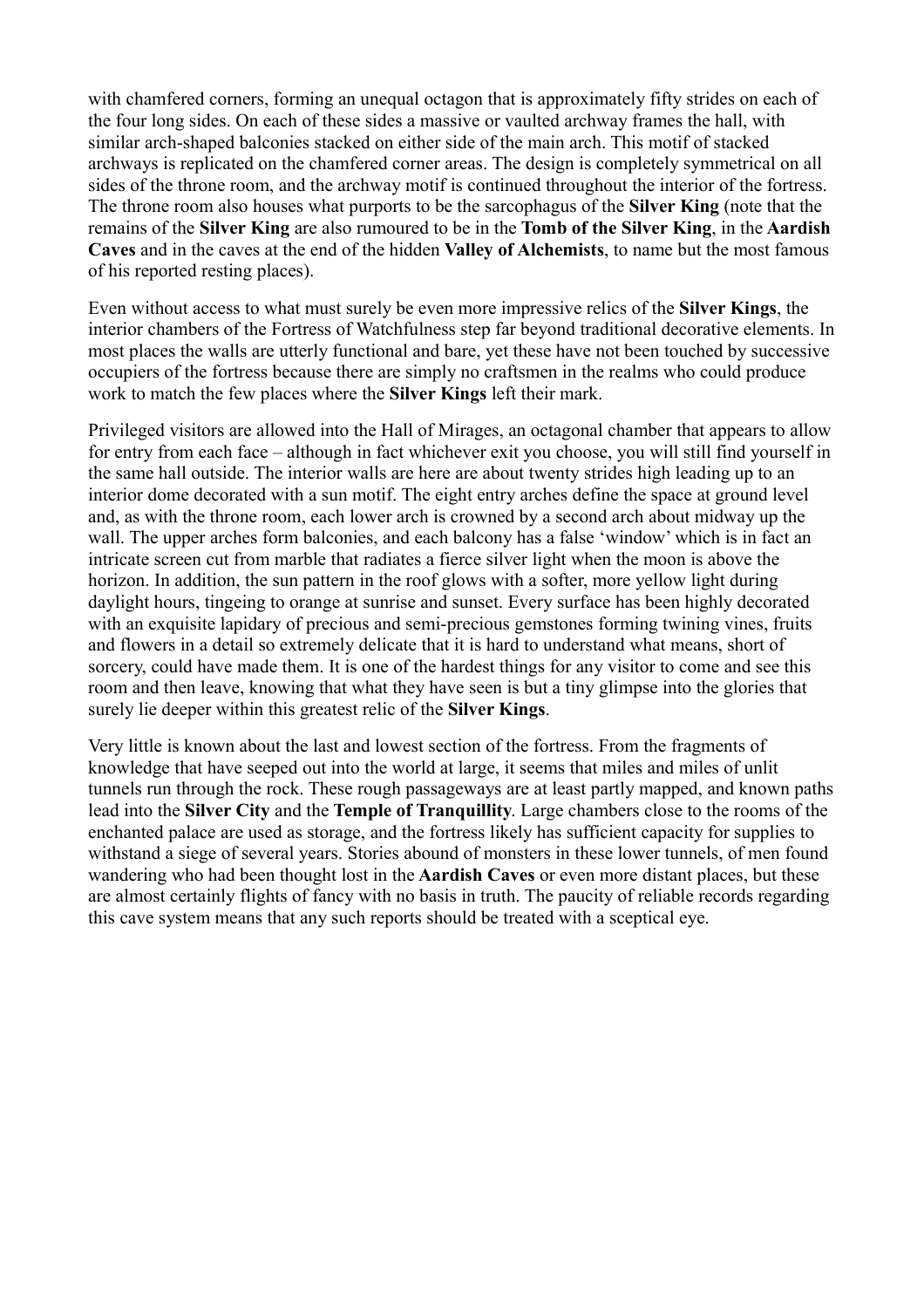# **Furymouth**

Before the coming of the **Silver King**, settlements are reported to have existed around the mouth of the **Fury River** which, at the time, was a sprawling delta that occupied most of what is now **Tyan's Peninsula**. Scattered habitations eked out a meagre living in the swamps around the river channels, sheltering from roaming dragons within the dense cypress groves. With the coming of the **Silver King** and the taming of the dragons, however, more permanent settlement gradually moved out of the **Pinnacles** and the **Raksheh Forest** into the fertile plains of **Bonjanland** and steadily down the river, eventually reaching the swamps around the delta. At this time, a small town named Furymouth grew up near the mouth of the river, a few miles north of the current city's location.

During the time of the **Silver King**, Furymouth remained largely insignificant. No tradition of seamanship existed and the **Sea of Storms** remains a somewhat discouraging place to acquire one. The town is noted in some records for the rot-resistant properties of the nearby cypress wood, but for little else. If it were not for the arrival of the **Taiytakei**, this might have been how Furymouth would have stayed. However, following the demise of the **Silver King**, the traders from across the **Endless Sea** excited a great of interest from the **blood-mages**. It seems the **Taiytakei** had visited the shores of the southern realms regularly in previous years, but they had largely been either ignored or occasionally had their ships burned; nevertheless, their curiosity and interest in the dragons continually brought them back.

In the second decade after the passing of the **Silver King**, the Arch-Magus Tyan claimed the region as his own and moved to Furymouth along with fifty dragons. Over the years that followed, he embarked on a unique project the like of which has never been seen in the realms since. Using dragons themselves as his principle labour force, he constructed **Tyan's Dike**, a huge earth wall a hundred miles long that diverted the flow of the **Fury** around the side of the peninsula. The change in the course of the river flooded the existing settlement of Furymouth, which Tyan rebuilt on its current site. The Arch-Mage then used the dragons to harvest wood from the peninsula, and hired craftsmen from as far away as the **Silver City** itself to cut and prepare it (the expansion and construction of the **Silver City** was petering out at this time, so there were likely to have been plenty of carpenters and the like looking for work). It seems that Tyan's intent was to build a fleet of ships, cross the **Endless Sea** to the home of the **Taiytakei** and embark on a conquering crusade. This never came about, however, as the expertise to build a vessel capable of crossing the **Endless Sea** simply did not (and still does not) exist within the realms. All Tyan's early attempts were lost at sea, most of them sinking only a few days from shore.

After a year, Tyan gave up building ships, but by now he had a different goal. Seeing Tyan's efforts, the **Taiytakei** had expressed an interest in trading for the cypress wood harvested from the peninsula, and had a very great deal to offer in return. Not only did they bring crafted goods and spices that were wildly exotic, they brought knowledge. Most importantly to an Arch-Magus, they showed an occult understanding that is said to have far exceeded the powers of the **blood-mage**s themselves, even the Arch-Magus **Pantatyr**, and exhibited a potency similar to that of the **Silver King** himself. Although in the end Tyan never received this power (nor does it seem likely that it ever truly existed), the promise of it was enough to divert him from his pursuit of conquest; while with similar determination, the **Taiytakei**, sought to understand Tyan's power over dragons – a desire that remains equally unconsummated to this day. Driven by these mutual unfulfilled desires, contact between Tyan's retinue and the **Taiytakei** blossomed. Although neither achieved their aim, amid the exchanges and trades of other goods and knowledge, the city of **Furymouth** was born.

From these origins, the city has steadily grown, built on the back of the cypress trees of **Tyan's Peninsula** (now largely gone) and the wealth of trade with the **Taiytakei**. The fall of the **Empire of the Blood-Mages** and the rise of the **Order of the Scales** saw dragons return to the city, the establishment of a permanent eyrie and the construction of the **Taiytakei**-inspired **Paratheus**. By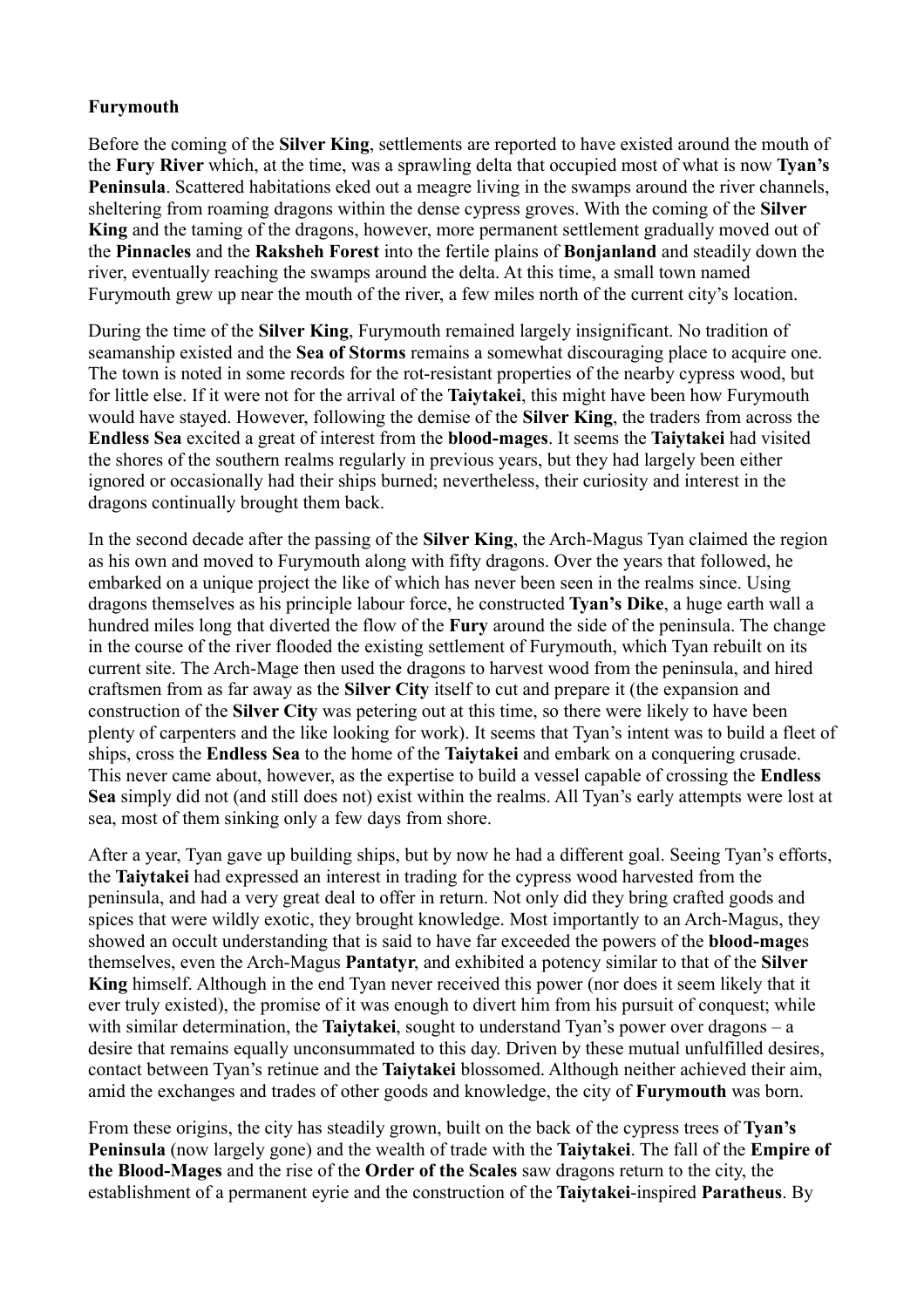the time of **Narammed**, Furymouth was a thriving city of learning and commerce, second only in the realms to the **Silver City** (although both were later surpassed by the **City of Dragons**).

Throughout the reigns of the speakers, the city continued to grow. **Taiytakei** thinking and philosophy saw a new breed of dragon-riders beginning to distance themselves from their traditional allies in the **Silver City** and from the dogma of the **Order of the Dragon**. The city became a centre for alchemy, drawing our brethren in with the promise of wonders and knowledge from across the seas. The most significant event in the city's history, however, was certainly the **War of Thorns**. **Vishmir**'s victory, coupled with the sacking of the **Silver City** in the last months of the war put Furymouth's star firmly in the ascendant. Although the centre of power for the realms remains with the **Adamantine Palace** and the **City of Dragons**, Furymouth has unquestionably become both the largest and the richest city in the realms.

The most important area in Furymouth is the **Field of Gorgutinnin**, a large open space of public ground overlooking the **Fury** estuary leading up to the **Veid Palace**. From the palace balconies, the dragon-lords can look out over the field and watch the games and races that occur on an almost daily basis during the summer and winter months. Several monuments overlook the field, including the **Dragon of Furymouth**, the obelisk in the **Sanquat Square** and **Vishmir's Column**. Most social and political events of any significance occur here. The **Taiytakei Quarter** that surrounds the harbour is also of intense interest to the journeyman **alchemist** for the compounds and commodities that can be purchased there, even despite the general **Taiytakei** embargo on such trade.

Unlike most other significant settlements of the realms, there are no cave systems in or around Furymouth; the nearest significant system is a full day's ride along the coast at **Clifftop**. In compensation, and instead of wells, the city has numerous aqueducts and water cisterns. **Tyan's Aqueduct** is an impressive if leaky piece of architecture which still supplies water from further upriver to the cisterns under the **Veid Palace** and other parts of the upper city. This aqueduct extends all the way from **Bonjanland** and gathers water from various sources along its route.

The location of Furymouth, straddling both the land and the sea, and the heavy influence of the **Taiytakei Quarter** has led to the city having some of the most diverse and exotic foods in the realms. A banquet here will routinely consist of dishes sourced from the far corners of the realms and beyond, as well as more locally from the sea, the river and the flood-plains of **Bonjanland**. The citizens of Furymouth eat well and frequently flaunt their wealth in their girth. The city is particularly known for its long tradition of cakes and desserts. These include hot fruit pasties and sweet pancakes. Throughout the year, small street stands sell traditional dumplings filled with fruit, minced pickled fish or minced spiced meat. Hot chestnuts and potato fritters are also common in the mild and balmy winters.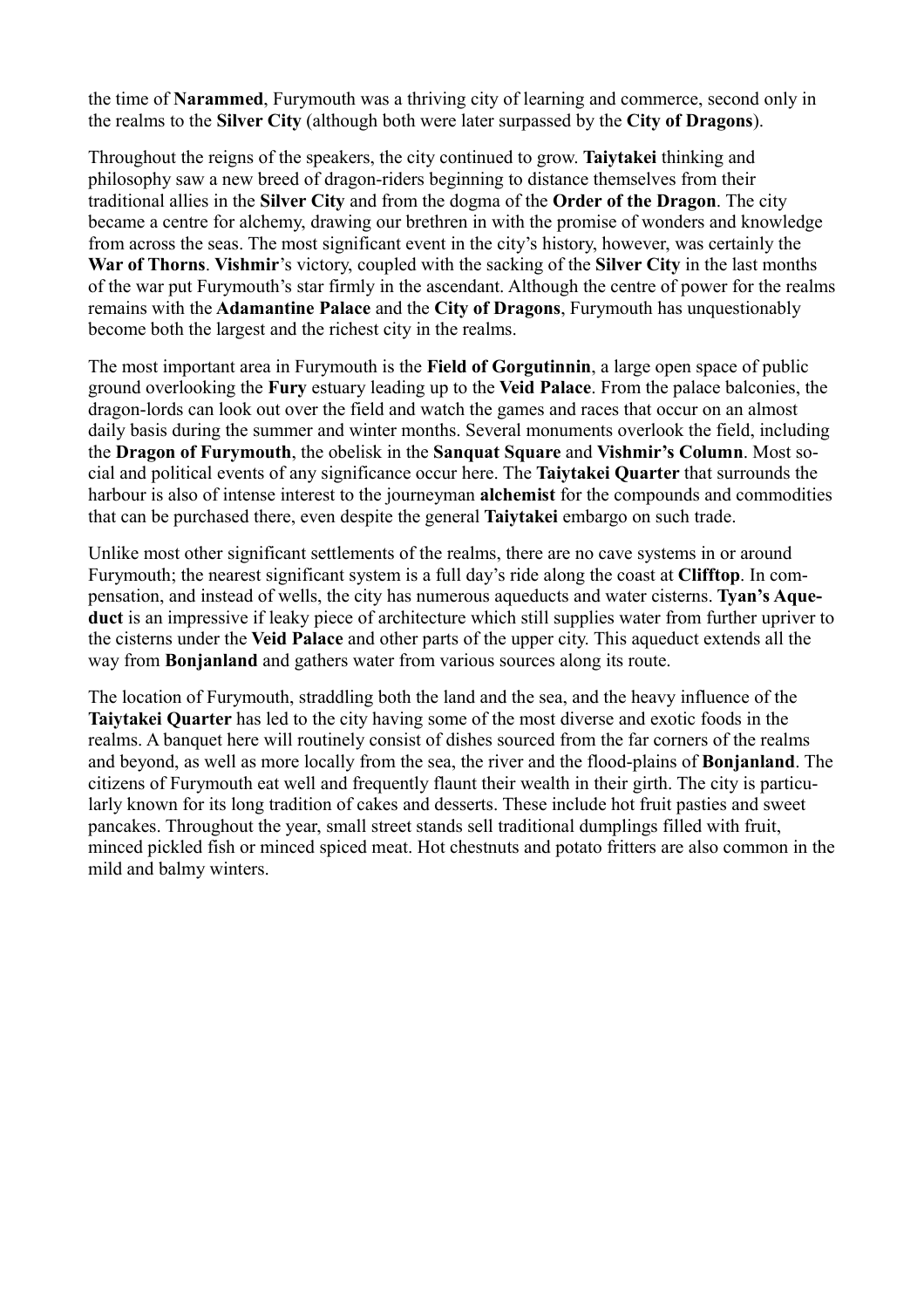# The **Fury River (Gorge)**

By far and away the greatest river in the realms, the Fury effectively divides north from south and (in the southern half) east from west, cutting off any land approach to the **Adamantine Palace** and the **City of Dragons** from the southern realms. Although many small streams comprise the headwaters of the Fury, the largest tributary and nominated 'source' of the Fury is an unnamed icelake approximately one hundred miles west of **Drotan's Top**, deep in the mountains of the **Worldspine**. The headwaters of the Fury are formed by snowmelt from such far-off peaks as Mendi Duv, Trisal, and Arrax Top, names known only to the dragon-riders of the **Worldspine**. After flowing through increasingly deep mountain valleys, the Fury emerges into the immensity of the **Gliding Dragon Gorge** which cuts a west-to-east path for hundreds of miles across the **Hungry Mountain Plains.** At the exit of the gorge, the river then turns south towards **Furymouth** and the **Endless Sea**. The river can thus conveniently be divided into four sections: the mountain section, **Gliding Dragon Gorge**, the lower valley, and the great river section.

The mountains section consists of a deep steep-sided valley, with many of the tributary valleys entering the Fury river valley high above the valley floor, rushing down to converge with the great river in a series of waterfalls. The river is not navigable until it passes through the **Gnashing Snapper Gorge**, where the river passes between Dragon Snow Mountain and Habal Pinnacle in a series of rapids under steep cliffs that are at least as tall as the **Great Cliff** itself.

**Gliding Dragon Gorge** is characterized by sheer cliffs and terraces descending around a mile to the flat river bed. There is no clear transition between the mountains section of the river and the upper gorge; rather, as the mountains ease away on either side, the gorge opens out to a width of several miles (thirty or forty if the valleys and canyons of the **Maze** are accounted for). This whole section is commonly known as **Gliding Dragon Gorge**, although originally this name referred only to the narrows between the end of the **Maze** and **Plags Bay**. The river is navigable; however, the depth and width of the gorge and the absence of any easy routes to ascend or descend make crossing the gorge an insurmountable obstacle to all but winged travellers. Approaching the gorge from downriver, the last easy access to the north bank of the **Fury** occurs at **Plags Bay**, where a road shallow enough for ox-carts and, for the most part, wide enough for two to pass one another runs up to **Watersgate** on the **Hungry Mountain Plains** above. Numerous other access points to the north bank exist, but these are limited to pack-mules or foot trails. Many trails in **t**he **Maze** are unmapped.

The lower valley section refers to the part of the river between **Valleyford** (which marks the end of the **Gliding Dragon Gorge**) and **Arys Crossing**. The river here is wide and with a good current, easily navigable and well settled. In this region the Fury is swollen by several rivers washing out from the **Oordish Moors** in the east. The widespread floods of the lower section are not seen here and many small towns exist; in fact, most of the river bank is cultivated and farmed, with good roads following the river's course on both sides.

Exiting from the lower valley section at **Arys Crossing**, the Fury follows a curving southward course passing through the city of **Purkan** before being joined from the north-west by the **Yamuna** near **Farakkan**. From this point on the Fury is joined by numerous other small rivers washing out from the **Raksheh Forest** on the west. There are no large cities on the banks of the lower Fury due to the periodic floods that can extend for many tens of miles across the plains and be up to ten strides deep. However, the banks of the river are heavily cultivated and countless small settlements are always to be found, except during a flood. The primary means of travel and transport in this region is the river itself. Roads are regularly washed away, and thus are almost non-existent until the river is virtually within sight of **Furymouth**.

The region of the Fury river between **Valleyford** and **Furymouth,** known as **Bonjanland** by those who live there, is the most heavily populated part of the dragon-realms, accounting for somewhere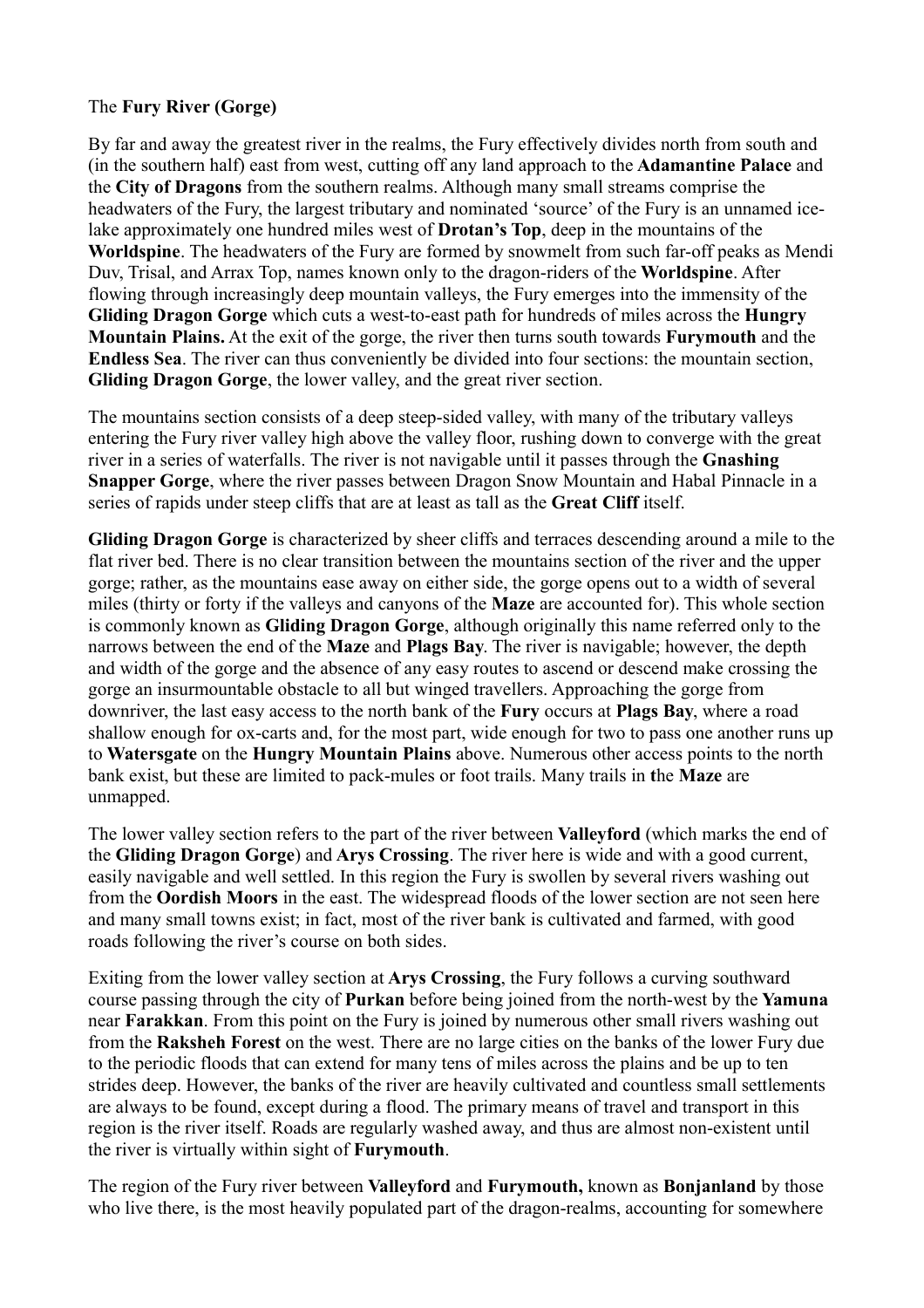between a third and a half of the population of the realms. Many of the peasant farmers who live here subscribe to a form of mysticism vastly different from that found in the cultured and civilized cities of the realms. In this quasi-religion, the river itself is accorded divine status. According to these beliefs, the **Silver King** was born from the Fury and was, in fact, a manifestation of the river itself. The river water purged the fire of wickedness from the dragons and forced them to become as slaves. The waters near **Purkan** are apparently particularly holy, as this is reputed to be where the **Silver King** emerged. People travel hundred of miles to scatter ashes of loved ones here, and many who were raised on the banks of the Fury continue to believe that the water has purifying properties. Many families even keep a vial of water from the Fury in their house so that if someone is dying, that person will be able to drink its water. It is this author's observation, however, that when bathing in the most sacred waters around **Purkan**, one is likely to enter the river cleaner than one leaves. Hundreds of tiny shrines are scattered along the banks of the Fury; frequently washed away in floods, they are quickly replaced.

Despite the apparent backwardness of the people who live on the river, the lower reaches of the Fury with its immense flood plain of fertile soil is pivotal to the prosperity of cities like **Furymouth**, the **Pinnacles** and the **City of Dragons**. Much of the surplus food needed to feed these cities grows here, in the realms of the **Harvest Queen** and the **River King**. The river also has abundant varieties of fish. The much prized river dolphin, considered one of the greatest delicacies in the cities of the northern desert, is also found here.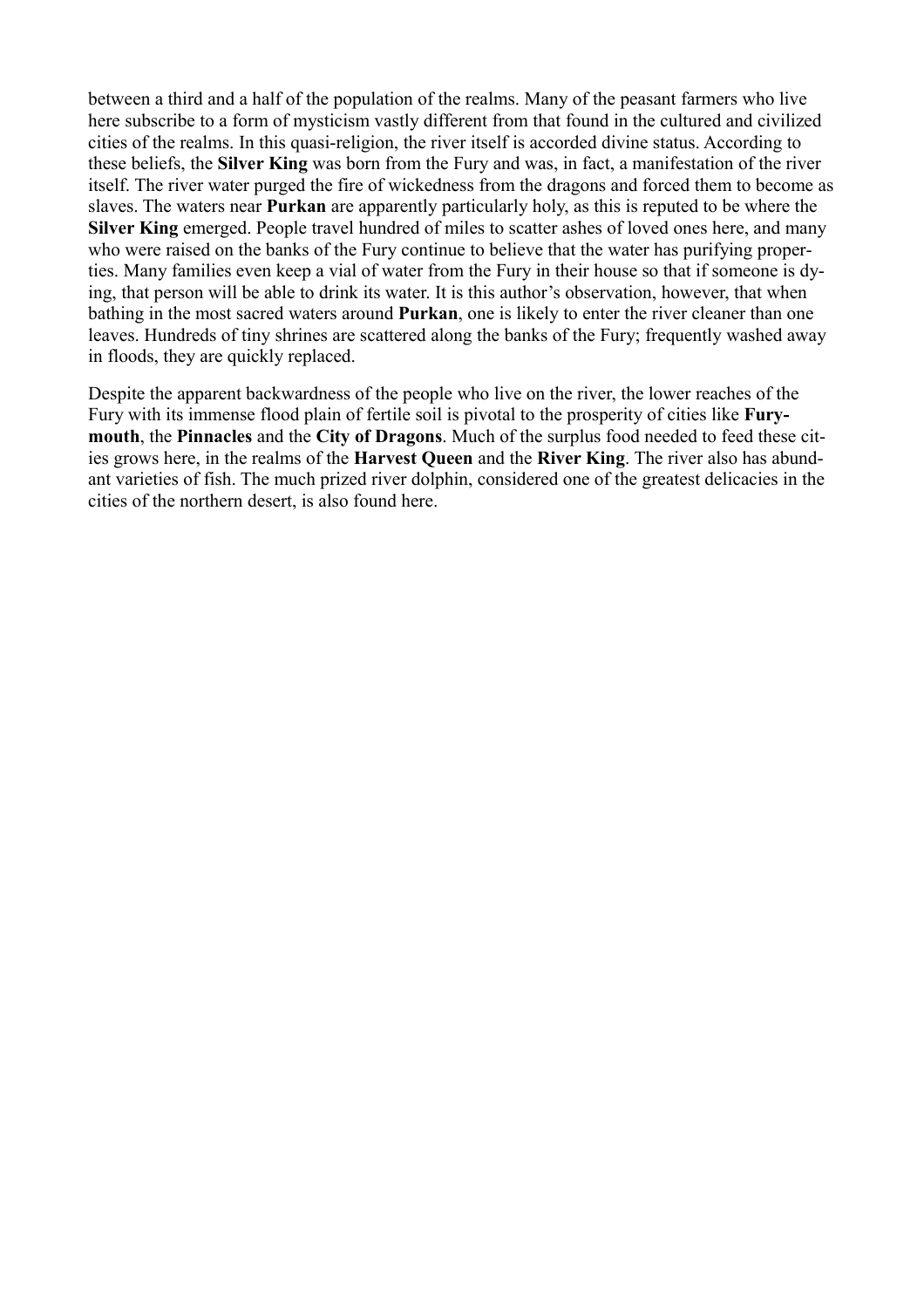# **Gardin's Rock**

Located somewhere within the **Plains of Ancestors** lies the secret eyrie of Gardin's Rock, in a place known only to the **Syuss** and the few of the **Order of the Scales** they permit to tend their last handful of dragons. Stories of this place speak of an incredible ancient city, set within an immense canyon and carved entirely out of the rock walls, filled with forgotten tombs, temples and canyontop sacrificial stones; all long abandoned before even the **Silver King** came to the **Pinnacles**, and now restored to some semblance of its former existence by the **Syuss**. Whether these stories are true is another matter, and one that only those few who are privileged to travel there can say.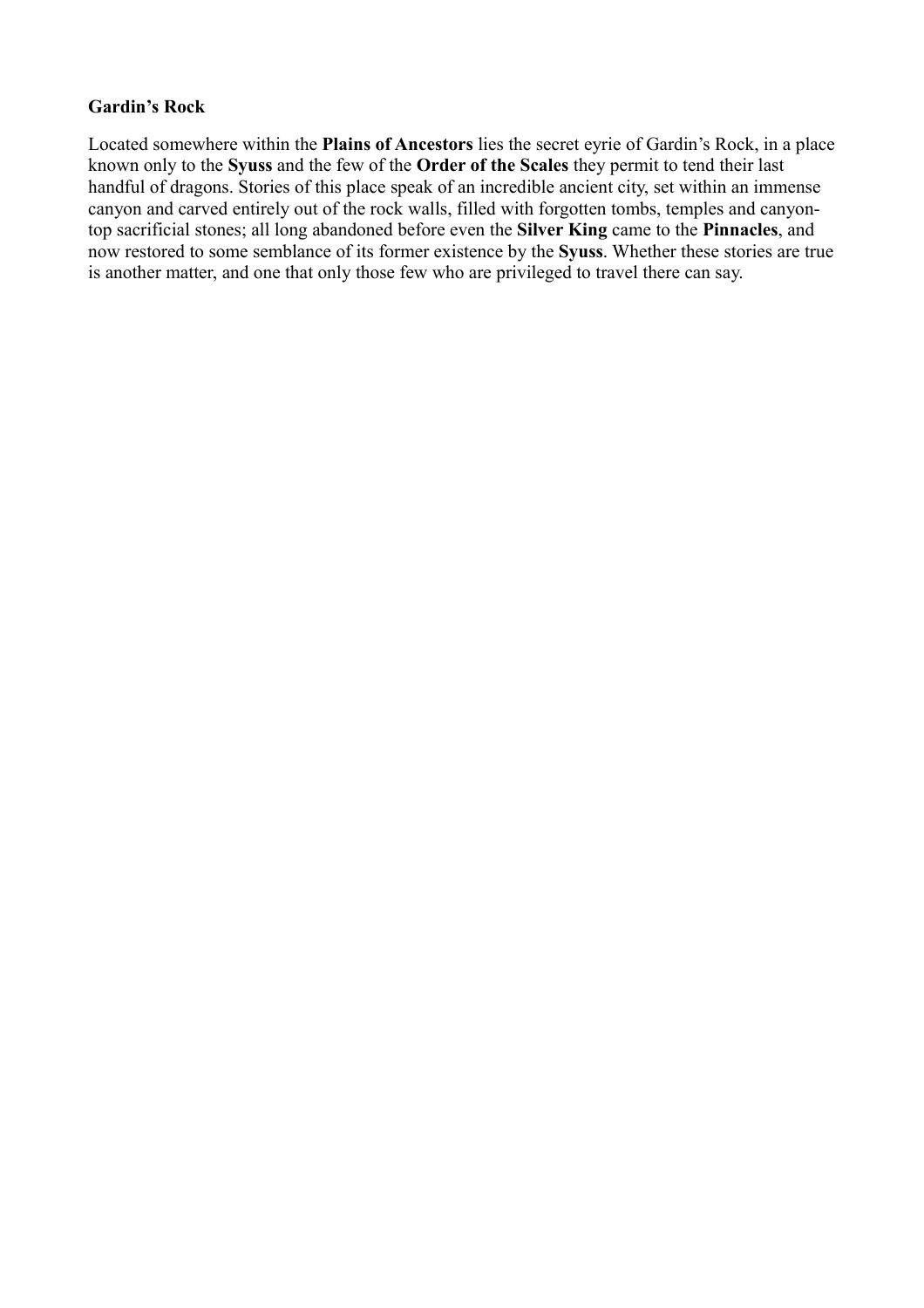#### The **Gatehouse /** The **Great Gate**

The oldest, largest and most fortified tower in the **Adamantine Palace**, the Gatehouse is where the **alchemists**, the **Night Watchman** and the other senior servants of the realms made their beds. The gates of the Gatehouse are wide and tall enough to admit even the largest war-dragon. Although not commonly recognized as such, the Gatehouse is the largest free-standing fortress in the realms – the **Fortress of Watchfulness**, while considerably larger, is mostly concealed underground, and the **Palace of Paths**, excluding its miles of curtain walls, is in fact slightly smaller. Although it doesn't have the height of either **Outwatch** or the **Speaker's Tower**, the Gatehouse is considerably larger than both when measured by volume.

The first Gatehouse was built in 78 by the priests of the **Glass Cathedral**. A previous wooden fortification had been on the site. This first fort was as much to protect the **dragon-priests** from the people of the **City of Dragons** as to protect the city from outside invaders, but as an outpost of the **Order of the Dragon**, a certain degree of ornamentation was deemed necessary. Fine Orinx stone imported from the **Worldspine** was used for the corners of the building and as door and window dressings, though local ragstone was used for the bulk of the edifice. According to legend the mortar used in its construction was tempered by the blood of beasts, while another tale ascribes the first (wooden) Gatehouse not to the **dragon-priests** but to a secret sect of **blood-mages**. The myth persists around the current Gatehouse that it is somehow cursed with **blood-magic**, although there is not a shred of evidence to support this claim.

The modern Gatehouse is some 50 strides high, and the walls vary from 15 feet thick at the base to around half this in the upper parts. Above the battlements rise four turrets; three of them are square, but the one on the north-west is circular in order to accommodate a spiral staircase. This turret was briefly used as the first royal observatory in the reign of **Voranin**. **Vishmir** later handed over control of the Gatehouse to the **Order of the Scales** and the **Adamantine Men**, and the observatory tower retains its original purpose.

During the **War of Thorns**, **Anzuine** transformed the Tower into the major fortress it is now and had palatial apartments constructed in the eastern section. The tower was substantially reworked again after the war to accommodate the famous Dragon Gates, capable of admitting even the largest war-dragon into the palace. The gates are a marvel of engineering: when prepared, they are sufficiently finely balanced that they can be opened by a single soldier pushing on each gate, even though each gate weighs as much as a small dragon. The effort required in preparing the gates to be opened in this way is a closely guarded secret held by the **Adamantine Men**, although it is clearly the work of an hour or more and requires many strong arms. Usually the gates are locked closed, with much smaller gateways within the Dragon Gates being used to allow entrance and egress from the palace.

A second gate leads directly into the **Gatehouse**. This is often referred to as the Humble Gate or Lowly Gate because **Vishmir** forced all the dragon-riders accused of treason following the **War of Thorns** to pass through it instead of the Dragon Gates. The Humble Gate also leads to a passage that cuts through the outer walls of the palace all the way to the **Humble Tower**.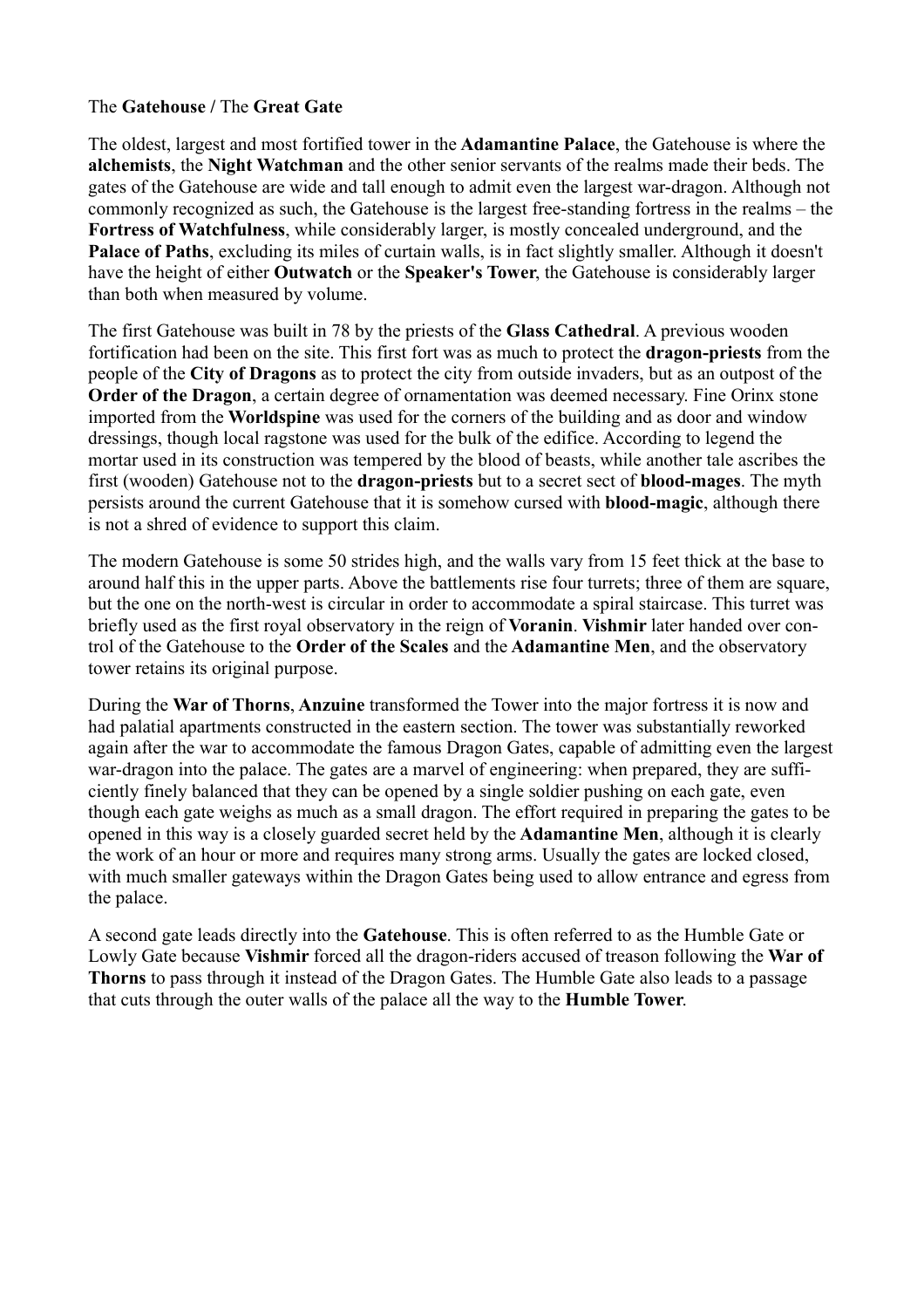## The **Glass Cathedral**

Before the rise of the speakers, the **Glass Cathedral** was already the most important building in the realms: it lay on a major north-south east-west crossroads and was an economic centre. Perhaps the most famous landmark of the years before the **Act of Narammed**, the Cathedral's origins reach back much further; this much is clear from the glassy nature of the exterior stone from which it is built, which shows clear evidence of prolonged subjection to dragon-fire. In the time before the speakers, the cathedral functioned sometimes as a marketplace, with different portals selling different items – textiles at the northern end, and fuel, vegetables and meat at the southern one. The **dragon-priests** actively encouraged the life of the markets to enter into the cathedral; traders and merchants were forbidden to sell their wares in the extensive tunnels that lie under the cathedral, but were allowed to do business in the body of the church, sometimes even being permitted to avoid the taxes which they would have to pay if they sold outside. Workers of various professions, such as carpenters and masons, also gathered in the cathedral seeking jobs.

There were four great fairs which coincided with the main elemental feast days. Held in the surrounding area of the cathedral, the fairs were attended by many of the pilgrims who came to the **Diamond Cascade** for the feast days and to see the **Adamantine Spear** (the cathedral was an especially popular pilgrimage destination after the demise of the **Silver King**). Thus, for hundreds of years the **Glass Cathedral** has been, in its own way, the centre of the realms. The **City of Dragons** grew up where it did as much because of the cathedral as for any other reason, and the presence of the cathedral and the artefact it contained led to **Narammed** building his palace around it. Even today, those few who remain faithful to the word of the **dragon-priests** still come from across the realms over to honour the **Adamantine Spear**.

The **Act of Narammed** finally brought the harmony to the realms, but was also ultimately responsible for the downfall of the **dragon-priests**. The balance of power between the **Order of the Dragon** and the kings and queens of the realms waxed and waned until the tensions finally erupted in the **War of Thorns**. Despite the almost complete loss of the order's power under Speaker **Vishmir** and the removal of the **Adamantine Spear** to the **Speaker's Tower**, the Glass Cathedral remains at the heart of the palace, and its priests continue to have the speaker's ear.

In common with many old structures that date back to the **Silver King** and before, beneath the cathedral there is known to lie an extensive network of natural and man-made caves and tunnels, enhanced by centuries of work. The exact extent of these tunnels is known only to the cathedral priests, although various speakers have also been known to make use of them from time to time. The tunnels almost certainly link directly into the deep cellars under the **Gatehouse** and the City Tower as well as numerous locations within the **City of Dragons**. Stories persist that the tunnels reach for many miles, including into a complex of caves behind the **Diamond Cascade** and even right up into the **Purple Spur**. Rumours linking the tunnels under the cathedral to the tunnels within the **Pinnacles** are surely exaggeration, however.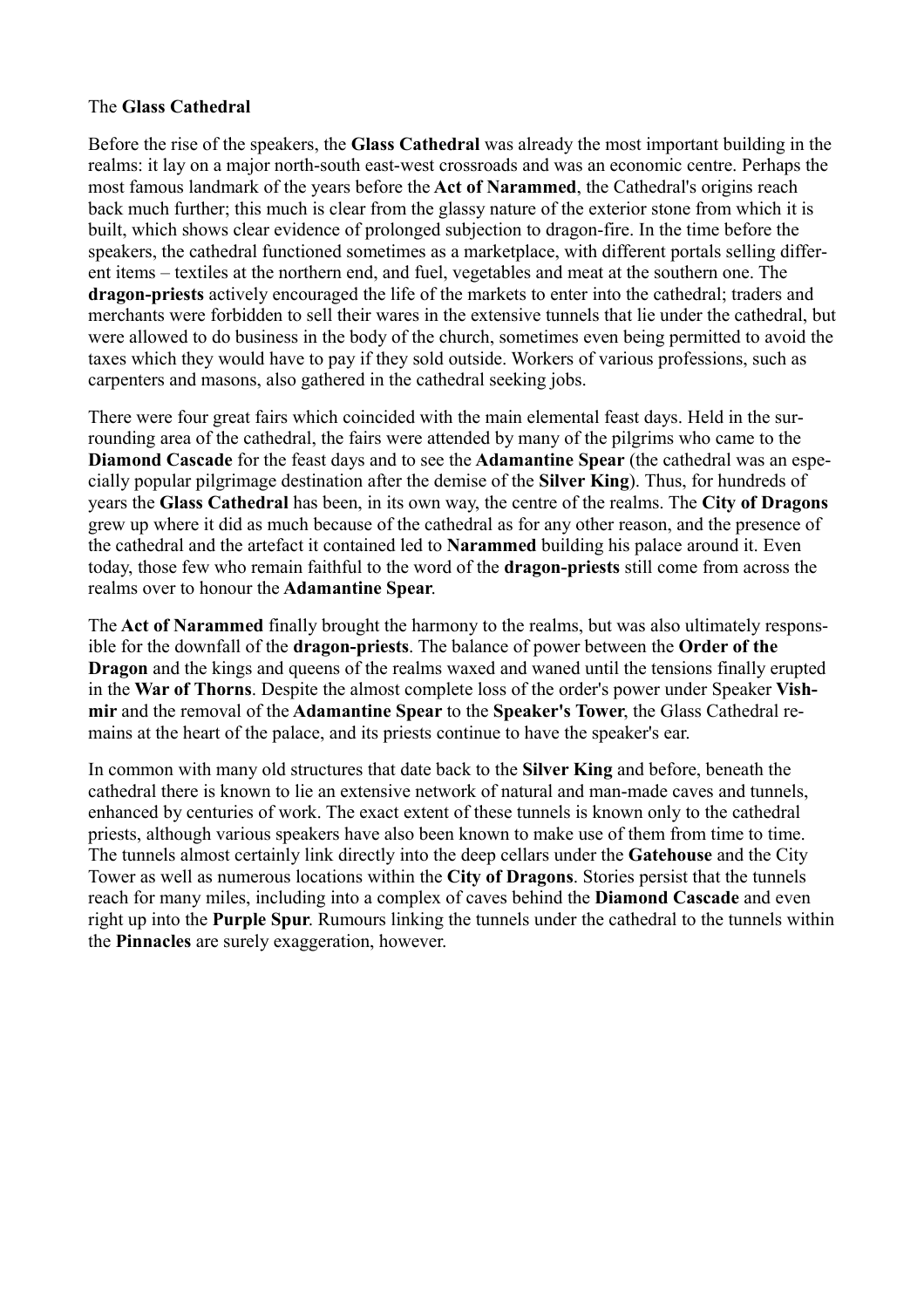# **Gliding Dragon Gorge**

Gliding Dragon Gorge is a steep-sided gorge carved by the **Fury River** that cuts the western half of the realms neatly in two for hundreds of miles, from the **Worldspine** right across to **Valleyford**. The name of the gorge is attributed to the fact that it is almost impassable to anything that cannot fly across the rift. On the southern side of the gorge, the cliff walls are sheer and almost unbroken all the way to **Valleyford** itself, although the height of the cliffs declines steadily as one passes to the east of **Plags Bay**. The cliffs on the northern side are similar, although generally lower, from **Plags Bay** to **Valleyford**; however, east of **Plags Bay** the northern side of the gorge collapses into a complex vista of mesas, canyons and stone spires, tributary rivers, streams, rapids and waterfalls known as the **Maze** that extends all the way to the **Purple Spur**. The width and depth of the gorge is open to much interpretation in this part, but settles to about a mile deep and four miles across for much of its length. The cliff walls are terraced, for the most part; generally plunging down to the flat river bed in three giant steps on the south side and two on the north.

Close to the **Worldspine** the forested rims are high enough to receive winter snowfall, but down at the level of the **Fury River** itself temperatures are quite noticeably warmer, sometimes becoming as hot as those found in **Sand** and other desert locations in the northern realms. Conditions in the gorge region are generally dry, but occasional heavy rains (which can also grow into dramatic localized thunderstorms) can strike the lower sections of the gorge in winter and in late summer.

There are no roads within the gorge and few settlements, and much of the gorge is arid, rocky and uninhabited (the **Order of the Finger** being a notable exception). However, the Fury itself remains navigable right through the Gliding Dragon Gorge and into the **Worldspine** as far as **Hanzen's Camp** and **Gnashing Snapper Gorge**. Access to the gorge is possible at **Plags Bay** along the northern cliff and at **Valleyford** on both sides of the river. **Valleyford** marks the end of the gorge and the beginning of the lower valley section of the **Fury River**.

Natural seeps and springs percolate out of the canyon walls in many places, particularly on the north side, and numerous cave systems have been recorded by journeymen **alchemists** exploring the river's course; few, however, have been explored. Prior to the coming of the **Silver King** and the taming of the dragons, many of these may have served as places of shelter; although few large animals have been seen in the gorge, the river is a plentiful source of fish, while there are a wide variety of edible frogs, rats, snakes and small birds, together with hawks, vultures and of course the silver-feathered fish-eating **Adamantine Eagle**.

Occasional flash-floods affect the upper reaches of the gorge, sometimes flooding the lowest terrace. However, severe floods from the **Fury** itself are rare here, being much more common in the tributary canyons of the **Maze**.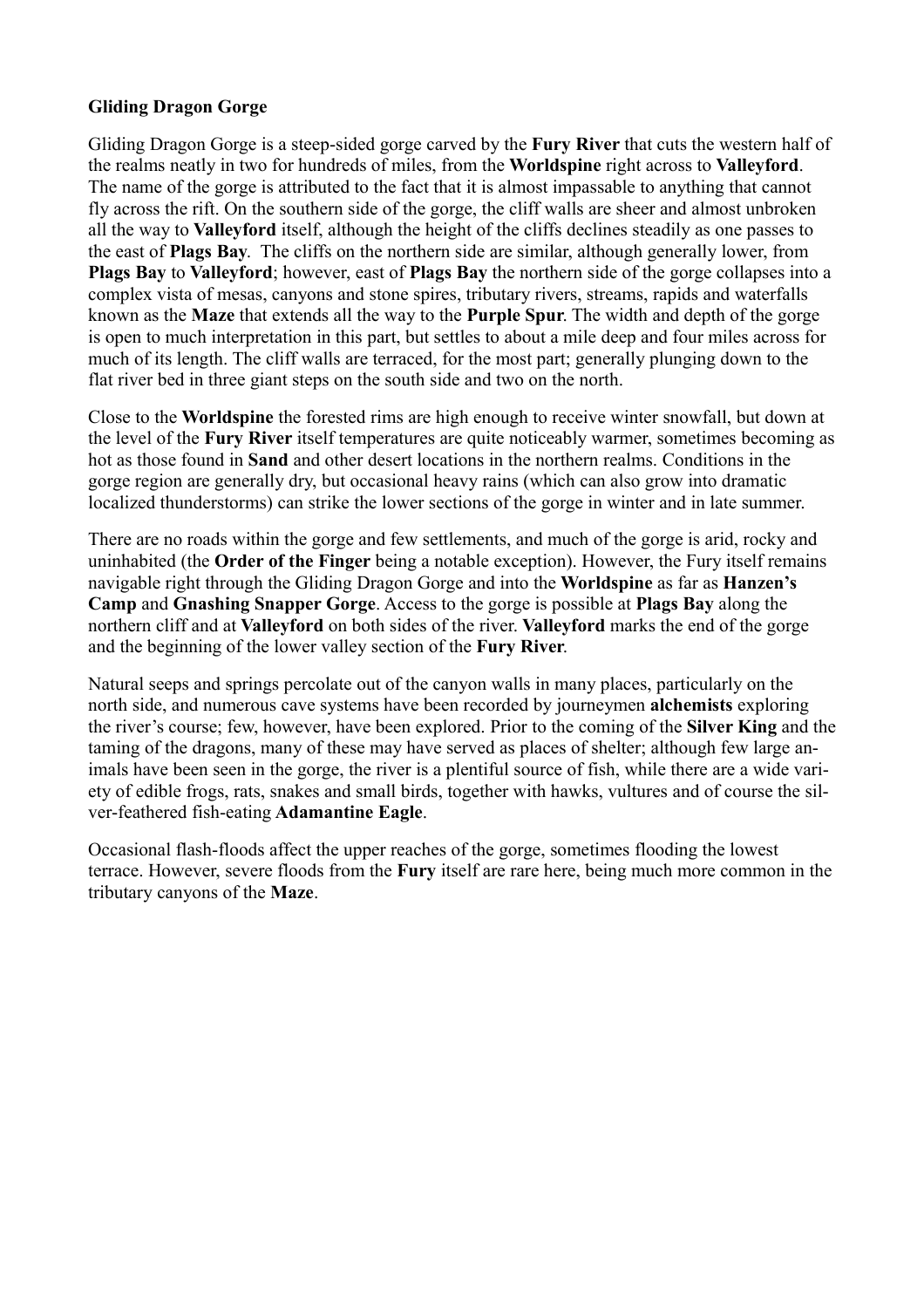# **Gnashing Snapper Gorge**

Gnashing Snapper Gorge marks the end (or beginning) of the **Fury River** as a navigable water way. Here the river passes between Dragon Snow Mountain and Habal Pinnacle in a series of rapids under steep cliffs that are at least as tall as the **Great Cliff** itself. Legend says that a **blood-mage** fleeing from his hunters after the overthrow of the **Silver King** was confronted by a snapper on the rim of the gorge. In order to escape, he successfully jumped across the river at the narrowest point (at least twenty-five strides wide), hence the name. The Gnashing Snapper Gorge is the deepest gorge along the course of the **Fury**, deeper even than the **Gliding Dragon Gorge** (although nowhere near as long or as wide). Traversing the length of the gorge on foot or with pack-animals suited for the narrow path is possible; the path is well-maintained and marked, although sometimes very narrow, and is in regular use all the way from **Hanzen's Camp** deep into the **Worldspine**. Nevertheless, the trail is hazardous in poor weather, is crossed by several waterfalls and frequently beset by rockslides. Some portions of the path have been known to disappear into the river below.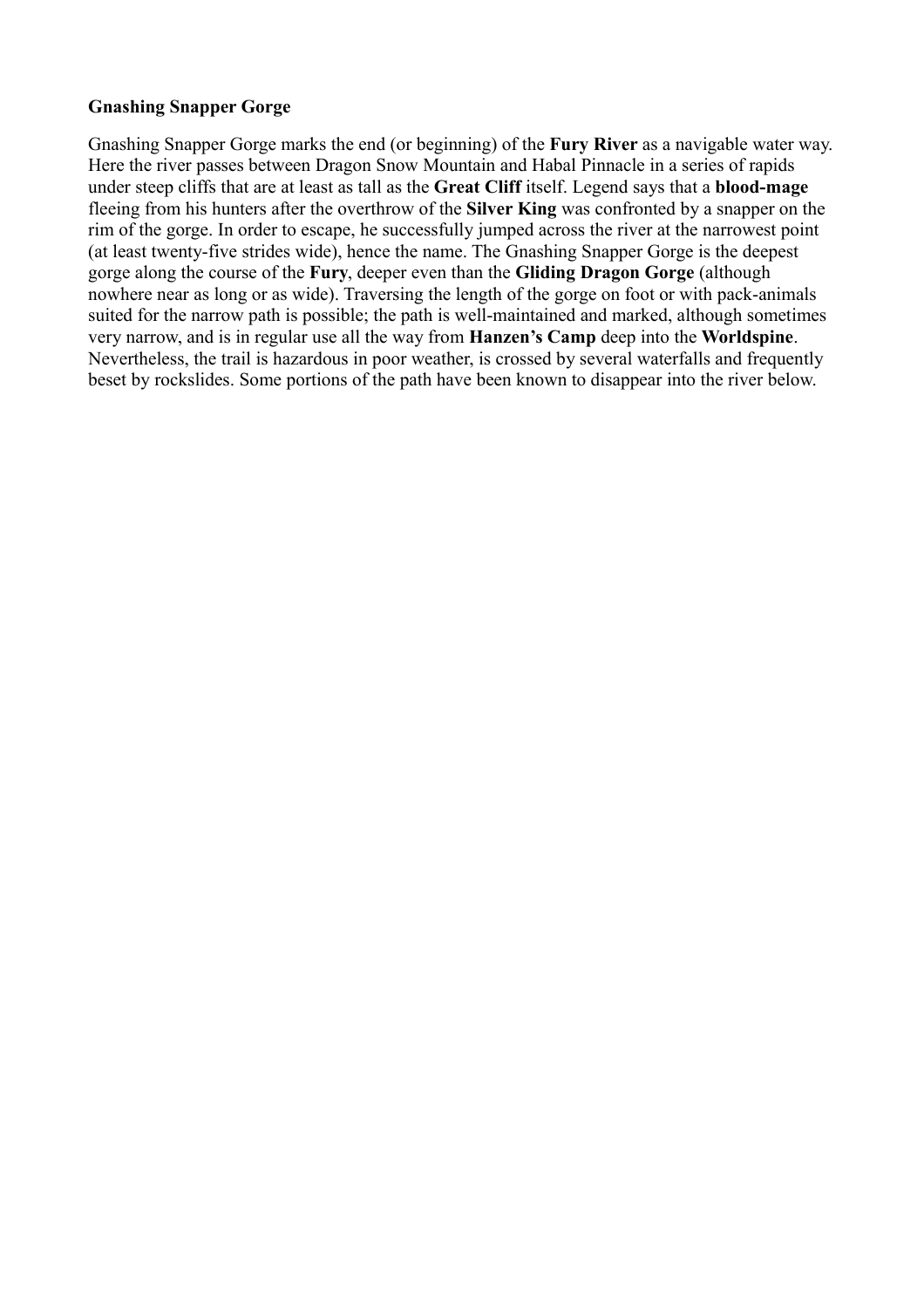# The **Golden Temple**

In the central square at the heart of the **Silver City** lies the Golden Temple, residence of the high priests of the **Order of the Dragon**. The temple was originally begun as a palace for the **bloodmages**, but only the foundations were built. Shortly before the time of **Narammed**, when the Order were at the height of their power, they completed the construction. The result remains a palace in all but name. The temple rises at the hub of a 'wheel' formed by the central streets of the **Silver City**, and its lofty, emerald-coloured dome, some forty strides high, dominates the city's centre. Because of the dome, the temple is also known as the 'Temple of the Green Dome', but its more common name as the Golden Temple dates back to before the **War of Thorns**, when its main portals were encrusted with the precious metal.

The Golden Temple forms a labyrinth of rooms and corridors leading into alcoves, cloisters and courtyards. Surrounding the temple on three sides is an esplanade, beside which run the largest of the **blood-mages**' canals. Three bridges cross the canals to the temple. At their height, the Golden Temple was the centre of the **Order**'s power. The gardens were laced with rose bowers, dotted with splashing fountains, and ornamented with strutting peacocks. Deep carpets were underfoot, beautifully decorated cushions lay on every chair and in every corner flashed the sparkle of gold and diamonds. While much of the wealth is now gone, hints of the opulence remain in the heavy velvet drapes that line the walls of the enormous audience chamber, and in the furniture of the palace dining room where a thousand guests can be seated.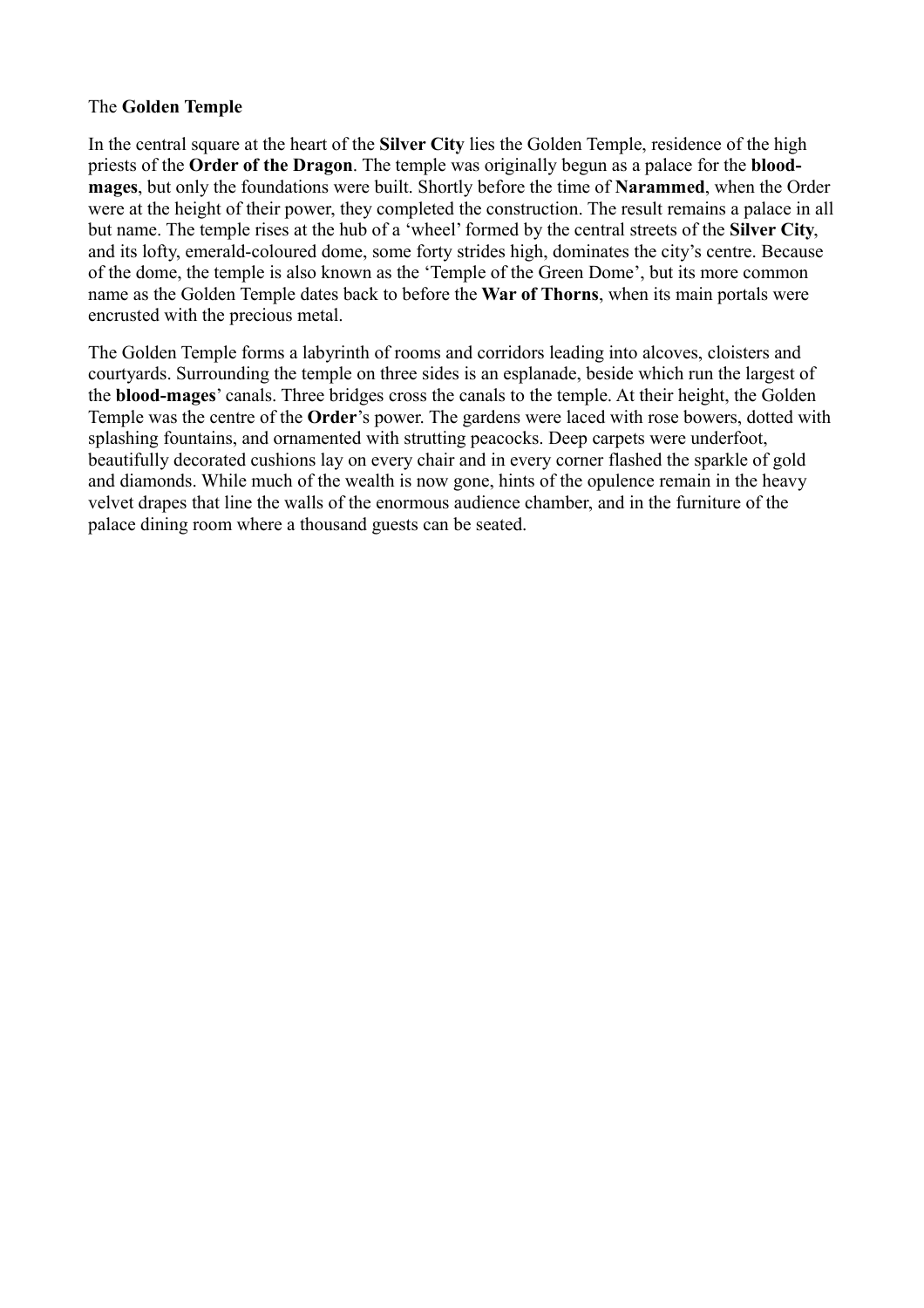### The **Great Chasm**

In those histories that stem from the time of the Silver King and of the **blood-mages** that followed, reference is repeatedly made to the Great Chasm. There is little doubt that the chasm lies somewhere within the monolith of the **Temple of Tranquillity**. It is also clear that the Great Chasm was a matter of significant interest to the **Silver King**, who forbade those around him from even thinking about it and is purported to have disintegrated anyone who disobeyed this order. Several references are made to journeys by the **Silver King** to the Great Chasm where, 'having ventured within the rift, he returned much filled with thought and did not speak or eat for several weeks.' It is separately referred to as a 'gateway', a 'remnant', a 'hole that leads to the realms of the dead' and 'a relic of the power that shattered the world and brought twilight to the dominion of the **Silver Kings**.' After the fall of the **Silver King**, the **blood-mages** apparently conducted extensive research on the chasm. Any records of this that have survived remain a secret, but it is apparent that the **bloodmages** were frustrated in their efforts to tap into something they believed to lie within the chasm, and that lives were lost during their endeavours – possibly a great many. Eventually, after the overthrow of the **blood-mages**, the chasm was reportedly sealed away. Whatever the true nature and properties of the chasm, it is now watched over by the **Order of the Dragon**.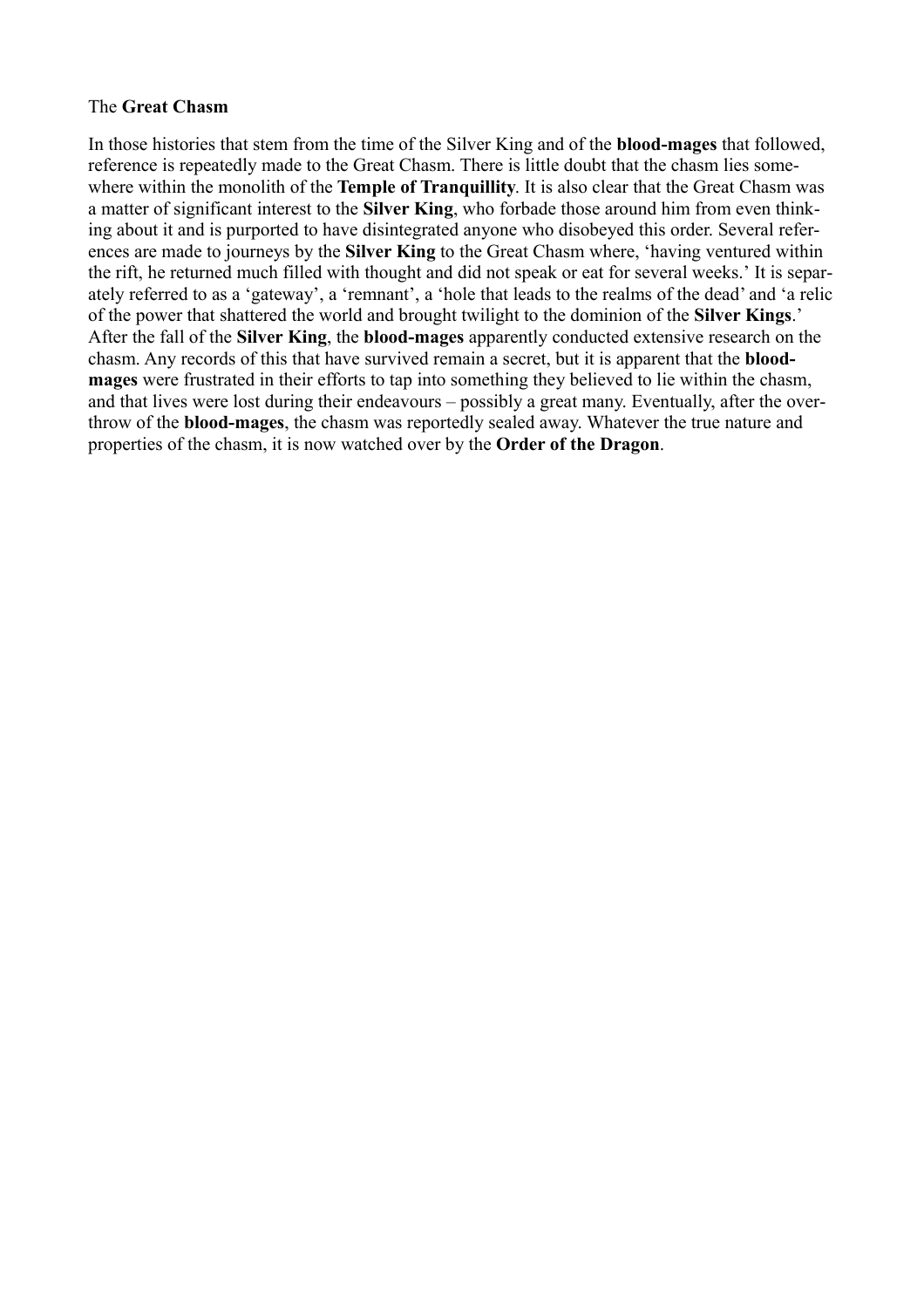# The **Great Cliff**

The Great Cliff is the name given to the cliffs that run along the northern limit of the **Purple Spur**. Unlike the south cliffs, the cliffs here are not, in fact, cliffs, but are nevertheless steep enough slopes that plant-life is patchy and as an obstacle to navigation they are every bit as formidable. The Great Cliff is a single unbroken line of mountains, and is considerably more than a hundred miles long before it begins to fragment towards its junction with the **Worldspine**. Most of the Great Cliff is well over a mile high and in some places is closer to two. The lands at the foot of the Great Cliff are dry and barren, as the mountains steal both rain and light from the lands immediately below. Unlike the south cliff, the Great Cliff is largely unexplored.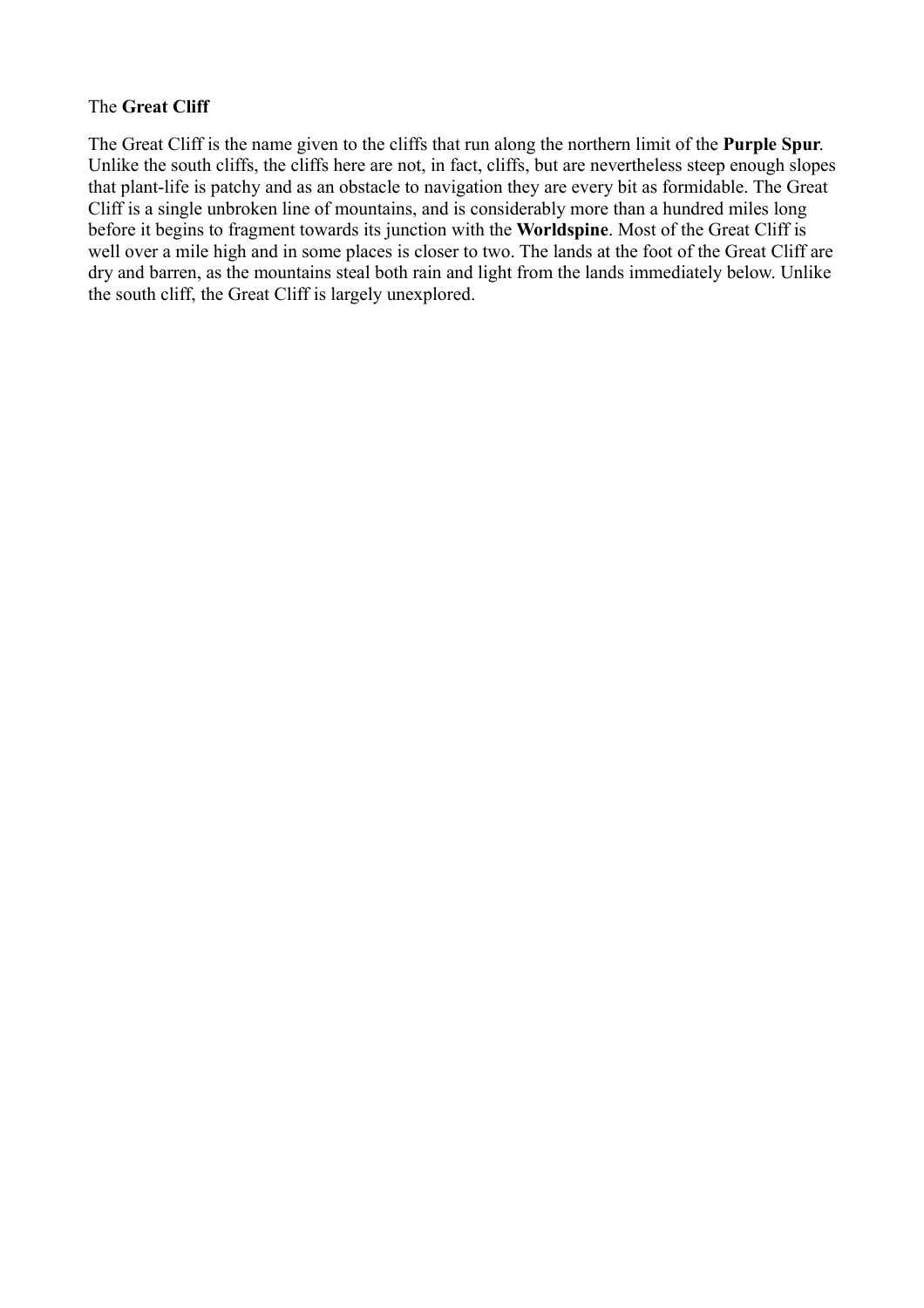# The **Great Dragon Hunt**

This refers to the period that lasted for most of **Vishmir**'s reign as Speaker of the Realms during which some two hundred dragons were missing. The hunt lasted for twenty years until the first recognized **King of the Crags**, Valmeyan the Second, revealed himself and the **Mountain Throne** was established as the ninth dragon realm.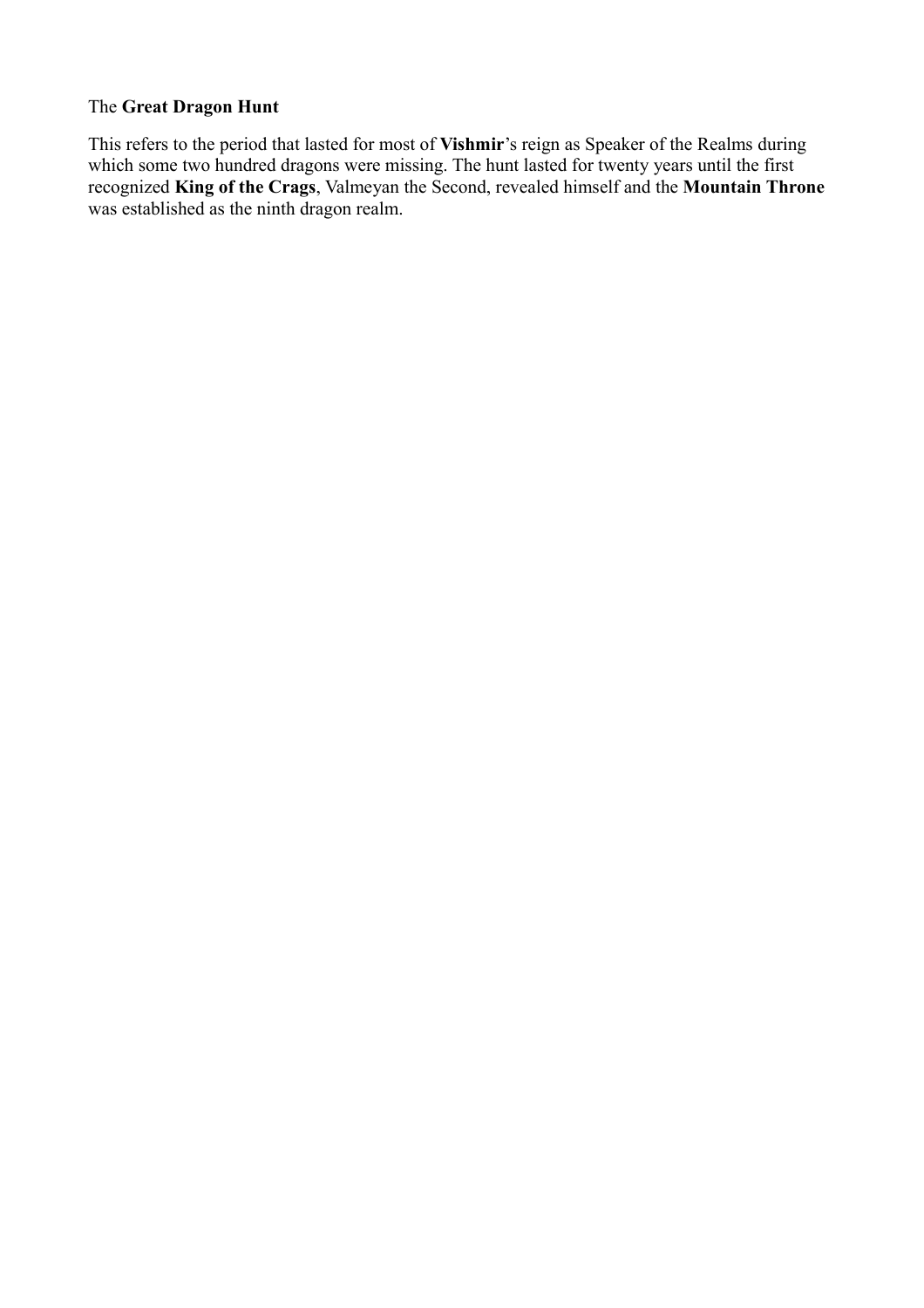## The **Great Flame**

Certain doctrines within the **Order of the Dragon** speak of a single divine draconic figure as both the creator and destroyer of the world, and even seek to hasten the latter as this will ascend all souls to their proper place in the divine hierarchy. The Great Flame is seen by most of the Order as a heresy, but the doctrine became the Order's principle creed for a while under the direction of High Priest **Anzuine**. Despite (or perhaps because of) the subsequent near-destruction of the Order in the **War of Thorns**, the creed remains quite common within their ranks, albeit without official sanction from the **Glass Cathedral**. The doctrine is an old one, going back to before the time of the **Silver Kings**. It is said to be a commonly held belief among **blood-mages** that it is the power of the Great Flame that they draw on, and not the life force of their hapless victims.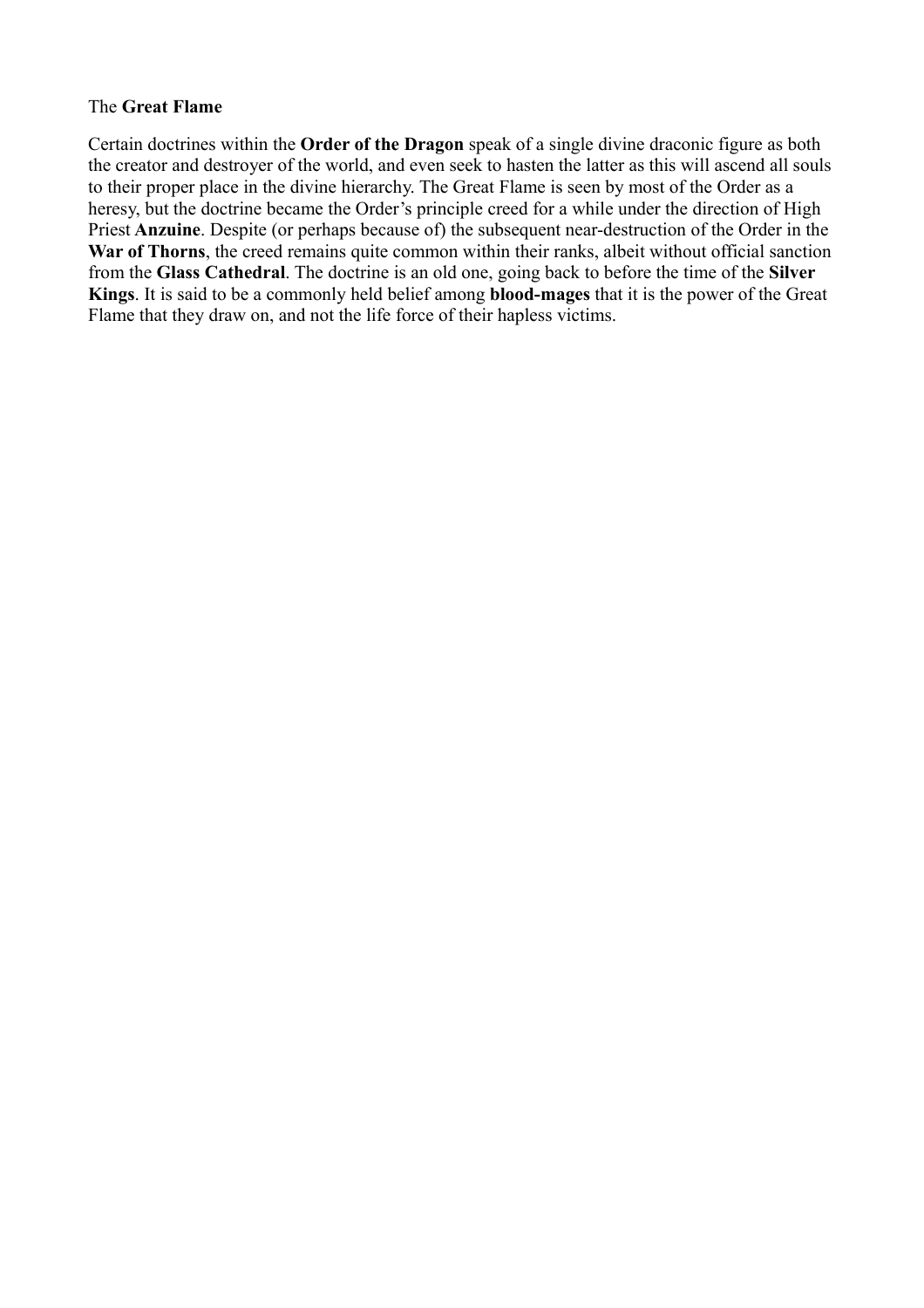# **Hammerford**

Sat a long day's sail between **Valleyford** and **Arys Crossing**, Hammerford is little more than a set of docks and a convenient resting place for travellers on the **Fury River**. The locals here largely make a living from fishing the **Fury** and from local markets; indeed, while **Valleyford** markets offer goods from the four corners of the realms, those in Hammerford have become the central point for all the closer surrounding areas to come and sell their wares. The location of these markets means a wide variety of produce is available – but the town is most famous for its dried fish, with buyers coming here from as far away as the **City of Dragons**. Hammerford is also known for its local festivals, apparently held on the whim of the market elders, where the local sellers get dressed up in their colourful 'market best' to sell their goods down at the waterfront to the traders on the river. Prices here are noticeably cheaper than in the more cosmopolitan markets further upriver at **Valleyford**.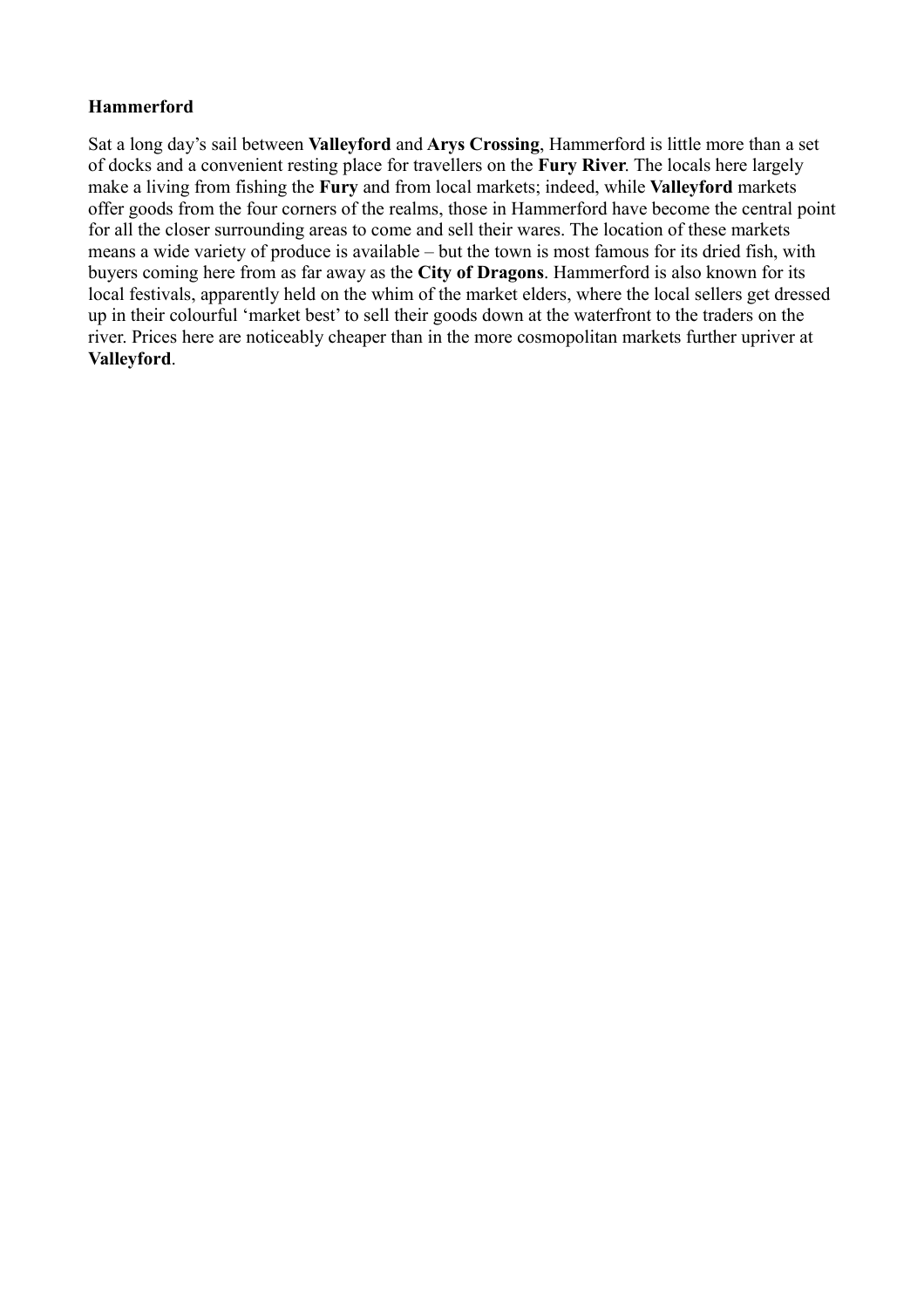# **Hanzen's Camp**

Hanzen's Camp is situated near the exit from **Gnashing Snapper Gorge** in a broad-bottomed valley between Habal Pinnacle and Three Horse Peak. The camp is exactly that – a camp with few permanent structures and an itinerant population that fluctuates wildly with the seasons. Hanzen's Camp marks the end of the **Fury** as a navigable river, but trails from Hanzen's Camp lead deep into the **Worldspine**, some for several hundreds of miles. Travellers are warned that remote habitations encountered this deep into the mountains may be **Outsider** villages. Hanzen's Camp itself sits in an ambiguous position between being an **Outsider** settlement and being subject to the laws of the dragon-lords. Much legitimate business occurs here between river traders and the vassals of the **Mountain Throne**, but a great deal that is unsavoury also occurs; in particular, the camp is notorious for the availability of large quantities of **Soul Dust**. Nevertheless, so far its existence has been tolerated.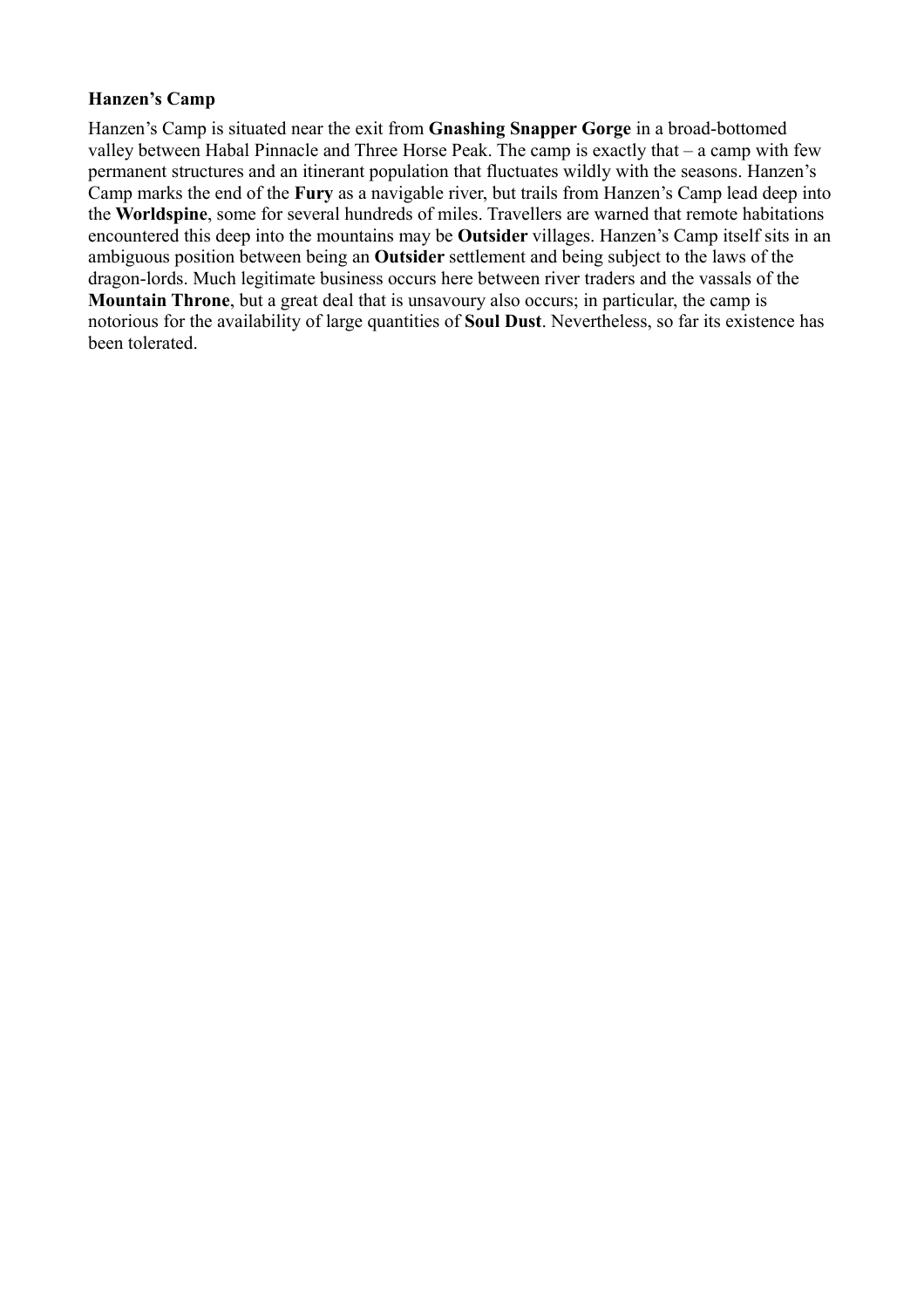## The **Harvest Throne**

Of all the **dragon-realms**, the Harvest Throne is perhaps the most important. It is considerably the largest in terms of both population and resources, although not in terms of the size of its eyries (the **King of the Crags** claims the honour of controlling the most dragons, while the **Sea Throne**, the **Throne of Sand and Stone** and the **Throne of Salt** all have more of the monsters at their beck and call). In terms of wealth the Harvest Throne appears unable to match the opulence of the **Sea Throne**, but this may be misleading; no one quite knows what fortune lies quietly untapped within the hidden chambers beneath the **Pinnacles**.

The Harvest Throne is the oldest of the **dragon-realms**. The **Silver King** ruled from here, as did the **blood-mages** and the **Order of the Dragon** until the time of **Narammed** and the first speakers. Even then, this realm retained huge power and influence for many decades and ruled over more dragons than any two other realms combined. Since the **War of Thorns** this power has been much diminished, both because of the realm's historical association with the **Order of the Dragon** and because of the loss of more than half its dragons to the then-newly founded **Mountain Throne**.

Physically, the realm is bounded on three sides by the **Fury River** (up to **Gliding Dragon Gorge** in the north) and the **Yamuna River**. To the west, the realm lays claim to the entire **Raksheh Forest** up to the **Worldspine**, although the forest itself is largely uninhabited. The realm is very centralized around the **Silver City** and the surrounding peaks of the **Pinnacles**, the only other significant city being **Farakkan**. By a tradition that stems back to the overthrow of the **blood-mages**, the realm is ruled, by preference, by a queen rather than a king – although in practice, over the years the throne has been occupied by an even mix of both.

The realm has had a chequered past; it is still viewed with suspicion by many due to its history as a base of power for the **Order of the Scales**, and this continues to this day – despite the damage done to the **Silver City** in the **War of Thorns** by the high priest **Anzuine**. Since **Vishmir**, the realm has frequently been at odds with the rulers of both the **Adamantine Palace** and of **Furymouth.** There have been several small skirmishes over the years and the Harvest Throne has consistently been on the losing end of them. In more recent times, however, the realm has adopted a more conciliatory approach, seeming to accept its demotion to 'mere equality' with the other realms. The current queen, Aliphera, has ruled from the **Pinnacles** since the recent death of her grandmother, and seems set to continue this trend. Barring misfortune, she will be succeeded by her eldest daughter, the young Princess Zafir.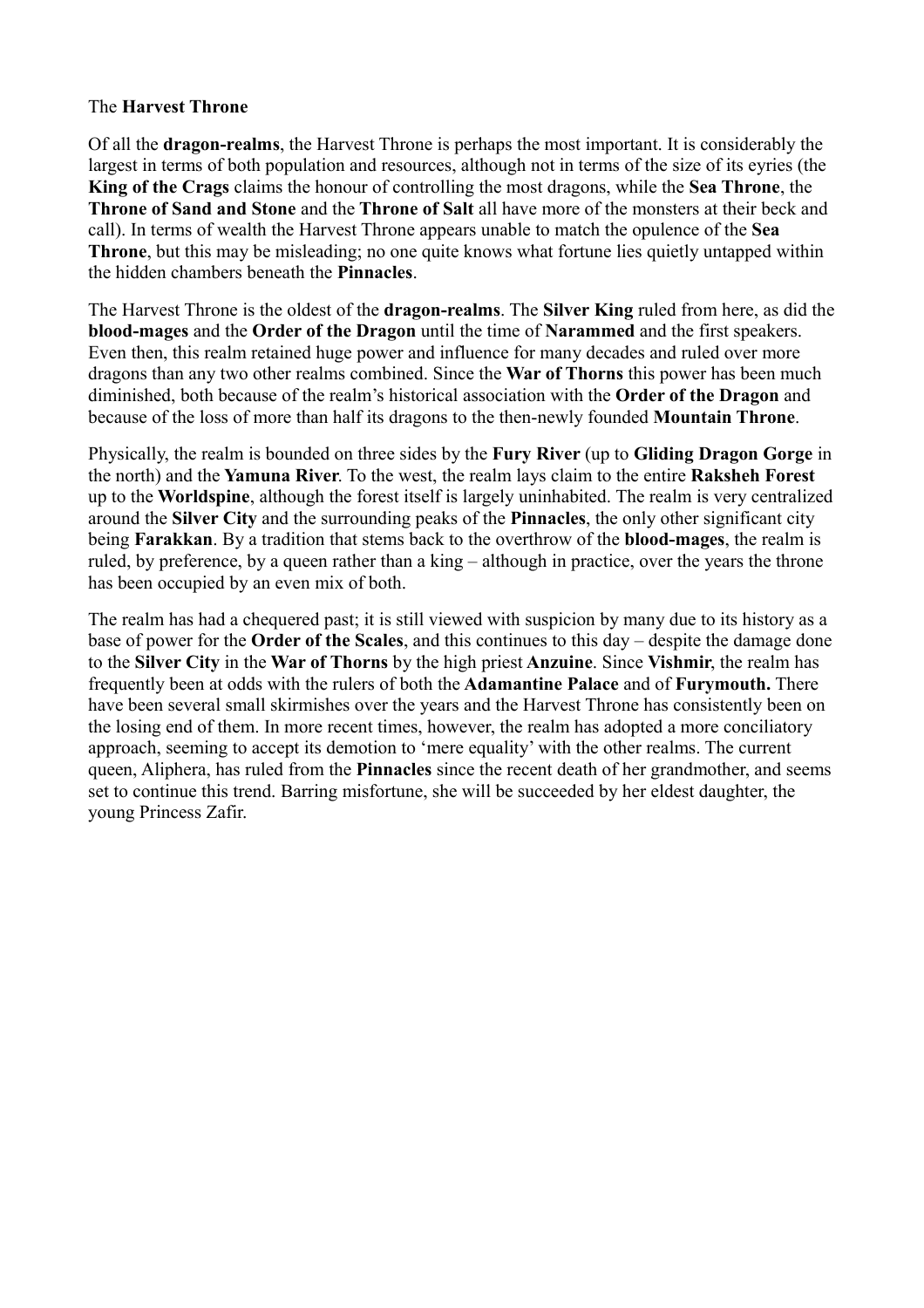### **Hatchling Disease**

A disease affecting those who spend time with recently hatched dragons. The disease causes skin to thicken and harden, and consequently to crack and flake. If untreated, the victim slowly loses the ability to control their extremities, which may snap off. Larger and larger potions of the body are affected until the thickening and hardening of the skin is so acute that the victim is no longer able to move. Death from asphyxiation, thirst or starvation then occurs, but in practice most sufferers die before reaching this point. The disease is highly infectious and any person working with a dragon up to several months old will almost invariably succumb. Treatments exist to halt the progress of the disease once exposure ends, and to slow the progress of the disease within those working with hatchling dragons. No treatment exists, however, that can either prevent or reverse the condition. The disease can be spread from human to human and is quite infectious – it is possible that the **Statue Plague** in the **Silver City** during the time of the **Empire of the Blood-Mages** was an outbreak of Hatchling Disease. It appears, however, that regular exposure to adult and adolescent dragons confers some sort of immunity to this secondary infection. Outbreaks within dragon eyries are rare and always confined to those who have no regular contact with the dragons there.

The disease in its early stages gives the sufferer's skin a flaking, scaly appearance, hence the name **Scales** given to those whose lives are spent working with dragons. The **Order of the Scales** is named after those who suffer from the disease for the greater good of the realms.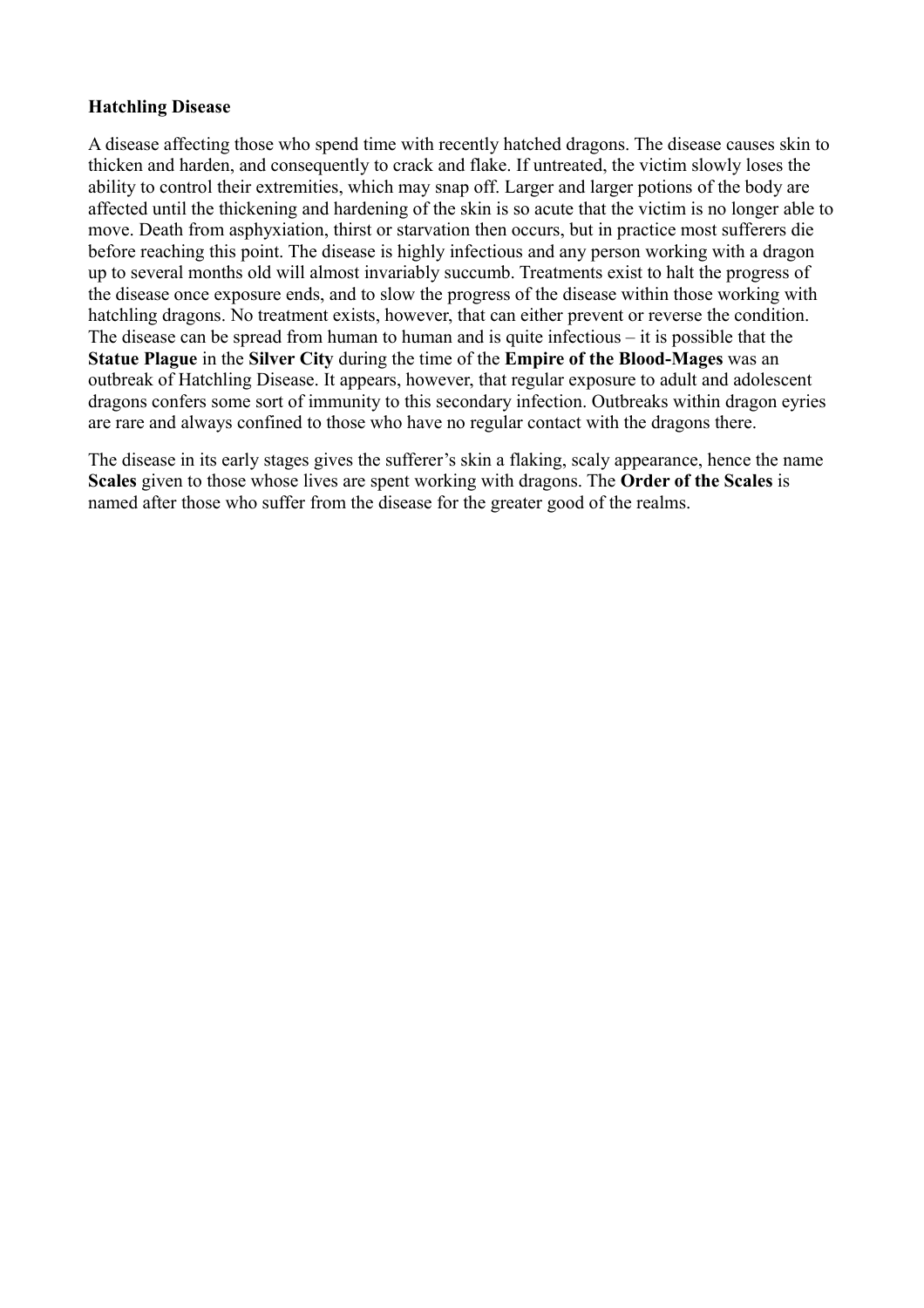# **Hejel's Bridge**

Far out into the emptiness of the **Desert of Stone**, well over a hundred miles from the nearest habitation in **Ishmar's Valley**, stands Hejel's Bridge. The bridge was first reported by Prince Hejel in the early days of **Vishmir's** reign as speaker and also took its name from him; however, it is likely that the existence of the bridge has been known to the **Syuss** for longer. Indeed, if chroniclers of the desert **Outsiders** are correct, the bridge has existed in its current state since long before even the coming of the last **Silver King** to the **Pinnacles**.

The bridge itself is an impossibility. It is almost a mile long and is reportedly constructed from a single piece of white marble with no joins or seams. Equally impossibly, despite standing exposed in the desert for at least a hundred years and probably much longer, it shows no sign of weathering despite regular sandstorms (if anything, Hejel's Bridge appears to be a focus for such phenomena). Most likely the bridge is a relic of the time of the **Silver Kings**, if such a time truly existed. Whatever river once ran beneath the bridge has long dried to dust and there are no longer any roads from either end. Several expeditions have gone to the bridge looking for treasure, or for knowledge that might show us more of the distant past and the origins of those who created the bridge – but none have returned with any success. Here is just a bridge: immense, timeless and lost.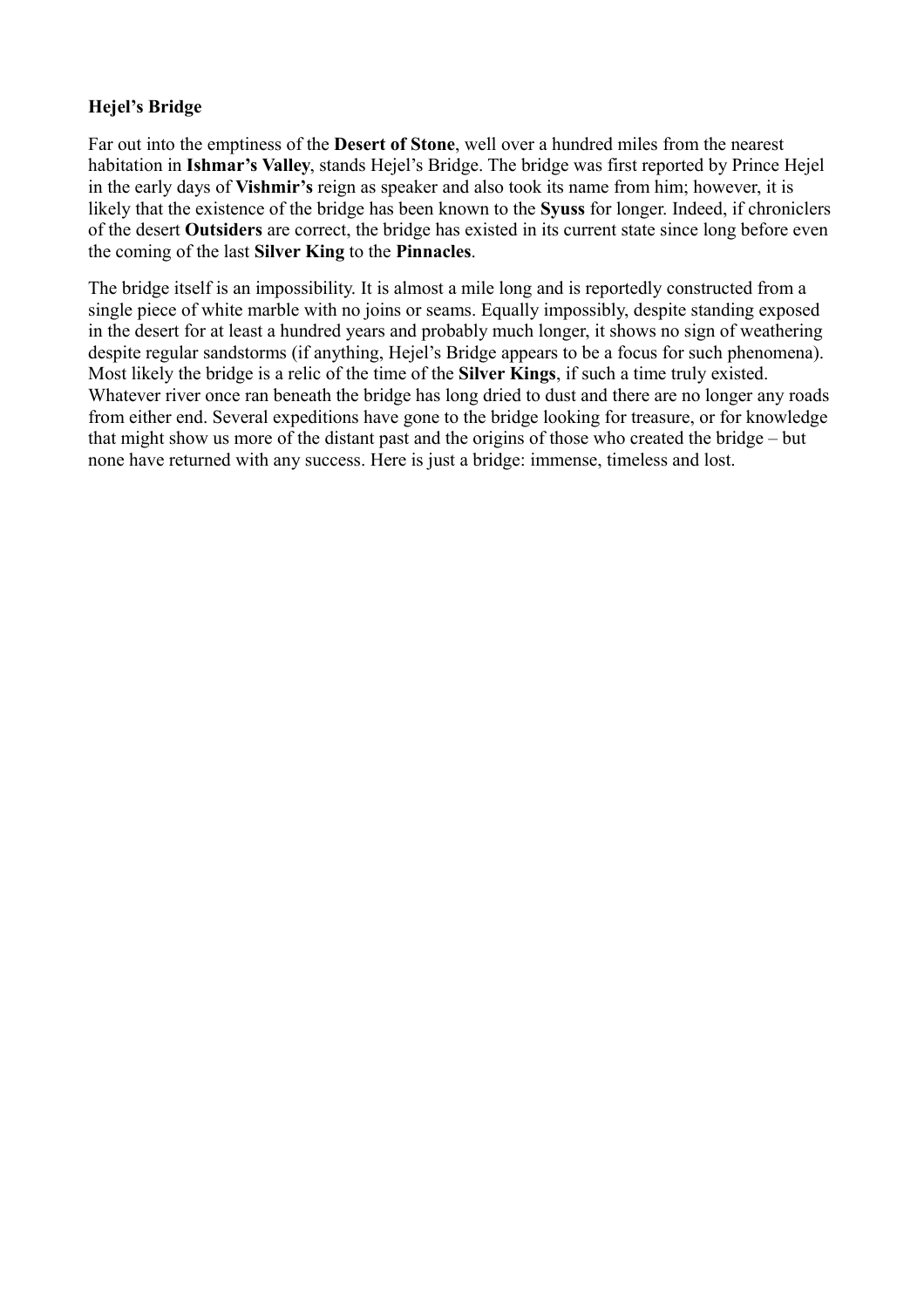### The **Humble Tower**

The Humble Tower is the least impressive of the towers of the **Adamantine Palace**. The Humble Tower was converted into a prison during the **War of Thorns**. **Ayzalmir** converted it back and, for a time, used it to house the **Taiytakei** ambassadors before the purge following their rumoured involvement in the Disaster of the **Syuss**. The tower is rarely used in current times.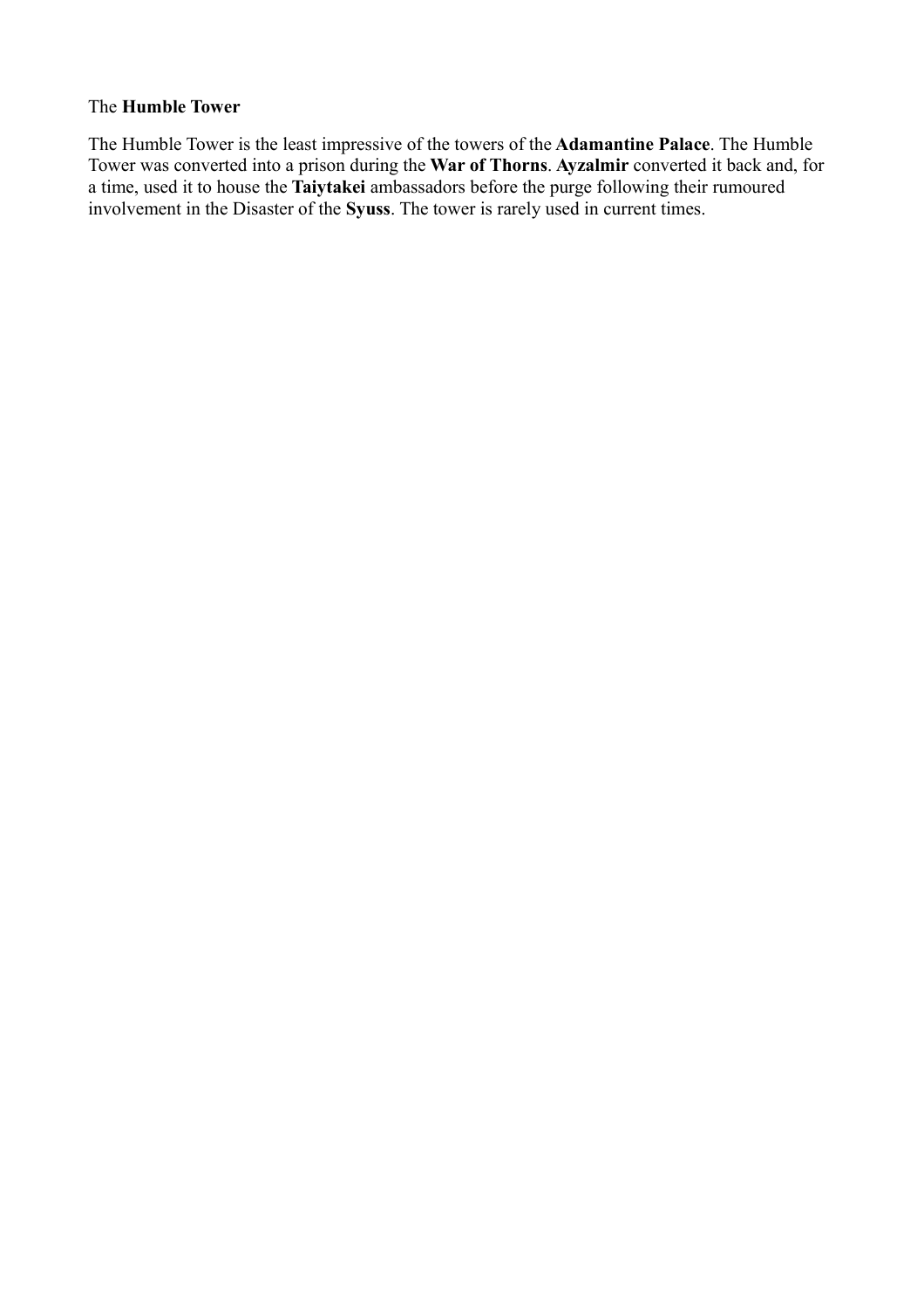# The **Hungry Mountain Plains**

The Hungry Mountain Plains is the common name given to the relatively flat expanse of land that lies between the **Mirror Lakes**, **Gliding Dragon Gorge** and the **Oordish Moors**. The plains are the last relatively productive land before the northern deserts; beyond the banks of the **Sapphire River** the land quickly becomes dry and arid and of little use. Settlements within the plains are small and widespread; there are no cities or even significant towns. Unlike the plains around the **Pinnacles** and further south, the land here is not hugely fertile; much of it is given over to grazing animals, many of which are destined for the eyries of the **Adamantine Palace** and the **Pinnacles**. As the locals say, '**Bonjanland** bellies are always full with rice and water. On the Hungry Mountain Plains we may not always eat, but when we do we feast on flesh and blood.'

East of the **Evenspire Road**, the plains are governed from **Bazim Crag**. West of that great highway, the plains are controlled directly from the **Adamantine Palace**.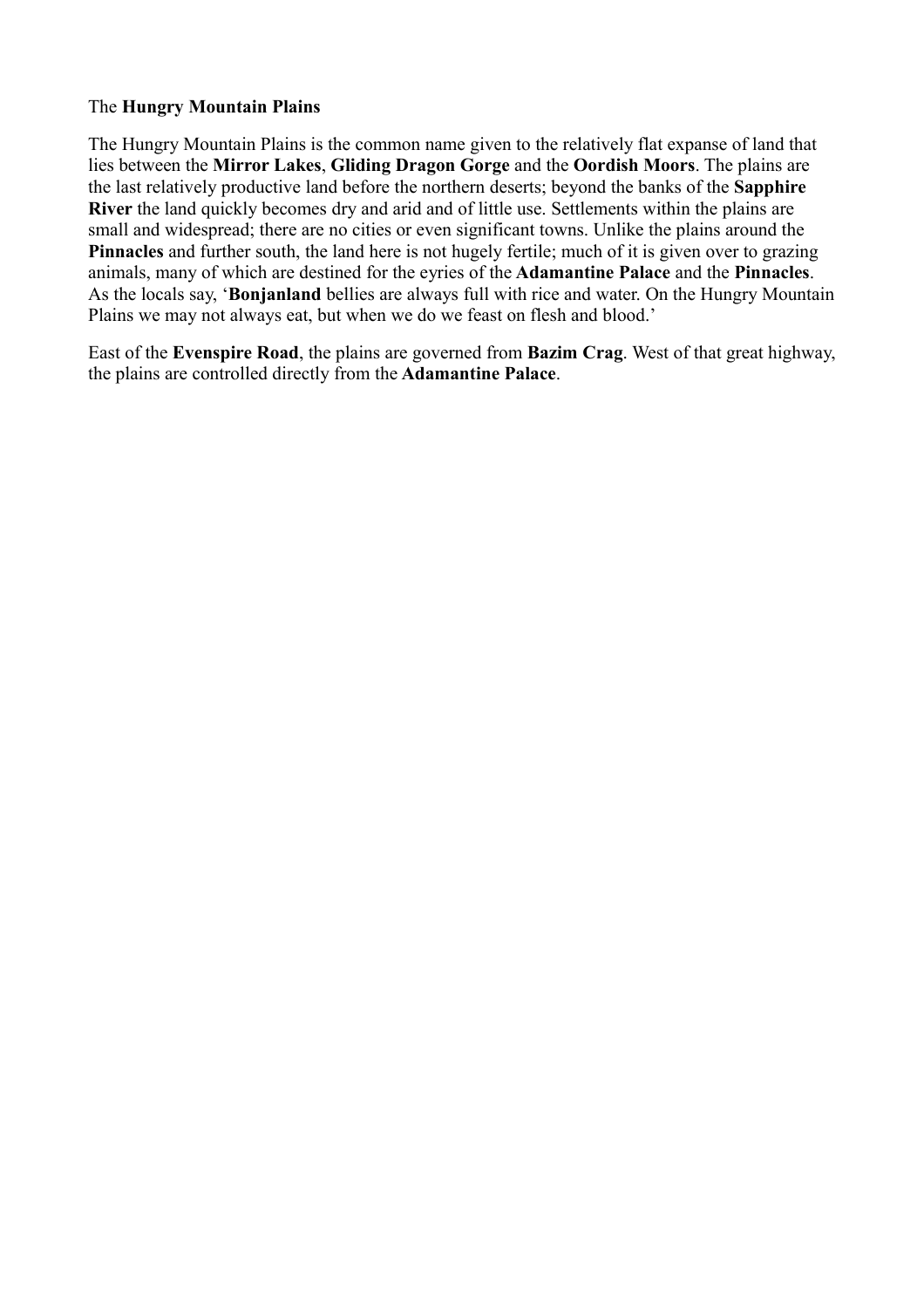## **Ishmar's Valley**

Nearly two hundred miles east of **Southwatch**, the desert around the **Last River** gives way to Ishmar's Valley. Here, for a dozen miles to either side of **Lake Taval** and **Lake Eyevan**, the land is a narrow, green strip of vibrant life in the desert – for just at the point when the summer heat begins to grip the land, Ishmar's Valley floods. The industrious settlers of this great oasis take advantage of the regular floods, and covered water-paddies bloom with life and vigour. There are no great towns or cities here, save for the city of **Sand** at the mouth of **Lake Taval**, but every inch of the land is cultivated, and visitors from the south arriving in the valley during the flood often comment on its resemblance to **Bonjanland** a thousand miles away. Even when the waters have receded and the land has baked dry and hard, the waters still teem with fish – indeed, strange as it may seem, dried fish is a staple food out here in the desert.

The people who live here are a strange mixture of folk; mostly descended from desert tribes of **Outsiders** long naturalized to the ways of the dragon-lords, they retain many customs that seem strange to those new to the valley. Nevertheless, despite living under the draconian thumb of a **blood-mage** cabal for nearly a century, they have (unlike their distant relatives in **Bloodsalt**) vigorously embraced the teachings of the **Order of the Dragon**. Since the **War of Thorns** broke the power of the Order in the south, Ishmar's Valley has become a bastion of their remaining strength, as exemplified by **Sand Monastery**. Fortunately it is a milder form of the Order that prospers here, and the people of the valley have little patience for the madness of **Anzuine** and the heresy of the **Great Flame**.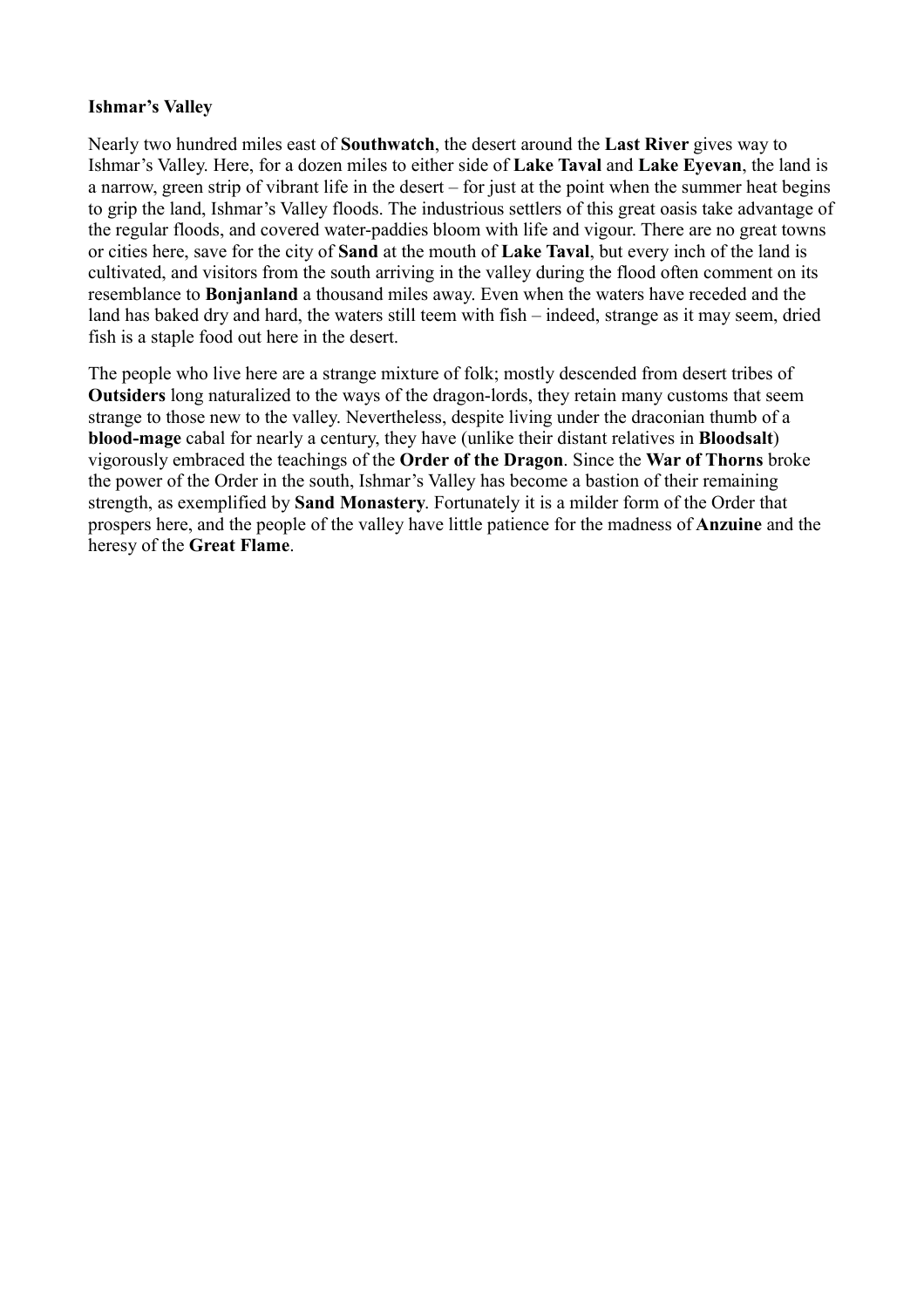### The **King of the Crags**: (also the **Mountain Throne**)

The Mountain Throne is the youngest and, in some ways, the most mysterious of the **dragonrealms**. The first King of the Crags established himself in the **Worldspine** shortly after the **War of Thorns**, although this was not known until some twenty years later. After the **War of Thorns** and the defeat of the high priest **Anzuine**, some two hundred dragons were found to be missing (mostly from the defeated eyries that had supported the **Order of the Dragon** against **Vishmir**). Many riders and **alchemists** were also found to have gone, along with large stocks of alchemical supplies from the Adamantine Eyries. Almost all the missing riders, dragons and **alchemists** were either natives of the **Silver City** and the **Harvest Throne** or had previously pledged their allegiance there, and all had been led at some stage in the war by Speaker **Voranin**'s favourite general, Prince Valmeyan of the **Pinnacles**. What followed was the **Great Dragon Hunt**, which only ended when the second Valmeyan, now the self-styled King of the Crags, revealed the existence of his new **dragon-realm** within the **Worldspine**.

The reason Prince Valmeyan absconded with half of the dragons from the **Silver City** have never been fully revealed. One can infer that **Anzuine**'s sacking of Valmeyan's home city may have initiated this action, but this is a naïve view; the logistical effort of making such a large number of dragons disappear *and remain tamed* must have required a plan years in the making. Similarly, the early history of the Mountain Throne is shrouded in mystery. By the time the realm revealed itself to Speaker **Vishmir**, the first Prince Valmeyan was dead and had been succeeded by his son, also called Valmeyan. Indeed, all kings of the Mountain Throne take the name of their progenitor, and this merely adds to the confusion.

Unlike other realms, the King of the Crags is known to maintain many small eyries instead of one or two large ones (perhaps an enforced decision due to the dispersed nature of the realm and the lack of any requisite resources for supporting the more traditional large eyries elsewhere). Even now, the Mountain Throne remains something of an enigma, secretive and aloof from the affairs of the other realms. The fact that the Mountain Throne now exerts control over more dragons than any other realm merely adds to the wariness of the other dragon-kings and queens.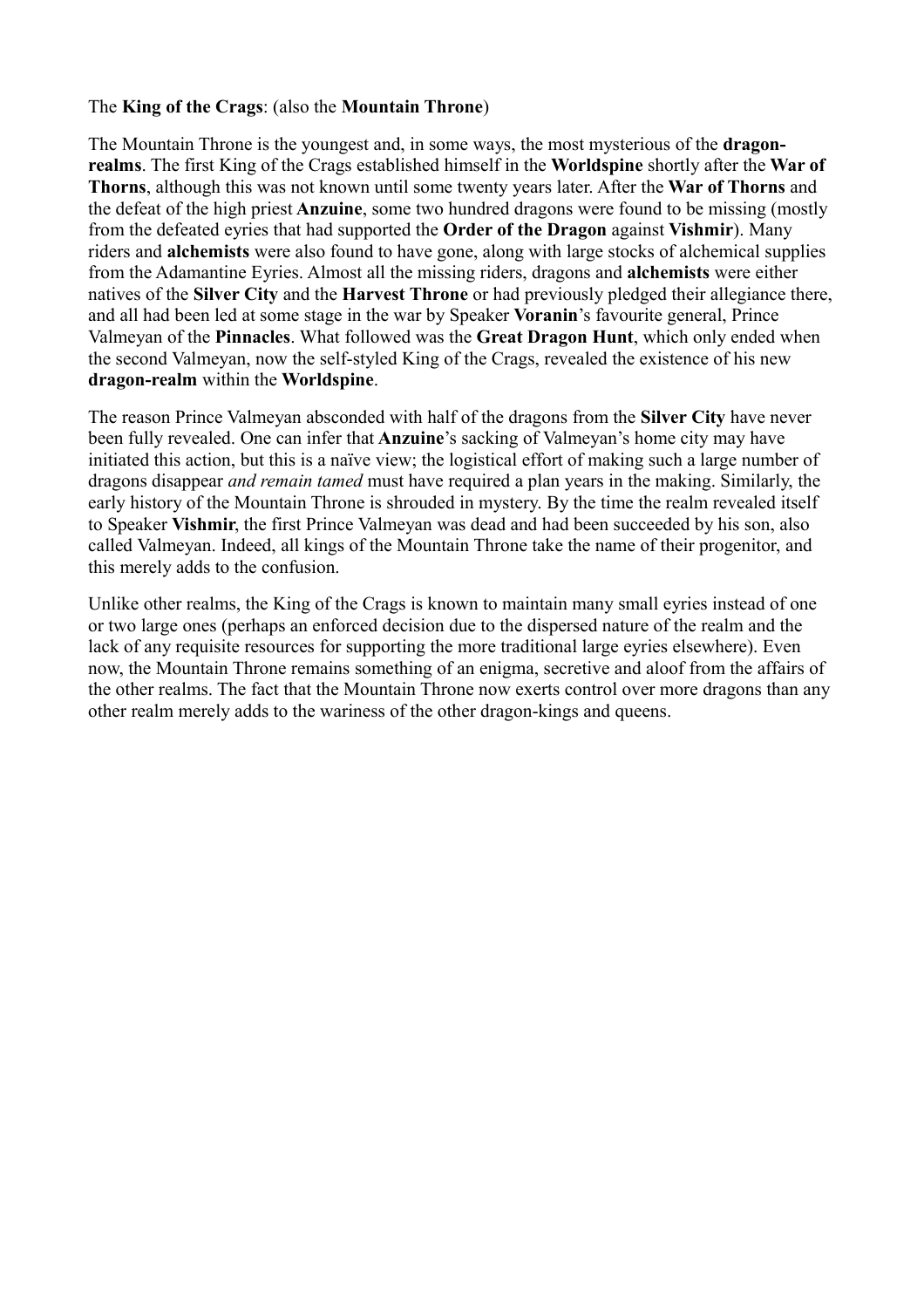# **Lake Eyevan**

Considerably the larger of the two lakes of **Ishmar's Valley**, Lake Eyevan is the beating heart of that great oasis. Although the waters here are colder and the fish not quite so eager, the size and depth of the lake keeps the waters of the whole valley reasonably cool. All the great rivers of the **Worldspine** north of the **Silver River** empty themselves into Lake Eyevan; and at some times of year, when the flow of the **Ashdale** is strong, the **Last River** between Lake Eyevan and **Lake Taval** (a few dozen miles further up the valley) actually flows backwards.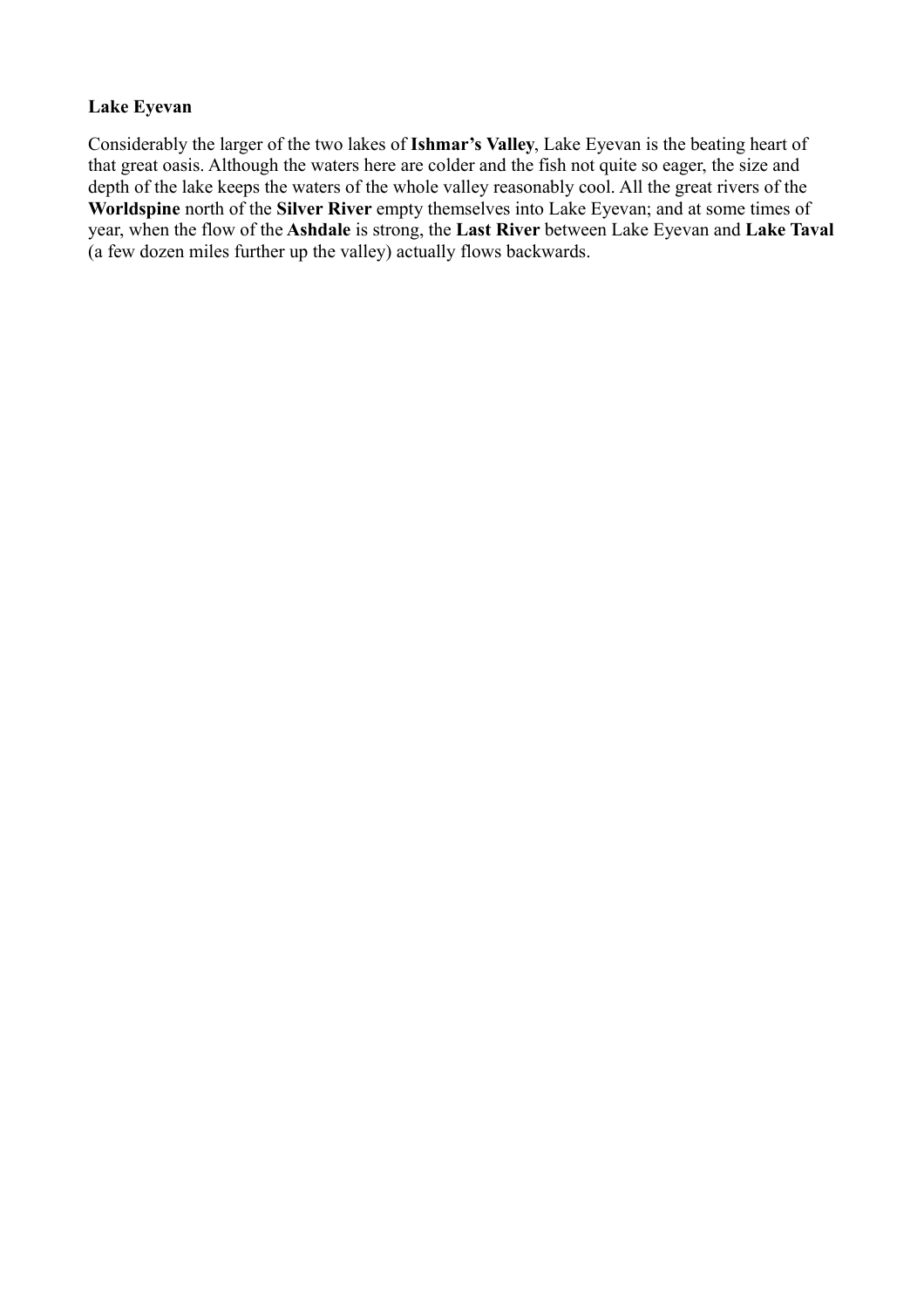### The **Lake of Ghosts**

At the north-western edge of the **Plains of Ancestors**, as the stone plateau sinks beneath the **Desert of Sand**, you will find the Lake of Ghosts, the shallow expanse of salt water where the **Last River** finally expires. Unlike the **Last River** itself, the water here cannot sustain life. For much of the year nothing lives around the Lake of Ghosts, and the lake sits alone while the waters of the **Last River** finally evaporate to nothing a hundred miles to the north. However, when the spring thaw comes to the **Worldspine** and the waters of the **Last River** rise, fresh water pours into the lake. At this time of year, the shallow valley of the **Last River** springs into life. It is also said that the **Syuss** and the **Outsiders** who live in the **Plains of Ancestors** have mastered the secret of taking water from the lake.

When the Arch-Magus **Aeos** escaped the **Silver City** along with his followers, he was pursued by riders from the **Order of the Dragon**. More than three hundred dragons met in battle over the Lake of Ghosts and many riders perished, their bodies lost forever to the corrosive waters of the lake. Here on the shores, too, it is recorded that **Aeos** himself was murdered on the night after his victory. Among the **Syuss** is it said that the vengeful spirit of the **blood-mage** still haunts the waters, as do the ghosts of all the riders who fell on that day.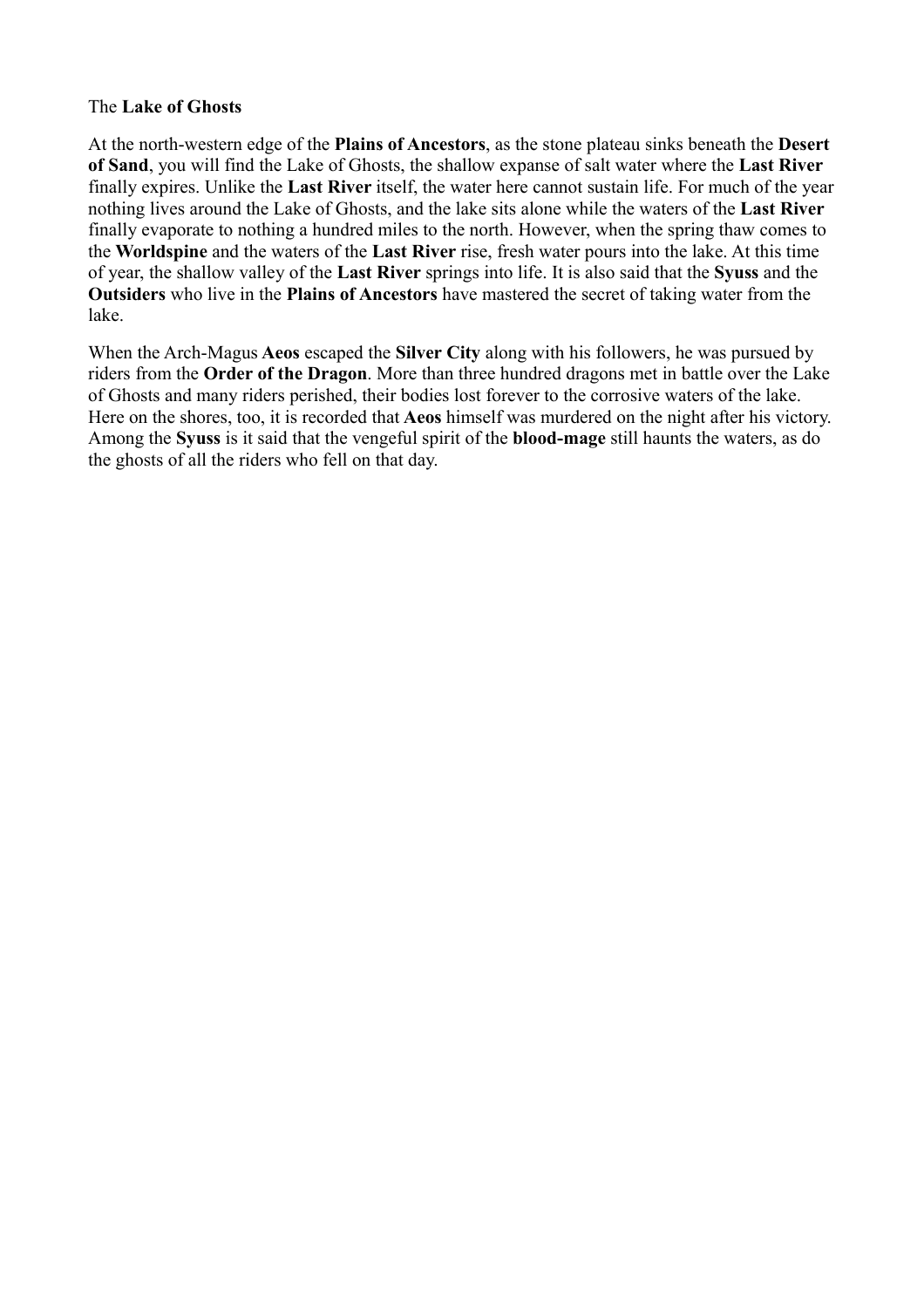# **Lake Taval**

The smaller of the two lakes of **Ishmar's Valley**, Lake Taval is perhaps the more important to those who live here. The warm shallow waters offer up a seemingly endless supply of fish. Despite the hot desert air this shallow lake never dries up, principally because of its connection to the much deeper **Lake Eyevan**.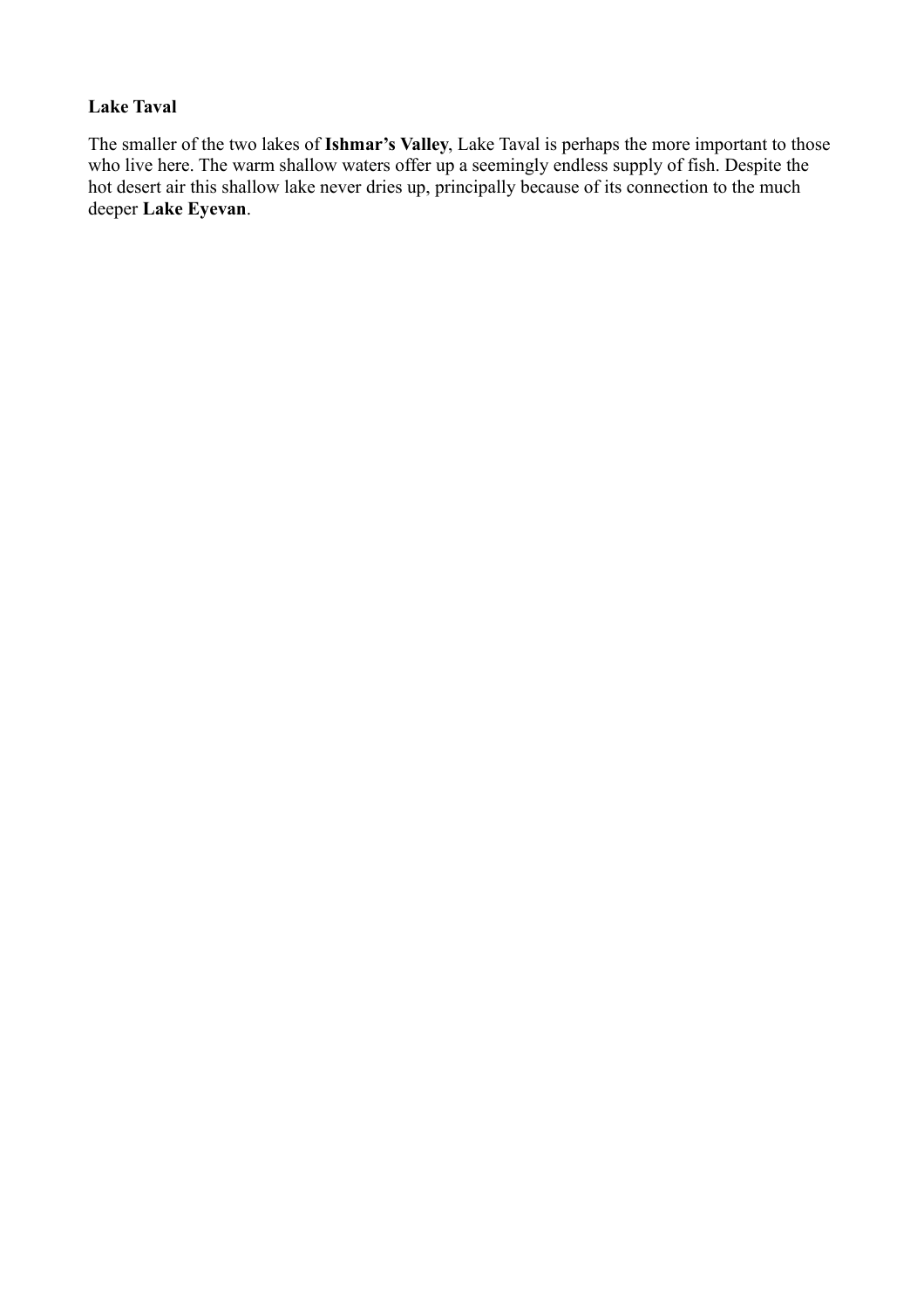#### The **Last River**

The northernmost of the great rivers to flow out of the **Worldspine**, the Last River emerges from the mountains a hundred miles further north than the **Ashdale**. Framed by the mountains of the **Worldspine** on one side and the great rolling dunes of the **Desert of Sand** on the other, its early course is one of barren and spectacular beauty. As the mountains fall away, however, to be replaced by the **Blackwind Dales**, the river valley widens; for a strip of perhaps a mile on either side, the desert turns green and lush as the river passes the eyrie of **Southwatch**. For another hundred miles the **Desert of Stone** closes in, sometimes pressing right to the river banks, other times broken by small stretches of fertile ground. Life here in the upper reaches of the river seems fierce. Plants cling on to every conceivable foothold, and even when all that surrounds the river are bare baking rocks, tiny lizards still scurry back and forth.

The principle section of the river begins nearly two hundred miles east of **Southwatch**, where the desert gives way to **Ishmar's Valley**, **Lake Taval** and **Lake Eyevan**. The waters here are shallow and teem with fish, while for a dozen miles to either side the land is green and vibrant. All the great rivers of the north save the **Silver River** finally drain into the depths of **Lake Eyevan**, and as the seasonal changes bring rains to the far-off mountains, so the waters of lakes here rise and fall. As the summer heat begins to grip the desert, cooler waters from the **Blackwind Dales** fill the lakes; **Ishmar's Valley** floods, and the Last River has the strength to strike out into the **Desert of Stone** and reach its final destination, the **Lake of Ghosts**. As the waters drop and the late summer heat sets in, the river retreats once more. For much of the year the Last River meanders away into the **Desert of Stone** and simply vanishes into the air.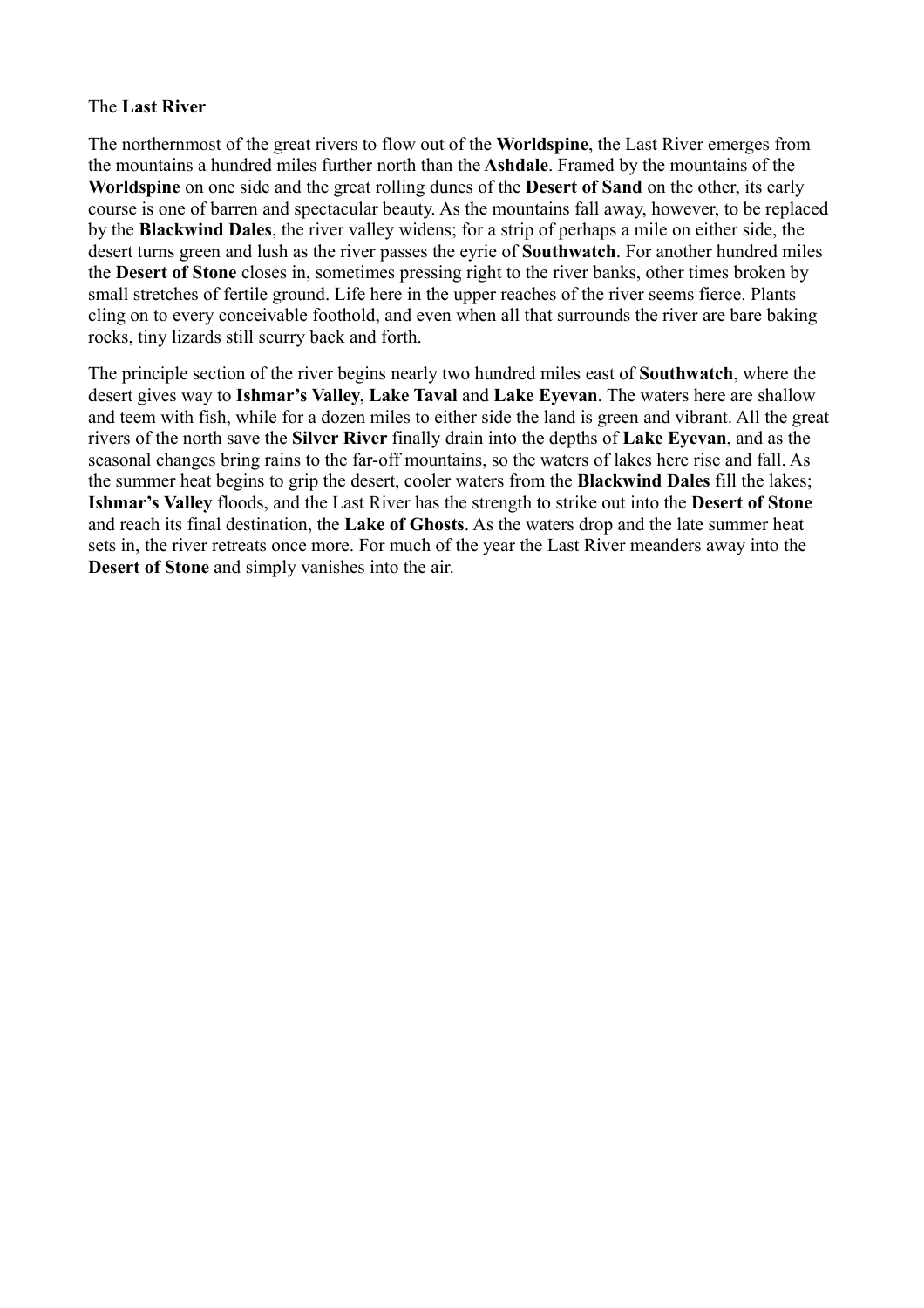# The **Maze**

Before the **Fury River** enters **Gliding Dragon Gorge**, at least a dozen (and probably more than twenty) small rivers pour out of the **Worldspine** and the **Purple Spur** into its northern bank. The barren ground is hard rock, sand and dusty earth, and the rivers run though deep valleys and canyons. Towering mesas and pinnacles mingle with narrow slot canyons, rivers, rapids, waterfalls and flash floods. Despite being less than a day on dragon-back from the **City of Dragons**, the Maze is one of the least accessible and most sparsely inhabited areas of the realms.

Due to its remoteness and the difficulty of reaching it on foot, very little is known is known about the Maze, and this is compounded by the relative barrenness of the land here; for all the rivers that wash through it, the Maze sees no rain. **Ayzalmir** commissioned an aerial map of the region during the last attempt to eliminate the **Order of the Finger**, but this has subsequently been lost. The Maze falls under the direct jurisdiction of the speaker – but in practice it is left to run wild, the only interest ever expressed being an occasional hunting campaign against the remnants of the **Order of the Finger**.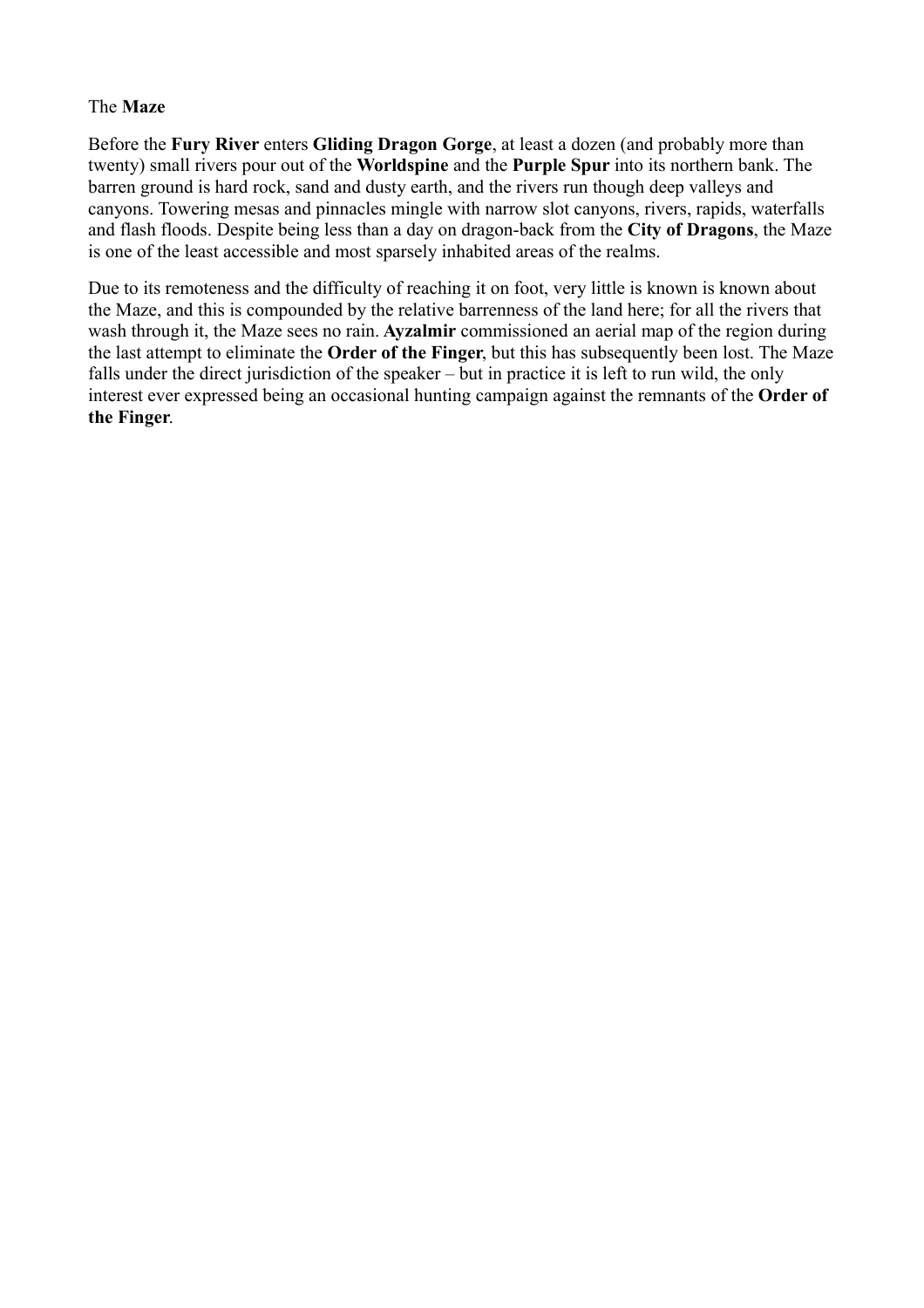### **Mehmeth (**also **Mehmeth the Builder**)

Although history does not tend to remember the second Speaker of the Realms, Mehmeth was arguably the first true speaker. Formerly the King of **Evenspire**, he was the first speaker to be chosen by the other kings and queens according to the **Act of Narammed**, and successfully consolidated **Narammed**'s works. He built the **Azure Tower** and the City Tower and many other works besides. Although the statues you will see as you travel across the realms will be of **Narammed** and **Vishmir**, many of the roads you will use, the lodges where you will rest and even the towns you will visit were built by Mehmeth.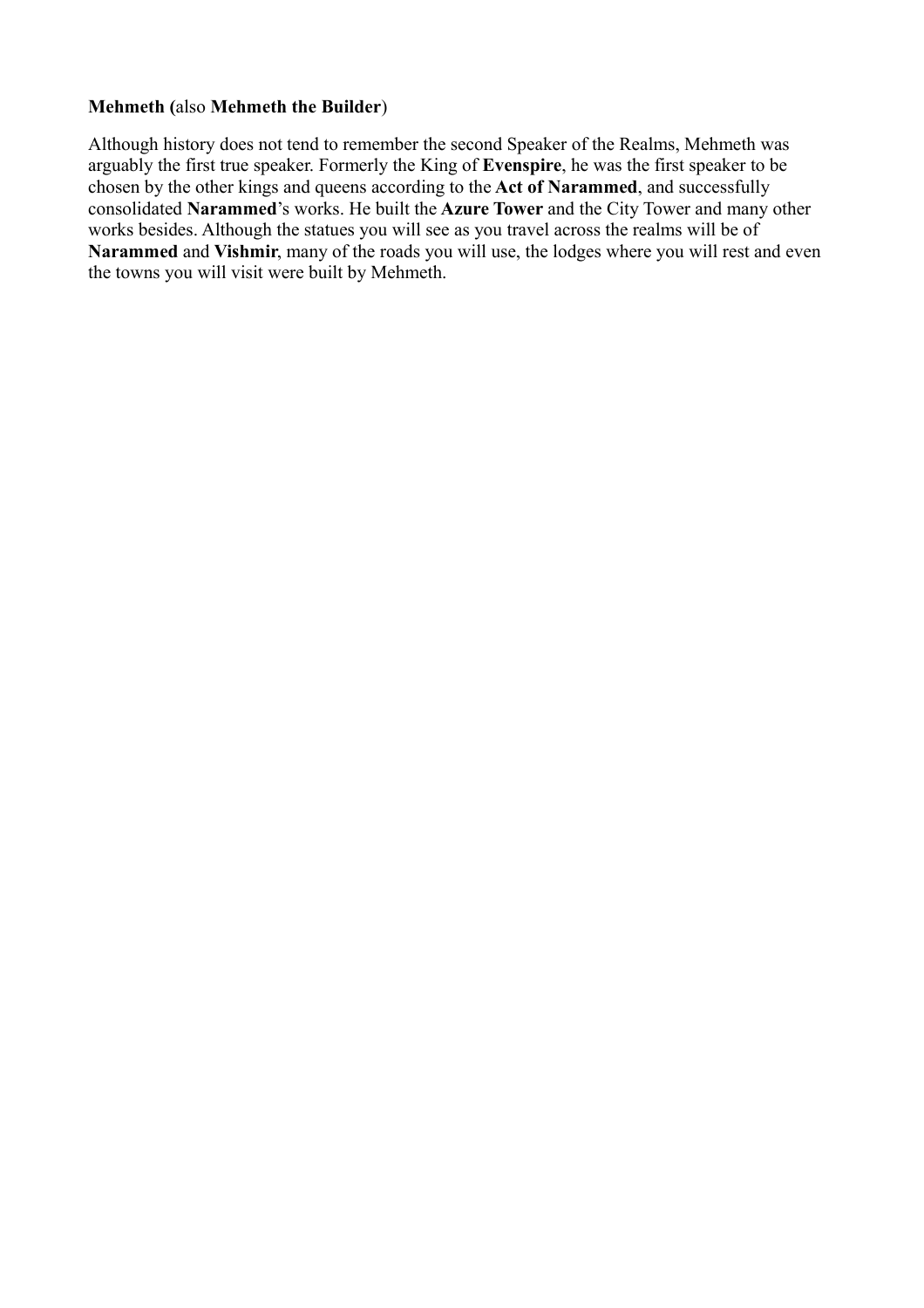## The **Mirror Lakes**

Backed against the southern cliffs of the **Purple Spur**, the Mirror Lakes gain their name from their sheltered location and the habitual stillness that gives them a mirror-like appearance. Although the lakes are not particularly big, each one being only a few miles in diameter, they are believed to be bottomless. Those who follow the teachings of **Anzuine** also believe that the lakes mark the spots where the claws of the great dragon held the world while he baked its rocks hard with his breath. Both beliefs are perhaps compounded by the fact that no rivers lead either to or from any of the four lakes, and that there are no waterways at all running from the southern edge of the **Purple Spur** towards the **Fury**, despite the continual rain from the **Diamond Cascade**. The lakes are also very round – one particular myth says that they are perfectly round, but this is quickly disproved by an aerial view of them.

Numerous conflicting stories surround the lakes. Some believe that the waters have magical healing properties (although it is true that the waters are unusually clean and clear by the standards of other lakes and rivers in the realms). Others go so far as to give the waters rejuvenating properties. **Narammed** founded the **Order of the Scales** on the shore of the lake closest to the **Diamond Cascade** in part because of these beliefs. In direct contradiction, some believe the water in the lakes is somehow corrupted, citing the strange absence of any fish or plant-life within the clear water. This myth is again quickly dispelled; wild animals, dragons and half the citizens of the **City of Dragons** all regularly drink the waters with no ill effect.

The lakes are also believed to be inhabited by some monster that rises from time to time to snatch animals from the shore. This seems unlikely, as no such monster has ever been seen. What is true, however, is that within a few fingers depth, the shores of the lake fall vertically away and are as smooth as glass. The **alchemists** have also observed that the height of the lakes does not vary by more than a finger throughout a year, or even across many years of measurement. It seems probable that the lakes are all connected underground and are possibly also linked to much larger reservoirs deep within the **Purple Spur**.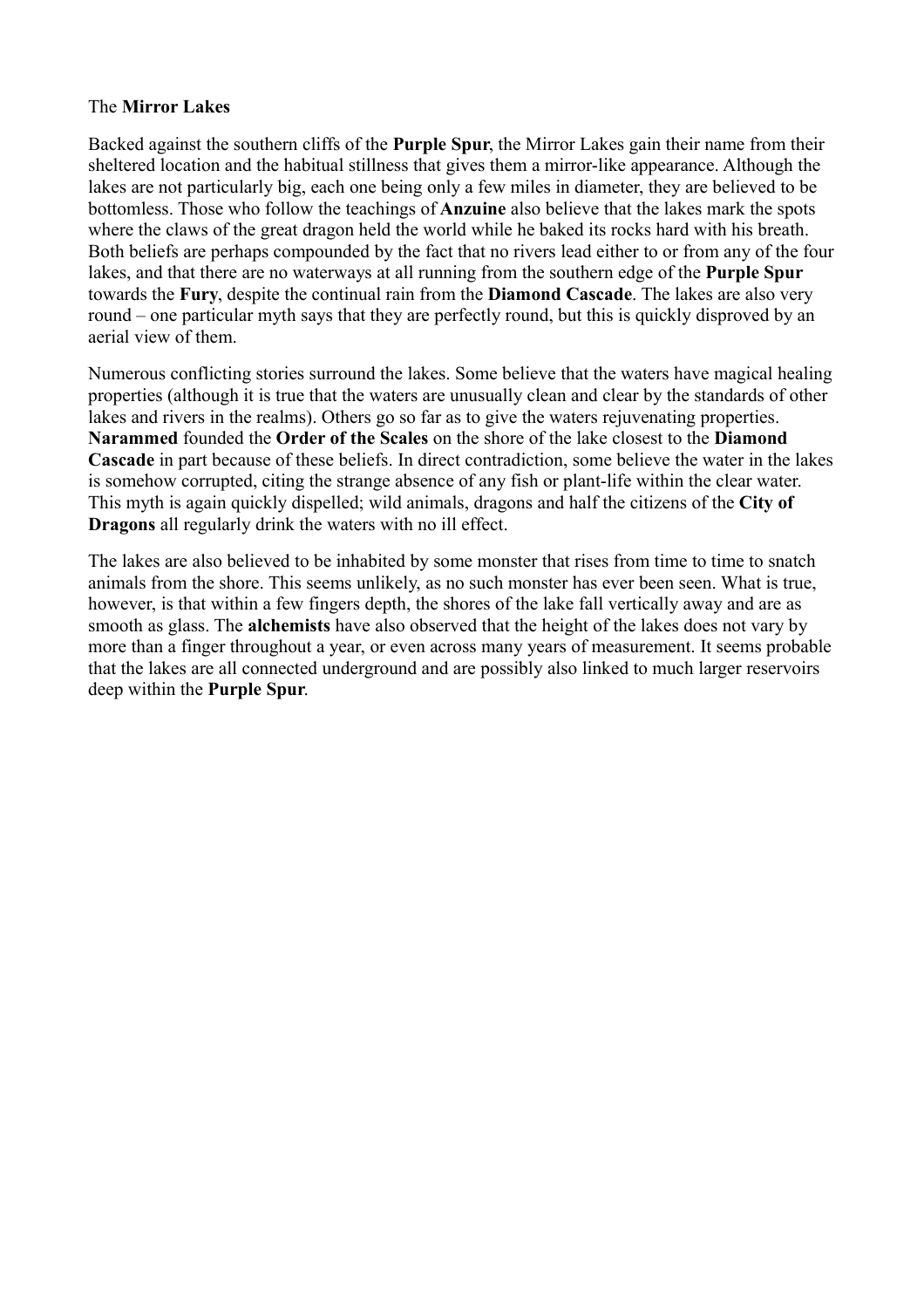# The **Moonlight Garden**

Atop the stony bluffs overlooking the **Yamuna River** and the **Aardish Caves** lies what has come to be called the Moonlight Garden. Deep within the wilderness of the **Raksheh Forest** and on the edge of the mountain foothills of the **Worldspine**, the Moonlight Garden was discovered by dragon-riders searching for the **Tomb of the Silver King** under the direction of Speaker **Voranin**. Myth had long held that the **Silver King** planned a **Black Mausoleum** to be 'built in black marble across the great river from the endless caves'; an idea that actually originates from the fanciful writings of one of the earliest **Taiytakei** travellers who visited the **Silver City** before the time of **Narammed**. Nevertheless, **Voranin** sent dragon-riders to scour the great rivers of the realms, and thus the Moonlight Garden was discovered.

The garden is bounded on three sides by marble walls, with the river-facing side left open. The marble appears black but is actually of an unusual colour found nowhere else in the realms – a dark blood red, veined with mustard yellow. The garden-facing inner sides of the wall are fronted by columned arcades, while the wall is interspersed with small domed buildings that may have been viewing areas or watch towers. At the far end, away from the river, there are two grand red sandstone buildings that are open to the sides. Their backs parallel the western and eastern walls, and the two buildings are precise mirror images of each other. The two buildings were once exquisitely decorated, but they have no interior structure and their function is a mystery.

The Moonlight Garden was substantially overgrown when first discovered. However, when what appeared to be ruins of black marble were found nearby, **Voranin**'s riders cleared the ruins using dragon-fire (to this day, the stones in the garden appear black, and it was this blackness that earned the garden its name). However, excavations carried out on behalf of **Vishmir** following the **War of Thorns** found that what had first been seen as black stones nearby were in fact discoloured red and white stones that had been turned black – possibly by the same means as the garden walls! **Vishmir**'s interest moved to the **Aardish Caves** across the river, and the Moonlight Garden has since been left to return to the forest. The garden is still sometimes visited by riders making use of the temporary eyrie above the **Aardish Caves**.

The construction and design of parts of the Moonlight Garden have parallels in the **Pinnacles** and **Outwatch**, possibly indicating a common origin.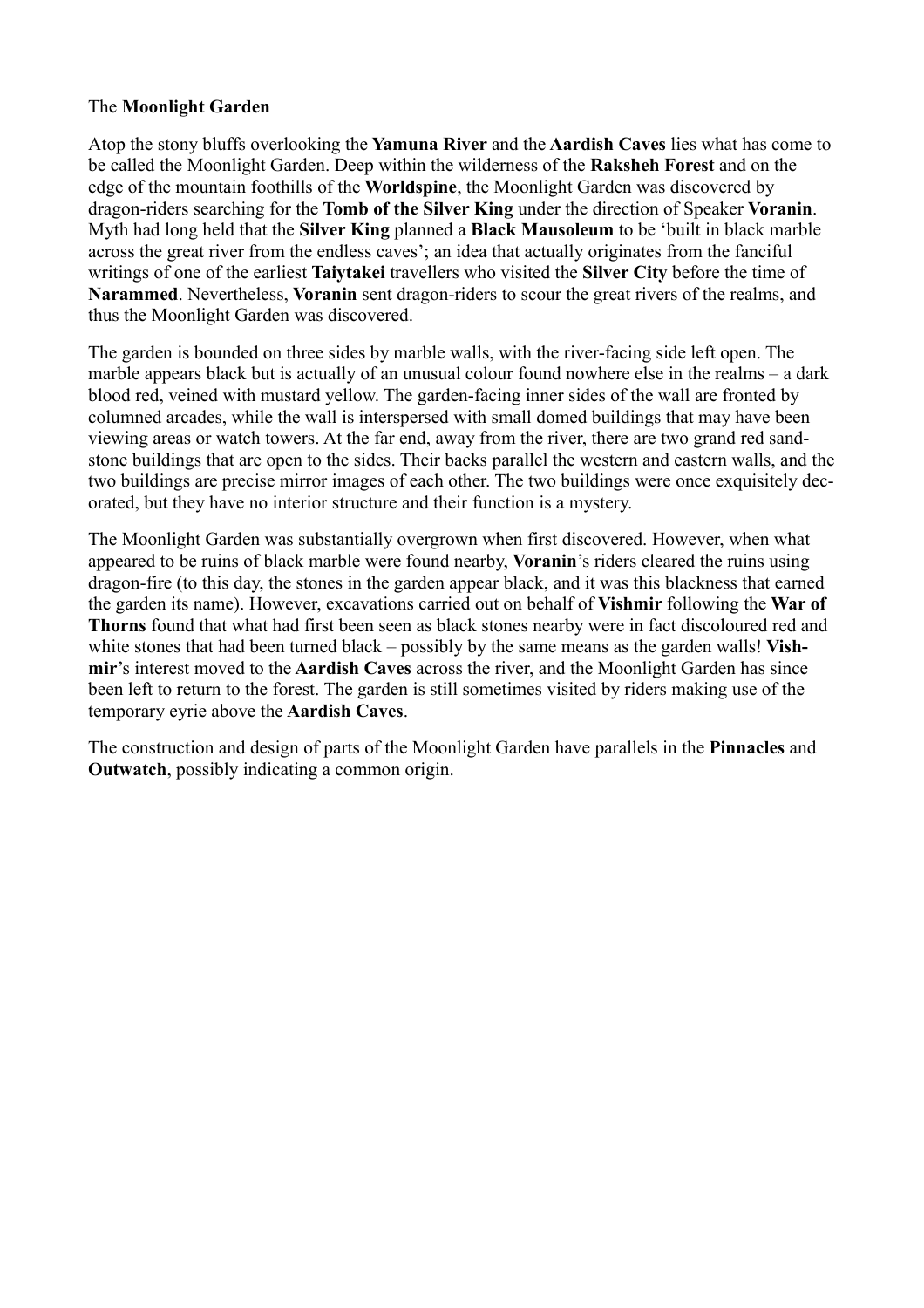### **Narammed** (also **Narammed the Magnificent**):

Narammed was a priest and an **alchemist**. He came to power within the **Order of the Dragon** at a time when warfare between the realms was particularly fierce, and also when the Order's power had waned to the point that a challenge from an alliance of several kings and queens of the various separate realms seemed inevitable. Narammed became the inadvertent figurehead of a faction within the Order who recognized the inevitable futility of fighting for a central position of authority; this faction saw that the **alchemists** within the Order were responsible for keeping the dragons under control, and yet also understood that the kings and queens who owned and flew the dragons (outside the borders of the **Silver City**) were as irresponsible as children. Above all, Narammed was perhaps the first to recognize that central control of the dragons in a single eyrie (as had been attempted by the **Empire of the Blood-Mages**) was logistically impossible. No single realm could realistically support more than a few hundred dragons; the survival of all realms therefore depended on maintaining a careful balance between them, with dragons distributed across many centres instead of all being controlled from one.

Narammed began moving through the realms, preaching apocalyptic warnings of what he foresaw would come about. As he did, he gathered a following of devoted soldiers who later became the nucleus of the **Adamantine Men**, while on one famous occasion he was supposed to have singlehandedly slain a dragon (reputedly the dragon of **Dragondale**). Perhaps because of the emergence of the **Ash Throne** and the crisis it caused, Narammed was successful in uniting the realms around a single idea: replacing the direct (if rather vague and ineffective, and certainly unwelcome) rule by the **Order of the Dragon** from the **Pinnacles** with a single neutral arbiter who would resolve the disputes among the kings and queens, as well as disputes that brought these rulers into conflict with the Order. Although he never quite achieved that ideal in his lifetime, his other achievements – the **Act of Narammed** which sealed his abdication, the creation of the **Adamantine Men**, the end to direct rule by the Order and the severance of the **alchemists** from the priesthood – all contributed to the era of relative peace that has come with the time of the speakers. Narammed founded the **Adamantine Palace** and built the **Tower of Air** and the **Speaker's Tower**. He died in 139, a year after his abdication.

Narammed saw the role of the speaker as a religious one as much as a civic one, and for a time held titles as head of the **Order of the Dragon** as well as Speaker of the Realms. However, the kings and queens of the realms saw matters differently and viewed the **Act of Narammed** as a complete capitulation by the Order that had, until a few years previously, claimed authority over all of them. Despite his initial successes, **Narammed** never quite gripped the realms as history recounts. It is true that he founded the **Adamantine Men**, separated the **Order of the Scales** from the **Order of the Dragon** and moved the centre of power in the realms from the **Pinnacles** to the **City of Dragons** in an attempt to create the illusion of separation between temporal and spiritual power, but that was never his actual intent even though, over the years, the illusion became the reality. The **Act of Narammed** finally brought the harmony he sought, but was also ultimately responsible for the downfall of the Order he sought to preserve and the rise of the enlightened **alchemists**.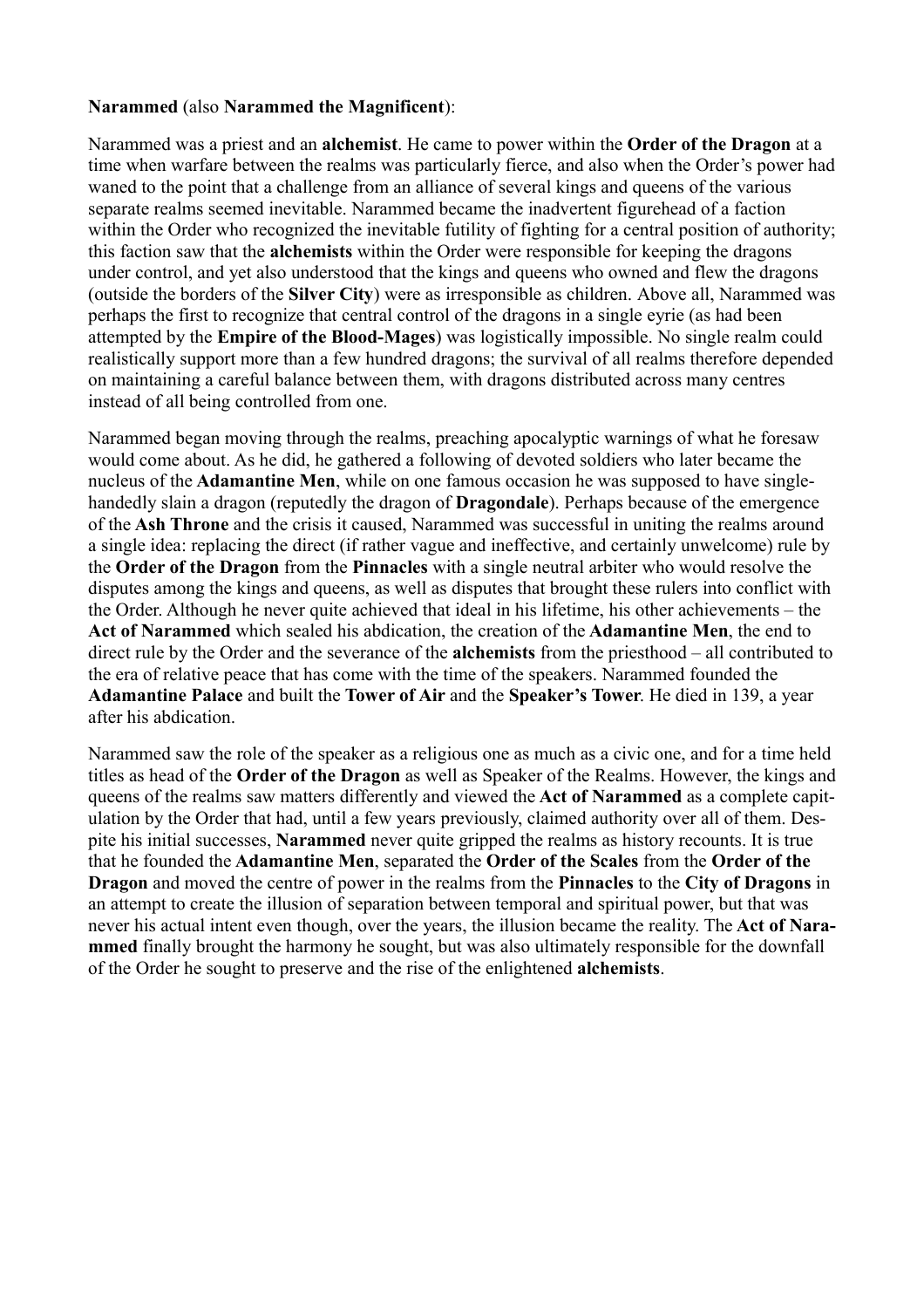# **Narammed's Bridge**

Narammed's Bridge is a small and unassuming bridge that crosses the **Sapphire River** near its source, close to the exit of the **Emerald Cascade** valley. The bridge is a narrow wooden construction, wide enough for men to walk three abreast but too narrow for carts or wagons; the bridge thus sees very little use, with almost all traffic crossing the river at **Samir's Crossing** on the **Evenspire Road**, several miles further downstream. The closest settlement is a small transient hunting community a mile or so upriver on the north bank, right at the entrance to the **Emerald Cascade** valley. Rough dirt roads only suitable for pack animals link the bridge to this settlement and also run from both sides to the **Evenspire Road** at **Samir's Crossing**.

The bridge's main significance is that it (along with the **Sapphire River** during this part of its course) marks the boundary between territory controlled by the speaker from the **Adamantine Palace** and territory under the rule of **Evenspire**. In practice, even this is of little practical significance, as much of the land around the river is barren and of little productive value. The bridge has considerable historical significance, however. It is said that **Narammed** built the bridge himself, unaided. True or not, what certainly *is* true is that the bridge was the site of the first truce between the dragon-kings and queens, from which **Narammed** became the first Speaker of the Realms. The bridge was also the site of the **Act of Narammed** and has historically been used by speakers ever since as a neutral place for parley, when disputes arise between the speaker and the dragon-lords. **Ayzalmir** also called a council to the bridge rather than to the **Adamantine Palace** to declare his purge against the **Taiytakei**. The bridge thus retains an almost spiritual significance among historians of the realms.

There is a temporary eyrie near Narammed's Bridge on the south side of the **Sapphire River**. The eyrie is frequently empty, but occasionally dragons and riders on their way to or from the **City of Dragons** will stop here.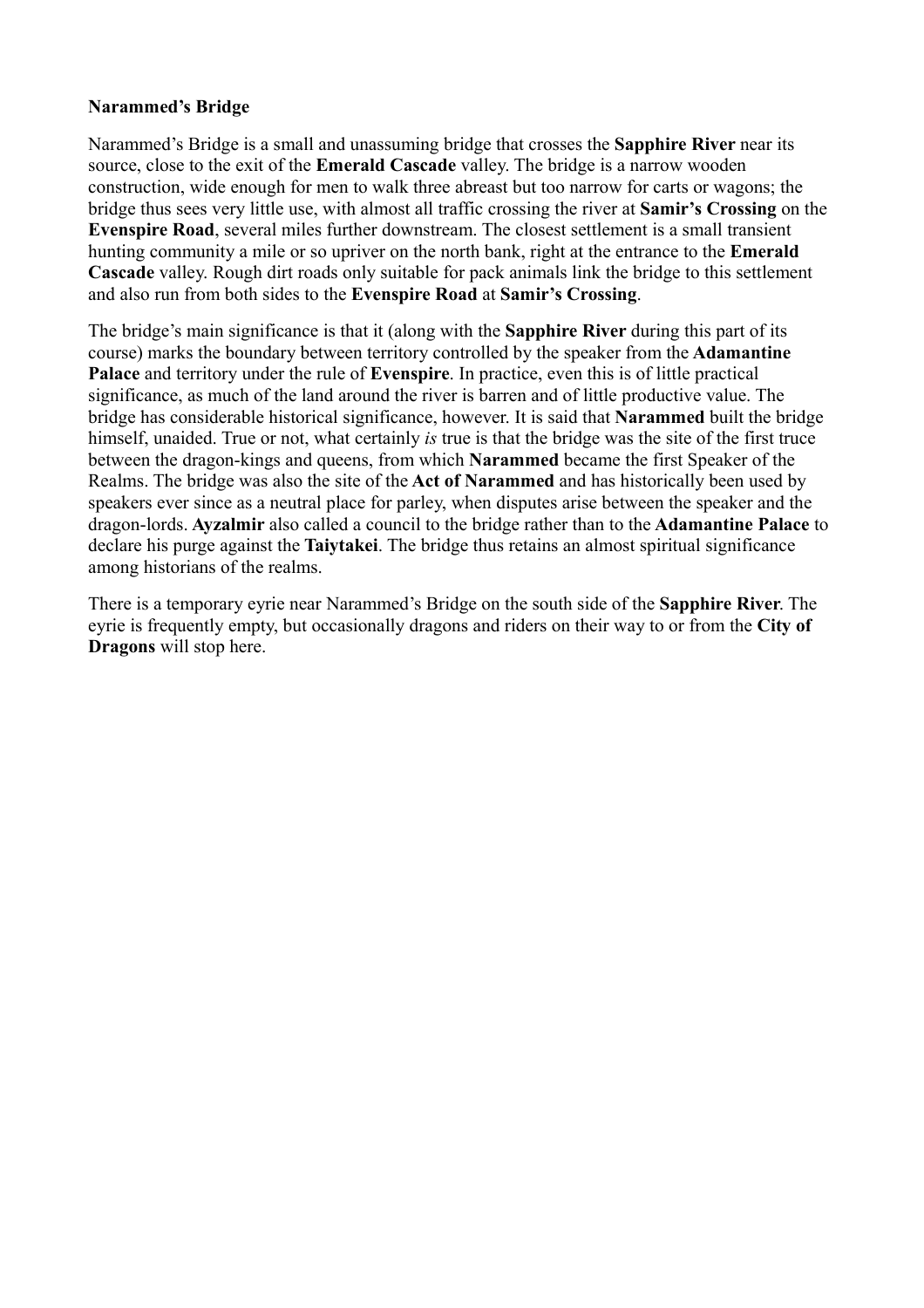### The **Night Watchman**

The common name for the commander of the **Adamantine Guard**. Since the time of **Vishmir** and **Prince Lai**, the Night Watchmen has also sometimes been known as the Scorpion King.

"*I am called what I am called for a reason, rider. When night comes it falls to the Adamantine Men to keep watch over the nine realms; and you will not deny that the times are dark*." – The Night Watchman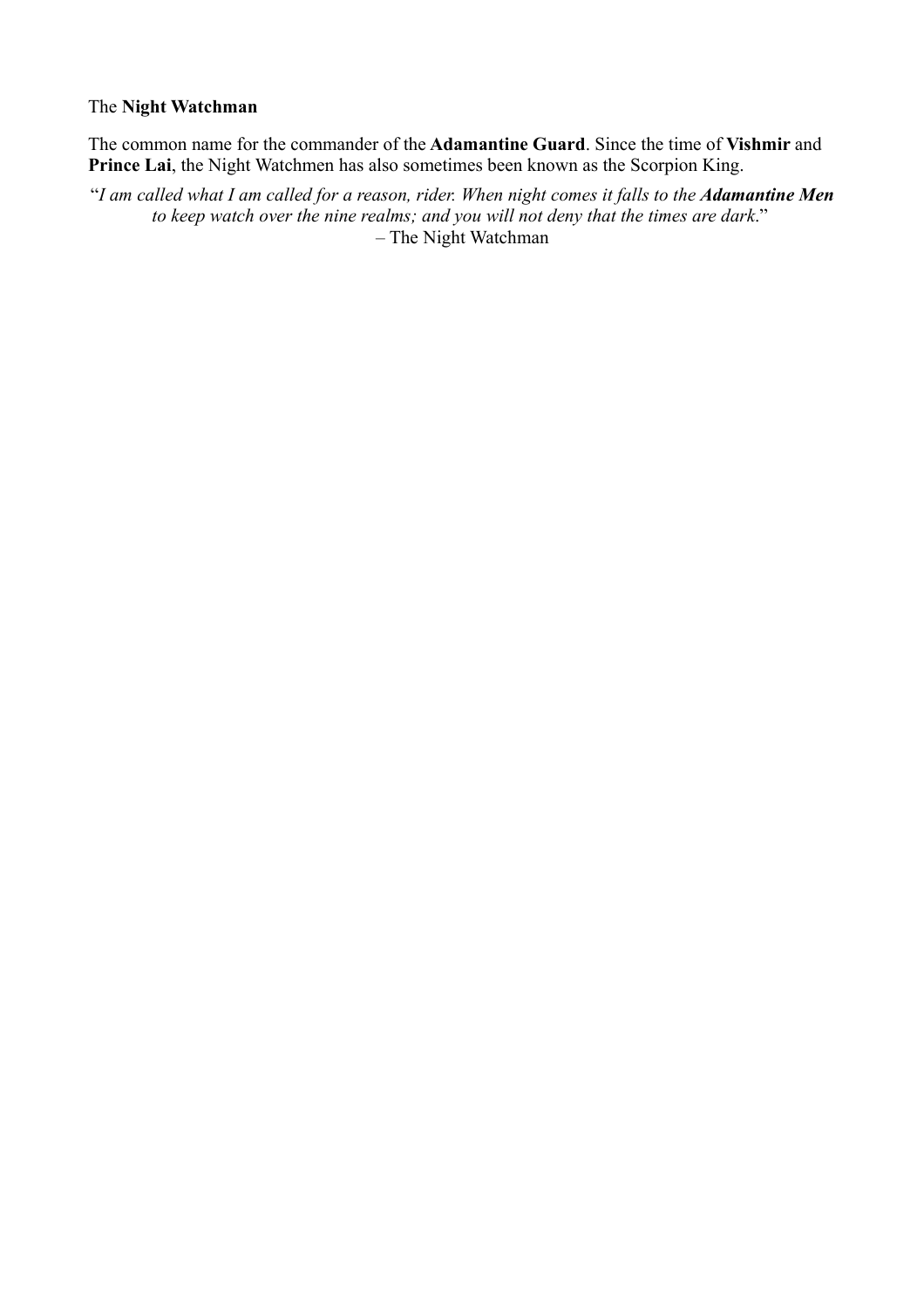# **Numenport**

A small fishing town at the far end of **Tyan's Dike**. The town owes its existence to the dike and the road that runs along the top of it, which is a much shorter route from the **Bay of Still Water** to **Furymouth** than sailing around the peninsula. The town is primarily known for being the closest settlement to the event known as the **Sacking of Numenport.**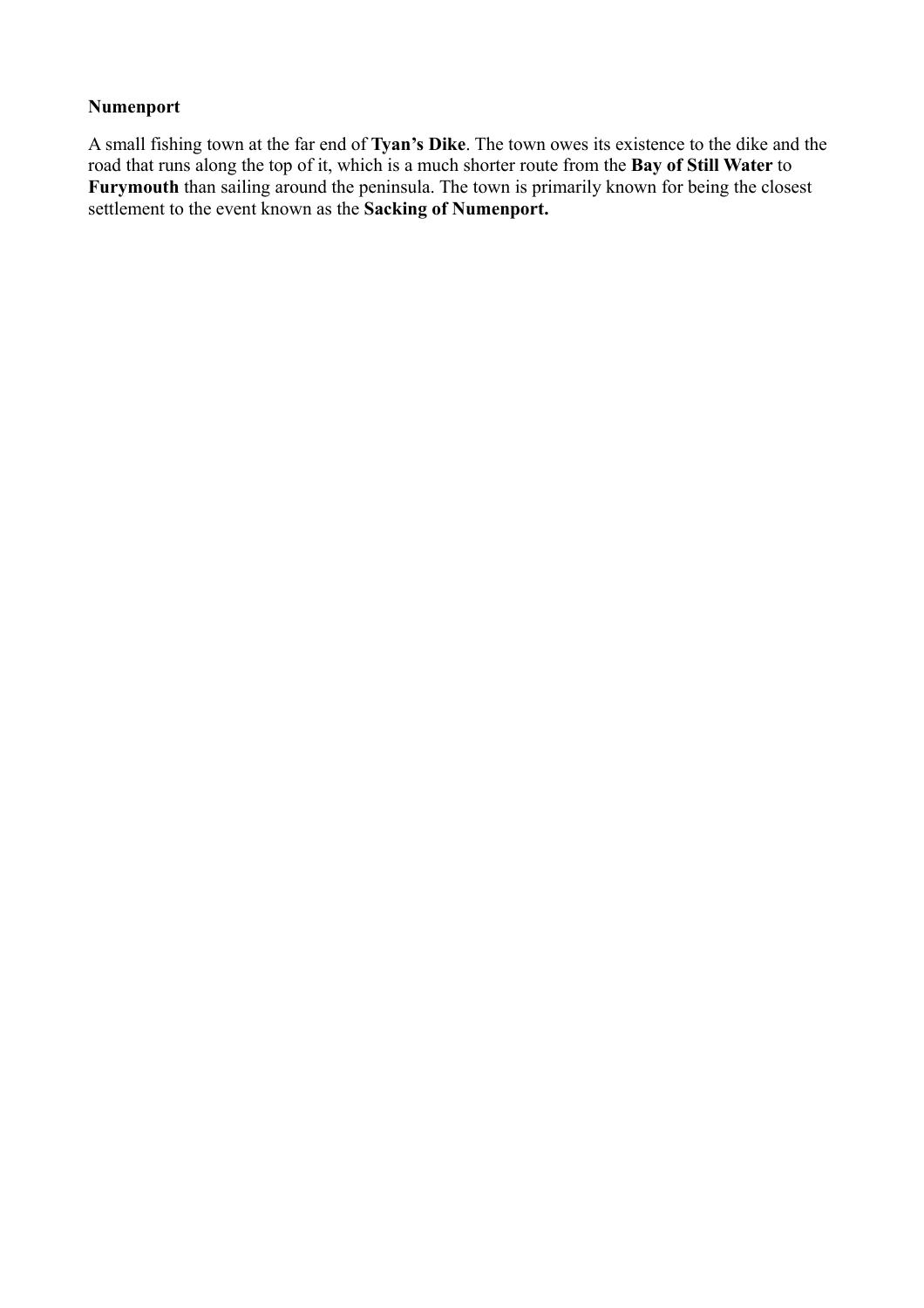### The **Oordish Moors**

To the east of the realms, stretching away for as far as any dragon can fly, you will find the Oordish Moors. Aside from the sporadic settlements and way stations along **Yinazhin's Way** and the immediate vicinity of **Bazim Crag**, the moors are a wilderness of broken hills and bogs, sparsely populated by primitive tribes of nomadic **Outsiders** who live by herding sheep and sturdy ponies through the hills. The moors are largely unexplored; although dragon-riders have flown far to the east, no one has travelled on foot and returned, and nor is there much reason to do so. Bandits and outlaws flee to the moors and vanish, only to appear years later preying on the travellers of **Yinazhin's Way**.

It is said by some riders that far, far to the east the moors fall away into rolling plains and great forests and as-yet unexplored mountains; a vast empty land ripe for settlement. Thus far, however, the kings and queens of **Bazim Crag** have been content to live as they do, masters of their own domains, roaming and raiding the moors as it pleases them. Other stories speak of ruins among the moors, old and strange; the broken remains of things far out of place that are reminiscent of the tower of **Outwatch** and of **Hejel's Bridge**. Accounts from those few who have travelled by foot into the moors and have learned to live and trade among the **Outsiders** there speak of a rich mythology filled with monsters, unnamed and unspeakable, who dwell in the dark places among the hills and the swamps. Black-scaled, six-legged lizards the size of a horse; gaunt, faceless giants with the power to turn men to stone; white-skinned, bloody-eyed sorcerers of long ago with silver swords and powers over the moon: these are all common stories among the **Outsiders** of the moors. **Hatchling Disease**, perhaps? And could these sorcerers be none other than the **Silver Kings**?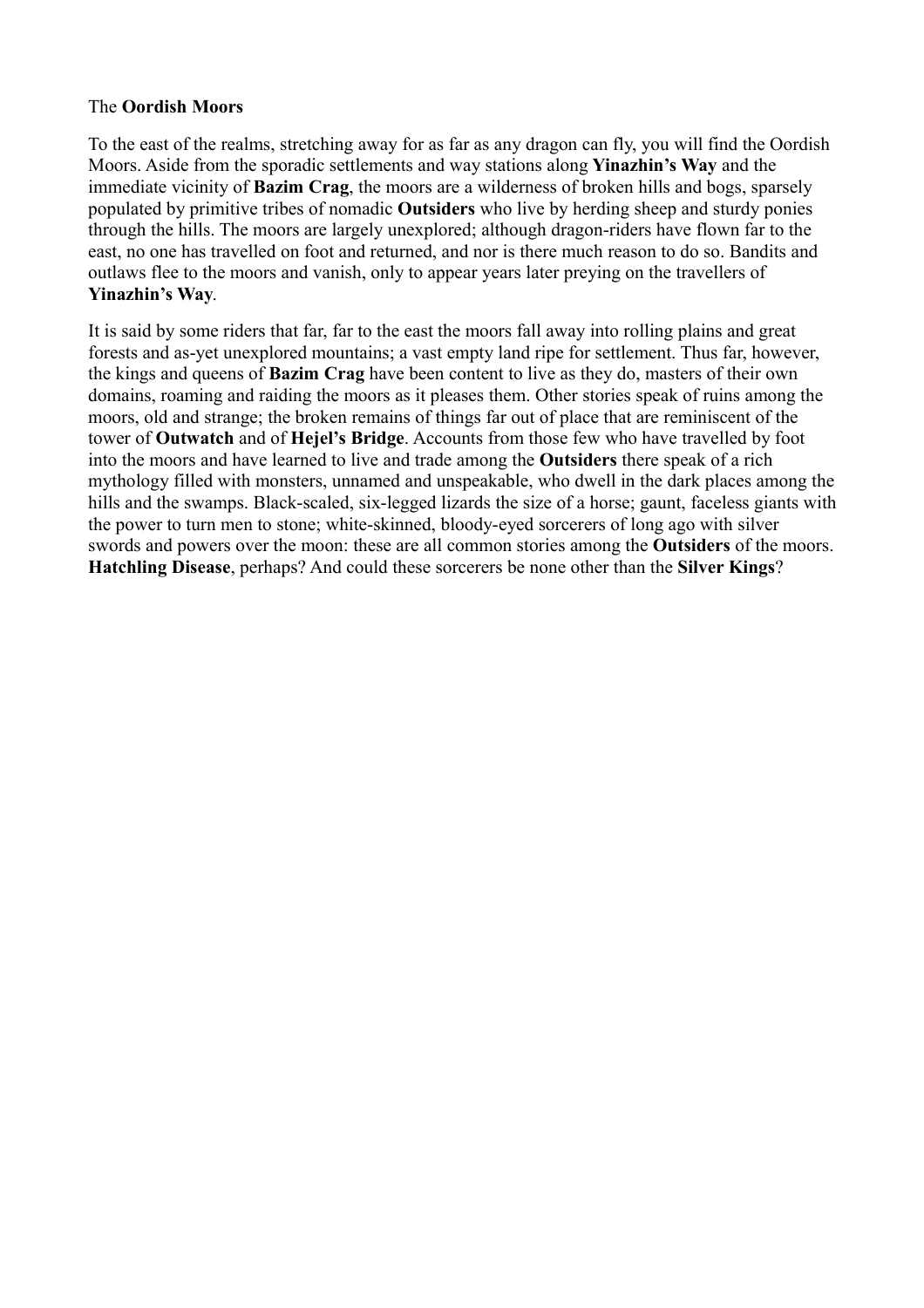## The **Order of the Dragon / Dragon-priests**:

Like the **blood-mages**, the Order of the Dragon has roots that go far back into history, long before the coming of the **Silver King**. Legend speaks of a time before the coming of the dragons when the world was filled with magic; the time of the **Silver Kings**, if one is inclined to believe in them. The dragons came, though, and in these legends they brought with them a great catastrophe that tore most of the old magic away. This myth appears in different forms around the realms and most likely stems from the common catastrophe that any settlement or community faced when discovered by a wild dragon. It is also clear, however, from the relics in places like **Hejel's Bridge**, the **Moonlight Garden**, **Outwatch** and in particular the **Pinnacles**, that some form of culture with greater insight into the mysteries of the many worlds than our own once flourished in parts of the realms.

The Order of the Dragon started in the **Pinnacles**, long before the coming of the **Silver King**; a time when, according to fragmented historical records, several dragons remained permanently encamped around the **Pinnacles** and dragon attacks were almost a daily routine. In those times, many different sects, cults, individuals, kings and magi all sought any way possible to understand or control the dragons that beset the realms. These many fractured sects most likely came and went, and by the time of the coming of the **Silver King** there were many diverse beliefs that had grown from a hybrid of religious mysticism and scholarly learning.

The arrival of the **Silver King**, however, seems to have polarized these sects into three separate factions: there were those whose interest lay in the greater shape of the cosmos, in the nature of gods and the realms, and who sought an understanding of dragons through their place in the divine order; there were those whose approach was one of learning and understanding, of patiently piecing knowledge together from records and observations of the natural order of things; and finally there were those whose fascination was primarily with the **Silver King** himself and the esoteric powers he exhibited. After the **Silver King** had tamed the last dragon, he effectively created the Order from among these sects, placing within them the secrets needed to keep the dragons from reverting to their wild natures. This then became the central and defining purpose of the Order, and all others were forbidden to have any dealings with the beasts. At a time when dragons were seen as wicked and horrific monsters who might turn at any moment, induction into the Order was seen mostly as a curse. Over the time of the **Silver King** this gradually changed, until the Order of the Dragon were the de facto governors of the realms, subservient only to the will and whimsy of the **Silver King**.

Three substantial schisms have occurred in the order's long history. The first came with the demise of the **Silver King** and the separation of the **blood-mages** from the rest of the Order (although, it must be said, this was by their own hand). At that time the Order had little power or influence outside of its capacity for magic, and with the separation of the **blood-mages** into a cabal of their own, the Order could do little but stand by and watch (or indeed actively support, as many of the Order did in the early years). As the **Empire of the Blood-Mages** grew ever more cruel, however, it was the Order that began to oppose them; it fell to the Order to do this because the secrets of keeping the dragons from reverting to their wild ways from before the **Silver King** were known only to the **alchemists** of the Order and to a handful of the **blood-mages** themselves.

Even at the height of the empire, care for the dragons largely remained in the hands of the Order; thus the overthrow of the **Empire of the Blood-Mages** was a simple enough matter when it came. However, rather than marvelling at the popular power and miraculous achievement of the Order as it liberated the people of the **Silver City** from the **blood-mages**, one might wonder instead at the level of disunity that allowed most of the **blood-mages** to escape to the north and the east, along with at least a third of the dragons they used to command. Nevertheless, the removal of the **bloodmages** allowed the Order of the Dragon to rise to the fore as the effective council for leadership for the realms, and endowed it with the considerable popular support that made it the principle force in the realms for another two centuries.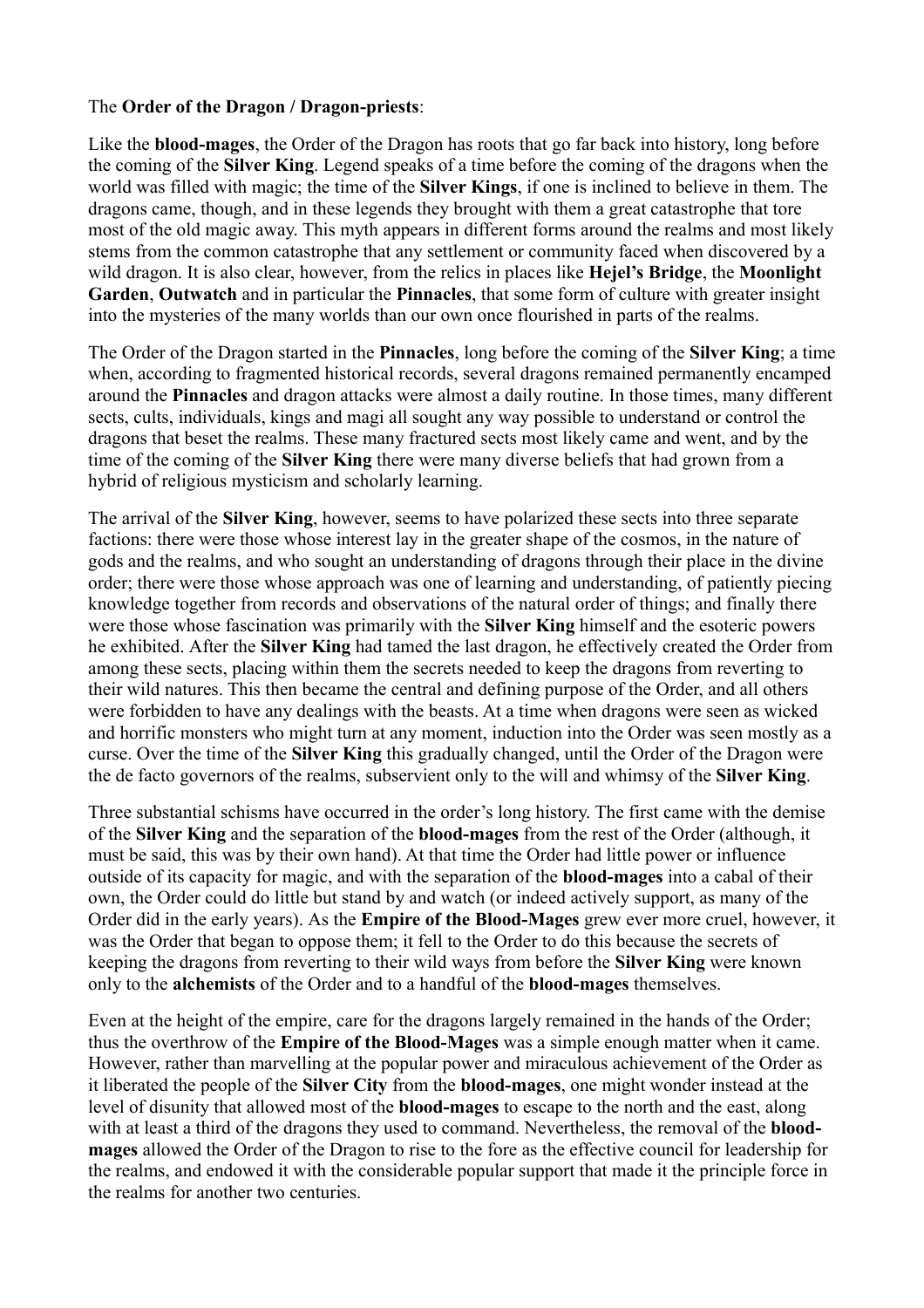Although the overthrow of the **Empire of the Blood-Mages** was the most tumultuous of the three schisms, the second separation was by far the most important. This occurred quietly and peacefully, almost as an act of its own will, under the direction of **Narammed**. As the first speaker of the realms, **Narammed** had promised to give every dragon-lord power and control over their own dragons. He did this by separating the scholars and **alchemists** from the Order and creating a new order: the **Order of the Scales**, who were responsible only to the speaker and not to the high priests of the Order of the Dragon. **Narammed's** intent may have been to create the illusion of separation, but in fact the **alchemists** and scholars within the Order of the Dragon had long chaffed against the strictures imposed by the dominant mysticisms, and the **Order of the Scales** was wildly successful. **Narammed** got his wish; the realms remained at peace, but the effect of what he had done was to remove almost all the alchemical learning and what little knowledge of esoterica and sorcery had not already been lost. It took another hundred years for the realms to understand it, but the power of the Order of the Dragon was broken on that day.

The final schism occurred in the dying days of the Order, and is well documented. With the Order's power in terminal decline, the apocalyptic **Great Flame** faction grew to dominate it (and some would say it still does). The rise of **Anzuine**, the speaker **Voranin**, the **War of Thorns** and the shattering of the Order's remaining influence after their defeat at the hands of **Vishmir** are all well known.

Since the **War of Thorns**, the influence of the Order of the Dragon has been almost extinguished; it now serves purposes that are more ceremonial than practical. The order still wields considerable influence in the **Silver City** and the **Pinnacles,** as well as in **Sand** and **Ishmar's Valley**, but elsewhere it is often seen as little more than a collection of old men who talk to ghosts.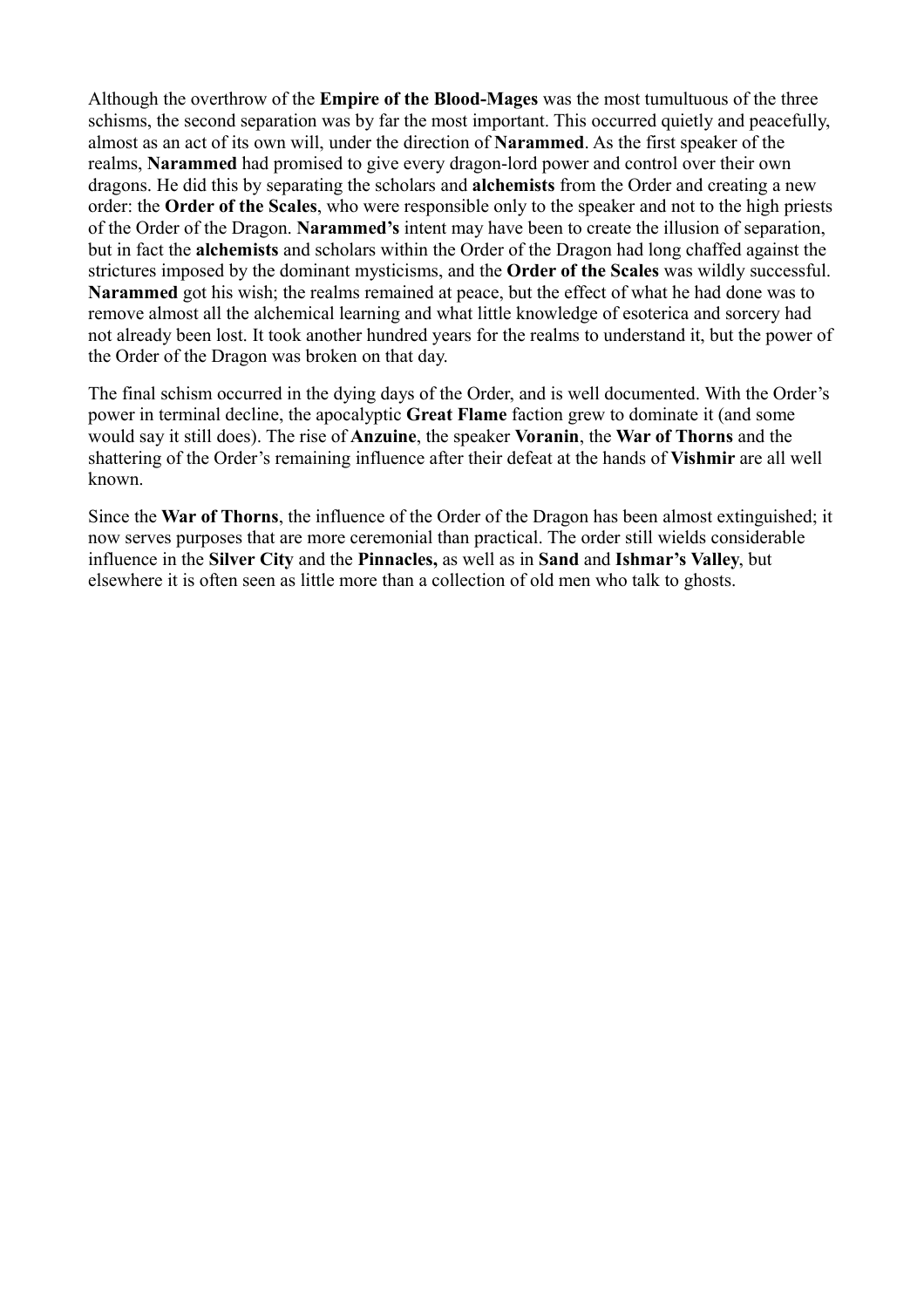# The **Order of the Finger**

Rooted in the **Maze** and **Gliding Dragon Gorge**, the Order of the Finger was a direct result of Speaker **Voranin's** attempts to raise money from the trade carried on between **Furymouth** and the central realms. It is probable that the Order received considerable early support from King Gorin of **Furymouth**. Speaker **Vishmir** later reversed this support and tried to wipe the Order out, thus completing their transition from sponsored smugglers to vicious river pirates.

Today, the **Order of the Finger** continues to haunt the upper reaches of the **Fury River**. They are particularly active amid the canyons and gorges of its tributaries in the **Maze**, where they are almost immune from attack except by a concerted effort by dragon-riders. Speaker **Ayzalmir** was the last speaker to attempt such a purge, and under his attentions pirate attacks in the **Maze** dwindled, falling almost to nothing elsewhere along the river. In more recent years, however, there has been a resurgence of the Order, and sightings have been reported as far downriver as **Arys Crossing**. Encounters with the Order of the Finger tend to be an unpleasant affair. Not content with mere theft of goods and coin, they routinely mutilate their victims by cutting off any fingers carrying a ring. For this reason, any travellers using the more dangerous reaches of the river are advised to remove such items and wear them on chains around their neck.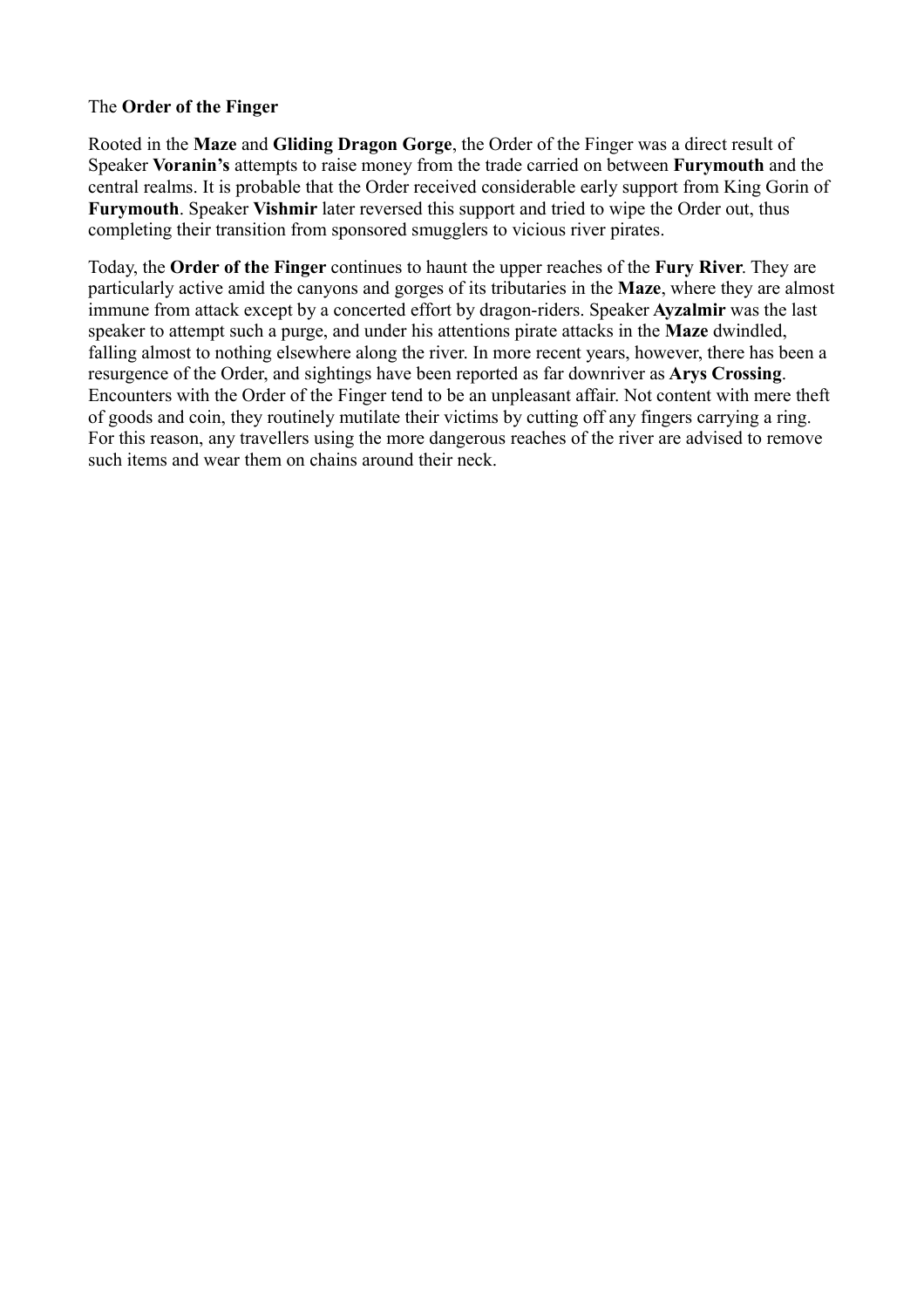# The **Order of the Scales / Alchemists**:

The Order of the Scales was created by **Narammed** in the early years of his reign as speaker as an offshoot of the **Order of the Dragon**. The primary purpose of the Order of the Scales was to ensure *under all circumstances* that the dragons tamed by the **Silver King** never reverted to their wild nature. The Order answers to the Grand Master Alchemist, who in turn answers only to the Speaker of the Realms.

**Narammed**'s initial purpose with the Order of the Scales was to create what appeared to be an independent order who would be entirely neutral in their dealings with the increasingly powerful dragon-kings and queens, and who would answer only to an independent arbiter (the Speaker of the Realms) for all disputes. Although **Narammed**'s initial belief was that his new order would remain largely subservient to the **Order of the Dragon**, this intent was undermined both from within and from outside. The Order of the Scales eventually became exactly what **Narammed** had declared it would be: an order with no ties to any one realm, whose sole duty was the control and management of dragons both in times of war and in times of peace.

The subsequent success of the Order of the Scales rests on the essential need for co-operation between the **alchemists** of the Order assigned to each eyrie and the dragon-kings and queens: the **alchemists** understand that no matter what else might happen, not one dragon can be allowed to escape their grasp; the dragon-kings and queens, meanwhile, understand that without the **alchemists**' support, the dragons in their eyries will no longer be theirs to command and will most likely destroy them. It is a delicate balance and often fraught, but has survived the test of time, most notably during the **War of Thorns** when dragons on both sides were often kept docile by the same **alchemists**. In return for the freedom to work with every dragon in every eyrie, the Order takes no interest in the politics of the realms, concentrating purely on scholarly pursuits.

The most widely known members of the order are the travelling **alchemists**. These are junior **alchemists** who have not yet been assigned a position within an eyrie or at the **Palace of Alchemy**; they travel the realms in search of knowledge, passing on what teaching they can wherever they go. For the most part, these junior **alchemists** are dispatched by the Order with specific instructions to acquire certain ingredients from certain known parts of the realms. However, it is not uncommon for a junior **alchemist** to be travelling with no particular objective in mind other than to gain a greater understanding of the realms and its peoples – in future, it is to be hoped, with this document as their aid! Junior **alchemists** can spend as long as a decade travelling the realms before being assigned to an eyrie. Once allocated to a specific dragon-lord, an **alchemist** will never leave that realm again without the specific order of the dragon-lord they serve, unless it is to return to the **Palace of Alchemy** to finish their lives in the service of the Order. The same is true of the other servants of the Order, the **Scales**.

The Order is governed from the **Palace of Alchemy** in the **City of Dragons**, under the watchful eye of the Speaker of the Realms.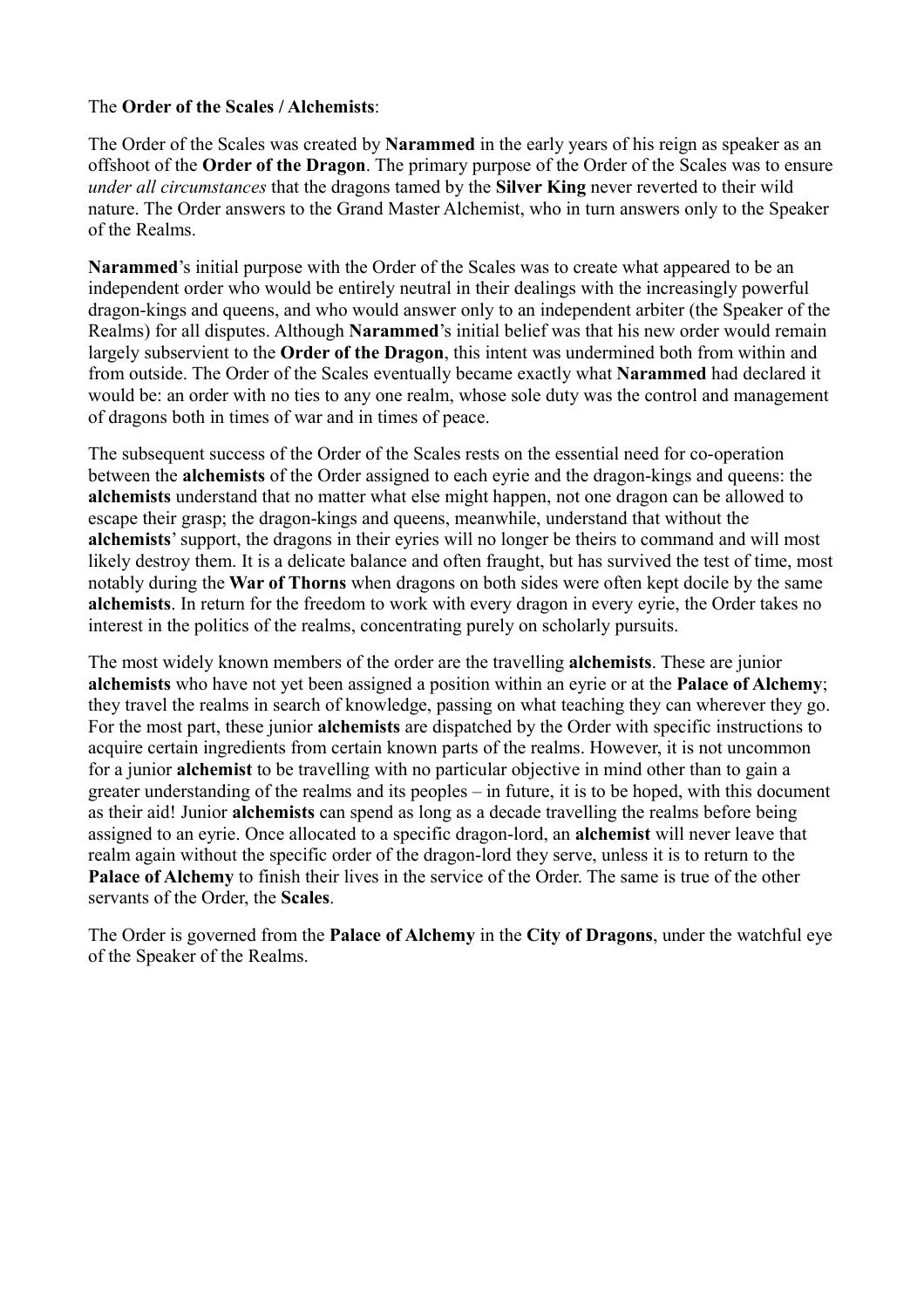# **Outsider**

The term Outsider is generally used to refer to people who are not sworn servant to one of the dragon-lords. Outsiders are particularly common in the valleys of the **Worldspine** and the **Raksheh Forest**, but the term applies equally to the nomadic tribes of the northern deserts and the wild men in the far east of the **Oordish Moors**. Despite its current meaning, the term was in use long before the coming of the **Silver King**, having its origins in a time when anyone who arrived from the outside at one of the many hidden settlements was viewed with deep suspicion and the fear that a dragon may have followed them. It is a common (although rather unlikely) story that dragons were once capable of speaking to humans, and could use them in this way to find these hidden places. Once the outsider had gained entrance, the dragon would appear and feast on the hapless inhabitants.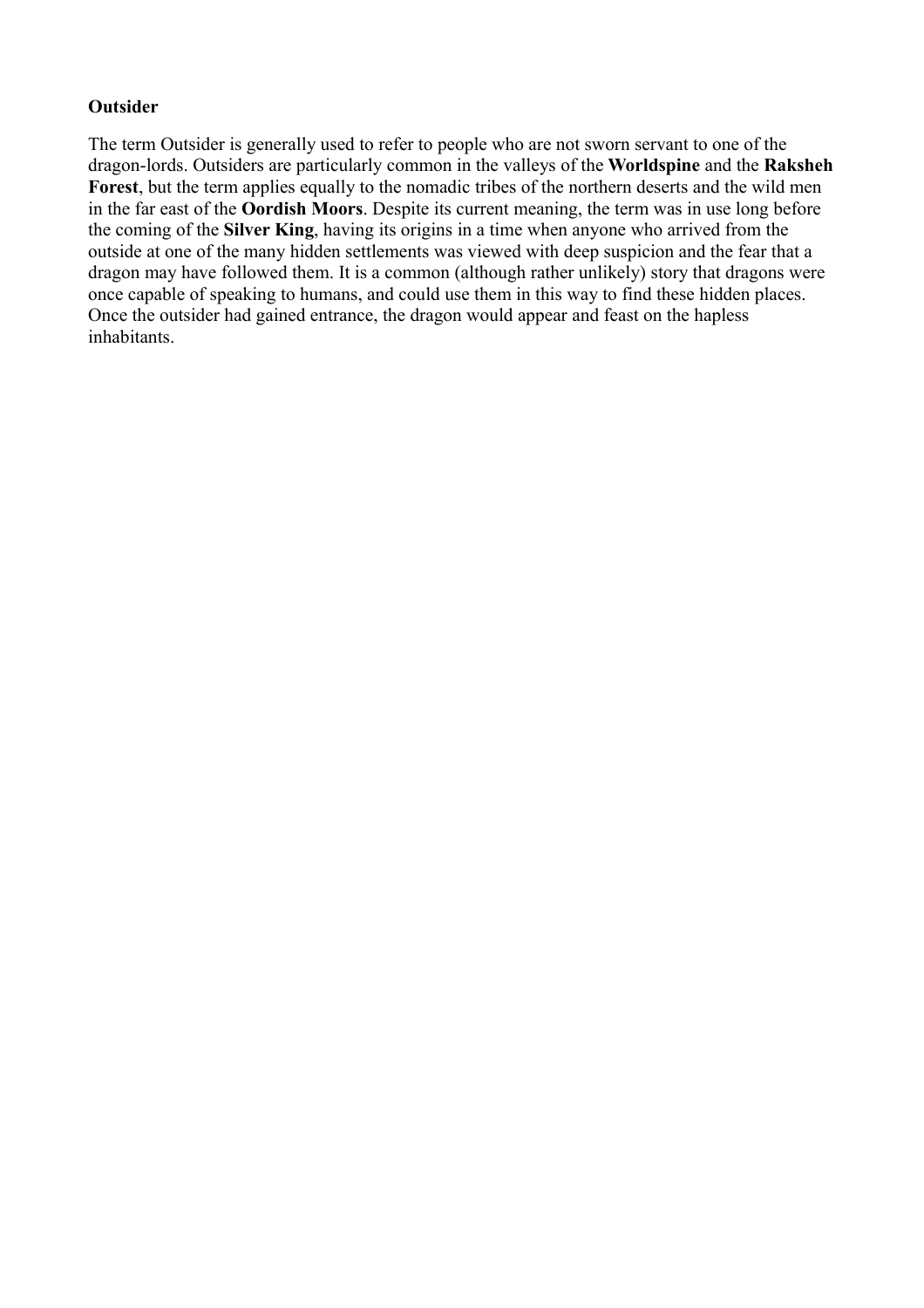# **Outwatch**

Nothing in the realms quite prepares one for the sight of the oasis of Outwatch. Well over a hundred miles north of **Ishmar's Valley**, a single tower twice as tall again as the **Tower of Air** and many times as massive rises up atop a cliff running across the desert as far as the eye can see. Although deep in the **Desert of Sand**, there is water here: an underground river running all the way from the **Worldspine** emerges from a second fault in the earth a dozen miles to the north. It runs under the surface, feeding the farms and fields that sit atop the bluffs of Outwatch itself before pouring through the system of caves that lie under the great tower, finally breaking the surface at the bottom and emptying itself into a large lake that is always cool and fresh, even in the summer heat of the desert. This oasis was known even in the time of the **blood-mage**s, as were several others across the northern reaches of the **Desert of Stone** (perhaps fed by the same underground flow). It was here that one group of **blood-mage**s came with their dragons after the fall of **Aeos**. Even though Outwatch is many miles across, everything here is now dedicated to dragons; food for the eyrie's human inhabitants is mostly brought in from **Sand** and other parts of **Ishmar's Valley**. Indeed, it has been known for the farmers of Outwatch to starve at the expense of the cattle they raise to feed the dragons that dwell here, for Outwatch is by some margin the largest single eyrie in all of the realms; capable of supporting more than two hundred dragons, it is the pride of the **Throne of Sand and Stone**. There is little else here: the lake, a huge expanse of fertile grassland sat in the middle of the desert sands, vast herds of grazing buffalo, the men who tend them and, of course, the tower itself.

Much of the function of the eyrie is carried out underground, in the cool damp caves beneath the tower. A single pit descends deep into the ground here with caves and tunnels (both natural and man-made) running in all directions, many of them leading out onto the face of the cliff. The tower itself is reserved for the eyrie-master, his **alchemists** and staff, a small garrison of soldiers and with plenty of space left for visiting royalty (the kings and queens of the desert, it seems, prefer to host their guests here rather than in the city of **Sand**, perhaps to remind them of the power they hold). The tower itself is clearly a relic of another time. Its construction defies understanding, having more in common with **Hejel's Bridge** than with the more mundane **Adamantine Palace**. It is a construct of sinuous curves, of arches and flying buttresses that are reminiscent of some parts of the **Pinnacles**. The lower hall is a cavernous space large enough for a dragon to stand erect (which is impressive, until a visitor comes to understand the number of stairs they must ascend). It is also, as many who come here note, oppressively dark. And here lies the greatest mystery of the tower of Outwatch: for all its impressive appearance, the amenities that render it habitable – stairs and windows and other such trivia – have all been built on since the **blood-mages** first came. What they originally found, it seems, was merely a shell – but a shell of what? It seems that the answer to this enigma died long ago, together with the tower's mysterious architects.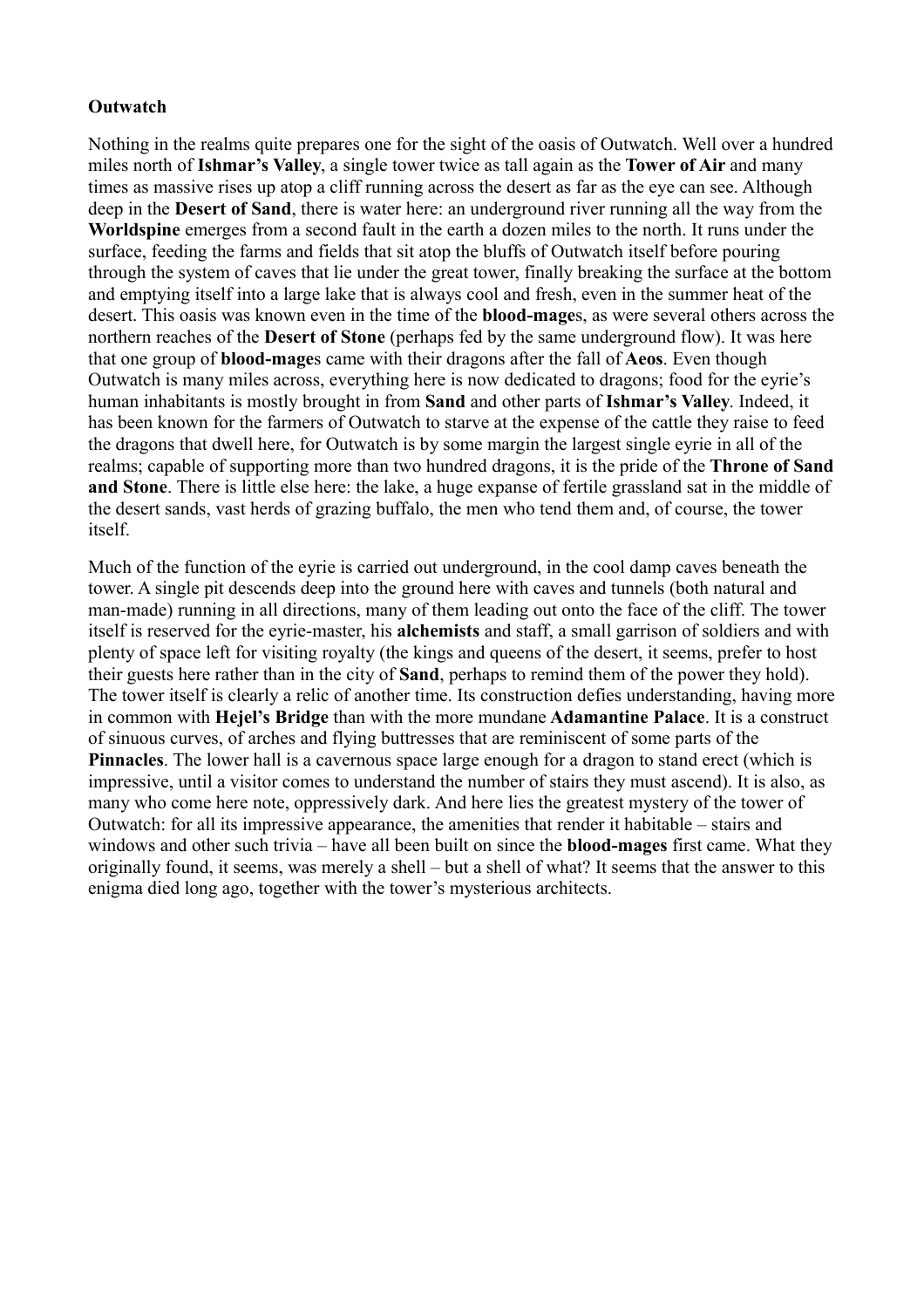# The **Palace of Alchemy**

The Palace of Alchemy was originally constructed as a fortress in the time of the **Silver King**, along with an enclosure wall to defend the banks of the **Mirror Lakes** against feral tribes from the east. The fortress had at its centre a cylindrical tower set beside a seizable barracks and arsenal comprising a moated square with round bastions at each corner and at the centre of the south and east walls. Defensive towers flanked narrow gates in the south and east walls, and at the centre of this complex stood a keep – the High Tower (fifteen strides in diameter and thirty strides high). During the time of the **Silver King**, the fortress was little more than an outpost, and several similar structures can be found dotted around the realms.

In the diaspora that came with the death of the **Silver King** and the time of the **blood-mage**s, the fortress became a local stronghold, one of several defending the nearby **Glass Cathedral**. After the overthrow of the **blood-mage**s and the rise of the **Order of the Dragon**, the palace was renovated and soon gained a dual function; in addition to its protective role, it became residence to a dragonlord dynasty. In 99, **Narammed** was born in the palace. A few years later, the fortress and the dynasty that inhabited it were largely destroyed by an attack across the **Purple Spur** by dragons from **Gardin's Rock**.

For nearly twenty years the ruin was left abandoned, until **Narammed** returned to the place of his birth in 124, living in part of the fortress until construction of the **Tower of Air** was completed in 127. Over these years the fortress was enlarged and beautified. In 137, as part of the **Act of Narammed** and the creation of the new **Order of the Scales**, the embryonic palace was handed to the new order of **alchemists**. Beginning in 146, the Order began to remove the keep and build what has long now been the foremost palace of learning in the realms. The new plan consisted of a square courtyard, the main wing facing out across the **Mirror Lakes** and separated by a central staircase, with a further two wings – one on each side. In 164, a second small palace was built to the north, and included several large cellars lined with iron bars for housing hatching dragons.

The Palace of Alchemists grew steadily, if erratically, over the next decades; however, it was largely destroyed by fire during the **War of Thorns**, remaining abandoned until **Vishmir** took control of the realms in 227. During his reign the **alchemists** returned, and their new grand master Kyamberan began his grand design: to remove all remnants of the original fortress, to greatly increase the palace area and to create a grand school of alchemy, where promising children from poor families would be schooled to became the next generation of **alchemists**. More than a quarter of a mile long and one hundred feet wide, this huge addition was built along the banks of the **Mirror Lakes**; it remains the longest building of its kind in the realms. Kyamberan, a promoter of the arts, invited hundreds of artists and craftsmen to live and work on the palace's lower floors, and this tradition continues to this day.

In 259, following his return from an extended tour of the realms, the now ageing Kyamberan began a final phase of construction which saw the decoration of the King's Pavilion, the Council Hall, a new gallery to parallel the Small Gallery, and a chapel (although, it should be noted that since its foundation the palace had scrupulously avoided any hint of any religious overtones; the chapel is now the one exception to that, but the art that decorates the rest of the palace is strictly secular). Kyamberan himself redesigned the lake garden in the mountain style and personally oversaw the construction and decoration of the Gallery of **Vishmir**. Kyamberan never saw his project complete; he died suddenly at the age of eighty two during construction of the new northern wing (265-280). Nevertheless, it was completed to his plan: the uncompromising balustrade along its distinctive flat roof along with the rhythmical paired columns (which form a shadowed colonnade with a central pedimented triumphal arch entrance into the eastern wing) are two of the **City of Dragon**'s most notable sights.

Despite all this, the remains of the original fortress are still clearly to be found within the palace.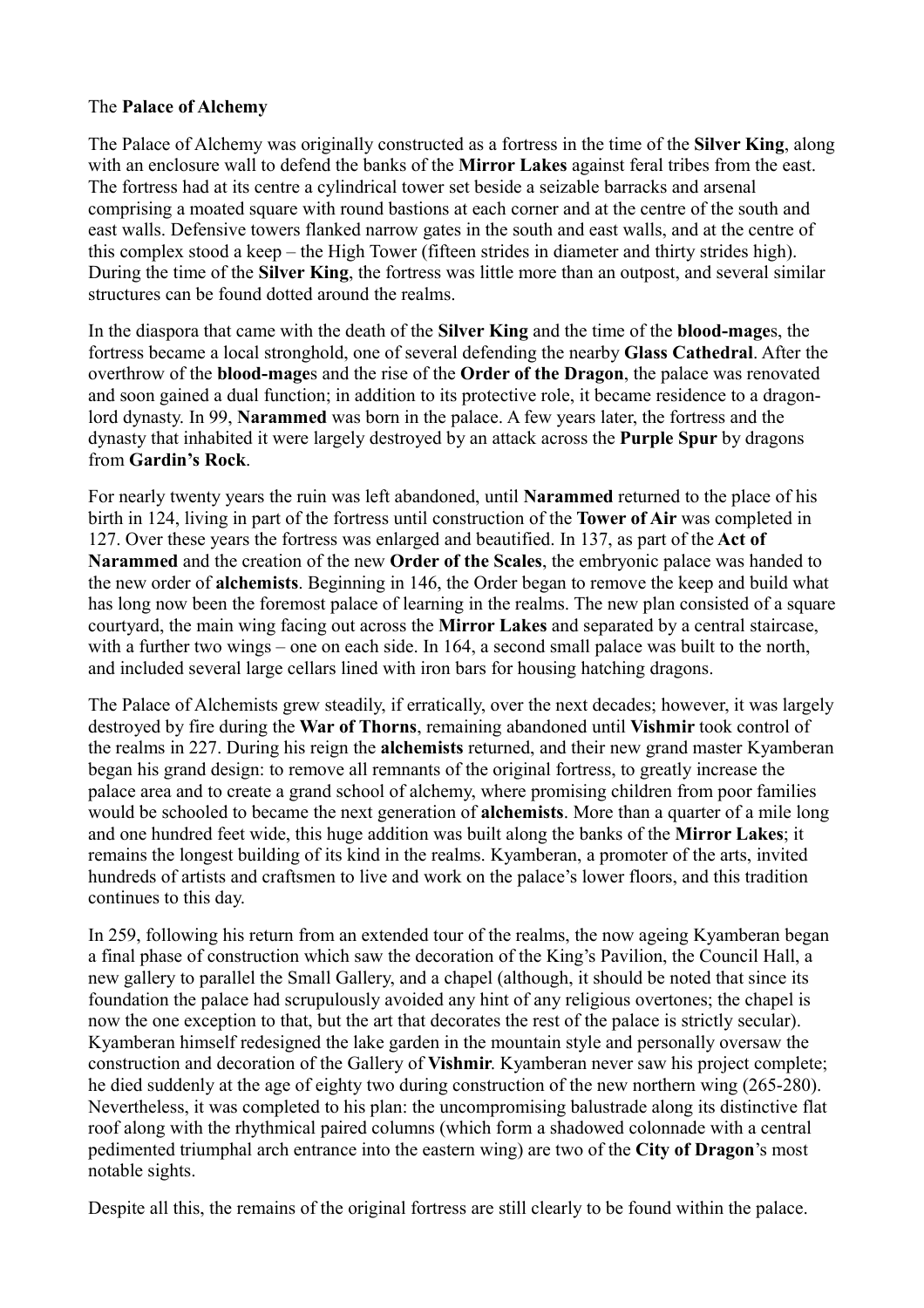## The **Palace of Paths**

The Palace of Paths is built on a flat-topped hill in the centre of the **Blackwind Dales**, overlooking both the **Ashdale River** to the north and the **Blackwind River** to the south. Unlike other fortresses and palaces across the realms, the Palace of Paths did not grow up around an existing system of caves or tunnels, and neither was it built to rule an existing settlement. Indeed, when construction first began, the **Blackwind Dales** were largely an empty wilderness – a land nominally divided between the lords of **Outwatch** and **Gardin's Rock**, but to all intents and purposes ignored by both. The Palace of Paths was intended as a purpose-built eyrie and fortress that would act as a buffer between the populous realms south of the **Purple Spur** and the powerful (in terms of dragons) but sparse threat from the northern **blood-mage** realms. Some historians allege that the fortress was never even meant to be built; that just the beginnings of it were expected to draw the **blood-mage**s out of the desert eyries, precipitating a war that would unite the increasingly discordant voices of the southern realms and eradicate the **blood-mage** menace once and for all. It is not possible to say whether this is truth or speculation – but if it is the truth, it would be hard to find from anywhere else in history a stratagem that backfired more completely and spectacularly.

The Palace of Paths was begun in the year 84, forty years before the crowning of **Narammed** as the first Speaker of the Realms. Thousands of men travelled in great convoys along what is now the **Evenspire Road** escorted by hundreds of dragons. An area of roughly three acres was levelled some fifty strides below the original peak of the hill. Massive trenches were dug and filled with stone and rubble to form the footings of the cascading curtain walls that ultimately gave the Palace of Paths its name. A fifteen kilometre tamped-earth ramp was built to transport marble and materials to the construction site from the valley of the **Blackwind River**, while harnessed dragons pulled the blocks used for the walls on specially constructed wagons and raised the blocks into their desired positions. Water was drawn from both the **Blackwind** and **Ashdale** rivers by a series of rope and bucket mechanisms and piped into three vast cisterns at the top of the hill, from where it was then piped around the complex (these pumps and cisterns still exist and operate today). Laid end to end, the layered curtain walls would stretch for around a dozen miles, and eventually took roughly twelve years to complete.

The remaining parts of the palace (the central fortified palace, barracks, eyrie and gatehouses) took an additional decade, while the tunnel complex dug deep into the hills (believed to reach as low as the level of the **Blackwind**, the higher of the two nearby rivers) took another decade still. Since the Palace of Paths was built in stages, discrepancies exist in completion dates due to differing opinions on 'completion'. For example, the fortress, barracks and eyrie were essentially complete by 101, and were a permanent home to a hundred dragons and a thousand soldiers even while work continued on the rest of the complex. These soldiers were modelled on the palace guards of the **Pinnacles** but were armoured in dragon-scale and trained specifically in techniques for fighting against dragons. It is very likely that these soldiers formed the nucleus of **Narammed**'s **Adamantine Men**, and certainly of **Vishmir**'s later re-casting of them (although the **Adamantine Men** do not acknowledge this).

The palace was a great success in one respect; it is certainly the largest and most impressive fortification anywhere within the realms. However, construction of the fortress was disastrous for the **Order of the Dragon** in two ways. The first was the sheer scale of the enterprise: estimates of the cost of construction vary, but the total cost of building the Palace of Paths has been estimated to be equivalent to the current entire annual revenue of **Furymouth**, the **Silver City** and the **City of Dragons** combined. Given the smaller scale of the realms prior to the time of the speakers and the substantially lower population available for taxation, the costs of building the greatest fortress on earth were surely crippling, and this is borne out in the records of the time. However, even this pales beside Prince Jahan's defection from the **Order of the Dragon**, complete with fortress, army and an eyrie full of dragons. By declaring **Evenspire** as a new and independent realm (doubtless heavily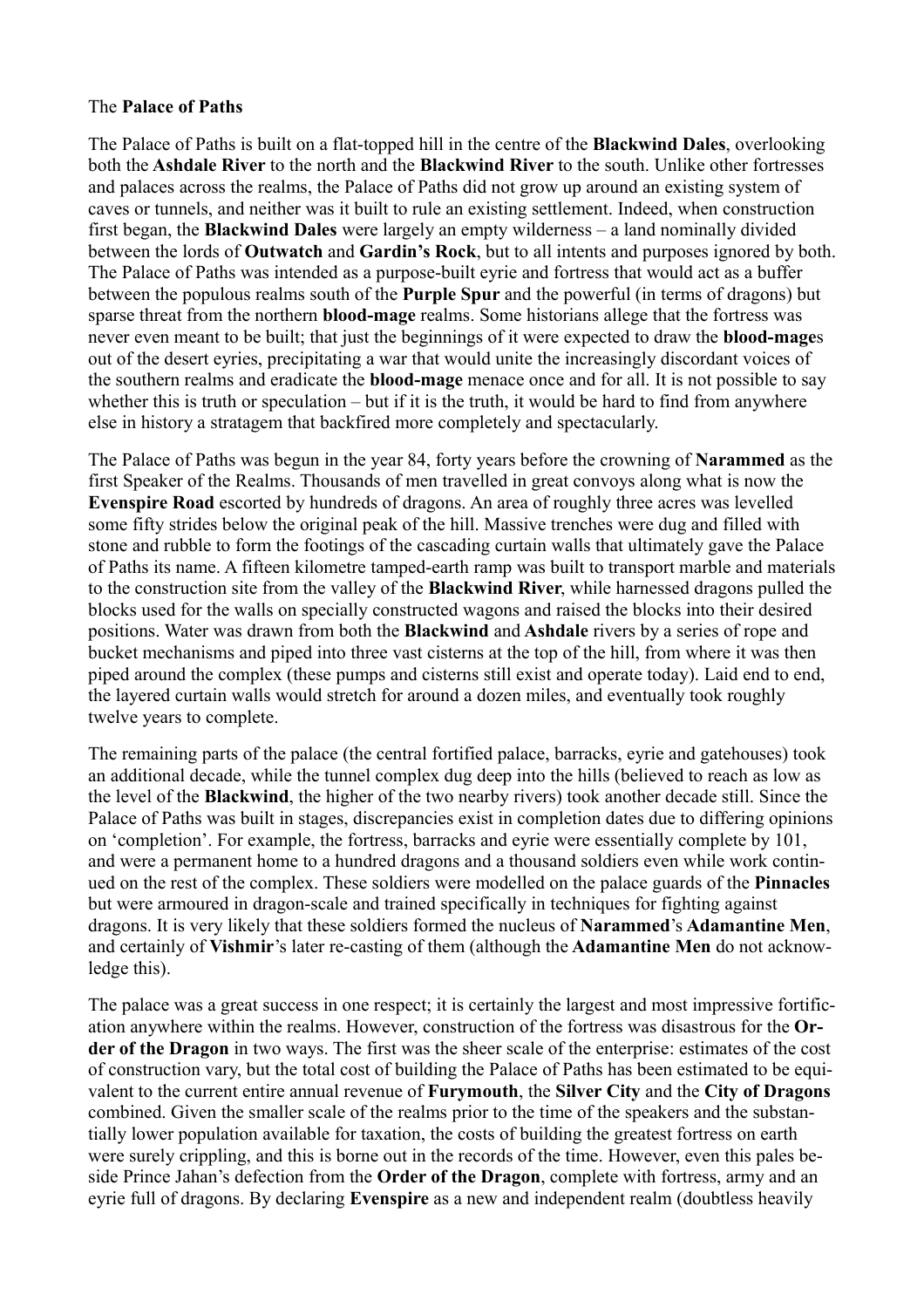encouraged and supported by the very northern realms against whom he was supposed to guard), Prince Jahan precipitated the crisis that led to **Narammed**, the first speakers, the formation of the **Adamantine Men** and the separation of the **Order of the Scales** and the **Order of the Dragon**. It could also be argued that by doing this, he sowed the seeds of the **War of Thorns** and the complete collapse of the **Order of the Dragon** itself.

The Palace of Paths was constructed using materials from all over the realms, and it is estimated that over one thousand dragons were used to transport building materials, workers, foodstuff and other supplies while also providing a constant watch over its construction. Despite the grim functional nature of most of the palace, Prince Jahan's throne room is a marvel equal to anything south of the **Purple Spur** (and possibly explains some of the colossal expense of the project). There is local translucent white marble, but also jasper from the **Oordish Moors** and jade and crystal from the **Taiytakei** traders of **Furymouth** (including an entire throne carved from a single piece of jade). There is turquoise from the **Raksheh Forest,** lapis lazuli from **Three Rivers,** sapphires from the **Desert of Stone** and carnelian from the **Worldspine**. In all, twenty eight types of precious and semi-precious stones are inlaid into the white marble of the palace royal chambers. To anyone with a knowledge of where these stones can be found, it is clear that much of this wealth was supplied from the northern realms (presumably in secret), and thus one may assume that Prince Jahan's defection was not a moment of impulse but the result of many years of careful manipulations. Particularly magnificent is the Gallery of Glass linking the king and queen's apartments, featuring some of the finest glass in the realms (courtesy of the **Taiytakei**) and later copied by speaker **Ayzalmir** in the **Adamantine Palace**.

Following the rise of **Narammed**, Prince Jahan continued to work on the palace until his death in 145, with construction financed primarily by the succession of his own brother **Mehmeth** as the second speaker following **Narammed**. The principle additions in this time are the two immense watchtowers, one at either end of the palace, which look out over the **Blackwind River** to the south and the **Ashdale** to the north. Following Jahan's death, and devoid of almost any useful incomes, the later kings and queens of the **Ash Throne** struggled to afford the upkeep of such a vast fortress, and several parts have since fallen into disrepair. Works were begun to rectify this under Speaker **Voranin** before the realms were swept into the **War of Thorns**; now, with Iyanza as the third speaker from the **Blackwind Dales**, the fortress is undergoing further renovations.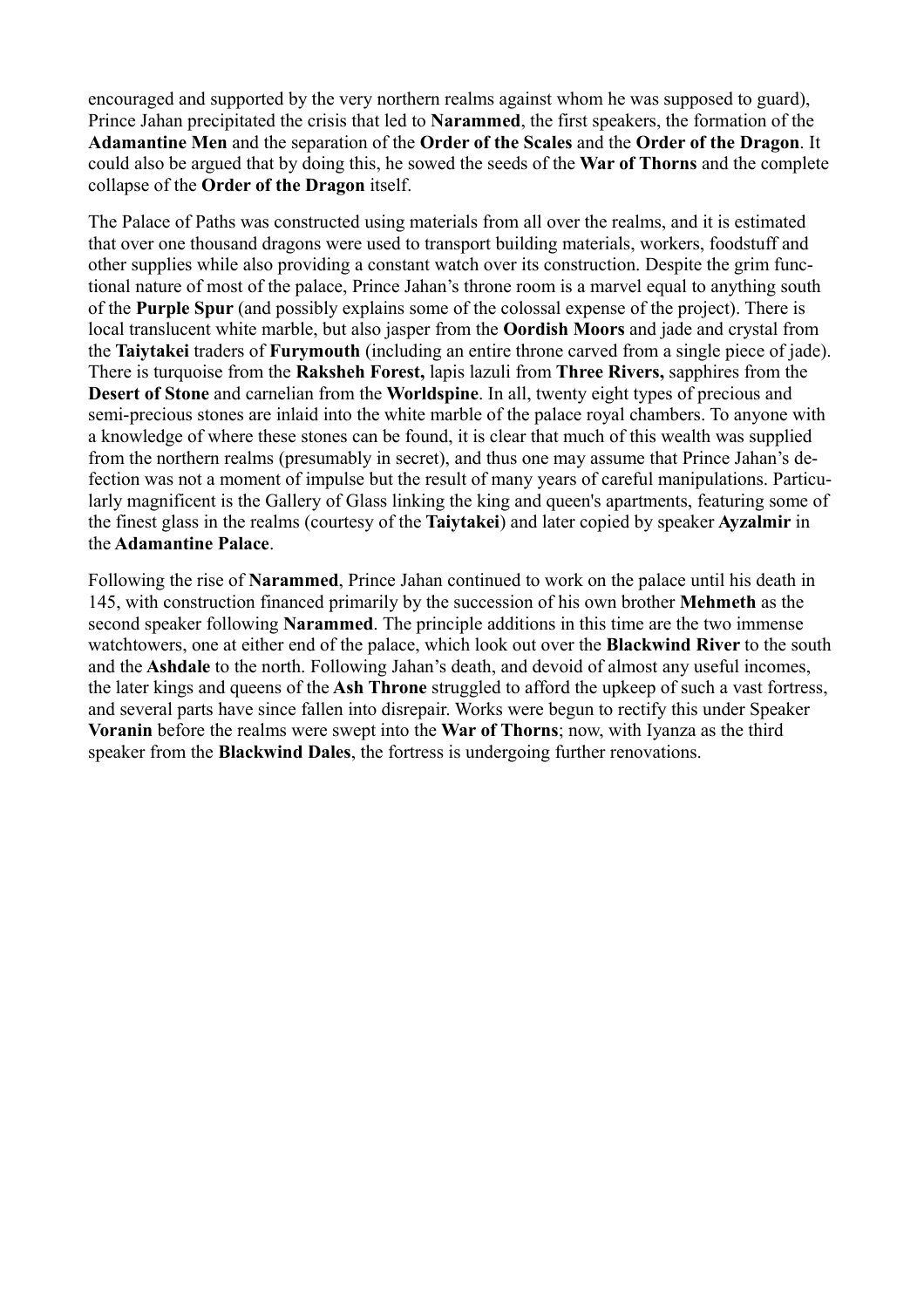# The **Palace of Pleasure**

Unlike the **Fortress of Watchfulness**, the tunnels and caves underneath the Palace of Pleasure are purported to be limited in extent and do not reach to the ground below. The Palace of Pleasure is the smallest of the three peaks. It is accessible only by dragon and is the very private inner sanctum of the kings and queens of the **Harvest Throne**. Of the three peaks, it is the only one that does not show any relics of the **Silver King** and his works, or of the other **Silver Kings** before him.

The palace was built by order of the **blood-mage**s immediately after the death of the **Silver King**. At this time, the **Pinnacles** were the centre of power within the realms, with all other settlements operating as vassal states. Following the overthrow of the **Silver King**, the **blood-mage**s feared a backlash (a fear that was eventually proven to be well-founded) and set about systematically enforcing their domination of all other eyries. In some places, particularly the south and east, their approach was one of wholesale destruction and pillage. A place was needed to store this plunder, particularly that of the human variety, and thus the Palace of Pleasure was born.

The first palace was built in a hurry and with no great concern for aesthetics, being largely a convenient place to store captives. The slaves held here had short and violent lives, typically being forced to serve the pleasure of the **blood-mages** for a few months before being ritually slaughtered in one of the frequent power-rituals conducted here. It is said that the spirits of those murdered men and women haunt the place, that some parts of it are cursed and that in places, the walls still run with fresh blood.

Following the overthrow of the **blood-mages** by the **Order of the Dragon**, the **Pinnacles** remained the centre of power within the realms until the coming of **Narammed** and the first speakers of the **Adamantine Palace**. Even now, the realm of the **Harvest Throne** remains one of the richest, second perhaps to **Furymouth** in terms of wealth, but with a population that may exceed all the other realms put together. Much of this wealth has made its way to the Palace of Pleasure, which also serves as a treasury and repository for the kings and queens of the **Pinnacles**.

Most of the current palace was erected during the early years of the speakers. The exterior design is functional but not exceptional, reflecting the difficulties of building something on the top of a sheerwalled monolith nearly a mile high. During the **War of Thorns**, dragon attacks damaged and destroyed several parts of the palace, and some scars of this time can still be seen.

From the air, three entrance portals are visible, laden with statues and statuettes, many of which date back to the plunderings of the **blood-mages**. The central entrance is surmounted by a rose window, framed in an arch itself decorated with statuary, and depicting the speaker Hiastamir – the only Speaker of the Realms ever to have also ruled the **Pinnacles**. Above the palace rises an elegant leadcovered timber bell tower some sixty strides tall; there are no other features of particular note.

The inside of the palace is largely unknown outside the ruling family of the **Pinnacles**. Many fine tapestries of rare magnificence are known to hang on the walls, but what they depict is not recorded. The treasury, probably the most substantial collection of wealth in the realms, doubtless includes many precious objects that are currently believed lost. Certainly among then is the first dragoncauldron, a revered relic among the **alchemists.** The cauldron is the predecessor to the current cauldron that contains the oil with which Grand Master **alchemists** are anointed, and its presence in the treasury of the **Pinnacles** is a cause of some friction between the **Order of the Scales** and the **Harvest Throne**. Little else is known of the palace. On rare occasions, visitors to the **Pinnacles** are taken blindfolded across to the palace from the **Fortress of Watchfulness** and escorted inside. Word of what they have found there is scant, feeding wild speculation that ranges from mundane orgies of debauchery and excess, through any number of miraculous relics of the **Silver Kings**, to the discovery that the palace and its treasury are not what they seem and in fact contain nothing at all. The truth, no doubt, is not reflected in any of these myths.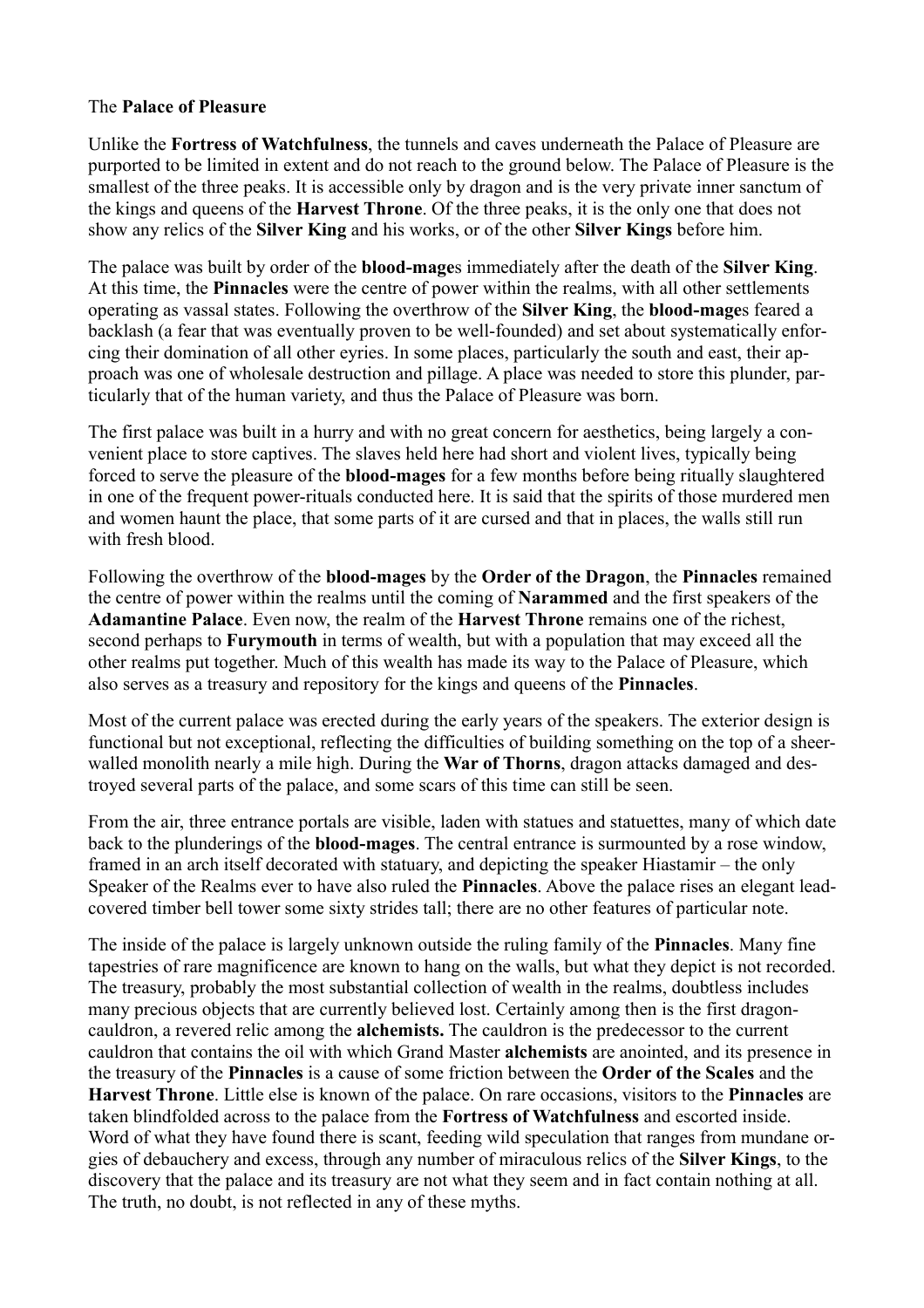# Arch-Magus **Pantatyr:**

The first Arch-Magus of the **blood-mages**, Pantatyr is reputed to be the one who struck the blow that felled the **Silver King**. Whether this is intended to mean a physical blow, an act of sorcery or simply that Pantatyr was the mastermind behind some sort of rebellion is unclear. What is known, however, is that Pantatyr emerged from the **Pinnacles** at the head of a cabal of **blood-mages** to announce that the **Silver King** was no more, and then immediately declared an empire that became known as the **Empire of the Blood-Mages**. Pantatyr seems to have taken great care to remove all traces of the **Silver King** from the **Pinnacles**, and much was destroyed during the first few months of **Pantatyr**'s reign (including many priceless written records that may have shed light on the **Silver King**'s nature). **Pantatyr** even removed the **Adamantine Spear** and had it enshrined in the **Glass Cathedral**, at the time about as far away from the **Pinnacles** as could be.

Under the leadership of their Arch-Magus, the **blood-mages** embarked on a campaign of aggressive expansion and building. Despite the repellent blood-rites that became enshrined within Pantatyr's rule, the first Arch-Magus must be acknowledged some credit for the works carried out in the **Silver City** and the realms at large. Although still embryonic at the time of his demise from natural causes, the first foundations of the realms as we know them were laid under his direction.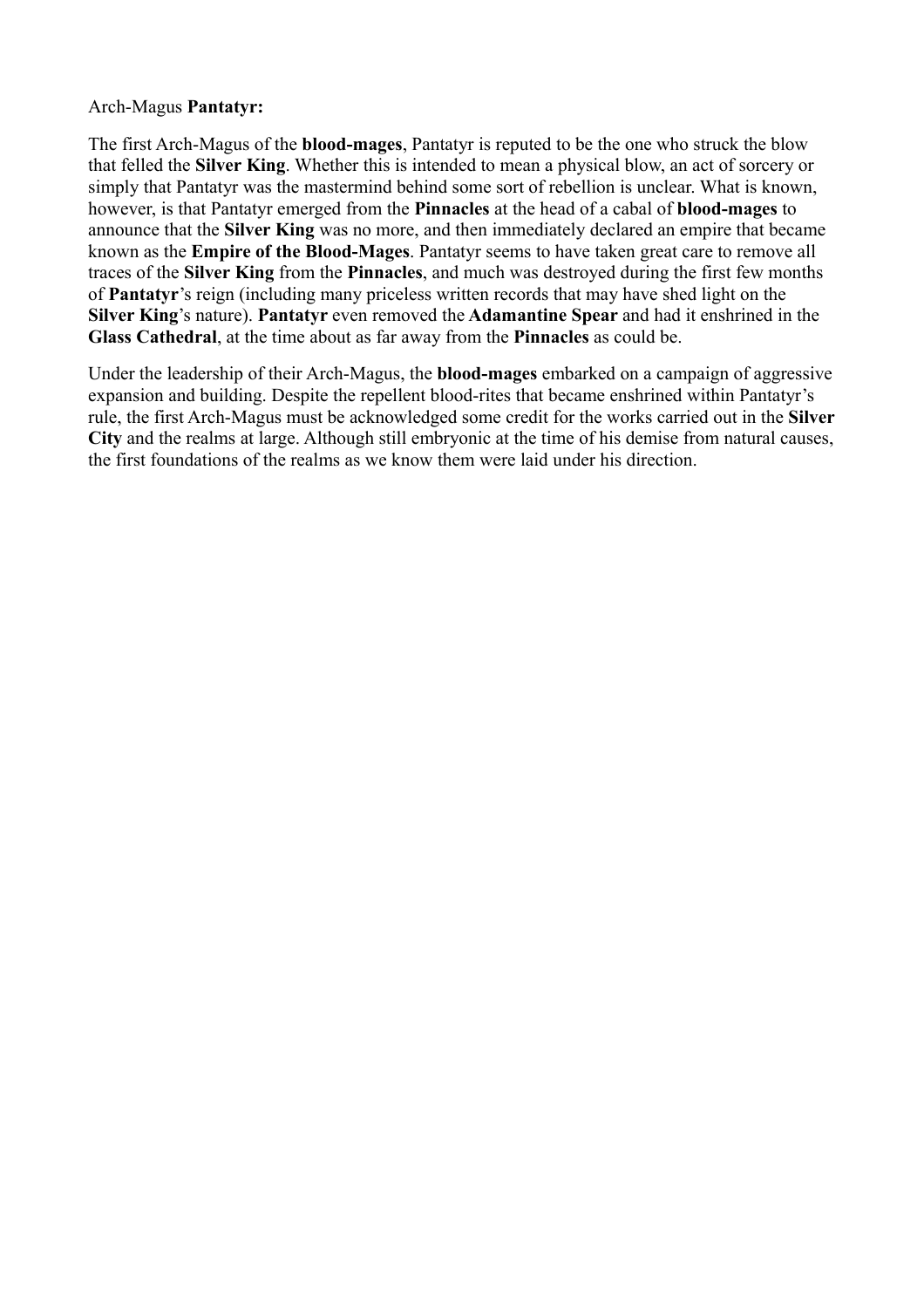# The **Paratheus**

The most significant **Taiytakei** structures found in the realms are often mistaken by those around them for temples. This, however, is not the case. While these so-called temples do serve a quasispiritual function, **Taiytakei** religion is a complex affair founded on mathematics, geometry and above all astronomy, and their temples are as much places of learning and science as they are of mysticism. The most magnificent of all of the **Taiytakei** 'temples' is the Paratheus of **Furymouth** (in fact, Paratheus is simply the Taiytakei term for a centre of spiritual and scientific learning).

The first Paratheus was originally designed and built in the years before the coming of **Narammed**. The **Taiytakei** themselves demolished the structure in 137 and set about building a much more significant palace in or around 152. This second Paratheus was stripped of everything of value in 187 after the **Sacking of Numenport** and fell into ruin. A third building was erected on the site in 212, but this too was eventually destroyed, this time in **Ayzalmir**'s purge of 285 (it should be noted that aside from this setback, the **Taiytakei** of **Furymouth** escaped **Ayzalmir**'s purge largely unscathed, in stark contrast to those living in the **City of Dragons** and elsewhere).

The construction of the current (fourth) Paratheus was started in 291. Materials were brought from all corners of the realms as well as across the sea to be used in the construction of this magnificent building. The Paratheus was opened five years later, in 296. The Paratheus has a diameter of forty strides, a height of nearly sixty and is covered with a large dome. It is said that an even larger and more magnificent structure was planned, but that this would have overshadowed even the **Veid Palace** and thus met with disapproval from the dragon-lords. If this is true, a visit to the homeland of the **Taiytakei**, if unlikely, remains a mouth-watering prospect for any **alchemist** or student of science.

Besides the astronomical subjects of the mosaics used to decorate the interior surfaces, the lords of **Furymouth** were also used as subjects. One mosaic depicts **Vishmir** with the sun, moon and stars sitting at his sides. Another mosaic shows him sitting on a throne with dragons kneeling before him. There are also mosaic portraits of other members of the ruling family.

The Paratheus serves many purposes, most of which are closed to those not of **Taiytakei** origin. However, the building is open on some days as a centre of knowledge and learning (and, in effect, a diplomatic mission). The experience on simply entering the main room through the Sailor's Gate is staggering, the heart of the structure immediately presenting itself in full, exposing its width and height up to the vertex of the huge dome. This phenomenon, which the **Taiytakei** say was intended by its architects, is produced by the spatial structure, the apparent way the dome floats above the top of its columns, and by the bewildering direct and indirect lighting effects. It is a common enough event for first-time visitors to the Paratheus to crane their necks so far back in an effort to look up that they topple over; the **Taiytakei** employ sharp-witted 'Pillow Boys' to cater for such visitors, although every 'save' is expected to be accompanied by a generous tip.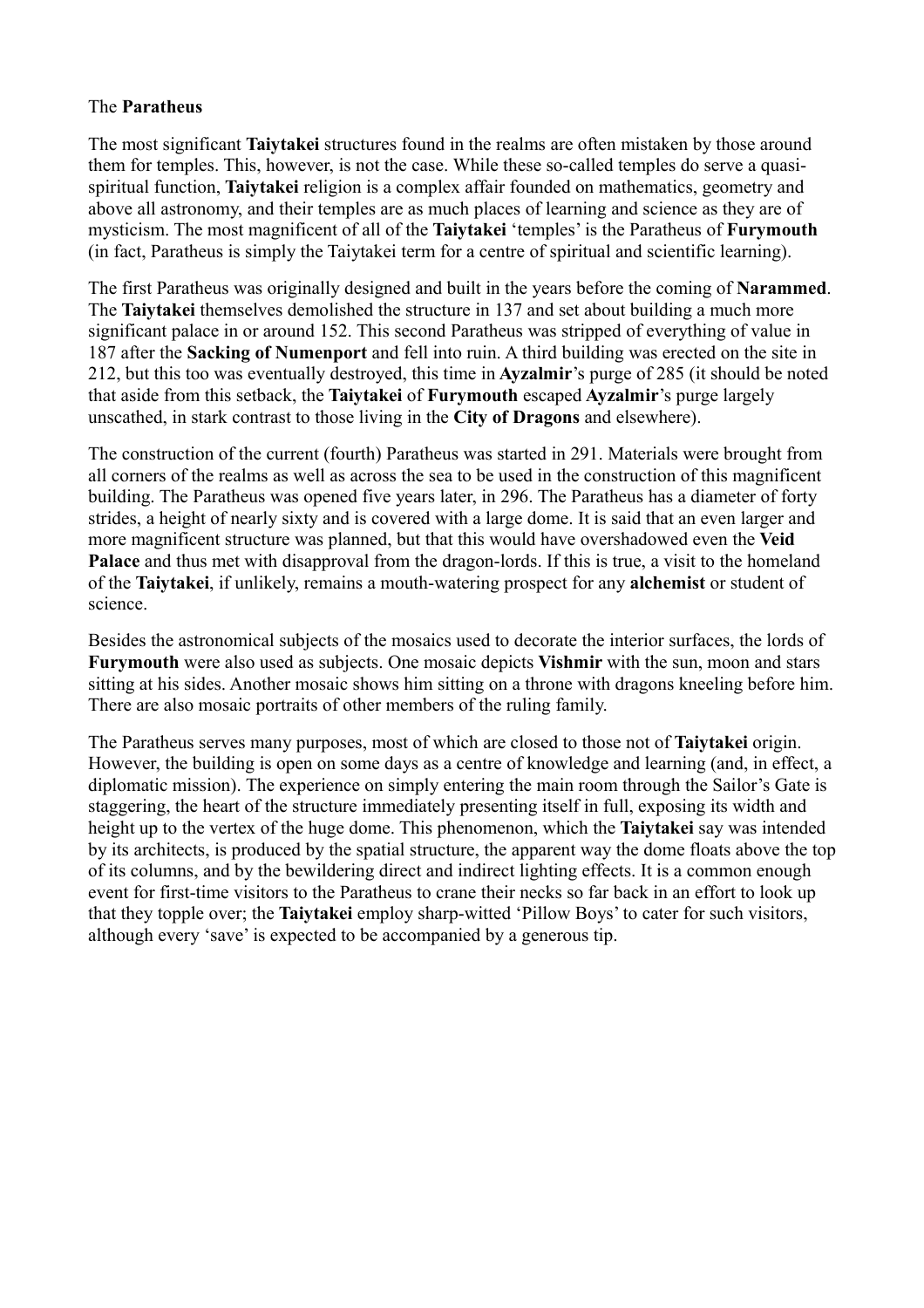# The **Pinnacles**

Whatever wonders exist within the realms, the greatest is surely the wonder of the Pinnacles. Indeed, if there was one place I would advise every **alchemist** to visit after the **City of Dragons** itself, it would be here (followed by **Outwatch**, **Furymouth**, **Bloodsalt** and **Bazim Crag**). The Pinnacles are, after all, where the **dragon-realms** were born. While men have long lived and even thrived in the deserts, the **Oordish Moors** and the mountains of the **Worldspine**, they have lived there little better than animals in face of the constant threat of dragon-attack. Only in a few places of shelter were we able to live in a way that we would recognize as civilized men: in the **Raksheh Forest** around the **Aardish Caves**, in the **Valley of Alchemists** in the **Worldspine** and here in the Pinnacles, the greatest of our ancient fortresses against the dragons.

Between the monolithic Pinnacles themselves lies the **Silver City**, the oldest city in the realms, grown up under the guidance of the **Silver King** and home to many wonders in its own right. Beside the city lie the sprawling fields of the **Harvest Throne**'s eyrie, filled with dragons, but the real wonders here are the Pinnacles themselves: three monoliths of stone around a mile high, each one riddled with caves and tunnels from top to bottom and capped with its own palace. **The Fortress of Watchfulness**, the **Temple of Tranquillity** and the **Palace of Pleasure** are names known to all across the realms, whoever they may be. It was to these three peaks that the **Silver King** made himself known, and from these spires that the dragons were tamed. It was in the throne room of the **Fortress of Watchfulness** that the **blood-mage**s finally turned their knives on the **Silver King** and struck him down; it was in these halls that the first priests of the **Order of the Dragon** hammered out their creed; and it was in these tunnels and corridors that the **blood-mage**s, in turn, met their fate at the hands of these new and vibrant holy men.

The **Fortress of Watchfulness** is the most massive of the three peaks, if not quite the tallest, and the palace built on its crown is large enough to hold a very small eyrie. The **Silver King** made this his palace, and this tradition has been carried on by the subsequent kings and queens of the Pinnacles. Visitors to the three mountains will come here first, and most will never see the other peaks. The fortress is riddled with tunnels and chambers and holds many wonders (not the greatest but certainly the best known being the **Reflecting Garden**) that are clearly relics of an age where magicians far greater than any **alchemist** or **blood-mage** walked these lands. The majority of these relics are hidden away, out of sight of even the most prestigious visitor, jealously guarded by the kings and queens that rule over the **Harvest Throne**. This fortress is their palace, their citadel and the seat of their power. It is apparently possible to enter the fortress from tunnels that run under the **Silver City** in several places, and it is also said to be possible to move through these tunnels from the top of the Fortress to the top of the **Temple of Tranquillity** without ever emerging into the open air.

The **Palace of Pleasure** is the smallest of the three peaks. The tunnels and caves underneath the palace are purported to be limited in extent and do not reach to the ground below. The **Palace of Pleasure** is accessible only by dragon and is the very private inner sanctum of the kings and queens of the **Harvest Throne**.

The last and even more mysterious peak is capped by the **Temple of Tranquillity**. Very little exists above the surface on this peak and the chambers underground are relatively limited in extent. The Temple is inhabited and run by priests of the **Order of the Dragon**. While it is not the purpose of this guide to cast aspersions, it is noted that the priests of this temple have on several occasions over the past hundred years been accused of practising **blood-magic**, and were executed to a man by Queen Sakabia during the reign of Speaker **Ayzalmir** (it was a popular time for purges). Tiny unlit tunnels are said to run all the way to the bottom of this peak and under the **Silver City**; however, the temple peak is best known for being home to the **Great Chasm**.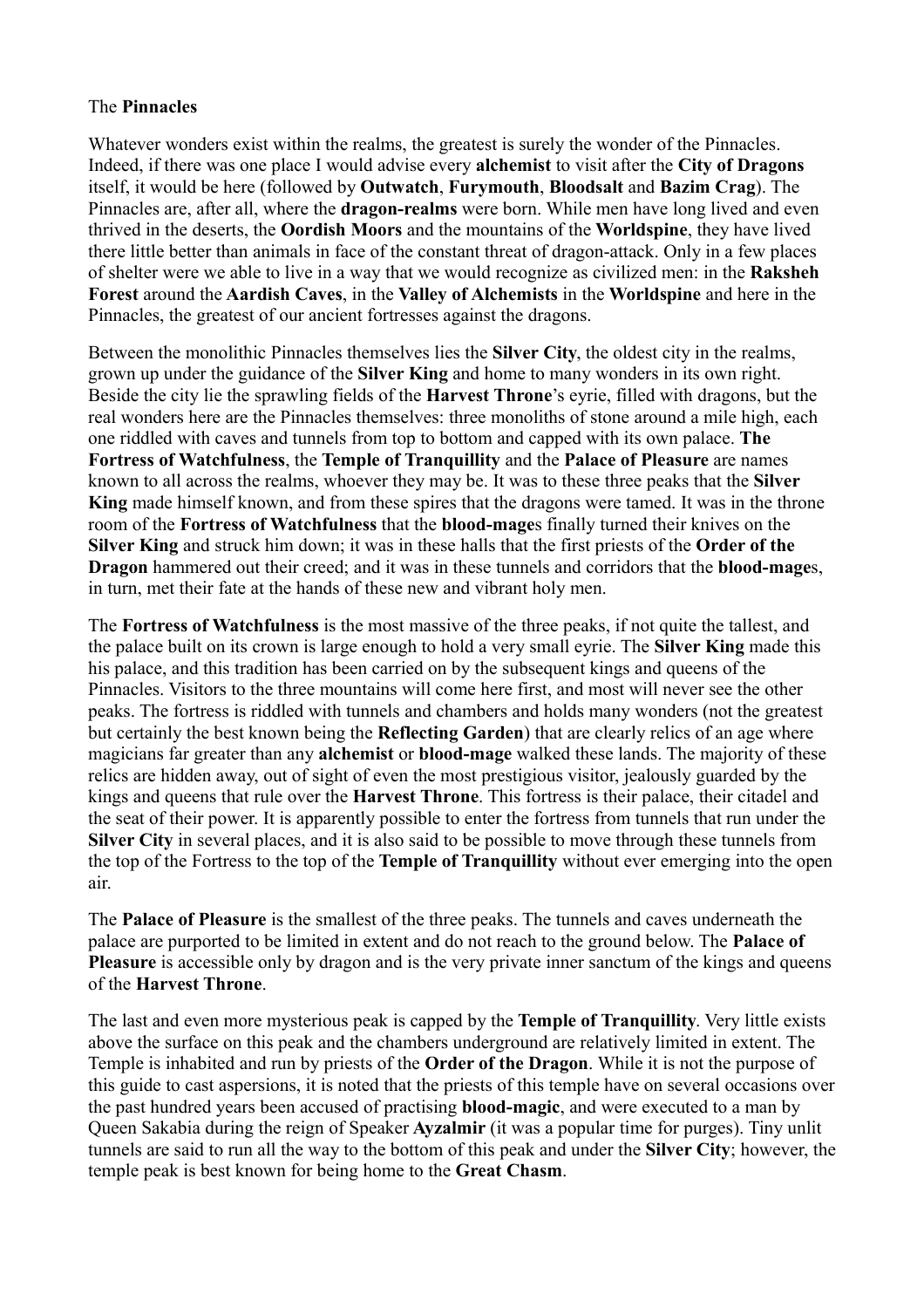# **Plags Bay**

Plags Bay is a small town nestled beside the **Fury River**. Otherwise unremarkable, it marks the furthest point upriver where the north bank can be reached by road; thus nearly all trade traffic between **Furymouth** and the northern realms travels through Plags Bay. Unfortunately, the town is too small to take much advantage of this due to the constraints of the terrain, and now functions largely as a poor relation to **Watersgate**, built almost directly above on the **Hungry Mountain Plains**.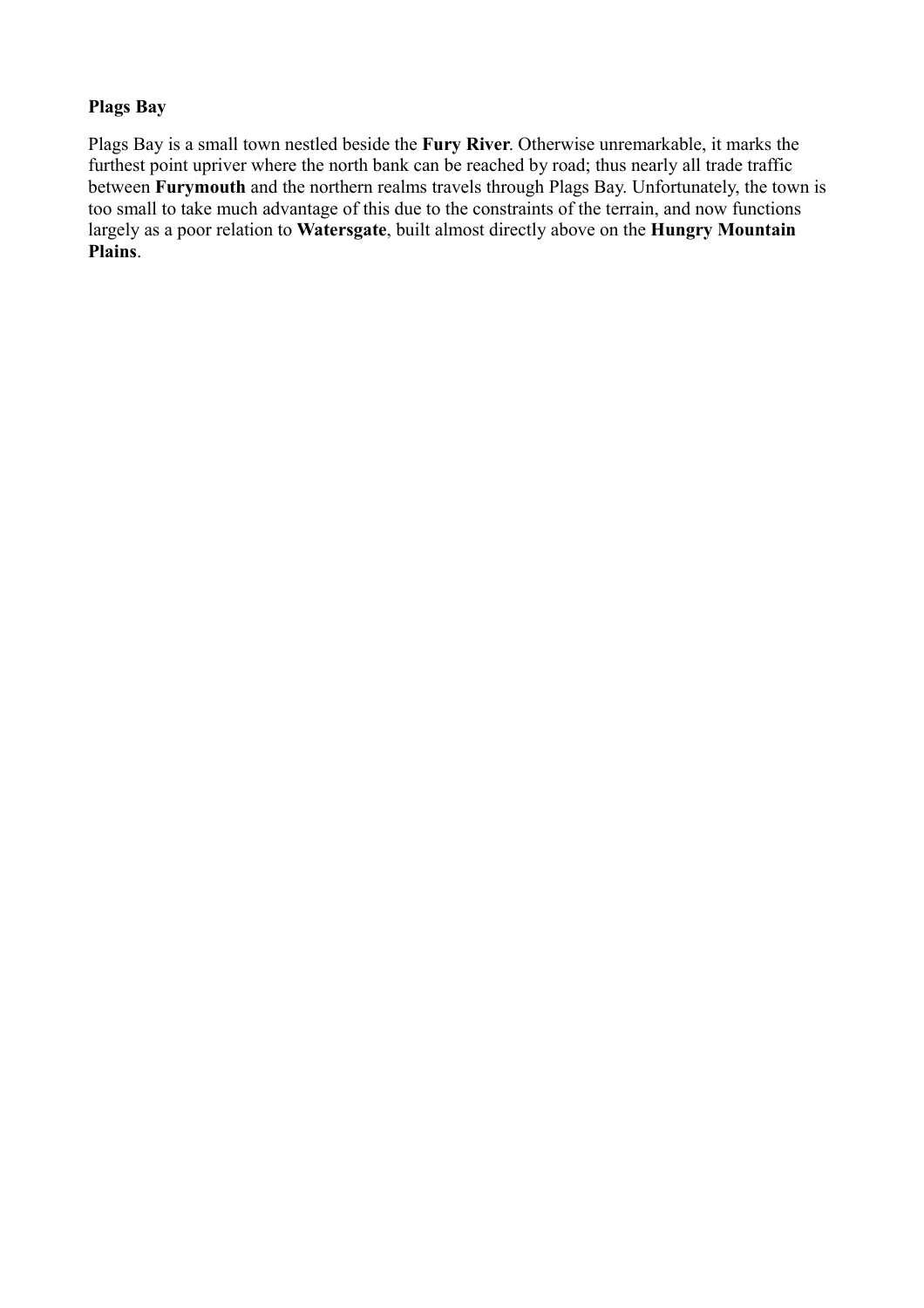## The **Plains of Ancestors**

North of the **Sapphire River**, the **Hungry Mountain Plains** quickly turns into desert. Plains-grass and soil give way to pale sand and dark stone. These are the Plains of Ancestors, the beginnings of the **Desert of Stone**. The plains are in fact anything but, having more in common with the dead canyons of the **Maze**. Pillars and cliffs of hard dark rock emerge from a maze of wide sandy valleys to reach heights of as much as a mile until the plateau flattens and sinks below the sand around the shores of the **Lake of Ghosts**. Narrow canyons and fissures cut deep into the stone plateau, many concealing ancient ruins built by the peoples of the desert long before the coming of the **Silver King**. **Outsider** tribes still live among the plains and their large goat-hair tents can often be seen from above.

The Plains of Ancestors were largely unknown during the reign of the **Silver King** (as was everything north of the **Purple Spur**), but the plains acquired a special significance to the **bloodmages** that followed – one that is not clear to those outside their order. It was to here that the **bloodmages** fled after being overthrown, and here that the descendants of one faction, the **Syuss**, remain, jealously guarding the hidden eyrie of **Gardin's Rock**.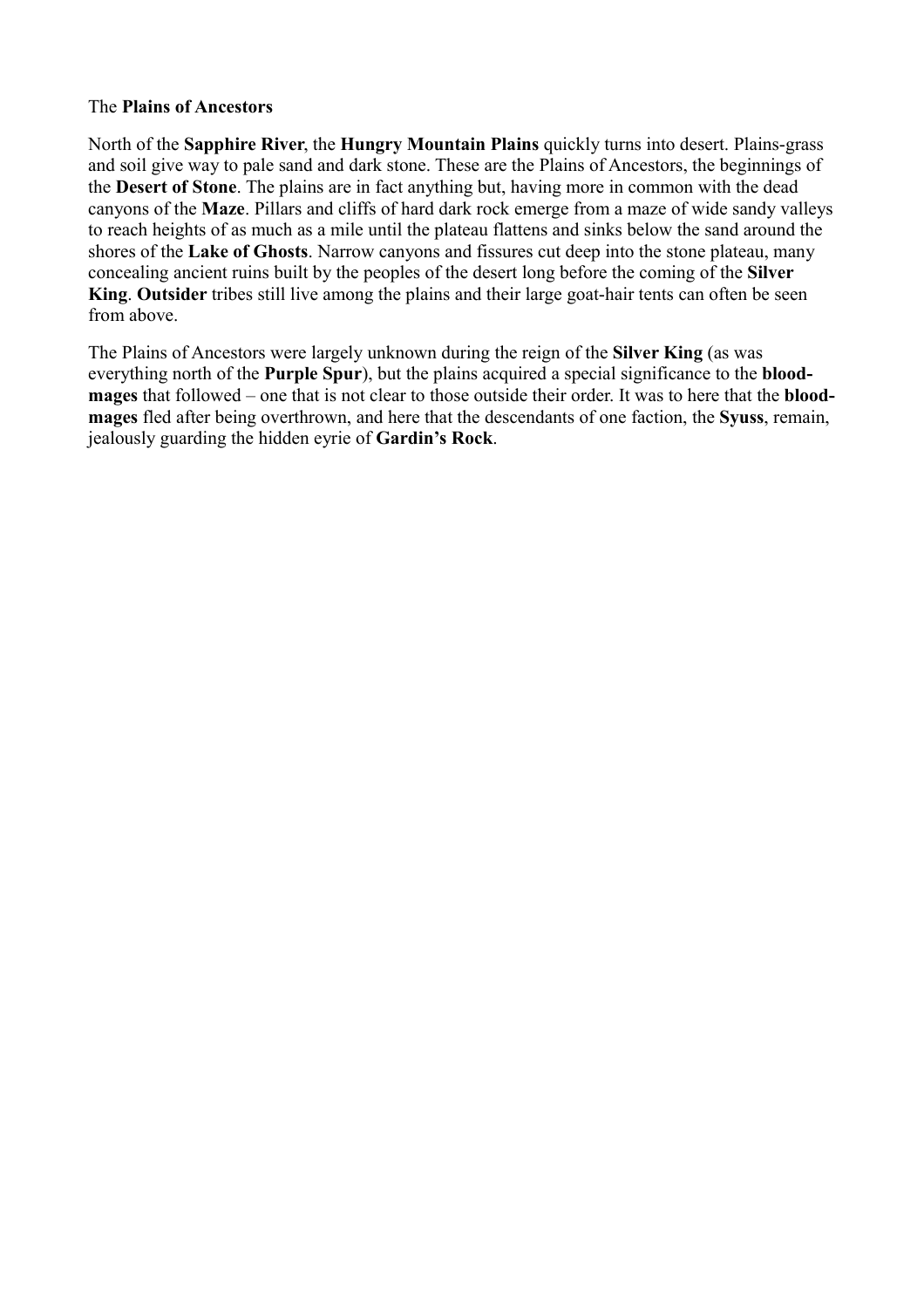# **Prince Lai**

Prince Lai was **Vishmir**'s cousin and marshal of his dragons during the **War of Thorns**. Following **Vishmir**'s victory, Prince Lai wrote the *Principles of Dragon-War*, a lengthy pamphlet describing many different formations for taking dragons into battle, along with their different uses. As a consequence of this and of his association with **Vishmir**, *Principles* is now seen as the foremost authority on dragon warfare; this despite that fact that Lai was repeatedly defeated by **Anzuine**'s own marshal Valmeyan (later the first **King of the Crags**), and that he was not even present for **Vishmir**'s ultimate victory. After the **War of Thorns**, Prince Lai dedicated much of his time to weaponry and to refining his formations. He is credited with being the first to mount scorpions on the backs of dragons themselves (undeniably a significant contribution to **Vishmir**'s success in the war) and with the design of several stone-throwing devices, at least one of which is reputed to have accidentally killed a dragon outright in a single shot. The current mock battles staged on the **Hungry Mountain Plains** as each speaker hands over to the next also have their origins in the 'games' of war Prince Lai used to refine his formations.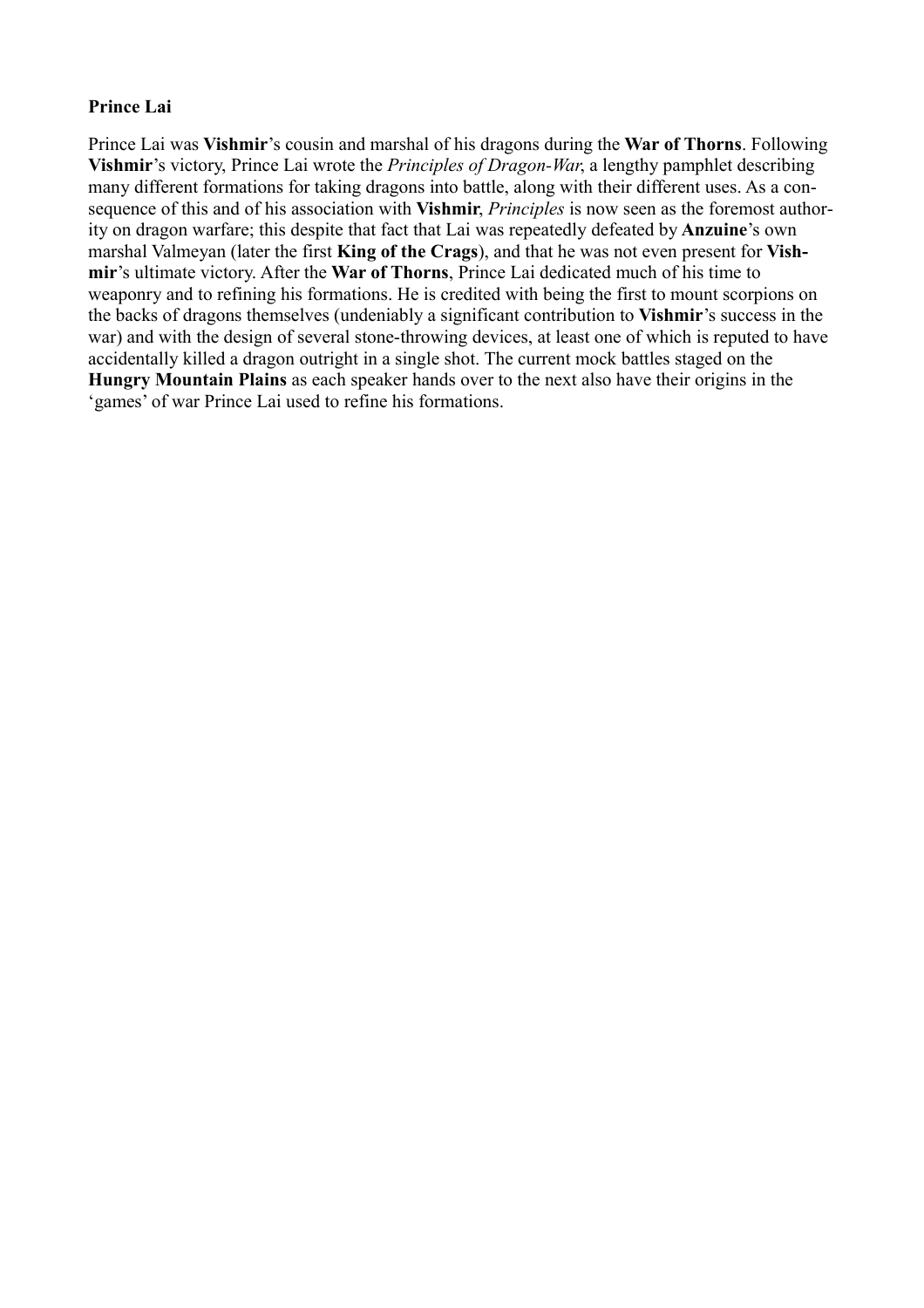# **Purkan**

Sitting on the northern edge of **Bonjanland**, Purkan is one of only two significant settlements in the thousand miles between **Arys Crossing** and **Furymouth** itself (the other being the mud-hole of **Farakkan)**. Although governed from **Three Rivers**, Purkan owes most of its character to the culture of the local natives of **Bonjanland**. The town is primarily one large marketplace, exchanging goods from up and down the **Fury** and **Esta** rivers. However, according to local beliefs, the **Silver King** was in fact a manifestation of the divine waters of the **Fury**, and those near **Purkan** are apparently particularly holy since this is where he supposedly emerged. People travel hundred of miles across **Bonjanland** to scatter ashes and, on occasion, the partially embalmed remains of relatives and to bathe in the waters here. Like nearly all of **Bonjanland** the area is one big, flat expanse; when rainstorms hit, flooding is guaranteed, and it is not uncommon after such an event to find the decomposing remains of those consigned to the river lying in the streets. The locals consider these bodies to have been cursed and are extremely reluctant to touch them; this contributes to both the unique smell of the town and probably also to the regular epidemics of disease that afflict Purkan.

Despite these quirks, there is a reason why people come to Purkan: the surrounding region is famous for its date juice and the molasses that is also made from the juice of this fruit. Passing along the **Fury**, one cannot help but notice the local farmers trimming date trees and tending their crops. It is estimated that there are some ten thousand date trees in the district that produce over one hundred tons of molasses a year, much of which is shipped down the river to **Furymouth** and sold on to the **Taiytakei**.

Purkan is the second-largest settlement under the rule of the **River Throne**. It has many similarities to the town of **Farakkan** some two hundred miles further down the **Fury** river valley. However, it is marginally larger and is sufficiently elevated from the flood-plains to the south to have a significant permanent eyrie. There are many temples and shrines in the town dedicated to the river and various supposed river spirits.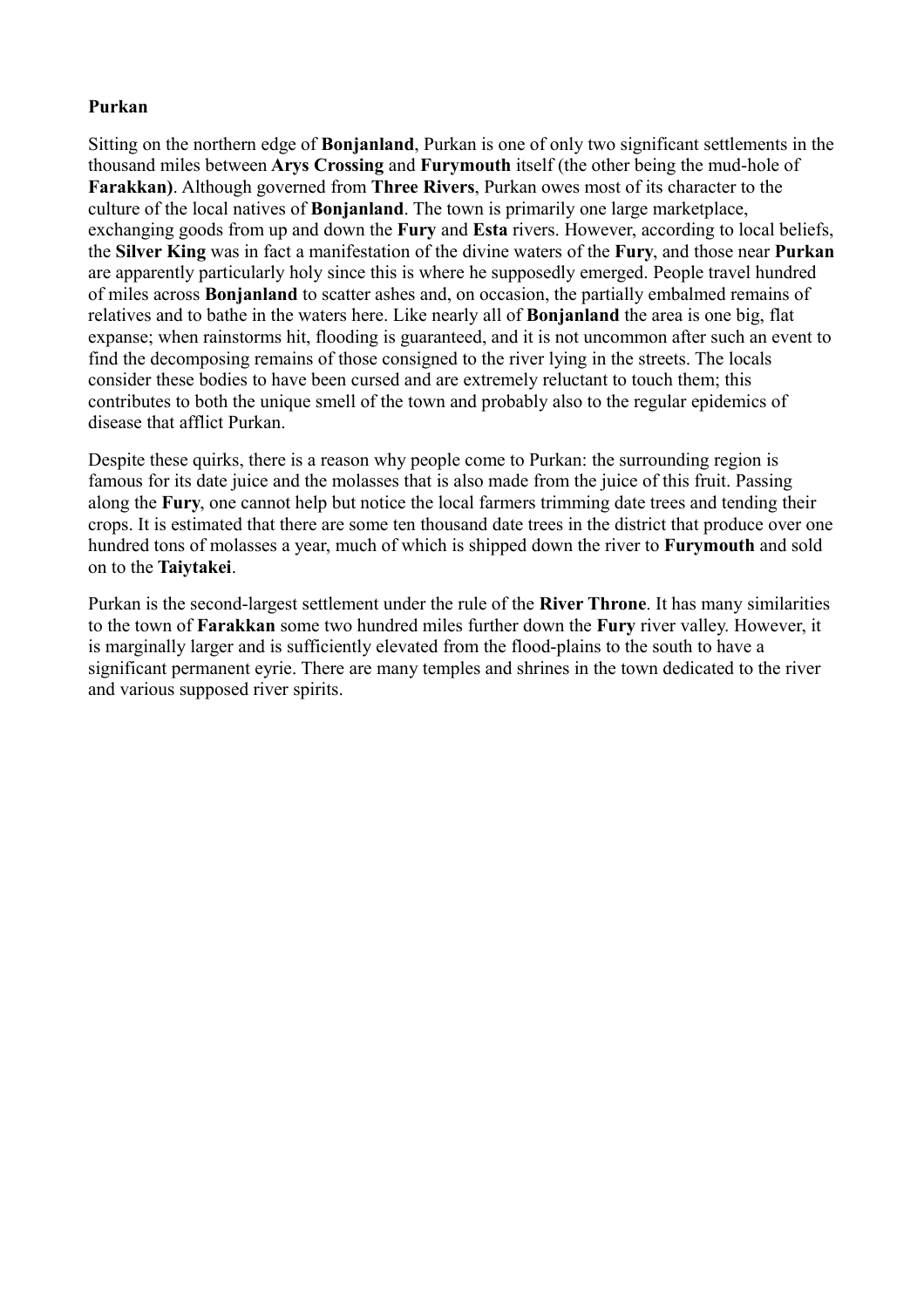# The **Purple Spur**

The Purple Spur is generally thought of as an extension of the **Worldspine** mountain range. The spur itself is most well known for the **Great Cliff** on its northern side, the waterfalls of the **Diamond**, **Sapphire** and **Emerald Cascades**, and for overlooking the **City of Dragons**, the **Mirror Lakes** and the **Adamantine Palace**. The spur is composed principally of two smaller ranges, the **Great Cliff** and the South Cliff ranges. Both north and south, the spur is bounded by sheer, almost vertical rock faces that are nearly a mile high on the southern side and considerably more on the northern. These walls come together near the **Emerald Cascade** on the eastern side overlooking **Narammed's Bridge**. To the west, the cliffs fall away into a jumble of low crags and deep valleys overlooking the **Maze**. Between the two cliffs and riding above them lie the towering peaks of the Purple Spur. The spur has a marked linear depression in the middle that runs right from the **Emerald Cascade** towards the **Worldspine**. The south and east cliffs of the spur have been quite well explored and contain several large and extensive cave systems.

Very little is known about the interior of the spur. The natural walls around it have inhibited any settlement or even exploration, except by dragon-riders usually more interested in exploration of a different nature. The climate is, as would be expected, cold and similar to that of the southern **Worldspine**. Like the **Worldspine**, the lower valleys are forested. Several ribbon-like lakes have been reported. A recent expedition in 312 reported no sign of large animals of any sort.

According to much older expeditions, the Purple Spur is home to uncivilized giants, dressed in skins and eating raw meat. These giants vary with account, from being half as high again as a man to being as tall as a dragon. Accounts from even earlier times recall that the **Silver King** instructed that no dragon might cross the cliffs of the Purple Spur, and that any who did were turned instantly to dust (along with their rider, if they were unfortunate enough to have one). Whatever curse this may have been is now long gone, apparently taking any giants with it, and the Purple Spur serves now as a playground for the dragon-riders of the **Adamantine Palace**.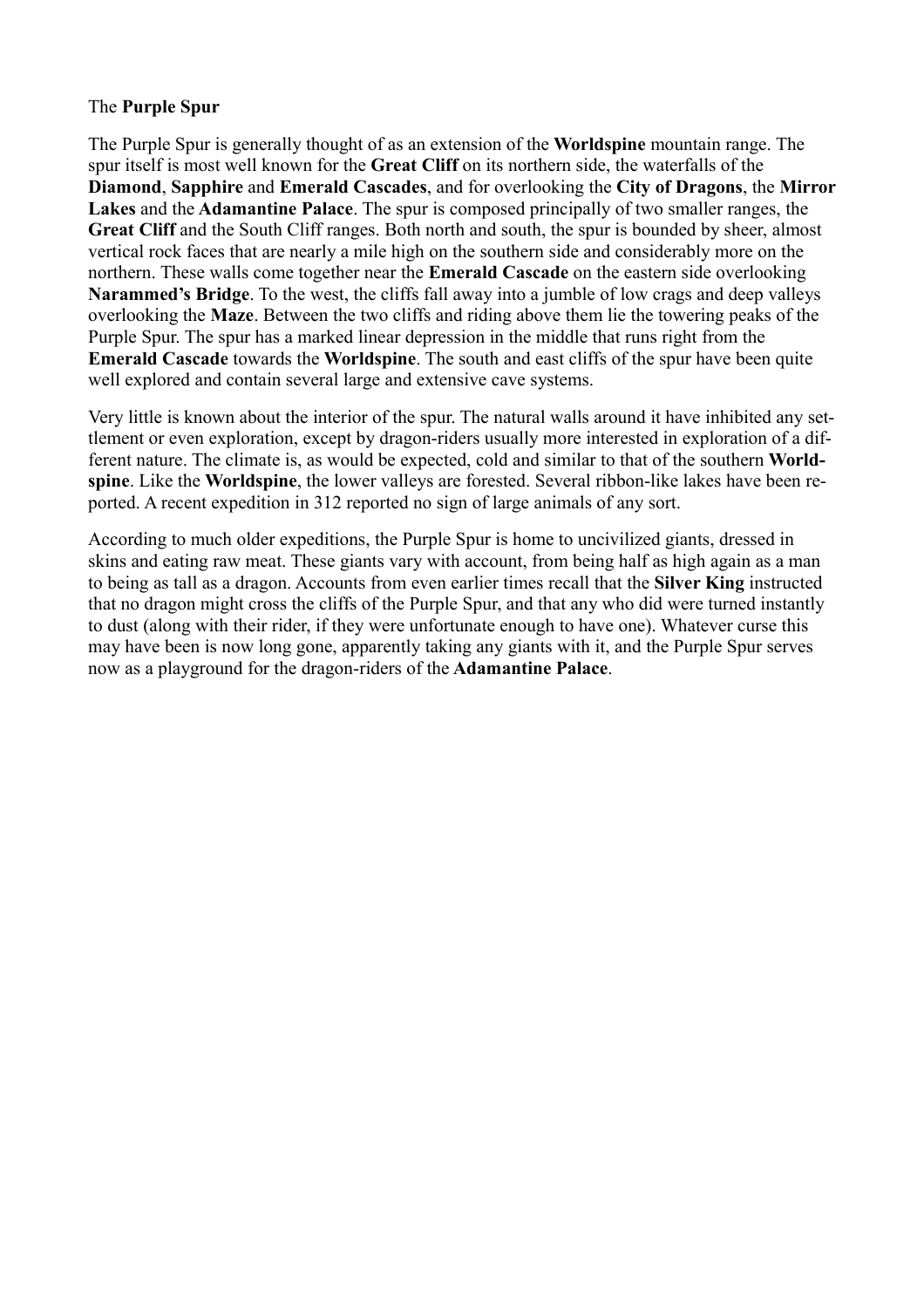## The **Raksheh Forest**

The Raksheh Forest is an expanse of largely unbroken forest that occupies the south-west corner of the realms. The forest stretches over several hundred miles from **Drotan's Top** and the **Gliding Dragon Gorge** in the north to the **Sea of Storms** in the south. Its east-west borders are less sharply defined; in the west, the forest merges with the forested valleys of the **Worldspine**, while in the east the wooded areas peter out more gradually into the plains of the **Harvest Throne** and **Bonjanland**. It is the largest area of surviving forest in the known realms, larger even than the great forests east of the **Oordish Moors**. Altitude and climatic conditions vary widely across the forest, which exhibits several distinct regions. A number of large rivers emerge from the **Worldspine** into the forest; these all ultimately drain into the **Yamuna River** which in turn merges with the **Fury** close to **Farakkan**. In addition, numerous large round lakes dot the more mountainous western fringe of the forest. Several deep gorges and some spectacular waterfalls have been reported by dragon-riders who have ventured to cross the forest, and a small number of known open spaces are regularly used as stopping points by riders wishing to move around the realms without attracting attention. The best known of these temporary eyries are those around the **Aardish Caves**.

The forest mostly consists of pines and firs in the north and west, giving way to more broadleaf trees in the east and south. With the exception of the rather arid northern section close to **Drotan's Top**, the forest also has the distinction of being one of the wettest places in the realms, surpassed only by the southern reaches of the **Worldspine** itself. Before the coming of the **Silver King**, the forest successfully sheltered men from the depredations of the dragons, largely due to its sheer size and damp impenetrability. With the coming of the **Silver King**, most of the population moved away from the forest to the burgeoning **Silver City**. Aside from its eastern fringe, the forest is now largely uninhabited, although rumoured to give shelter to numerous settlements of **Outsiders** and other feral tribes who have reverted to barbarism. Bandits and outlaws also frequent the fringes of the forest, particularly in the north. During the reign of Speaker Havens, the king of **Furymouth** made a concerted attempt to colonize the southern regions of forest. These efforts failed for a number of reasons, but did manage to establish a handful of silver mines close to the coast and within a few hours flight from **Clifftop**.

The forest may be the home of many unique creatures. Earthworms as large as horses have been reported, together with six-legged lizards of various sizes ranging from the minuscule to the giant. Several breeds of venomous snakes and poisonous frogs are known to inhabit the forest. Snappers are also a constant danger, although their numbers are less than in the more northern fringes of the **Worldspine**. More commonly, eagles and owls can frequently be seen at close range as they swoop overhead, and the forest is the main source of hunting birds across the realm (with the exception of the **Adamantine Eagle** and the ubiquitous desert hawk).

The most frequent visitors to the forest are, in fact, the **alchemists** of the **Order of the Scales**. The forest offers a concentration of valuable and unique potion ingredients the like of which can only otherwise be found on the distant **Oordish Moors**. Frogsback, for example, is harvested from the southern fringes of the Raksheh Forest (favoured by the lords and ladies of Furymouth for centuries, it reputedly instils an uncommon sexual stamina, although the venom is also a paralytic and is quickly lethal in larger doses).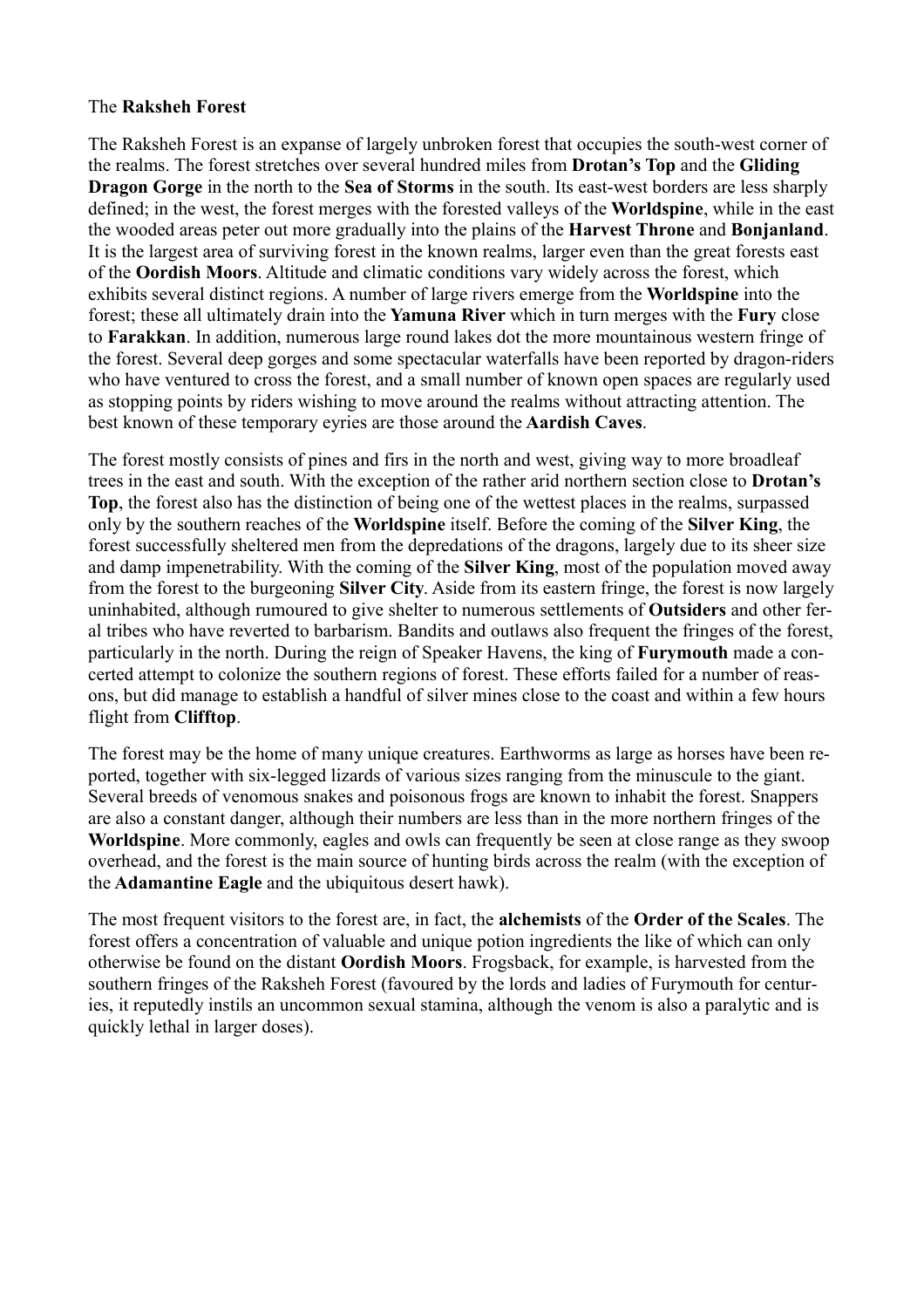# The **Reflecting Garden**

Aside from the silver onion dome, the most striking aspect of the **Fortress of Watchfulness** is its gardens. The inner area of the fortress is set around a unique formal garden; it uses raised pathways that divide each of the four quarters of the garden into sunken flowerbeds. A raised marble water tank lies at the centre of this garden, halfway between the dome and the eyrie landing grounds, and feeds two reflecting pools on axes directed towards the two other pinnacle peaks, reflecting their images. On first observation it is immediately obvious that something is amiss with these pools, but it is not immediately clear what it is. In fact, both surfaces have a shallow gradient and the water in the pools follows this gradient – meaning that from the side, the pools seem to be askew. Arranged in this way, the two pools offer, from a certain point at the foot of the dome, a perfect view across both other peaks.

Between and to either side of the two reflecting pools, the garden is laid out with three avenues of trees and fountains. The water from the garden fountains is collected and allowed to meander around the rim of the garden before disappearing into the tunnels below, where it supplies the more mundane needs of the lower sections of the fortress.

Most formal palace gardens are rectangular with some form of pavilion in the centre. The Fortress of Watchfulness garden is unusual in that it is laid out in an arc and lacks any conventional form of symmetry. With the discovery of the **Moonlight Garden** close to the **Yamuna** and the **Aardish Caves**, and also **Hejel's Bridge**, it is generally believed that the garden is older than the other structures on the mountain top, and it is reputed to be the direct work of the **Silver King.** Certainly no explanation has ever been offered for the sloped water surface in the reflecting pools, nor for the ever-full nature of the raised marble water tank that feeds the garden fountains, the fortress beneath and ultimately the canals of the **Silver City** (and which is called by those who live in the palace the 'Water of Abundance').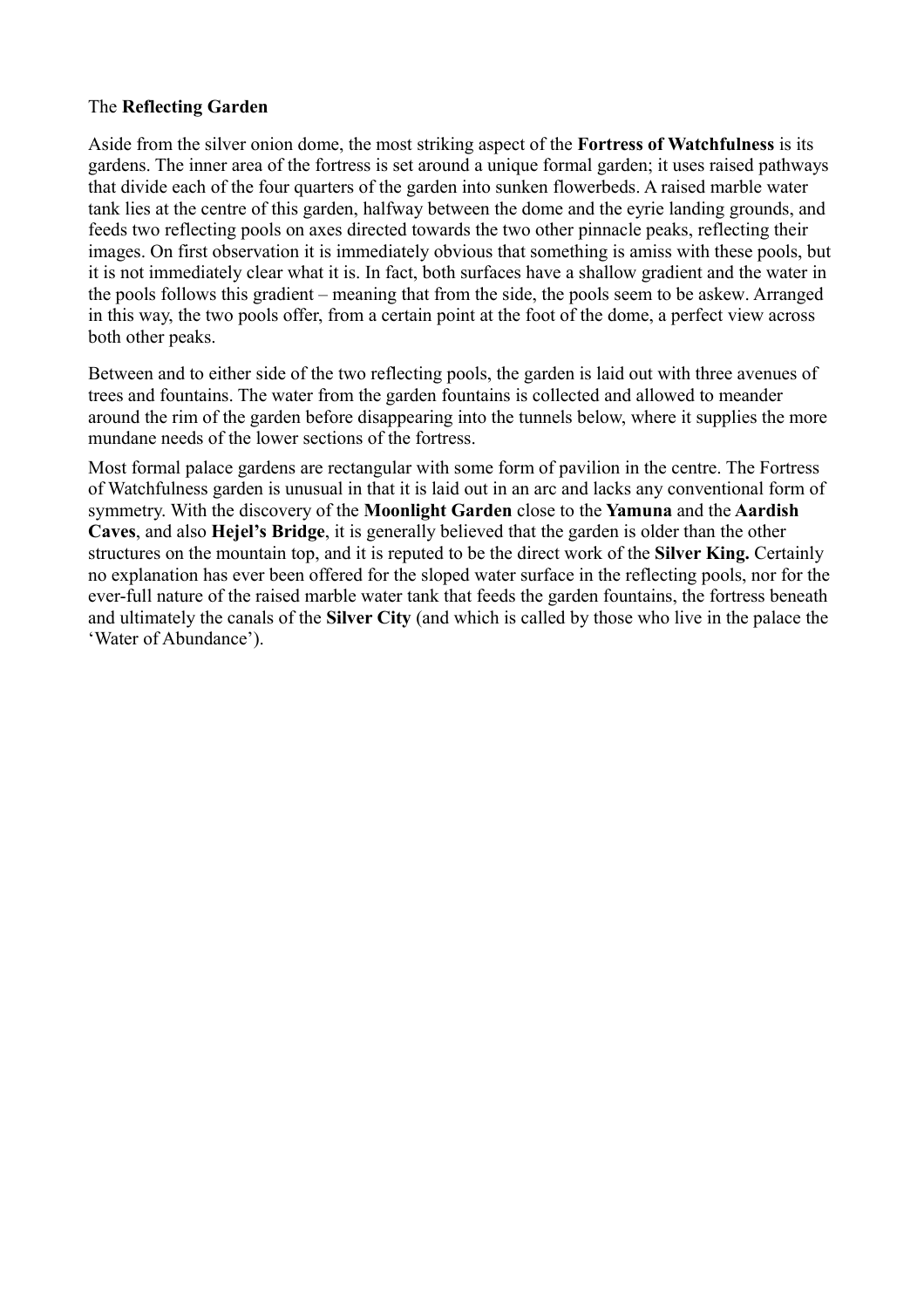## The **River Throne**

With its capital in the city of **Three Rivers**, several large eyries, its second city of **Purkan** and its access to the **Fury** and **Esta** rivers, the River Throne has quietly grown to have a population that must soon challenge the territories of the **Silver City**. The River Throne is one of the older of the **dragon-realms**, established during the **Empire of the Blood-Mages** as one of three significant outposts, along with **Furymouth** and **Bazim Crag**. The realm was little more than a mark on a **blood-mage**'s map until a force flown by the **Order of the Dragon** fell back to **Three Rivers** after failing to dislodge the **blood-mage**s of **Bazim Crag**. Even then, with its own eyrie of dragons, the realm continued to function largely as a satellite to the **Harvest Throne**; however, with the rise to power of the **Furymouth** kings (culminating with **Vishmir** and the **War of Thorns**) this influence gradually waned, and the River Throne has moved steadily into the orbit of the **Veid Palace** where it now firmly remains.

Physically, the realm is split in two by the **Esta River.** It is bounded on the north by the **Oordish Moors** and on the south by the **Endless Sea**. Its eastward claims extend as far as **Feljanford** and even further, although much of the intervening land is largely uninhabited. Westwards, a vague border exists in **Bonjanland** with the dominions of **Furymouth** while the **Fury River** serves as a border with the **Harvest Throne**. The realm is well-endowed with resources and is largely fertile and prosperous, if a little backward. The bulk of the population, however, reside on the plains west of **Three Rivers**. Elsewhere the realm is sparely peopled and there are large areas of wilderness to both the east and the south where various tribes of **Outsiders** live. In contrast to other realms, the **River Throne** is tolerant of these savages and is largely content to leave them to their own devices.

The realm is generally viewed with indifference or else dismissed as a satellite of the **Sea Throne**. Its support for the claims of the recently crowned King Tyan of **Furymouth** has done little to alter this view.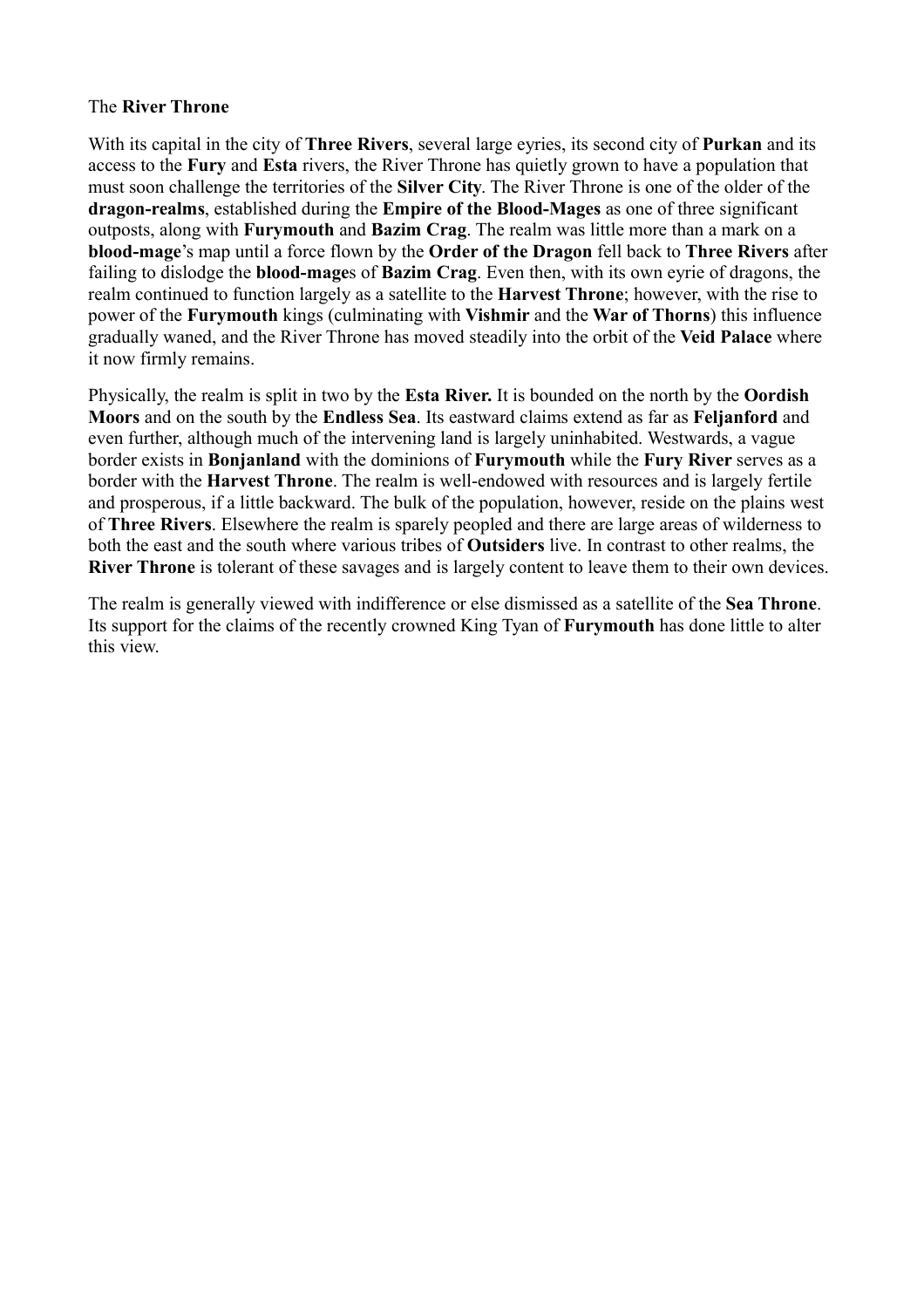# The **Sacking of Numenport**

The **Taiytakei** came closest to their aim of wrecking the **Silk Farms** in the year 187. Nearly all the existing silkworms were destroyed, the wormeries ruined and most of the workers on the farms killed by a small band of **Outsider** mercenaries. The response from the city was immediate and final. Dragons flew and every single **Taiytakei** ship within a hundred miles of **Furymouth** was burned into the sea, including a flotilla of ships in the **Bay of Still Water** near **Numenport**. Although other sinkings have occurred, the Sacking of **Numenport** is the largest and took the longest for the **Taiytakei** to return afterwards (a period of nearly twelve years).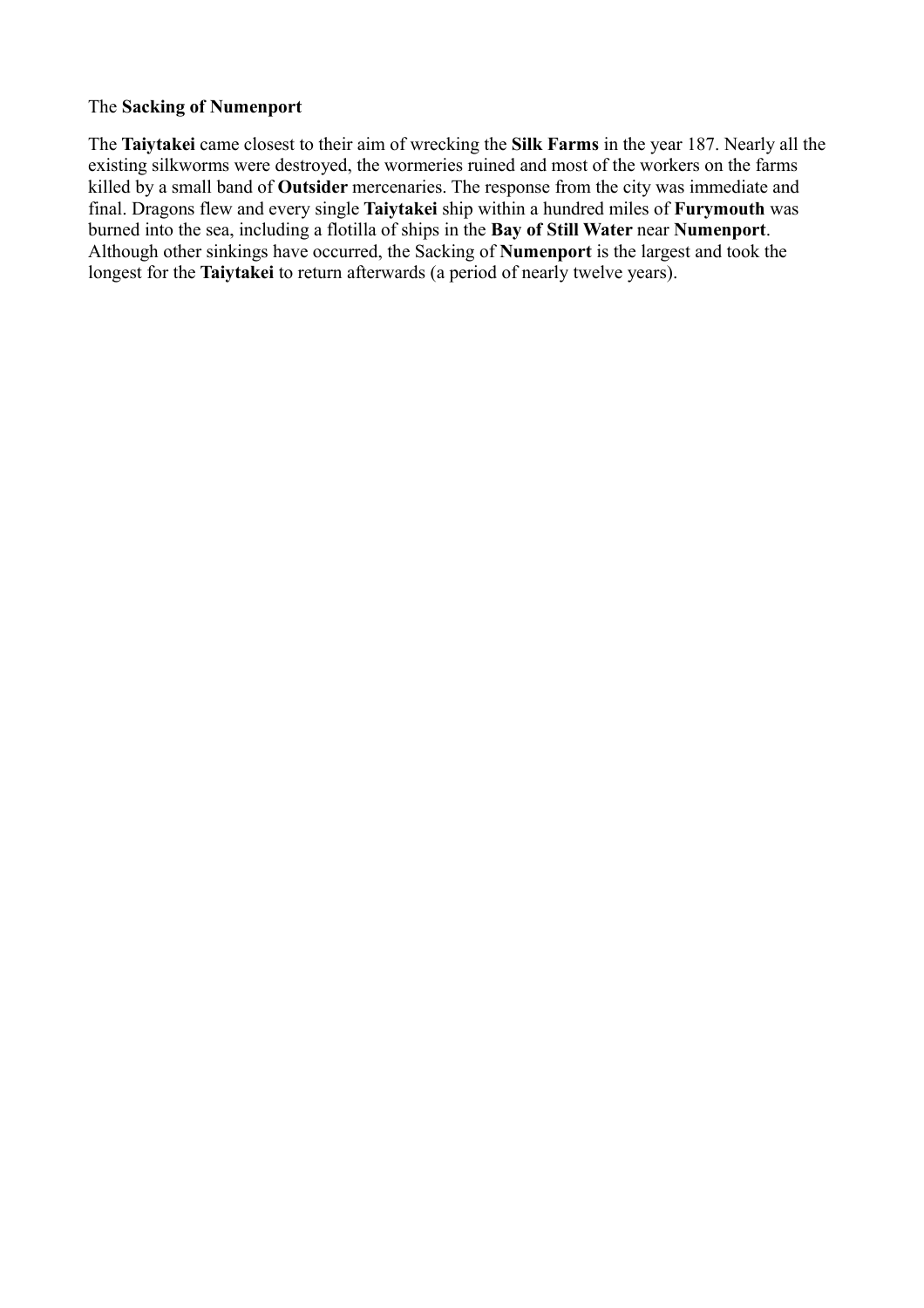# **Samir's Crossing**

The little town of Samir's Crossing effectively marks the end of the civilized southern realms and the start of the **Desert of Stone**. The town has grown up around the ford where the **Evenspire Road** crosses the **Sapphire River**, a few dozen miles east of **Narammed's Bridge**. The town is well known to traders and merchants; its business is largely that of supplying the necessary food and supplies for wagon trains destined for **Evenspire** and the other northern realms. As armed guards are routinely required, the town is a haven for sell-swords, mercenaries and other undesirable sorts, and has a justified reputation for a certain frontier lawlessness. The town falls under the jurisdiction of the **Adamantine Palace** but in practice is largely left to its own devices, although the presence of a small eyrie and occasional dragons nearby does at least prevent anarchy.

Samir's Crossing was the site of a significant battle during the **War of Thorns** in which several thousand soldiers from the northern realms, having successfully slipped down the **Sapphire River** without detection, were destroyed by a much smaller force of **Adamantine Men** who happened to be posted there. This was the first real test of the **Adamantine Men**; along with the battle of **Watersgate**, it established the reputation they still carry to this day.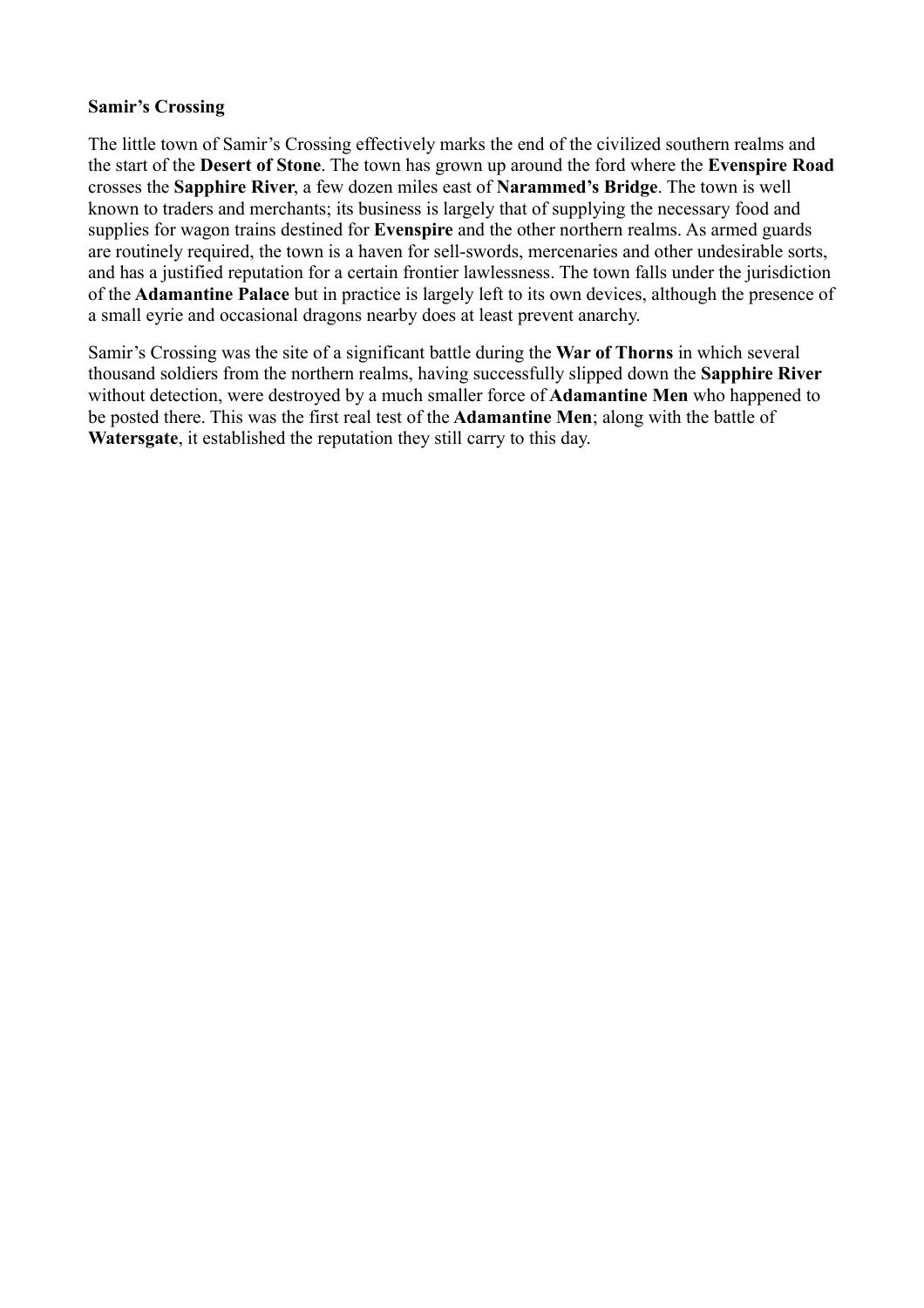## **Sand**

Sand, it surprises many to learn, is an ancient place. Although the city that stands at the head of **Ishmar's Valley** today was founded by the **blood-mages** of **Outwatch** and shaped by the dragonlords who followed them, parts of the city are much older. Indeed, there are suggestions amid the old ruins that still lie scattered away in the nearby desert that Sand was once the gateway to a route across the desert to some other land. It is only to be assumed that this route is now long lost in the dunes of the **Desert of Sand** and that these apparent ancient travellers have gone much the same way. Nevertheless, tombs and stone carvings and parchments have been found that tell of a functioning settlement here that pre-dates the coming of the **Silver King**; it is possible, perhaps, that the predations of the dragons were largely confined to the southern areas of the realms where food was more plentiful, and there may have been a time when they simply did not venture into these parts of the world.

Whatever settlement once existed, it was destroyed long before the **blood-mage**s came to **Outwatch**; it is possible that the coming of the **Silver King** caused the dragons to disperse, and certainly there is evidence of destruction by dragon-fire among some of the ruins. When the **bloodmages** came from **Outwatch**, what they found among the ruins was a seasonal settlement; a meeting point and trading place between various groups of **Outsiders** – some from the desert, some from **Ishmar's Valley** and some from the **Worldspine**. The **Outsiders** were quickly crushed and subdued, while a fortress was built along with an eyrie (the dragons were later moved to **Southwatch**, but the eyrie remains), and from here the **blood-mage**s were able to control the whole of **Ishmar's Valley**.

Very quickly the mages of **Outwatch** extended their influence over a wide area. Sand grew to great wealth because of its key role in the trade in gold and salt (flown from **Bloodsalt**), **Soul Dust** (brought down the **Last River** from the **Worldspine**) and slaves, whom the **blood-mage**s harvested primarily from the **Blackwind Dales** and the **Plains of Ancestors**. This came to an end shortly before the rise of the first speakers when the influence of the **Order of the Dragon** brought an abrupt and bloody end to the practice of slavery in this realm. However, by this time the realm was established – and although it remains now relatively impoverished, the dragons of **Outwatch** continue to ensure that Sand is a power within the realms instead of the backwater it might otherwise be.

Tales of Sand's ancient past linger in local storytelling and culture. Although it seems highly unlikely, these stories speak of a city of fabulous wealth and influence with territories stretching out as far as the **Worldspine**, **Evenspire** and the **Lake of Ghosts**. Tales of the faraway lands across the **Desert of Sand** are particularly popular, although almost certainly untrue. However, Sand (or somewhere like it) does appear in other ancient accounts recorded in the libraries of the **Pinnacles**. Perhaps most famous among these tales is that by Shaben, one of the many dragon-riders in the later years of the **Silver King** who were tasked with scouring the realms for the hiding places of the last free dragons. Shaben returned with accounts of having found a 'great city at the edge of the desert' with 'three thousand horsemen and a great store of mages, justiciars, priests and other learned men that are maintained at the king's expense.' Shaben's account also speaks of abundant grazing grass, providing plentiful milk and butter, but that there were 'neither gardens nor orchards surrounding the city.' There is nothing in Shaben's text to say exactly where this city was found, but the descriptions of lakes and rivers in the vicinity make Sand the most likely choice. However, other parts of the account are simply strange: 'On the east side of the city there is a large forest, in which are a great many horned and armoured beasts. The timber here is very large. The trees on the outside of the forest are of such a size that the largest cannot be felled by the strength of even a dragon. They bear a kind of berry about the size of a closed fist, in clusters consisting of from ten to twenty.' There is no forest around Sand, no such trees, and no 'horned and armoured beasts' exist here or anywhere else within the realms.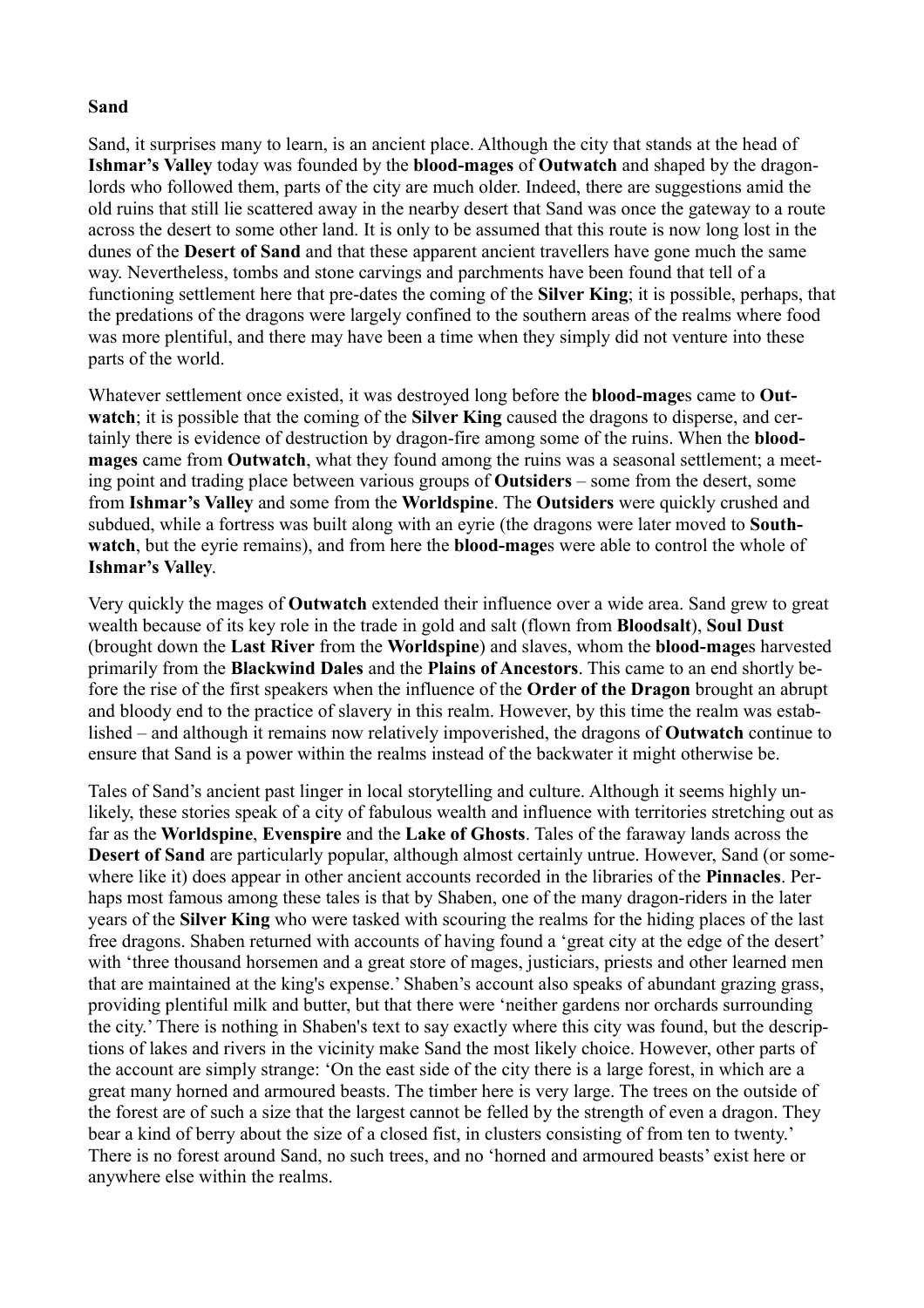Many of the local stories speak of Sand as once being a place of knowledge and learning; whether or not this is true, the people here take great pride in this heritage and are frequently (and surprisingly) as civilized and cultivated as the more cosmopolitan cities south of the **Purple Spur**. Although much of the city is drab and primitive when compared against the likes of the **Silver City**, **Furymouth** and the **City of Dragons**, the **Sand Monastery** has quietly established itself as one of the premier places of learning in the realms; as a result, an increasingly large number of wealthy young men and women from the south are to be found here.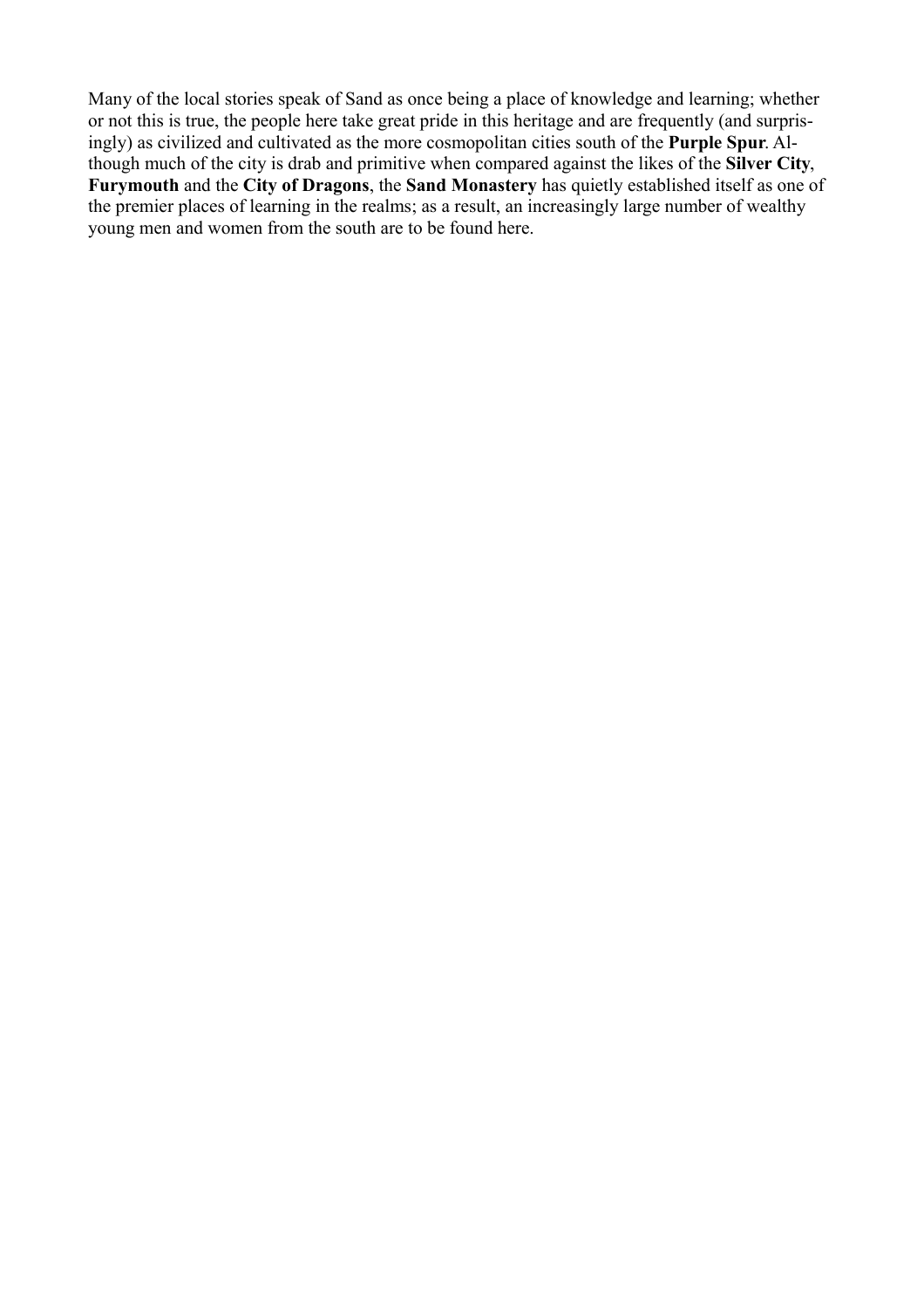## **Sand Monastery**

Sand Monastery as it stands now was built in 182 on a much older site, and eventually became the centre of the **Order of the Dragon** in **Sand**. It is composed of several entirely independent schools or colleges, each run by a single master. Initiates associate themselves with a single teacher, with instruction taking place in the open courtyards of the monastery complexes or out in the open (the climate of Sand lends itself to doing things outside, provided one finds some shade and avoids the heat of the early afternoon). The primary focus of these schools is the teaching of the Order, although broader instruction in fields such as logic, astronomy and history also takes place. Scholars here are required to write their own books or theses as part of their qualification and these books become the property of the monastery; it is often said that among the northern realms, the profit made by the buying and selling of books is only second to the gold and salt trade from **Bloodsalt** (although this may legitimately be taken as a comment on how little the rest of the north has to offer). As a consequence of this, Sand Monastery has accumulated what is probably the largest single library in the realms. The librarians here wield enormous power and frequently travel as far afield as the **Pinnacles** and **Furymouth**, looking to acquire **Taiytakei** manuscripts or new histories from the time of the **Silver King**. For a small fee, books on almost every conceivable topic are available to read within the confines of the monastery, covering mathematics, astronomy, music, botany, law, sciences and particularly history (although in this regard the monastery cannot compete with the secret libraries held within the **Pinnacles**).

It is a testament to the traditions exemplified by Sand Monastery that a common desert proverb states: 'Salt comes from the north, gold from the east and water from the west; but the treasures of wisdom come from Sand<sup>'</sup>.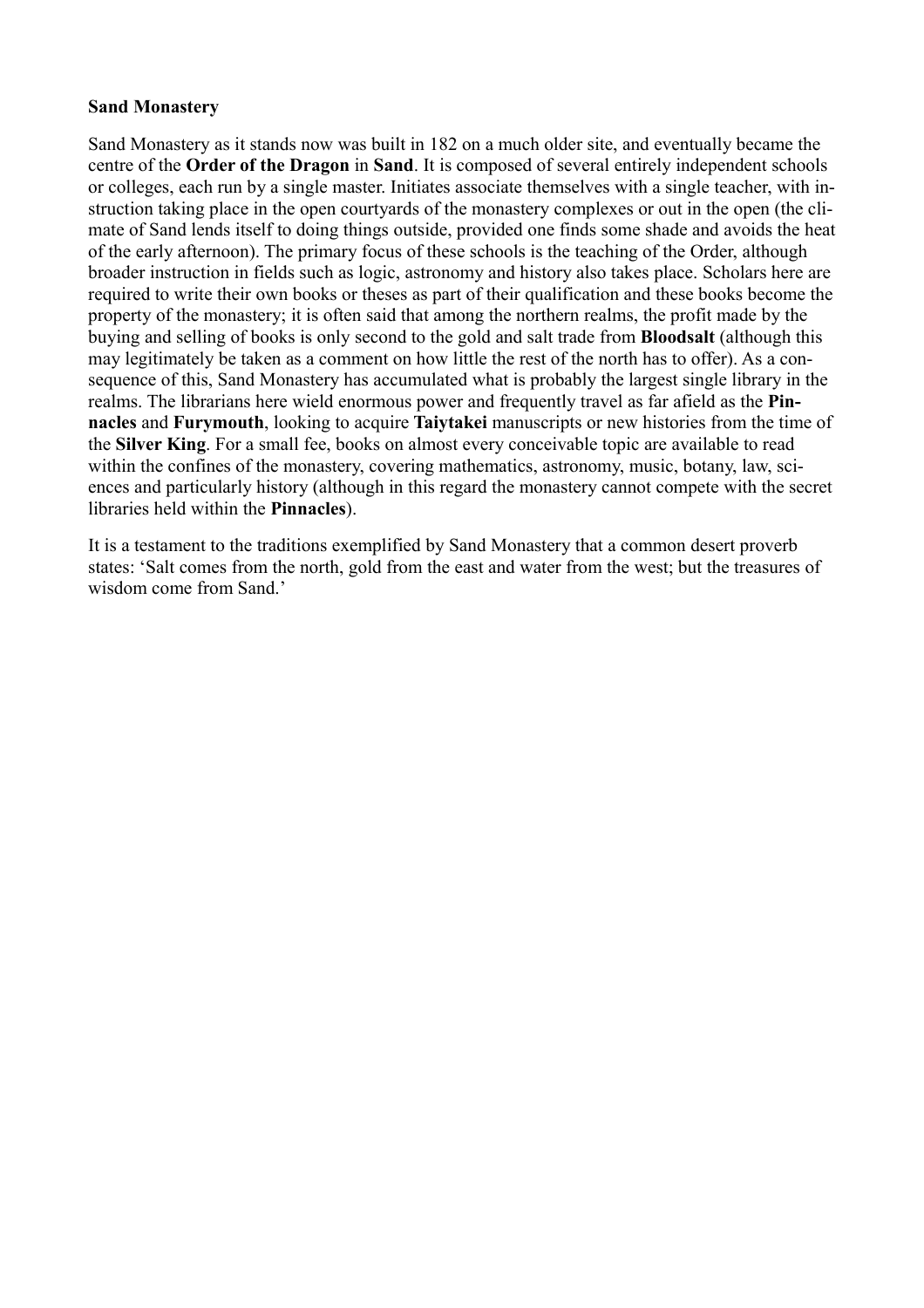## **Sanquat Square**

In this spacious and leafy square, only a short walk from the **Veid Palace** and the **Field of Gorgutinnin**, there stands a unique obelisk. This pink granite stone was brought to **Furymouth** in the year 280 as another gift from the **Taiytakei** (this occurred shortly before the purges of **Ayzalmir**, so whatever effect the **Taiytakei** desired with this gift, it seems to have done them no favours). It is so immense that it lay on the ground for eight years before being erected. The stone is too large to be lifted even by a war-dragon, and the immensity of transporting it across the **Endless Sea** is immediately understood when it is viewed in its upright position. Near this obelisk stands the smaller but better known **Vishmir's Column**.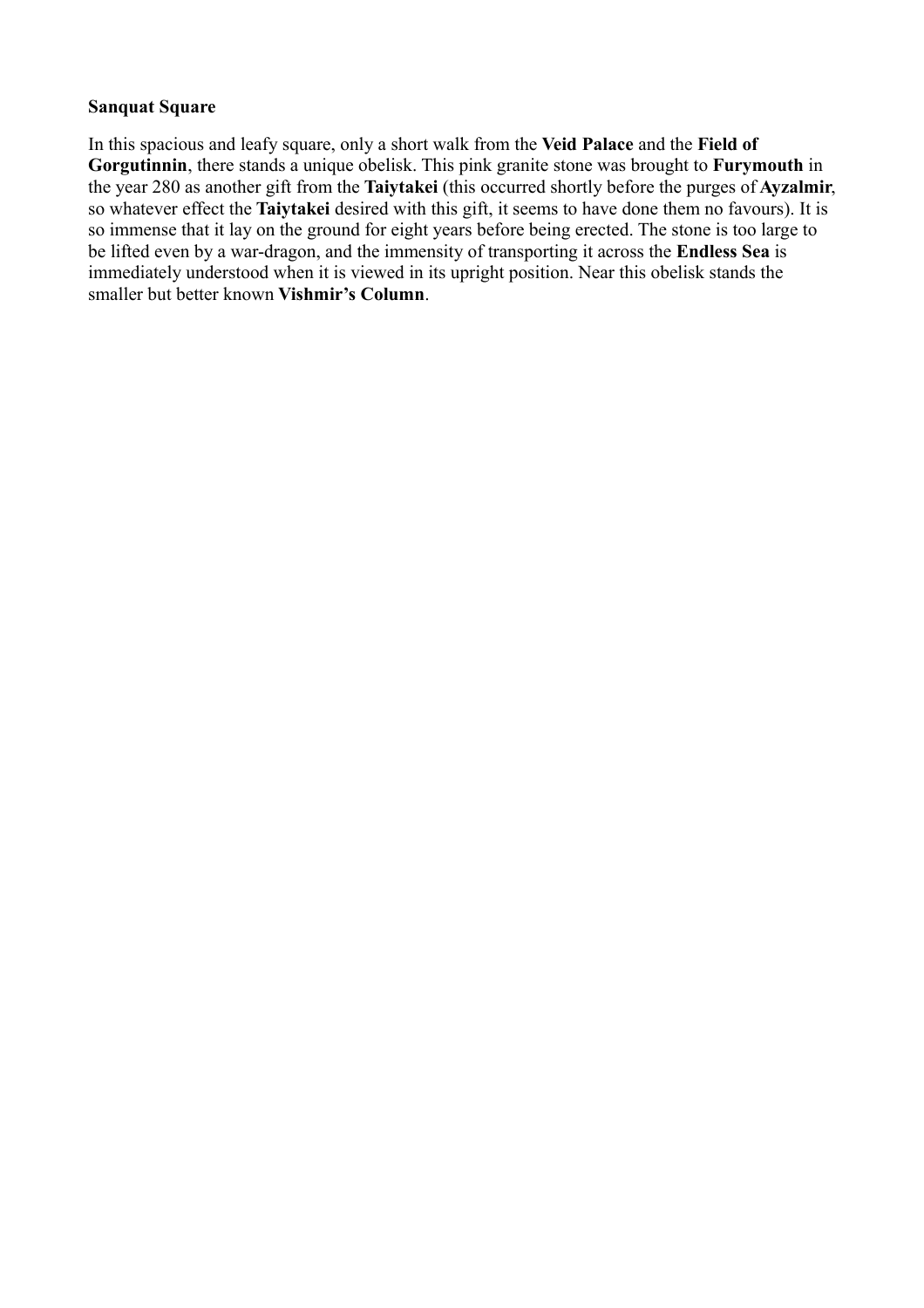# The **Sapphire Cascade**

In the eastern cliffs of the **Purple Spur** lies a notch valley several miles deep. The valley is half a mile wide and sheer cliffs on either side rise up to a similar height. At the far end of the valley lies the third of the great cascades: the Sapphire Cascade, which takes its name from the bluish tinge to the rocks around it. The Sapphire Cascade valley is reckoned to be one of the great sights of the realms and one of its most beautiful treasures, appearing almost as frequently as the **Diamond Cascade** in current popular romances. The valley is secluded and uninhabited, usually frequented only by amorous dragon-riders and the occasional hunting party. Unlike the other cascades, the waters are confined by the walls of the valley and thus collect into a series of pools and streams, ultimately emptying into the **Sapphire River** which wends its way out of the valley and into the **Hungry Mountain Plains**. The upper regions of the valley are infested with a particularly ferocious breed of dwarf snapper that are prized among the eastern realms for the aphrodisiac and regenerative properties of their organs; thus a thriving (if dangerous) hunting trade exists. A small itinerant community of hunters exists in nearby **Narammed's Bridge**, close to the **Evenspire Road**.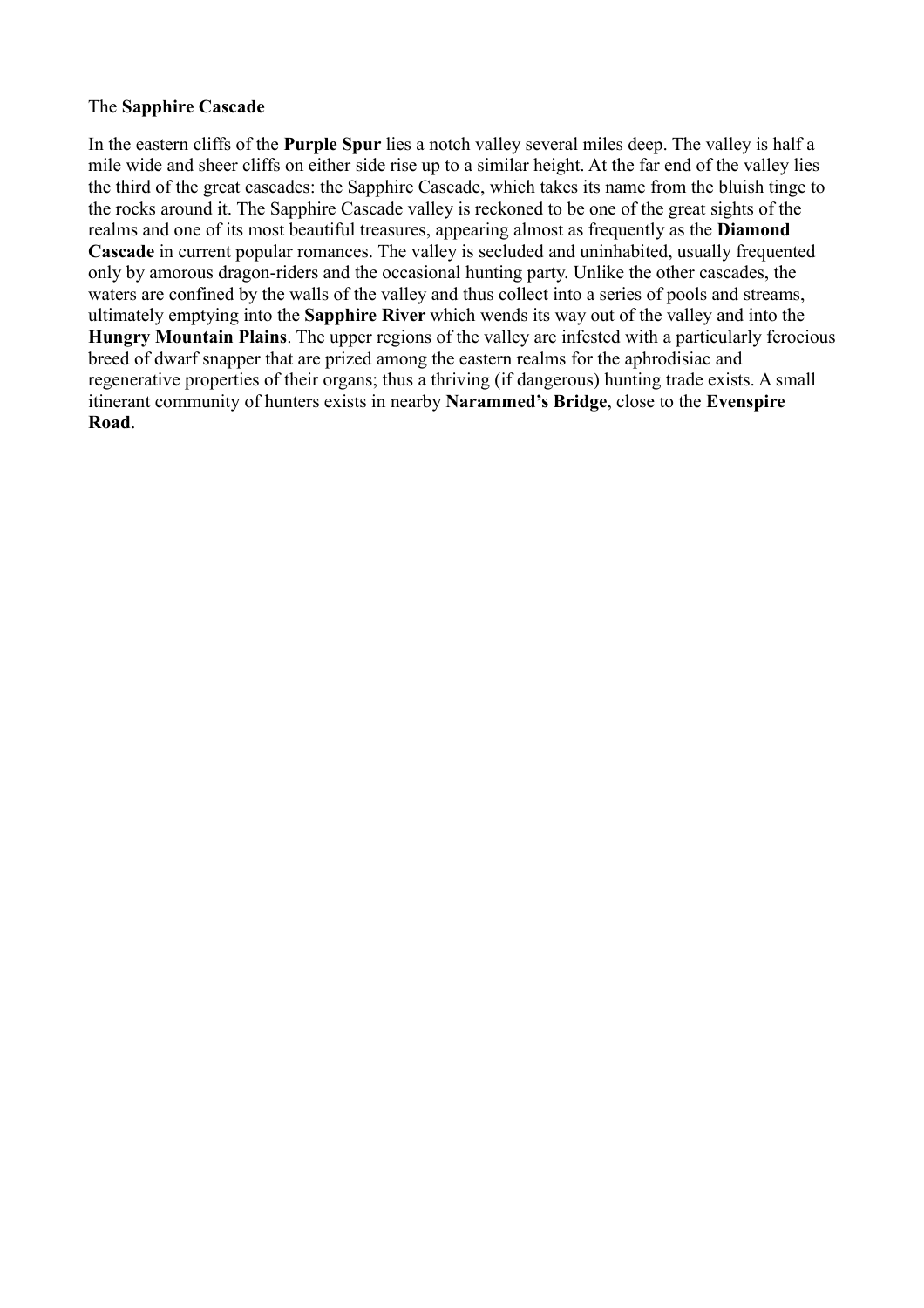#### The **Sapphire River**

The Sapphire River runs east from the **Sapphire Cascade**, across the **Hungry Mountain Plains** and then turns north into the jumble of boulders and ravines that lie at the edge of the **Oordish Moors**. Although numerous tributaries merge with the Sapphire River from the moors, the land around the river is generally arid and few people live on its banks. The **Desert of Stone** stretches away from the west bank as far as the eye can see, while for much of its course, the view from the east bank is of the dry hills and crags that rise up into the **Oordish Moors**. In places, the valley becomes steep and narrow, and there are fierce rapids that are impassable to most river traffic. As the moors above recede, the river widens into a string of shallow and warm ribbon lakes, eventually emptying into **Bloodsalt Lake**. For some, the Sapphire River serves as a trading route from the **Hungry Mountain Plains** and **Watersgate** to **Bloodsalt**; however, the difficulties of navigating the river, the inhospitable terrain around it and the common appearance of armed **Outsider** groups mean that most prefer to travel the longer but somewhat safer route of **Yinazhin's Way**.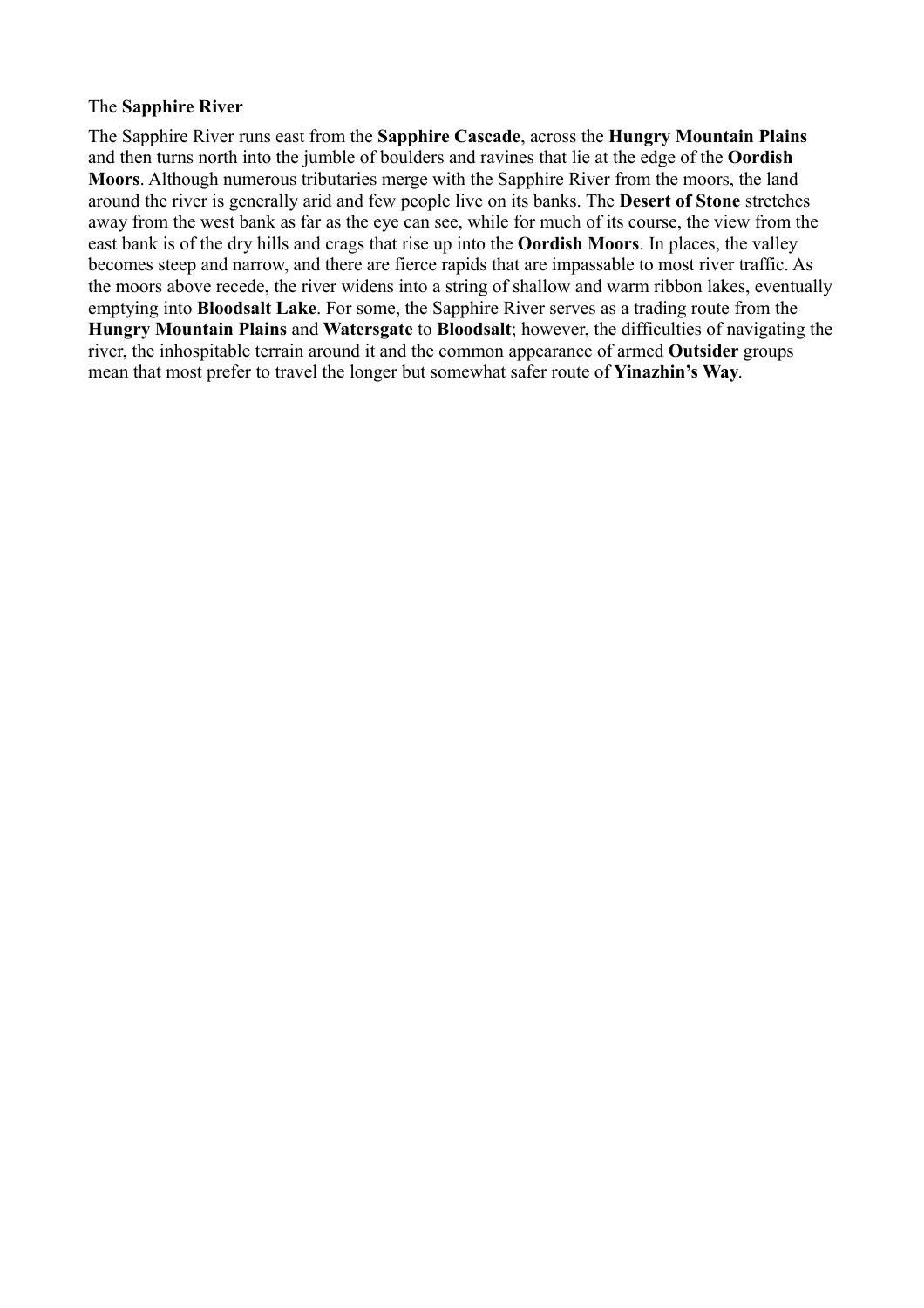#### The **Scales**

Lesser known with the **Order of the Scales** are the Scales themselves, the men and women from whom the order takes its name. These are the people who have most given themselves into the service of the dragons. It is the Scales who tends to a dragon's needs, ensuring they are fed and watered. It is the Scales who raises and trains a dragon from the egg and ensures that all the preparations of the eyrie **alchemists** are administered correctly. Despite the best efforts of the eyrie **alchemists**, all Scales contract Hatchling Disease, a condition that invariably ends in a slow and painful death even with the best of treatments. Most Scales, however, seem to accept this as the price they pay for working with such monstrous yet magnificent beasts.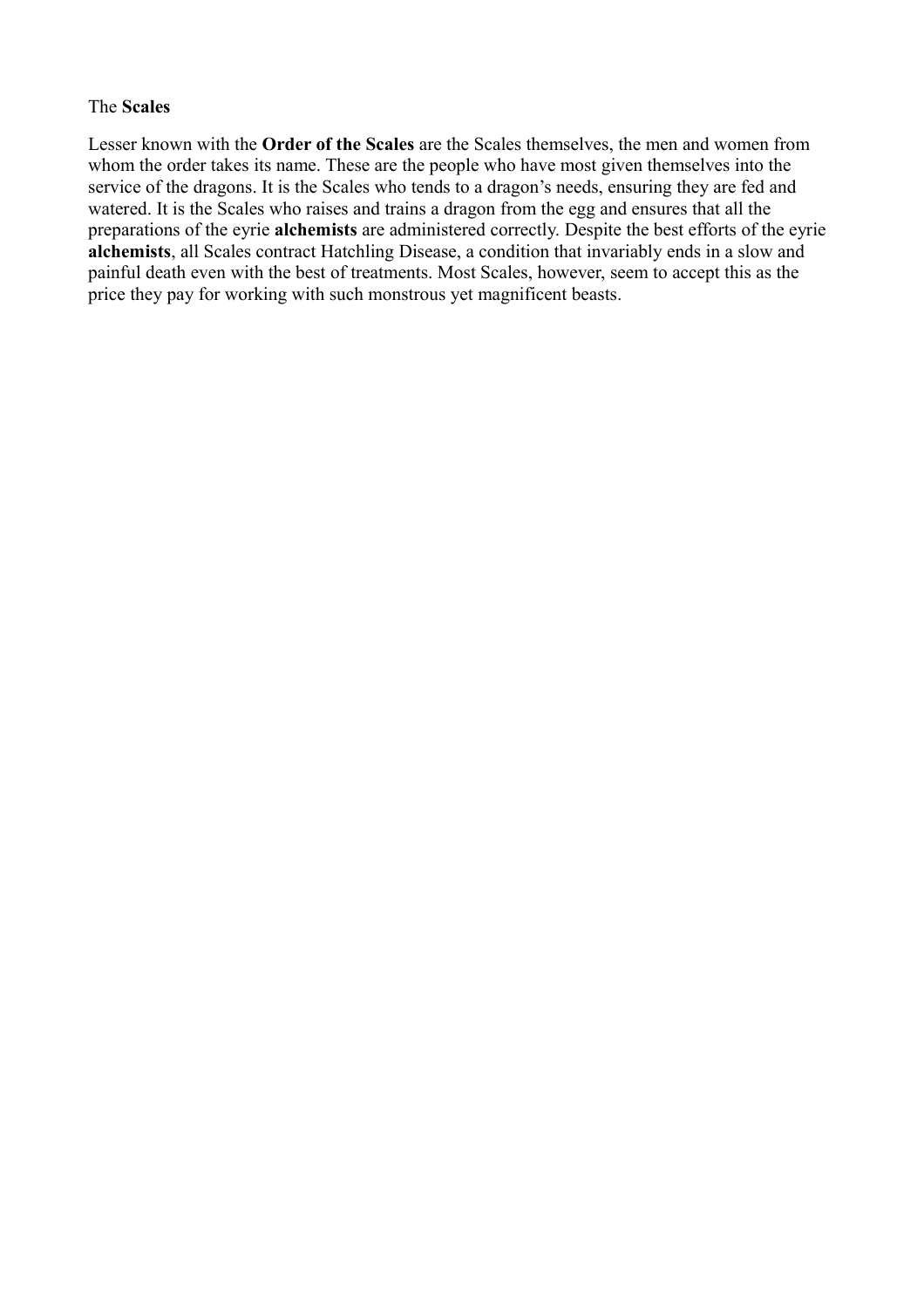# **Scarsdale**

Although the town of **Ashdale** is larger, Scarsdale is by far the most important town within the **Blackwind Dales**, and possibly of greater significance than **Evenspire** itself. The town is small and dusty and dry, kept alive by the waters of the **Dragon River**. Of far more import, though, is what lies in the hills around Scarsdale. Dig beneath the baked-hard ash and you will find seams of stone rich with veins of copper and other metals. Pits up to twenty strides deep and more have been torn from the surrounding hills; the landscape is dotted with miner camps and rings to the sounds of picks and hammers.

The copper mines of Scarsdale are particularly interesting as they are the only example of dragons being systematically put to work since **Tyan's Dike** three hundred years ago. Once sorted and smashed and sorted again, the ores must be roasted (to remove soft impurities) and then smelted. As fuel for burning is in short supply in the **Blackwind Dales**, dragons from **Evenspire** provide the necessary fire and there are always dozens of dragons near the town. **Alchemists** from the **Order of the Scales** are also common visitors, for a variety of reasons.

Unlikely as it may seem, Scarsdale also sees frequent visits from the **Taiytakei**, who seem to have an intense interest in the works here. Indeed, it is said that the **Taiytakei** have shared some of their precious metallurgical knowledge with the smelters of Scarsdale in exchange for being allowed to conduct certain experiments of their own with dragon-fire. The **Taiytakei** visits are invariably short, however, due to their apparent susceptibility to acquiring **Hatchling Disease** even from an adult dragon while in these hostile climes.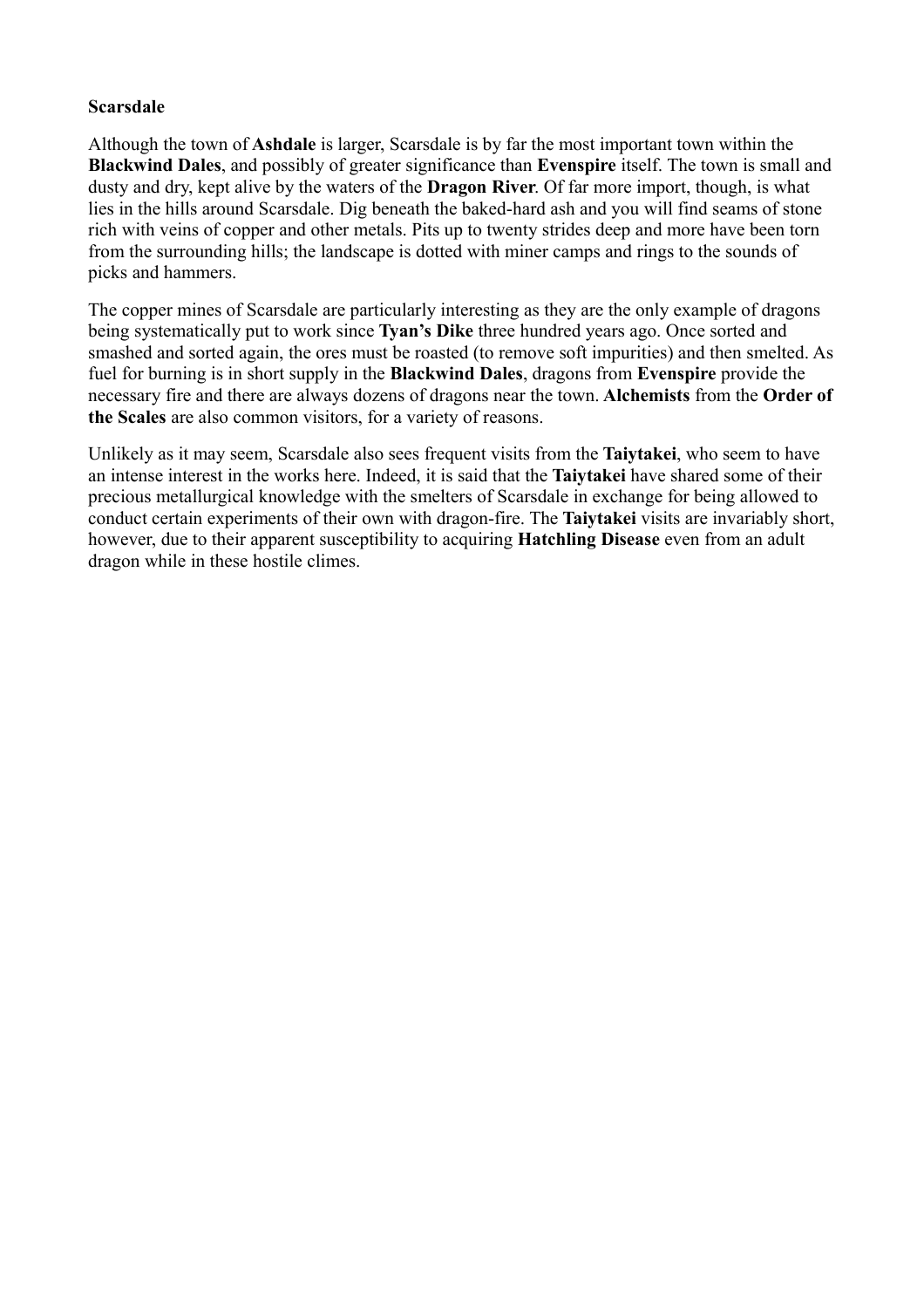#### The **Sea of Storms**

The sea off the coast of the **Worldspine**, the **Raksheh Forest** and as far east as **Tyan's Peninsula** is infamous for its stormy weather. Even **Taiytakei** ships heading to and from **Furymouth** generally avoid this region if they can. Rumours persist of vast sea monsters, even bigger than dragons, that live in the ocean here and are supposedly capable of swallowing a small fishing boat whole. Rumours from **Taiytakei** sailors speak of islands in the Sea of Storms, but these have never been found by the few riders brave enough to venture out across the waves.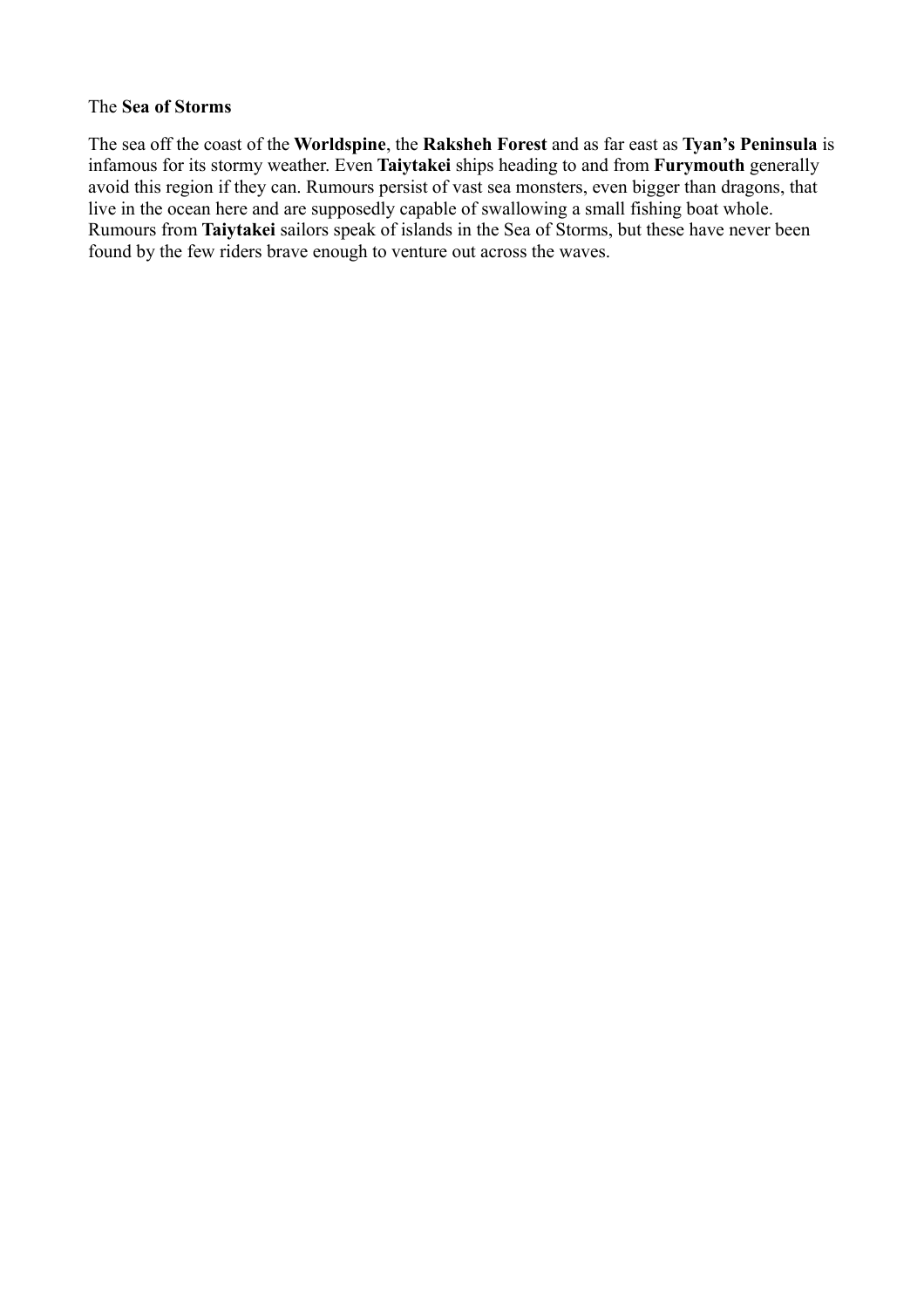# The **Sea Throne**

With its capital in the city of **Furymouth** and all the **Taiytakei** trade this entails, the Sea Throne has grown from humble origins as a satellite to the **Silver City** to become perhaps the wealthiest and certainly the most opulent realm of them all. The Sea Throne is one of the oldest of the **dragonrealms**, established during the **Empire of the Blood-Mages** as one of its three significant outposts, along with **Three Rivers** and **Bazim Crag**. The realm continued to function largely as a satellite to the **Harvest Throne** even once it became an independent force with its own eyrie of dragons; however, this all changed with the coming of Speaker **Voranin** and the rise of **Anzuine the Mad** and, in **Furymouth**, of **Vishmir** the Great.

By the time of the **War of Thorns**, **Furymouth** was a rich and sprawling city ruled by an ambitious young king. Internal strife within the **Pinnacles** (still the dominant force within the realms at the start of the conflict) had almost reached the point of open civil war. On the back of these events, **Vishmir** was able to forge an alliance between **Furymouth**, **Three Rivers** and the distant **Throne of Sand**, promising rebellious factions within the **Silver City** his support once he was successful. The rest is history. **Vishmir** successfully deposed the incumbent speaker and ruled the realms for more than twenty years; at the same time, the historical power of both the **Order of the Dragon** and of the **Pinnacles** was shattered as many of the defeated riders and their dragons vanished into the **Worldspine**, triggering the **Great Dragon Hunt**. From the moment **Vishmir** sat on the throne in the **Adamantine Palace**, the centre of power in the south moved irrevocably from the **Pinnacles** to **Furymouth**.

Physically, the realm is split in two by the **Fury River.** Its claims extend as far as the **Yamuna River** and through the **Raksheh Forest** up to the **Worldspine**, although the forest itself is largely uninhabited. In the east, a vague border exists in **Bonjanland** between the dominions of **Furymouth** and **Three Rivers**, although neither realm currently exercises much interest in this area. The realm lays claim to the whole of **Tyan's Peninsula**, the **Bay of Still Water** and a substantial tract of the **Fishing Coast**.

The realm is generally viewed with a mixture of admiration for its opulence and illustrious past (as embodied by **Vishmir**), and envy for its wealth. Since **Vishmir** the realm been the dominant power among the southern realms, and there are those who fear it has ambitions to throw up another **Vishmir** and establish a new empire, this time ruled from the Sea Throne. The recently crowned King Tyan exhibits a clear ambition to become speaker, and has done little to diffuse this alarm.

While the realm is well-endowed with resources and is largely fertile and prosperous, the excessive wealth of the Sea Throne itself comes from the **Taiytakei**.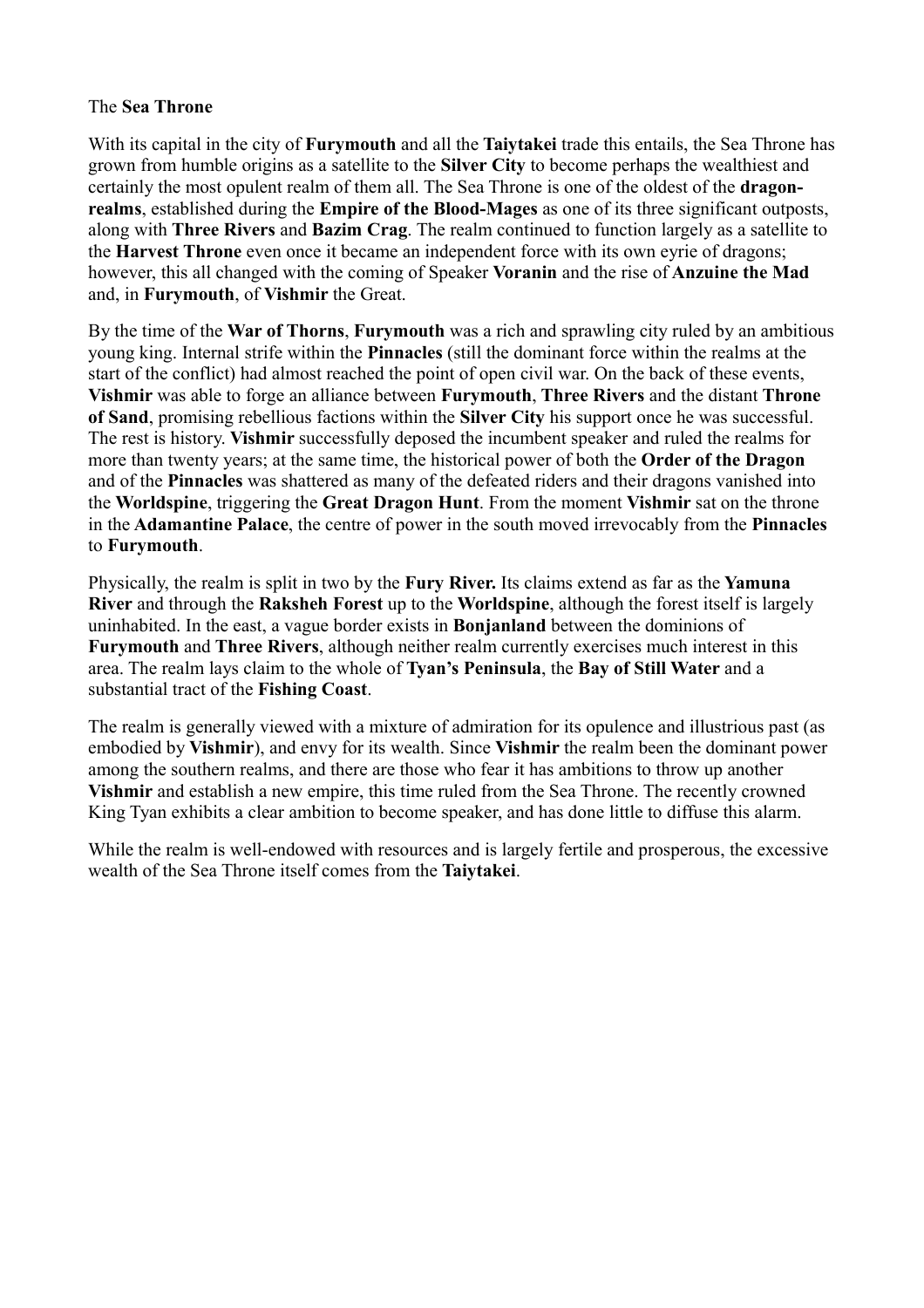#### The **Silk Farms**

In the year 167, two **Taiytakei** renegades used hollowed-out canes to smuggle silkworms into the realms from across the **Endless Sea**, offering them to the king of **Furymouth** in exchange for riches and protection. Textiles (cotton and linen) were an important city industry in these times and the production of silk soon became quite advanced, although rigidly controlled and carried out in the utmost secrecy; the first silk factory, built just across the river on **Tyan's Peninsula**, was disguised as a barracks and produced silk cloth solely for the clothing of the royal family. More and more factories were built, however, and the use of silk slowly grew, spreading to the rest of the realms from **Furymouth**. Silk played a significant part in the rise of **Furymouth**'s wealth and power within the realms, and to this day the city continues to successfully control the export of this cloth to the other realms. Once it became clear that their secret had been stolen, the **Taiytakei** made numerous attempts to sabotage the Silk Farms, resulting in the **Sacking of Numenport**. By the time the Taiytakei eventually returned to **Furymouth** after this, the Silk Farms had been spread across Tyan's Peninsular and these attempts came to an end.

The **Taiytakei** renegades who first brought the silkworms both died spectacularly. The first apparently had his head cut off by an invisible assassin right in the middle of a busy marketplace, and pieces of the second were found a year later decorating a dozen of the most inaccessible (and, if rumour is to be believed, secret and most closely guarded) spots within the **Veid Palace**. These killings are largely responsible for the **Taiytakei** reputation for employing supernatural assassins, a fearful reputation that they are only too willing to play upon.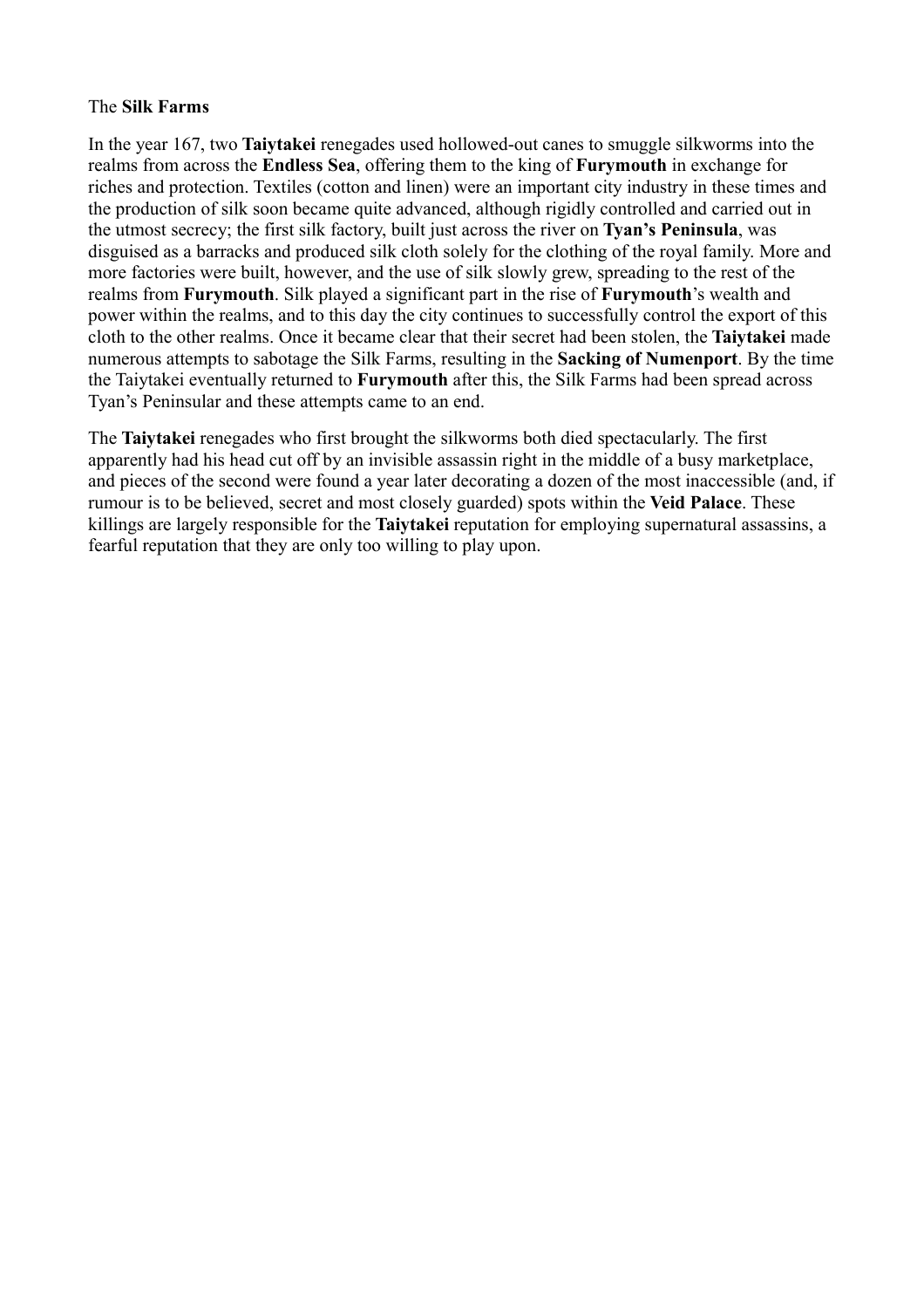# The **Silver City**

The Silver City is the oldest and one of the largest cities in the realms. Before the coming of the **Silver King**, substantial settlements were limited; they could only occur in places where large networks of tunnels and caves existed to provide shelter from the depredations of the dragons, and where there was an easy supply of food and water. Open settlements of any size (such as the Silver City, **Furymouth** and the **City of Dragons**) simply could not exist. The coming of the **Silver King** to the **Pinnacles** brought an end to the terror of the dragons, and so it is no surprise that the first city should have grown up here, or that it carries the **Silver King**'s legacy in its very name. No exact date can be given as to the founding of the city, but it is reasonable to imagine that as word spread of the **Silver King**'s power, and as more and more dragons were brought under his control, people would have flocked to the apparent safety surrounding the **Pinnacles**. By the time of the overthrow of the **Silver King**, the Silver City was already a considerable size, and other settlements had already sprung up in the places we now know of as the great capitals of the **dragon-realms**: **Sand**, **Bloodsalt**, **Bazim Crag**, **Evenspire**, the **City of Dragons**, **Three Rivers**, and **Furymouth**.

Following the passing of the **Silver King**, the **blood-mage**s actively encouraged the growth of the city. In the words of the Arch-Magus **Pantatyr**: 'This is indeed the city that I am to found, where I am to live and where my descendants will reign afterward'; a piece of high exaggeration by the Arch-Magus, as the city had clearly founded itself some centuries previously. However, the city's growth was certainly much helped by this attention, as well its location which put much of the course of the **Fury River** within easy reach and all four of the other growing cities (**Furymouth**, **Three Rivers**, **Bazim Crag** and the **City of Dragons**) within a single day on dragon-back, albeit a long one.

With most of the dragons under the control of the city eyries, the **Pinnacles** effectively had control over all strategic and trading routes along the **Fury** to the sea, and east-west from the **Worldspine** to the **Oordish Moors**. Tribute was demanded and received, while monthly trade fairs were also held in this area. It is worth noting that for all their tyrannies, the **blood-mage**s were also responsible for directing water from the **Reflecting Garden** at the top of the **Fortress of Watchfulness** down into a series of lakes and canals that surround the city, as well as diverting several nearby small rivers. Plentiful water, the mild and relatively dry climate, the abundance of food and the fertility of the land between the **Raksheh Forest** and the **Fury** valley all contributed to the success of the Silver City.

In its early years, the development of the city was heavily directed by the **blood-mages**, who desired a deliberate and demonstrable new Paradise as an expression of their power and their triumph – both over the dragons and, subsequently, the **Silver King** who had actually broken them. It is perhaps ironic, then, that the Paradise they sought to emulate were in fact the tiny shreds of myth and legend that referred to the first age, and thus to the rule of the first **Silver Kings**. Consequently, although the fall of the **Silver King** saw a decisive ideological break and change in direction for the realms as a whole, the architecture of the Silver City was largely untouched and shows a remarkable continuity.

Four years after the death of the **Silver King**, **Pantatyr** assembled engineers, surveyors, and art constructionists from around the realms to come together and draw up plans for a new city. Over a hundred thousand construction workers reputedly came to survey the plans (although this number seems extremely high for **Pantatyr**'s reign – the records of the **blood-mage**s are prone to wild exaggeration, and the real number is probably closer to ten thousand), and many of these workers were distributed salaries to start the rebuilding of a grand city fit to be the capital of the new **Empire of the Blood-Mages**. The framework of the new city itself was to be two large semicircles about eight miles in diameter. Spring was chosen as the starting time because the magus astronomers believed the city should be built under the sign of the water-dragon, symbolizing productiv-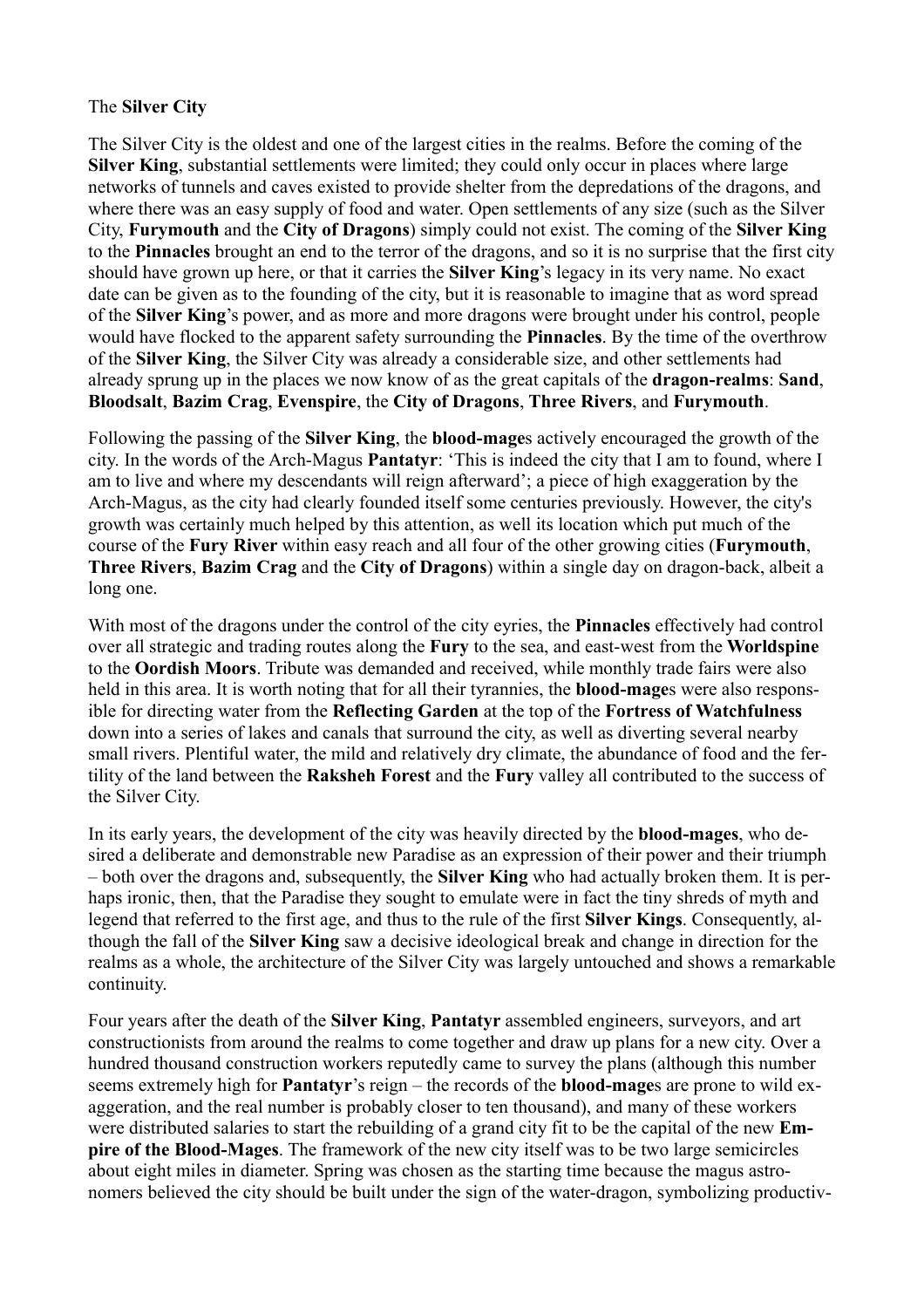ity, prosperity and growth. Within the city plan there were many parks, gardens, villas and beautiful promenades which were meant to give the city an elegance that reflected the legendary palaces of the **Silver Kings**. There were also many canals and lakes, and the intricate and artful threading of waterways through the Silver City from the apparently endless supplies within the **Fortress of Watchfulness** remains a great achievement of the **blood-mages**; albeit one good among many evils. The new city was designed as a circle bounded by the three peaks of the **Pinnacles**, leading it to be known for a while as the 'Round City'. The original designs show a ring of residential and commercial structures along the outer edges of the city walls, while in the centre of the city was to be a great new palace, as well as headquarters for a new army of guards. A huge open space was also planned, the intended purpose of which is unknown.

In the event, the ambitions of the **blood-mages** exceeded their resources. While the canals and waterways were completed as intended, little else of the construction went ahead as the mages grappled more and more with the problem of feeding and managing nearly two thousand hungry dragons. The **Silver King** had largely allowed his dragons to feed as they pleased beyond a certain distance from the **Pinnacles**, something that the dragons were easily able to do for themselves. The **blood-mages**, ambitious to build an empire, attempted to create an infrastructure that would feed their dragons with domestic cattle. Although their approach was the forerunner of successful large eyries such as **Outwatch** and **Clifftop**, what the **blood-mages** attempted was on a far grander scale and ultimately failed. During the later years of the **Empire of the Blood-Mages**, the city fell into severe decline. Food became increasingly scarce and many of the population simply left for the more prosperous lands on the other side of the **Fury River**. Unrest turned to rioting, and the last year of the empire saw several large sections of the city destroyed by fire.

With the coming of the **Order of the Dragon**, the fortunes of the city changed immediately for the better, largely because the number of dragons that the region was trying to support suddenly halved. Food that was previously in short supply (particularly meat) was suddenly plentiful, and the city underwent a minor golden age. Most of the older sections of the city stem from this time, and for one hundred and twenty four years, between the fall of the **Empire of the Blood-Mages** and coming of **Narammed** and the first speakers, the Silver City prospered as the effective capital of the known world. Even in the latter years of this period of history, the city retained the strength to survive the sporadic dragon-wars that ravaged so many other parts of the realms.

By the time of **Narammed**, the Silver City was a thriving hub of learning and commerce, by far the most significant in the realms and still substantially more important than either **Furymouth** or the **City of Dragons**. Scholars headed to the city from all over the realms, with two notable effects: the first was the spread of **Taiytakei** science, alchemy and culture into the realms as a whole as opposed to being wholly based in **Furymouth**; the second, and less fortunate, was the reintroduction of the practices of **blood-magic** from the desert realms in the north. Even as late as the **War of Thorns**, the Silver City was likely the largest city in the world and certainly the key centre of power for the **Order of the Dragon**.

During the **War of Thorns**, the Silver City occupied a strange and uncomfortable position. The city itself was historically a centre of power for the **Order of the Dragon**, and thus considered by **Anzuine** to be rightfully part of his domain. However, the dragon-king of the **Pinnacles** had allied himself with **Vishmir**, while **Anzuine**'s dragon-marshal Valmeyan was also of the Silver City, flying two hundred of the city's dragons in support of the speaker and against his own king. Both sides skirted around the issue of the Silver City for much of the war, until **Anzuine** briefly achieved control of the skies over the **Pinnacles** and drove the Harvest King into his fortresses. Dragon-riders from the **Adamantine Palace** landed around the city, which was then occupied by the **Adamantine Men**. During this brief occupation there were several uprisings, instigated by the defenders still hiding within the **Pinnacles**.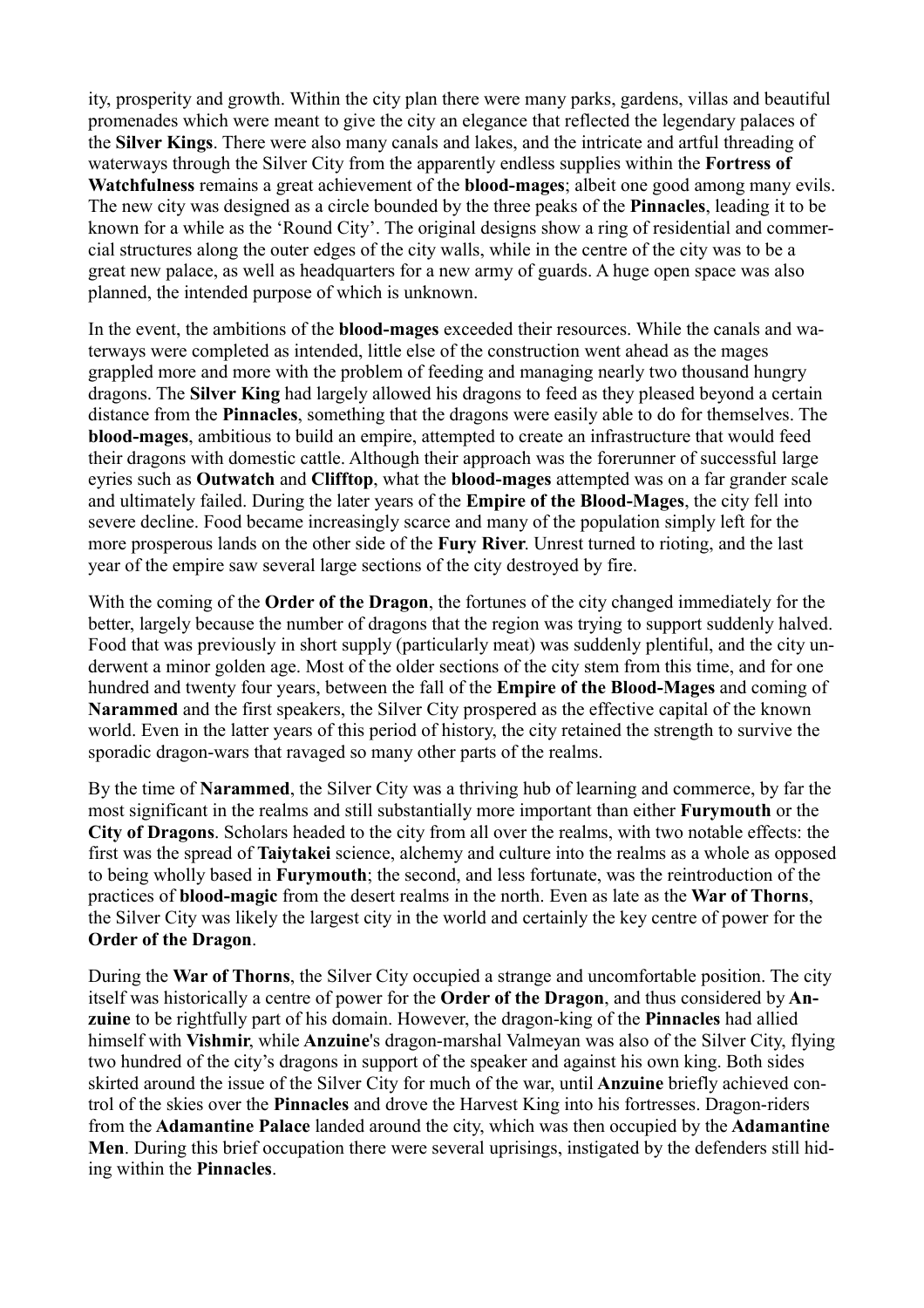**Anzuine,** possibly already quite mad, finally lost patience. He unleashed the **Adamantine Men** onto the city and ordered that each of his soldiers bring back six severed human heads to serve as an example. In the fighting that followed, many quarters were ruined by fire or looting. The **Adamantine Men** massacred most of the inhabitants and destroyed large sections of the city. Many of the **blood-mage** canals and dykes that formed the city's irrigation system were also destroyed. **Anzuine** never carried out his threat to let loose his dragons and burn the city to ash (something that Valmeyan would certainly never have agreed to do), but the sacking was a blow from which the city has never recovered.

Although much of the damage was repaired, the city has since fallen into a slow but steady decline. As a centre of trade and wealth, as well as in sheer size, it has been surpassed by **Furymouth**, while as a centre of power and learning and opulence, the **City of Dragons** is the undisputed capital of the realms. For centuries since the **Silver King** first came, the city that bears his name ruled the world; over the last hundred years, that mantle has passed on. Entire districts remain empty, overgrown and derelict. In the backlash that followed **Anzuine**'s defeat, most of the great buildings of the **Order of the Dragon** were destroyed. The Silver City of today is but a shadow of what it once was.

Which is not to say that the city has nothing to offer. Even now, it remains perhaps the third greatest dragon-city, and is an agricultural centre with thriving markets that are arguably the largest, if not the most diverse, in the realms. Also, despite its turbulent history, the city has made its peace with the **Order of the Dragon**, and remains home to the **Golden Temple** and many other institutions of the Order.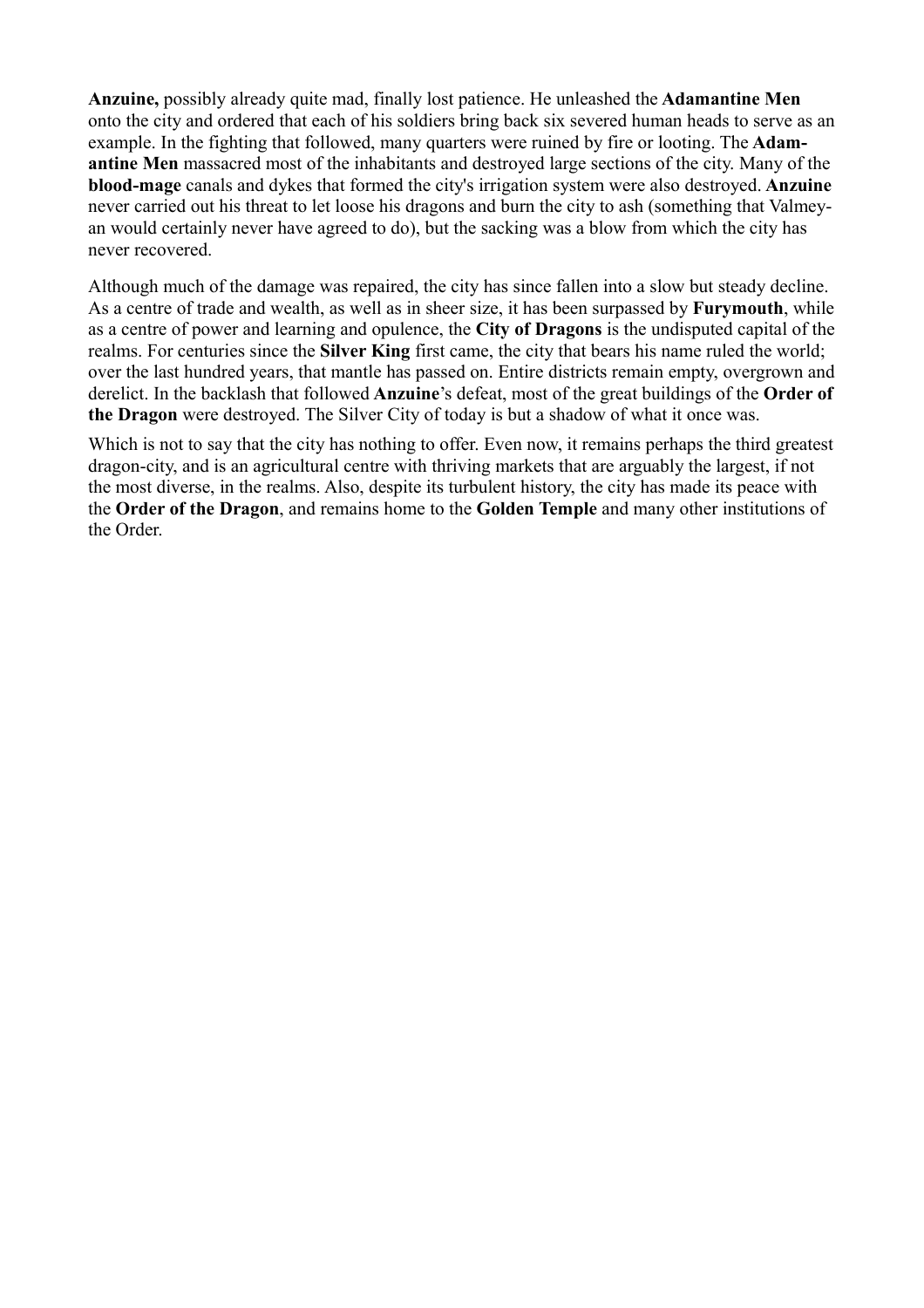# The **Silver King**

No figure in the history of the realms is as shrouded in mystery and myth as the Silver King. Was he a god? Was he a man? Was he something else? Was he the last of his race, the mythical **Silver Kings**? Disentangling the truth from the legend would likely be the work of a lifetime, and in fact several recent treatises on this subject exist, of differing lengths and accuracies. It is not the intention of this author to enter into the protracted debate on the essential nature of the Silver King, nor to indulge in philosophical discussions on the merits and flaws of his coming – although it is worthy of note that such debate exists and continues with fearsome vigour. Make what you will of the words of **Pantatyr** himself:

*"He had no name that we could understand, for he was the last of his kind. He wore armour of quicksilver. He carried the Adamantine Spear. Where he walked, the dragons obeyed him. He did not ask our consent to rule us. He simply did. His commands were few; but if they were not carried out above all other things, he would turn a hundred men to dust with a flick of his finger and then walk on, as if he had done nothing at all."*

Before the coming of the Silver King, the masters of the **dragon-realms** were the dragons themselves. They were beasts of destruction who came and went as they pleased, burning what it amused them to burn and eating whatever took their fancy. Despite their presence, some settlements were able to develop and grow, principally in places of shelter (such as the mountain forests, the **Raksheh Forest** and such unusual places as the **Pinnacles**). Nevertheless, even the most sheltered were eventually found, and once a settlement was located by a dragon, that was its end. It seems the dragons were not creatures to take their fill and move on; rather, they would remain nearby until the settlement was entirely dead. This is what the Silver King changed.

It is said that he arrived one day in what is now the throne room of the **Fortress of Watchfulness**. He did not walk across the ground or fly in on the back of a dragon, he was simply there, sat upon a throne of silver that none had seen before (and that subsequently vanished, apparently during the time of the **blood-mages**). It is said that he was clad in silver and carried a silver spear (the **Adamantine Spear**), but that his eyes were like blood and his face and hair as white as winter snow. On the first day of his arrival, all who saw him are said to have died on the spot from the sight of his glory.

There are many stories that follow, describing how the Silver King ruled the **Pinnacles** and the deeds he did. Any one story may be subject to dispute, but several things are beyond argument. The first and most obvious matter is the nature of the Silver King himself. Whatever creature he was, he clearly possessed a power the like of which has not been seen within the realms since his demise. His subjugation of the **Pinnacles** was almost instant and his rule apparently absolute until the uprising that destroyed him. He wielded magics vastly beyond even the greatest of the **bloodmage**s, capable (depending on which stories you believe) of turning men to dust in a blink, moving rivers, levelling mountains and even stopping the sun.

The second indisputable fact is that he tamed the dragons. The **blood-mage**s will tell you it was done with blood and sacrifice. The **Order of the Dragon** will tell you it was raw power, while the followers of the **Great Flame** will say it was the power within the **Adamantine Spear**, not the Silver King himself. Other stories speak more of guile and trickery, of luring the great monsters to a place where some other ancient power still lurked. Did the Silver King teach his disciples the dragon secrets now guarded by the **Order of the Scales**, or did he guard them jealously and destroy any who threatened to learn them? Whatever the truth, one fact is never argued. The dragons were tamed. They remain tamed. And it was done within a few short years of the Silver King coming to the **Pinnacles**.

A third and final fact is clear. The Silver King thought little of his subjects. In some stories he is brutal, in others uncaring or frequently distant, and in all often absent. He was worshipped, feared,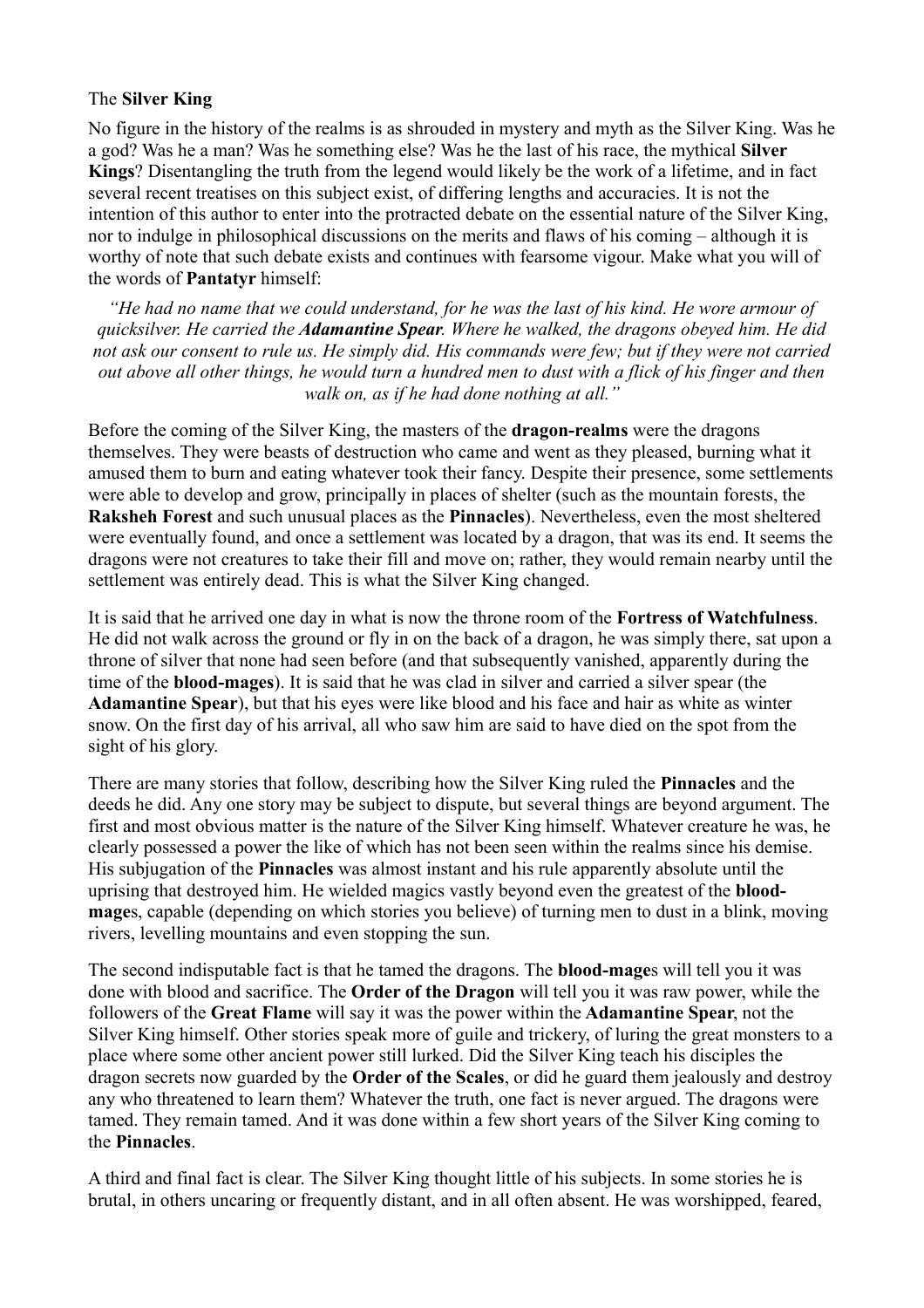revered but never loved. His reign lasted, depending on accounts, for between a few score years and several hundred, and yet he never aged, and in almost every account it seems he is searching for something. Even the taming of the dragons, perhaps, was a by-blow of his quest for something else. In any event, it is clear that he thought of his subjects as little more than slaves, or even animals. On occasion he issued demands that were enforced with an iron brutality that would make even a dragon recoil; for the most part, though, it seems that the Silver King remained aloof and left his people to amuse themselves as they pleased.

One of the greatest mysteries of the Silver King, alongside his appearance and the taming of the dragons, lies in his demise. What little histories exist appear to suggest that one day, out of the blue, he was simply murdered by the cabal of **blood-mages** who then took over control of the **Pinnacles** immediately afterwards. Yet there is not one account of how they achieved this feat! One of the more interesting legends is that the Silver King was killed by a single scratch from the **Adamantine Spear**, and that he placed a curse on it as he died. Certainly, following the Silver King's death, the Arch-Magus **Pantatyr** took the **Adamantine Spear** and had it enshrined in the **Glass Cathedral**, at the time about as far away from the **Pinnacles** as could be. Despite its purported power, the **bloodmages** never went near the spear again.

The final mystery, perhaps the one most discussed today among the courts of the dragon-kings and queens, is the last resting place of the Silver King. As with the details surrounding his death, there are no clear stories – but a persistent legend remains that the Silver King predicted his own demise and had built a **Black Mausoleum** in a remote location that lay 'across the great river from the endless caves.' The **Tomb of the Silver King** is reported variously as the **Aardish Caves**, the **Valley of Alchemists**, the tunnels under the **Glass Cathedral**, the **Silver King's Tomb** caves and various parts of the **Pinnacles** (including the **Great Chasm**). Many have searched, however, and none have found what they were looking for; in all likelihood, the body of the Silver King was destroyed immediately following his death, either by dragon-fire or by being eaten – the latter being the usual practice of the time.

Aside from the **Adamantine Spear**, no relics of the Silver King are believed to exist.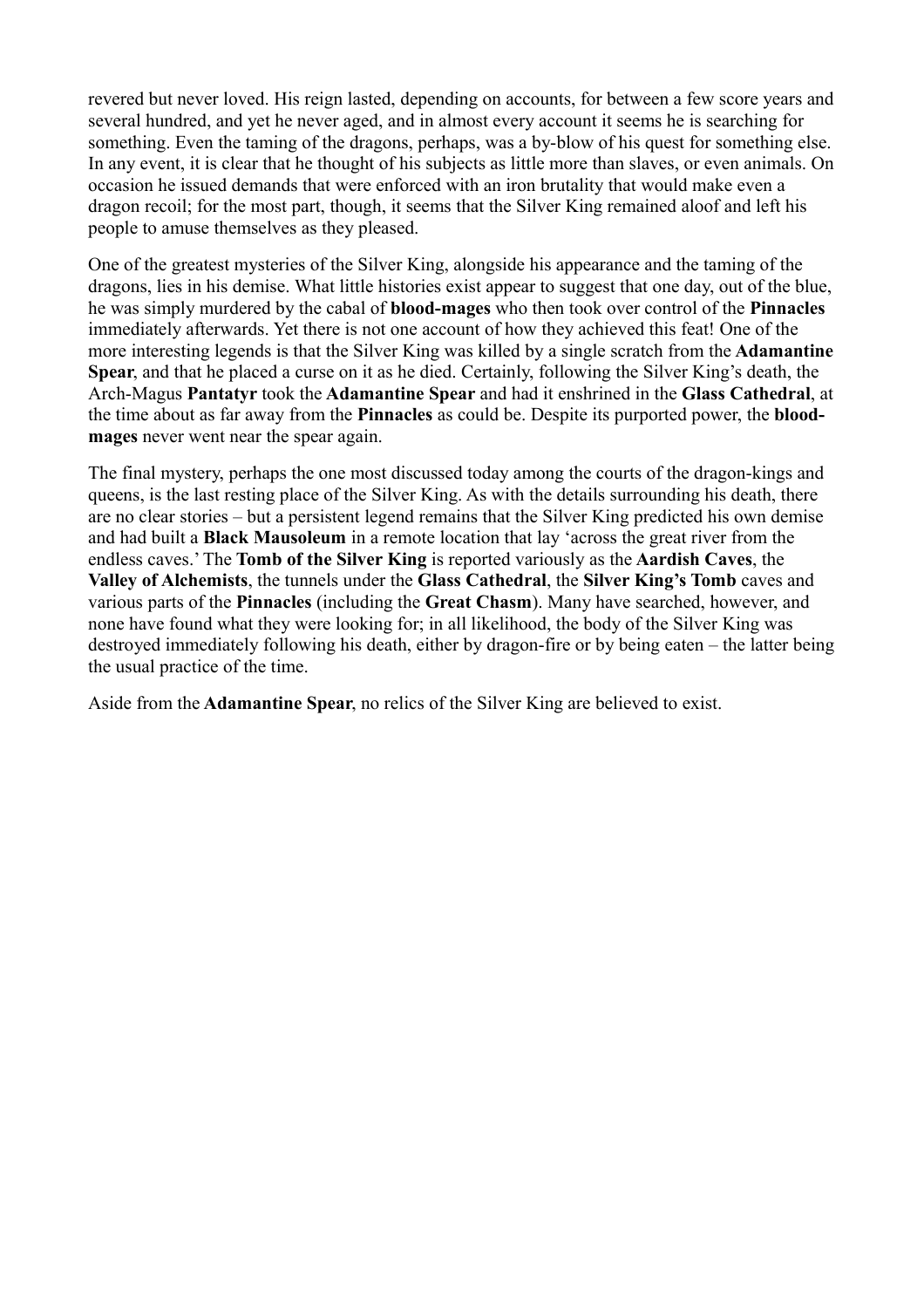## The **Silver Kings**

It is speculated that the **Silver King** may in fact have been the last of a race of magical creatures known as the Silver Kings. The source of this speculation is two-fold. Firstly, it comes from the **Silver King** himself and records from that time. While the **Silver King** was notoriously distant and obscure, he did speak to his subjects on occasion, and there remain a few fragments of first-hand accounts of his words. On several occasions he refers to himself in the plural, speaking of the achievements and a glorious world created by 'our' hands and then destroyed in some sorcerous cataclysm. In one passage, it is even hinted that the Silver Kings created the dragons themselves!

The second source of evidence is more circumstantial and yet, at the same time, more compelling. Scattered around the realms are artefacts and places that defy comprehension. From the **Reflecting Garden** and the **Great Chasm**, through the mysterious architecture and origins of the **Pinnacles** themselves and the tower of **Outwatch**, to the oddity of **Hejel's Bridge** and the mute mystery of the **Adamantine Spear**, there are many traces in the realms of a time before the rule of dragons; a time when men were far more than they are now and knew far greater things. Some say these are the works of the Silver Kings, but I say they are the works of men – that the Silver Kings themselves were men. Men before the dragons came.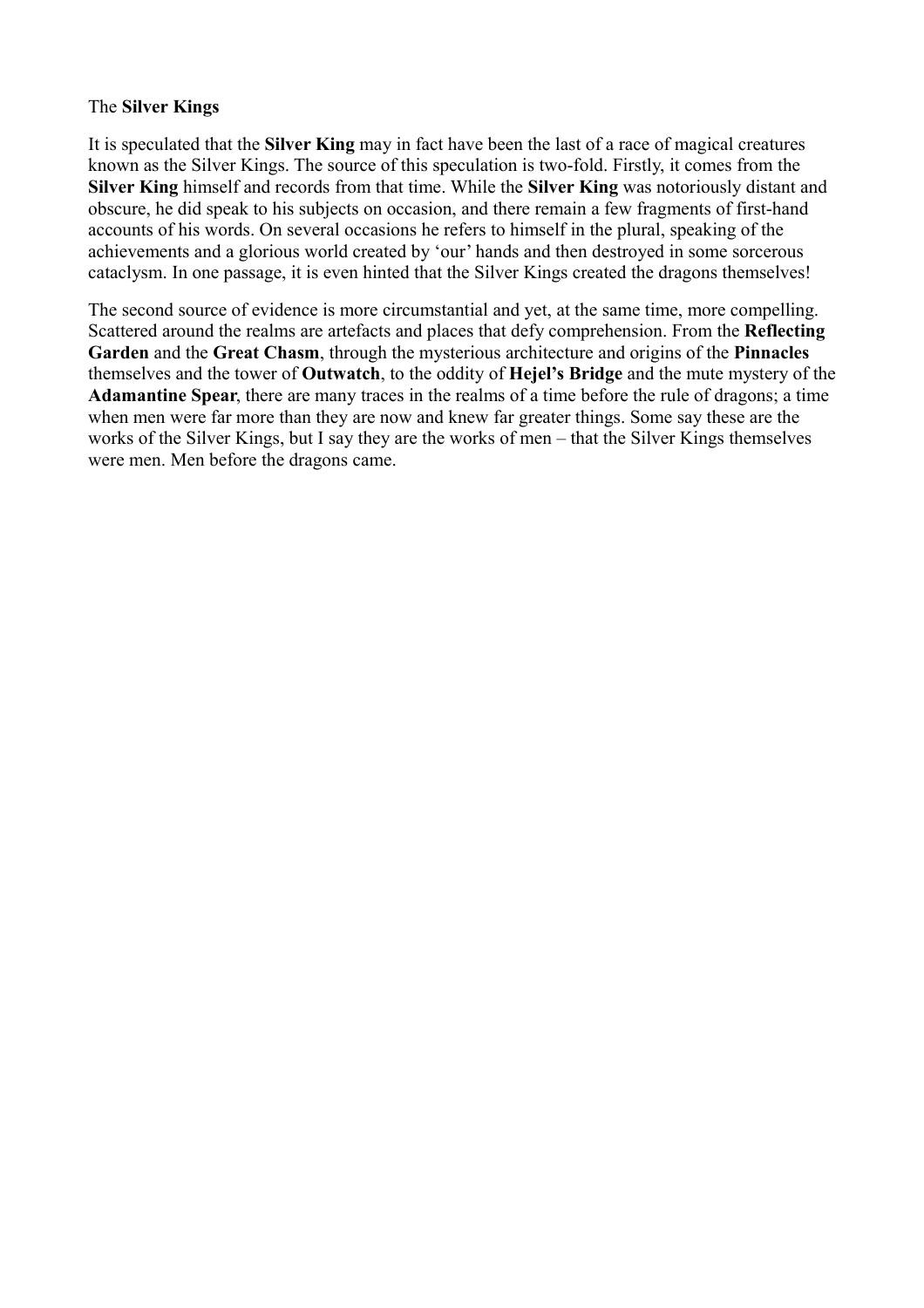# The **Silver King's Tomb**

It is not uncommon for the rivers of the realms north of the **Purple Spur** to vanish into nothing. The **Sapphire River** and the **Last River** both expire amid the heat of the deserts, while the underground river that feeds the green oasis of **Outwatch** vanishes under the sand as mysteriously as it arrives. However, the fate of the **Silver River** is unique; instead of rushing out into the desert like its more northerly brothers only to be consumed by the sand and the heat, the **Silver River** vanishes abruptly into a gaping hole in the **Great Cliff** known as the Silver King's Tomb. The cavern entrance is approaching a hundred strides high and is equally wide, large enough for a dragon to enter with wings outstretched. The name of the cavern, sadly, is misleading. There is no reason or evidence behind the idea that the **Silver King**'s body was brought all this way to be buried; indeed, there is no evidence that the existence of the cave was even known at the time of the Silver King's demise. This has not prevented a number of treasure-seeking expeditions from arriving here, only to be thwarted by the vertiginous descent of the **Silver River** into a fathomless system of caves under the **Purple Spur**.

It is not known where the waters of the **Silver River** emerge. Some postulate they feed the bottomless **Mirror Lakes**.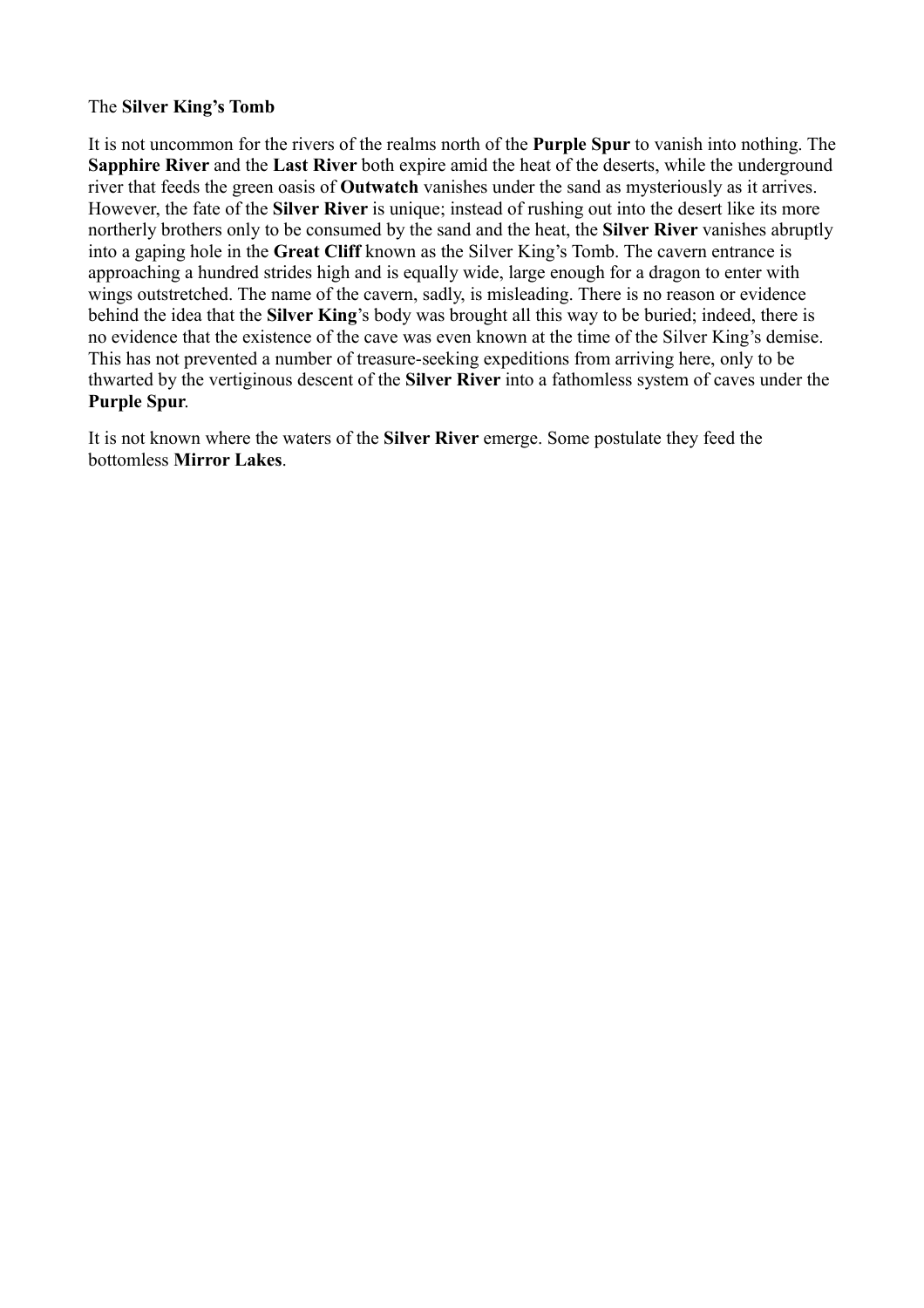# The **Silver River**

The smallest of the five major rivers that flow out of the **Worldspine** north of the **Purple Spur,** the Silver River runs through a wide valley of its own for many miles out of the mountains before emerging close to the edge of the **Great Cliff**. The river follows the contours of the cliff, never straying far, until about a third of the way along towards the **Emerald Cascade** where it turns abruptly and disappears in the **Silver King's Tomb**.

The Silver River valley is the most luxuriant of the northern valleys. The valley floor and sides are heavily forested and game is plentiful. The valley is known for its particularly dense population of snappers, and this, combined with its general remoteness from either the **Evenspire Road** or **Evenspire** itself, is probably why it has remained unpopulated. Settlements have been reported on occasion by dragon-riders drawn by the excellent snapper-hunting offered by the valley. Such settlements are almost certainly of **Outsiders.**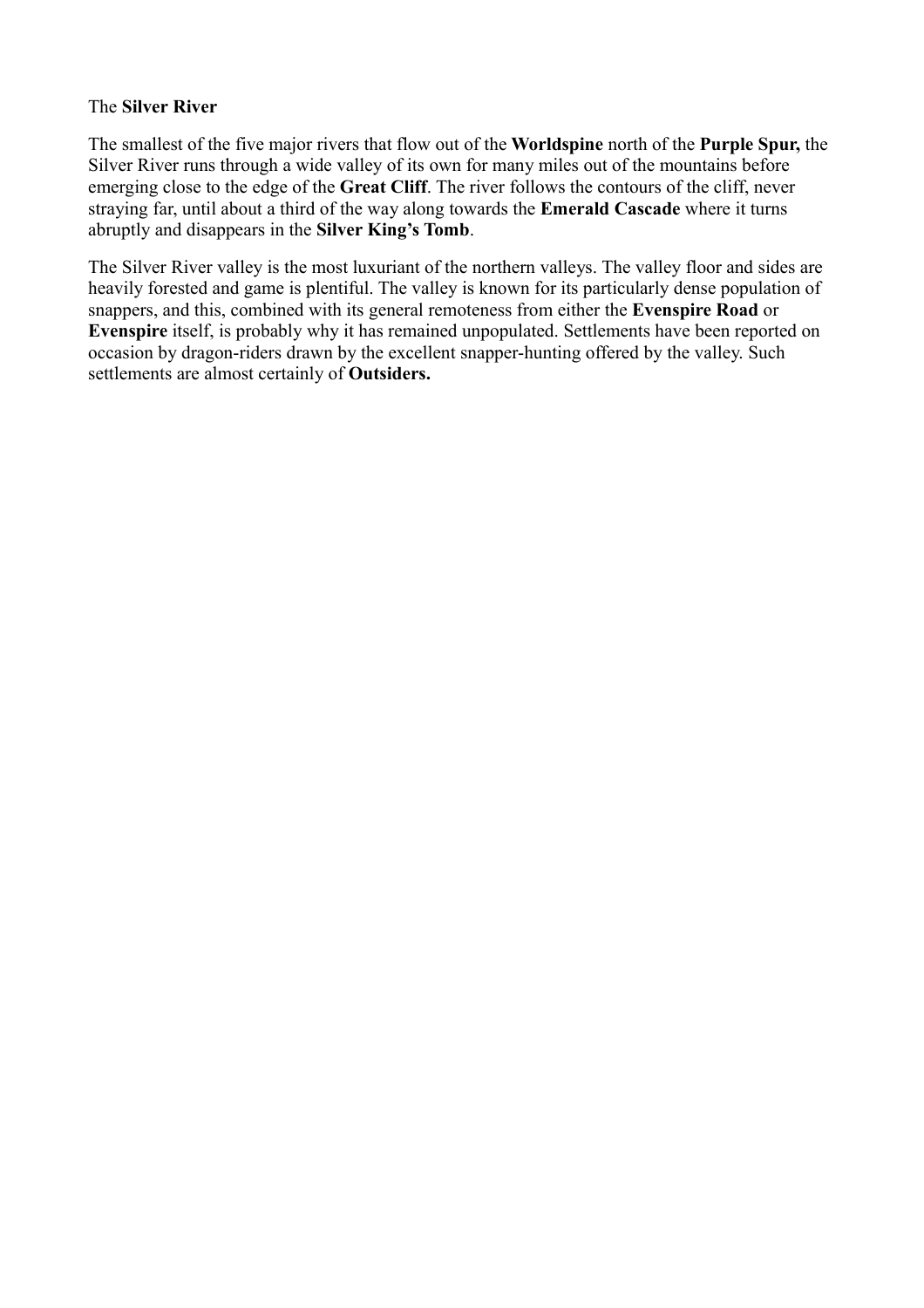#### The **Slave Pens**

For the most part, the laws and punishments of the realms are easily traced back to the **Silver City** and the laws imposed by the **Order of the Dragon** following their overthrow of the **Empire of the Blood-Mages**. In general, punishments range from the cutting off of hands, feet or ears, to blinding by gouging out the eyes; most of those found guilty are then exiled to the wilderness or banished to a monastery. **Bonjanland** in particular is awash with the mutilated dregs cast out from the **Silver City**, **Three Rivers** and the **City of Dragons**. For many years, however, capital punishment was not enforced in **Furymouth**. Fines and forced labour were preferred, and this quickly developed into enslavement to the ever-eager **Taiytakei**.

The criminal population of **Furymouth** is extremely low, as the punishment for almost anything is a lifetime chained to a **Taiytakei** slave galley. However, it is not only local criminals that are sold in the slave pens in **Furymouth** these days. Merchants traders have taken to buying the sentences of criminals from other cities and shipping them to **Furymouth** to be sold (and some even go willingly, preferring to remain intact as a slave over mutilation and exile). The largest numbers of all, until recently, have been **Outsiders**, carried for a thousand miles or more in cages swinging beneath flying dragons. Most of these slaves were brought in from the **Worldspine**, with a few coming from the **Oordish Moors**. However, the current King Tyan of **Furymouth** has required that all slaves should be transported by land, effectively ending this trade. Whether this is an expression of concern for the well-being of the **Outsider** folk, for the steady decrease in the prices received for his own slaves or simply a response to a spate of accidents in which such cages have disintegrated in mid-air is not known.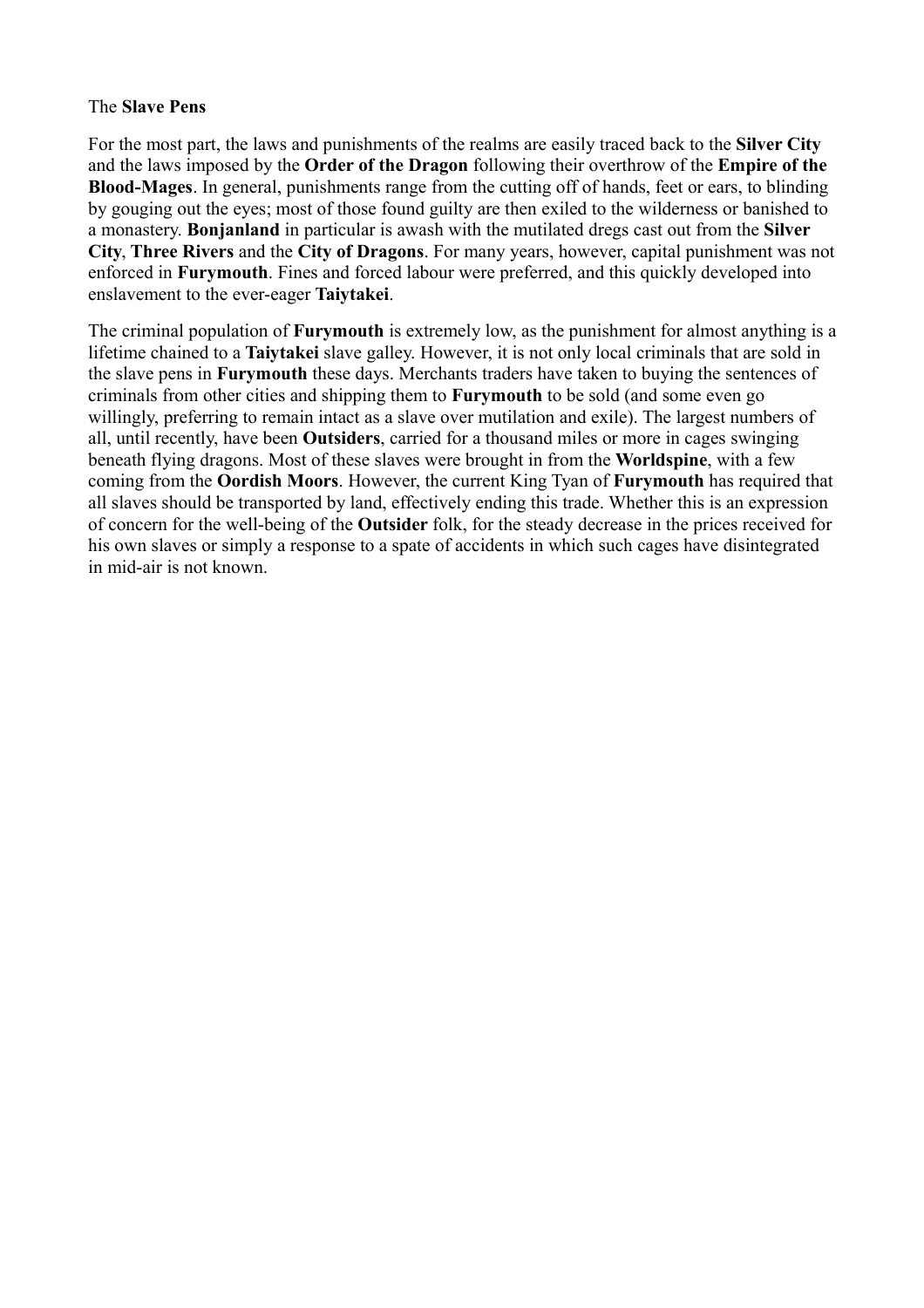# **Soul Dust**

Soul Dust is the most common of several names given to a powder common to the western reaches of the realms which is unfortunately popular with those who can afford it. The powder is yellowish in nature, and when dissolved in water (or other liquid) and imbibed, it produces a sense of euphoria and heightened sensual awareness, as well as enhancing sexual vigour. Its use is rampant among the dragon-riding classes of the **Blackwind Dales** and is becoming distressingly common among the younger lords and ladies of the **City of Dragons** and **Furymouth**.

Soul Dust comes from the **Worldspine** and is generally thought to be the residue of boiling down certain plants that grow there. It is rumoured that a rogue **alchemist** took the secret of its manufacture to the **Outsiders** of the mountains as far back as the time of **Narammed**, but some stories suggest that it has been produced there far longer, stretching back even before the time of the **Silver King**. The dust was known at the court of the **Adamantine Palace** throughout the time of the speakers, but only as an occasional and amusing novelty. Since the **War of Thorns**, Soul Dust has become much more common, possibly as a result of better and more numerous trade routes into the fringes of the **Worldspine**.

Attitudes to Soul Dust vary from realm to realm. In **Evenspire** and **Furymouth**, where the powder is common, it is used openly and carries little or no punishment. In the eastern realms it is still a rare curiosity and elicits polite interest. The **Throne of Sand and Stone** has outlawed its use, but in practice does little to enforce this edict. In the **Worldspine**, however, the **King of the Crags** has sworn to eradicate it. **Outsider** settlements found to be involved in its production or even in transporting it have been destroyed, and to carry even a tiny quantity is punishable by death. The fruits of this effort have yet to be seen.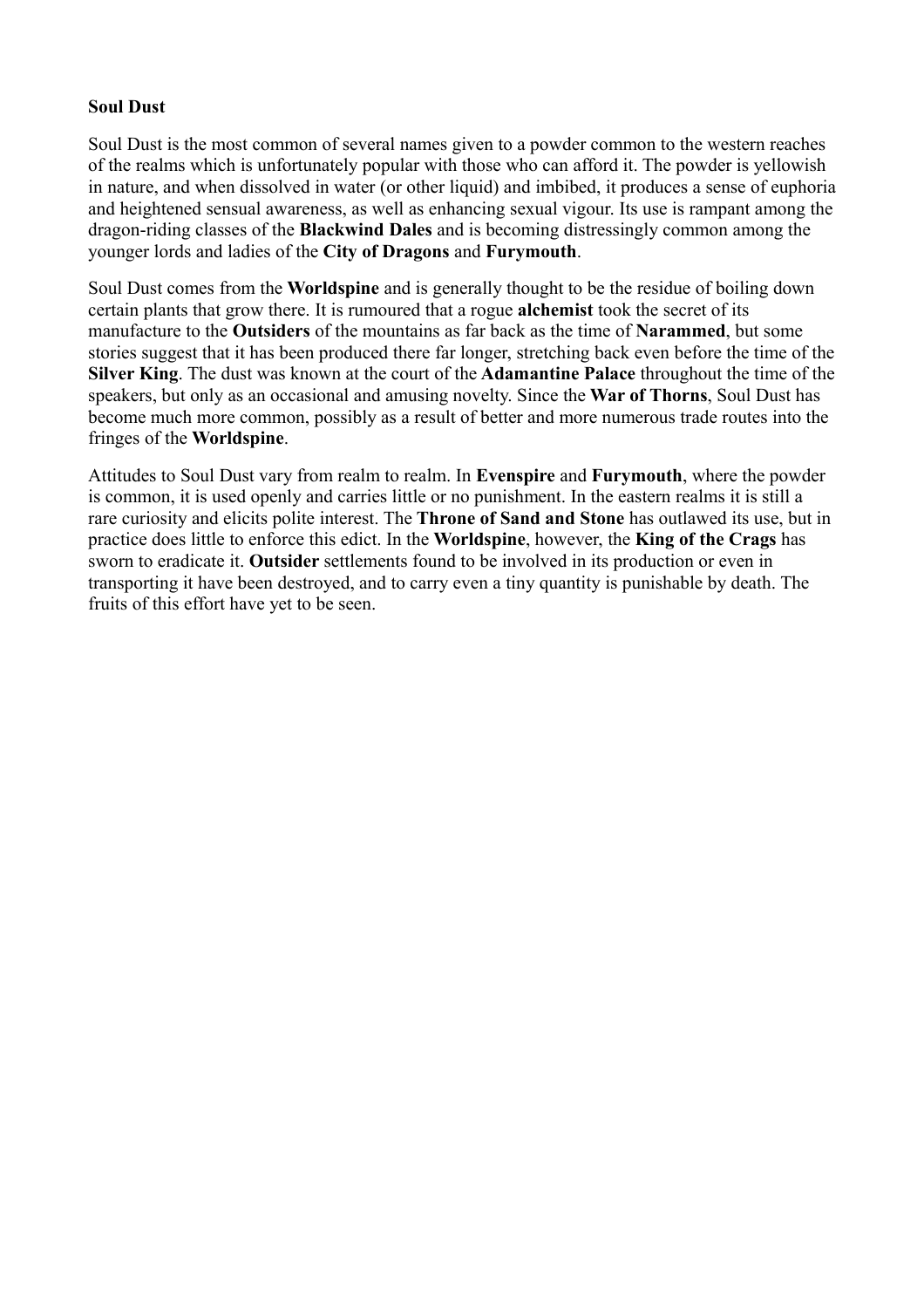#### **Southwatch**

The other great eyrie of the desert, Southwatch is a pale and insignificant shadow of the monumental **Outwatch**. The buildings here are low and squat, typical of the desert lands. Although this is an eyrie of considerable size, most of the dragons of the desert are kept hidden away in **Outwatch**, only being rotated here to feed on the valley cattle of the **Blackwind Dales**. Southwatch is mostly notable for being the entry, for all but dragon-riders, into the realm of the **Throne of Sand and Stone**.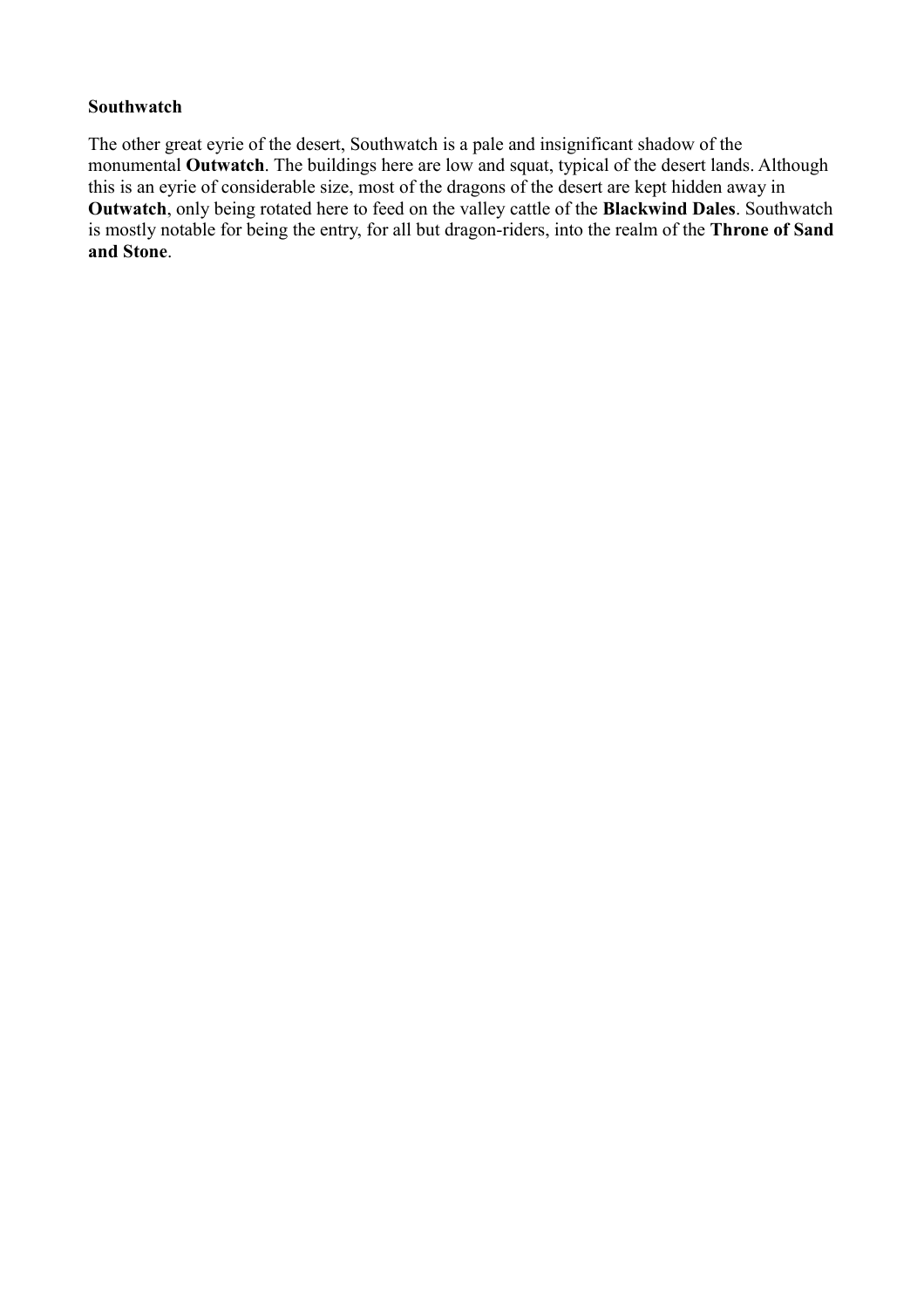# The **Speaker's Tower**

The first Speaker's Tower was built over the years 130-134 and contained the private rooms of **Narammed the Magnificent**. Although he spent much of his time living in the **Tower of Air**, which he much preferred, the Speaker's Tower was the only part of the palace large enough for him to accommodate a state occasion of any size. Little remains today of the original design, although **Narammed's** seal remains visible over the entrance arch from the Speaker's Yard. Subsequent speakers have substantially reworked this tower, which forms the focal point of the **Adamantine Palace** and thus a symbol of the residing speaker.

Today, the tower is approximately a hundred strides tall, comparable to the length of two hunting dragons from tail-tip to nose. It stands squarely in the colonnades that divide the Speaker's Yard from the Inner Gateyard, and stands directly in line with the front of the **Glass Cathedral**. It has a simple form, the bulk of which is a plain square shaft, two dozen strides a side and some fifty strides tall, above which is the arched Speaker's Balcony, housing five bells. The tower is topped by a pyramid, alternate faces of which show flying dragons and various representations of **Narammed**. The tower is capped by a spire, at the top of which sits a silver weathervane in the form of a crescent moon. The base of the Speaker's Tower is based on the cavernous hall of **Outwatch**, itself an example of Lunari architecture believed by some to be a relic of the **Silver Kings**.

Construction of the first tower was finished in 146, during the reign of Speaker **Mehmeth**. **Mehmeth's** tower was seriously damaged by a fire in 189 that destroyed the wooden upper floors. The Speaker's Tower reached its present form in 237 under Speaker **Vishmir** thanks to the restorations made to repair further damage caused by the earthquake of 231. These works added the distinctive multi-levelled balconies (realized in marble), and the spire. In the following decades, frequent other interventions were made to repair the damage caused by numerous fires (it is claimed that the Speaker's Tower is cursed – and in truth, it has suffered damage of some sort under almost every speaker). More work was done after the tower was struck by lightning, which caused some of the masonry to crack, killing several people as a result of falling stonework. The obvious original feature that now survives is the weathervane, purported to be crafted by **Narammed** himself.

The decorations on the Speaker's Balcony were put in place by the current speaker. A previous structure dating from before the rise of the speakers was used as a watch tower for the **Glass Cathedral**. Nothing remains of this except a sketch made by **Narammed** himself, framed in the Chamber of Audience.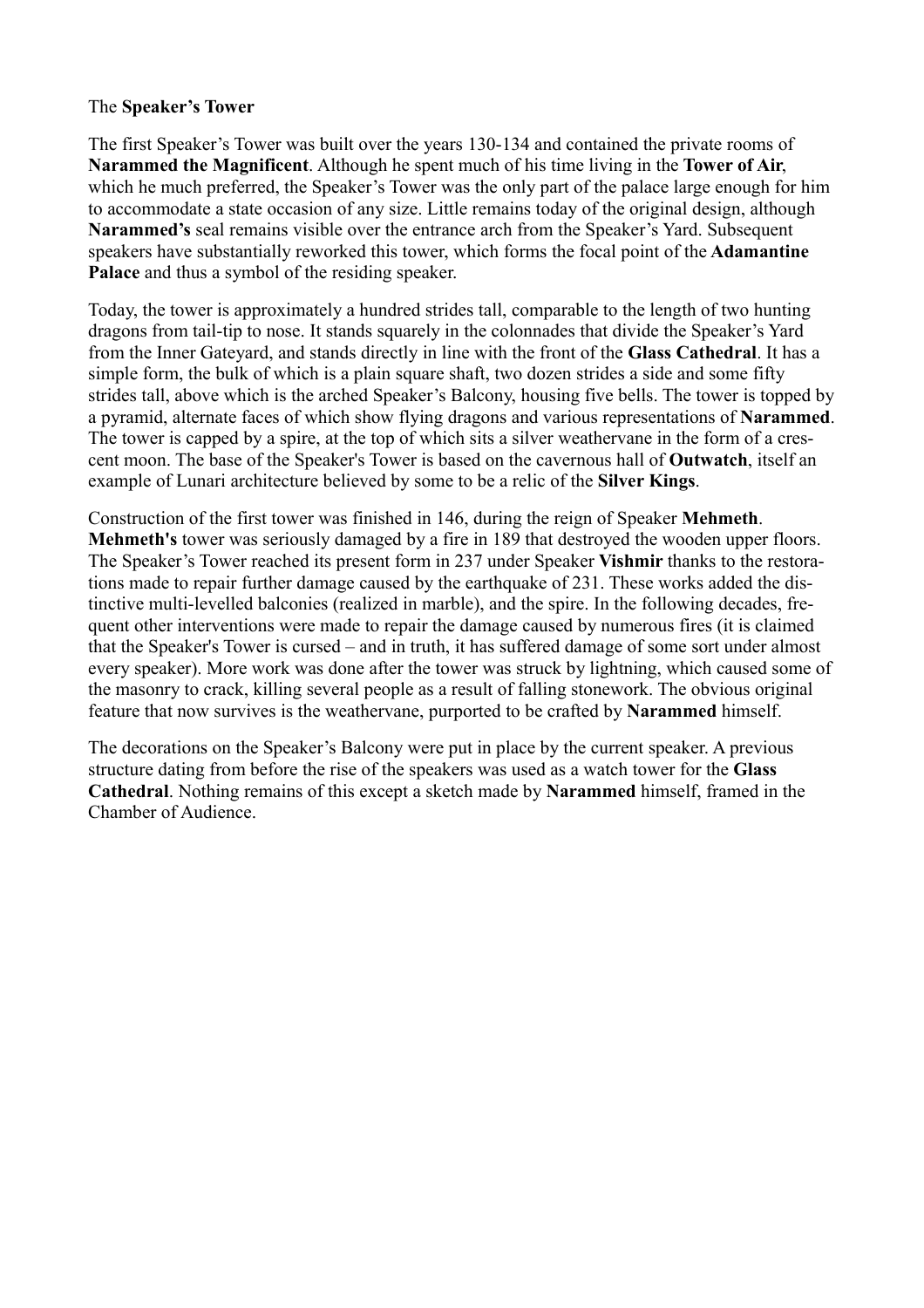#### The **Statue Plague**

It is recorded that in the later years of the **Empire of the Blood-Mages**, a strange plague came to the **Silver City** that slowly turned those affected into lifeless statues. It is said that the plague killed all it touched, that only those who fled the city survived and that it was only stopped by burning the affected quarter of the city to the ground with dragon-fire. It is likely that the so-called Statue Plague was in fact an outbreak of Hatchling Disease that burned itself out as the population dispersed, rather than being ended by the more drastic means suggested.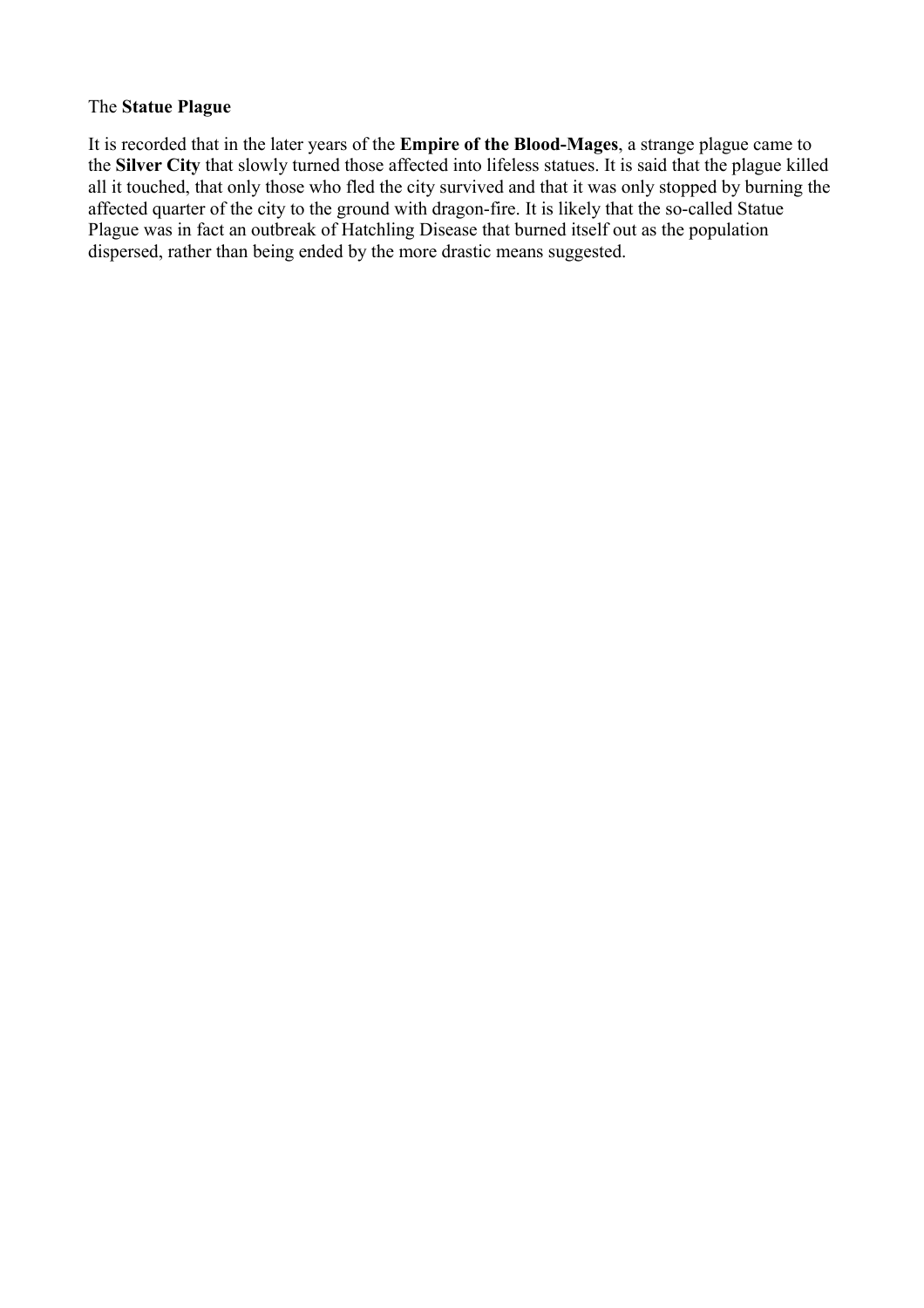### The **Syuss**

What is there to say about the Syuss? Once a realm as strong as any other in the north until in the reign of Speaker **Ayzalmir** the realm simply fell apart, embroiled in a civil war that destroyed almost everything that had once existed on the **Plains of Ancestors**, and which took the intervention of three neighbouring realms and Speaker **Ayzalmir** to put an end to it. Such was the speaker's fury at the foolishness of the Syuss and their dragon-war that he handed the bulk of their realm to the King of **Sand**; thus the Throne of Sand became the **Throne of Sand and Stone**.

Nevertheless, the destruction of King Tiernel's realm was not entirely complete. One small hidden eyrie and a dozen dragons and their riders survived, and these remain today. They have the recognition of a realm but are laughed at by all; a lesson to the other kings and queens not to let their own petty disputes threaten the realms around them. They are left as nomads, ruling over the tribes of **Outsiders** that eke a living from the **Desert of Stone** from their one eyrie at **Gardin's Rock**. Although they are recognized as a realm and have **alchemists** from the **Order of the Scales** at their eyrie, as far as any other travellers are concerned they are little more than dragon-riding bandits, a threat to anyone who strays into the wasteland between the **Evenspire Road** and the **Sapphire River**.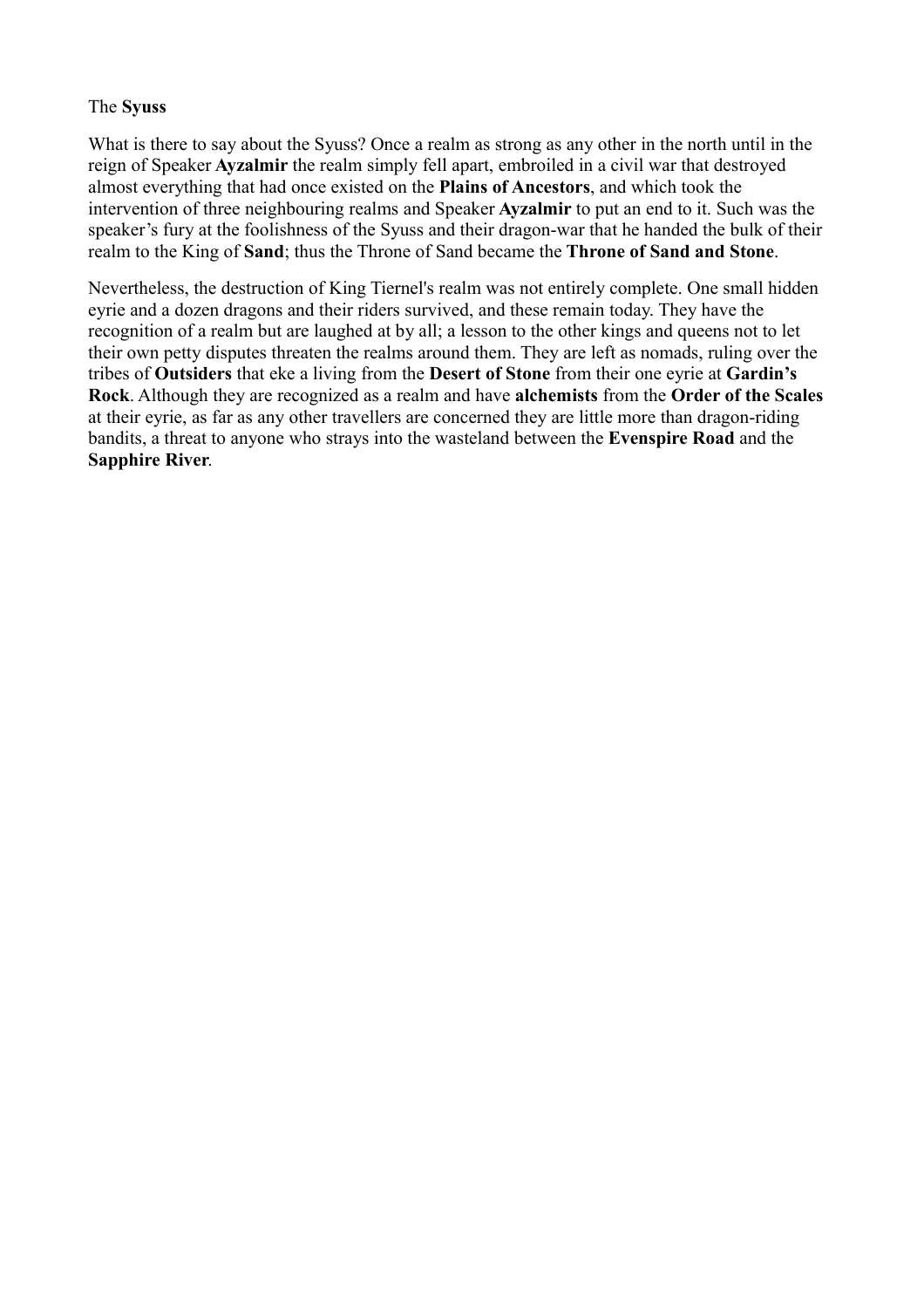# **The Taiytakei**

*There was a man there too, a strange fellow with uncommonly dark skin. The clothes he wore were tattered and faded, but they'd been rich and ornate once. Any gold and jewels were long gone; only a dazzling rainbow of feathers remained.*

It is not clear for how long these strange sailors from across the **Endless Sea** have visited the coasts of the realms. The presence of one of their ships is first recorded thirty years before the fall of the **Silver King** and they were certainly seen regularly in the following years. The Taiytakei themselves claim to have known of our lands for many centuries and to have visited them for much longer. Be that as it may, formal contact with the Taiytakei was not established until Arch-Magus Tyan settled in **Furymouth** and actively sought to trade with them. Tyan's first endeavours were bent more towards conquest than trade, but as the Arch-Magus was unable to construct a sea-faring vessel capable of crossing the **Sea of Storms**, and as the Taiytakei held their maps and their sea routes among their most closely guarded secrets, a trade relationship was established instead. Early exchanges were largely of food and lumber from the nearby **Tyan's Peninsula** for crafted goods from other lands. In time, some of the Taiytakei came to settle in **Furymouth**; now, not only does **Furymouth** have its own **Taiytakei Quarter**, it is not uncommon to see these dark-skinned folk with their bizarrely ornate costumes in other cities, or even on the roads. Trade is in their blood, it seems, and they are most frequently seen as merchants.

Since the rise of the speakers, the Taiytakei have been a constant presence in the waters of the south and it is rare not to see at least one of their ships in the harbour of **Furymouth**. They always have some novelty to trade and it is clear that their skills with metals and the occult arts have long exceeded our own. However, while they freely trade their goods, their knowledge remains inviolate.

*He lifted the lid. Inside lay three strips of plain silk, two black and one white, and two tiny golden dragons with ruby eyes. 'Pretty.' He shrugged. He would have said more, but one of the golden dragons turned its head and looked at him.*

From Arch-Magus Tyan to the **alchemists** of the present, we have all tried to trick, beg, bribe or buy secrets from the Taiytakei and have only very rarely succeeded. For their own part, while the Taiytakei seem willing to trade for anything and everything, it is clear that they have two great interests. The first is slaves; mostly **Outsiders** shipped in cages from the **Worldspine** or the **Oordish Moors**. The second is dragons. More than anything, the Taiytakei regard our dragons with envious greed. Such are the tensions that result from this between the Taiytakei and the **Order of the Scales** that any **alchemist** found speaking to a Taiytakei in private is either executed, or exiled to **Outwatch** or **Bloodsalt** – places the Taiytakei are forbidden to go. The Taiytakei, meanwhile, faces not only death but the extermination of his entire extended family, or else the destruction of his ship and all who sail on her. Several times, whole flotillas of Taiytakei ships have been burned by the dragons of **Furymouth**; sometimes the Taiytakei have vanished afterwards for a decade or even longer, and it was thought they would never return. But they always do. Our dragons and their greed will always draw them back.

Along with their skill with metals and their penchant for sorcery, one persistent rumour associated with the Taiytakei is their use of supernatural assassins. This stems from the fates reputed to have befallen the two Taiytakei who sold the secret of silk to the king of **Furymouth**.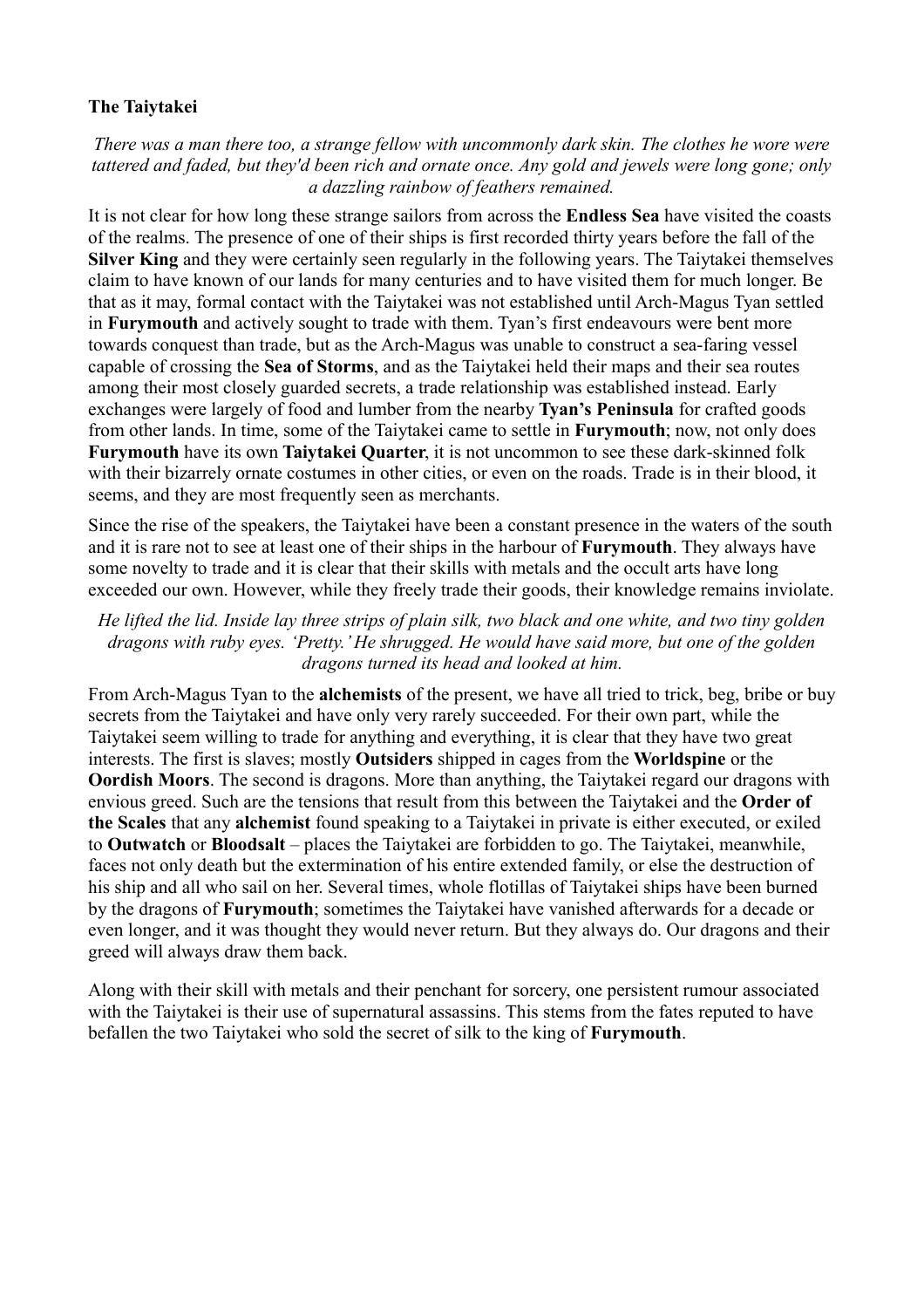### The **Taiytakei Quarter**

Aside from the **Veid Palace** and the **Field of Gorgutinnin**, **Furymouth** is most widely known for its harbour district; an area inhabited by thousands of permanent and transient **Taiytakei** visitors, and home to both the **Paratheus** and the notorious **Slave Pens**. As **Furymouth** is the only point of access to the realms for the **Taiytakei**, all the trade that has made the city so rich comes through this quarter. It is frequently said that anything that exists in the world can be found in **Furymouth**'s Taiytakei Quarter, and this is certainly the impression it gives. Sand orchids, rare enough on the sandy banks of the **Last River**, can nevertheless be found here, along with dragon scales and dragon bone (supposedly the province of dragon-lords alone) and potions whose secrets are known only to the **alchemists** of the **Order of the Scales**.

The adventurous buyer should be wary, however: although the **Taiytakei** appear always friendly and eager, that is the mask that they all wear. They may insist that everything can be had at a price, but if you ask them for the price of their race's secrets – their esoteric knowledge of metalwork and other mysterious arts – they will wilfully misunderstand or simply pretend not to hear. Even with goods they are willing to sell, they are hard and shrewd bargainers. Although it is true that almost anything (at least, from within the realms) can be found in the Taiytakei Quarter in **Furymouth**, the **Taiytakei** are fond of deals with many parts and many layers; in the end, the price you pay may make you wish you had gone elsewhere.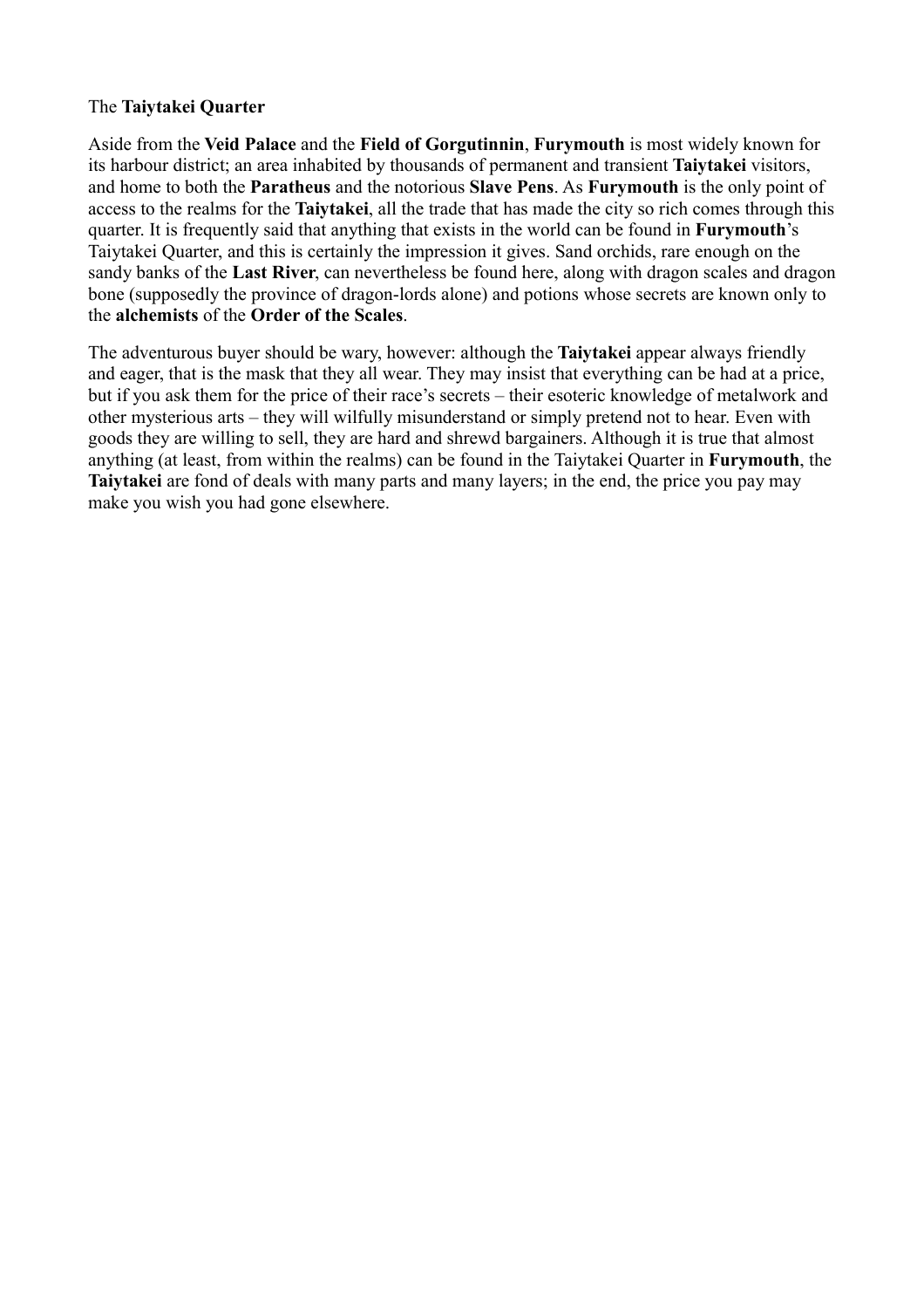# The **Temple of Tranquillity**

Historically, the Temple of Tranquillity has much in common with the **Palace of Pleasure**. Like the palace, the temple was built by order of the **blood-mage**s immediately after the death of the **Silver King** and was used for much the same purpose; indeed, the legends of both the palace and the temple – of the deeds that transpired there and the curses they carry – are almost interchangeable. Unlike the **Palace of Pleasure**, however, the tunnels and caves underneath the Temple of Tranquillity are more extensive, allowing egress into both the **Silver City** and the **Fortress of Watchfulness**. Indeed, it is said that the overthrow of the **blood-mage**s was the direct action of a group of their own whom they had imprisoned in the temple; this group found a way into the lower chambers and the labyrinth of tiny unlit tunnels beneath, and thus appeared by surprise in the supposedly sealed **Fortress of Watchfulness**. However unlikely this particular story, it does seem that the **blood-mages** believed the temple to be as isolated as the **Palace of Pleasure**, while later generations of Harvest Kings and Queens have clearly thought otherwise (as evidenced by the wholesale relocation of their treasury to the palace during the reign of Speaker **Mehmeth**).

There is little to see of the temple from the exterior. The beginnings of a new palace were erected during the early years of the speakers, but work stalled and was shifted to the **Palace of Pleasure** instead (possibly for the reasons noted previously). King Hiastamir granted the temple to the **Order of the Dragon** on his ascension to the **Adamantine Palace**, and considerable work was then carried out on behalf of the Order. This was never completed, however, and much of what was built was destroyed during the **War of Thorns**. As with the **Palace of Pleasure**, the scars of this time are still clearly visible. The Order retreated underground; many of the ruins were plundered so that their stone could be used elsewhere (particularly in the reconstruction of the **Palace of Pleasure**). Nowadays only one building remains, on the eastern half of the monolith, with its main entrance facing a small open space to the west. The building has no formal name, but is known among the Order as the **Cathedral of the Air**.

The inside of the temple is entirely unknown outside the rulers of the **Pinnacles** and the priests of the **Order of the Dragon** who have been privileged to be assigned there (they are sent for life, too; priests sent to this temple do not return). The Order claim no treasure is held there and that the temple is a place for priests in the twilight of their lives to end their days in isolated peace and contemplation. Naturally, many suspect the Order of more devious ends but there is nothing to substantiate such claims. It is known, however, that the **Silver King** did make use of the chambers within the Temple of Tranquillity, and what scant documents remain from that time do speak of relics and artefacts to be found there, the most notable being the **Great Chasm**. Most likely, the temple offers the Order an opportunity to study such things away from the prying eyes of my own order.

The priests of the temple have not always been so demure. They were accused of practising **bloodmagic** and were executed to a man by Queen Sakabia during the reign of Speaker **Ayzalmir.**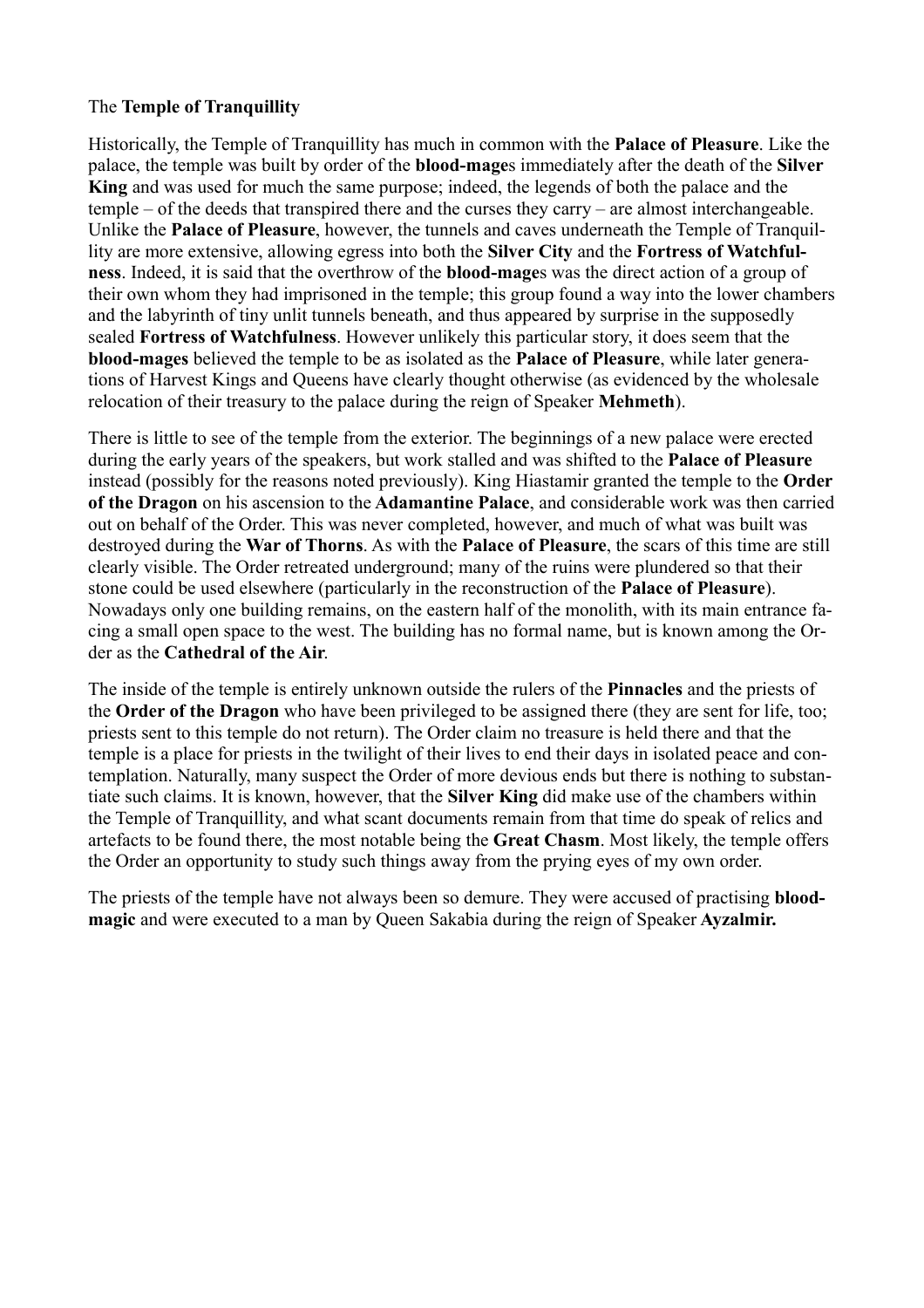# **Three Rivers**

Three Rivers appears initially to have been founded by **Outsiders** from the **Oordish Moors** as a small, fortified village on a hill overlooking the confluence of the **Esta** and **Bitter** rivers at some point during the rule of the **Silver King**. Its early history is not clear. The settlement was known to the **blood-mage**s, who demanded occasional tribute but paid it no great attention. All this changed, however, when a flight of well over fifty dragons sent by the **Order of the Dragon** to capture the **blood-mage** stronghold of **Bazim Crag** was repulsed and retreated to this site. The surviving riders of these dragons recognized that Three Rivers' position at the convergence of three navigable rivers gave it considerable strategic value. Instead of returning to the **Silver City**, they remained where they were, founded an eyrie and, eventually, the realm of the **River Throne**. The original **Outsiders** were persecuted for their religion under the reigns of the various dragon-kings; by the time of the first speakers, the town was completely under the control of the **Order of the Dragon**. Indeed, to a very large extent Three Rivers remained a satellite realm, directed from the **Pinnacles** until the **War of Thorns**.

Following the schism of the **Harvest Throne** and the general collapse of the **Order of the Dragon** as the principle authority within the realms, the **River Throne** became closely allied to **Vishmir**'s reign from **Furymouth**. This influence persists today, and in many ways Three Rivers now appears as a dim reflection of **Furymouth**. What is lacking, of course, is the fabulous wealth generated from Sea King's **Silk Farms** and trade with the **Taiytakei**. Like **Furymouth**, Three Rivers was largely untouched by the purges of Speaker **Ayzalmir** and thus retains a small but highly visible population of **Taiytakei** settlers.

The geography of Three Rivers is dominated by the **Esta**, **Bitter** and Shalik rivers that converge to the south of the original hill-fort forming a peninsula, with two more large hills – one to the south and one to the north – overlooking the city, while a large plain sprawls westward along the course of the **Esta** towards the **Fury** valley and **Bonjanland**. In practice, the city is best seen as three small towns separated by the rivers, with the hub of the city on the central peninsula. To the north-west is Bitter Crossing, also known as 'the hill that sings', the location for an **Order of the Dragon** school and library, and the centre of arts and learning within the city. The south-west quarter, the 'the hill that works', contains the bulk of the city's population and many marketplaces, including the largest **Taiytakei** market outside of **Furymouth**. The original town was built on the north-east peninsula at the foot of the Three Rivers Hill. This remains the centre of the city administration, while the government of the **River Throne** is carried out within buildings leading up the hill to the palace that sits on its crown (typically, the further up the hill one goes, the more wealthy the inhabitants). A small eyrie remains on the rear slopes of the hill, but its resources are limited; under the influence of **Vishmir**, and having acquired a considerable number of additional dragons from the **War of Thorns**, the area to the south-east of the city now supports a much larger eyrie capable of supporting up to a hundred adult dragons.

The city has few features of any note. The palace of the River King is a simple and unassuming affair compared to the palaces of **Furymouth**, **Evenspire** and, of course, the **Adamantine Palace** itself. The architecture and culture here are generally plain and simple, reflecting the basic nature of life in these parts of the realms.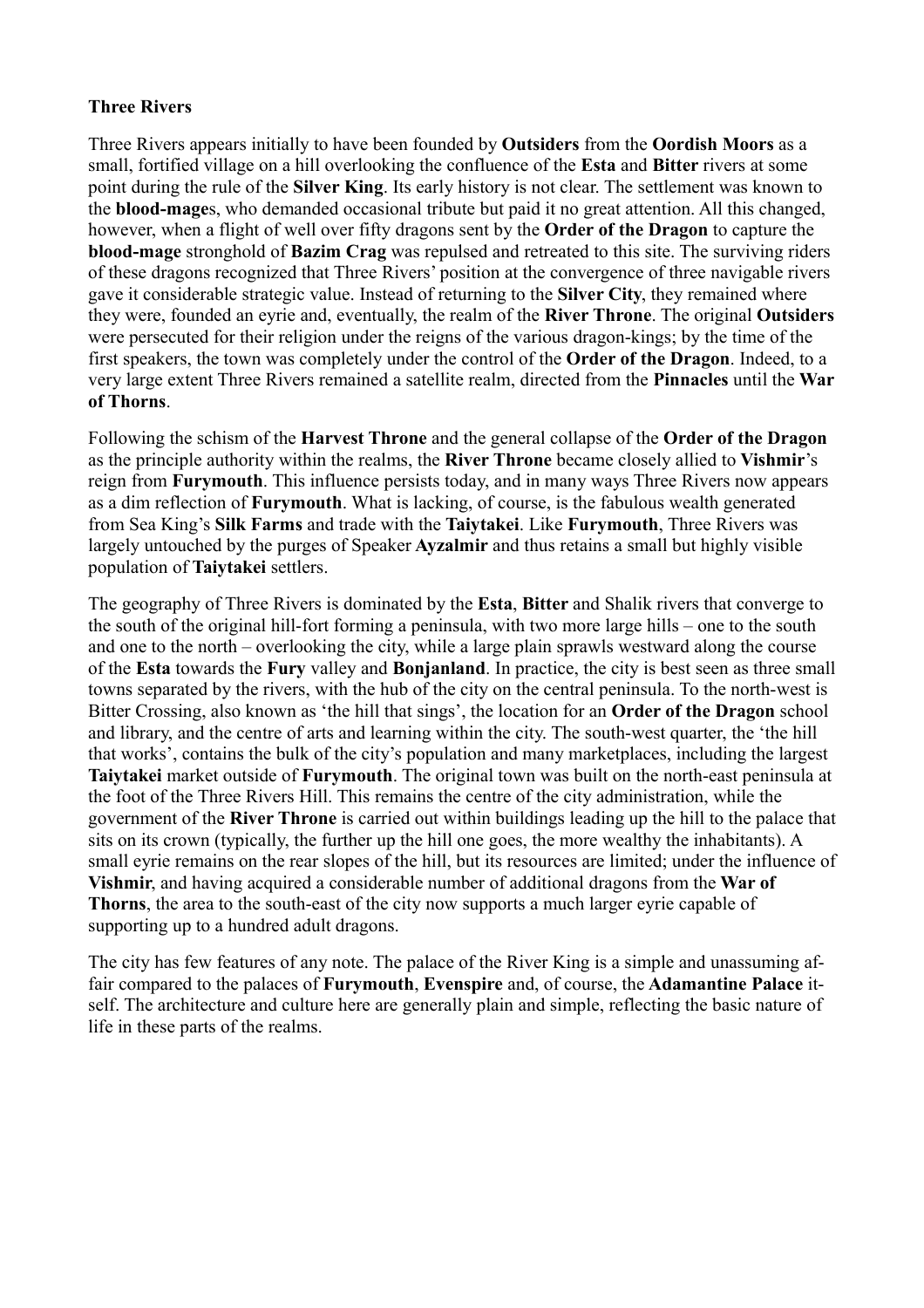#### The **Throne of Salt**

With its capital (and only) city beside distant **Bloodsalt Lake**, and with no territory to speak of except the burning valley of the **Sapphire River**, the Throne of Salt is the least populous of all the dragon-realms save for the **Syuss**. The realm was founded (along with the Thrones of Sand and Stone) by the flight of the **blood-mages** of the **Silver City** after their overthrow by the **Order of the Dragon**. After their flight across the **Plains of Ancestors** and the battle above the **Lake of Ghosts**, one faction of the defeated magi flew east to the **Sapphire River** and then north to what is now **Bloodsalt**, where they landed at the massive fortress that now serves as the heart of the realm's one great eyrie. The realm is a desolate one, with no fertile ground and little food save that which can be taken from the **Sapphire Valley**. The riders of **Bloodsalt** are know to roam far, feeding their dragons from wild herds far to the east in day-long orgies of hunting, then returning and allowing their beasts to starve for weeks (the dragons, it seems, cope with this treatment). **Bloodsalt** produces little, but it is said that the realm survives off the knowledge of the **blood-mage**s who founded it. Perhaps more significantly, what it does produce is much of the realms' gold, dug out from deep in the **Desert of Salt**.

Unlike other parts of the realms, **blood-mage**s are not persecuted here. Despite this, the realm is courted on and off by most of the other realms and has made many alliances, although usually aligns itself with the other realms of the north. Despite its small size, the Throne of Salt commands many dragons and thus demands considerable respect. Antros, the next destined Speaker of the Realms, is a son of **Bloodsalt**.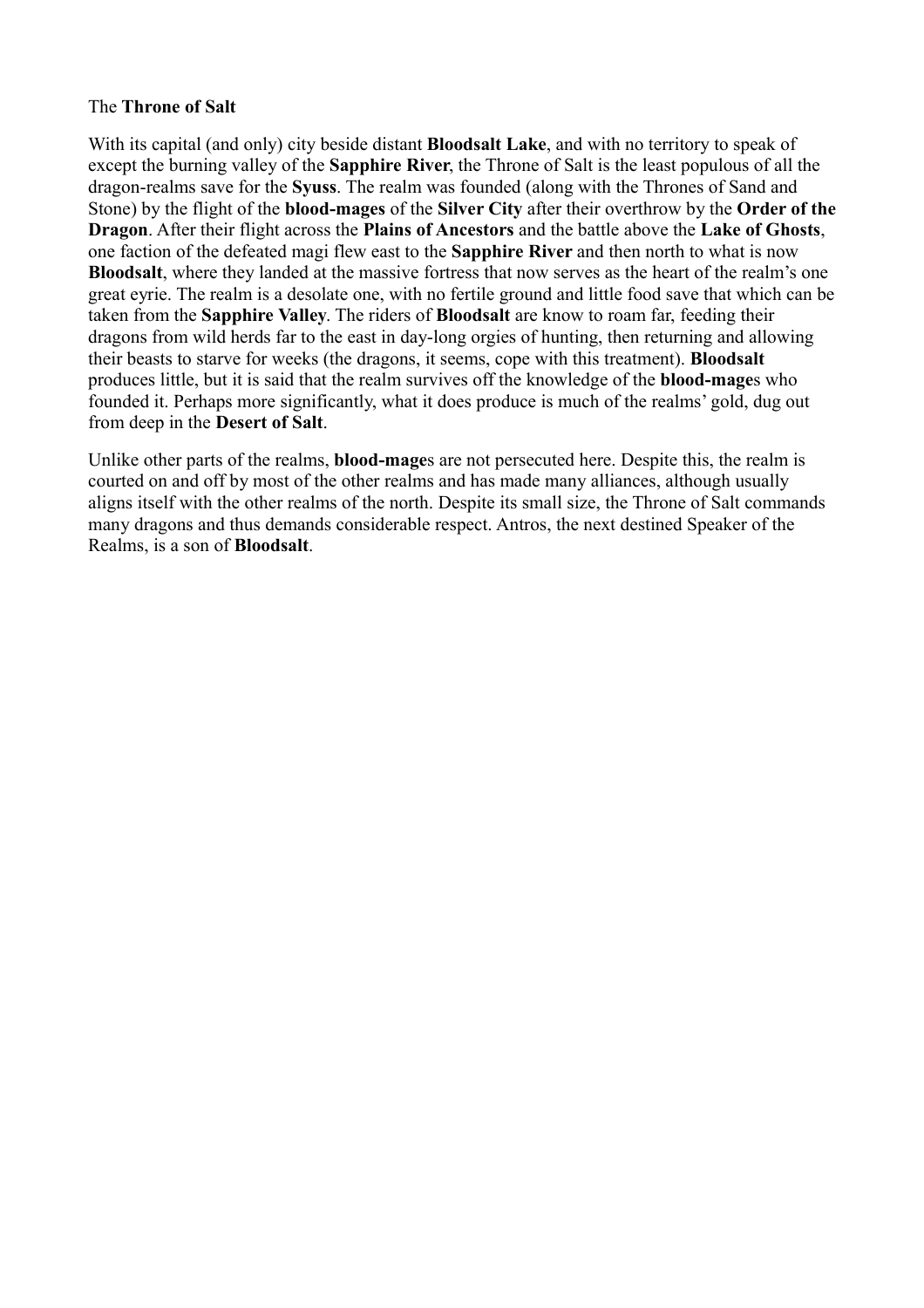# The **Throne of Sand and Stone**

The Throne of Sand and Stone was once the Throne of Sand, a thin strip of fertile green along the banks of the **Last River** and **Lake Taval** and **Lake Eyevan** in **Ishmar's Valley** and the vast expanse of the empty **Desert of Sand** to the north. After the Disaster of the **Syuss**, much of the **Desert of Stone** fell to this realm and so it became the Throne of Sand and Stone, reaching as far south as the **Lake of Ghosts** and the **Plains of Ancestors**.

The realm was founded (along with the **Throne of Salt**) by the flight of the blood-mages of the **Silver City** and their subsequent disputes, resulting in one faction flying north-west and settling at **Sand** and **Outwatch**. To this day, the realm has much in common with the **Throne of Salt**. Much of the realm is desolate and the dragon-riders here are prone to wander long and far, searching the emptiness for the lost treasures that both the **Desert of Stone** and the **Desert of Sand** will sometimes reveal.

The significant portion of the realm remains **Ishmar's Valley**, with the realm's capital, **Sand**, at the head of **Lake Taval**. In contrast to the rest of the realm, this valley is quite densely populated and reminds a visitor of the dryer parts of **Bonjanland** during the late summer ebb of the **Fury** (although noticeably warmer). The Throne of Sand and Stone has, by careful alliance and breeding, grown to have one of the greatest eyries in the realms at **Outwatch**, and numbers more dragons under its control than any realm save that of the **King of the Crags**, not least because of its part in the **War of Thorns**. The realm is courted by most of the other realms and has made many alliances, although usually considers itself to be the leader of a northern alliance along with the **Throne of Salt** and the **Ash Throne**. Antros, the next destined Speaker of the Realms, currently sits on the Throne of Sand and Stone.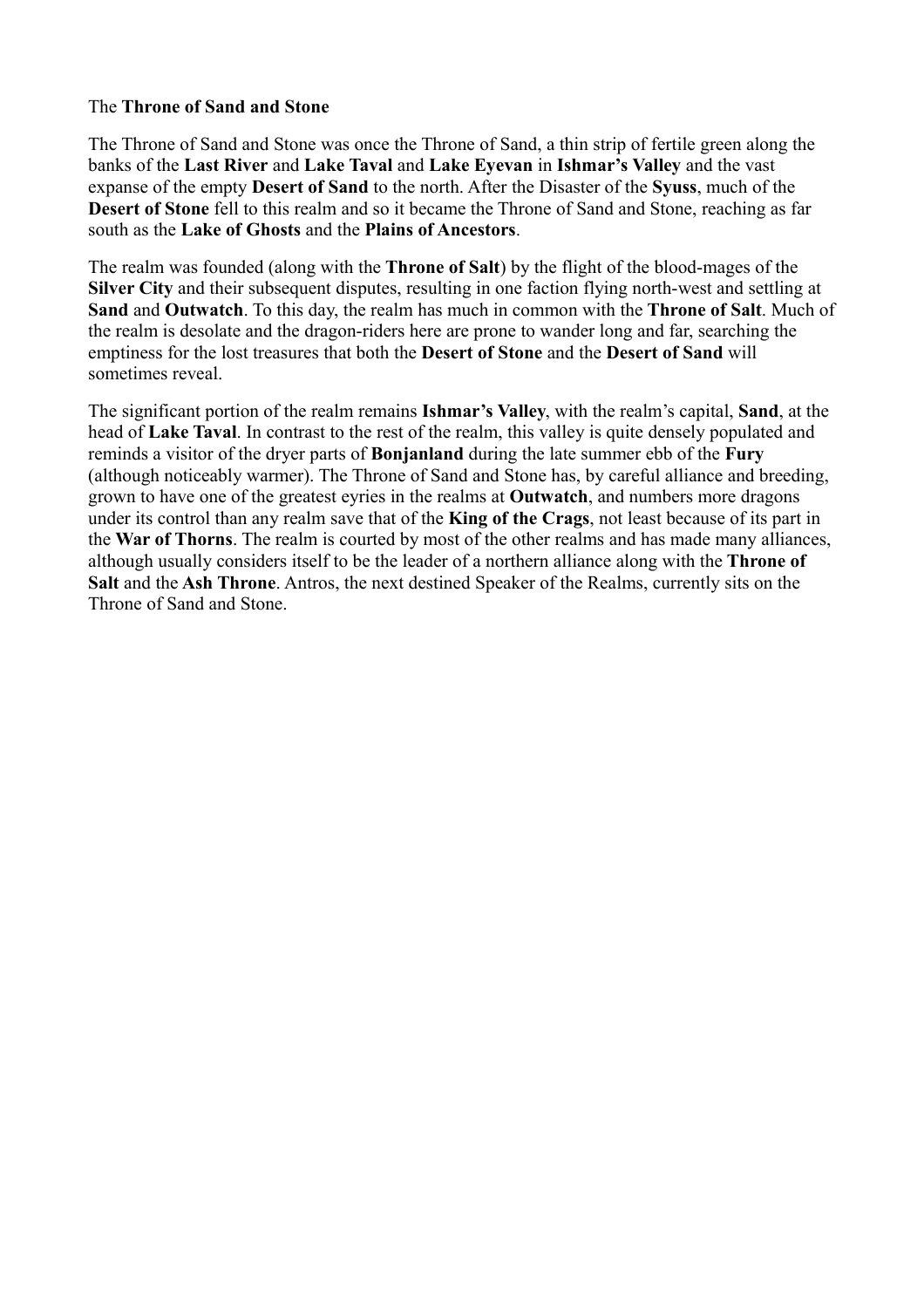### The **Throne on the Moors**:

The Throne on the Moors lies in the far east of the realm, sitting high on the jumbled bogs of the **Oordish Moors** overlooking the **Sapphire River** and the plains of **Three Rivers**. In extent, the Throne on the Moors is a vast realm, bounded by the **Desert of Salt** in the north and the steep slopes to the **Sapphire River** in the west, but vanishing into the east as far as a dragon can fly.

The realm was founded by the **blood-mages** of the **Silver City** who successfully fought off attempts by the **Order of the Dragon** to dethrone them (resulting, in passing, in the founding of the **Three Rivers** eyrie). Although time has driven the use of **blood-magic** slowly out of public sight, the rulers of **Bazim Crag** (as with the rulers of **Bloodsalt**) are much more tolerant of its practice than elsewhere in the realms. Indeed, these two realms have much in common as a result of their shared heritage. As in **Bloodsalt**, the riders of **Bazim Crag** are generally content to sally forth across the moors and take what they want, as opposed to the more systematic subjugation and integration of **Outsider** tribes seen elsewhere in the realms.

As a result, although the realm is vast, the significant portion of the realm remains in a localized area to the south around the **Bitter River**, the realm's capital **Bazim Crag** and its second great eyrie, **Dragon Crag**. Elsewhere, the population of the moors is sparse, and even those who live there have learned through long hard years the tricks of hiding from passing dragons and their riders. One of the great trade routes of the realms, **Yinazhin's Way** crosses the moors all the way from north to south; most of the permanent settlements on the moors follow this route.

Despite having heritage closest to that of **Bloodsalt** than any other realm, the kings of **Bazim Crag** are frequently at odds with their kin further north and have tied themselves more to the realms of the south. The current dragon lord King Vishimir was the first speaker from **Bazim Crag** since Yinazhin himself. He has brought a great deal of wealth and prosperity to his realm and has forged a close alliance with the **Harvest Throne** through the marriage of his eldest son, Prince Mazam, to Queen Aliphera of the **Pinnacles**.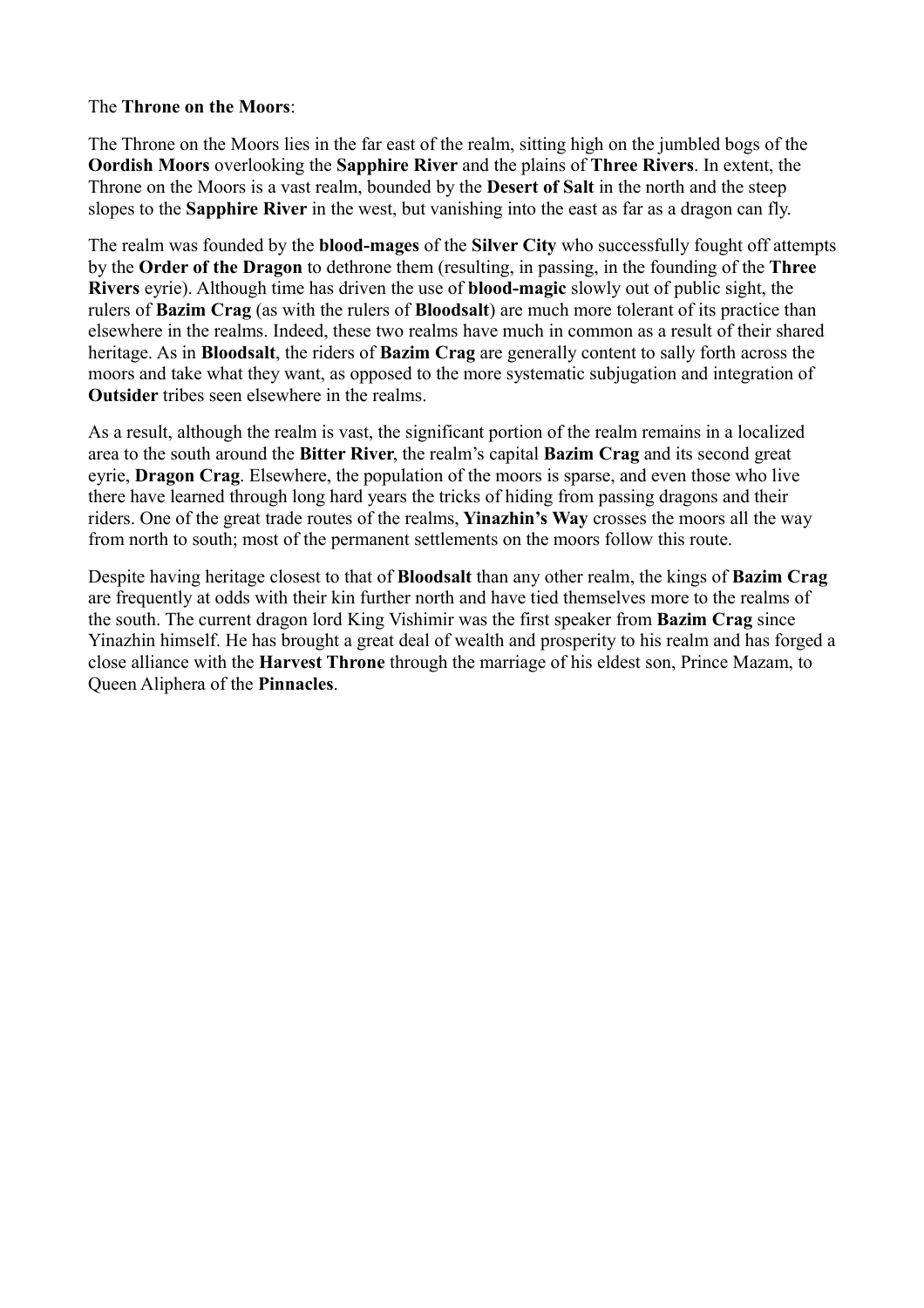#### The **Tomb of the Silver King**

The body of the **Silver King** was never found, leading to much speculation as to his final resting place. As well as the legendary **Black Mausoleum**, the tomb is reported variously as the **Aardish Caves**, the **Valley of Alchemists**, the tunnels under the **Glass Cathedral** and various parts of the **Pinnacles** including the **Great Chasm**. The caves that swallow the **Silver River** into **t**he **Great Cliff** are even called the **Silver King's Tomb** but sadly, no such tomb has ever been found. In all likelihood, the body of the **Silver King** was destroyed immediately following his death, either by dragon-fire or by being consumed, the latter being the usual practice of the time.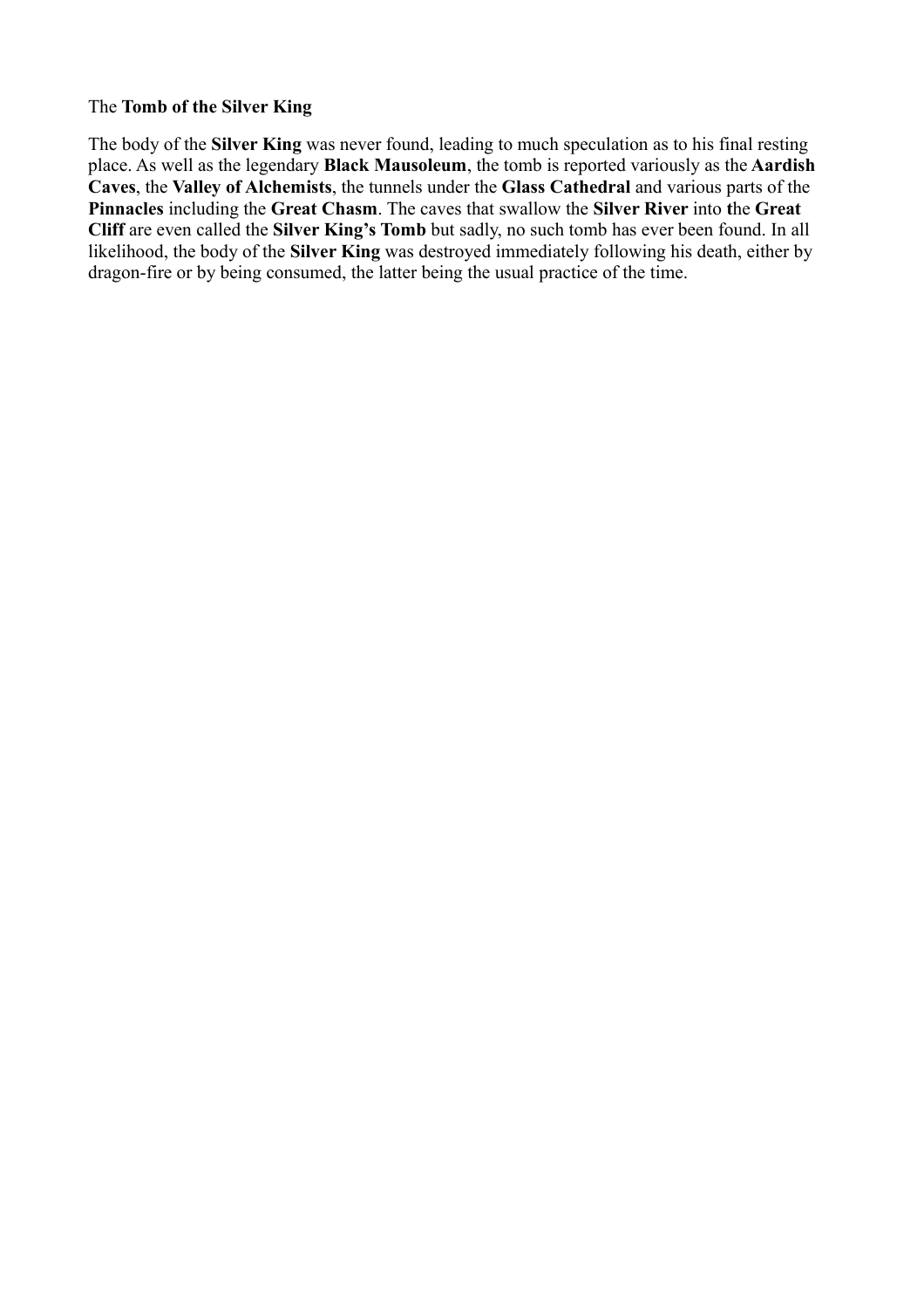#### The **Tower of Air**:

The tallest tower in the **Adamantine Palace**, the Tower of Air is also one of the oldest. This was the first tower built by **Narammed** following his rise as first speaker, and was intended to be the first of a quartet to be built extrapolating the four cardinal axes of the **Glass Cathedral**. The second tower, the erstwhile Tower of Fire, became the **Speaker's Tower**. The other two were never started, although designs intended for **Narammed's** Towers of Earth and Water were later used for the City Tower and the **Azure Tower**. For much of his reign, **Narammed** lived in the Tower of Air, but later speakers preferred the larger and grander design of the **Speaker's Tower**.

The tower is notable for its slender height, echoing the descriptions of the mythic moon-palaces apparently related to the first **alchemists** by the **Silver King** and recorded in Arch-Magus **Aeos**' *De Lunari.* The design is impractical for accommodating a household of any size due to the small number of rooms on each level, the scattered nature of the serving quarters and the separation between the main suites and the servant levels. The tower features one single central staircase for both guests and serving staff (all other towers in the palace have one or more separate staircases for servants). The upper stairs are narrow and steep, and congestion has always been a noted problem even in **Narammed's** time; most famously with the death of Prince Adra of **Evenspire** along with several servants in 166. Nevertheless, despite its limitations, the tower remains the tallest in the palace and is noted for its exceptional views across the **City of Dragons** and the **Mirror Lakes**. It is frequently used for honoured guests (provided they come with a sufficiently small retinue), and several speakers have made it their home for short periods of their reign.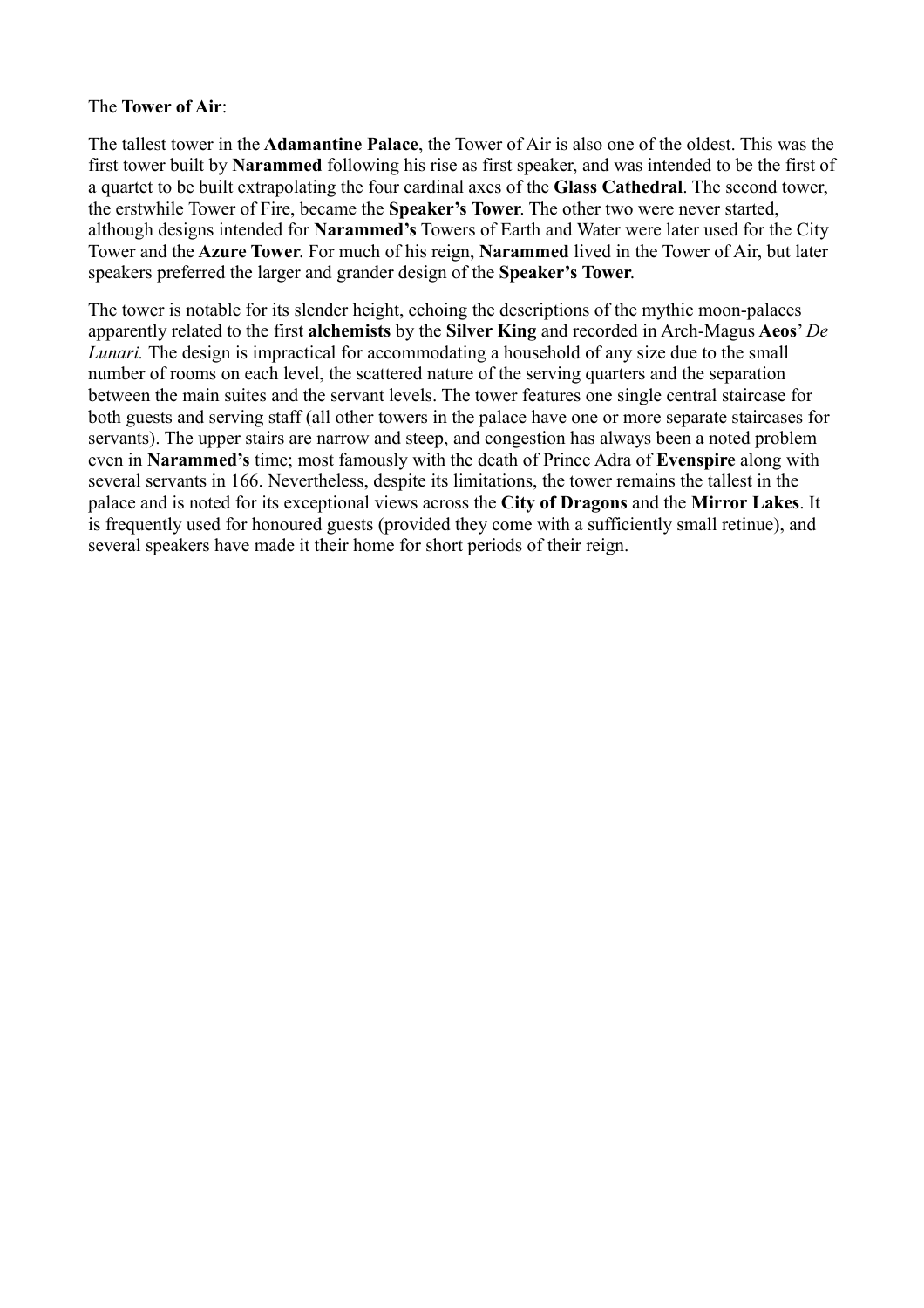# **Tyan's Aqueduct**

Another legacy of the Arch-Magus Tyan's early designs for the city of **Furymouth** is this aqueduct, which brings water from the **Fury River** over a hundred miles on the exact same course as the river itself. The aqueduct was built in stages, diverting various parts of the **Fury** delta as the construction of **Tyan's Dike** progressed. Although the course of the **Fury** is now similar to that of the aqueduct, this was not always the case. The aqueduct originally served a dual purpose and brought water to Tyan's makeshift eyrie on what is now the **Field of Gorgutinnin**. With the diverting of the river, the aqueduct now serves the rather unique purpose of supplying the **Veid Palace** with somewhat cleaner water than the rest of the city receives direct from the **Fury** itself.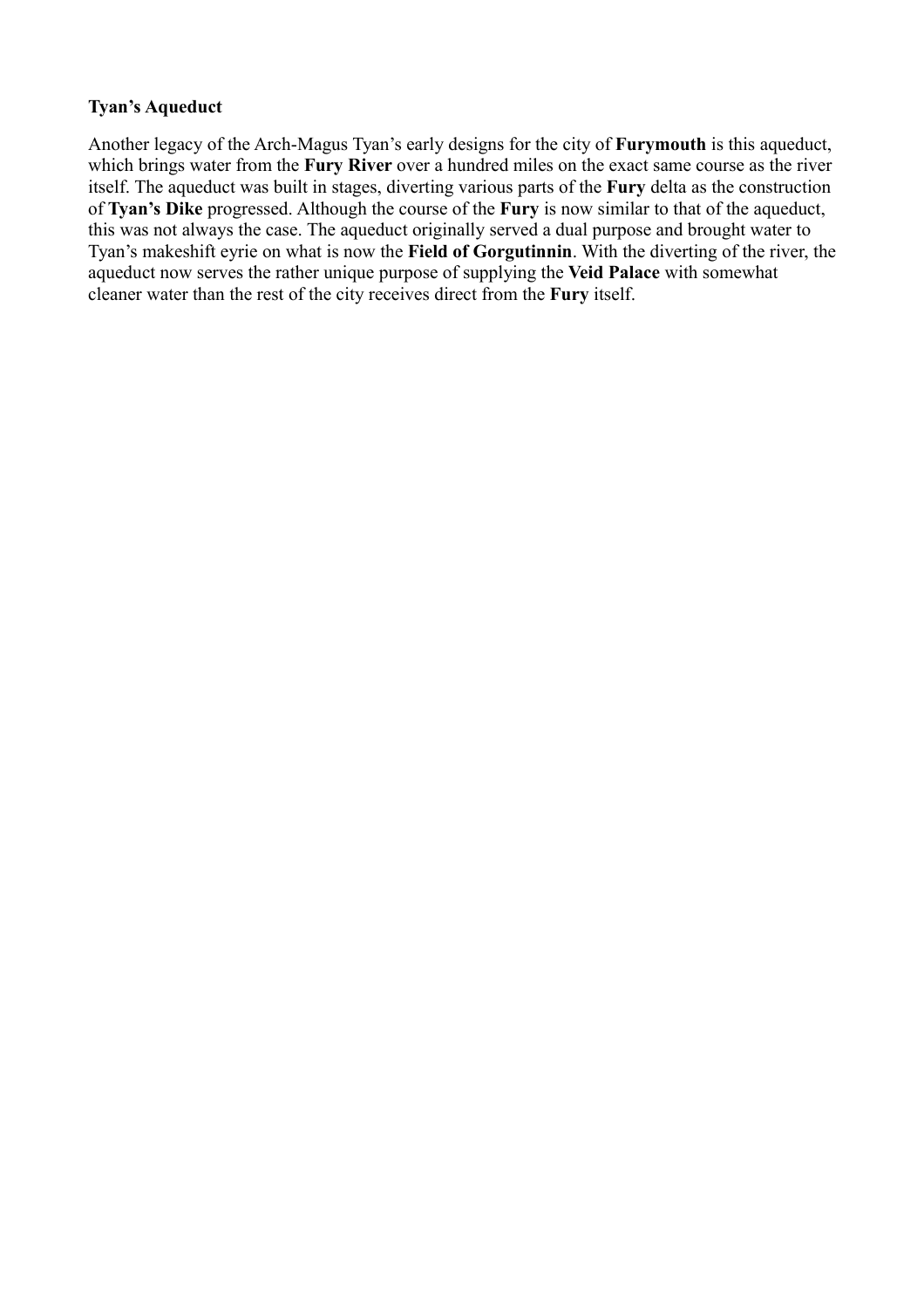# **Tyan's Dike**

It is said that the Arch-Magus Tyan used more than a hundred dragons and ten thousand men to close off the **Fury River** delta and drain what is now **Tyan's Peninsula**. The legacy of this effort is Tyan's Dike, a long straight ridge of land between twenty and thirty feet above the level of the nearby **Fury River**, and in places up to a hundred feet across. The dike runs from the mouth of the **Fury River** at **Furymouth** to **Numenport** in the **Bay of Still Water**. Later kings of **Furymouth** paved the top of the dike, effectively establishing a quick and reliable route from the city across the peninsula to the bay.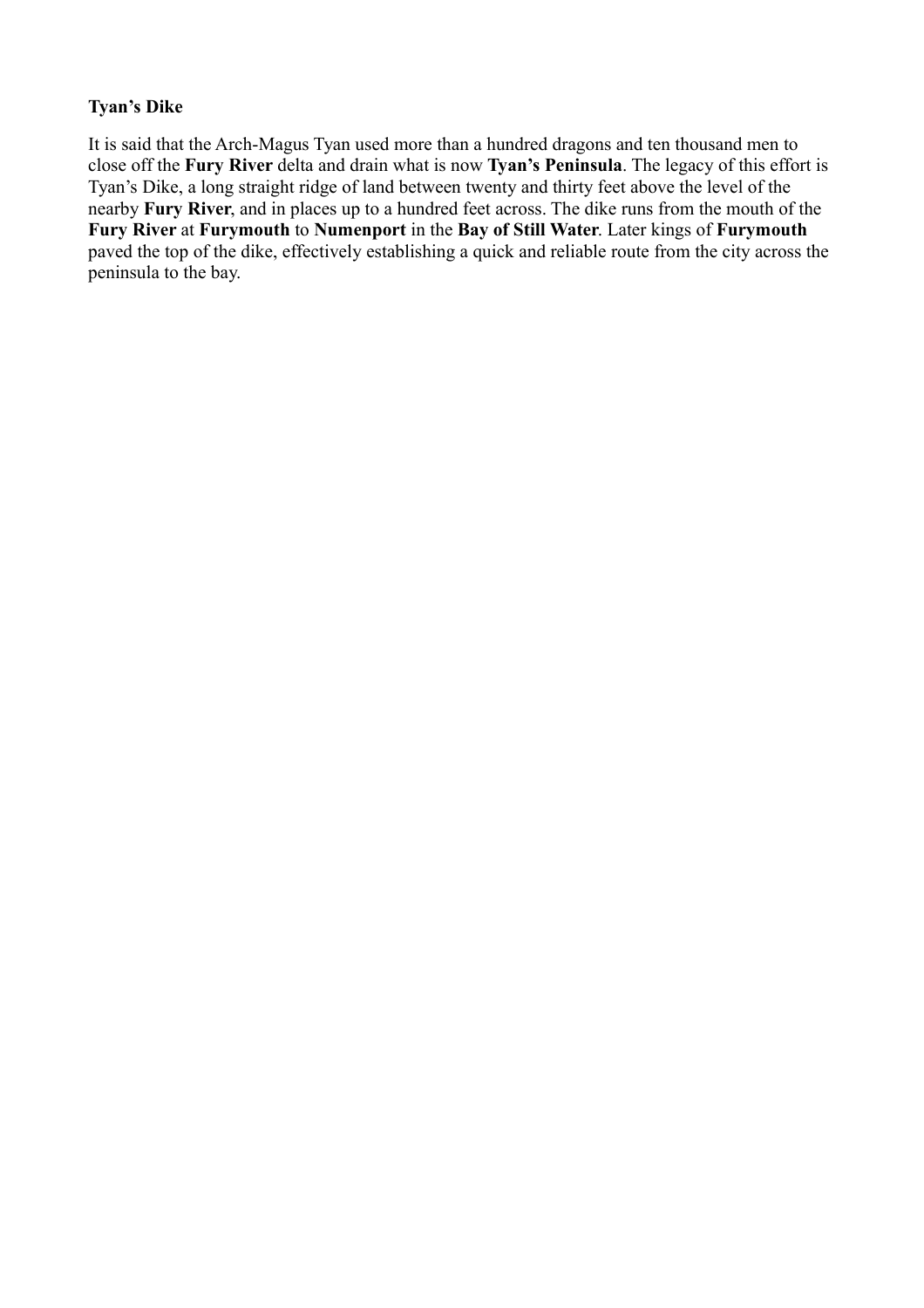### **Tyan's Peninsula**

During the time of the **Silver King**, histories record that the **Fury River** separated into a myriad of channels that flowed through what is now Tyan's Peninsula. In the second decade after the passing of the **Silver King**, the Arch-Magus Tyan claimed the region as his own and moved to what is now **Furymouth** along with fifty dragons. Using dragons themselves as his principle labour force, he constructed **Tyan's Dike**, diverting the flow of the **Fury** around the side of the peninsula. The swamps and channels of the delta slowly drained, resulting in this large low-lying area of land just east of **Furymouth**. Tyan's original interest in the land was harvesting the cypress trees that were once ubiquitous there. These are now largely gone, but the land has proven itself every bit as fertile as **Bonjanland** and now provides the bulk of the food needed to support the city of **Furymouth** and its surrounding settlements. The peninsula is well populated but villages here are exposed and lowlying, regularly being blown or washed away by typhoons blowing in from the **Sea of Storms**. There are no towns of any note on the peninsula, and the inhabitants here live in a semi-nomadic way reminiscent of the people of **Bonjanland** (from whom they descend). The peninsula is also home to the **Silk Farms.**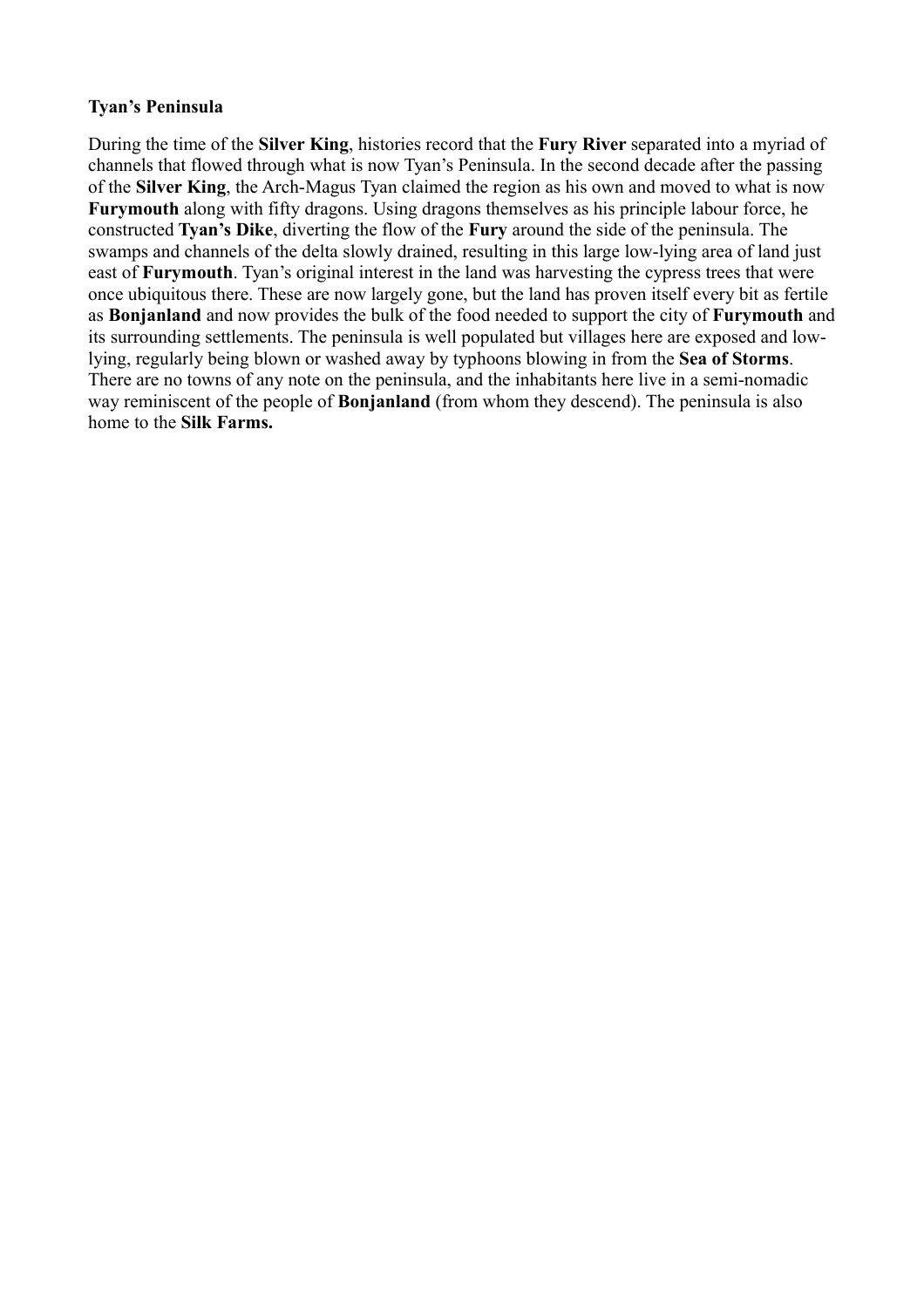# The **Unnamed Dragonslayer**

It is recorded in history that Speaker **Narammed** single-handedly slew a dragon, and it was this act that resulted in the dragon-lords bowing their knee to him and the rise of the speakers. Popular folklore is somewhat different, however, and attributes the act to a nameless follower – one of the band of soldiers who were one day to become the **Adamantine Men**. There are many statues throughout the realms depicting the Unnamed Dragonslayer, of which the most famous (and the largest, in that the dragon is half life-sized) is the one in the **Circus of Dragons**. The statue shows a writhing dragon with a naked man standing on its head, both hands raised, poised to plunge a sword into the dragon's head. The statue is unusual in that it depicts the warrior as carrying a sword; most statues of the unnamed dragonslayer depict a soldier with a spear, and the spear was a much more common weapon at the time. The reason for the sword in the **Circus of Dragons** statue is simple and banal – during the **War of Thorns**, the original pure silver spear was stolen. Believing that the statue somehow protected them and that their city would burn if the statue was incomplete, the city fathers could not wait for a new spear to be forged, replacing it by something more easily to hand – a two-handed sword.

*'No one knows his name. Whoever he was he certainly didn't kill a dragon by standing on its head and bashing it with a sword. But the point remains.'* – **The Night Watchman**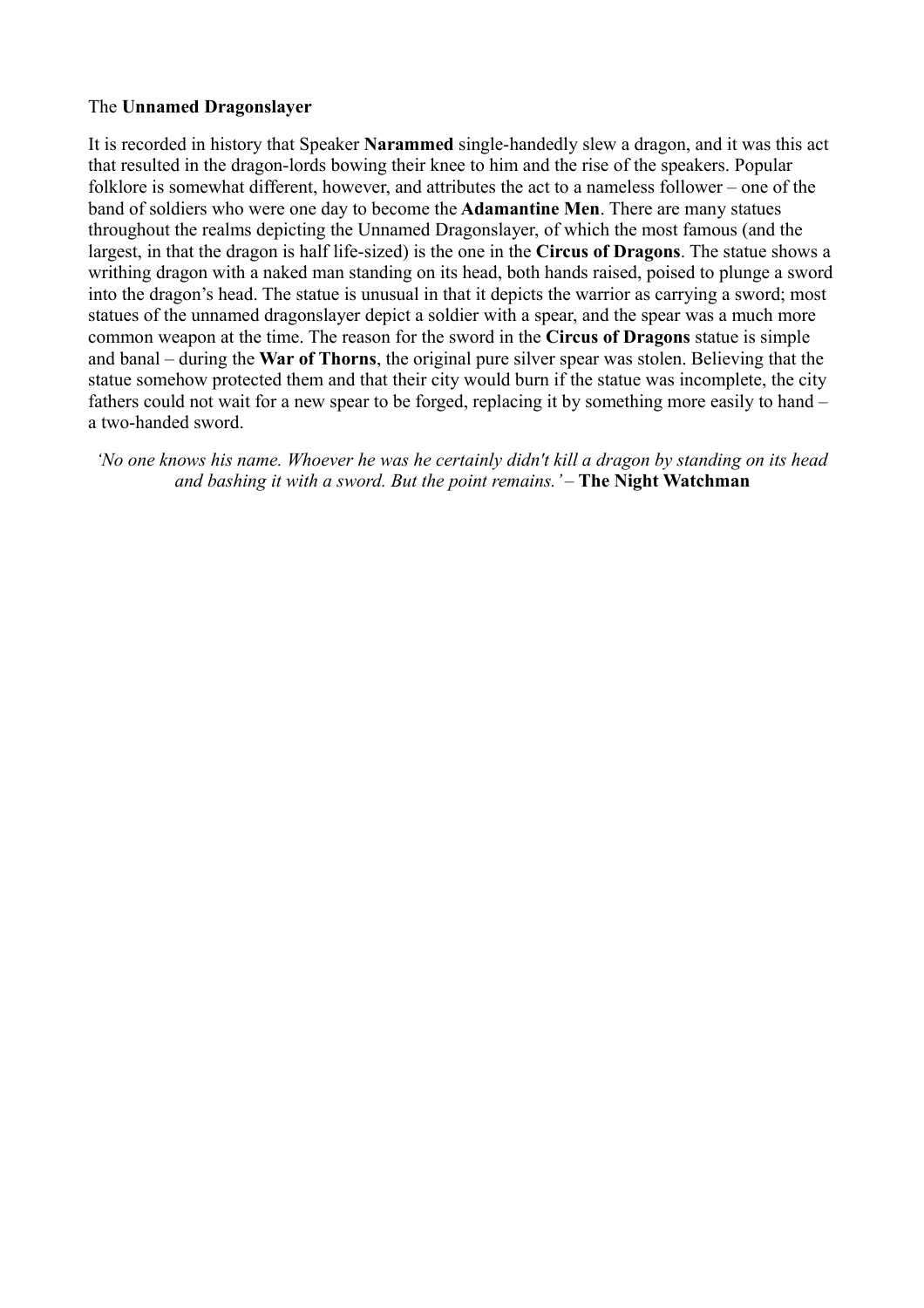#### **Valin's Fields**

Following **Vishmir**'s victory in the **War of Thorns**, the eyries of both **Clifftop** and of the **River Throne** were considerably swollen. The eyrie at **Three Rivers** was no longer able to support the River King's dragons, so a new eyrie was build at Valin's Fields – a previously small and unassuming market village. The location was chosen with some shrewdness; its position allowed much better protection of the **Fishing Coast** from the problem of **Outsider** raiders from **Excorban's Coast**. However, it is notable that the new eyrie was positioned directly in line with the River King's new 'best friends' in the **Veid Palace**, and it may be that the eyrie was built with as much of an eye to **Vishmir** and the dragons of **Furymouth** as to any matters at sea. It is said that the Valin from whom the eyrie takes its name was a pig-farmer, and that the **alchemists**' residence stands where his pigs once foraged – hence its nickname of 'The Sty'.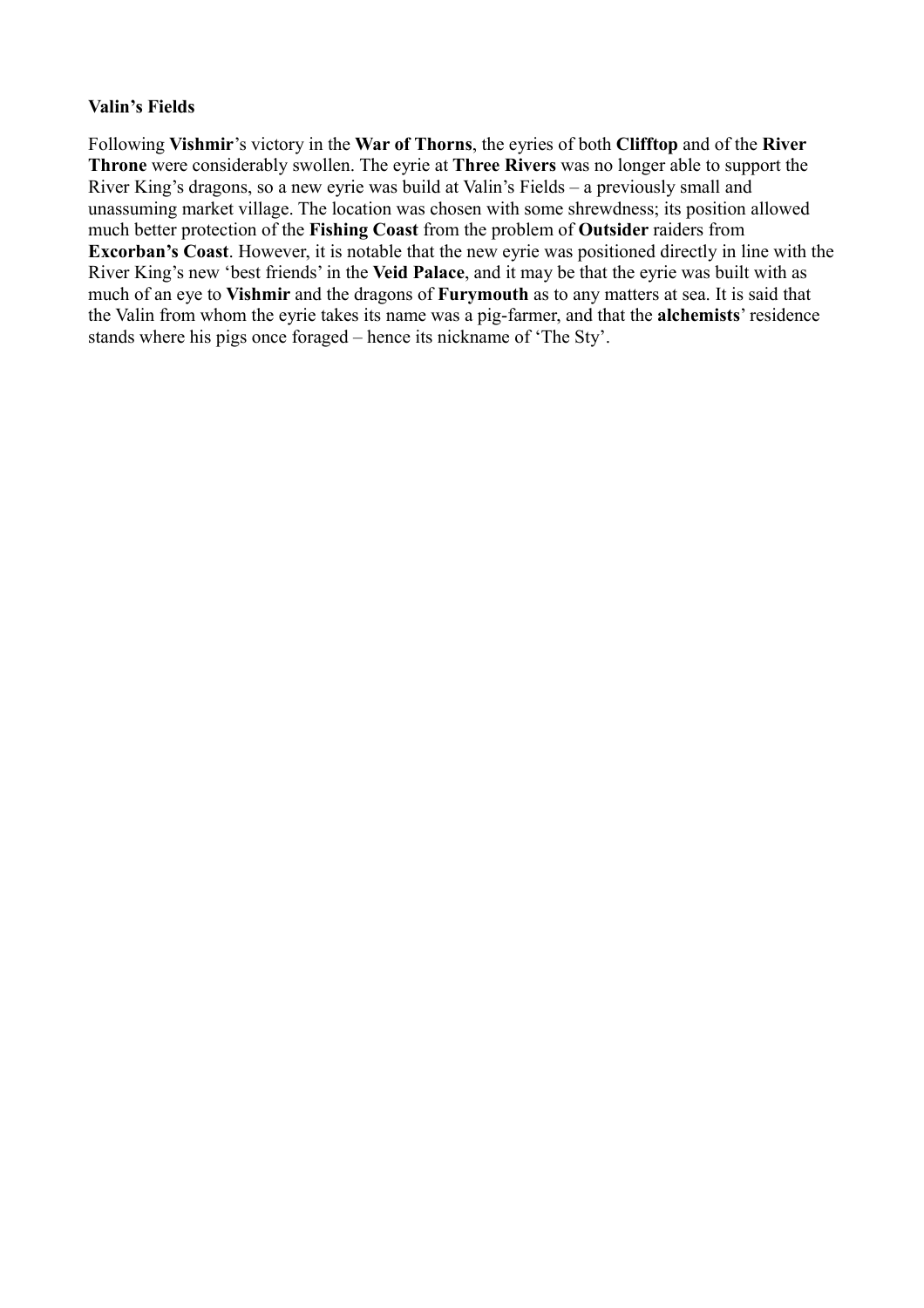### The **Valley of Alchemists**

Hidden deep within the **Worldspine** somewhere north of the **Purple Spur** lies a valley surrounded by towering cliff walls. A small river of little consequence emerges from a complex of caves at one end of the valley and meanders though the canyon to its end. There is a little village here, like any other among the mountains – but this village hides a secret. Camped in the trees nearby lives a legion of the speaker's **Adamantine Men**, and in the caves at the back of the valley lies the secret that harnesses the mighty dragon to our will.

Here in these caves are the **alchemists**, the men and women who protect the realms from monsters with skill, knowledge and a power forged over hundreds of years of careful study. Some say that the **Silver King**'s last resting place was here, and not in his 'tomb' under the **Great Cliff**. Others say that the **Silver King** still lives, deep within the mountain tunnels, or that some other beast or monster far more terrible than any dragon dwells within, kept pacified by daily human sacrifice. Some even say that the men given up in offering go willingly, knowing what purpose they serve. None of this is true, of course, but one thing is: the valley is a hidden place known only to a few. It is a place that has sheltered men from the savagery of dragons for a millennium and may one day do so again. It is a place of power and learning, of strength and knowledge, and it shall not fall.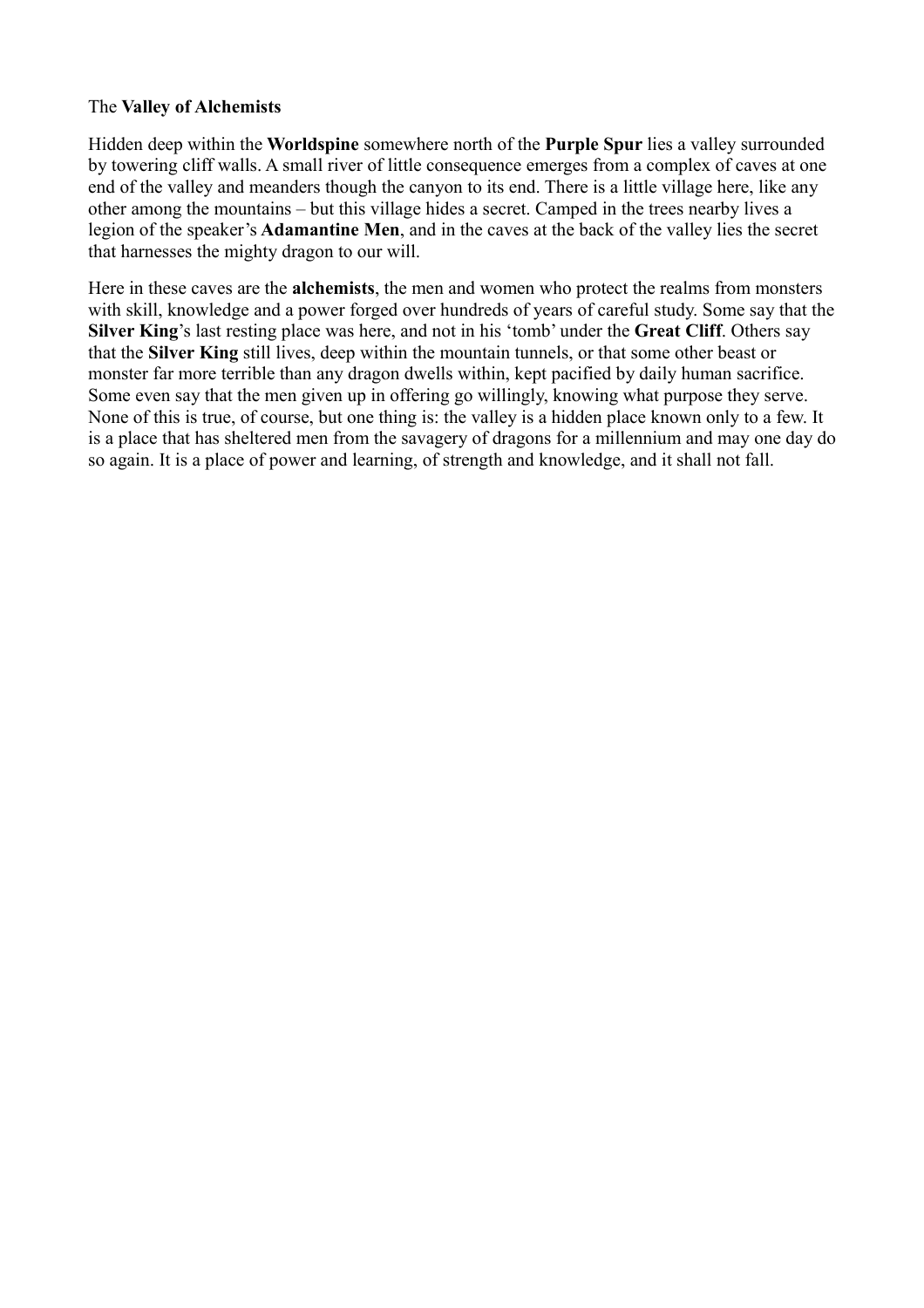# **Valleyford**

At the mouth of **Gliding Dragon Gorge**, as the terraced cliffs disperse and fall away, you will find the town of Valleyford. Sat on the eastern bank of the **Fury**, this is a trading town; a glorified marketplace where east meets west and north meets south. Goods travelling down the river from the **Worldspine** and from the **Evenspire Road** cross with cargoes sailing up from **Furymouth**, **Farakkan** and **Purkan**. Caravans fresh from the **Pinnacles** cross the river here en route to **Bittersbridge** and **Bazim Crag**, while weary convoys from as far away as **Bloodsalt** finally reach the end of **Yinazhin's Way** here. Only the **Taiytakei** markets in **Furymouth** offer a more diverse range of goods than those of Valleyford. Similarly diverse lodgings and many raucous entertainments can also be found here for those unwilling to wait for the more refined pleasures of one of the larger cities of the realms. A small palace of alchemy has been founded in Valleyford and offers free shelter and lodgings to members of the Order.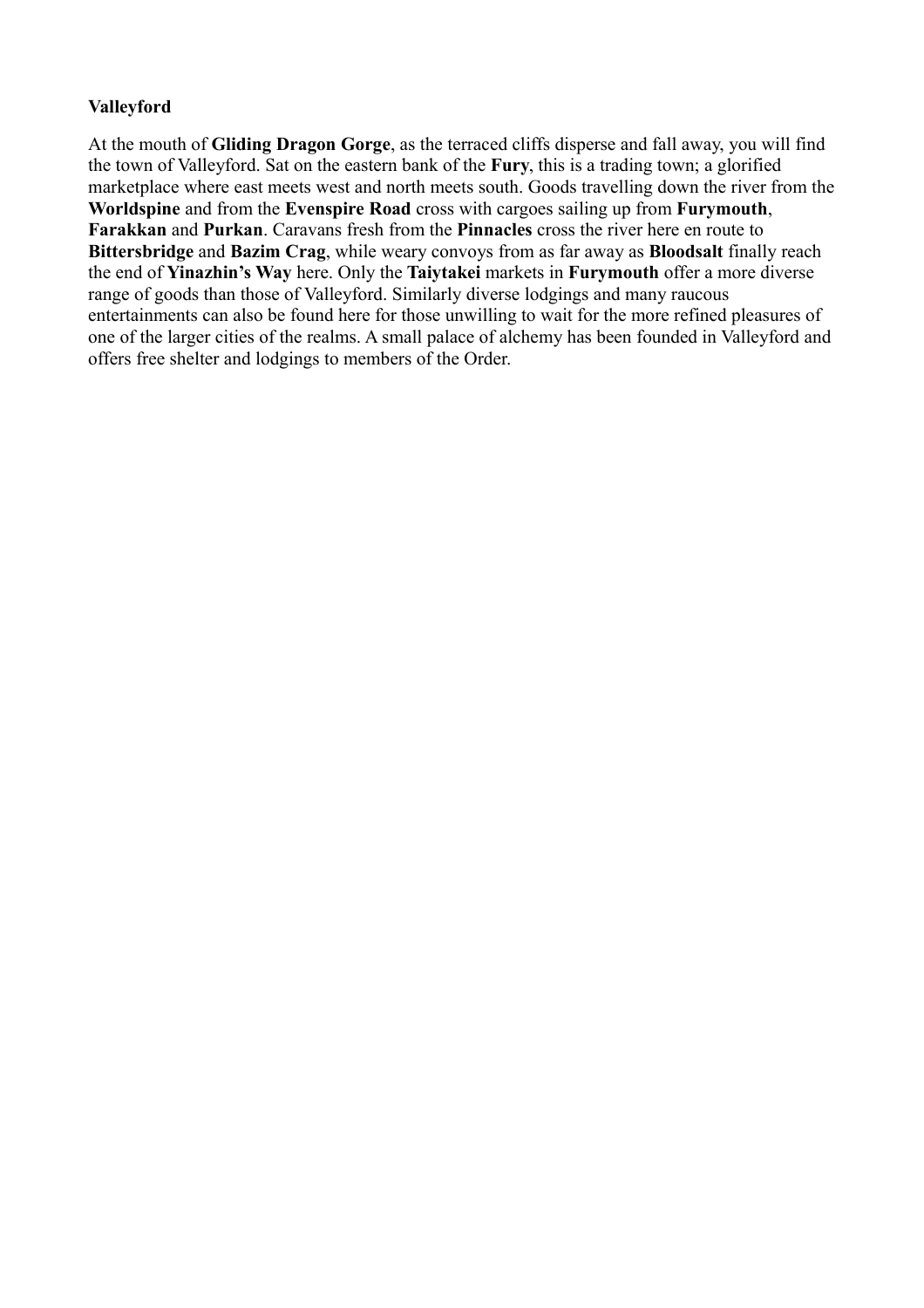### The **Veid Palace**

In 103, in parallel with the ongoing construction in other parts of the city, King Tyan I built a small palace on the current site of the Veid Palace overlooking the **Field of Gorgutinnin**. In 136, following a stay in the **Tower of Air** as **Narammed's** guest immediately after its completion in 135, Tyan I ordered a substantial expansion of the palace. Construction was sporadic due to Tyan's inability to finance his ambition, and was only completed some years after his death. Little remains, however, as much of the palace was demolished almost a hundred years later to make way for the grand vision of **Vishmir the Great**. **Vishmir** also gave the new palace its name, Veid, which is taken from a particular **Taiytakei** dialect rarely encountered in the realms; it literally means 'House of Gods'.

Building began in the years shortly after the **War of Thorns**, starting with a small series of ornamental lakes fed by **Tyan's Aqueduct** and several immense monoliths dragged by dragons all the way from the **Desert of Stone** (it is likely that the lakes were intended to recall the **Mirror Lakes** while the stones echo the cliffs of the **Purple Spur**, but as virtually no records remain of the palace construction, **Vishmir**'s true intent is lost). The palace followed, and was finally completed in 235.

The design is unusual, eschewing the traditional series of layered gates, towers and walled yards in favour of a more open structure. There are entrances to the palace on all four sides, allegedly signifying the importance **Vishmir** attached to acceptance and openness; inside the palace complex there are many separate small structures, all linked together by elevated paths and walkways through diverse gardens, generating a multi-level effect that can be quite disorientating to those not used to the palace. Throughout are dragon-trees, each associated with a historical event within the realms. There are many memorial plaques that commemorate past speakers and kings of **Furymouth**. The palace also includes an exquisitely decorated library that used to house the complete writings of **Prince Lai**; unfortunately, much of these were lost in a fire in 298.

The palace has a great reputation for secret places. In part this stems from its size, and the unstructured and multi-levelled layout that tends to mean even regular visitors routinely find themselves in unfamiliar places. However, a network of underground passages is known to exist that allows those who have access to move around the palace unseen; indeed, on close inspection several of the buildings within the palace have no discernible entrance or exit. Most famously one underground passage leads directly to the royal enclosure at the racecourse on the **Field of Gorgutinnin**. The palace is also famous for its many solars – semi-open rooms at the top of tall narrow towers. The towers themselves are hardly impressive compared to those of the **Adamantine** Palace or the Palace of Paths, but make up for their relatively small size in their numbers, which probably approach a hundred in total.

As with **Vishmir**'s tomb in the **Aardish Caves**, mystery surrounds the fate of those who designed and built the palace. Several were certainly retained by **Vishmir** and had a part in building his tomb. However, stories persist that the architects and craftsmen, together with their families, were rounded up and transported into the **Raksheh Forest** en masse – ostensibly to work on the tomb, but in fact to be slaughtered so that the Veid Palace might keep its secrets. This last part appears to be speculation, but there does seem to be some weight of evidence to suggest that many of those involved did indeed abruptly depart the city. There have also been several second-hand accounts of **Taiytakei** traders arriving in **Furymouth** after **Vishmir**'s death and describing slaves they had met from the realms prior to their travels as '**Vishmir**'s builders'.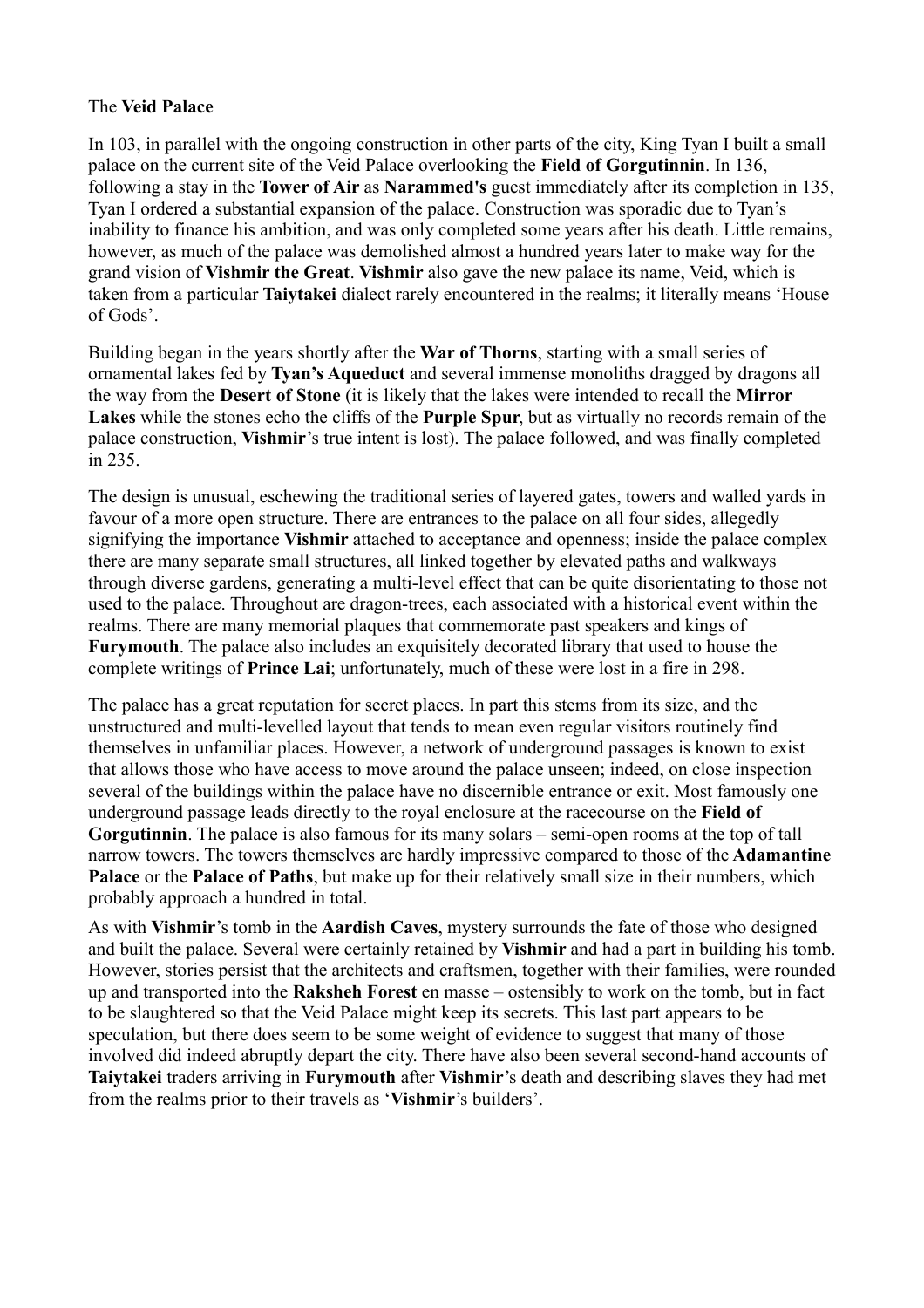### **Vishmir / Vishmir the Great**:

Born in 197, Vishmir the Great perhaps should have been called 'Vishmir the Busy'. He was an artisan, artist, armourer, blacksmith, carpenter, Emperor, General, and inventor; a trainer of animals (although he notoriously had no love for his dragons, he had at least a thousand hunting cheetahs that he trained himself), a technologist and a theologian. But that is not why Vishmir is called 'the Great' and has his own tomb in the **Aardish Caves**. Vishmir was twenty-four when the **War of Thorns** began and already well known for his many achievements. By the time he was thirty, he had become Speaker of the Realms by force and his enemies were smashed – even though they had both outnumbered him with their dragons and included the **Order of the Dragon** itself. Over the course of his reign, he doubled the size of the realms and at one point controlled over 1000 dragons.

These are the things history speaks of in the stories of Vishmir, yet he was far from being a mere destroyer and conqueror. Vishmir laid the blame for the **War of Thorns** squarely with the **Order of the Dragon** and was ruthless in his oppression of them; yet his lenience to his other enemies was famous, evidenced by the fact that he allowed all the defeated kings and queens to restock their eyries over the course of his reign. He brought art and literature to prominence across the realms, initiated considered debate on religion and actively pursued relations with the **Taiytakei**. His rule as effective emperor of the realms from 227 to 249 left him regarded as the greatest of all the speakers and a man of great courage, tolerance, intelligence and nobility. Remarkably, Vishmir made no attempt to found a dynasty and even had the foresight to have a new speaker chosen according to the **Act of Narammed** shortly before his death. Vishmir presided over the **Great Dragon Hunt**, and it is argued by some that the apparent unity of the realms during his reign had more to do with the dragons missing after the **War of Thorns** than with his abilities as Speaker; but this, however, is a naïve reading of the events of Vishmir's reign.

Vishmir was as fascinated by the legendary **Tomb of the Silver King** as his predecessor and took a great interest in the **Aardish Caves**. In great secrecy, he designed his own tomb prior to his death and had it built deep within the caves. The exact location is shrouded in secrecy and known only to a few of our order. Two much-repeated stories with no apparent basis in truth persist: the first is that Vishmir did not die, but was made forever young by a **Taiytakei** sorcerer and sailed away on one of their ships; the second is that the true **Adamantine Spear** from the **Silver King** was buried with Vishmir, and the current spear held in the **Speaker's Tower** is a replica. Neither are true, but that does not mean that you will not find numerous places across the realms claiming to be Vishmir's tomb or his last resting place before he sailed across the **Endless Sea**, and many other tall tales.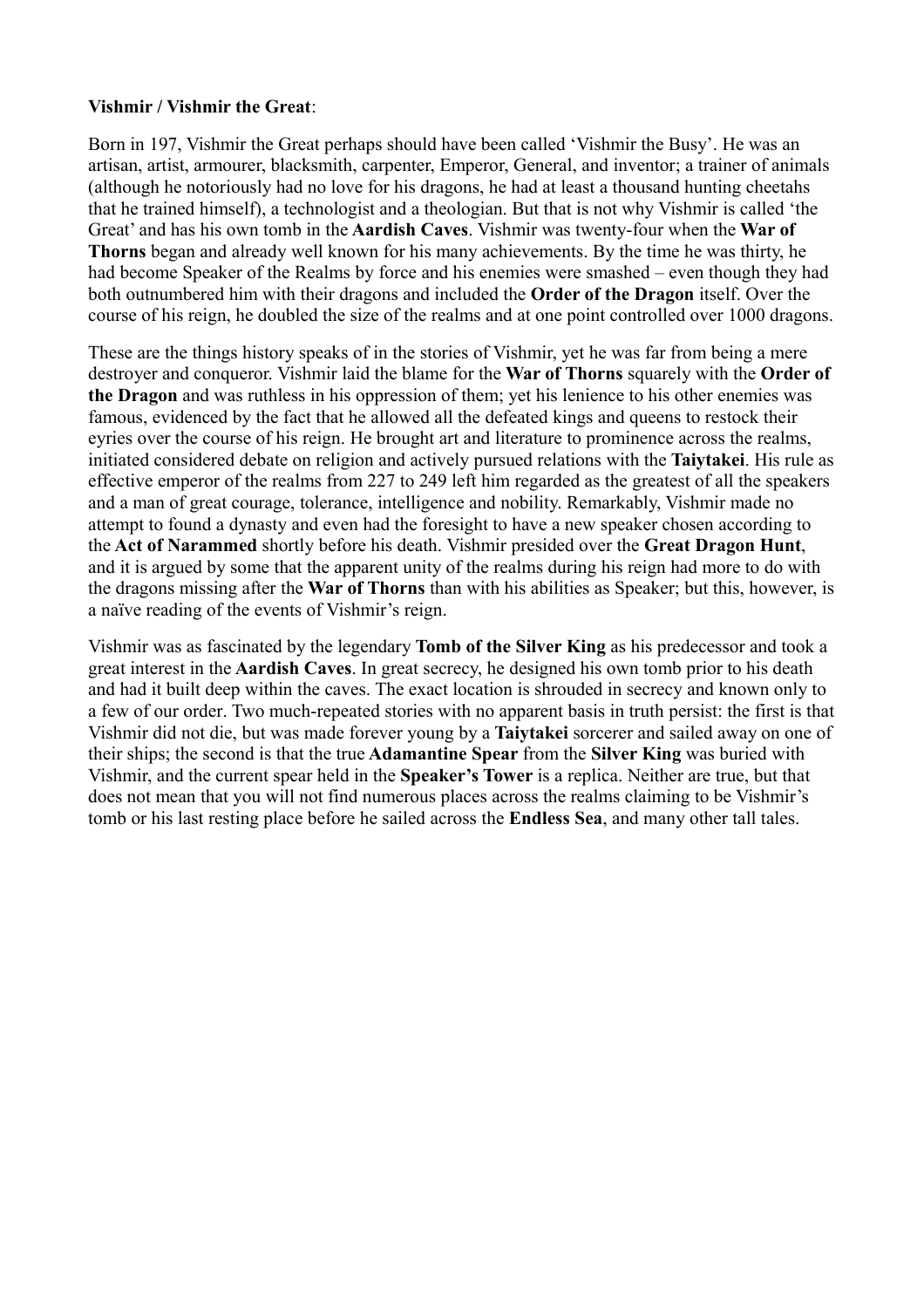### **Vishmir's Column**

To raise the image of his new capital, **Vishmir** brought works of art from all over the realms to adorn it. The smaller of these monuments were set up in the walled grounds of the newly rebuilt **Veid Palace**, while those deemed too large were scattered around the **Field of Gorgutinnin**. Among these was the Tripod of **Feljanford**, now known as Vishmir's Column and allegedly cast to celebrate the victory of the sun over the moon during the time of the **Silver Kings**.

The top was adorned with a golden bowl supported by three serpent-headed columns. The bowl was destroyed or stolen long before the coming of the **Silver King** (or possibly never existed), and two of the serpent heads were destroyed later, as early pictures from after the taming of the dragons show they were intact at that time. The distance between **Feljanford** and the **Silver City** meant that flights over the area were rare, and by the time **Bazim Crag** had been founded and the new lords there had set to a proper exploration of the moors and uplands, two of the three heads were gone. In 241, **Vishmir** had the last column brought to **Furymouth**. The legend was recast so that the column commemorates the victory of the **alchemists** and speakers and **Vishmir** himself over the dragons.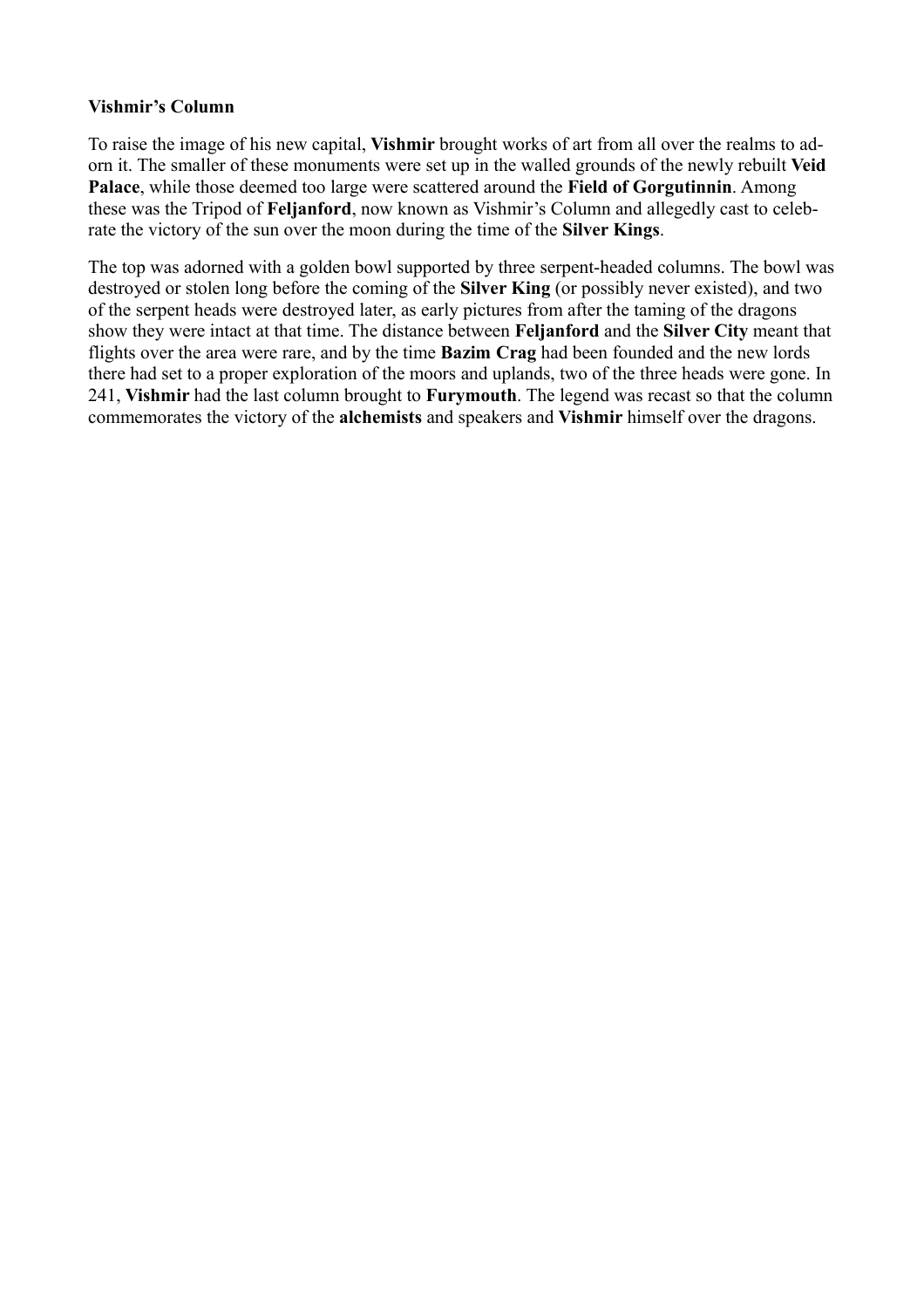# **Voranin**

Voranin was Speaker of the Realms from 218 to 222. Like his predecessors in **Evenspire**, Voranin was an advocate of the Dragon-Blood of Kings – the belief that the dragon-kings and queens received their power from the blood of the dragons themselves that flowed in their veins. His father, King Aose, listened to the views of his subjects and favoured compromise and consensus. Voranin, on the other hand, was shy and diffident, but also self-righteous, stubborn, opinionated, determined, confrontational and heavily drawn to the more apocalyptic teachings of the **Great Flame** as championed by the priest **Anzuine**. He believed he had no need to compromise or even to explain his decrees, and also that he was only answerable to the Divine Dragon (he also believed the **Silver King** to be a messenger of the Divine Dragon and launched several efforts to find the **Tomb of the Silver King** before his death). He famously said: 'Speakers are not bound to give an account of their actions but to the dragons alone.' Upon his ascension as speaker he was greatly encouraged in these beliefs by the incumbent high priest **Anzuine**, and there were fears as early as 219 that the two of them planned to abolish the **Act of Narammed** and establish a theocracy. This fear, as much as anything, was the cause of the **War of Thorns**.

Distrust of Voranin increased with his support of a wandering priest named Rimatagu. A fanatical **Taiytakei** convert to the **Order of the Dragon**, Rimatagu had argued against the **Act of Narammed** and the separation of the **Order of the Scales** from his own Order. Voranin briefly made the cleric one of his royal chaplains, increasing many suspicions as to where he would lead the realms (Rimatagu was later tried and executed for Voranin's murder; although he was clearly innocent of this, not a voice of protest was raised, even from within the **Order of Dragons**). These suspicions were further exacerbated by his eagerness to involve the dragon-kings and queens in the growing religious disputes in the eastern realms, disputes that effectively became the **War of Thorns** once the dragon-kings were eventually drawn in.

In early 219, Speaker Voranin called a council of kings and queens, and indicated a desire to levy taxation on all goods travelling through the sphere of control of the **Adamantine Palace**; these monies to be levied for the general good of the realms. Although moderate in his tone, Voranin's intent to fund the religious uprisings in the east was well understood. Opposition was venomous, particularly from the eastern realms themselves – this despite the fact that the dragon-kings and queens had remained loftily apart from the conflict.

After failing in this, Voranin sought other means to acquire funds in order to maintain his treasury, including the reintroduction of an obsolete tax on traffic on the **Fury River** – but this proved even more unpopular and led directly to the creation of the **Order of the Finger**. Many boats attempted to resist payment, but the **Order of the Dragon** declared that the tax was within the speaker's prerogative and legions of the **Adamantine Men** were soon dispatched to enforce this. The collection was a major concern to the southern dragon-kings who depended on the **Fury River** trade for their revenues.

Voranin made no secret of his wish to move the realms towards a more traditional theological direction and fully supported High Priest **Anzuine**. However, when he attempted to impose his religious views across the realms he met with furious resistance, particularly from the courts of **Sand** and **Furymouth**. His efforts to raise taxes to fund further dragon-brother uprisings and escape the financial crisis that ensued were equally reviled.

In 212, Voranin had married Princess **Arlan** of **Sand**, nine years his junior. In 221 he finally witnessed her infidelity (which had been allegedly frequent) and had both her and her lover executed. In 222, an unknown assassin gained entrance to the speaker's apartments. The following morning, Speaker Voranin was found dead. He had been neatly dissected, his limbs removed and his internal organs neatly arranged around his bedchamber. It is commonly thought that the murder was sponsored by **Vishmir** (in direct response to Voranin's execution of one of **Vishmir's** cousins for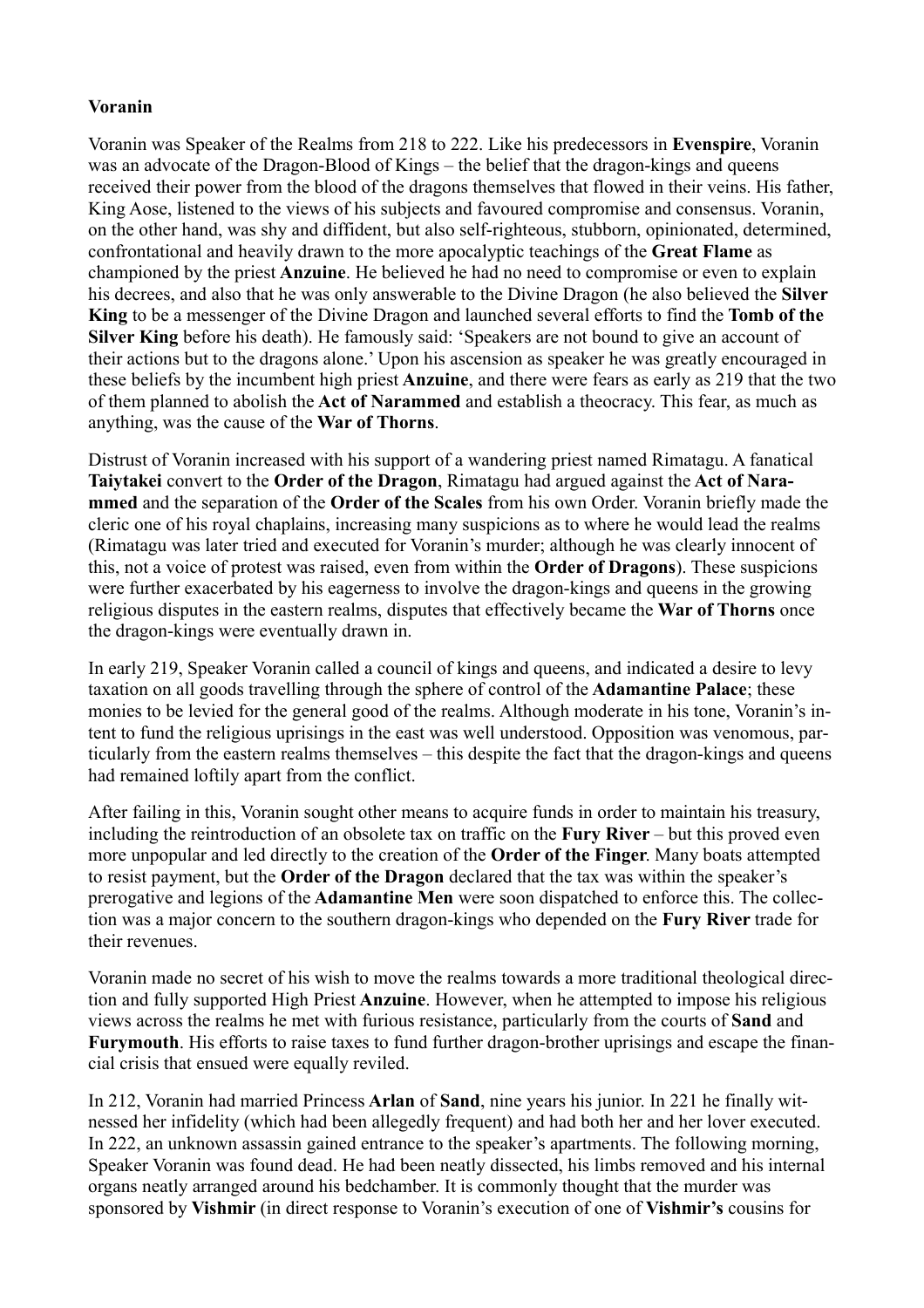his liaison with Queen **Arlan**), and that the killer was a paid **Taiytakei** assassin. Although the priest Rimatagu was tried and executed for Voranin's murder, no clues as to the true assassin's identity have been found.

Despite questions over his true parentage, Voranin's son and heir Voian succeeded him after his murder, reigning briefly before his removal by High Priest **Anzuine** forced the **War of Thorns** to its climax.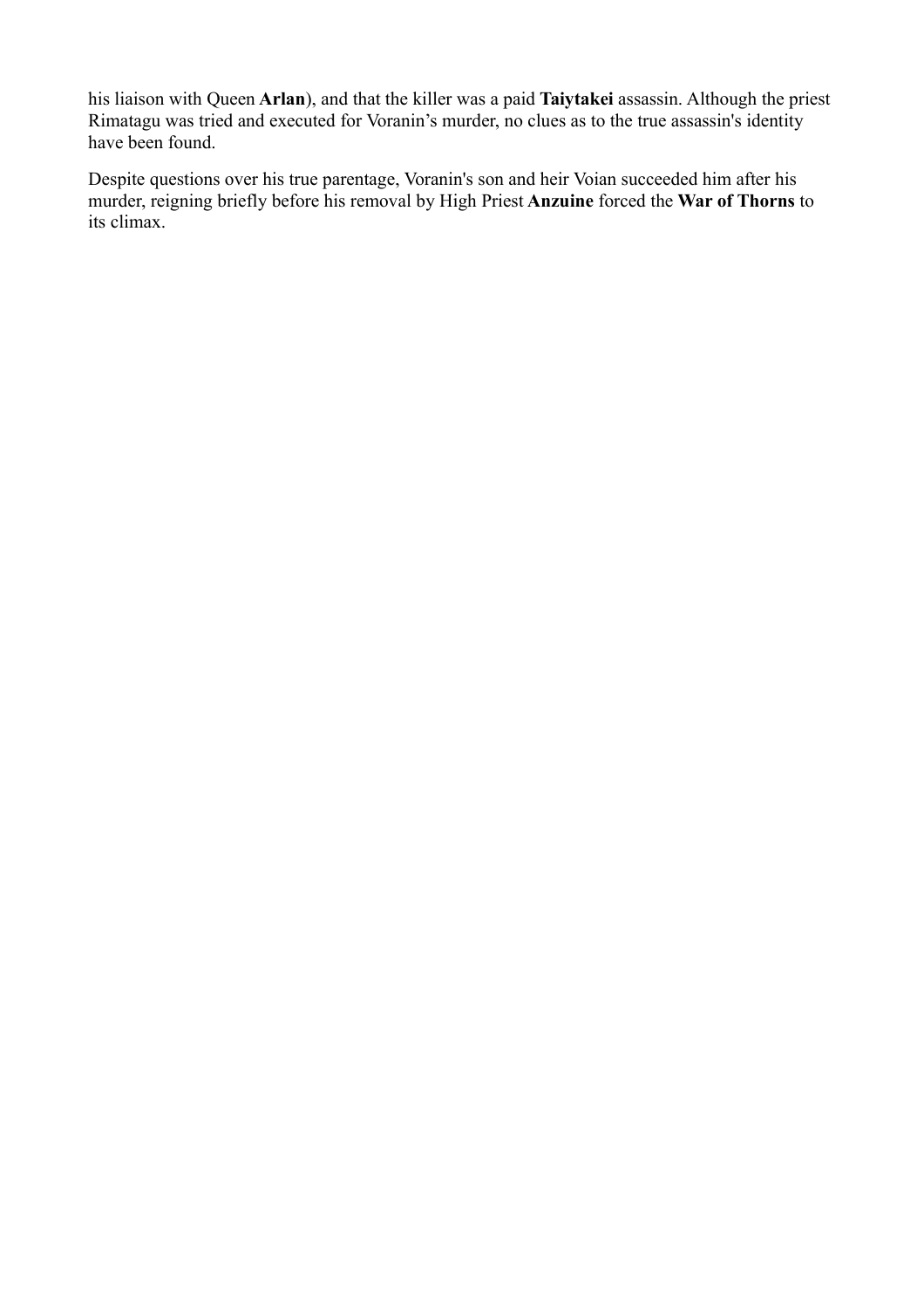#### The **War of Thorns**

The War of Thorns is commonly thought to have occurred as a direct result of the execution of Queen **Arlan** by Speaker **Voranin** in 221, but this perception is false; the causes were many and had little to do with Queen **Arlan**'s death. The doctrine of the **Great Flame** as espoused by **Anzuine** and Speaker **Voranin** had led to strife in parts of the realms for at least a decade before the dragon-kings and queens were drawn into the conflict. The lords and princes of the **Pinnacles** were involved in their own bitter power struggles for the **Harvest Throne**, and **Voranin** and **Anzuine** were a convenient excuse for actions on both sides. Even then, the involvement of the dragon-lords had more to do with their anger at **Voranin**'s attempts to tax them than with anything else. The execution was, in the end, little more than an excuse for the new King **Vishmir** of **Furymouth** to take up arms – and he was likely more upset by the execution of the queen's lover, who happened to be his cousin.

**Vishmir** formed an unlikely alliance with the King of **Sand** and the River King, and began to petition for the removal of **Anzuine**. Despite the common belief that **Vishmir** went to war against Speaker **Voranin**, the truth is once again quite different; indeed, it is possible the war may have been averted entirely if **Voranin** hadn't himself been murdered in 222. Control of the **Adamantine Palace** fell to the **Order of the Dragon** who crowned **Voranin**'s son Voian as their puppet and then imprisoned him. The dragon-war began later that year with **Vishmir**'s spectacular yet unsuccessful attack on the **Adamantine Palace** – here, a substantial part of his dragon-riders were brought down by new scorpion weapons wielded with great effect by the **Adamantine Men** (the weapons had been imported by **Anzuine** from the **Taiytakei**). For the next two years, **Vishmir** suffered a series of relatively inconsequential defeats as the war flickered and sputtered, and it wasn't until 225 and the firing of **Arys Crossing** that the war remembered by history truly began.

Over the course of 226 a series of battles across the realms left dozens of towns burned to ash; yet perhaps the most decisive moment was following the sack of the **Silver City** when, on the brink of apparent victory, **Anzuine** executed Speaker Voian and declared divine rule. A year later, the war was over. A substantial portion of **Anzuine**'s dragons had vanished along with his marshal (triggering the **Great Dragon Hunt** and the founding of the **Mountain Throne**), **Prince Lai** had mounted scorpions on the backs of **Vishmir**'s dragons (a practice now common in every other realm, yet rejected as somehow ignoble by the very realm that first put the idea into effect!) and **Vishmir** landed his dragon unopposed in the Gateyard of the **Adamantine Palace**. The **Order of the Dragon** was effectively destroyed.

The idea of trying a high priest was a novel one; previous autarchs had been deposed, murdered or exiled, but had never been brought to trial as priests. **Anzuine**'s trial on charges of high treason and 'other high crimes' began in late 227, but the priest refused to enter a plea, claiming that no one but the **Great Flame** had jurisdiction over a priest of the Order. Over a period of several weeks, whenever **Anzuine** was asked to plead, he refused. The trial proceeded regardless under **Vishmir's** direction, and reached its inevitable verdict. By unanimous accord, the kings and queens of the realms, who only months ago had been at war, decreed that the **War of Thorns** was the work of the high priest **Anzuine**, and that he must die. After the ruling, he was led from the **Adamantine Palace**, where he had been confined, to the **Circus of Dragons** where an execution scaffold had been erected in front of the statue of the **Unnamed Dragonslayer**. At the execution it is reputed that **Anzuine** wore two cotton shirts so as to prevent the cold weather from causing any noticeable shivers that could be mistaken for fear. He was beheaded with one clean stroke. His body was carried to the **Fury River** gorge and cast off a cliff. Many searched for his remains in the days that followed but the corpse was never found.

Various portents were recorded in relation to the execution – including a beached whale near **Furymouth** that died within an hour of the high priest, a falling star which appeared that night over the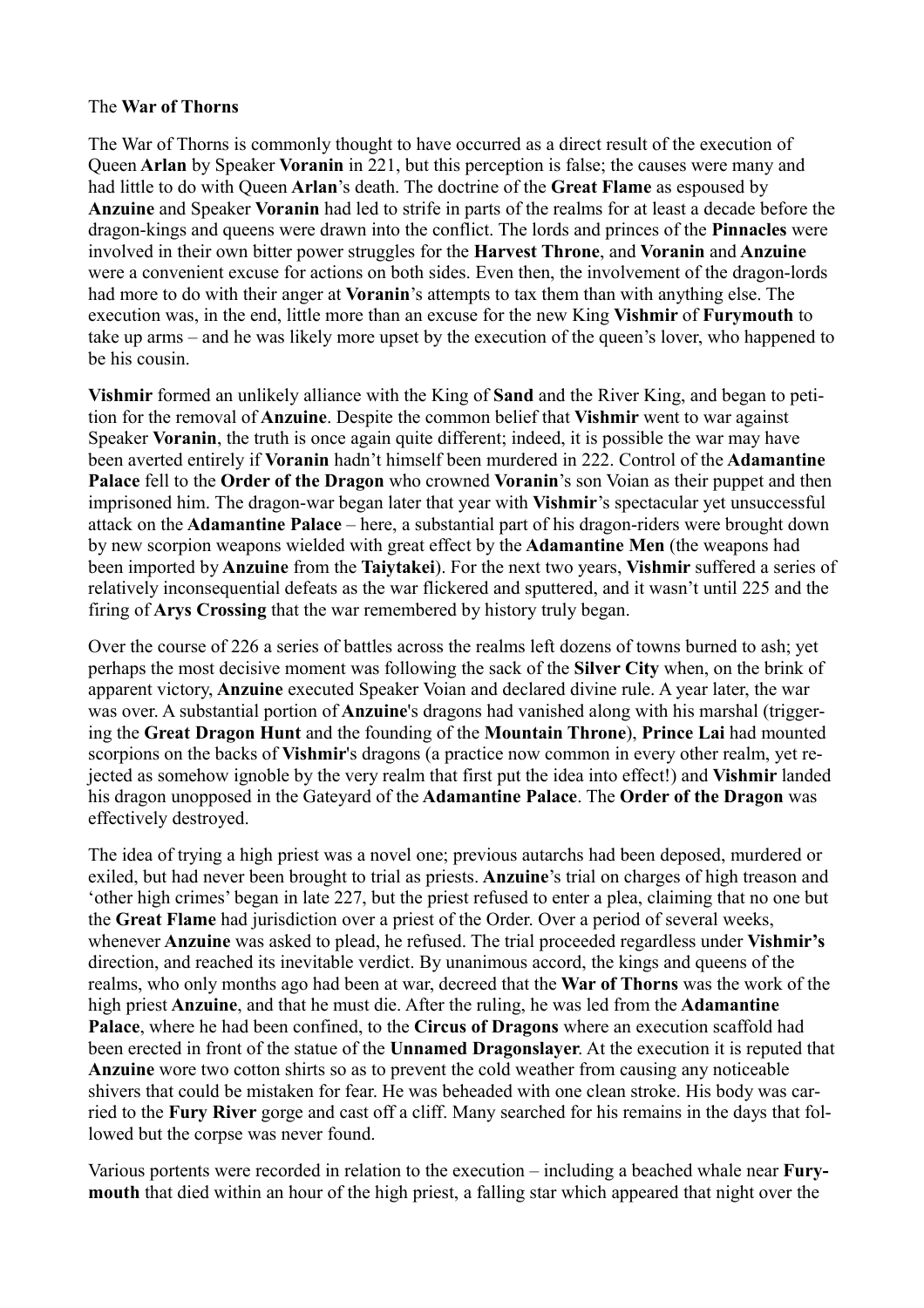**Purple Spur** and a man who had said that **Anzuine** deserved to die who then had his eyes pecked out by crows – but when scrutinized, most of them were found to have occurred long before or after the event itself; many have since been found to be complete fictions.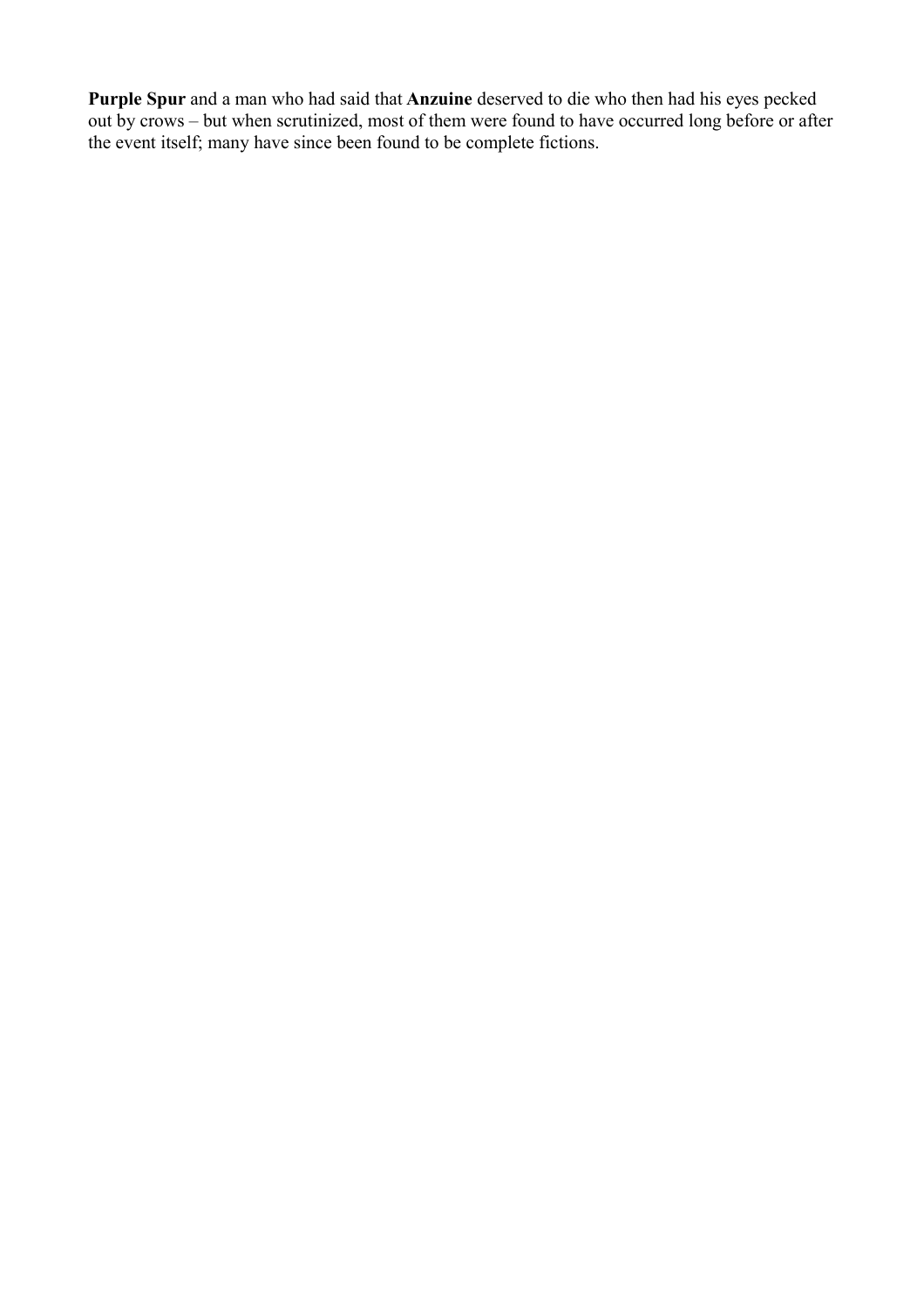# **Watersgate**

The market town of Watersgate sits on the **Hungry Mountain Plains** at the edge of **Gliding Dragon Gorge**. Since the **War of Thorns** it has grown to be the largest and most important settlement on the plains, and the source of its prosperity is a narrow valley that winds down to meet the Fury River at **Plags Bay** below. Several such routes down to the **Fury** exist between **Plags Bay** and **Valleyford**, cut by small tributary rivers that run out from the **Oordish Moors**; however, the route from Watersgate down to the **Fury** is also the last available route up from **Gliding Dragon Gorge** to the plains above before **Hanzen's Camp.** After the **War of Thorns**, **Vishmir** built a road to make the route passable to wagons. The opening of the road from **Plags Bay** up to Watersgate (a trip of about a day on foot) made Watersgate the town it is now: a bustling marketplace, the start of the **Evenspire Road** and the gateway for most trade between the realms of the north and those of the south. Consequently the old land route to **Valleyford**, some hundred miles further downriver, has fallen into disuse.

The path from Watersgate down to **Plags Bay** has probably been known for centuries. However, the route first came to prominence earlier during the **War of Thorns**, when **Vishmir** attempted to ship thousands of soldiers from the south along the **Fury** to **Plags Bay** and then up to the **Hungry Mountain Plains**. While **Vishmir**'s dragons fought with Speaker Voian's riders in the skies above, **Vishmir**'s soldiers attempted to fight their way up the valley to Watersgate. Several thousand **Adamantine Men** had already been forced to withdraw by **Vishmir**'s dragons, but a half-legion remained in Watersgate. Outnumbered by more than ten to one, they successfully defended the valley and forced the southern soldiers into a retreat. Although **Vishmir** won a marginal victory in the air, his losses there were too great for any assault on the **Adamantine Palace** itself without soldiers on the ground, forcing him to withdraw. The victory of the **Adamantine Men** at Watersgate probably prolonged the **War of Thorns** by two years, and it might also have resulted in defeat for **Vishmir** and his allies had it not been for High Priest **Anzuine**'s sacking of the **Silver City** and the execution of Speaker Voian.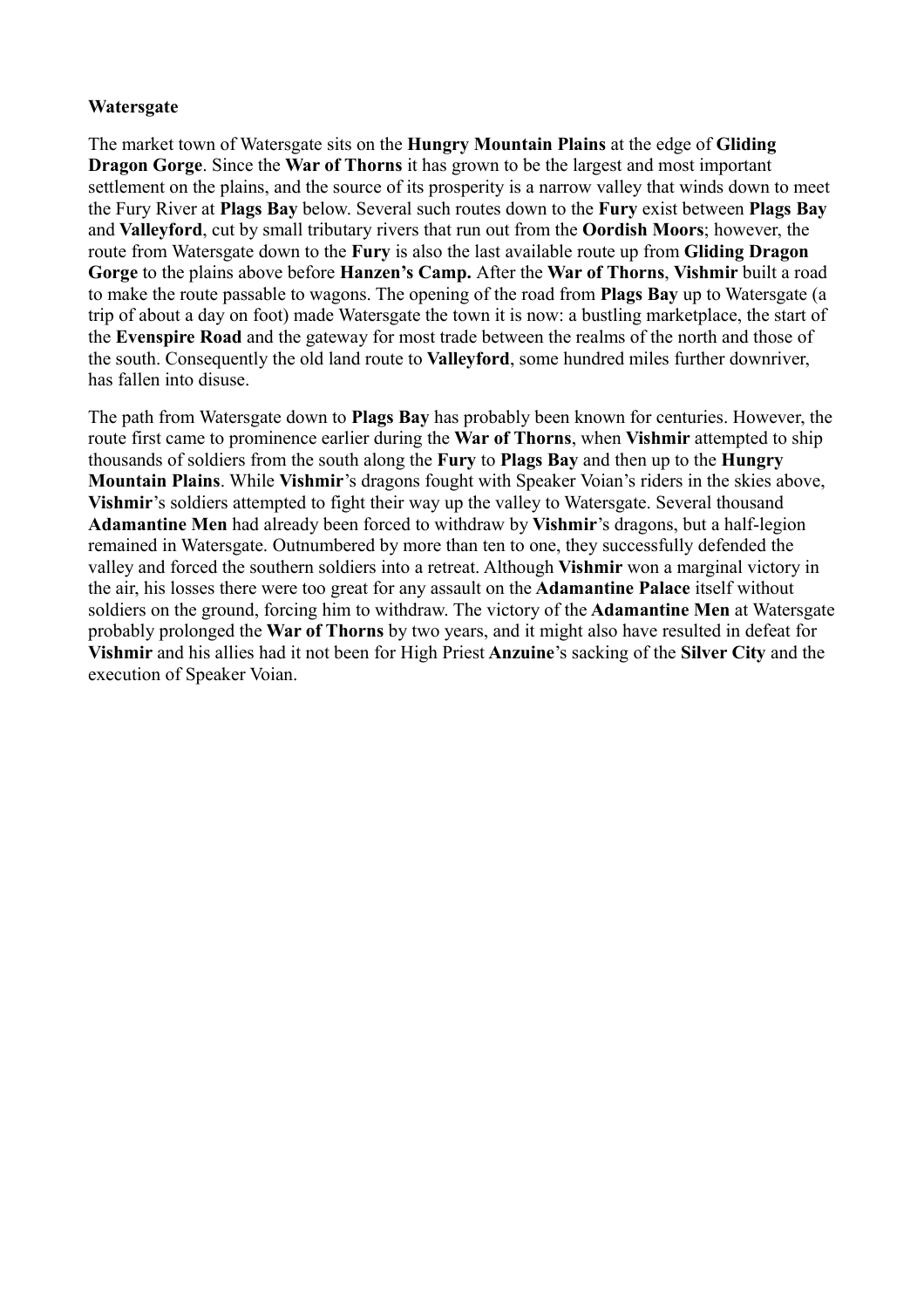#### The **Watrabos Gardens**

Along the shores of the most easterly of the **Mirror Lakes** lie the Watrabos Gardens; they sit at the edge of the **City of Dragons**, nestled against the cliffs and permanently damp under the spray of the **Diamond Cascade**. Created by the **alchemist** Warzan Watrabos in order to replace the failed menagerie, the gardens contain exhibits from across most of the realms (with the exception of the relatively dry and desolate areas to the north of the **Purple Spur**), and by far the most popular of these are the Pleasure Grounds. Here, you will find an unusual range of romantic structures and unexpected features, all of which are linked by a network of walks lined by a magnificent collection of historic trees and shrubs; these are cunningly planted and arranged to deflect the majority of the damp drifting through from the lowest parts of the **Diamond Cascade**. Further on, in the parts of the garden more directly under the falls, a riot of luxuriant foliage, outstanding trees, exotic plantings and inspiring views is designed to recreate the thick rain-forested valleys of the southern **Worldspine**. Finally, in a steep-sided valley cleft (which is always strangely and noticeably warm) there flourishes an exotic palette of plants brought back from the eastern extents of the realms.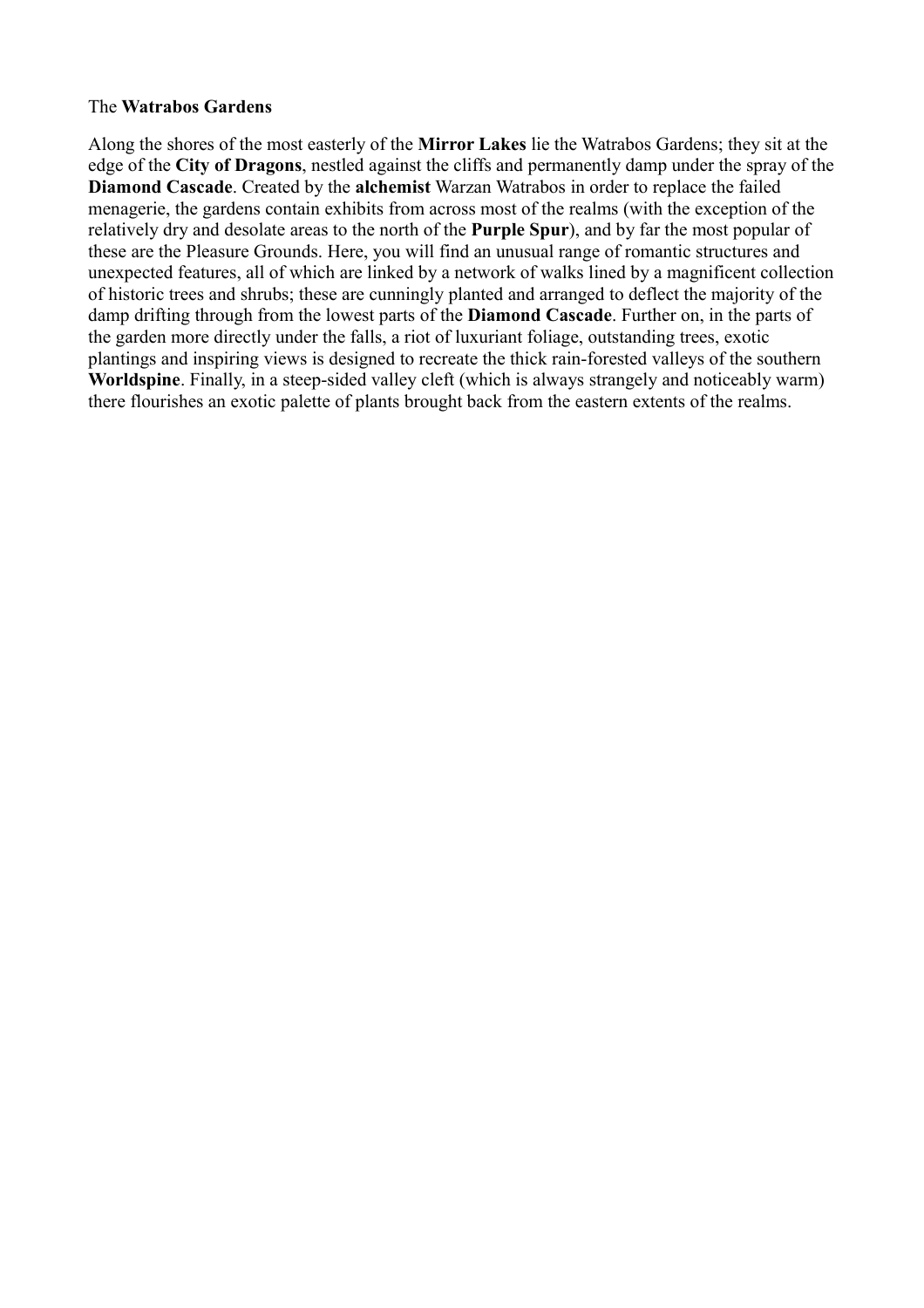# The **Worldspine**

The Worldspine defines the western edge of the known world. The mountains begin as sharp peaks split apart by wide valleys filled with thick forests, ribbon lakes and fast shallow rivers. The Worldspine is the least known and least explored edge of the realms. It is ruled by the secretive but powerful **Mountain King** and is the dragon-realm that owes least to the edicts and whims of the Speakers of the **Adamantine Palace**.

The eastern edge of the spine appears as a series of jagged spurs of mountain land rising very steeply from the **Raksheh Forest** in the south and the **Blackwind Hills** in the north. The summits of the eastern edge are typically between around ten miles further west and are clearly visible from as far away as **Evenspire** and **Drotan's Top**. In the south, heavy rains are common in the high parts of the spine, producing a very steep and dissected landscape with deep valleys, steep rivers, gorges, and sharp ridges. The high rainfall also favours the growth of dense and continuous forest, which further contributes to the wildness and impenetrability of these mountains; for much of their southern extent, the only distinction between the Worldspine and the **Raksheh Forest** is a topological one and visible only from the air. Deeper into the mountains the rain turns to snow, and large snowfields, glaciers and ice plateaus can be found.

North of the **Purple Spur**, the mountain rains dwindle rapidly to almost nothing. The peaks here are further apart and formed into bands running from south-west to north-east; these are separated by basins, wide braided river valleys with lakes and extensive moraines and terraces. The rivers here are small compared to those further south but still fast-moving, and the valleys can be subject to sudden flooding following any of the rare rains. North of the **Last River** there is very little vegetation at all, with extensive bare ground and debris, while even in the valley beds there is only meagre foresting to be found. All these contribute to a dry and eroded appearance that extends far beyond the edge of the Worldspine itself, and into the **Desert of Stone**.

The interior of the Worldspine is little known. As one adventures deeper, the valleys become steeper; the peaks more jagged, violent and barren. Snow and ice quickly dominate the landscape. Exploration is limited to flights on dragon-back, and these have been few and far between. As far as anyone knows, the mountains grow ever higher, the ice-fields and glaciers ever deeper, the air ever thinner and ever colder. If there is an 'other side' to the Worldspine, it is a new world, a new realm, a place as yet undiscovered. A place free of dragons, perhaps?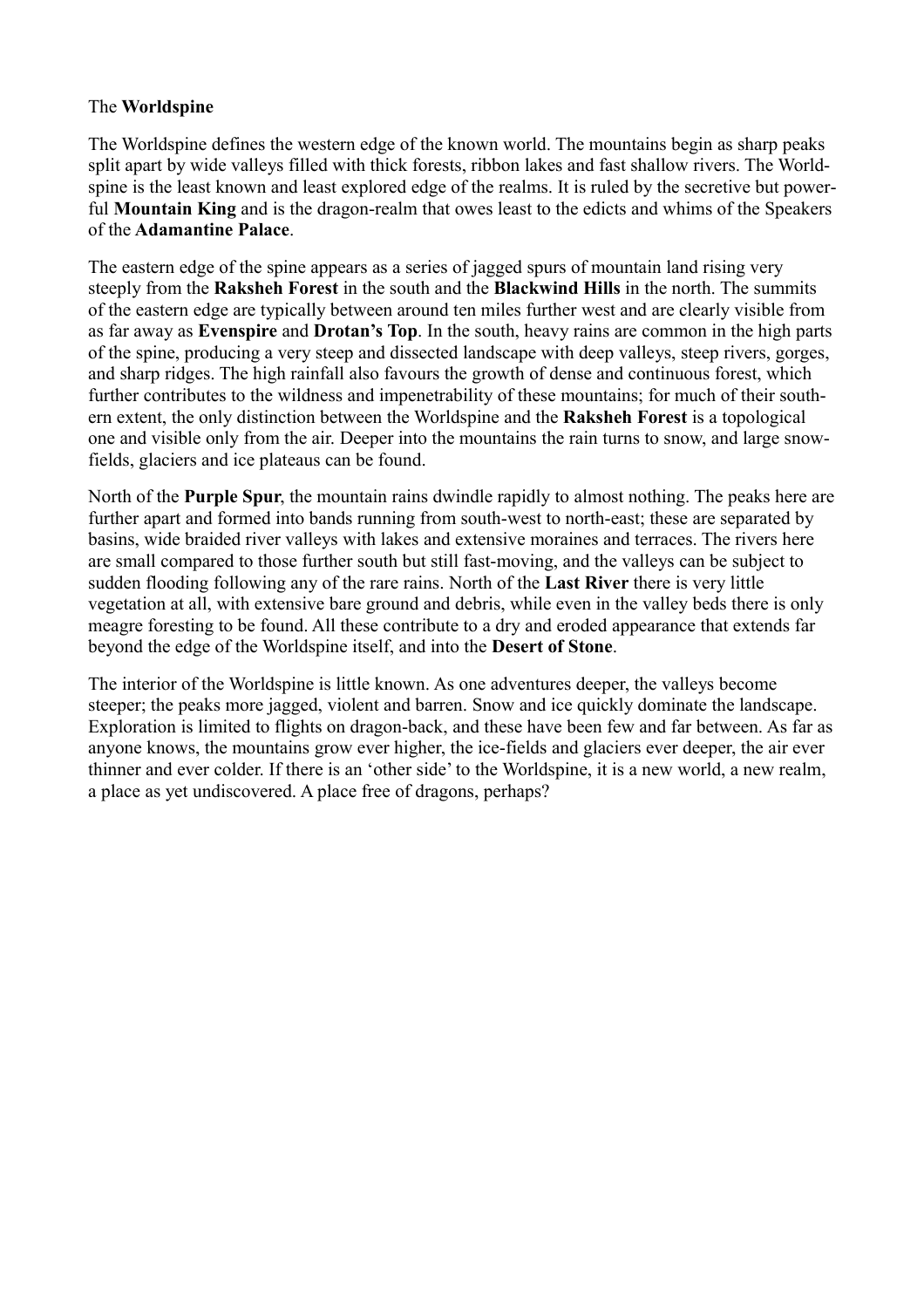### The **Yamuna River**

Many rivers flow out of the rain-drenched southern mountains of the **Worldspine** and into the **Raksheh Forest**, but such is the geography of the forest that only one river flows out: the mighty Yamuna, which merges with the **Fury** some seventy miles later at **Farakkan**. The Yamuna is one of the three great rivers of the realms (the others being the **Esta** and, of course, the **Fury** itself). However, unlike the others, much of the course of the Yamuna is a mystery. The banks are well populated during its course through **Bonjanland**, but once one reaches the treeline of the **Raksheh Forest**, habitation quickly dwindles to a few scattered villages, the isolated huts and shacks of woodland hunters and trappers – and then nothing. Beyond the first few dozen miles into the forest, the river becomes a wild place, travelled only by **alchemists**, herbalists and the like. The **Aardish Caves**, several hundred miles further up-river, are usually reached on dragon-back.

Travel on the Yamuna River (even in **Bonjanland**) can be a hazard, and precautions must be taken because of the presence in the river of **Yamuna Worm**.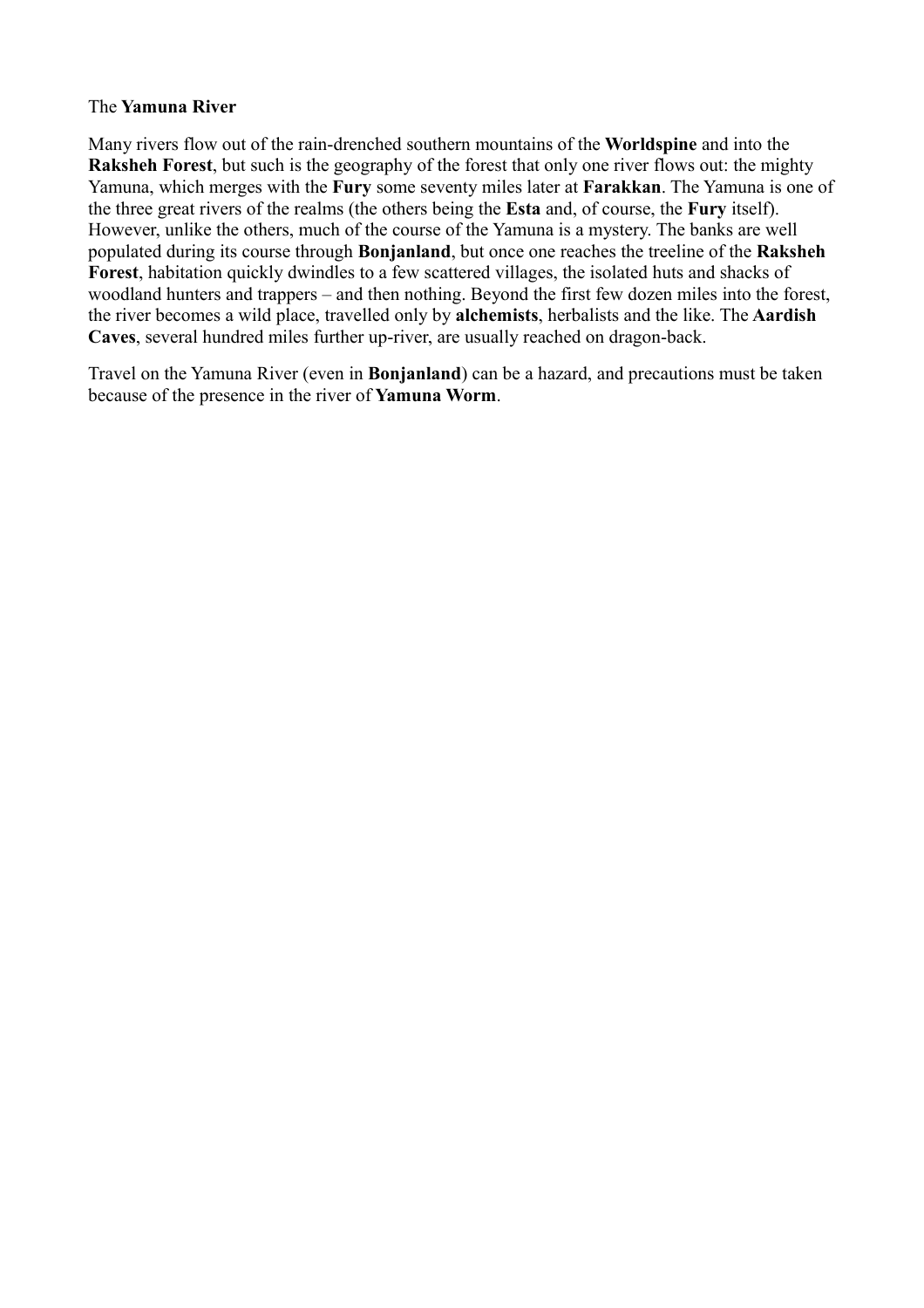#### **Yamuna Worm**

You will see few boats on the waters of the **Yamuna**, and those that ply between the **Raksheh Forest** and **Farakkan** are substantial and sturdy constructions. This is because of the presence in the river of a worm-like creature known as the Yamuna Worm. Yamuna Worm can be found from any size, ranging from the length of a finger to many strides from end to end. The worms live in the deeper waters of the river and prey on whatever they can find there; on occasion, however, they can appear close to the surface and even breach the water (the sight of a large Yamuna Worm breaking the surface is perhaps the source of legends concerning river-dragons). The Yamuna Worm is capable of expanding itself to many times its normal size by explosively sucking huge quantities of water (and whatever else happens to be there) into itself. This is its primary means of hunting for food, but in the case of a large worm this process is quite capable of sucking in a man or even a horse, and of overturning small boats. The worms are also capable of a burst of disturbing speed through a reversal of this process.

In **Bonjanland** they speak of the Yamuna Worm as a single monster that inhabits the river, moving from place to place, but this is incorrect. Killing a young worm is seen by some as an omen of bad luck, but in more enlightened places Yamuna Worm is considered a delicacy: "Yamuna strips" can easily be found for sale in the markets of **Farakkan** and **Furymouth** and even as far as the **Pinnacles** and **Three Rivers**.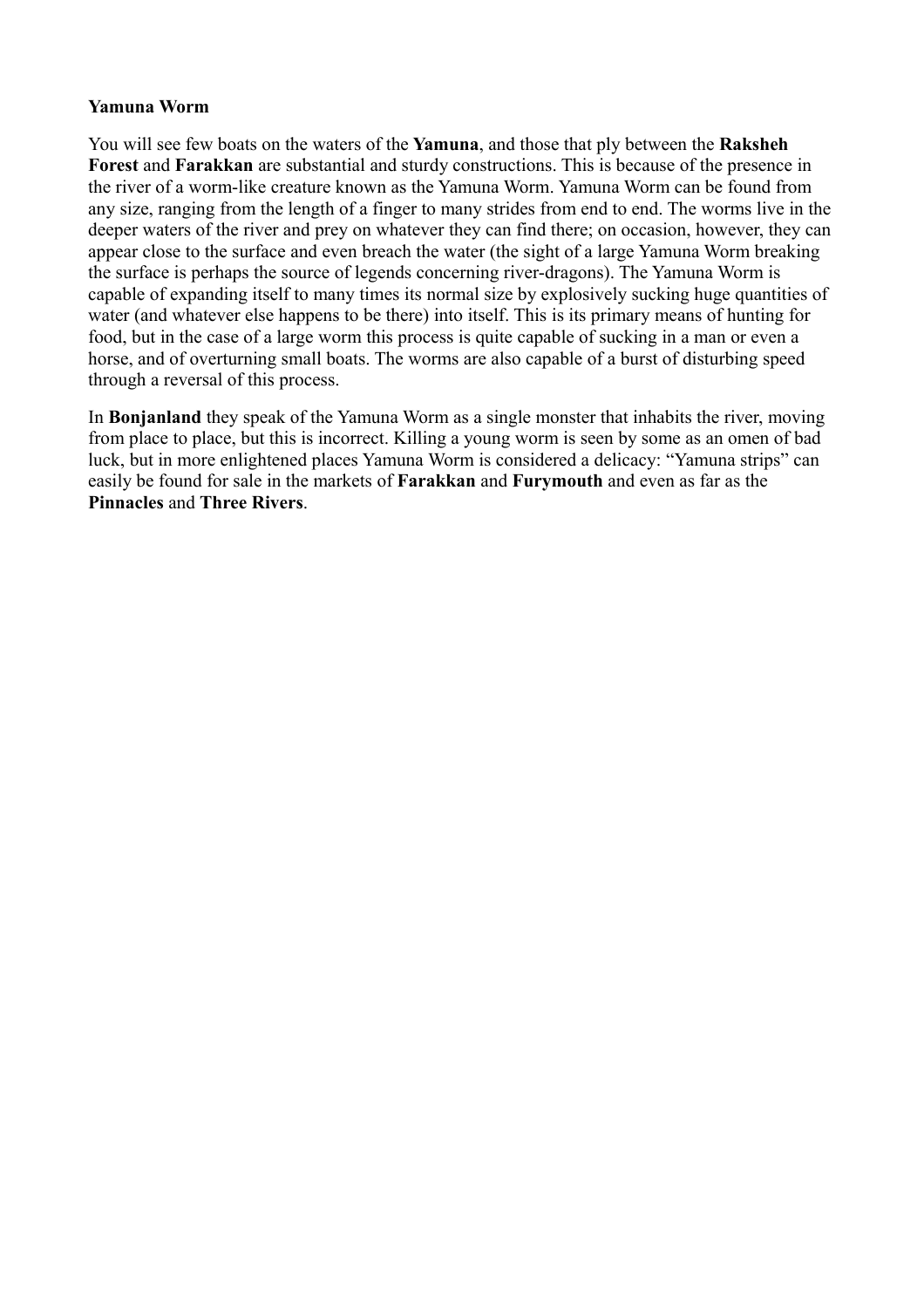# **Yinazhin's Way**

Named after the first Speaker of the Realms to come from **Bazim Crag**, Yinazhin's Way opened up a land route across the **Oordish Moors** and the **Desert of Salt** from **Bazim Crag** to **Bloodsalt**. Travel by land from **Bloodsalt** had previously required navigation of the difficult **Sapphire River** or the **Desert of Stone**, both of which remain home to **Outsider** bands and plagued with banditry to this day.

Yinazhin's Way starts at **Valleyford**, the entry point for the **Fury River** at the mouth of **Gliding Dragon Gorge**, and meanders along the lower edge of the moors to **Bittersbridge** before starting the winding climb to **Bazim Crag**. The bulk of the route, however, traverses the western edge of the **Oordish Moors** before spending a few days crossing the **Desert of Salt**, fording the sluggish **Sapphire River** near the mouth of **Bloodsalt Lake** and arriving at **Bloodsalt** itself. Each end of the route is relatively safe, guarded and patrolled by dragon-riders from **Bloodsalt** and **Bazim Crag**; however, for the great traverse of the moors there are few settlements, and travellers for the most part are obliged to forage for food and shelter. These parts of Yinazhin's Way are wild and unguarded, and raids by bandits and **Outsider** tribes from the moors are a constant threat. Travel along Yinazhin's Way is usually done in large groups and as regular convoys travel which can have as many as a hundred wagons and full company of soldiers riding guard. Lone travellers are advised to join one of these convoys; if this is not possible then they should ensure they have a fast horse, and will doubtless find the heavily fortified settlements and way stations (few though they are) a very welcome break.